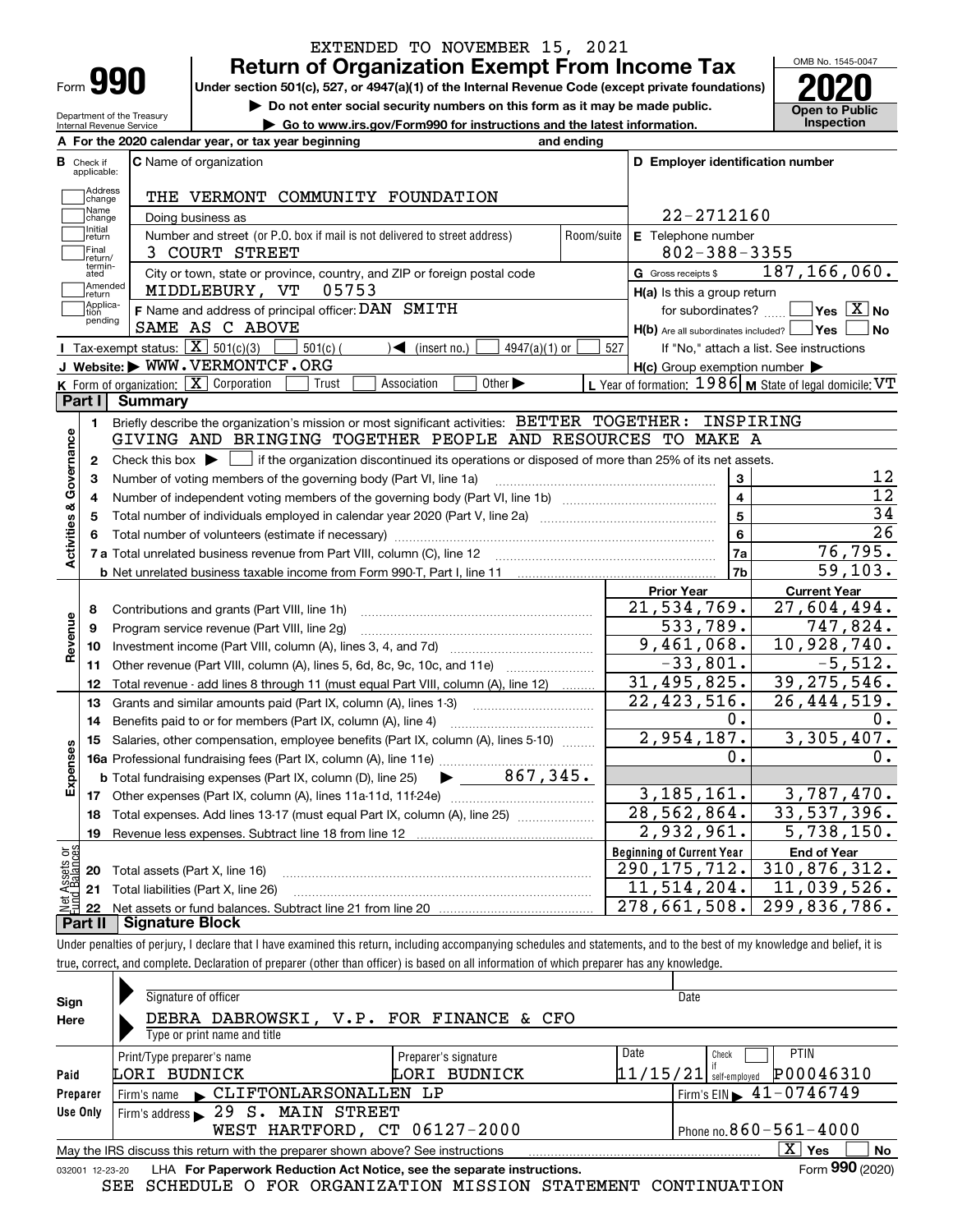| Check if Schedule O contains a response or note to any line in this Part III<br>Briefly describe the organization's mission:<br>1<br>THE VERMONT COMMUNITY FOUNDATION HELPS TO BUILD PHILANTHROPIC<br>RESOURCES TO SUSTAIN HEALTHY AND VITAL VERMONT COMMUNITIES.<br>THE<br>FOUNDATION CONNECTS AND MOBILIZES PEOPLE THROUGH GIVING TO MULTIPLY<br>THE IMPACT OF PHILANTHROPY.<br>Did the organization undertake any significant program services during the year which were not listed on the<br>$\mathbf{2}$<br>prior Form 990 or 990-EZ?<br>If "Yes," describe these new services on Schedule O.<br>Did the organization cease conducting, or make significant changes in how it conducts, any program services?<br>3<br>If "Yes," describe these changes on Schedule O.<br>Describe the organization's program service accomplishments for each of its three largest program services, as measured by expenses.<br>4<br>Section 501(c)(3) and 501(c)(4) organizations are required to report the amount of grants and allocations to others, the total expenses, and<br>revenue, if any, for each program service reported.<br>$624,029.$ (Revenue \$<br>$624, 029$ . including grants of \$<br>4a<br>(Expenses \$<br>(Code:<br>THE VERMONT COMMUNITY FOUNDATION INSPIRES GIVING AND BRINGS PEOPLE AND<br>RESOURCES TOGETHER TO MAKE A DIFFERENCE IN VERMONT. A FAMILY OF<br>HUNDREDS OF FUNDS AND FOUNDATIONS, THE FOUNDATION PROVIDES THE ADVICE,<br>INVESTMENT VEHICLES, AND BACK-OFFICE EXPERTISE THAT MAKE IT EASY FOR<br>THE PEOPLE WHO CARE ABOUT VERMONT TO FIND AND FUND THE CAUSES THEY<br>LOVE. THE FOUNDATION ALSO PROVIDES NONPROFIT ENDOWMENT MANAGEMENT AND<br>PLANNED GIVING SERVICES. IN 2020, THE FOUNDATION HAD MORE THAN \$44<br>MILLION AT WORK IN THE COMMUNITY THROUGH GRANTS, MISSION INVESTMENTS,<br>AND PROGRAMMATIC ACTIVITY.<br>THE HEART OF THE COMMUNITY FOUNDATION'S WORK IS CLOSING THE OPPORTUNITY<br>GAP - THE DIVIDE THAT LEAVES TOO MANY VERMONTERS STRUGGLING TO GET<br>AHEAD, NO MATTER HOW HARD THEY WORK. THE FOUNDATION IS ALIGNING ITS<br>27, 161, 821. including grants of \$<br>25,820,490. ) (Revenue \$<br>(Expenses \$<br>4b.<br>(Code:<br>THE FOUNDATION SUPPORTS EFFECTIVE PHILANTHROPY, WHICH INCLUDES<br>GRANTMAKING, INVESTMENT MANAGEMENT AND ADMINISTRATIVE SUPPORT,<br>THROUGHOUT THE STATE OF VERMONT.<br>THE FOUNDATION OFFERED THESE SERVICES<br>TO FIVE SUPPORTING ORGANIZATIONS IN 2020 RESULTING IN SUPPORTING FEE<br>REVENUE AND GRANTS TO THESE SUPPORTING ORGANIZATIONS TO FURTHER THEIR<br>MISSION.<br>4c<br>$\left(\text{Code:} \right)$ $\left(\text{Expenses $}\right)$<br>including grants of \$<br>) (Revenue \$<br>Other program services (Describe on Schedule O.)<br>4d<br>(Expenses \$<br>Revenue \$<br>including grants of \$<br>27,785,850.<br>Total program service expenses<br>4e |                                                  |
|---------------------------------------------------------------------------------------------------------------------------------------------------------------------------------------------------------------------------------------------------------------------------------------------------------------------------------------------------------------------------------------------------------------------------------------------------------------------------------------------------------------------------------------------------------------------------------------------------------------------------------------------------------------------------------------------------------------------------------------------------------------------------------------------------------------------------------------------------------------------------------------------------------------------------------------------------------------------------------------------------------------------------------------------------------------------------------------------------------------------------------------------------------------------------------------------------------------------------------------------------------------------------------------------------------------------------------------------------------------------------------------------------------------------------------------------------------------------------------------------------------------------------------------------------------------------------------------------------------------------------------------------------------------------------------------------------------------------------------------------------------------------------------------------------------------------------------------------------------------------------------------------------------------------------------------------------------------------------------------------------------------------------------------------------------------------------------------------------------------------------------------------------------------------------------------------------------------------------------------------------------------------------------------------------------------------------------------------------------------------------------------------------------------------------------------------------------------------------------------------------------------------------------------------------------------------------------------------------------------------------------------------------------------------------------------------------------------------------------------------------------------------------------------------------------------------------------------------------------------------|--------------------------------------------------|
|                                                                                                                                                                                                                                                                                                                                                                                                                                                                                                                                                                                                                                                                                                                                                                                                                                                                                                                                                                                                                                                                                                                                                                                                                                                                                                                                                                                                                                                                                                                                                                                                                                                                                                                                                                                                                                                                                                                                                                                                                                                                                                                                                                                                                                                                                                                                                                                                                                                                                                                                                                                                                                                                                                                                                                                                                                                                     | $\overline{\mathbf{x}}$                          |
|                                                                                                                                                                                                                                                                                                                                                                                                                                                                                                                                                                                                                                                                                                                                                                                                                                                                                                                                                                                                                                                                                                                                                                                                                                                                                                                                                                                                                                                                                                                                                                                                                                                                                                                                                                                                                                                                                                                                                                                                                                                                                                                                                                                                                                                                                                                                                                                                                                                                                                                                                                                                                                                                                                                                                                                                                                                                     |                                                  |
|                                                                                                                                                                                                                                                                                                                                                                                                                                                                                                                                                                                                                                                                                                                                                                                                                                                                                                                                                                                                                                                                                                                                                                                                                                                                                                                                                                                                                                                                                                                                                                                                                                                                                                                                                                                                                                                                                                                                                                                                                                                                                                                                                                                                                                                                                                                                                                                                                                                                                                                                                                                                                                                                                                                                                                                                                                                                     |                                                  |
|                                                                                                                                                                                                                                                                                                                                                                                                                                                                                                                                                                                                                                                                                                                                                                                                                                                                                                                                                                                                                                                                                                                                                                                                                                                                                                                                                                                                                                                                                                                                                                                                                                                                                                                                                                                                                                                                                                                                                                                                                                                                                                                                                                                                                                                                                                                                                                                                                                                                                                                                                                                                                                                                                                                                                                                                                                                                     |                                                  |
|                                                                                                                                                                                                                                                                                                                                                                                                                                                                                                                                                                                                                                                                                                                                                                                                                                                                                                                                                                                                                                                                                                                                                                                                                                                                                                                                                                                                                                                                                                                                                                                                                                                                                                                                                                                                                                                                                                                                                                                                                                                                                                                                                                                                                                                                                                                                                                                                                                                                                                                                                                                                                                                                                                                                                                                                                                                                     |                                                  |
|                                                                                                                                                                                                                                                                                                                                                                                                                                                                                                                                                                                                                                                                                                                                                                                                                                                                                                                                                                                                                                                                                                                                                                                                                                                                                                                                                                                                                                                                                                                                                                                                                                                                                                                                                                                                                                                                                                                                                                                                                                                                                                                                                                                                                                                                                                                                                                                                                                                                                                                                                                                                                                                                                                                                                                                                                                                                     |                                                  |
|                                                                                                                                                                                                                                                                                                                                                                                                                                                                                                                                                                                                                                                                                                                                                                                                                                                                                                                                                                                                                                                                                                                                                                                                                                                                                                                                                                                                                                                                                                                                                                                                                                                                                                                                                                                                                                                                                                                                                                                                                                                                                                                                                                                                                                                                                                                                                                                                                                                                                                                                                                                                                                                                                                                                                                                                                                                                     |                                                  |
|                                                                                                                                                                                                                                                                                                                                                                                                                                                                                                                                                                                                                                                                                                                                                                                                                                                                                                                                                                                                                                                                                                                                                                                                                                                                                                                                                                                                                                                                                                                                                                                                                                                                                                                                                                                                                                                                                                                                                                                                                                                                                                                                                                                                                                                                                                                                                                                                                                                                                                                                                                                                                                                                                                                                                                                                                                                                     | $\overline{\ }$ Yes $\overline{\phantom{a}X}$ No |
|                                                                                                                                                                                                                                                                                                                                                                                                                                                                                                                                                                                                                                                                                                                                                                                                                                                                                                                                                                                                                                                                                                                                                                                                                                                                                                                                                                                                                                                                                                                                                                                                                                                                                                                                                                                                                                                                                                                                                                                                                                                                                                                                                                                                                                                                                                                                                                                                                                                                                                                                                                                                                                                                                                                                                                                                                                                                     |                                                  |
|                                                                                                                                                                                                                                                                                                                                                                                                                                                                                                                                                                                                                                                                                                                                                                                                                                                                                                                                                                                                                                                                                                                                                                                                                                                                                                                                                                                                                                                                                                                                                                                                                                                                                                                                                                                                                                                                                                                                                                                                                                                                                                                                                                                                                                                                                                                                                                                                                                                                                                                                                                                                                                                                                                                                                                                                                                                                     | $\overline{\ }$ Yes $\overline{\ \ X}$ No        |
|                                                                                                                                                                                                                                                                                                                                                                                                                                                                                                                                                                                                                                                                                                                                                                                                                                                                                                                                                                                                                                                                                                                                                                                                                                                                                                                                                                                                                                                                                                                                                                                                                                                                                                                                                                                                                                                                                                                                                                                                                                                                                                                                                                                                                                                                                                                                                                                                                                                                                                                                                                                                                                                                                                                                                                                                                                                                     |                                                  |
|                                                                                                                                                                                                                                                                                                                                                                                                                                                                                                                                                                                                                                                                                                                                                                                                                                                                                                                                                                                                                                                                                                                                                                                                                                                                                                                                                                                                                                                                                                                                                                                                                                                                                                                                                                                                                                                                                                                                                                                                                                                                                                                                                                                                                                                                                                                                                                                                                                                                                                                                                                                                                                                                                                                                                                                                                                                                     |                                                  |
|                                                                                                                                                                                                                                                                                                                                                                                                                                                                                                                                                                                                                                                                                                                                                                                                                                                                                                                                                                                                                                                                                                                                                                                                                                                                                                                                                                                                                                                                                                                                                                                                                                                                                                                                                                                                                                                                                                                                                                                                                                                                                                                                                                                                                                                                                                                                                                                                                                                                                                                                                                                                                                                                                                                                                                                                                                                                     |                                                  |
|                                                                                                                                                                                                                                                                                                                                                                                                                                                                                                                                                                                                                                                                                                                                                                                                                                                                                                                                                                                                                                                                                                                                                                                                                                                                                                                                                                                                                                                                                                                                                                                                                                                                                                                                                                                                                                                                                                                                                                                                                                                                                                                                                                                                                                                                                                                                                                                                                                                                                                                                                                                                                                                                                                                                                                                                                                                                     |                                                  |
|                                                                                                                                                                                                                                                                                                                                                                                                                                                                                                                                                                                                                                                                                                                                                                                                                                                                                                                                                                                                                                                                                                                                                                                                                                                                                                                                                                                                                                                                                                                                                                                                                                                                                                                                                                                                                                                                                                                                                                                                                                                                                                                                                                                                                                                                                                                                                                                                                                                                                                                                                                                                                                                                                                                                                                                                                                                                     | 736,624.                                         |
|                                                                                                                                                                                                                                                                                                                                                                                                                                                                                                                                                                                                                                                                                                                                                                                                                                                                                                                                                                                                                                                                                                                                                                                                                                                                                                                                                                                                                                                                                                                                                                                                                                                                                                                                                                                                                                                                                                                                                                                                                                                                                                                                                                                                                                                                                                                                                                                                                                                                                                                                                                                                                                                                                                                                                                                                                                                                     |                                                  |
|                                                                                                                                                                                                                                                                                                                                                                                                                                                                                                                                                                                                                                                                                                                                                                                                                                                                                                                                                                                                                                                                                                                                                                                                                                                                                                                                                                                                                                                                                                                                                                                                                                                                                                                                                                                                                                                                                                                                                                                                                                                                                                                                                                                                                                                                                                                                                                                                                                                                                                                                                                                                                                                                                                                                                                                                                                                                     |                                                  |
|                                                                                                                                                                                                                                                                                                                                                                                                                                                                                                                                                                                                                                                                                                                                                                                                                                                                                                                                                                                                                                                                                                                                                                                                                                                                                                                                                                                                                                                                                                                                                                                                                                                                                                                                                                                                                                                                                                                                                                                                                                                                                                                                                                                                                                                                                                                                                                                                                                                                                                                                                                                                                                                                                                                                                                                                                                                                     |                                                  |
|                                                                                                                                                                                                                                                                                                                                                                                                                                                                                                                                                                                                                                                                                                                                                                                                                                                                                                                                                                                                                                                                                                                                                                                                                                                                                                                                                                                                                                                                                                                                                                                                                                                                                                                                                                                                                                                                                                                                                                                                                                                                                                                                                                                                                                                                                                                                                                                                                                                                                                                                                                                                                                                                                                                                                                                                                                                                     |                                                  |
|                                                                                                                                                                                                                                                                                                                                                                                                                                                                                                                                                                                                                                                                                                                                                                                                                                                                                                                                                                                                                                                                                                                                                                                                                                                                                                                                                                                                                                                                                                                                                                                                                                                                                                                                                                                                                                                                                                                                                                                                                                                                                                                                                                                                                                                                                                                                                                                                                                                                                                                                                                                                                                                                                                                                                                                                                                                                     |                                                  |
|                                                                                                                                                                                                                                                                                                                                                                                                                                                                                                                                                                                                                                                                                                                                                                                                                                                                                                                                                                                                                                                                                                                                                                                                                                                                                                                                                                                                                                                                                                                                                                                                                                                                                                                                                                                                                                                                                                                                                                                                                                                                                                                                                                                                                                                                                                                                                                                                                                                                                                                                                                                                                                                                                                                                                                                                                                                                     |                                                  |
|                                                                                                                                                                                                                                                                                                                                                                                                                                                                                                                                                                                                                                                                                                                                                                                                                                                                                                                                                                                                                                                                                                                                                                                                                                                                                                                                                                                                                                                                                                                                                                                                                                                                                                                                                                                                                                                                                                                                                                                                                                                                                                                                                                                                                                                                                                                                                                                                                                                                                                                                                                                                                                                                                                                                                                                                                                                                     |                                                  |
|                                                                                                                                                                                                                                                                                                                                                                                                                                                                                                                                                                                                                                                                                                                                                                                                                                                                                                                                                                                                                                                                                                                                                                                                                                                                                                                                                                                                                                                                                                                                                                                                                                                                                                                                                                                                                                                                                                                                                                                                                                                                                                                                                                                                                                                                                                                                                                                                                                                                                                                                                                                                                                                                                                                                                                                                                                                                     |                                                  |
|                                                                                                                                                                                                                                                                                                                                                                                                                                                                                                                                                                                                                                                                                                                                                                                                                                                                                                                                                                                                                                                                                                                                                                                                                                                                                                                                                                                                                                                                                                                                                                                                                                                                                                                                                                                                                                                                                                                                                                                                                                                                                                                                                                                                                                                                                                                                                                                                                                                                                                                                                                                                                                                                                                                                                                                                                                                                     |                                                  |
|                                                                                                                                                                                                                                                                                                                                                                                                                                                                                                                                                                                                                                                                                                                                                                                                                                                                                                                                                                                                                                                                                                                                                                                                                                                                                                                                                                                                                                                                                                                                                                                                                                                                                                                                                                                                                                                                                                                                                                                                                                                                                                                                                                                                                                                                                                                                                                                                                                                                                                                                                                                                                                                                                                                                                                                                                                                                     |                                                  |
|                                                                                                                                                                                                                                                                                                                                                                                                                                                                                                                                                                                                                                                                                                                                                                                                                                                                                                                                                                                                                                                                                                                                                                                                                                                                                                                                                                                                                                                                                                                                                                                                                                                                                                                                                                                                                                                                                                                                                                                                                                                                                                                                                                                                                                                                                                                                                                                                                                                                                                                                                                                                                                                                                                                                                                                                                                                                     |                                                  |
|                                                                                                                                                                                                                                                                                                                                                                                                                                                                                                                                                                                                                                                                                                                                                                                                                                                                                                                                                                                                                                                                                                                                                                                                                                                                                                                                                                                                                                                                                                                                                                                                                                                                                                                                                                                                                                                                                                                                                                                                                                                                                                                                                                                                                                                                                                                                                                                                                                                                                                                                                                                                                                                                                                                                                                                                                                                                     |                                                  |
|                                                                                                                                                                                                                                                                                                                                                                                                                                                                                                                                                                                                                                                                                                                                                                                                                                                                                                                                                                                                                                                                                                                                                                                                                                                                                                                                                                                                                                                                                                                                                                                                                                                                                                                                                                                                                                                                                                                                                                                                                                                                                                                                                                                                                                                                                                                                                                                                                                                                                                                                                                                                                                                                                                                                                                                                                                                                     | 11, 200.                                         |
|                                                                                                                                                                                                                                                                                                                                                                                                                                                                                                                                                                                                                                                                                                                                                                                                                                                                                                                                                                                                                                                                                                                                                                                                                                                                                                                                                                                                                                                                                                                                                                                                                                                                                                                                                                                                                                                                                                                                                                                                                                                                                                                                                                                                                                                                                                                                                                                                                                                                                                                                                                                                                                                                                                                                                                                                                                                                     |                                                  |
|                                                                                                                                                                                                                                                                                                                                                                                                                                                                                                                                                                                                                                                                                                                                                                                                                                                                                                                                                                                                                                                                                                                                                                                                                                                                                                                                                                                                                                                                                                                                                                                                                                                                                                                                                                                                                                                                                                                                                                                                                                                                                                                                                                                                                                                                                                                                                                                                                                                                                                                                                                                                                                                                                                                                                                                                                                                                     |                                                  |
|                                                                                                                                                                                                                                                                                                                                                                                                                                                                                                                                                                                                                                                                                                                                                                                                                                                                                                                                                                                                                                                                                                                                                                                                                                                                                                                                                                                                                                                                                                                                                                                                                                                                                                                                                                                                                                                                                                                                                                                                                                                                                                                                                                                                                                                                                                                                                                                                                                                                                                                                                                                                                                                                                                                                                                                                                                                                     |                                                  |
|                                                                                                                                                                                                                                                                                                                                                                                                                                                                                                                                                                                                                                                                                                                                                                                                                                                                                                                                                                                                                                                                                                                                                                                                                                                                                                                                                                                                                                                                                                                                                                                                                                                                                                                                                                                                                                                                                                                                                                                                                                                                                                                                                                                                                                                                                                                                                                                                                                                                                                                                                                                                                                                                                                                                                                                                                                                                     |                                                  |
|                                                                                                                                                                                                                                                                                                                                                                                                                                                                                                                                                                                                                                                                                                                                                                                                                                                                                                                                                                                                                                                                                                                                                                                                                                                                                                                                                                                                                                                                                                                                                                                                                                                                                                                                                                                                                                                                                                                                                                                                                                                                                                                                                                                                                                                                                                                                                                                                                                                                                                                                                                                                                                                                                                                                                                                                                                                                     |                                                  |
|                                                                                                                                                                                                                                                                                                                                                                                                                                                                                                                                                                                                                                                                                                                                                                                                                                                                                                                                                                                                                                                                                                                                                                                                                                                                                                                                                                                                                                                                                                                                                                                                                                                                                                                                                                                                                                                                                                                                                                                                                                                                                                                                                                                                                                                                                                                                                                                                                                                                                                                                                                                                                                                                                                                                                                                                                                                                     |                                                  |
|                                                                                                                                                                                                                                                                                                                                                                                                                                                                                                                                                                                                                                                                                                                                                                                                                                                                                                                                                                                                                                                                                                                                                                                                                                                                                                                                                                                                                                                                                                                                                                                                                                                                                                                                                                                                                                                                                                                                                                                                                                                                                                                                                                                                                                                                                                                                                                                                                                                                                                                                                                                                                                                                                                                                                                                                                                                                     |                                                  |
|                                                                                                                                                                                                                                                                                                                                                                                                                                                                                                                                                                                                                                                                                                                                                                                                                                                                                                                                                                                                                                                                                                                                                                                                                                                                                                                                                                                                                                                                                                                                                                                                                                                                                                                                                                                                                                                                                                                                                                                                                                                                                                                                                                                                                                                                                                                                                                                                                                                                                                                                                                                                                                                                                                                                                                                                                                                                     |                                                  |
|                                                                                                                                                                                                                                                                                                                                                                                                                                                                                                                                                                                                                                                                                                                                                                                                                                                                                                                                                                                                                                                                                                                                                                                                                                                                                                                                                                                                                                                                                                                                                                                                                                                                                                                                                                                                                                                                                                                                                                                                                                                                                                                                                                                                                                                                                                                                                                                                                                                                                                                                                                                                                                                                                                                                                                                                                                                                     |                                                  |
|                                                                                                                                                                                                                                                                                                                                                                                                                                                                                                                                                                                                                                                                                                                                                                                                                                                                                                                                                                                                                                                                                                                                                                                                                                                                                                                                                                                                                                                                                                                                                                                                                                                                                                                                                                                                                                                                                                                                                                                                                                                                                                                                                                                                                                                                                                                                                                                                                                                                                                                                                                                                                                                                                                                                                                                                                                                                     |                                                  |
|                                                                                                                                                                                                                                                                                                                                                                                                                                                                                                                                                                                                                                                                                                                                                                                                                                                                                                                                                                                                                                                                                                                                                                                                                                                                                                                                                                                                                                                                                                                                                                                                                                                                                                                                                                                                                                                                                                                                                                                                                                                                                                                                                                                                                                                                                                                                                                                                                                                                                                                                                                                                                                                                                                                                                                                                                                                                     |                                                  |
|                                                                                                                                                                                                                                                                                                                                                                                                                                                                                                                                                                                                                                                                                                                                                                                                                                                                                                                                                                                                                                                                                                                                                                                                                                                                                                                                                                                                                                                                                                                                                                                                                                                                                                                                                                                                                                                                                                                                                                                                                                                                                                                                                                                                                                                                                                                                                                                                                                                                                                                                                                                                                                                                                                                                                                                                                                                                     |                                                  |
|                                                                                                                                                                                                                                                                                                                                                                                                                                                                                                                                                                                                                                                                                                                                                                                                                                                                                                                                                                                                                                                                                                                                                                                                                                                                                                                                                                                                                                                                                                                                                                                                                                                                                                                                                                                                                                                                                                                                                                                                                                                                                                                                                                                                                                                                                                                                                                                                                                                                                                                                                                                                                                                                                                                                                                                                                                                                     |                                                  |
|                                                                                                                                                                                                                                                                                                                                                                                                                                                                                                                                                                                                                                                                                                                                                                                                                                                                                                                                                                                                                                                                                                                                                                                                                                                                                                                                                                                                                                                                                                                                                                                                                                                                                                                                                                                                                                                                                                                                                                                                                                                                                                                                                                                                                                                                                                                                                                                                                                                                                                                                                                                                                                                                                                                                                                                                                                                                     |                                                  |
|                                                                                                                                                                                                                                                                                                                                                                                                                                                                                                                                                                                                                                                                                                                                                                                                                                                                                                                                                                                                                                                                                                                                                                                                                                                                                                                                                                                                                                                                                                                                                                                                                                                                                                                                                                                                                                                                                                                                                                                                                                                                                                                                                                                                                                                                                                                                                                                                                                                                                                                                                                                                                                                                                                                                                                                                                                                                     |                                                  |
|                                                                                                                                                                                                                                                                                                                                                                                                                                                                                                                                                                                                                                                                                                                                                                                                                                                                                                                                                                                                                                                                                                                                                                                                                                                                                                                                                                                                                                                                                                                                                                                                                                                                                                                                                                                                                                                                                                                                                                                                                                                                                                                                                                                                                                                                                                                                                                                                                                                                                                                                                                                                                                                                                                                                                                                                                                                                     |                                                  |
|                                                                                                                                                                                                                                                                                                                                                                                                                                                                                                                                                                                                                                                                                                                                                                                                                                                                                                                                                                                                                                                                                                                                                                                                                                                                                                                                                                                                                                                                                                                                                                                                                                                                                                                                                                                                                                                                                                                                                                                                                                                                                                                                                                                                                                                                                                                                                                                                                                                                                                                                                                                                                                                                                                                                                                                                                                                                     |                                                  |
|                                                                                                                                                                                                                                                                                                                                                                                                                                                                                                                                                                                                                                                                                                                                                                                                                                                                                                                                                                                                                                                                                                                                                                                                                                                                                                                                                                                                                                                                                                                                                                                                                                                                                                                                                                                                                                                                                                                                                                                                                                                                                                                                                                                                                                                                                                                                                                                                                                                                                                                                                                                                                                                                                                                                                                                                                                                                     |                                                  |
|                                                                                                                                                                                                                                                                                                                                                                                                                                                                                                                                                                                                                                                                                                                                                                                                                                                                                                                                                                                                                                                                                                                                                                                                                                                                                                                                                                                                                                                                                                                                                                                                                                                                                                                                                                                                                                                                                                                                                                                                                                                                                                                                                                                                                                                                                                                                                                                                                                                                                                                                                                                                                                                                                                                                                                                                                                                                     |                                                  |
|                                                                                                                                                                                                                                                                                                                                                                                                                                                                                                                                                                                                                                                                                                                                                                                                                                                                                                                                                                                                                                                                                                                                                                                                                                                                                                                                                                                                                                                                                                                                                                                                                                                                                                                                                                                                                                                                                                                                                                                                                                                                                                                                                                                                                                                                                                                                                                                                                                                                                                                                                                                                                                                                                                                                                                                                                                                                     |                                                  |
|                                                                                                                                                                                                                                                                                                                                                                                                                                                                                                                                                                                                                                                                                                                                                                                                                                                                                                                                                                                                                                                                                                                                                                                                                                                                                                                                                                                                                                                                                                                                                                                                                                                                                                                                                                                                                                                                                                                                                                                                                                                                                                                                                                                                                                                                                                                                                                                                                                                                                                                                                                                                                                                                                                                                                                                                                                                                     |                                                  |
|                                                                                                                                                                                                                                                                                                                                                                                                                                                                                                                                                                                                                                                                                                                                                                                                                                                                                                                                                                                                                                                                                                                                                                                                                                                                                                                                                                                                                                                                                                                                                                                                                                                                                                                                                                                                                                                                                                                                                                                                                                                                                                                                                                                                                                                                                                                                                                                                                                                                                                                                                                                                                                                                                                                                                                                                                                                                     |                                                  |
|                                                                                                                                                                                                                                                                                                                                                                                                                                                                                                                                                                                                                                                                                                                                                                                                                                                                                                                                                                                                                                                                                                                                                                                                                                                                                                                                                                                                                                                                                                                                                                                                                                                                                                                                                                                                                                                                                                                                                                                                                                                                                                                                                                                                                                                                                                                                                                                                                                                                                                                                                                                                                                                                                                                                                                                                                                                                     |                                                  |
|                                                                                                                                                                                                                                                                                                                                                                                                                                                                                                                                                                                                                                                                                                                                                                                                                                                                                                                                                                                                                                                                                                                                                                                                                                                                                                                                                                                                                                                                                                                                                                                                                                                                                                                                                                                                                                                                                                                                                                                                                                                                                                                                                                                                                                                                                                                                                                                                                                                                                                                                                                                                                                                                                                                                                                                                                                                                     |                                                  |
|                                                                                                                                                                                                                                                                                                                                                                                                                                                                                                                                                                                                                                                                                                                                                                                                                                                                                                                                                                                                                                                                                                                                                                                                                                                                                                                                                                                                                                                                                                                                                                                                                                                                                                                                                                                                                                                                                                                                                                                                                                                                                                                                                                                                                                                                                                                                                                                                                                                                                                                                                                                                                                                                                                                                                                                                                                                                     |                                                  |
|                                                                                                                                                                                                                                                                                                                                                                                                                                                                                                                                                                                                                                                                                                                                                                                                                                                                                                                                                                                                                                                                                                                                                                                                                                                                                                                                                                                                                                                                                                                                                                                                                                                                                                                                                                                                                                                                                                                                                                                                                                                                                                                                                                                                                                                                                                                                                                                                                                                                                                                                                                                                                                                                                                                                                                                                                                                                     |                                                  |
|                                                                                                                                                                                                                                                                                                                                                                                                                                                                                                                                                                                                                                                                                                                                                                                                                                                                                                                                                                                                                                                                                                                                                                                                                                                                                                                                                                                                                                                                                                                                                                                                                                                                                                                                                                                                                                                                                                                                                                                                                                                                                                                                                                                                                                                                                                                                                                                                                                                                                                                                                                                                                                                                                                                                                                                                                                                                     |                                                  |
|                                                                                                                                                                                                                                                                                                                                                                                                                                                                                                                                                                                                                                                                                                                                                                                                                                                                                                                                                                                                                                                                                                                                                                                                                                                                                                                                                                                                                                                                                                                                                                                                                                                                                                                                                                                                                                                                                                                                                                                                                                                                                                                                                                                                                                                                                                                                                                                                                                                                                                                                                                                                                                                                                                                                                                                                                                                                     |                                                  |
|                                                                                                                                                                                                                                                                                                                                                                                                                                                                                                                                                                                                                                                                                                                                                                                                                                                                                                                                                                                                                                                                                                                                                                                                                                                                                                                                                                                                                                                                                                                                                                                                                                                                                                                                                                                                                                                                                                                                                                                                                                                                                                                                                                                                                                                                                                                                                                                                                                                                                                                                                                                                                                                                                                                                                                                                                                                                     | Form 990 (2020)                                  |
| SEE SCHEDULE O FOR CONTINUATION(S)<br>032002 12-23-20                                                                                                                                                                                                                                                                                                                                                                                                                                                                                                                                                                                                                                                                                                                                                                                                                                                                                                                                                                                                                                                                                                                                                                                                                                                                                                                                                                                                                                                                                                                                                                                                                                                                                                                                                                                                                                                                                                                                                                                                                                                                                                                                                                                                                                                                                                                                                                                                                                                                                                                                                                                                                                                                                                                                                                                                               |                                                  |
| 2                                                                                                                                                                                                                                                                                                                                                                                                                                                                                                                                                                                                                                                                                                                                                                                                                                                                                                                                                                                                                                                                                                                                                                                                                                                                                                                                                                                                                                                                                                                                                                                                                                                                                                                                                                                                                                                                                                                                                                                                                                                                                                                                                                                                                                                                                                                                                                                                                                                                                                                                                                                                                                                                                                                                                                                                                                                                   |                                                  |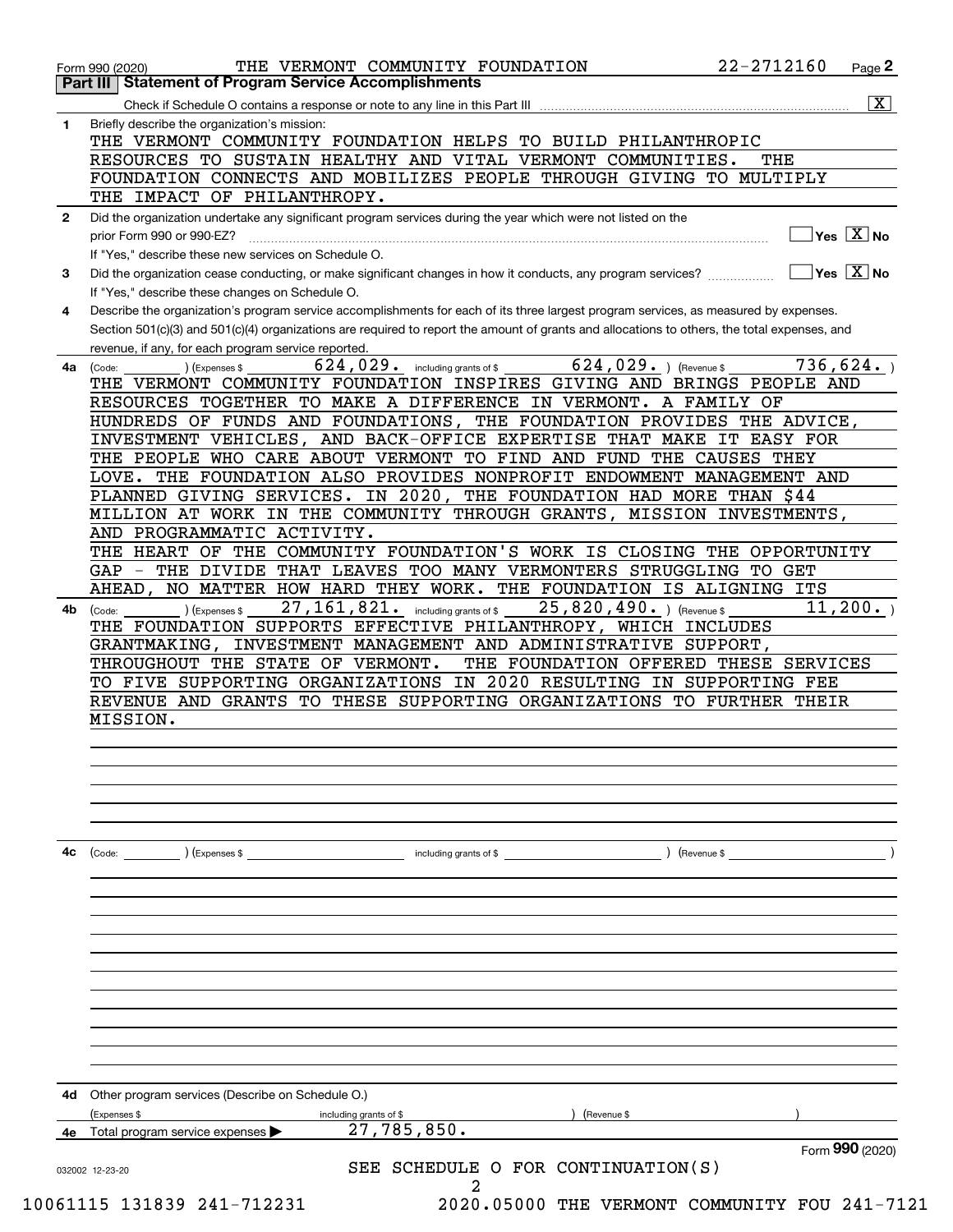|  | Form 990 (2020) |  |
|--|-----------------|--|

Form 990 (2020) THE VERMONT COMMUNITY FOUNDATION 22-2712160 <sub>Page</sub> 3<br>**Part IV | Checklist of Required Schedules** 

|     |                                                                                                                                                                                                                                           |                 | Yes                   | No                      |
|-----|-------------------------------------------------------------------------------------------------------------------------------------------------------------------------------------------------------------------------------------------|-----------------|-----------------------|-------------------------|
| 1.  | Is the organization described in section $501(c)(3)$ or $4947(a)(1)$ (other than a private foundation)?                                                                                                                                   |                 |                       |                         |
|     |                                                                                                                                                                                                                                           | 1.              | х                     |                         |
| 2   |                                                                                                                                                                                                                                           | $\mathbf{2}$    | $\overline{\text{x}}$ |                         |
| 3   | Did the organization engage in direct or indirect political campaign activities on behalf of or in opposition to candidates for                                                                                                           |                 |                       |                         |
|     |                                                                                                                                                                                                                                           | 3               |                       | x                       |
| 4   | Section 501(c)(3) organizations. Did the organization engage in lobbying activities, or have a section 501(h) election in effect                                                                                                          |                 |                       |                         |
|     |                                                                                                                                                                                                                                           | 4               | X                     |                         |
| 5   | Is the organization a section 501(c)(4), 501(c)(5), or 501(c)(6) organization that receives membership dues, assessments, or                                                                                                              |                 |                       |                         |
|     |                                                                                                                                                                                                                                           | 5               |                       | X                       |
| 6   | Did the organization maintain any donor advised funds or any similar funds or accounts for which donors have the right to                                                                                                                 | 6               | X                     |                         |
| 7   | provide advice on the distribution or investment of amounts in such funds or accounts? If "Yes," complete Schedule D, Part I<br>Did the organization receive or hold a conservation easement, including easements to preserve open space, |                 |                       |                         |
|     |                                                                                                                                                                                                                                           | $\overline{7}$  |                       | x                       |
| 8   | Did the organization maintain collections of works of art, historical treasures, or other similar assets? If "Yes," complete                                                                                                              |                 |                       |                         |
|     |                                                                                                                                                                                                                                           | 8               |                       | x                       |
| 9   | Did the organization report an amount in Part X, line 21, for escrow or custodial account liability, serve as a custodian for                                                                                                             |                 |                       |                         |
|     | amounts not listed in Part X; or provide credit counseling, debt management, credit repair, or debt negotiation services?                                                                                                                 |                 |                       |                         |
|     |                                                                                                                                                                                                                                           | 9               |                       | x                       |
| 10  | Did the organization, directly or through a related organization, hold assets in donor-restricted endowments                                                                                                                              |                 |                       |                         |
|     |                                                                                                                                                                                                                                           | 10              | х                     |                         |
| 11  | If the organization's answer to any of the following questions is "Yes," then complete Schedule D, Parts VI, VII, VIII, IX, or X                                                                                                          |                 |                       |                         |
|     | as applicable.                                                                                                                                                                                                                            |                 |                       |                         |
|     | a Did the organization report an amount for land, buildings, and equipment in Part X, line 10? If "Yes," complete Schedule D,                                                                                                             |                 |                       |                         |
|     |                                                                                                                                                                                                                                           | 11a             | X                     |                         |
|     | <b>b</b> Did the organization report an amount for investments - other securities in Part X, line 12, that is 5% or more of its total                                                                                                     |                 |                       |                         |
|     |                                                                                                                                                                                                                                           | 11 <sub>b</sub> | X                     |                         |
|     | c Did the organization report an amount for investments - program related in Part X, line 13, that is 5% or more of its total                                                                                                             |                 |                       | X                       |
|     |                                                                                                                                                                                                                                           | 11c             |                       |                         |
|     | d Did the organization report an amount for other assets in Part X, line 15, that is 5% or more of its total assets reported in                                                                                                           | 11d             |                       | x                       |
|     |                                                                                                                                                                                                                                           | <b>11e</b>      | X                     |                         |
| f   | Did the organization's separate or consolidated financial statements for the tax year include a footnote that addresses                                                                                                                   |                 |                       |                         |
|     | the organization's liability for uncertain tax positions under FIN 48 (ASC 740)? If "Yes," complete Schedule D, Part X                                                                                                                    | 11f             |                       | x                       |
|     | 12a Did the organization obtain separate, independent audited financial statements for the tax year? If "Yes," complete                                                                                                                   |                 |                       |                         |
|     |                                                                                                                                                                                                                                           | 12a             |                       | X                       |
|     | <b>b</b> Was the organization included in consolidated, independent audited financial statements for the tax year?                                                                                                                        |                 |                       |                         |
|     | If "Yes," and if the organization answered "No" to line 12a, then completing Schedule D, Parts XI and XII is optional                                                                                                                     | 12b             | x                     |                         |
| 13  |                                                                                                                                                                                                                                           | 13              |                       | x                       |
| 14a | Did the organization maintain an office, employees, or agents outside of the United States?                                                                                                                                               | 14a             |                       | $\overline{\mathbf{x}}$ |
|     | b Did the organization have aggregate revenues or expenses of more than \$10,000 from grantmaking, fundraising, business,                                                                                                                 |                 |                       |                         |
|     | investment, and program service activities outside the United States, or aggregate foreign investments valued at \$100,000                                                                                                                |                 |                       |                         |
|     |                                                                                                                                                                                                                                           | 14b             | Х                     |                         |
| 15  | Did the organization report on Part IX, column (A), line 3, more than \$5,000 of grants or other assistance to or for any                                                                                                                 |                 |                       |                         |
|     | Did the organization report on Part IX, column (A), line 3, more than \$5,000 of aggregate grants or other assistance to                                                                                                                  | 15              |                       | x                       |
| 16  |                                                                                                                                                                                                                                           |                 |                       | x                       |
|     | Did the organization report a total of more than \$15,000 of expenses for professional fundraising services on Part IX,                                                                                                                   | 16              |                       |                         |
| 17  |                                                                                                                                                                                                                                           | 17              |                       | x                       |
| 18  | Did the organization report more than \$15,000 total of fundraising event gross income and contributions on Part VIII, lines                                                                                                              |                 |                       |                         |
|     |                                                                                                                                                                                                                                           | 18              | х                     |                         |
| 19  | Did the organization report more than \$15,000 of gross income from gaming activities on Part VIII, line 9a? If "Yes."                                                                                                                    |                 |                       |                         |
|     |                                                                                                                                                                                                                                           | 19              |                       | x                       |
|     |                                                                                                                                                                                                                                           | 20a             |                       | $\mathbf X$             |
|     | b If "Yes" to line 20a, did the organization attach a copy of its audited financial statements to this return?                                                                                                                            | 20 <sub>b</sub> |                       |                         |
| 21  | Did the organization report more than \$5,000 of grants or other assistance to any domestic organization or                                                                                                                               |                 |                       |                         |
|     |                                                                                                                                                                                                                                           | 21              | х                     |                         |
|     | 032003 12-23-20                                                                                                                                                                                                                           |                 |                       | Form 990 (2020)         |

032003 12-23-20

3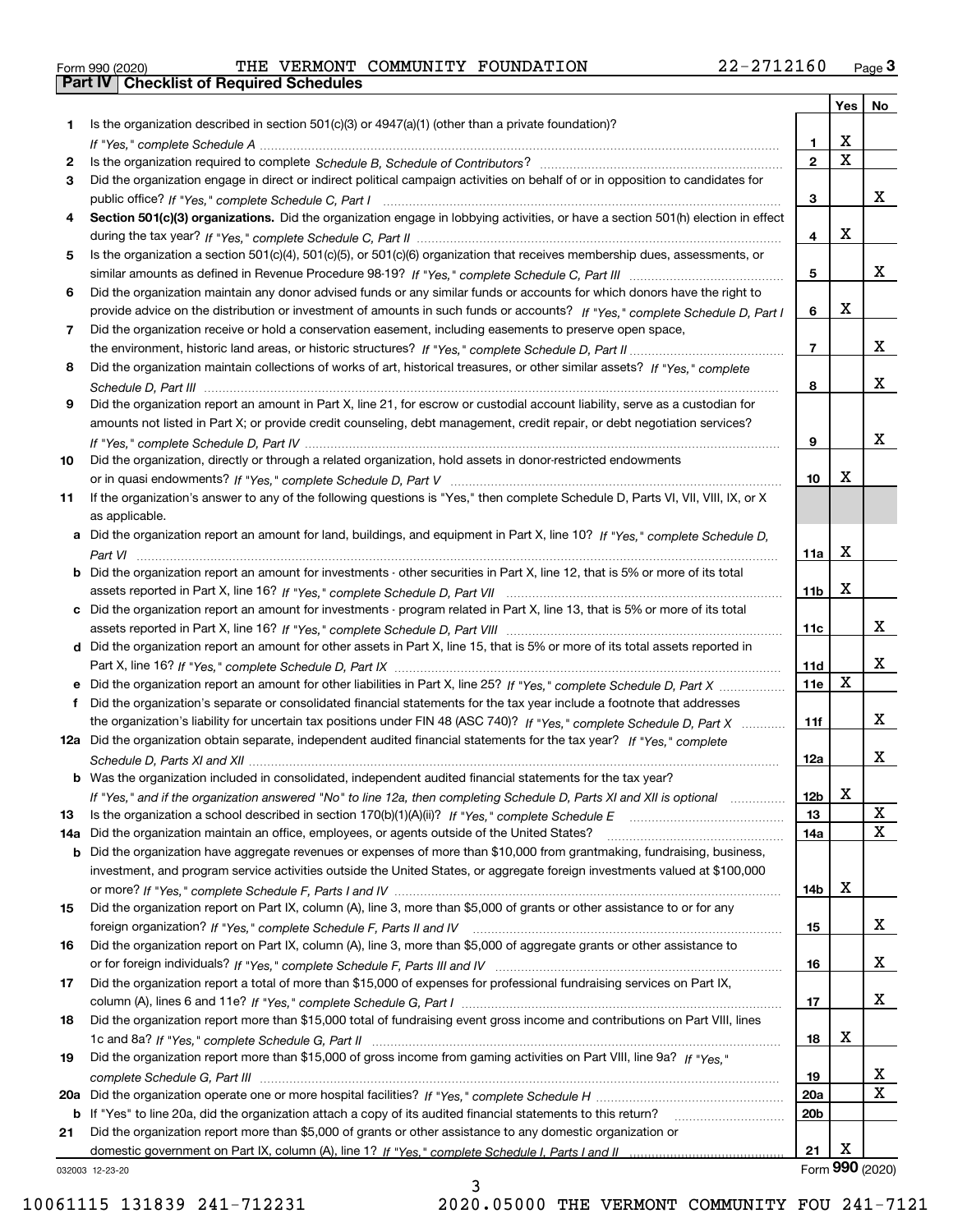|  | Form 990 (2020) |
|--|-----------------|
|  |                 |

Form 990 (2020) THE VERMONT COMMUNITY FOUNDATION 22-2712160 <sub>Page</sub> 4<br>**Part IV | Checklist of Required Schedules** <sub>(continued)</sub>

*(continued)*

|          |                                                                                                                              |                 | Yes | No                      |
|----------|------------------------------------------------------------------------------------------------------------------------------|-----------------|-----|-------------------------|
| 22       | Did the organization report more than \$5,000 of grants or other assistance to or for domestic individuals on                |                 |     |                         |
|          |                                                                                                                              | 22              | х   |                         |
| 23       | Did the organization answer "Yes" to Part VII, Section A, line 3, 4, or 5 about compensation of the organization's current   |                 |     |                         |
|          | and former officers, directors, trustees, key employees, and highest compensated employees? If "Yes," complete               |                 |     |                         |
|          |                                                                                                                              | 23              | х   |                         |
|          | 24a Did the organization have a tax-exempt bond issue with an outstanding principal amount of more than \$100,000 as of the  |                 |     |                         |
|          | last day of the year, that was issued after December 31, 2002? If "Yes," answer lines 24b through 24d and complete           |                 |     |                         |
|          |                                                                                                                              | 24a             |     | x                       |
|          | b Did the organization invest any proceeds of tax-exempt bonds beyond a temporary period exception?                          | 24b             |     |                         |
|          | c Did the organization maintain an escrow account other than a refunding escrow at any time during the year to defease       |                 |     |                         |
|          | any tax-exempt bonds?                                                                                                        | 24c             |     |                         |
|          | d Did the organization act as an "on behalf of" issuer for bonds outstanding at any time during the year?                    | 24d             |     |                         |
|          |                                                                                                                              |                 |     |                         |
|          | 25a Section 501(c)(3), 501(c)(4), and 501(c)(29) organizations. Did the organization engage in an excess benefit             |                 |     | x                       |
|          |                                                                                                                              | 25a             |     |                         |
|          | b Is the organization aware that it engaged in an excess benefit transaction with a disqualified person in a prior year, and |                 |     |                         |
|          | that the transaction has not been reported on any of the organization's prior Forms 990 or 990-EZ? If "Yes." complete        |                 |     |                         |
|          | Schedule L, Part I                                                                                                           | 25 <sub>b</sub> |     | x                       |
| 26       | Did the organization report any amount on Part X, line 5 or 22, for receivables from or payables to any current              |                 |     |                         |
|          | or former officer, director, trustee, key employee, creator or founder, substantial contributor, or 35%                      |                 |     |                         |
|          |                                                                                                                              | 26              |     | х                       |
| 27       | Did the organization provide a grant or other assistance to any current or former officer, director, trustee, key employee,  |                 |     |                         |
|          | creator or founder, substantial contributor or employee thereof, a grant selection committee member, or to a 35% controlled  |                 |     |                         |
|          | entity (including an employee thereof) or family member of any of these persons? If "Yes," complete Schedule L, Part III     | 27              |     | х                       |
| 28       | Was the organization a party to a business transaction with one of the following parties (see Schedule L, Part IV            |                 |     |                         |
|          | instructions, for applicable filing thresholds, conditions, and exceptions):                                                 |                 |     |                         |
|          | a A current or former officer, director, trustee, key employee, creator or founder, or substantial contributor? If           |                 |     |                         |
|          |                                                                                                                              | 28a             |     | x                       |
|          |                                                                                                                              | 28b             |     | $\mathbf X$             |
|          |                                                                                                                              |                 |     |                         |
|          | c A 35% controlled entity of one or more individuals and/or organizations described in lines 28a or 28b? If                  |                 |     | х                       |
|          |                                                                                                                              | 28c             |     |                         |
| 29       |                                                                                                                              | 29              | x   |                         |
| 30       | Did the organization receive contributions of art, historical treasures, or other similar assets, or qualified conservation  |                 |     |                         |
|          |                                                                                                                              | 30              |     | X.                      |
| 31       | Did the organization liquidate, terminate, or dissolve and cease operations? If "Yes," complete Schedule N, Part I           | 31              |     | $\overline{\mathbf{x}}$ |
| 32       | Did the organization sell, exchange, dispose of, or transfer more than 25% of its net assets? If "Yes," complete             |                 |     |                         |
|          |                                                                                                                              | 32              |     | х                       |
| 33       | Did the organization own 100% of an entity disregarded as separate from the organization under Regulations                   |                 |     |                         |
|          |                                                                                                                              | 33              |     | х                       |
| 34       | Was the organization related to any tax-exempt or taxable entity? If "Yes," complete Schedule R, Part II, III, or IV, and    |                 |     |                         |
|          |                                                                                                                              | 34              | х   |                         |
|          | 35a Did the organization have a controlled entity within the meaning of section 512(b)(13)?                                  | <b>35a</b>      | Χ   |                         |
|          | b If "Yes" to line 35a, did the organization receive any payment from or engage in any transaction with a controlled entity  |                 |     |                         |
|          |                                                                                                                              | 35b             | х   |                         |
| 36       | Section 501(c)(3) organizations. Did the organization make any transfers to an exempt non-charitable related organization?   |                 |     |                         |
|          |                                                                                                                              | 36              |     | X.                      |
|          | Did the organization conduct more than 5% of its activities through an entity that is not a related organization             |                 |     |                         |
| 37       |                                                                                                                              |                 |     | x                       |
|          | and that is treated as a partnership for federal income tax purposes? If "Yes," complete Schedule R, Part VI                 | 37              |     |                         |
| 38       | Did the organization complete Schedule O and provide explanations in Schedule O for Part VI, lines 11b and 19?               |                 |     |                         |
|          | Note: All Form 990 filers are required to complete Schedule O                                                                | 38              | х   |                         |
| ∣ Part V | <b>Statements Regarding Other IRS Filings and Tax Compliance</b>                                                             |                 |     |                         |
|          | Check if Schedule O contains a response or note to any line in this Part V                                                   |                 |     |                         |
|          |                                                                                                                              |                 | Yes | No.                     |
|          | 23<br>1a Enter the number reported in Box 3 of Form 1096. Enter -0- if not applicable<br>1a                                  |                 |     |                         |
|          | 0<br><b>b</b> Enter the number of Forms W-2G included in line 1a. Enter -0- if not applicable<br>1b                          |                 |     |                         |
|          | Did the organization comply with backup withholding rules for reportable payments to vendors and reportable gaming           |                 |     |                         |
|          | (gambling) winnings to prize winners?                                                                                        | 1c              | х   |                         |
|          | 032004 12-23-20                                                                                                              |                 |     | Form 990 (2020)         |
|          |                                                                                                                              |                 |     |                         |

10061115 131839 241-712231 2020.05000 THE VERMONT COMMUNITY FOU 241-7121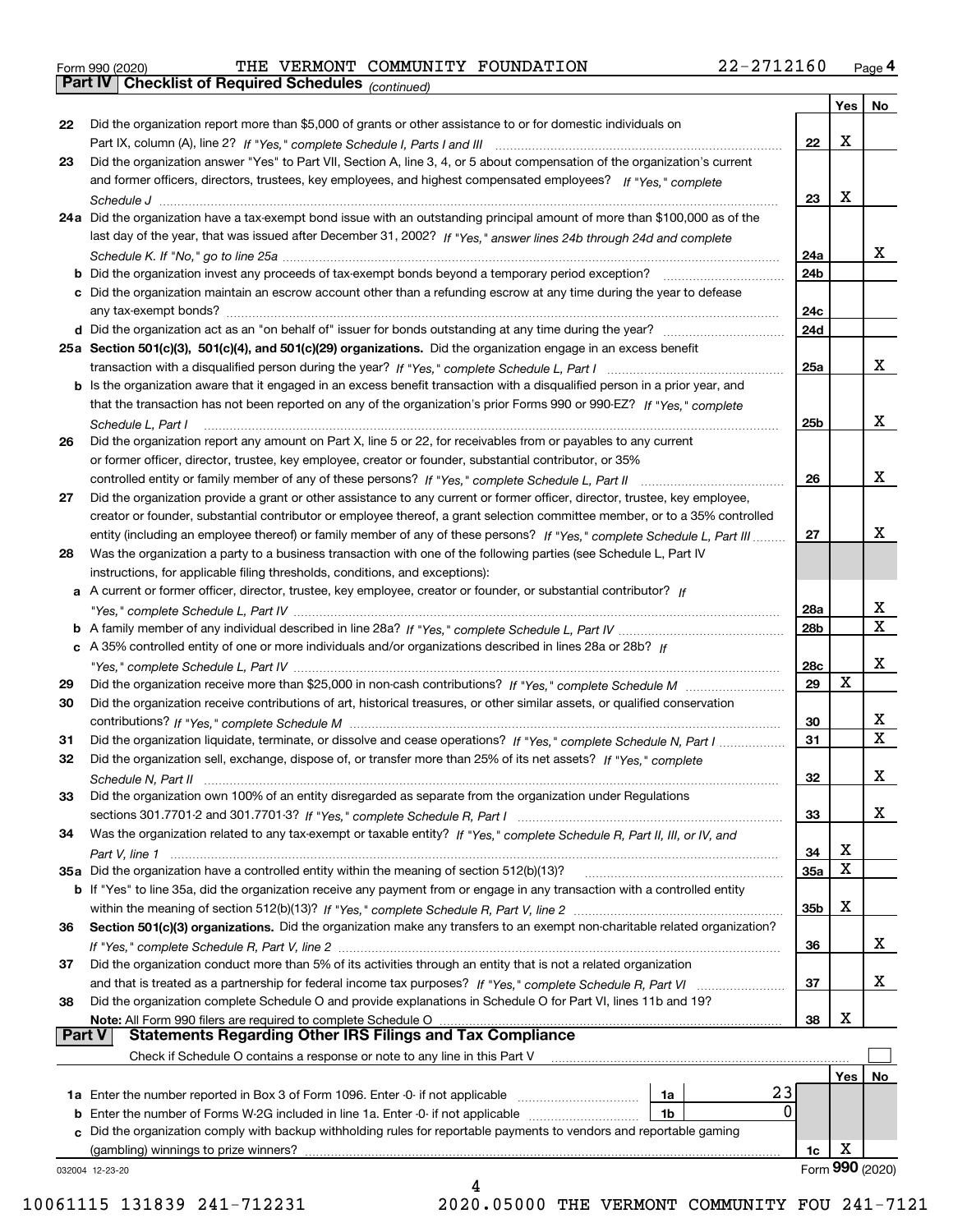| Form 990 (2020) |  | THE VERMONT COMMUNITY FOUNDATION                                                  | 22-2712160 | Page $5$ |
|-----------------|--|-----------------------------------------------------------------------------------|------------|----------|
| Part V          |  | <b>Statements Regarding Other IRS Filings and Tax Compliance</b> $_{(continued)}$ |            |          |

|     |                                                                                                                                                                                                                                     |                 |    |                | Yes | No |
|-----|-------------------------------------------------------------------------------------------------------------------------------------------------------------------------------------------------------------------------------------|-----------------|----|----------------|-----|----|
|     | 2a Enter the number of employees reported on Form W-3, Transmittal of Wage and Tax Statements,                                                                                                                                      |                 |    |                |     |    |
|     | filed for the calendar year ending with or within the year covered by this return                                                                                                                                                   | 2a              | 34 |                |     |    |
|     | <b>b</b> If at least one is reported on line 2a, did the organization file all required federal employment tax returns?                                                                                                             |                 |    | 2 <sub>b</sub> | X   |    |
|     |                                                                                                                                                                                                                                     |                 |    |                |     |    |
|     | 3a Did the organization have unrelated business gross income of \$1,000 or more during the year?                                                                                                                                    |                 |    | 3a             | X   |    |
|     |                                                                                                                                                                                                                                     |                 |    | 3 <sub>b</sub> | X   |    |
|     | 4a At any time during the calendar year, did the organization have an interest in, or a signature or other authority over, a                                                                                                        |                 |    |                |     |    |
|     |                                                                                                                                                                                                                                     |                 |    | 4a             |     | x  |
|     | <b>b</b> If "Yes," enter the name of the foreign country $\blacktriangleright$                                                                                                                                                      |                 |    |                |     |    |
|     | See instructions for filing requirements for FinCEN Form 114, Report of Foreign Bank and Financial Accounts (FBAR).                                                                                                                 |                 |    |                |     |    |
|     | 5a Was the organization a party to a prohibited tax shelter transaction at any time during the tax year?                                                                                                                            |                 |    | 5a             |     | x  |
| b   |                                                                                                                                                                                                                                     |                 |    | 5b             |     | X  |
| с   |                                                                                                                                                                                                                                     |                 |    | 5 <sub>c</sub> |     |    |
|     | 6a Does the organization have annual gross receipts that are normally greater than \$100,000, and did the organization solicit                                                                                                      |                 |    |                |     |    |
|     | any contributions that were not tax deductible as charitable contributions?                                                                                                                                                         |                 |    | 6a             | х   |    |
|     | b If "Yes," did the organization include with every solicitation an express statement that such contributions or gifts                                                                                                              |                 |    |                | х   |    |
|     | were not tax deductible?                                                                                                                                                                                                            |                 |    | 6b             |     |    |
| 7   | Organizations that may receive deductible contributions under section 170(c).                                                                                                                                                       |                 |    |                |     | x  |
| а   | Did the organization receive a payment in excess of \$75 made partly as a contribution and partly for goods and services provided to the payor?                                                                                     |                 |    | 7a<br>7b       |     |    |
| b   | If "Yes," did the organization notify the donor of the value of the goods or services provided?<br>Did the organization sell, exchange, or otherwise dispose of tangible personal property for which it was required                |                 |    |                |     |    |
| c   |                                                                                                                                                                                                                                     |                 |    | 7c             |     | х  |
|     |                                                                                                                                                                                                                                     | 7d              | 0  |                |     |    |
| е   | Did the organization receive any funds, directly or indirectly, to pay premiums on a personal benefit contract?                                                                                                                     |                 |    | 7e             |     | х  |
|     | Did the organization, during the year, pay premiums, directly or indirectly, on a personal benefit contract?                                                                                                                        |                 |    | 7f             |     | х  |
| g   | If the organization received a contribution of qualified intellectual property, did the organization file Form 8899 as required?                                                                                                    |                 |    | 7g             |     |    |
| h   | If the organization received a contribution of cars, boats, airplanes, or other vehicles, did the organization file a Form 1098-C?                                                                                                  |                 |    | 7h             |     |    |
| 8   | Sponsoring organizations maintaining donor advised funds. Did a donor advised fund maintained by the                                                                                                                                |                 |    |                |     |    |
|     | sponsoring organization have excess business holdings at any time during the year?                                                                                                                                                  |                 |    | 8              |     | х  |
| 9   | Sponsoring organizations maintaining donor advised funds.                                                                                                                                                                           |                 |    |                |     |    |
| а   | Did the sponsoring organization make any taxable distributions under section 4966?                                                                                                                                                  |                 |    | 9а             |     | х  |
| b   | Did the sponsoring organization make a distribution to a donor, donor advisor, or related person?                                                                                                                                   |                 |    | 9b             |     | X  |
| 10  | Section 501(c)(7) organizations. Enter:                                                                                                                                                                                             |                 |    |                |     |    |
| а   |                                                                                                                                                                                                                                     | 10a             |    |                |     |    |
| b   | Gross receipts, included on Form 990, Part VIII, line 12, for public use of club facilities                                                                                                                                         | 10 <sub>b</sub> |    |                |     |    |
| 11  | Section 501(c)(12) organizations. Enter:                                                                                                                                                                                            |                 |    |                |     |    |
|     | Gross income from members or shareholders [111] [12] content in the state of shareholders [11] [12] content in the state of the state of the state of the state of the state of the state of the state of the state of the sta      | 11a             |    |                |     |    |
|     | <b>b</b> Gross income from other sources (Do not net amounts due or paid to other sources against                                                                                                                                   |                 |    |                |     |    |
|     | amounts due or received from them.)                                                                                                                                                                                                 | 11b             |    |                |     |    |
|     | 12a Section 4947(a)(1) non-exempt charitable trusts. Is the organization filing Form 990 in lieu of Form 1041?                                                                                                                      |                 |    | 12a            |     |    |
|     | <b>b</b> If "Yes," enter the amount of tax-exempt interest received or accrued during the year <i>manument</i>                                                                                                                      | 12b             |    |                |     |    |
| 13  | Section 501(c)(29) qualified nonprofit health insurance issuers.                                                                                                                                                                    |                 |    |                |     |    |
|     | a Is the organization licensed to issue qualified health plans in more than one state?                                                                                                                                              |                 |    | 13a            |     |    |
|     | Note: See the instructions for additional information the organization must report on Schedule O.                                                                                                                                   |                 |    |                |     |    |
|     | <b>b</b> Enter the amount of reserves the organization is required to maintain by the states in which the                                                                                                                           |                 |    |                |     |    |
|     |                                                                                                                                                                                                                                     | 13 <sub>b</sub> |    |                |     |    |
|     |                                                                                                                                                                                                                                     | 13c             |    |                |     | x  |
| 14a | Did the organization receive any payments for indoor tanning services during the tax year?                                                                                                                                          |                 |    | 14a            |     |    |
|     | <b>b</b> If "Yes," has it filed a Form 720 to report these payments? If "No," provide an explanation on Schedule O<br>Is the organization subject to the section 4960 tax on payment(s) of more than \$1,000,000 in remuneration or |                 |    | 14b            |     |    |
| 15  |                                                                                                                                                                                                                                     |                 |    | 15             |     | х  |
|     | If "Yes," see instructions and file Form 4720, Schedule N.                                                                                                                                                                          |                 |    |                |     |    |
| 16  | Is the organization an educational institution subject to the section 4968 excise tax on net investment income?                                                                                                                     |                 |    | 16             |     | x  |
|     | If "Yes," complete Form 4720, Schedule O.                                                                                                                                                                                           |                 |    |                |     |    |
|     |                                                                                                                                                                                                                                     |                 |    |                |     |    |

5

Form (2020) **990**

032005 12-23-20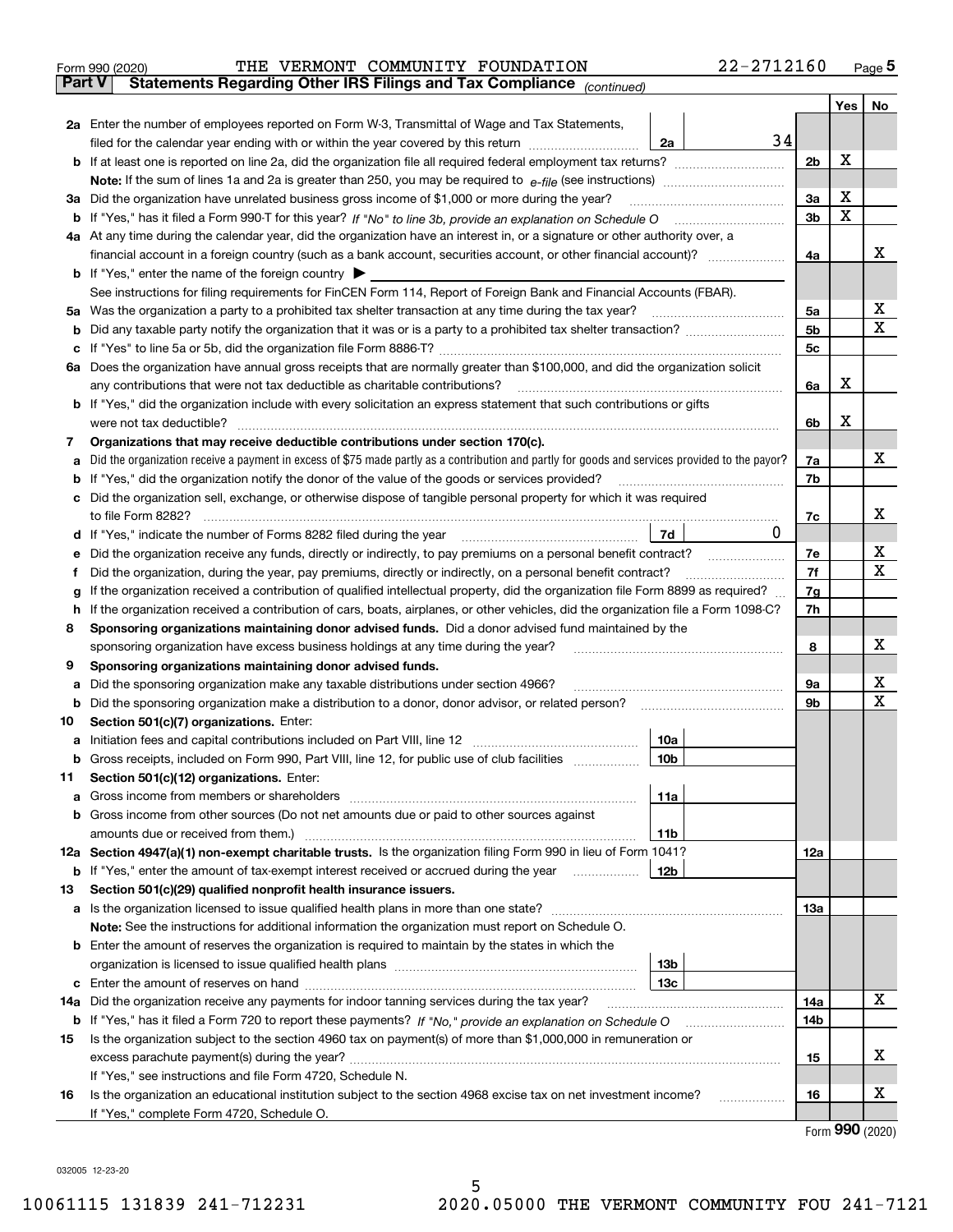|  | Form 990 (2020) |
|--|-----------------|
|  |                 |

#### THE VERMONT COMMUNITY FOUNDATION 22-2712160

*For each "Yes" response to lines 2 through 7b below, and for a "No" response to line 8a, 8b, or 10b below, describe the circumstances, processes, or changes on Schedule O. See instructions.* Form 990 (2020) **Form 990 (2020)** THE VERMONT COMMUNITY FOUNDATION 22-2712160 Page 6<br>**Part VI** | Governance, Management, and Disclosure *For each "Yes" response to lines 2 through 7b below, and for a "No" response* 

|    |                                                                                                                                                                            |    |    |                 | Yes   No    |             |
|----|----------------------------------------------------------------------------------------------------------------------------------------------------------------------------|----|----|-----------------|-------------|-------------|
|    | <b>1a</b> Enter the number of voting members of the governing body at the end of the tax year <i>manumum</i>                                                               | 1a | 12 |                 |             |             |
|    | If there are material differences in voting rights among members of the governing body, or if the governing                                                                |    |    |                 |             |             |
|    | body delegated broad authority to an executive committee or similar committee, explain on Schedule O.                                                                      |    |    |                 |             |             |
|    |                                                                                                                                                                            | 1b | 12 |                 |             |             |
| 2  | Did any officer, director, trustee, or key employee have a family relationship or a business relationship with any other                                                   |    |    |                 |             |             |
|    | officer, director, trustee, or key employee?                                                                                                                               |    |    | $\mathbf{2}$    |             | X           |
| 3  | Did the organization delegate control over management duties customarily performed by or under the direct supervision                                                      |    |    |                 |             |             |
|    |                                                                                                                                                                            |    |    | 3               |             | X           |
| 4  | Did the organization make any significant changes to its governing documents since the prior Form 990 was filed?                                                           |    |    | 4               |             | $\mathbf X$ |
| 5  |                                                                                                                                                                            |    |    | 5               |             | $\mathbf X$ |
| 6  | Did the organization have members or stockholders?                                                                                                                         |    |    | 6               | $\mathbf X$ |             |
|    | 7a Did the organization have members, stockholders, or other persons who had the power to elect or appoint one or                                                          |    |    |                 |             |             |
|    |                                                                                                                                                                            |    |    | 7a              | Х           |             |
|    | <b>b</b> Are any governance decisions of the organization reserved to (or subject to approval by) members, stockholders, or                                                |    |    |                 |             |             |
|    | persons other than the governing body?                                                                                                                                     |    |    | 7b              |             | х           |
| 8  | Did the organization contemporaneously document the meetings held or written actions undertaken during the year by the following:                                          |    |    |                 |             |             |
| a  |                                                                                                                                                                            |    |    | 8a              | X           |             |
|    |                                                                                                                                                                            |    |    | 8b              | $\mathbf X$ |             |
| 9  | Is there any officer, director, trustee, or key employee listed in Part VII, Section A, who cannot be reached at the                                                       |    |    |                 |             |             |
|    |                                                                                                                                                                            |    |    | 9               |             | x           |
|    | Section B. Policies <sub>(This</sub> Section B requests information about policies not required by the Internal Revenue Code.)                                             |    |    |                 |             |             |
|    |                                                                                                                                                                            |    |    |                 | Yes         | No          |
|    |                                                                                                                                                                            |    |    | <b>10a</b>      | $\mathbf X$ |             |
|    | <b>b</b> If "Yes," did the organization have written policies and procedures governing the activities of such chapters, affiliates,                                        |    |    |                 |             |             |
|    |                                                                                                                                                                            |    |    | 10 <sub>b</sub> | X           |             |
|    | 11a Has the organization provided a complete copy of this Form 990 to all members of its governing body before filing the form?                                            |    |    | 11a             | $\mathbf X$ |             |
|    | <b>b</b> Describe in Schedule O the process, if any, used by the organization to review this Form 990.                                                                     |    |    |                 |             |             |
|    |                                                                                                                                                                            |    |    | 12a             | X           |             |
| b  |                                                                                                                                                                            |    |    | 12 <sub>b</sub> | X           |             |
|    | c Did the organization regularly and consistently monitor and enforce compliance with the policy? If "Yes," describe                                                       |    |    |                 |             |             |
|    | in Schedule O how this was done measured and continuum control to the distribution of the state of the state o                                                             |    |    | 12c             | X           |             |
| 13 |                                                                                                                                                                            |    |    | 13              | $\mathbf X$ |             |
| 14 | Did the organization have a written document retention and destruction policy? manufactured and the organization have a written document retention and destruction policy? |    |    | 14              | $\mathbf X$ |             |
| 15 | Did the process for determining compensation of the following persons include a review and approval by independent                                                         |    |    |                 |             |             |
|    | persons, comparability data, and contemporaneous substantiation of the deliberation and decision?                                                                          |    |    |                 |             |             |
|    |                                                                                                                                                                            |    |    | 15a             | X           |             |
|    | <b>b</b> Other officers or key employees of the organization                                                                                                               |    |    | 15b             | X           |             |
|    | If "Yes" to line 15a or 15b, describe the process in Schedule O (see instructions).                                                                                        |    |    |                 |             |             |
|    | 16a Did the organization invest in, contribute assets to, or participate in a joint venture or similar arrangement with a                                                  |    |    |                 |             |             |
|    | taxable entity during the year?                                                                                                                                            |    |    | 16a             |             | х           |
|    | b If "Yes," did the organization follow a written policy or procedure requiring the organization to evaluate its participation                                             |    |    |                 |             |             |
|    | in joint venture arrangements under applicable federal tax law, and take steps to safeguard the organization's                                                             |    |    |                 |             |             |
|    | exempt status with respect to such arrangements?                                                                                                                           |    |    | <b>16b</b>      |             |             |
|    | <b>Section C. Disclosure</b>                                                                                                                                               |    |    |                 |             |             |
| 17 | List the states with which a copy of this Form 990 is required to be filed $\blacktriangleright\!\!\!\!\!\nabla T$                                                         |    |    |                 |             |             |
| 18 | Section 6104 requires an organization to make its Forms 1023 (1024 or 1024-A, if applicable), 990, and 990-T (Section 501(c)(3)s only) available                           |    |    |                 |             |             |
|    | for public inspection. Indicate how you made these available. Check all that apply.                                                                                        |    |    |                 |             |             |
|    | $X$ Upon request<br>Another's website<br>Own website<br>Other (explain on Schedule O)                                                                                      |    |    |                 |             |             |
| 19 | Describe on Schedule O whether (and if so, how) the organization made its governing documents, conflict of interest policy, and financial                                  |    |    |                 |             |             |
|    | statements available to the public during the tax year.                                                                                                                    |    |    |                 |             |             |
| 20 | State the name, address, and telephone number of the person who possesses the organization's books and records                                                             |    |    |                 |             |             |
|    | DEBRA DABROWSKI - 802-388-3355                                                                                                                                             |    |    |                 |             |             |
|    |                                                                                                                                                                            |    |    |                 |             |             |
|    | 05753<br>3 COURT STREET, MIDDLEBURY, VT                                                                                                                                    |    |    |                 |             |             |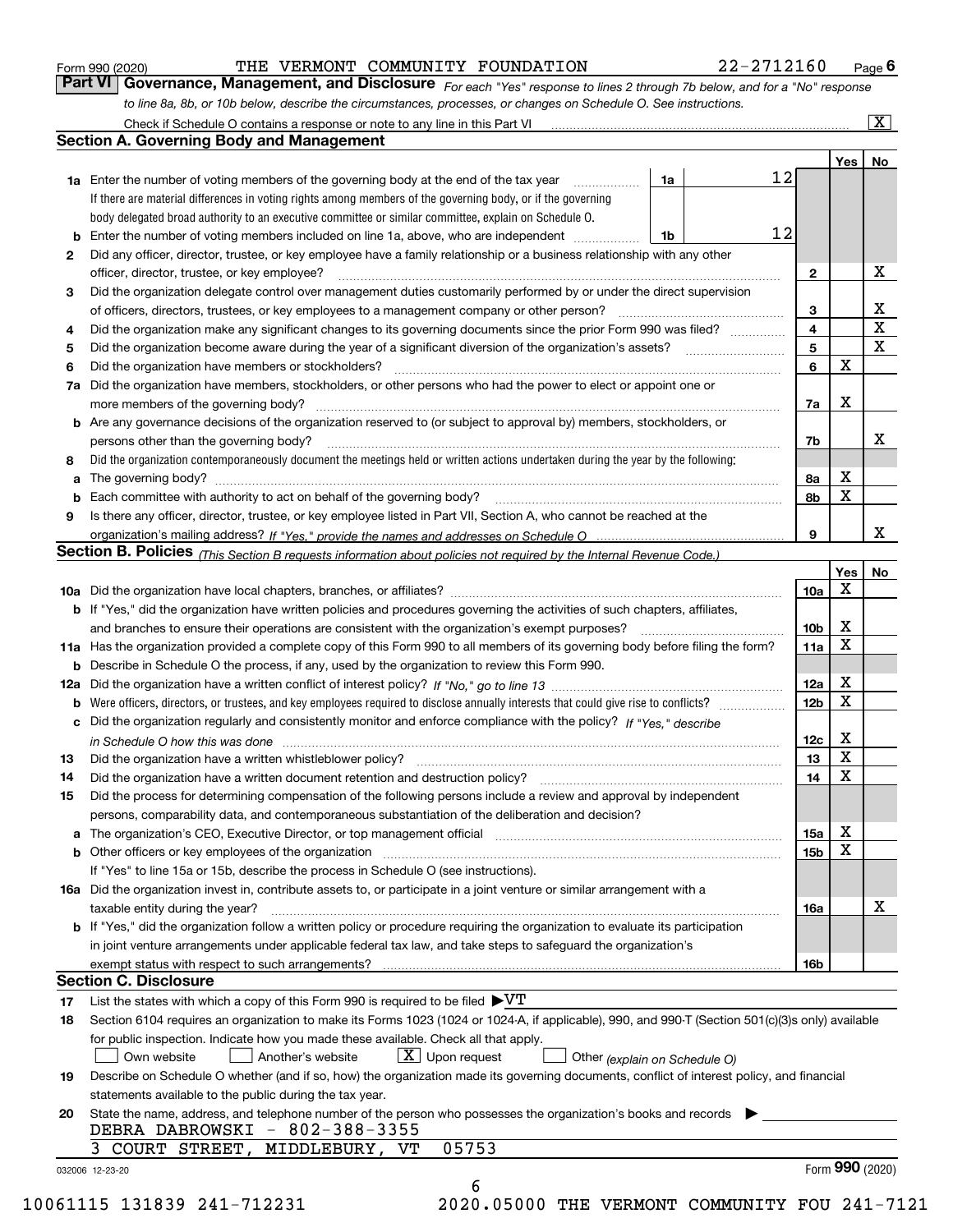$\mathcal{L}^{\text{max}}$ 

**7Part VII Compensation of Officers, Directors, Trustees, Key Employees, Highest Compensated Employees, and Independent Contractors**

Check if Schedule O contains a response or note to any line in this Part VII

**Section A. Officers, Directors, Trustees, Key Employees, and Highest Compensated Employees**

**1a**  Complete this table for all persons required to be listed. Report compensation for the calendar year ending with or within the organization's tax year. **•** List all of the organization's current officers, directors, trustees (whether individuals or organizations), regardless of amount of compensation.

Enter -0- in columns (D), (E), and (F) if no compensation was paid.

 $\bullet$  List all of the organization's  $\,$ current key employees, if any. See instructions for definition of "key employee."

**•** List the organization's five current highest compensated employees (other than an officer, director, trustee, or key employee) who received reportable compensation (Box 5 of Form W-2 and/or Box 7 of Form 1099-MISC) of more than \$100,000 from the organization and any related organizations.

**•** List all of the organization's former officers, key employees, and highest compensated employees who received more than \$100,000 of reportable compensation from the organization and any related organizations.

**former directors or trustees**  ¥ List all of the organization's that received, in the capacity as a former director or trustee of the organization, more than \$10,000 of reportable compensation from the organization and any related organizations.

See instructions for the order in which to list the persons above.

Check this box if neither the organization nor any related organization compensated any current officer, director, or trustee.  $\mathcal{L}^{\text{max}}$ 

| (A)                                  | (B)                    | (C)                           |                                                                  |             |                         |                                 |        | (D)                 | (E)                              | (F)                      |
|--------------------------------------|------------------------|-------------------------------|------------------------------------------------------------------|-------------|-------------------------|---------------------------------|--------|---------------------|----------------------------------|--------------------------|
| Name and title                       | Average                |                               | (do not check more than one                                      | Position    |                         |                                 |        | Reportable          | Reportable                       | Estimated                |
|                                      | hours per              |                               | box, unless person is both an<br>officer and a director/trustee) |             |                         |                                 |        | compensation        | compensation                     | amount of                |
|                                      | week                   |                               |                                                                  |             |                         |                                 |        | from                | from related                     | other                    |
|                                      | (list any<br>hours for |                               |                                                                  |             |                         |                                 |        | the<br>organization | organizations<br>(W-2/1099-MISC) | compensation<br>from the |
|                                      | related                |                               |                                                                  |             |                         |                                 |        | (W-2/1099-MISC)     |                                  | organization             |
|                                      | organizations          |                               |                                                                  |             |                         |                                 |        |                     |                                  | and related              |
|                                      | below                  | ndividual trustee or director | nstitutional trustee                                             |             |                         |                                 |        |                     |                                  | organizations            |
|                                      | line)                  |                               |                                                                  |             | Officer<br>Key employee | Highest compensated<br>employee | Former |                     |                                  |                          |
| DAN SMITH<br>(1)                     | 46.00                  |                               |                                                                  |             |                         |                                 |        |                     |                                  |                          |
| CEO                                  | 4.00                   |                               |                                                                  | $\mathbf X$ |                         |                                 |        | 206,286.            | $\mathbf 0$ .                    | <u>49,211.</u>           |
| (2)<br>DEBRA DABROWSKI               | 45.00                  |                               |                                                                  |             |                         |                                 |        |                     |                                  |                          |
| VP FOR FINANCE                       | 5.00                   |                               |                                                                  | $\mathbf X$ |                         |                                 |        | 144,484.            | $\mathbf 0$ .                    | 27,419.                  |
| <b>FELIPE RIVERA</b><br>(3)          | 50.00                  |                               |                                                                  |             |                         |                                 |        |                     |                                  |                          |
| VP FOR STRATEGY AND COMMUNICATIONS   |                        |                               |                                                                  | $\mathbf X$ |                         |                                 |        | 136,447.            | $\mathbf 0$ .                    | 32,008.                  |
| SARAH WARING<br>(4)                  | 48.00                  |                               |                                                                  |             |                         |                                 |        |                     |                                  |                          |
| VP FOR GRANTS AND COMMUNITY INVESTME |                        |                               |                                                                  | $\mathbf X$ |                         |                                 |        | 127, 176.           | $\mathbf 0$ .                    | 35,787.                  |
| STACIE FAGAN<br>(5)                  | 48.00                  |                               |                                                                  |             |                         |                                 |        |                     |                                  |                          |
| VP FOR PHILANTHROPY                  |                        |                               |                                                                  | $\mathbf X$ |                         |                                 |        | 124,314.            | $\mathbf 0$ .                    | 38,507.                  |
| DAVID MORRISSEY<br>(6)               | 40.00                  |                               |                                                                  |             |                         |                                 |        |                     |                                  |                          |
| CONTROLLER                           |                        |                               |                                                                  |             |                         | X                               |        | 107,600.            | $\mathbf 0$ .                    | 8,736.                   |
| MARTHA TROMBLEY OAKES<br>(7)         | 40.00                  |                               |                                                                  |             |                         |                                 |        |                     |                                  |                          |
| SR. PHILANTHROPIC ADVISOR            |                        |                               |                                                                  |             |                         | X                               |        | 100,485.            | $\mathbf 0$ .                    | 7,828.                   |
| (8)<br>CAROLYN DWYER                 | 8.00                   |                               |                                                                  |             |                         |                                 |        |                     |                                  |                          |
| <b>CHAIR</b>                         |                        | $\mathbf X$                   |                                                                  | $\mathbf X$ |                         |                                 |        | $\mathbf 0$ .       | 0.                               | 0.                       |
| SPENCER KNAPP<br>(9)                 | 8.00                   |                               |                                                                  |             |                         |                                 |        |                     |                                  |                          |
| VICE CHAIR                           |                        | $\mathbf X$                   |                                                                  | $\mathbf X$ |                         |                                 |        | $\mathbf 0$ .       | 0.                               | $0_{.}$                  |
| (10) ALLYSON LAACKMAN                | 4.00                   |                               |                                                                  |             |                         |                                 |        |                     |                                  |                          |
| <b>TREASURER</b>                     |                        | $\mathbf X$                   |                                                                  | $\mathbf X$ |                         |                                 |        | $\mathbf 0$ .       | 0.                               | $0_{.}$                  |
| (11) WILL STEVENS                    | 4.00                   |                               |                                                                  |             |                         |                                 |        |                     |                                  |                          |
| <b>SECRETARY</b>                     |                        | $\mathbf X$                   |                                                                  | $\mathbf X$ |                         |                                 |        | $\mathbf 0$ .       | 0.                               | $0_{.}$                  |
| (12) KATHY AUSTIN                    | $\overline{2.00}$      |                               |                                                                  |             |                         |                                 |        |                     |                                  |                          |
| <b>DIRECTOR</b>                      |                        | $\mathbf X$                   |                                                                  |             |                         |                                 |        | $\mathbf 0$ .       | 0.                               | $0_{.}$                  |
| (13) KRISTEN CARLSON                 | $\overline{2.00}$      |                               |                                                                  |             |                         |                                 |        |                     |                                  |                          |
| <b>DIRECTOR</b>                      |                        | $\mathbf X$                   |                                                                  |             |                         |                                 |        | $\mathbf 0$ .       | $\mathbf 0$ .                    | 0.                       |
| (14) HAL COLSTON                     | $\overline{2.00}$      |                               |                                                                  |             |                         |                                 |        |                     |                                  |                          |
| <b>DIRECTOR</b>                      |                        | $\mathbf X$                   |                                                                  |             |                         |                                 |        | $\mathbf 0$ .       | 0.                               | 0.                       |
| (15) MICHAEL M. METZ                 | $\overline{2.00}$      |                               |                                                                  |             |                         |                                 |        |                     |                                  |                          |
| <b>DIRECTOR</b>                      |                        | $\mathbf X$                   |                                                                  |             |                         |                                 |        | $\mathbf 0$ .       | $\mathbf 0$ .                    | $0_{\bullet}$            |
| (16) MARGARET SEELY                  | 2.00                   |                               |                                                                  |             |                         |                                 |        |                     |                                  |                          |
| DIRECTOR                             |                        | X                             |                                                                  |             |                         |                                 |        | $\mathbf 0$ .       | $\boldsymbol{0}$ .               | $0_{\cdot}$              |
| (17) MARK FOLEY, JR.                 | 2.00                   |                               |                                                                  |             |                         |                                 |        |                     |                                  |                          |
| DIRECTOR                             |                        | X                             |                                                                  |             |                         |                                 |        | $\mathbf 0$ .       | $\mathbf 0$ .                    | 0.                       |
| 032007 12-23-20                      |                        |                               |                                                                  |             |                         |                                 |        |                     |                                  | Form 990 (2020)          |

032007 12-23-20

10061115 131839 241-712231 2020.05000 THE VERMONT COMMUNITY FOU 241-7121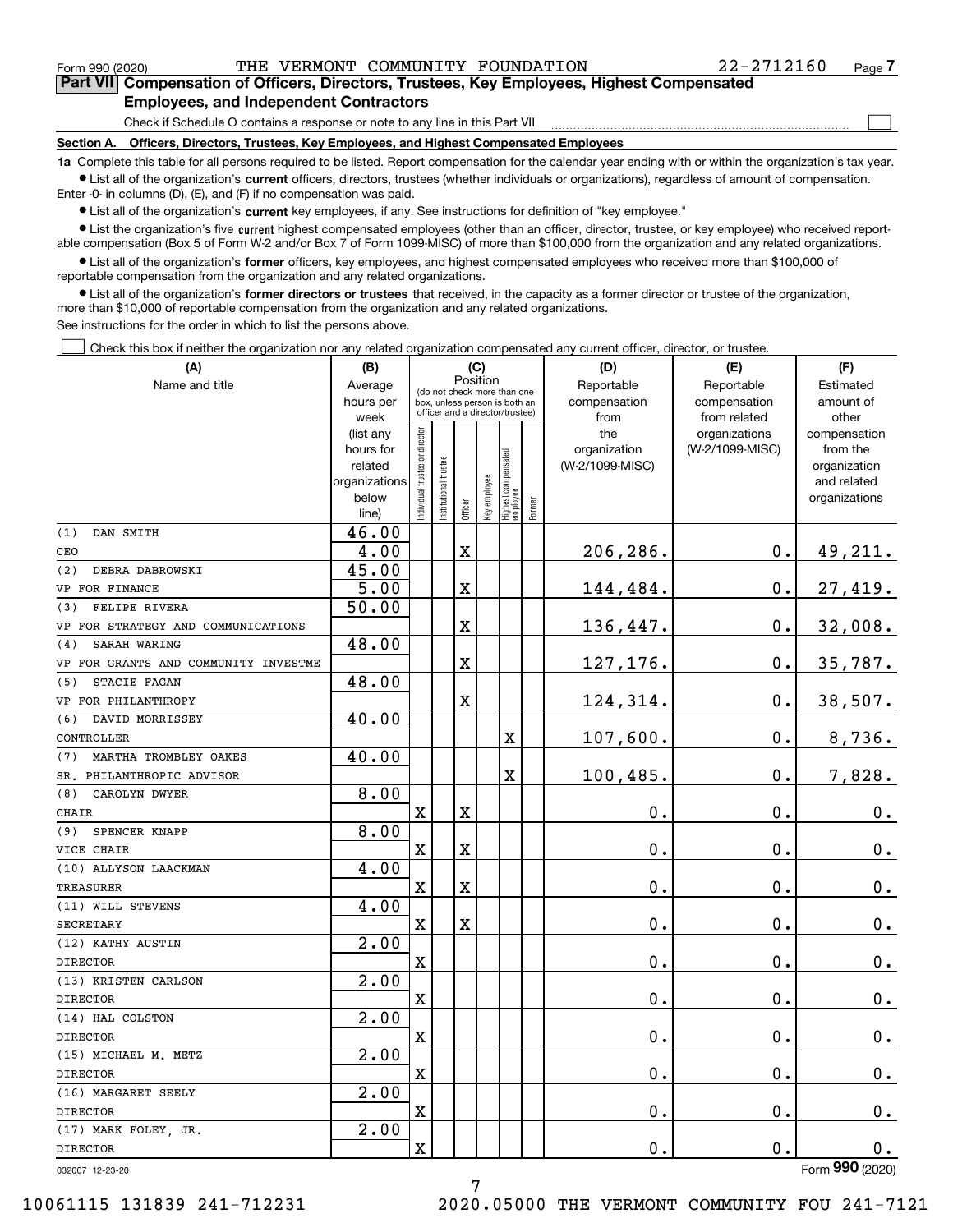| THE VERMONT COMMUNITY FOUNDATION<br>Form 990 (2020)                                                                                                                                                                                                               |                                                                      |                                |                       |          |              |                                                                                                 |        |                                                | 22-2712160                                       |                                                                          |                                        | Page 8         |
|-------------------------------------------------------------------------------------------------------------------------------------------------------------------------------------------------------------------------------------------------------------------|----------------------------------------------------------------------|--------------------------------|-----------------------|----------|--------------|-------------------------------------------------------------------------------------------------|--------|------------------------------------------------|--------------------------------------------------|--------------------------------------------------------------------------|----------------------------------------|----------------|
| <b>Part VII</b><br>Section A. Officers, Directors, Trustees, Key Employees, and Highest Compensated Employees (continued)                                                                                                                                         |                                                                      |                                |                       |          |              |                                                                                                 |        |                                                |                                                  |                                                                          |                                        |                |
| (A)<br>Name and title                                                                                                                                                                                                                                             | (B)<br>Average<br>hours per<br>week                                  |                                |                       | Position | (C)          | (do not check more than one<br>box, unless person is both an<br>officer and a director/trustee) |        | (D)<br>Reportable<br>compensation              | (E)<br>Reportable<br>compensation                |                                                                          | (F)<br>Estimated<br>amount of<br>other |                |
|                                                                                                                                                                                                                                                                   | (list any<br>hours for<br>related<br>organizations<br>below<br>line) | Individual trustee or director | Institutional trustee | Officer  | key employee | Highest compensated<br>employee                                                                 | Former | from<br>the<br>organization<br>(W-2/1099-MISC) | from related<br>organizations<br>(W-2/1099-MISC) | compensation<br>from the<br>organization<br>and related<br>organizations |                                        |                |
| (18) DIMITRI GARDNER                                                                                                                                                                                                                                              | 2.00                                                                 |                                |                       |          |              |                                                                                                 |        |                                                |                                                  |                                                                          |                                        |                |
| <b>DIRECTOR</b>                                                                                                                                                                                                                                                   |                                                                      | $\mathbf X$                    |                       |          |              |                                                                                                 |        | 0.                                             | 0.                                               |                                                                          |                                        | 0.             |
| (19) JOHN VOGEL                                                                                                                                                                                                                                                   | 2.00                                                                 |                                |                       |          |              |                                                                                                 |        |                                                |                                                  |                                                                          |                                        |                |
| <b>DIRECTOR</b>                                                                                                                                                                                                                                                   |                                                                      | $\mathbf X$                    |                       |          |              |                                                                                                 |        | 0.                                             | 0.                                               |                                                                          |                                        | 0.             |
|                                                                                                                                                                                                                                                                   |                                                                      |                                |                       |          |              |                                                                                                 |        |                                                |                                                  |                                                                          |                                        |                |
|                                                                                                                                                                                                                                                                   |                                                                      |                                |                       |          |              |                                                                                                 |        |                                                |                                                  |                                                                          |                                        |                |
|                                                                                                                                                                                                                                                                   |                                                                      |                                |                       |          |              |                                                                                                 |        |                                                |                                                  |                                                                          |                                        |                |
|                                                                                                                                                                                                                                                                   |                                                                      |                                |                       |          |              |                                                                                                 |        |                                                |                                                  |                                                                          |                                        |                |
| 1b Subtotal                                                                                                                                                                                                                                                       |                                                                      |                                |                       |          |              |                                                                                                 |        | 946,792.<br>0.                                 | 0.<br>$\overline{0}$ .                           |                                                                          |                                        | 199,496.<br>0. |
| d Total (add lines 1b and 1c).                                                                                                                                                                                                                                    |                                                                      |                                |                       |          |              |                                                                                                 |        | 946,792.                                       | $\overline{0}$ .                                 |                                                                          |                                        | 199,496.       |
| Total number of individuals (including but not limited to those listed above) who received more than \$100,000 of reportable<br>2<br>compensation from the organization $\blacktriangleright$                                                                     |                                                                      |                                |                       |          |              |                                                                                                 |        |                                                |                                                  |                                                                          |                                        | 7              |
|                                                                                                                                                                                                                                                                   |                                                                      |                                |                       |          |              |                                                                                                 |        |                                                |                                                  |                                                                          | Yes                                    | No             |
| з<br>Did the organization list any former officer, director, trustee, key employee, or highest compensated employee on<br>line 1a? If "Yes," complete Schedule J for such individual manufactured contained and the Ves," complete Schedule J for such individual |                                                                      |                                |                       |          |              |                                                                                                 |        |                                                |                                                  |                                                                          | 3                                      | х              |
| 4<br>For any individual listed on line 1a, is the sum of reportable compensation and other compensation from the organization                                                                                                                                     |                                                                      |                                |                       |          |              |                                                                                                 |        |                                                |                                                  |                                                                          | X<br>4                                 |                |
| Did any person listed on line 1a receive or accrue compensation from any unrelated organization or individual for services<br>5                                                                                                                                   |                                                                      |                                |                       |          |              |                                                                                                 |        |                                                |                                                  |                                                                          | 5                                      | X              |
| <b>Section B. Independent Contractors</b>                                                                                                                                                                                                                         |                                                                      |                                |                       |          |              |                                                                                                 |        |                                                |                                                  |                                                                          |                                        |                |
| Complete this table for your five highest compensated independent contractors that received more than \$100,000 of compensation from<br>1.                                                                                                                        |                                                                      |                                |                       |          |              |                                                                                                 |        |                                                |                                                  |                                                                          |                                        |                |
| the organization. Report compensation for the calendar year ending with or within the organization's tax year.<br>(A)                                                                                                                                             |                                                                      |                                |                       |          |              |                                                                                                 |        | (B)                                            |                                                  |                                                                          | (C)                                    |                |
| Name and business address                                                                                                                                                                                                                                         |                                                                      |                                |                       |          |              |                                                                                                 |        | Description of services                        |                                                  |                                                                          | Compensation                           |                |
| GENERATION INVESTMENT MANAGEMENT US, 555<br>MISSION STREET, SUITE 3400, SAN FRANCISCO,                                                                                                                                                                            |                                                                      |                                |                       |          |              |                                                                                                 |        | <b>INVESTMENT MANAGER</b>                      |                                                  |                                                                          |                                        | 1,148,724.     |
| COLONIAL CONSULTING, 750 THIRD AVENUE,<br>20TH FLOOR, NEW YORK, NY 10017                                                                                                                                                                                          |                                                                      |                                |                       |          |              |                                                                                                 |        | INVESTMENT<br>CONSULTANT                       |                                                  |                                                                          |                                        | 197,875.       |
| SANDERSON ASSET MANAGEMENT, INC., 250                                                                                                                                                                                                                             |                                                                      |                                |                       |          |              |                                                                                                 |        |                                                |                                                  |                                                                          |                                        |                |
| SOUTH WACKER DRIVE, SUITE 220, CHICAGO, IL                                                                                                                                                                                                                        |                                                                      |                                |                       |          |              |                                                                                                 |        | <b>INVESTMENT MANAGER</b>                      |                                                  |                                                                          |                                        | 108, 119.      |
|                                                                                                                                                                                                                                                                   |                                                                      |                                |                       |          |              |                                                                                                 |        |                                                |                                                  |                                                                          |                                        |                |
| Total number of independent contractors (including but not limited to those listed above) who received more than<br>2                                                                                                                                             |                                                                      |                                |                       |          | 3            |                                                                                                 |        |                                                |                                                  |                                                                          |                                        |                |
| \$100,000 of compensation from the organization >                                                                                                                                                                                                                 |                                                                      |                                |                       |          |              |                                                                                                 |        |                                                |                                                  |                                                                          |                                        |                |

032008 12-23-20

Form (2020) **990**

8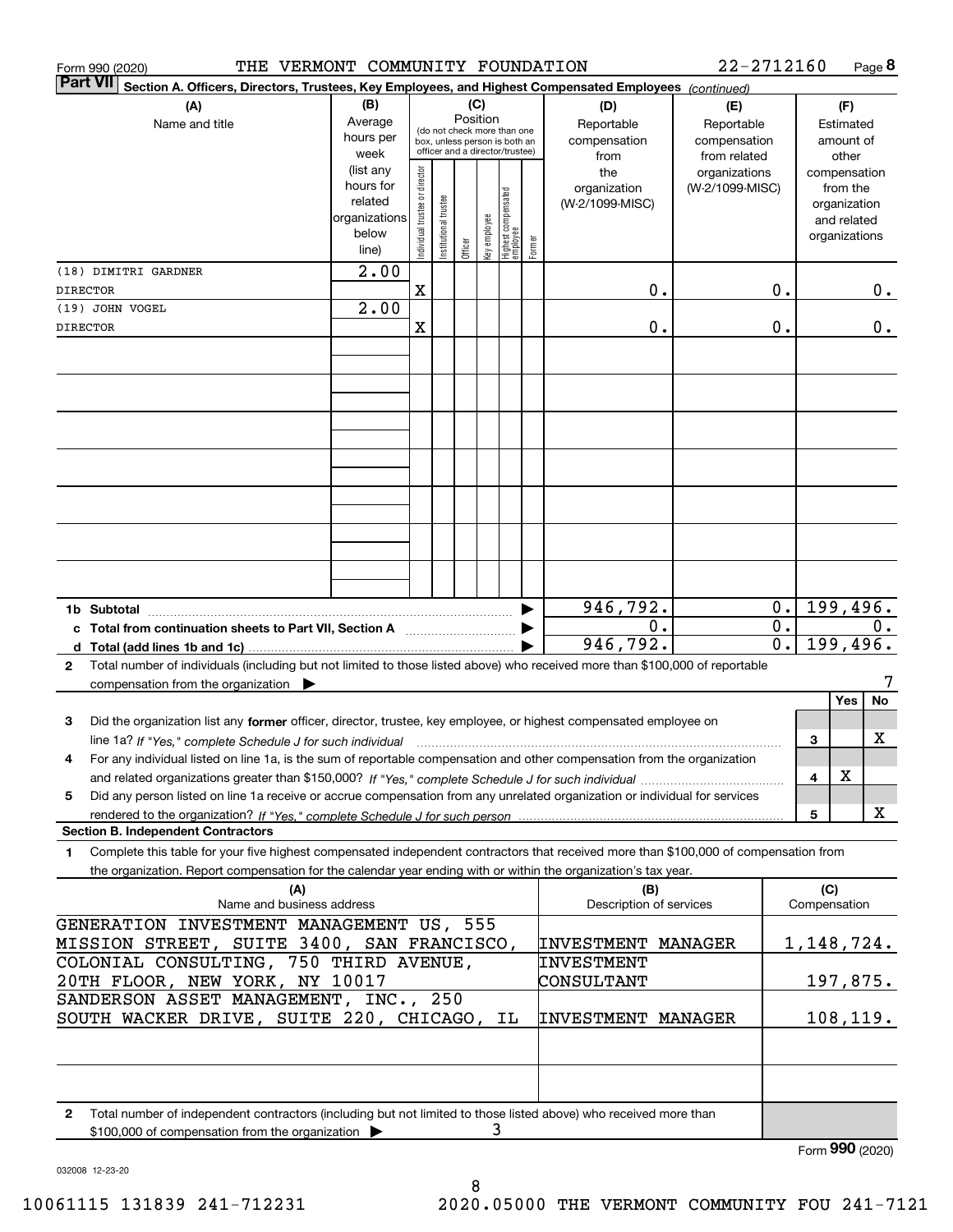|                                                           | <b>Part VIII</b> |    | <b>Statement of Revenue</b>                                                   |    |                                       |                |                      |                      |                                              |                                                 |                                                                 |
|-----------------------------------------------------------|------------------|----|-------------------------------------------------------------------------------|----|---------------------------------------|----------------|----------------------|----------------------|----------------------------------------------|-------------------------------------------------|-----------------------------------------------------------------|
|                                                           |                  |    | Check if Schedule O contains a response or note to any line in this Part VIII |    |                                       |                |                      |                      |                                              |                                                 |                                                                 |
|                                                           |                  |    |                                                                               |    |                                       |                |                      | (A)<br>Total revenue | (B)<br>Related or exempt<br>function revenue | $\overline{C}$<br>Unrelated<br>business revenue | (D)<br>Revenue excluded<br>from tax under<br>sections 512 - 514 |
|                                                           |                  |    | 1 a Federated campaigns                                                       |    | 1a                                    |                |                      |                      |                                              |                                                 |                                                                 |
| Contributions, Gifts, Grants<br>and Other Similar Amounts |                  |    | <b>b</b> Membership dues                                                      |    | 1 <sub>b</sub>                        |                |                      |                      |                                              |                                                 |                                                                 |
|                                                           |                  | c  | Fundraising events                                                            |    | 1 <sub>c</sub>                        |                | 108,072.             |                      |                                              |                                                 |                                                                 |
|                                                           |                  |    | d Related organizations                                                       |    | 1 <sub>d</sub>                        |                | 78,000.              |                      |                                              |                                                 |                                                                 |
|                                                           |                  |    | Government grants (contributions)                                             |    | 1e                                    |                |                      |                      |                                              |                                                 |                                                                 |
|                                                           |                  |    | All other contributions, gifts, grants, and                                   |    |                                       |                |                      |                      |                                              |                                                 |                                                                 |
|                                                           |                  |    | similar amounts not included above                                            |    | 1f                                    |                | 27, 418, 422.        |                      |                                              |                                                 |                                                                 |
|                                                           |                  |    | Noncash contributions included in lines 1a-1f                                 |    | $1g$ $\frac{1}{3}$                    |                | 13, 244, 163.        |                      |                                              |                                                 |                                                                 |
|                                                           |                  |    |                                                                               |    |                                       |                |                      | 27,604,494.          |                                              |                                                 |                                                                 |
|                                                           |                  |    |                                                                               |    |                                       |                | <b>Business Code</b> |                      |                                              |                                                 |                                                                 |
|                                                           | 2a               |    | MANAGEMENT FEES<br>PROGRAMMATIC REVENUE                                       |    |                                       |                | 561000<br>561000     | 707,069.             | 707,069.                                     |                                                 |                                                                 |
|                                                           |                  | b  | <b>DUES</b>                                                                   |    |                                       |                | 561000               | 29,555.<br>11,200.   | 29,555.<br>11,200.                           |                                                 |                                                                 |
|                                                           |                  | C  |                                                                               |    |                                       |                |                      |                      |                                              |                                                 |                                                                 |
| Program Service<br>Revenue                                |                  | d  |                                                                               |    |                                       |                |                      |                      |                                              |                                                 |                                                                 |
|                                                           |                  | f  | All other program service revenue                                             |    |                                       |                |                      |                      |                                              |                                                 |                                                                 |
|                                                           |                  |    |                                                                               |    |                                       |                |                      | 747,824.             |                                              |                                                 |                                                                 |
|                                                           | 3                |    | Investment income (including dividends, interest, and                         |    |                                       |                |                      |                      |                                              |                                                 |                                                                 |
|                                                           |                  |    |                                                                               |    |                                       |                |                      | 2,996,520.           |                                              | 76, 501.                                        | 2,920,019.                                                      |
|                                                           | 4                |    | Income from investment of tax-exempt bond proceeds                            |    |                                       |                |                      |                      |                                              |                                                 |                                                                 |
|                                                           | 5                |    |                                                                               |    |                                       |                |                      |                      |                                              |                                                 |                                                                 |
|                                                           |                  |    |                                                                               |    | (i) Real                              |                | (ii) Personal        |                      |                                              |                                                 |                                                                 |
|                                                           |                  | 6а | Gross rents<br>.                                                              | 6а |                                       |                |                      |                      |                                              |                                                 |                                                                 |
|                                                           |                  | b  | Less: rental expenses                                                         | 6b |                                       |                |                      |                      |                                              |                                                 |                                                                 |
|                                                           |                  | c  | Rental income or (loss)                                                       | 6c |                                       |                |                      |                      |                                              |                                                 |                                                                 |
|                                                           |                  |    | d Net rental income or (loss)                                                 |    |                                       |                |                      |                      |                                              |                                                 |                                                                 |
|                                                           |                  |    | 7 a Gross amount from sales of                                                |    | (i) Securities                        |                | (ii) Other           |                      |                                              |                                                 |                                                                 |
|                                                           |                  |    | assets other than inventory                                                   |    | $7a$ $\updownarrow$ 55, 783, 289.     |                |                      |                      |                                              |                                                 |                                                                 |
|                                                           |                  |    | <b>b</b> Less: cost or other basis                                            |    |                                       |                |                      |                      |                                              |                                                 |                                                                 |
| Revenue                                                   |                  |    | and sales expenses                                                            |    | 7b 47, 851, 069.<br>$ 7c $ 7,932,220. |                |                      |                      |                                              |                                                 |                                                                 |
|                                                           |                  |    | c Gain or (loss)                                                              |    |                                       |                |                      | 7,932,220.           |                                              | 294.                                            | 7,931,926.                                                      |
|                                                           |                  |    | 8 a Gross income from fundraising events (not                                 |    |                                       |                |                      |                      |                                              |                                                 |                                                                 |
| <b>Other</b>                                              |                  |    | including $$$                                                                 |    | 108,072. of                           |                |                      |                      |                                              |                                                 |                                                                 |
|                                                           |                  |    | contributions reported on line 1c). See                                       |    |                                       |                |                      |                      |                                              |                                                 |                                                                 |
|                                                           |                  |    |                                                                               |    |                                       | 8a             | 33,933.              |                      |                                              |                                                 |                                                                 |
|                                                           |                  |    | <b>b</b> Less: direct expenses                                                |    |                                       | 8 <sub>b</sub> | 39,445.              |                      |                                              |                                                 |                                                                 |
|                                                           |                  |    | c Net income or (loss) from fundraising events                                |    |                                       |                | ▶                    | $-5,512.$            |                                              |                                                 | $-5,512.$                                                       |
|                                                           |                  |    | 9 a Gross income from gaming activities. See                                  |    |                                       |                |                      |                      |                                              |                                                 |                                                                 |
|                                                           |                  |    |                                                                               |    |                                       | 9a             |                      |                      |                                              |                                                 |                                                                 |
|                                                           |                  |    |                                                                               |    |                                       | 9 <sub>b</sub> |                      |                      |                                              |                                                 |                                                                 |
|                                                           |                  |    | c Net income or (loss) from gaming activities                                 |    |                                       |                | .                    |                      |                                              |                                                 |                                                                 |
|                                                           |                  |    | 10 a Gross sales of inventory, less returns                                   |    |                                       |                |                      |                      |                                              |                                                 |                                                                 |
|                                                           |                  |    |                                                                               |    |                                       | 10a            |                      |                      |                                              |                                                 |                                                                 |
|                                                           |                  |    | <b>b</b> Less: cost of goods sold                                             |    |                                       | 10b            |                      |                      |                                              |                                                 |                                                                 |
|                                                           |                  |    | c Net income or (loss) from sales of inventory                                |    |                                       |                |                      |                      |                                              |                                                 |                                                                 |
|                                                           |                  |    |                                                                               |    |                                       |                | <b>Business Code</b> |                      |                                              |                                                 |                                                                 |
|                                                           | 11 a             |    | <u> 1989 - Johann Stein, mars an deus Amerikaansk kommunister (</u>           |    |                                       |                |                      |                      |                                              |                                                 |                                                                 |
| Miscellaneous<br>Revenue                                  |                  | b  |                                                                               |    |                                       |                |                      |                      |                                              |                                                 |                                                                 |
|                                                           |                  | с  |                                                                               |    |                                       |                |                      |                      |                                              |                                                 |                                                                 |
|                                                           |                  |    |                                                                               |    |                                       |                | ▶                    |                      |                                              |                                                 |                                                                 |
|                                                           | 12               |    |                                                                               |    |                                       |                |                      | 39, 275, 546.        | 747,824.                                     | 76,795.                                         | 10,846,433.                                                     |
| 032009 12-23-20                                           |                  |    |                                                                               |    |                                       |                |                      |                      |                                              |                                                 | Form 990 (2020)                                                 |

Form 990 (2020) 'I'HE' VERMON'I' COMMUNITY FOUNDATION 22--2712160 Page

THE VERMONT COMMUNITY FOUNDATION

**9**

22-2712160

9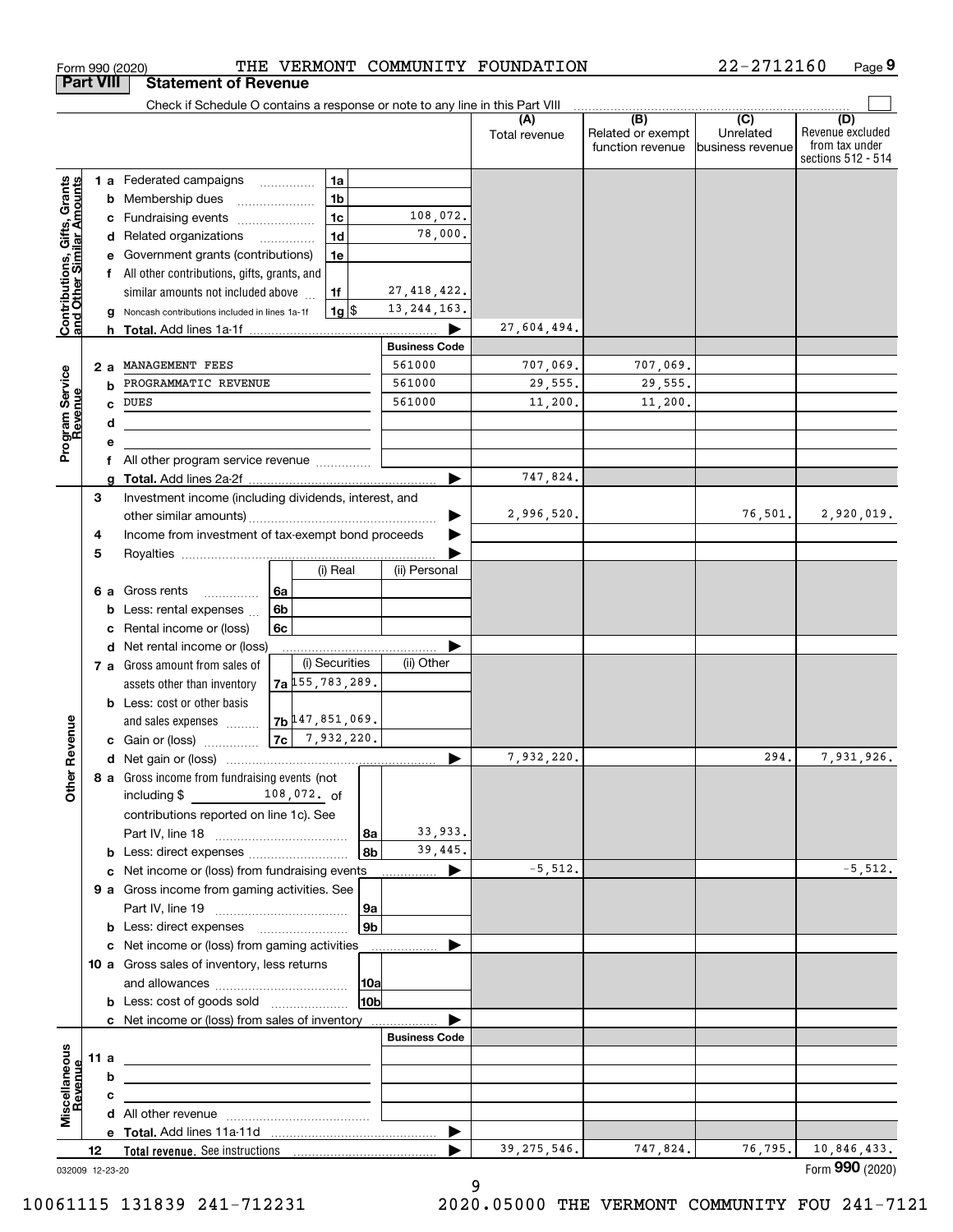$_{\rm Form}$  990 (2020) THE VERMONT COMMUNITY FOUNDATION  $22$ – $2712160$   $_{\rm Page}$ **Part IX Statement of Functional Expenses**

*Section 501(c)(3) and 501(c)(4) organizations must complete all columns. All other organizations must complete column (A).*

|              | Do not include amounts reported on lines 6b,<br>7b, 8b, 9b, and 10b of Part VIII.                        | (A)<br>Total expenses            | $\overline{(B)}$<br>Program service<br>expenses | $\overline{C}$<br>Management and<br>general expenses | (D)<br>Fundraising<br>expenses |  |  |  |  |  |  |  |
|--------------|----------------------------------------------------------------------------------------------------------|----------------------------------|-------------------------------------------------|------------------------------------------------------|--------------------------------|--|--|--|--|--|--|--|
| 1.           | Grants and other assistance to domestic organizations                                                    |                                  |                                                 |                                                      |                                |  |  |  |  |  |  |  |
|              | and domestic governments. See Part IV, line 21                                                           | 26, 383, 382.                    | 26, 383, 382.                                   |                                                      |                                |  |  |  |  |  |  |  |
| $\mathbf{2}$ | Grants and other assistance to domestic                                                                  |                                  |                                                 |                                                      |                                |  |  |  |  |  |  |  |
|              | individuals. See Part IV, line 22                                                                        | 61,137.                          | 61,137.                                         |                                                      |                                |  |  |  |  |  |  |  |
| 3            | Grants and other assistance to foreign                                                                   |                                  |                                                 |                                                      |                                |  |  |  |  |  |  |  |
|              | organizations, foreign governments, and foreign                                                          |                                  |                                                 |                                                      |                                |  |  |  |  |  |  |  |
|              | individuals. See Part IV, lines 15 and 16                                                                |                                  |                                                 |                                                      |                                |  |  |  |  |  |  |  |
| 4            | Benefits paid to or for members                                                                          |                                  |                                                 |                                                      |                                |  |  |  |  |  |  |  |
| 5            | Compensation of current officers, directors,                                                             |                                  |                                                 |                                                      |                                |  |  |  |  |  |  |  |
|              | trustees, and key employees                                                                              | 1,037,972.                       | 227,306.                                        | 649,460.                                             | 161,206.                       |  |  |  |  |  |  |  |
| 6            | Compensation not included above to disqualified                                                          |                                  |                                                 |                                                      |                                |  |  |  |  |  |  |  |
|              | persons (as defined under section 4958(f)(1)) and                                                        |                                  |                                                 |                                                      |                                |  |  |  |  |  |  |  |
|              | persons described in section 4958(c)(3)(B)                                                               |                                  |                                                 |                                                      |                                |  |  |  |  |  |  |  |
| 7            |                                                                                                          | 1,729,285.                       | 555,468.                                        | 740, 277.                                            | 433,540.                       |  |  |  |  |  |  |  |
| 8            | Pension plan accruals and contributions (include                                                         |                                  |                                                 |                                                      |                                |  |  |  |  |  |  |  |
|              | section 401(k) and 403(b) employer contributions)                                                        | 58,509.                          | 18,588.                                         | 24,339.                                              | 15,582.                        |  |  |  |  |  |  |  |
| 9            |                                                                                                          | 271,574.                         | 96,390.                                         | 127,954.                                             | 47,230.                        |  |  |  |  |  |  |  |
| 10           |                                                                                                          | 208,067.                         | 58,945.                                         | 103,925.                                             | 45, 197.                       |  |  |  |  |  |  |  |
| 11           | Fees for services (nonemployees):                                                                        |                                  |                                                 |                                                      |                                |  |  |  |  |  |  |  |
| a            |                                                                                                          |                                  |                                                 |                                                      |                                |  |  |  |  |  |  |  |
| b            |                                                                                                          | 18,375.<br>$\overline{54,604}$ . |                                                 | 18,375.                                              |                                |  |  |  |  |  |  |  |
| c            |                                                                                                          |                                  |                                                 | 54,604.                                              |                                |  |  |  |  |  |  |  |
| d            |                                                                                                          |                                  |                                                 |                                                      |                                |  |  |  |  |  |  |  |
| e            | Professional fundraising services. See Part IV, line 17                                                  | 2,539,663.                       |                                                 | 2,539,663.                                           |                                |  |  |  |  |  |  |  |
| f            | Investment management fees                                                                               |                                  |                                                 |                                                      |                                |  |  |  |  |  |  |  |
| q            | Other. (If line 11g amount exceeds 10% of line 25,                                                       | 290,105.                         | 103,604.                                        | 186,501.                                             |                                |  |  |  |  |  |  |  |
|              | column (A) amount, list line 11g expenses on Sch O.)                                                     | 130,820.                         | 93,533.                                         | 22,969.                                              | 14,318.                        |  |  |  |  |  |  |  |
| 12<br>13     |                                                                                                          | 105, 136.                        | 17,266.                                         | 70,706.                                              | 17, 164.                       |  |  |  |  |  |  |  |
| 14           |                                                                                                          | 287, 160.                        | 82,976.                                         | 140, 380.                                            | 63,804.                        |  |  |  |  |  |  |  |
| 15           |                                                                                                          |                                  |                                                 |                                                      |                                |  |  |  |  |  |  |  |
| 16           |                                                                                                          | 105, 207.                        | 32,614.                                         | 51,552.                                              | 21,041.                        |  |  |  |  |  |  |  |
| 17           | Travel                                                                                                   | 10, 105.                         | 2,411.                                          | 2,503.                                               | $\overline{5,191.}$            |  |  |  |  |  |  |  |
| 18           | Payments of travel or entertainment expenses                                                             |                                  |                                                 |                                                      |                                |  |  |  |  |  |  |  |
|              | for any federal, state, or local public officials                                                        |                                  |                                                 |                                                      |                                |  |  |  |  |  |  |  |
| 19           | Conferences, conventions, and meetings                                                                   | $\overline{21,614}$ .            | 9,366.                                          | 9,951.                                               | 2,297.                         |  |  |  |  |  |  |  |
| 20           | Interest                                                                                                 |                                  |                                                 |                                                      |                                |  |  |  |  |  |  |  |
| 21           |                                                                                                          |                                  |                                                 |                                                      |                                |  |  |  |  |  |  |  |
| 22           | Depreciation, depletion, and amortization                                                                | 99,936.                          | 30,980.                                         | 48,969.                                              | 19,987.                        |  |  |  |  |  |  |  |
| 23           | Insurance                                                                                                | 29,361.                          |                                                 | 29,361.                                              |                                |  |  |  |  |  |  |  |
| 24           | Other expenses. Itemize expenses not covered                                                             |                                  |                                                 |                                                      |                                |  |  |  |  |  |  |  |
|              | above (List miscellaneous expenses on line 24e. If<br>line 24e amount exceeds 10% of line 25, column (A) |                                  |                                                 |                                                      |                                |  |  |  |  |  |  |  |
|              | amount, list line 24e expenses on Schedule O.)                                                           |                                  |                                                 |                                                      |                                |  |  |  |  |  |  |  |
| a            | COMMUNICATIONS                                                                                           | 43,624.                          | 6,319.                                          | 16, 517.                                             | 20,788.                        |  |  |  |  |  |  |  |
| b            | PROFESSIONAL DEVELOPMEN                                                                                  | $\overline{24,717}$ .            |                                                 | 24,717.                                              |                                |  |  |  |  |  |  |  |
| C            | DUES                                                                                                     | 20,033.                          |                                                 | 20,033.                                              |                                |  |  |  |  |  |  |  |
| d            | MISCELLANEOUS                                                                                            | 7,010.                           | $\overline{5,565}$ .                            | 1,445.                                               |                                |  |  |  |  |  |  |  |
| е            | All other expenses                                                                                       | 33, 537, 396.                    | 27,785,850.                                     | 4,884,201.                                           | 867,345.                       |  |  |  |  |  |  |  |
| 25           | Total functional expenses. Add lines 1 through 24e                                                       |                                  |                                                 |                                                      |                                |  |  |  |  |  |  |  |
| 26           | Joint costs. Complete this line only if the organization                                                 |                                  |                                                 |                                                      |                                |  |  |  |  |  |  |  |
|              | reported in column (B) joint costs from a combined<br>educational campaign and fundraising solicitation. |                                  |                                                 |                                                      |                                |  |  |  |  |  |  |  |
|              | Check here $\blacktriangleright$<br>if following SOP 98-2 (ASC 958-720)                                  |                                  |                                                 |                                                      |                                |  |  |  |  |  |  |  |
|              |                                                                                                          |                                  |                                                 |                                                      |                                |  |  |  |  |  |  |  |

10

032010 12-23-20

Form (2020) **990**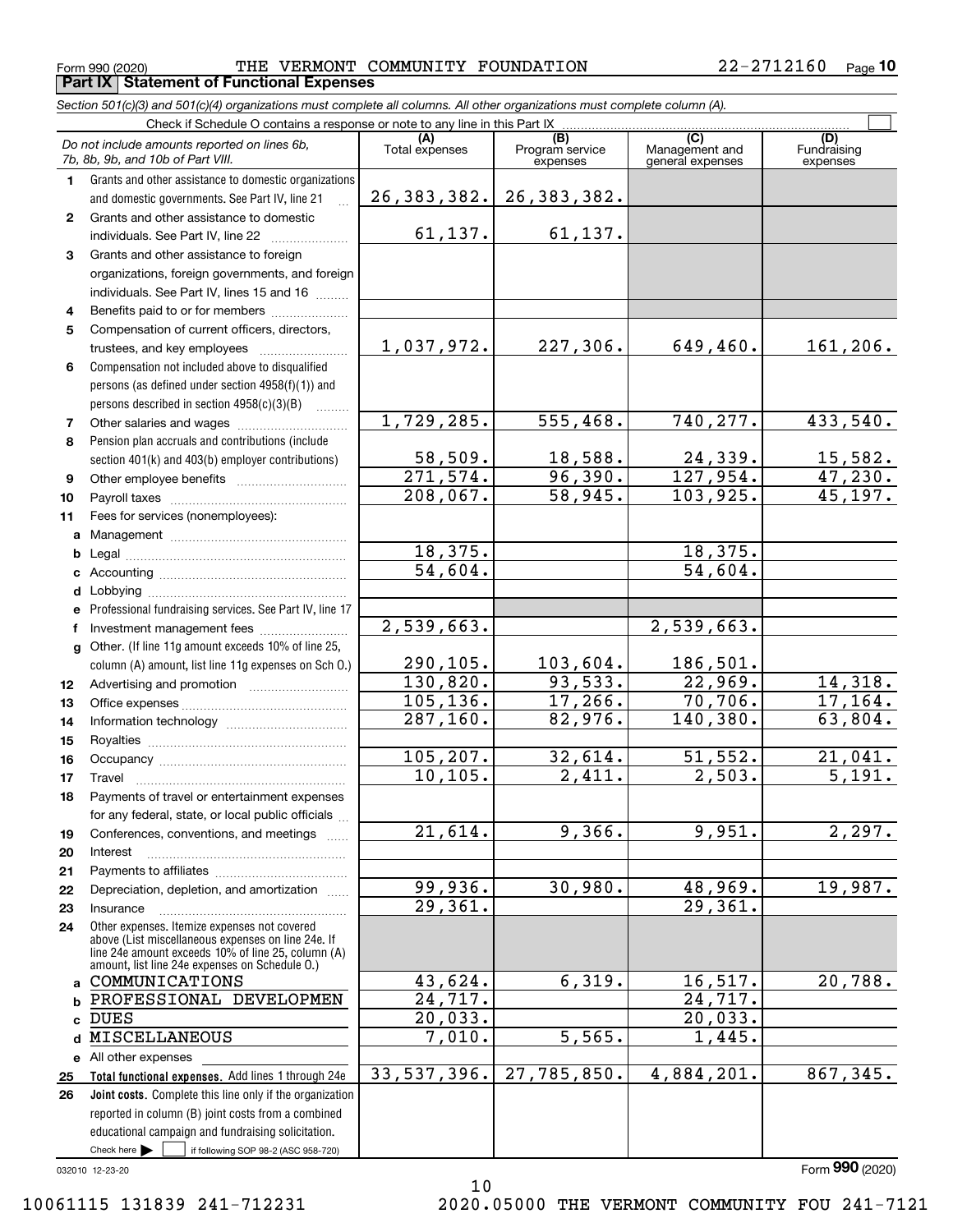Form (2020) **990**

**12**

**Part X** Balance Sheet

**45**

#### trustee, key employee, creator or founder, substantial contributor, or 35% controlled entity or family member of any of these persons ............................ **5**Loans and other receivables from other disqualified persons (as defined **6**under section  $4958(f)(1)$ , and persons described in section  $4958(c)(3)(B)$ **6**89,975. **77**Notes and loans receivable, net ~~~~~~~~~~~~~~~~~~~~~~~**Assets 88**Inventories for sale or use ~~~~~~~~~~~~~~~~~~~~~~~~~~  $93,637.$  94,974. **99**Prepaid expenses and deferred charges ~~~~~~~~~~~~~~~~~~ **10a**Land, buildings, and equipment: cost or other 2,571,760. basis. Complete Part VI of Schedule D will aller  $1,282,210.$  1,297,648. 10c 1,289,550. **10cb** Less: accumulated depreciation  $\ldots$  **10b**  $91,073,102.$  11  $110,184,997.$ **1111**Investments - publicly traded securities ~~~~~~~~~~~~~~~~~~~  $176,572,179.$  12 171,738,664. **1212**Investments - other securities. See Part IV, line 11 ~~~~~~~~~~~~~~  $11,671,019.$  | 13 | 11,045,197. **1313**Investments - program-related. See Part IV, line 11 [2010] [2010] [2010] [2010] [2010] [2010] [2010] [2010] [2 **1414**Intangible assets ~~~~~~~~~~~~~~~~~~~~~~~~~~~~~~  $325,238.$  15  $357,496.$ Other assets. See Part IV, line 11 ~~~~~~~~~~~~~~~~~~~~~~ **1515** $290, 175, 712. | 16 | 310, 876, 312.$ **1616Total assets.**  Add lines 1 through 15 (must equal line 33)  $262,818.$   $17$  | 315,856. **1717**Accounts payable and accrued expenses ~~~~~~~~~~~~~~~~~~ **18**1,103,070. 972,189. **18**Grants payable ~~~~~~~~~~~~~~~~~~~~~~~~~~~~~~~ **1919**Deferred revenue ~~~~~~~~~~~~~~~~~~~~~~~~~~~~~~**2020**Tax-exempt bond liabilities …………………………………………………………… Escrow or custodial account liability. Complete Part IV of Schedule D **212122**Loans and other payables to any current or former officer, director, iabilities **Liabilities** trustee, key employee, creator or founder, substantial contributor, or 35% controlled entity or family member of any of these persons ~~~~~~~~~**2223**Secured mortgages and notes payable to unrelated third parties **23**Unsecured notes and loans payable to unrelated third parties **242425**Other liabilities (including federal income tax, payables to related third parties, and other liabilities not included on lines 17-24). Complete Part X of Schedule D ~~~~~~~~~~~~~~~~~~~~~~~~~~~~~~~ 10,148,316. 9,751,481. **25** $11,514,204. |26 | 11,039,526.$ **2626Total liabilities.**  Add lines 17 through 25 **Organizations that follow FASB ASC 958, check here** | X Assets or Fund Balances **Net Assets or Fund Balances and complete lines 27, 28, 32, and 33.** 266,182,967. 287,052,069. **2727**Net assets without donor restrictions <sub>…………………………………………………</sub>…… 12,478,541. 12,784,717. **2828**Net assets with donor restrictions ~~~~~~~~~~~~~~~~~~~~~~**Organizations that do not follow FASB ASC 958, check here** | **and complete lines 29 through 33. 2929**Capital stock or trust principal, or current funds ~~~~~~~~~~~~~~~ **3030**Paid-in or capital surplus, or land, building, or equipment fund www.commun.com **3131**Retained earnings, endowment, accumulated income, or other funds www.com ξ Total net assets or fund balances ~~~~~~~~~~~~~~~~~~~~~~ 278,661,508. 32 299,836,786. **3232** $290, 175, 712.$  310,876,312. Total liabilities and net assets/fund balances **3333**

 $_{\rm Form}$  990 (2020) THE VERMONT COMMUNITY FOUNDATION  $22$ – $2712160$   $_{\rm Page}$ 

**3** Pledges and grants receivable, net  $\ldots$  **multimes contained and grants receivable**, net **multimes contained and grants receivable**, net **multimes contained and grants receivable** 

Cash - non-interest-bearing ~~~~~~~~~~~~~~~~~~~~~~~~~ Savings and temporary cash investments ~~~~~~~~~~~~~~~~~~

Accounts receivable, net ~~~~~~~~~~~~~~~~~~~~~~~~~~ Loans and other receivables from any current or former officer, director,

Check if Schedule O contains a response or note to any line in this Part X

22-2712160 Page 11

 $\mathcal{L}^{\text{max}}$ 

**(A) (B)**

Beginning of year | | End of year

 $8,962,884.$  1  $15,650,789.$ 

 $90,030$ .  $3$   $514,645$ .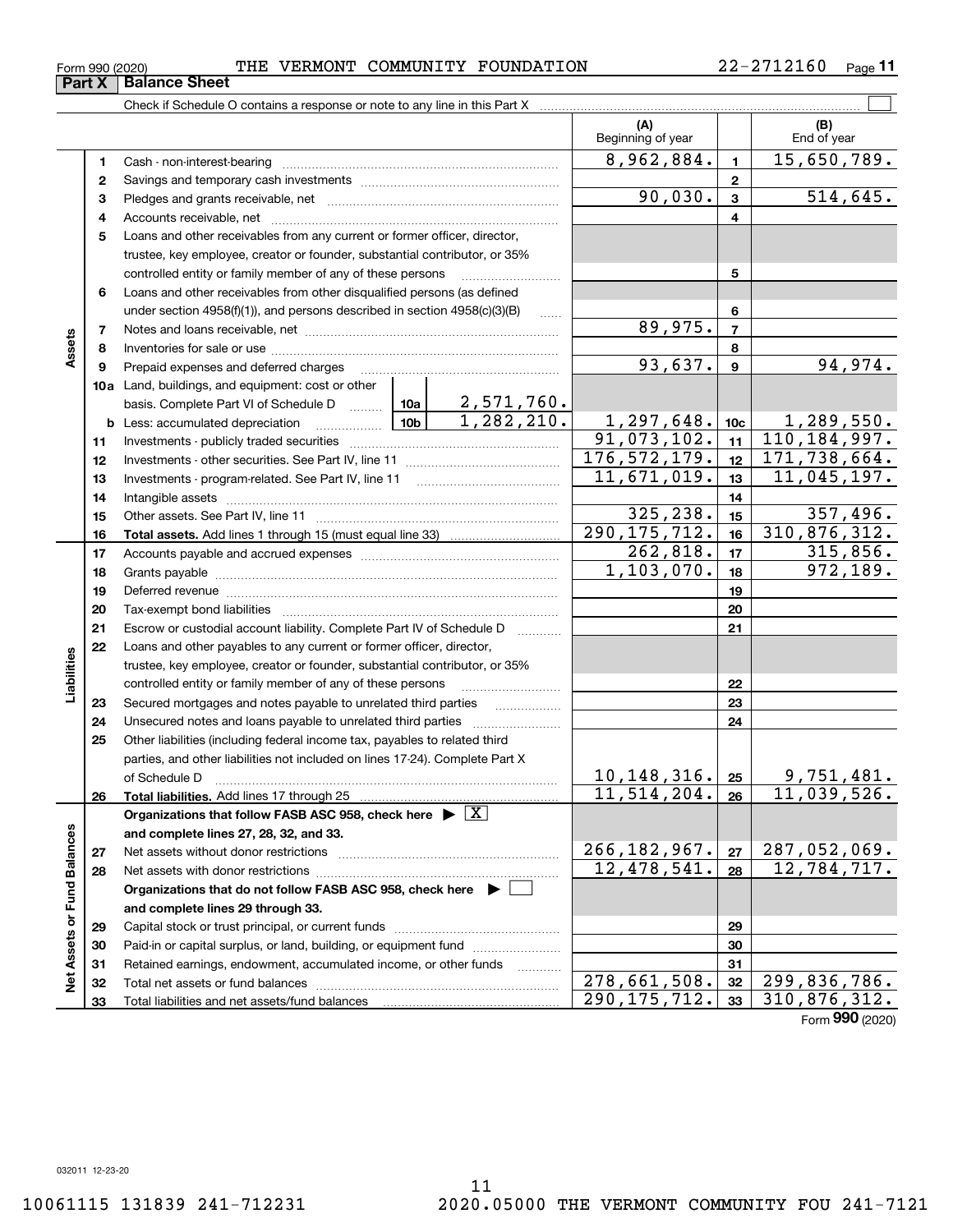|    | THE VERMONT COMMUNITY FOUNDATION<br>Form 990 (2020)                                                                                                                                                                            |                | 22-2712160   |                |                 | $Page$ 12               |
|----|--------------------------------------------------------------------------------------------------------------------------------------------------------------------------------------------------------------------------------|----------------|--------------|----------------|-----------------|-------------------------|
|    | <b>Part XI Reconciliation of Net Assets</b>                                                                                                                                                                                    |                |              |                |                 |                         |
|    |                                                                                                                                                                                                                                |                |              |                |                 | $\overline{\mathtt{x}}$ |
|    |                                                                                                                                                                                                                                |                |              |                |                 |                         |
| 1  |                                                                                                                                                                                                                                | $\mathbf{1}$   |              | 39, 275, 546.  |                 |                         |
| 2  |                                                                                                                                                                                                                                | $\overline{2}$ |              | 33,537,396.    |                 |                         |
| з  | Revenue less expenses. Subtract line 2 from line 1                                                                                                                                                                             | 3              |              | 5,738,150.     |                 |                         |
| 4  |                                                                                                                                                                                                                                | 4              | 278,661,508. |                |                 |                         |
| 5  | Net unrealized gains (losses) on investments                                                                                                                                                                                   | 5              |              | 15,441,409.    |                 |                         |
| 6  |                                                                                                                                                                                                                                | 6              |              |                |                 |                         |
| 7  |                                                                                                                                                                                                                                | $\overline{7}$ |              |                |                 |                         |
| 8  | Prior period adjustments material contents and content of the content of the content of the content of the content of the content of the content of the content of the content of the content of the content of the content of | 8              |              |                |                 |                         |
| 9  | Other changes in net assets or fund balances (explain on Schedule O)                                                                                                                                                           | $\mathbf{9}$   |              |                |                 | $-4,281.$               |
| 10 | Net assets or fund balances at end of year. Combine lines 3 through 9 (must equal Part X, line 32,                                                                                                                             |                |              |                |                 |                         |
|    |                                                                                                                                                                                                                                | 10             | 299,836,786. |                |                 |                         |
|    | Part XII Financial Statements and Reporting                                                                                                                                                                                    |                |              |                |                 |                         |
|    | Check if Schedule O contains a response or note to any line in this Part XII [11] [12] [12] [12] Check if Schedule O contains a response or note to any line in this Part XII                                                  |                |              |                |                 |                         |
|    |                                                                                                                                                                                                                                |                |              |                | Yes             | No                      |
| 1  | $\boxed{\mathbf{X}}$ Accrual<br>Accounting method used to prepare the Form 990: <u>June</u> Cash<br>Other                                                                                                                      |                |              |                |                 |                         |
|    | If the organization changed its method of accounting from a prior year or checked "Other," explain in Schedule O.                                                                                                              |                |              |                |                 |                         |
|    | 2a Were the organization's financial statements compiled or reviewed by an independent accountant?                                                                                                                             |                |              | 2a             |                 | х                       |
|    | If "Yes," check a box below to indicate whether the financial statements for the year were compiled or reviewed on a                                                                                                           |                |              |                |                 |                         |
|    | separate basis, consolidated basis, or both:                                                                                                                                                                                   |                |              |                |                 |                         |
|    | Separate basis<br>Consolidated basis<br>Both consolidated and separate basis                                                                                                                                                   |                |              |                |                 |                         |
|    | <b>b</b> Were the organization's financial statements audited by an independent accountant?                                                                                                                                    |                |              | 2 <sub>b</sub> | X               |                         |
|    | If "Yes," check a box below to indicate whether the financial statements for the year were audited on a separate basis,                                                                                                        |                |              |                |                 |                         |
|    | consolidated basis, or both:                                                                                                                                                                                                   |                |              |                |                 |                         |
|    | $\sqrt{\mathbf{X}}$ Consolidated basis<br>Both consolidated and separate basis<br>Separate basis                                                                                                                               |                |              |                |                 |                         |
|    | c If "Yes" to line 2a or 2b, does the organization have a committee that assumes responsibility for oversight of the audit,                                                                                                    |                |              |                |                 |                         |
|    |                                                                                                                                                                                                                                |                |              | 2c             | X               |                         |
|    | If the organization changed either its oversight process or selection process during the tax year, explain on Schedule O.                                                                                                      |                |              |                |                 |                         |
|    | 3a As a result of a federal award, was the organization required to undergo an audit or audits as set forth in the Single Audit                                                                                                |                |              |                |                 |                         |
|    |                                                                                                                                                                                                                                |                |              | За             | X               |                         |
|    | b If "Yes," did the organization undergo the required audit or audits? If the organization did not undergo the required audit                                                                                                  |                |              |                |                 |                         |
|    | or audits, explain why on Schedule O and describe any steps taken to undergo such audits [11] content to under                                                                                                                 |                |              | 3 <sub>b</sub> | х<br><u>nuu</u> |                         |

Form (2020) **990**

032012 12-23-20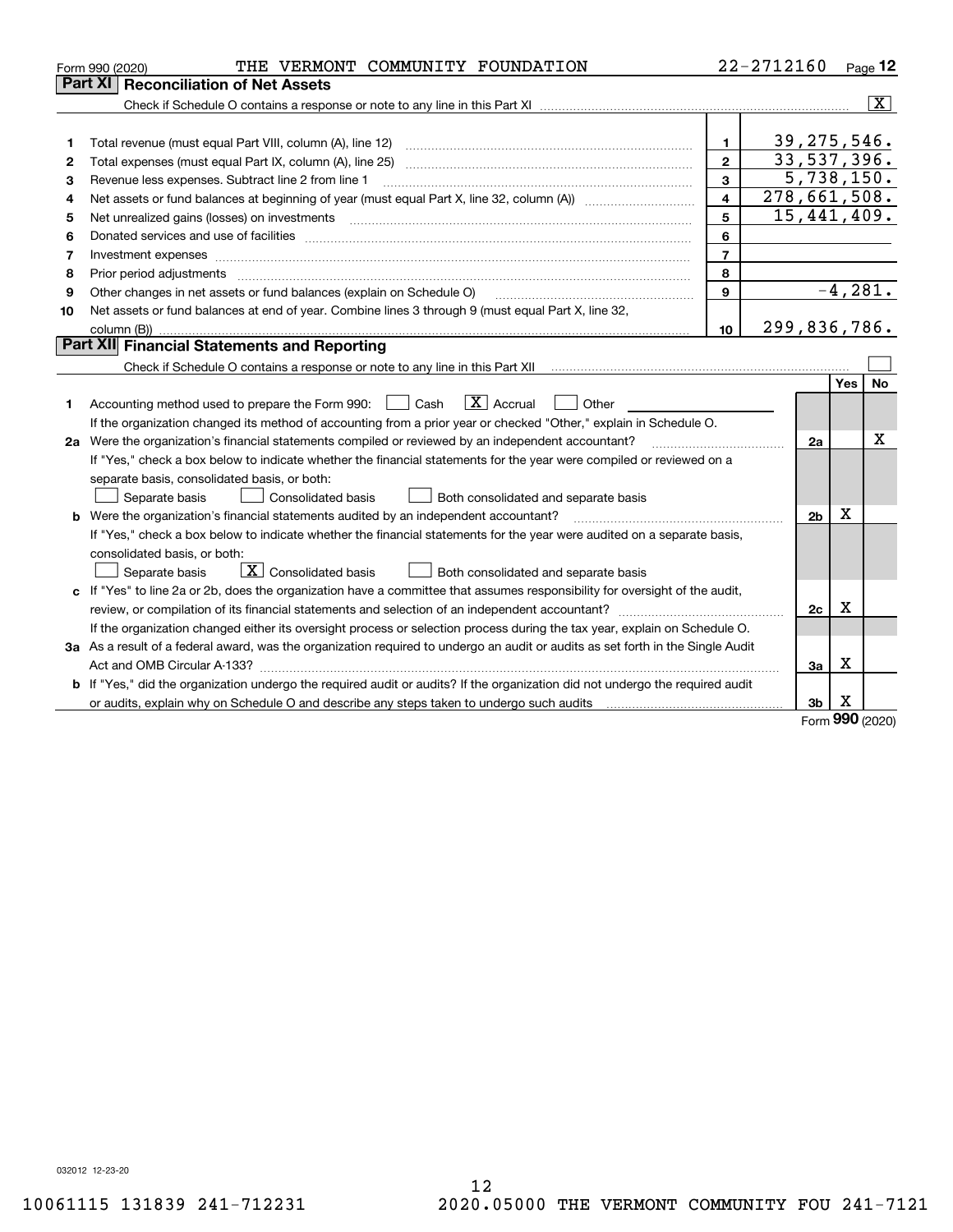| <b>SCHEDULE A</b> |
|-------------------|
|-------------------|

**(Form 990 or 990-EZ)**

# **Public Charity Status and Public Support**

**Complete if the organization is a section 501(c)(3) organization or a section 4947(a)(1) nonexempt charitable trust. | Attach to Form 990 or Form 990-EZ.** 

| U                                   |
|-------------------------------------|
| <b>Open to Public</b><br>Inspection |

OMB No. 1545-0047

| Department of the Treasury<br>Internal Revenue Service |            |                                                                                                                                                                                            |  | Attach to Form 990 or Form 990-EZ.<br>Go to www.irs.gov/Form990 for instructions and the latest information. |                                                                                                                                                                                                | <b>Open to Public</b><br>Inspection |                                                                |                            |  |                                       |  |  |  |
|--------------------------------------------------------|------------|--------------------------------------------------------------------------------------------------------------------------------------------------------------------------------------------|--|--------------------------------------------------------------------------------------------------------------|------------------------------------------------------------------------------------------------------------------------------------------------------------------------------------------------|-------------------------------------|----------------------------------------------------------------|----------------------------|--|---------------------------------------|--|--|--|
|                                                        |            | Name of the organization                                                                                                                                                                   |  |                                                                                                              |                                                                                                                                                                                                |                                     |                                                                |                            |  | <b>Employer identification number</b> |  |  |  |
|                                                        |            |                                                                                                                                                                                            |  |                                                                                                              | THE VERMONT COMMUNITY FOUNDATION                                                                                                                                                               |                                     |                                                                |                            |  | 22-2712160                            |  |  |  |
| Part I                                                 |            |                                                                                                                                                                                            |  |                                                                                                              | Reason for Public Charity Status. (All organizations must complete this part.) See instructions.                                                                                               |                                     |                                                                |                            |  |                                       |  |  |  |
|                                                        |            |                                                                                                                                                                                            |  |                                                                                                              | The organization is not a private foundation because it is: (For lines 1 through 12, check only one box.)                                                                                      |                                     |                                                                |                            |  |                                       |  |  |  |
|                                                        |            |                                                                                                                                                                                            |  |                                                                                                              |                                                                                                                                                                                                |                                     |                                                                |                            |  |                                       |  |  |  |
| 1                                                      |            |                                                                                                                                                                                            |  |                                                                                                              | A church, convention of churches, or association of churches described in section 170(b)(1)(A)(i).                                                                                             |                                     |                                                                |                            |  |                                       |  |  |  |
| 2                                                      |            |                                                                                                                                                                                            |  |                                                                                                              | A school described in section 170(b)(1)(A)(ii). (Attach Schedule E (Form 990 or 990-EZ).)<br>A hospital or a cooperative hospital service organization described in section 170(b)(1)(A)(iii). |                                     |                                                                |                            |  |                                       |  |  |  |
| 3                                                      |            |                                                                                                                                                                                            |  |                                                                                                              | A medical research organization operated in conjunction with a hospital described in section 170(b)(1)(A)(iii). Enter the hospital's name,                                                     |                                     |                                                                |                            |  |                                       |  |  |  |
| 4                                                      |            |                                                                                                                                                                                            |  |                                                                                                              |                                                                                                                                                                                                |                                     |                                                                |                            |  |                                       |  |  |  |
|                                                        |            | city, and state:                                                                                                                                                                           |  |                                                                                                              |                                                                                                                                                                                                |                                     |                                                                |                            |  |                                       |  |  |  |
| 5                                                      |            | An organization operated for the benefit of a college or university owned or operated by a governmental unit described in<br>section 170(b)(1)(A)(iv). (Complete Part II.)                 |  |                                                                                                              |                                                                                                                                                                                                |                                     |                                                                |                            |  |                                       |  |  |  |
|                                                        |            | A federal, state, or local government or governmental unit described in section 170(b)(1)(A)(v).                                                                                           |  |                                                                                                              |                                                                                                                                                                                                |                                     |                                                                |                            |  |                                       |  |  |  |
| 6                                                      | $7 \times$ |                                                                                                                                                                                            |  |                                                                                                              |                                                                                                                                                                                                |                                     |                                                                |                            |  |                                       |  |  |  |
|                                                        |            | An organization that normally receives a substantial part of its support from a governmental unit or from the general public described in<br>section 170(b)(1)(A)(vi). (Complete Part II.) |  |                                                                                                              |                                                                                                                                                                                                |                                     |                                                                |                            |  |                                       |  |  |  |
| 8                                                      |            |                                                                                                                                                                                            |  |                                                                                                              | A community trust described in section 170(b)(1)(A)(vi). (Complete Part II.)                                                                                                                   |                                     |                                                                |                            |  |                                       |  |  |  |
| 9                                                      |            |                                                                                                                                                                                            |  |                                                                                                              | An agricultural research organization described in section 170(b)(1)(A)(ix) operated in conjunction with a land-grant college                                                                  |                                     |                                                                |                            |  |                                       |  |  |  |
|                                                        |            |                                                                                                                                                                                            |  |                                                                                                              |                                                                                                                                                                                                |                                     |                                                                |                            |  |                                       |  |  |  |
|                                                        |            | or university or a non-land-grant college of agriculture (see instructions). Enter the name, city, and state of the college or<br>university:                                              |  |                                                                                                              |                                                                                                                                                                                                |                                     |                                                                |                            |  |                                       |  |  |  |
| 10                                                     |            |                                                                                                                                                                                            |  |                                                                                                              |                                                                                                                                                                                                |                                     |                                                                |                            |  |                                       |  |  |  |
|                                                        |            | An organization that normally receives (1) more than 33 1/3% of its support from contributions, membership fees, and gross receipts from                                                   |  |                                                                                                              |                                                                                                                                                                                                |                                     |                                                                |                            |  |                                       |  |  |  |
|                                                        |            | activities related to its exempt functions, subject to certain exceptions; and (2) no more than 33 1/3% of its support from gross investment                                               |  |                                                                                                              |                                                                                                                                                                                                |                                     |                                                                |                            |  |                                       |  |  |  |
|                                                        |            | income and unrelated business taxable income (less section 511 tax) from businesses acquired by the organization after June 30, 1975.<br>See section 509(a)(2). (Complete Part III.)       |  |                                                                                                              |                                                                                                                                                                                                |                                     |                                                                |                            |  |                                       |  |  |  |
| 11                                                     |            | An organization organized and operated exclusively to test for public safety. See section 509(a)(4).                                                                                       |  |                                                                                                              |                                                                                                                                                                                                |                                     |                                                                |                            |  |                                       |  |  |  |
| $12 \,$                                                |            |                                                                                                                                                                                            |  |                                                                                                              | An organization organized and operated exclusively for the benefit of, to perform the functions of, or to carry out the purposes of one or                                                     |                                     |                                                                |                            |  |                                       |  |  |  |
|                                                        |            |                                                                                                                                                                                            |  |                                                                                                              | more publicly supported organizations described in section 509(a)(1) or section 509(a)(2). See section 509(a)(3). Check the box in                                                             |                                     |                                                                |                            |  |                                       |  |  |  |
|                                                        |            |                                                                                                                                                                                            |  |                                                                                                              | lines 12a through 12d that describes the type of supporting organization and complete lines 12e, 12f, and 12g.                                                                                 |                                     |                                                                |                            |  |                                       |  |  |  |
| а                                                      |            |                                                                                                                                                                                            |  |                                                                                                              | Type I. A supporting organization operated, supervised, or controlled by its supported organization(s), typically by giving                                                                    |                                     |                                                                |                            |  |                                       |  |  |  |
|                                                        |            |                                                                                                                                                                                            |  |                                                                                                              | the supported organization(s) the power to regularly appoint or elect a majority of the directors or trustees of the supporting                                                                |                                     |                                                                |                            |  |                                       |  |  |  |
|                                                        |            |                                                                                                                                                                                            |  | organization. You must complete Part IV, Sections A and B.                                                   |                                                                                                                                                                                                |                                     |                                                                |                            |  |                                       |  |  |  |
| b                                                      |            |                                                                                                                                                                                            |  |                                                                                                              | Type II. A supporting organization supervised or controlled in connection with its supported organization(s), by having                                                                        |                                     |                                                                |                            |  |                                       |  |  |  |
|                                                        |            |                                                                                                                                                                                            |  |                                                                                                              | control or management of the supporting organization vested in the same persons that control or manage the supported                                                                           |                                     |                                                                |                            |  |                                       |  |  |  |
|                                                        |            |                                                                                                                                                                                            |  |                                                                                                              | organization(s). You must complete Part IV, Sections A and C.                                                                                                                                  |                                     |                                                                |                            |  |                                       |  |  |  |
| c                                                      |            |                                                                                                                                                                                            |  |                                                                                                              | Type III functionally integrated. A supporting organization operated in connection with, and functionally integrated with,                                                                     |                                     |                                                                |                            |  |                                       |  |  |  |
|                                                        |            |                                                                                                                                                                                            |  |                                                                                                              | its supported organization(s) (see instructions). You must complete Part IV, Sections A, D, and E.                                                                                             |                                     |                                                                |                            |  |                                       |  |  |  |
| d                                                      |            |                                                                                                                                                                                            |  |                                                                                                              | Type III non-functionally integrated. A supporting organization operated in connection with its supported organization(s)                                                                      |                                     |                                                                |                            |  |                                       |  |  |  |
|                                                        |            |                                                                                                                                                                                            |  |                                                                                                              | that is not functionally integrated. The organization generally must satisfy a distribution requirement and an attentiveness                                                                   |                                     |                                                                |                            |  |                                       |  |  |  |
|                                                        |            |                                                                                                                                                                                            |  |                                                                                                              | requirement (see instructions). You must complete Part IV, Sections A and D, and Part V.                                                                                                       |                                     |                                                                |                            |  |                                       |  |  |  |
| е                                                      |            |                                                                                                                                                                                            |  |                                                                                                              | Check this box if the organization received a written determination from the IRS that it is a Type I, Type II, Type III                                                                        |                                     |                                                                |                            |  |                                       |  |  |  |
|                                                        |            |                                                                                                                                                                                            |  |                                                                                                              | functionally integrated, or Type III non-functionally integrated supporting organization.                                                                                                      |                                     |                                                                |                            |  |                                       |  |  |  |
|                                                        |            | <b>f</b> Enter the number of supported organizations                                                                                                                                       |  |                                                                                                              |                                                                                                                                                                                                |                                     |                                                                |                            |  |                                       |  |  |  |
| a                                                      |            |                                                                                                                                                                                            |  | Provide the following information about the supported organization(s).                                       |                                                                                                                                                                                                |                                     |                                                                |                            |  |                                       |  |  |  |
|                                                        |            | (i) Name of supported                                                                                                                                                                      |  | (ii) EIN                                                                                                     | (iii) Type of organization<br>(described on lines 1-10                                                                                                                                         |                                     | (iv) Is the organization listed<br>in your governing document? | (v) Amount of monetary     |  | (vi) Amount of other                  |  |  |  |
|                                                        |            | organization                                                                                                                                                                               |  |                                                                                                              | above (see instructions))                                                                                                                                                                      | Yes                                 | No                                                             | support (see instructions) |  | support (see instructions)            |  |  |  |
|                                                        |            |                                                                                                                                                                                            |  |                                                                                                              |                                                                                                                                                                                                |                                     |                                                                |                            |  |                                       |  |  |  |
|                                                        |            |                                                                                                                                                                                            |  |                                                                                                              |                                                                                                                                                                                                |                                     |                                                                |                            |  |                                       |  |  |  |
|                                                        |            |                                                                                                                                                                                            |  |                                                                                                              |                                                                                                                                                                                                |                                     |                                                                |                            |  |                                       |  |  |  |
|                                                        |            |                                                                                                                                                                                            |  |                                                                                                              |                                                                                                                                                                                                |                                     |                                                                |                            |  |                                       |  |  |  |
|                                                        |            |                                                                                                                                                                                            |  |                                                                                                              |                                                                                                                                                                                                |                                     |                                                                |                            |  |                                       |  |  |  |
|                                                        |            |                                                                                                                                                                                            |  |                                                                                                              |                                                                                                                                                                                                |                                     |                                                                |                            |  |                                       |  |  |  |
|                                                        |            |                                                                                                                                                                                            |  |                                                                                                              |                                                                                                                                                                                                |                                     |                                                                |                            |  |                                       |  |  |  |
|                                                        |            |                                                                                                                                                                                            |  |                                                                                                              |                                                                                                                                                                                                |                                     |                                                                |                            |  |                                       |  |  |  |
|                                                        |            |                                                                                                                                                                                            |  |                                                                                                              |                                                                                                                                                                                                |                                     |                                                                |                            |  |                                       |  |  |  |
|                                                        |            |                                                                                                                                                                                            |  |                                                                                                              |                                                                                                                                                                                                |                                     |                                                                |                            |  |                                       |  |  |  |

**Total**

LHA For Paperwork Reduction Act Notice, see the Instructions for Form 990 or 990-EZ. <sub>032021</sub> o1-25-21 Schedule A (Form 990 or 990-EZ) 2020 13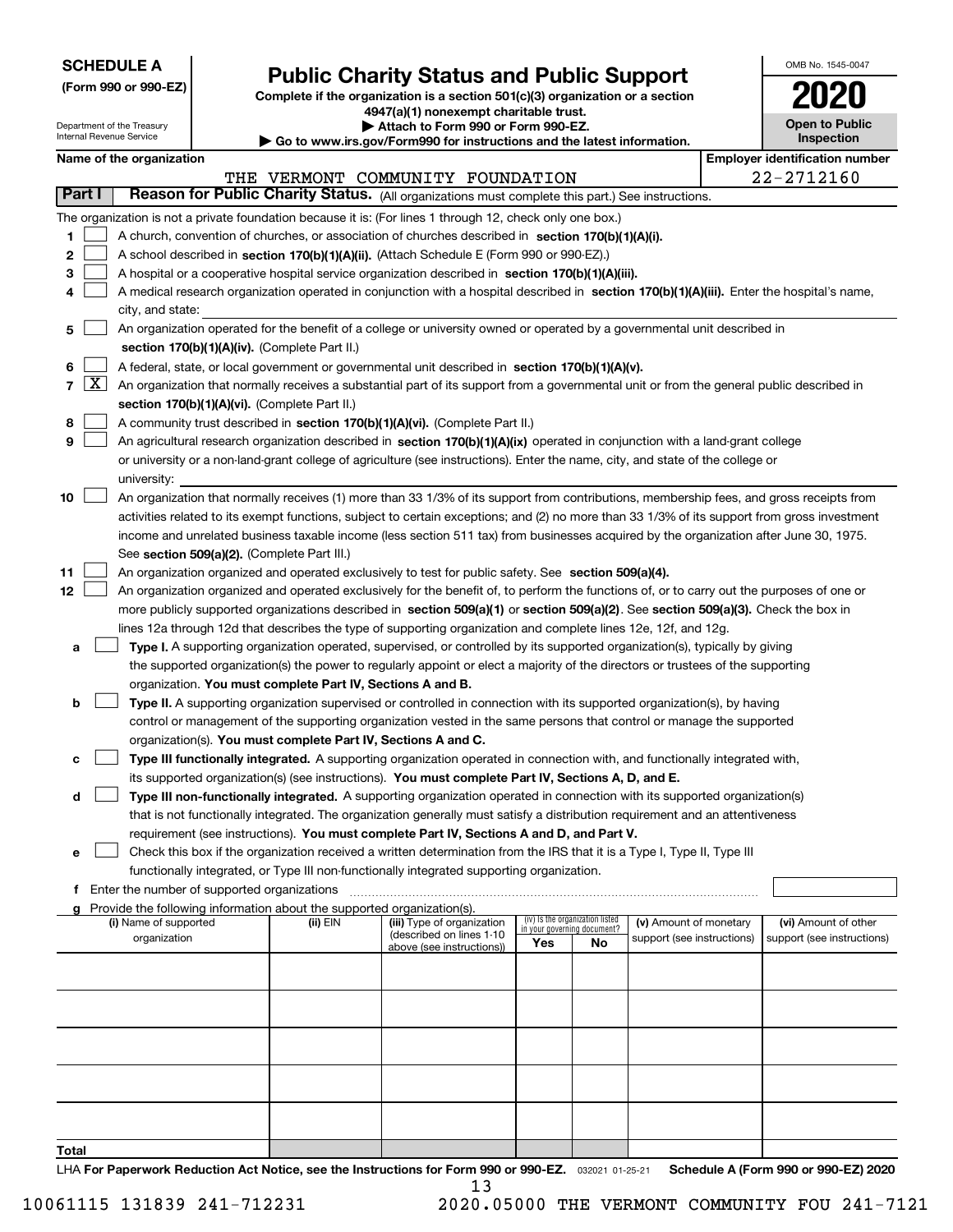#### Schedule A (Form 990 or 990-EZ) 2020 Page THE VERMONT COMMUNITY FOUNDATION 22-2712160 **Part II Support Schedule for Organizations Described in Sections 170(b)(1)(A)(iv) and 170(b)(1)(A)(vi)**

(Complete only if you checked the box on line 5, 7, or 8 of Part I or if the organization failed to qualify under Part III. If the organization fails to qualify under the tests listed below, please complete Part III.)

|     | <b>Section A. Public Support</b>                                                                                                               |          |          |            |            |          |                                                        |
|-----|------------------------------------------------------------------------------------------------------------------------------------------------|----------|----------|------------|------------|----------|--------------------------------------------------------|
|     | Calendar year (or fiscal year beginning in)                                                                                                    | (a) 2016 | (b) 2017 | $(c)$ 2018 | $(d)$ 2019 | (e) 2020 | (f) Total                                              |
|     | 1 Gifts, grants, contributions, and                                                                                                            |          |          |            |            |          |                                                        |
|     | membership fees received. (Do not                                                                                                              |          |          |            |            |          |                                                        |
|     | include any "unusual grants.")                                                                                                                 |          |          |            |            |          | 28597241.15421954.21117504.21534769.27604494.114275962 |
|     | 2 Tax revenues levied for the organ-                                                                                                           |          |          |            |            |          |                                                        |
|     | ization's benefit and either paid to                                                                                                           |          |          |            |            |          |                                                        |
|     | or expended on its behalf                                                                                                                      |          |          |            |            |          |                                                        |
|     | 3 The value of services or facilities                                                                                                          |          |          |            |            |          |                                                        |
|     | furnished by a governmental unit to                                                                                                            |          |          |            |            |          |                                                        |
|     | the organization without charge                                                                                                                |          |          |            |            |          |                                                        |
|     | 4 Total. Add lines 1 through 3                                                                                                                 |          |          |            |            |          | 28597241.15421954.21117504.21534769.27604494.114275962 |
|     | 5 The portion of total contributions                                                                                                           |          |          |            |            |          |                                                        |
|     | by each person (other than a                                                                                                                   |          |          |            |            |          |                                                        |
|     | governmental unit or publicly                                                                                                                  |          |          |            |            |          |                                                        |
|     | supported organization) included                                                                                                               |          |          |            |            |          |                                                        |
|     | on line 1 that exceeds 2% of the                                                                                                               |          |          |            |            |          |                                                        |
|     | amount shown on line 11,                                                                                                                       |          |          |            |            |          |                                                        |
|     | column (f)                                                                                                                                     |          |          |            |            |          | 27138667.                                              |
|     | 6 Public support. Subtract line 5 from line 4.                                                                                                 |          |          |            |            |          | 87137295.                                              |
|     | <b>Section B. Total Support</b>                                                                                                                |          |          |            |            |          |                                                        |
|     | Calendar year (or fiscal year beginning in)                                                                                                    | (a) 2016 | (b) 2017 | $(c)$ 2018 | $(d)$ 2019 | (e) 2020 | (f) Total                                              |
|     | <b>7</b> Amounts from line 4                                                                                                                   |          |          |            |            |          | 28597241.15421954.21117504.21534769.27604494.114275962 |
|     | 8 Gross income from interest,                                                                                                                  |          |          |            |            |          |                                                        |
|     | dividends, payments received on                                                                                                                |          |          |            |            |          |                                                        |
|     | securities loans, rents, royalties,                                                                                                            |          |          |            |            |          |                                                        |
|     | and income from similar sources                                                                                                                | 2728073. | 2720119. | 3508416.   | 3659978.   |          | 2920019.15536605.                                      |
|     | <b>9</b> Net income from unrelated business                                                                                                    |          |          |            |            |          |                                                        |
|     | activities, whether or not the                                                                                                                 |          |          |            |            |          |                                                        |
|     | business is regularly carried on                                                                                                               |          |          |            | 20,887.    | 76, 795. | 97,682.                                                |
|     | 10 Other income. Do not include gain                                                                                                           |          |          |            |            |          |                                                        |
|     | or loss from the sale of capital                                                                                                               |          |          |            |            |          |                                                        |
|     | assets (Explain in Part VI.) <b>Constant</b>                                                                                                   |          |          |            |            |          |                                                        |
|     | <b>11 Total support.</b> Add lines 7 through 10                                                                                                |          |          |            |            |          | 129910249                                              |
|     | 12 Gross receipts from related activities, etc. (see instructions)                                                                             |          |          |            |            | 12       | $\overline{2,716,157}$ .                               |
|     | 13 First 5 years. If the Form 990 is for the organization's first, second, third, fourth, or fifth tax year as a section 501(c)(3)             |          |          |            |            |          |                                                        |
|     | organization, check this box and stop here                                                                                                     |          |          |            |            |          |                                                        |
|     | <b>Section C. Computation of Public Support Percentage</b>                                                                                     |          |          |            |            |          |                                                        |
|     | 14 Public support percentage for 2020 (line 6, column (f), divided by line 11, column (f) <i>mummumumum</i>                                    |          |          |            |            | 14       | 67.07<br>%                                             |
|     |                                                                                                                                                |          |          |            |            | 15       | 67.98<br>%                                             |
|     | 16a 33 1/3% support test - 2020. If the organization did not check the box on line 13, and line 14 is 33 1/3% or more, check this box and      |          |          |            |            |          |                                                        |
|     | stop here. The organization qualifies as a publicly supported organization                                                                     |          |          |            |            |          | $\blacktriangleright$ $\mid$ X                         |
|     | b 33 1/3% support test - 2019. If the organization did not check a box on line 13 or 16a, and line 15 is 33 1/3% or more, check this box       |          |          |            |            |          |                                                        |
|     | and stop here. The organization qualifies as a publicly supported organization                                                                 |          |          |            |            |          |                                                        |
|     | 17a 10% -facts-and-circumstances test - 2020. If the organization did not check a box on line 13, 16a, or 16b, and line 14 is 10% or more,     |          |          |            |            |          |                                                        |
|     | and if the organization meets the facts and circumstances test, check this box and stop here. Explain in Part VI how the organization          |          |          |            |            |          |                                                        |
|     | meets the facts-and-circumstances test. The organization qualifies as a publicly supported organization                                        |          |          |            |            |          |                                                        |
|     | <b>b 10% -facts-and-circumstances test - 2019.</b> If the organization did not check a box on line 13, 16a, 16b, or 17a, and line 15 is 10% or |          |          |            |            |          |                                                        |
|     | more, and if the organization meets the facts-and-circumstances test, check this box and stop here. Explain in Part VI how the                 |          |          |            |            |          |                                                        |
|     | organization meets the facts-and-circumstances test. The organization qualifies as a publicly supported organization                           |          |          |            |            |          |                                                        |
| 18. | Private foundation. If the organization did not check a box on line 13, 16a, 16b, 17a, or 17b, check this box and see instructions             |          |          |            |            |          |                                                        |
|     |                                                                                                                                                |          |          |            |            |          | Schedule A (Form 990 or 990-F7) 2020                   |

**Schedule A (Form 990 or 990-EZ) 2020**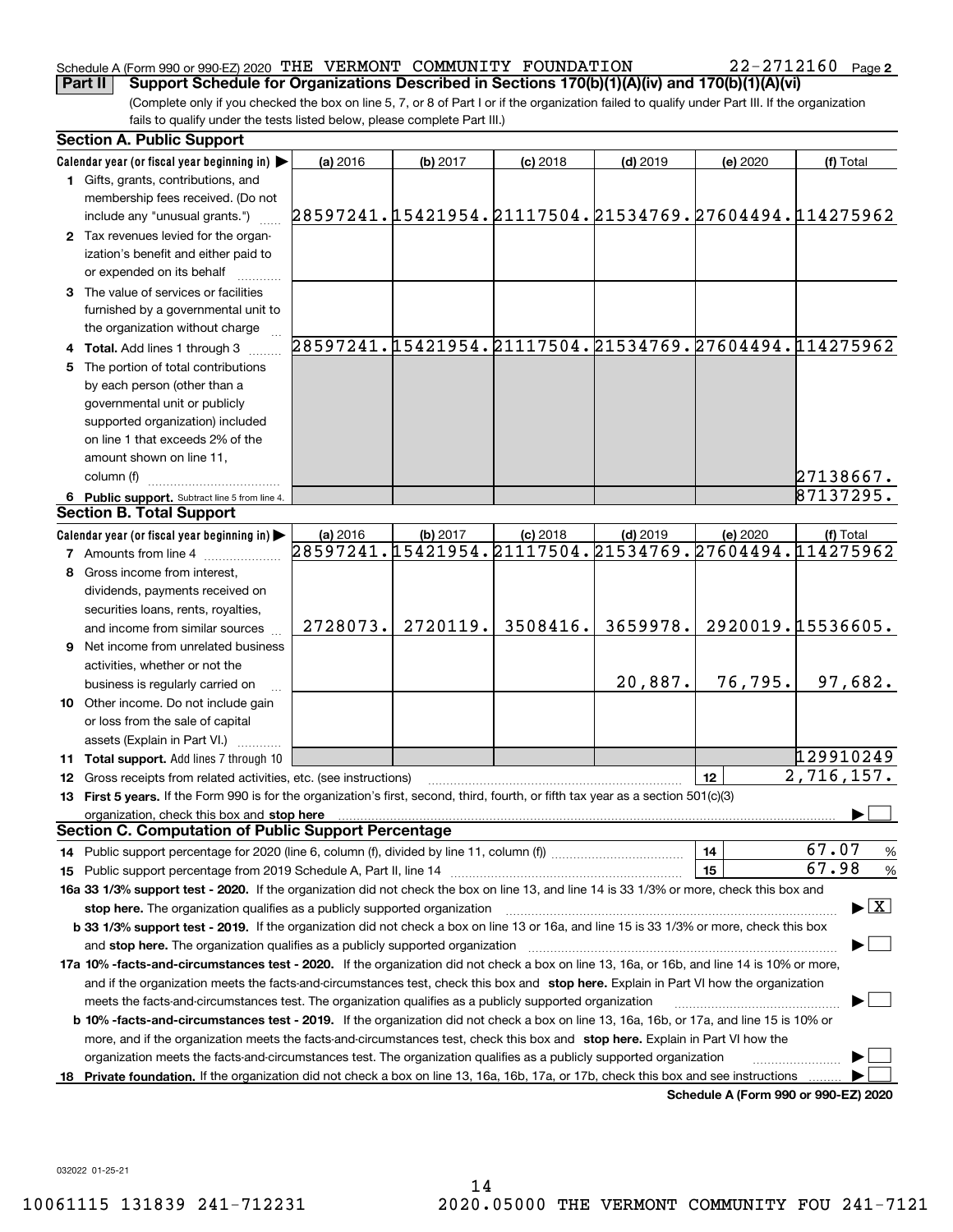#### Schedule A (Form 990 or 990-EZ) 2020 Page THE VERMONT COMMUNITY FOUNDATION 22-2712160 **Part III Support Schedule for Organizations Described in Section 509(a)(2)**

(Complete only if you checked the box on line 10 of Part I or if the organization failed to qualify under Part II. If the organization fails to qualify under the tests listed below, please complete Part II.)

|    | <b>Section A. Public Support</b>                                                                                                                                                                |          |          |            |            |          |                                      |
|----|-------------------------------------------------------------------------------------------------------------------------------------------------------------------------------------------------|----------|----------|------------|------------|----------|--------------------------------------|
|    | Calendar year (or fiscal year beginning in) $\blacktriangleright$                                                                                                                               | (a) 2016 | (b) 2017 | $(c)$ 2018 | $(d)$ 2019 | (e) 2020 | (f) Total                            |
|    | 1 Gifts, grants, contributions, and                                                                                                                                                             |          |          |            |            |          |                                      |
|    | membership fees received. (Do not                                                                                                                                                               |          |          |            |            |          |                                      |
|    | include any "unusual grants.")                                                                                                                                                                  |          |          |            |            |          |                                      |
|    | <b>2</b> Gross receipts from admissions,<br>merchandise sold or services per-<br>formed, or facilities furnished in<br>any activity that is related to the<br>organization's tax-exempt purpose |          |          |            |            |          |                                      |
|    | 3 Gross receipts from activities that<br>are not an unrelated trade or bus-                                                                                                                     |          |          |            |            |          |                                      |
|    | iness under section 513                                                                                                                                                                         |          |          |            |            |          |                                      |
|    | 4 Tax revenues levied for the organ-<br>ization's benefit and either paid to                                                                                                                    |          |          |            |            |          |                                      |
|    | or expended on its behalf                                                                                                                                                                       |          |          |            |            |          |                                      |
|    | 5 The value of services or facilities<br>furnished by a governmental unit to                                                                                                                    |          |          |            |            |          |                                      |
|    | the organization without charge                                                                                                                                                                 |          |          |            |            |          |                                      |
|    | <b>6 Total.</b> Add lines 1 through 5                                                                                                                                                           |          |          |            |            |          |                                      |
|    | 7a Amounts included on lines 1, 2, and<br>3 received from disqualified persons                                                                                                                  |          |          |            |            |          |                                      |
|    | <b>b</b> Amounts included on lines 2 and 3 received<br>from other than disqualified persons that<br>exceed the greater of \$5,000 or 1% of the<br>amount on line 13 for the year                |          |          |            |            |          |                                      |
|    | c Add lines 7a and 7b                                                                                                                                                                           |          |          |            |            |          |                                      |
|    | 8 Public support. (Subtract line 7c from line 6.)<br><b>Section B. Total Support</b>                                                                                                            |          |          |            |            |          |                                      |
|    | Calendar year (or fiscal year beginning in)                                                                                                                                                     | (a) 2016 | (b) 2017 | $(c)$ 2018 | $(d)$ 2019 | (e) 2020 | (f) Total                            |
|    | 9 Amounts from line 6                                                                                                                                                                           |          |          |            |            |          |                                      |
|    | <b>10a</b> Gross income from interest,<br>dividends, payments received on<br>securities loans, rents, royalties,<br>and income from similar sources                                             |          |          |            |            |          |                                      |
|    | <b>b</b> Unrelated business taxable income<br>(less section 511 taxes) from businesses                                                                                                          |          |          |            |            |          |                                      |
|    | acquired after June 30, 1975                                                                                                                                                                    |          |          |            |            |          |                                      |
|    | c Add lines 10a and 10b                                                                                                                                                                         |          |          |            |            |          |                                      |
|    | 11 Net income from unrelated business<br>activities not included in line 10b,<br>whether or not the business is<br>regularly carried on                                                         |          |          |            |            |          |                                      |
|    | 12 Other income. Do not include gain<br>or loss from the sale of capital<br>assets (Explain in Part VI.)                                                                                        |          |          |            |            |          |                                      |
|    | 13 Total support. (Add lines 9, 10c, 11, and 12.)                                                                                                                                               |          |          |            |            |          |                                      |
|    | 14 First 5 years. If the Form 990 is for the organization's first, second, third, fourth, or fifth tax year as a section 501(c)(3) organization,                                                |          |          |            |            |          |                                      |
|    |                                                                                                                                                                                                 |          |          |            |            |          |                                      |
|    | <b>Section C. Computation of Public Support Percentage</b>                                                                                                                                      |          |          |            |            |          |                                      |
|    |                                                                                                                                                                                                 |          |          |            |            | 15       | %                                    |
| 16 | Public support percentage from 2019 Schedule A, Part III, line 15                                                                                                                               |          |          |            |            | 16       | %                                    |
|    | Section D. Computation of Investment Income Percentage                                                                                                                                          |          |          |            |            |          |                                      |
|    | 17 Investment income percentage for 2020 (line 10c, column (f), divided by line 13, column (f))<br>18 Investment income percentage from 2019 Schedule A, Part III, line 17                      |          |          |            |            | 17<br>18 | %<br>%                               |
|    | 19a 33 1/3% support tests - 2020. If the organization did not check the box on line 14, and line 15 is more than 33 1/3%, and line 17 is not                                                    |          |          |            |            |          |                                      |
|    | more than 33 1/3%, check this box and stop here. The organization qualifies as a publicly supported organization                                                                                |          |          |            |            |          |                                      |
|    | b 33 1/3% support tests - 2019. If the organization did not check a box on line 14 or line 19a, and line 16 is more than 33 1/3%, and                                                           |          |          |            |            |          |                                      |
|    | line 18 is not more than 33 1/3%, check this box and stop here. The organization qualifies as a publicly supported organization                                                                 |          |          |            |            |          |                                      |
| 20 | <b>Private foundation.</b> If the organization did not check a box on line 14, 19a, or 19b, check this box and see instructions                                                                 |          |          |            |            |          | .                                    |
|    | 032023 01-25-21                                                                                                                                                                                 |          |          |            |            |          | Schedule A (Form 990 or 990-EZ) 2020 |
|    |                                                                                                                                                                                                 |          | 15       |            |            |          |                                      |

10061115 131839 241-712231 2020.05000 THE VERMONT COMMUNITY FOU 241-7121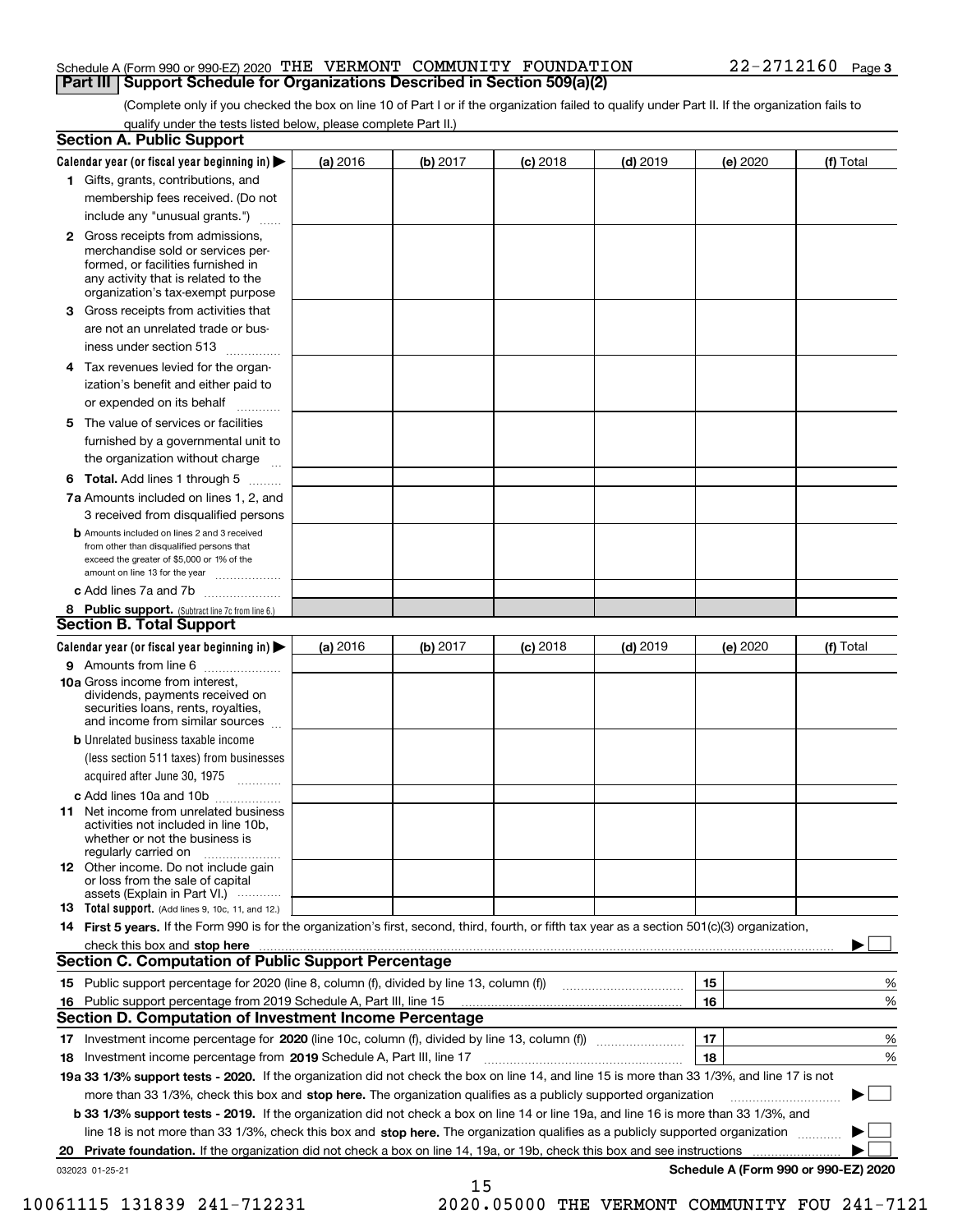#### Schedule A (Form 990 or 990-EZ) 2020 Page THE VERMONT COMMUNITY FOUNDATION 22-2712160

### **Part IV Supporting Organizations**

(Complete only if you checked a box in line 12 on Part I. If you checked box 12a, Part I, complete Sections A and B. If you checked box 12b, Part I, complete Sections A and C. If you checked box 12c, Part I, complete Sections A, D, and E. If you checked box 12d, Part I, complete Sections A and D, and complete Part V.)

#### **Section A. All Supporting Organizations**

- **1** Are all of the organization's supported organizations listed by name in the organization's governing documents? If "No," describe in **Part VI** how the supported organizations are designated. If designated by *class or purpose, describe the designation. If historic and continuing relationship, explain.*
- **2** Did the organization have any supported organization that does not have an IRS determination of status under section 509(a)(1) or (2)? If "Yes," explain in Part VI how the organization determined that the supported *organization was described in section 509(a)(1) or (2).*
- **3a** Did the organization have a supported organization described in section 501(c)(4), (5), or (6)? If "Yes," answer *lines 3b and 3c below.*
- **b** Did the organization confirm that each supported organization qualified under section 501(c)(4), (5), or (6) and satisfied the public support tests under section 509(a)(2)? If "Yes," describe in **Part VI** when and how the *organization made the determination.*
- **c**Did the organization ensure that all support to such organizations was used exclusively for section 170(c)(2)(B) purposes? If "Yes," explain in **Part VI** what controls the organization put in place to ensure such use.
- **4a***If* Was any supported organization not organized in the United States ("foreign supported organization")? *"Yes," and if you checked box 12a or 12b in Part I, answer lines 4b and 4c below.*
- **b** Did the organization have ultimate control and discretion in deciding whether to make grants to the foreign supported organization? If "Yes," describe in **Part VI** how the organization had such control and discretion *despite being controlled or supervised by or in connection with its supported organizations.*
- **c** Did the organization support any foreign supported organization that does not have an IRS determination under sections 501(c)(3) and 509(a)(1) or (2)? If "Yes," explain in **Part VI** what controls the organization used *to ensure that all support to the foreign supported organization was used exclusively for section 170(c)(2)(B) purposes.*
- **5a***If "Yes,"* Did the organization add, substitute, or remove any supported organizations during the tax year? answer lines 5b and 5c below (if applicable). Also, provide detail in **Part VI,** including (i) the names and EIN *numbers of the supported organizations added, substituted, or removed; (ii) the reasons for each such action; (iii) the authority under the organization's organizing document authorizing such action; and (iv) how the action was accomplished (such as by amendment to the organizing document).*
- **b** Type I or Type II only. Was any added or substituted supported organization part of a class already designated in the organization's organizing document?
- **cSubstitutions only.**  Was the substitution the result of an event beyond the organization's control?
- **6** Did the organization provide support (whether in the form of grants or the provision of services or facilities) to **Part VI.** *If "Yes," provide detail in* support or benefit one or more of the filing organization's supported organizations? anyone other than (i) its supported organizations, (ii) individuals that are part of the charitable class benefited by one or more of its supported organizations, or (iii) other supporting organizations that also
- **7**Did the organization provide a grant, loan, compensation, or other similar payment to a substantial contributor *If "Yes," complete Part I of Schedule L (Form 990 or 990-EZ).* regard to a substantial contributor? (as defined in section 4958(c)(3)(C)), a family member of a substantial contributor, or a 35% controlled entity with
- **8** Did the organization make a loan to a disqualified person (as defined in section 4958) not described in line 7? *If "Yes," complete Part I of Schedule L (Form 990 or 990-EZ).*
- **9a** Was the organization controlled directly or indirectly at any time during the tax year by one or more in section 509(a)(1) or (2))? If "Yes," *provide detail in* <code>Part VI.</code> disqualified persons, as defined in section 4946 (other than foundation managers and organizations described
- **b** Did one or more disqualified persons (as defined in line 9a) hold a controlling interest in any entity in which the supporting organization had an interest? If "Yes," provide detail in P**art VI**.
- **c**Did a disqualified person (as defined in line 9a) have an ownership interest in, or derive any personal benefit from, assets in which the supporting organization also had an interest? If "Yes," provide detail in P**art VI.**
- **10a** Was the organization subject to the excess business holdings rules of section 4943 because of section supporting organizations)? If "Yes," answer line 10b below. 4943(f) (regarding certain Type II supporting organizations, and all Type III non-functionally integrated
- **b** Did the organization have any excess business holdings in the tax year? (Use Schedule C, Form 4720, to *determine whether the organization had excess business holdings.)*

032024 01-25-21

| 2160 Page 4    |            |           |  |
|----------------|------------|-----------|--|
|                |            |           |  |
|                |            |           |  |
|                |            |           |  |
|                | <u>Yes</u> | <u>No</u> |  |
|                |            |           |  |
| 1              |            |           |  |
|                |            |           |  |
| $\overline{2}$ |            |           |  |
|                |            |           |  |
|                |            |           |  |
| 3a             |            |           |  |
|                |            |           |  |
| 3 <sub>b</sub> |            |           |  |
|                |            |           |  |
| 3c             |            |           |  |
|                |            |           |  |
| 4a             |            |           |  |

**4b**

**4c**

**5a**

**5b5c**

**6**

**7**

**8**

**9a**

**9b**

**9c**

**10a**

**10b**

**Schedule A (Form 990 or 990-EZ) 2020**

10061115 131839 241-712231 2020.05000 THE VERMONT COMMUNITY FOU 241-7121

16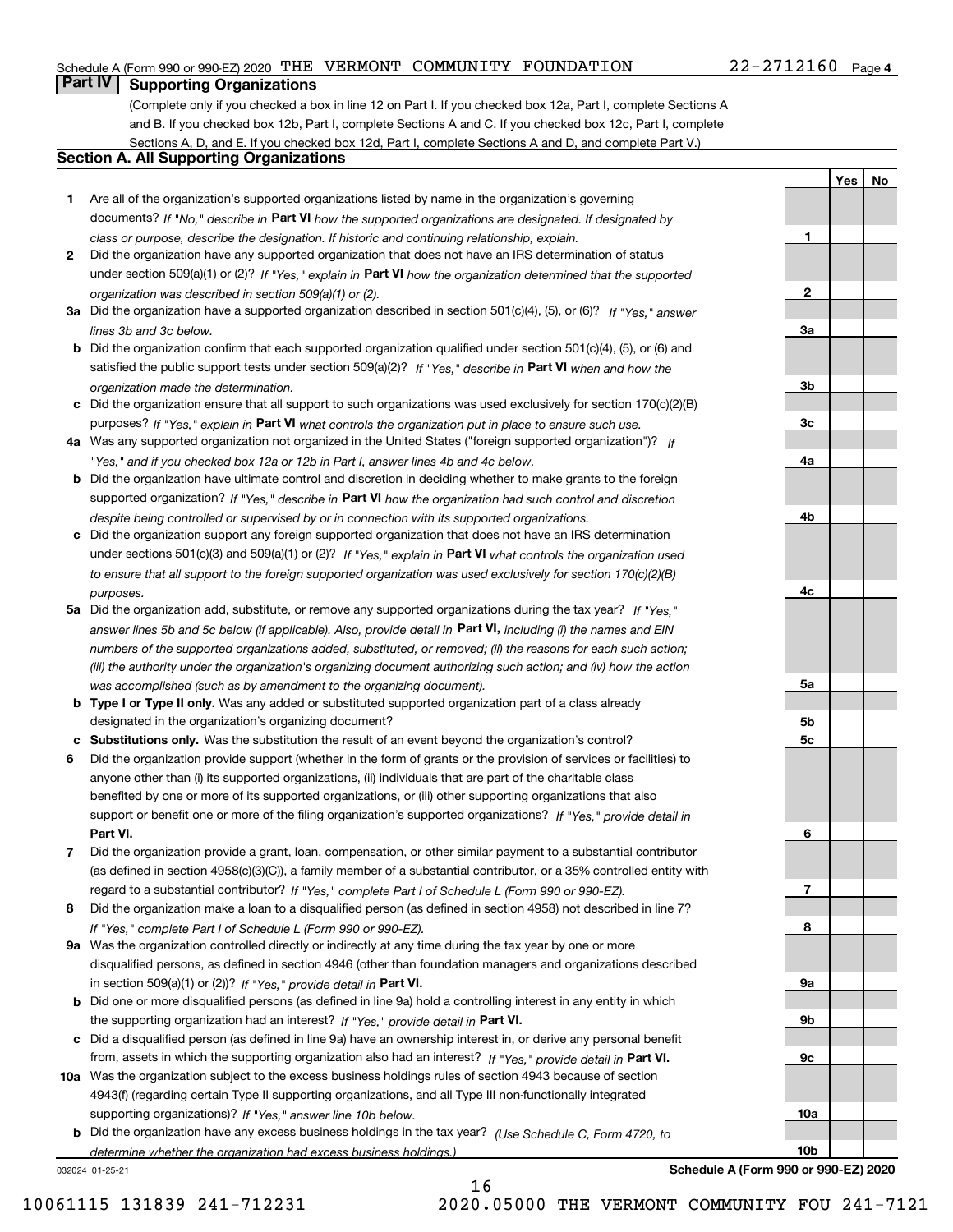#### Schedule A (Form 990 or 990-EZ) 2020 Page THE VERMONT COMMUNITY FOUNDATION 22-2712160

**Part IV Supporting Organizations** *(continued)*

|              |                                                                                                                                                                                                                                                            |              | Yes   No |    |
|--------------|------------------------------------------------------------------------------------------------------------------------------------------------------------------------------------------------------------------------------------------------------------|--------------|----------|----|
| 11           | Has the organization accepted a gift or contribution from any of the following persons?                                                                                                                                                                    |              |          |    |
|              | a A person who directly or indirectly controls, either alone or together with persons described in lines 11b and                                                                                                                                           |              |          |    |
|              | 11c below, the governing body of a supported organization?                                                                                                                                                                                                 | 11a          |          |    |
|              | <b>b</b> A family member of a person described in line 11a above?                                                                                                                                                                                          | 11b          |          |    |
|              | c A 35% controlled entity of a person described in line 11a or 11b above? If "Yes" to line 11a, 11b, or 11c, provide                                                                                                                                       |              |          |    |
|              | detail in Part VI.                                                                                                                                                                                                                                         | 11c          |          |    |
|              | <b>Section B. Type I Supporting Organizations</b>                                                                                                                                                                                                          |              |          |    |
|              |                                                                                                                                                                                                                                                            |              | Yes      | No |
| 1.           | Did the governing body, members of the governing body, officers acting in their official capacity, or membership of one or                                                                                                                                 |              |          |    |
|              | more supported organizations have the power to regularly appoint or elect at least a majority of the organization's officers,                                                                                                                              |              |          |    |
|              | directors, or trustees at all times during the tax year? If "No," describe in Part VI how the supported organization(s)                                                                                                                                    |              |          |    |
|              | effectively operated, supervised, or controlled the organization's activities. If the organization had more than one supported<br>organization, describe how the powers to appoint and/or remove officers, directors, or trustees were allocated among the |              |          |    |
|              | supported organizations and what conditions or restrictions, if any, applied to such powers during the tax year.                                                                                                                                           | 1            |          |    |
| $\mathbf{2}$ | Did the organization operate for the benefit of any supported organization other than the supported                                                                                                                                                        |              |          |    |
|              | organization(s) that operated, supervised, or controlled the supporting organization? If "Yes," explain in                                                                                                                                                 |              |          |    |
|              | Part VI how providing such benefit carried out the purposes of the supported organization(s) that operated,                                                                                                                                                |              |          |    |
|              | supervised, or controlled the supporting organization.                                                                                                                                                                                                     | $\mathbf{2}$ |          |    |
|              | <b>Section C. Type II Supporting Organizations</b>                                                                                                                                                                                                         |              |          |    |
|              |                                                                                                                                                                                                                                                            |              | Yes      | No |
| 1.           | Were a majority of the organization's directors or trustees during the tax year also a majority of the directors                                                                                                                                           |              |          |    |
|              | or trustees of each of the organization's supported organization(s)? If "No." describe in Part VI how control                                                                                                                                              |              |          |    |
|              | or management of the supporting organization was vested in the same persons that controlled or managed                                                                                                                                                     |              |          |    |
|              | the supported organization(s).                                                                                                                                                                                                                             | 1            |          |    |
|              | <b>Section D. All Type III Supporting Organizations</b>                                                                                                                                                                                                    |              |          |    |
|              |                                                                                                                                                                                                                                                            |              | Yes      | No |
| 1            | Did the organization provide to each of its supported organizations, by the last day of the fifth month of the                                                                                                                                             |              |          |    |
|              | organization's tax year, (i) a written notice describing the type and amount of support provided during the prior tax                                                                                                                                      |              |          |    |
|              | year, (ii) a copy of the Form 990 that was most recently filed as of the date of notification, and (iii) copies of the                                                                                                                                     |              |          |    |
|              | organization's governing documents in effect on the date of notification, to the extent not previously provided?                                                                                                                                           | 1            |          |    |
| 2            | Were any of the organization's officers, directors, or trustees either (i) appointed or elected by the supported                                                                                                                                           |              |          |    |
|              | organization(s) or (ii) serving on the governing body of a supported organization? If "No," explain in Part VI how                                                                                                                                         |              |          |    |
|              | the organization maintained a close and continuous working relationship with the supported organization(s).                                                                                                                                                | $\mathbf{2}$ |          |    |
| 3            | By reason of the relationship described in line 2, above, did the organization's supported organizations have a                                                                                                                                            |              |          |    |
|              | significant voice in the organization's investment policies and in directing the use of the organization's                                                                                                                                                 |              |          |    |
|              | income or assets at all times during the tax year? If "Yes," describe in Part VI the role the organization's                                                                                                                                               |              |          |    |
|              | supported organizations played in this regard.                                                                                                                                                                                                             | з            |          |    |
|              | Section E. Type III Functionally Integrated Supporting Organizations                                                                                                                                                                                       |              |          |    |
| 1            | Check the box next to the method that the organization used to satisfy the Integral Part Test during the year (see instructions).                                                                                                                          |              |          |    |
| a            | The organization satisfied the Activities Test. Complete line 2 below.                                                                                                                                                                                     |              |          |    |
| b            | The organization is the parent of each of its supported organizations. Complete line 3 below.                                                                                                                                                              |              |          |    |
| c            | The organization supported a governmental entity. Describe in Part VI how you supported a governmental entity (see instructions)                                                                                                                           |              |          |    |
| 2            | Activities Test. Answer lines 2a and 2b below.                                                                                                                                                                                                             |              | Yes      | No |
| a            | Did substantially all of the organization's activities during the tax year directly further the exempt purposes of                                                                                                                                         |              |          |    |
|              | the supported organization(s) to which the organization was responsive? If "Yes." then in Part VI identify                                                                                                                                                 |              |          |    |
|              | those supported organizations and explain how these activities directly furthered their exempt purposes,                                                                                                                                                   |              |          |    |
|              | how the organization was responsive to those supported organizations, and how the organization determined                                                                                                                                                  |              |          |    |
|              | that these activities constituted substantially all of its activities.                                                                                                                                                                                     | 2a           |          |    |
|              | <b>b</b> Did the activities described in line 2a, above, constitute activities that, but for the organization's involvement,                                                                                                                               |              |          |    |
|              | one or more of the organization's supported organization(s) would have been engaged in? If "Yes," explain in                                                                                                                                               |              |          |    |
|              | Part VI the reasons for the organization's position that its supported organization(s) would have engaged in                                                                                                                                               |              |          |    |
|              | these activities but for the organization's involvement.                                                                                                                                                                                                   | 2b           |          |    |
| 3            | Parent of Supported Organizations. Answer lines 3a and 3b below.                                                                                                                                                                                           |              |          |    |
|              | a Did the organization have the power to regularly appoint or elect a majority of the officers, directors, or                                                                                                                                              |              |          |    |
|              | trustees of each of the supported organizations? If "Yes" or "No" provide details in Part VI.                                                                                                                                                              | За           |          |    |
|              | <b>b</b> Did the organization exercise a substantial degree of direction over the policies, programs, and activities of each                                                                                                                               |              |          |    |
|              | of its supported organizations? If "Yes," describe in Part VI the role played by the organization in this regard.                                                                                                                                          | 3b           |          |    |

17

032025 01-25-21

**Schedule A (Form 990 or 990-EZ) 2020**

10061115 131839 241-712231 2020.05000 THE VERMONT COMMUNITY FOU 241-7121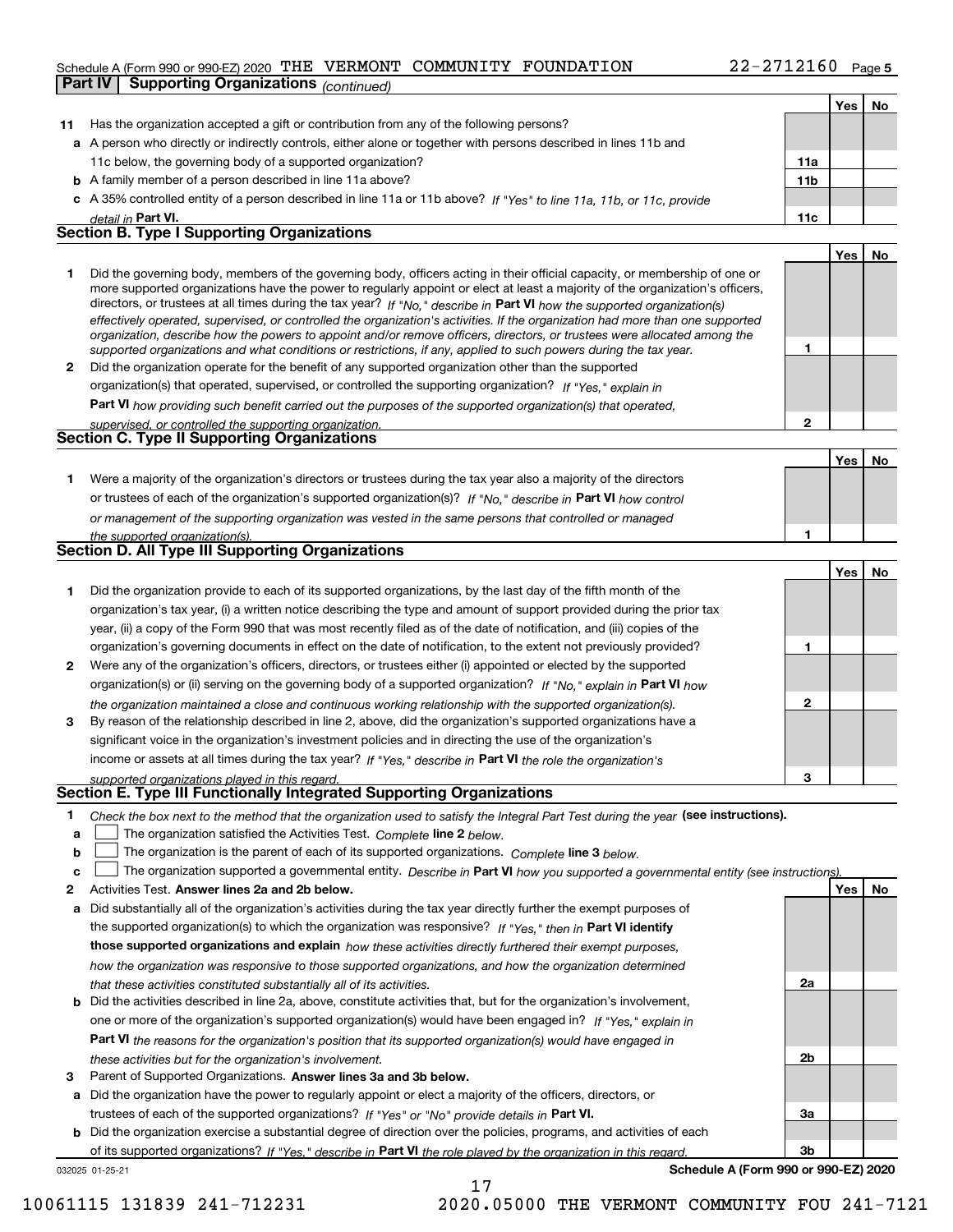| Part V   Type III Non-Functionally Integrated 509(a)(3) Supporting Organizations |  |  |                       |  |
|----------------------------------------------------------------------------------|--|--|-----------------------|--|
| Schedule A (Form 990 or 990-EZ) 2020 THE VERMONT COMMUNITY FOUNDATION            |  |  | $22 - 2712160$ Page 6 |  |

**1**1 Check here if the organization satisfied the Integral Part Test as a qualifying trust on Nov. 20, 1970 (explain in Part VI). See instructions. All other Type III non-functionally integrated supporting organizations must complete Sections A through E.

|              | Section A - Adjusted Net Income                                                                                                   |                         | (A) Prior Year | (B) Current Year<br>(optional) |
|--------------|-----------------------------------------------------------------------------------------------------------------------------------|-------------------------|----------------|--------------------------------|
| 1            | Net short-term capital gain                                                                                                       | 1                       |                |                                |
| 2            | Recoveries of prior-year distributions                                                                                            | $\mathbf{2}$            |                |                                |
| 3            | Other gross income (see instructions)                                                                                             | 3                       |                |                                |
| 4            | Add lines 1 through 3.                                                                                                            | 4                       |                |                                |
| 5            | Depreciation and depletion                                                                                                        | 5                       |                |                                |
| 6            | Portion of operating expenses paid or incurred for production or                                                                  |                         |                |                                |
|              | collection of gross income or for management, conservation, or                                                                    |                         |                |                                |
|              | maintenance of property held for production of income (see instructions)                                                          | 6                       |                |                                |
| 7            | Other expenses (see instructions)                                                                                                 | $\overline{\mathbf{r}}$ |                |                                |
| 8            | Adjusted Net Income (subtract lines 5, 6, and 7 from line 4)                                                                      | 8                       |                |                                |
|              | <b>Section B - Minimum Asset Amount</b>                                                                                           |                         | (A) Prior Year | (B) Current Year<br>(optional) |
| 1.           | Aggregate fair market value of all non-exempt-use assets (see                                                                     |                         |                |                                |
|              | instructions for short tax year or assets held for part of year):                                                                 |                         |                |                                |
|              | a Average monthly value of securities                                                                                             | 1a                      |                |                                |
|              | <b>b</b> Average monthly cash balances                                                                                            | 1 <sub>b</sub>          |                |                                |
|              | c Fair market value of other non-exempt-use assets                                                                                | 1c                      |                |                                |
|              | d Total (add lines 1a, 1b, and 1c)                                                                                                | 1d                      |                |                                |
|              | e Discount claimed for blockage or other factors                                                                                  |                         |                |                                |
|              | (explain in detail in Part VI):                                                                                                   |                         |                |                                |
| $\mathbf{2}$ | Acquisition indebtedness applicable to non-exempt-use assets                                                                      | $\mathbf{2}$            |                |                                |
| 3            | Subtract line 2 from line 1d.                                                                                                     | 3                       |                |                                |
| 4            | Cash deemed held for exempt use. Enter 0.015 of line 3 (for greater amount,                                                       |                         |                |                                |
|              | see instructions).                                                                                                                | 4                       |                |                                |
| 5            | Net value of non-exempt-use assets (subtract line 4 from line 3)                                                                  | 5                       |                |                                |
| 6            | Multiply line 5 by 0.035.                                                                                                         | 6                       |                |                                |
| 7            | Recoveries of prior-year distributions                                                                                            | 7                       |                |                                |
| 8            | Minimum Asset Amount (add line 7 to line 6)                                                                                       | 8                       |                |                                |
|              | <b>Section C - Distributable Amount</b>                                                                                           |                         |                | <b>Current Year</b>            |
| 1            | Adjusted net income for prior year (from Section A, line 8, column A)                                                             | 1                       |                |                                |
| 2            | Enter 0.85 of line 1.                                                                                                             | $\overline{2}$          |                |                                |
| 3            | Minimum asset amount for prior year (from Section B, line 8, column A)                                                            | 3                       |                |                                |
| 4            | Enter greater of line 2 or line 3.                                                                                                | 4                       |                |                                |
| 5            | Income tax imposed in prior year                                                                                                  | 5                       |                |                                |
| 6            | <b>Distributable Amount.</b> Subtract line 5 from line 4, unless subject to                                                       |                         |                |                                |
|              | emergency temporary reduction (see instructions).                                                                                 | 6                       |                |                                |
| 7            | Check here if the current year is the organization's first as a non-functionally integrated Type III supporting organization (see |                         |                |                                |

instructions).

**Schedule A (Form 990 or 990-EZ) 2020**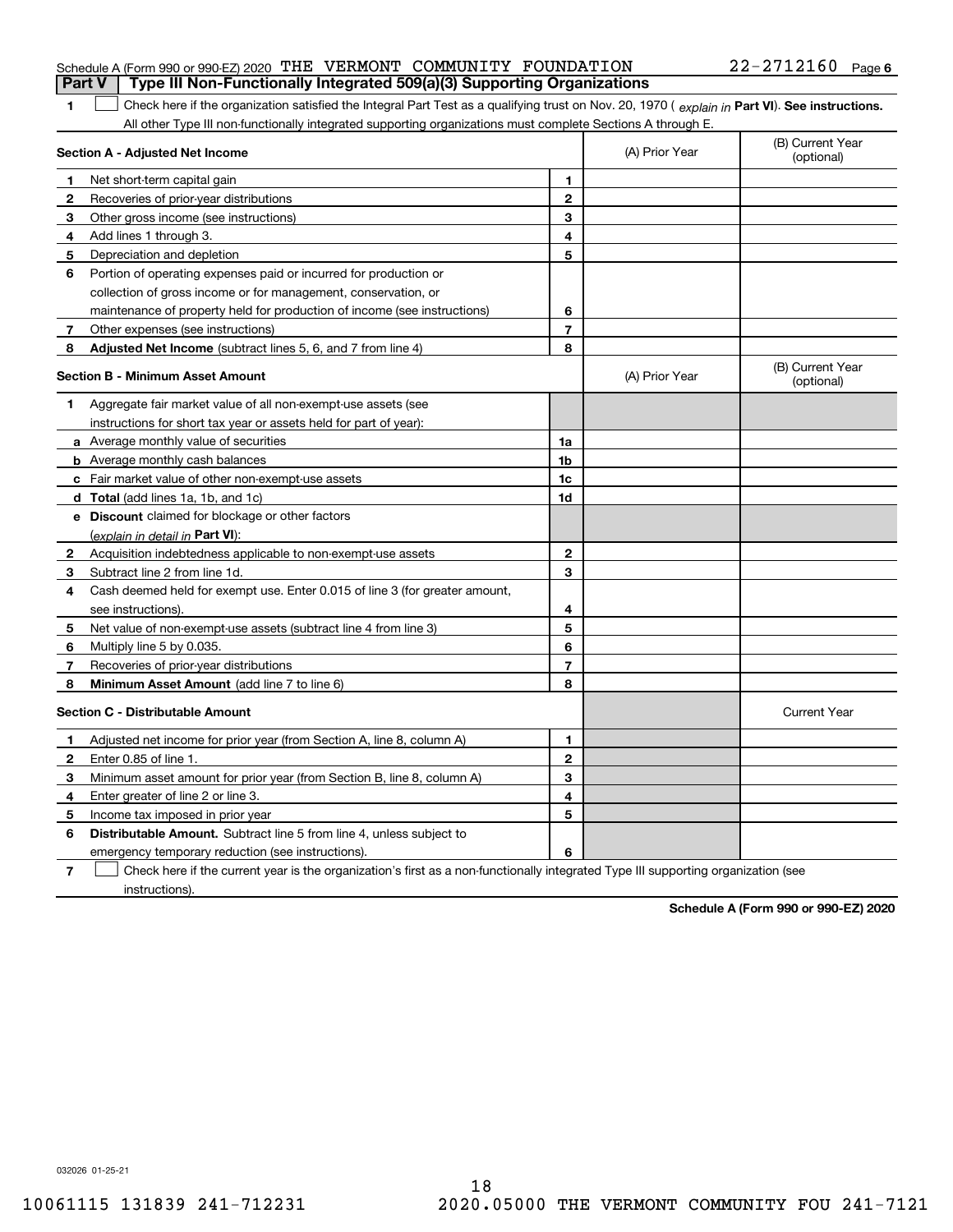### Schedule A (Form 990 or 990-EZ) 2020 Page THE VERMONT COMMUNITY FOUNDATION 22-2712160

| Part V         | Type III Non-Functionally Integrated 509(a)(3) Supporting Organizations                    |                                    | (continued)                                   |    |                                                  |
|----------------|--------------------------------------------------------------------------------------------|------------------------------------|-----------------------------------------------|----|--------------------------------------------------|
|                | <b>Section D - Distributions</b>                                                           |                                    |                                               |    | <b>Current Year</b>                              |
| 1              | Amounts paid to supported organizations to accomplish exempt purposes                      |                                    |                                               | 1  |                                                  |
| 2              | Amounts paid to perform activity that directly furthers exempt purposes of supported       |                                    |                                               |    |                                                  |
|                | organizations, in excess of income from activity                                           | 2                                  |                                               |    |                                                  |
| 3              | Administrative expenses paid to accomplish exempt purposes of supported organizations      |                                    |                                               | 3  |                                                  |
| 4              | Amounts paid to acquire exempt-use assets                                                  |                                    |                                               | 4  |                                                  |
| 5              | Qualified set-aside amounts (prior IRS approval required - provide details in Part VI)     |                                    |                                               | 5  |                                                  |
| 6              | Other distributions ( <i>describe in</i> Part VI). See instructions.                       |                                    |                                               | 6  |                                                  |
| 7              | Total annual distributions. Add lines 1 through 6.                                         |                                    |                                               | 7  |                                                  |
| 8              | Distributions to attentive supported organizations to which the organization is responsive |                                    |                                               |    |                                                  |
|                | (provide details in Part VI). See instructions.                                            |                                    |                                               | 8  |                                                  |
| 9              | Distributable amount for 2020 from Section C, line 6                                       |                                    |                                               | 9  |                                                  |
| 10             | Line 8 amount divided by line 9 amount                                                     |                                    |                                               | 10 |                                                  |
|                | <b>Section E - Distribution Allocations</b> (see instructions)                             | (i)<br><b>Excess Distributions</b> | (ii)<br><b>Underdistributions</b><br>Pre-2020 |    | (iii)<br><b>Distributable</b><br>Amount for 2020 |
| 1              | Distributable amount for 2020 from Section C, line 6                                       |                                    |                                               |    |                                                  |
| 2              | Underdistributions, if any, for years prior to 2020 (reason-                               |                                    |                                               |    |                                                  |
|                | able cause required - explain in Part VI). See instructions.                               |                                    |                                               |    |                                                  |
| 3              | Excess distributions carryover, if any, to 2020                                            |                                    |                                               |    |                                                  |
|                | <b>a</b> From 2015                                                                         |                                    |                                               |    |                                                  |
|                | <b>b</b> From 2016                                                                         |                                    |                                               |    |                                                  |
|                | $c$ From 2017                                                                              |                                    |                                               |    |                                                  |
|                | d From 2018                                                                                |                                    |                                               |    |                                                  |
|                | e From 2019                                                                                |                                    |                                               |    |                                                  |
|                | f Total of lines 3a through 3e                                                             |                                    |                                               |    |                                                  |
|                | g Applied to underdistributions of prior years                                             |                                    |                                               |    |                                                  |
|                | <b>h</b> Applied to 2020 distributable amount                                              |                                    |                                               |    |                                                  |
|                | Carryover from 2015 not applied (see instructions)                                         |                                    |                                               |    |                                                  |
|                | Remainder. Subtract lines 3g, 3h, and 3i from line 3f.                                     |                                    |                                               |    |                                                  |
| 4              | Distributions for 2020 from Section D.                                                     |                                    |                                               |    |                                                  |
|                | line $7:$                                                                                  |                                    |                                               |    |                                                  |
|                | a Applied to underdistributions of prior years                                             |                                    |                                               |    |                                                  |
|                | <b>b</b> Applied to 2020 distributable amount                                              |                                    |                                               |    |                                                  |
|                | c Remainder. Subtract lines 4a and 4b from line 4.                                         |                                    |                                               |    |                                                  |
| 5              | Remaining underdistributions for years prior to 2020, if                                   |                                    |                                               |    |                                                  |
|                | any. Subtract lines 3g and 4a from line 2. For result greater                              |                                    |                                               |    |                                                  |
|                | than zero, explain in Part VI. See instructions.                                           |                                    |                                               |    |                                                  |
| 6              | Remaining underdistributions for 2020. Subtract lines 3h                                   |                                    |                                               |    |                                                  |
|                | and 4b from line 1. For result greater than zero, explain in                               |                                    |                                               |    |                                                  |
|                | <b>Part VI.</b> See instructions.                                                          |                                    |                                               |    |                                                  |
| $\overline{7}$ | Excess distributions carryover to 2021. Add lines 3j                                       |                                    |                                               |    |                                                  |
|                | and 4c.                                                                                    |                                    |                                               |    |                                                  |
| 8              | Breakdown of line 7:                                                                       |                                    |                                               |    |                                                  |
|                | a Excess from 2016                                                                         |                                    |                                               |    |                                                  |
|                | <b>b</b> Excess from 2017                                                                  |                                    |                                               |    |                                                  |
|                | c Excess from 2018                                                                         |                                    |                                               |    |                                                  |
|                | d Excess from 2019                                                                         |                                    |                                               |    |                                                  |
|                | e Excess from 2020                                                                         |                                    |                                               |    |                                                  |

**Schedule A (Form 990 or 990-EZ) 2020**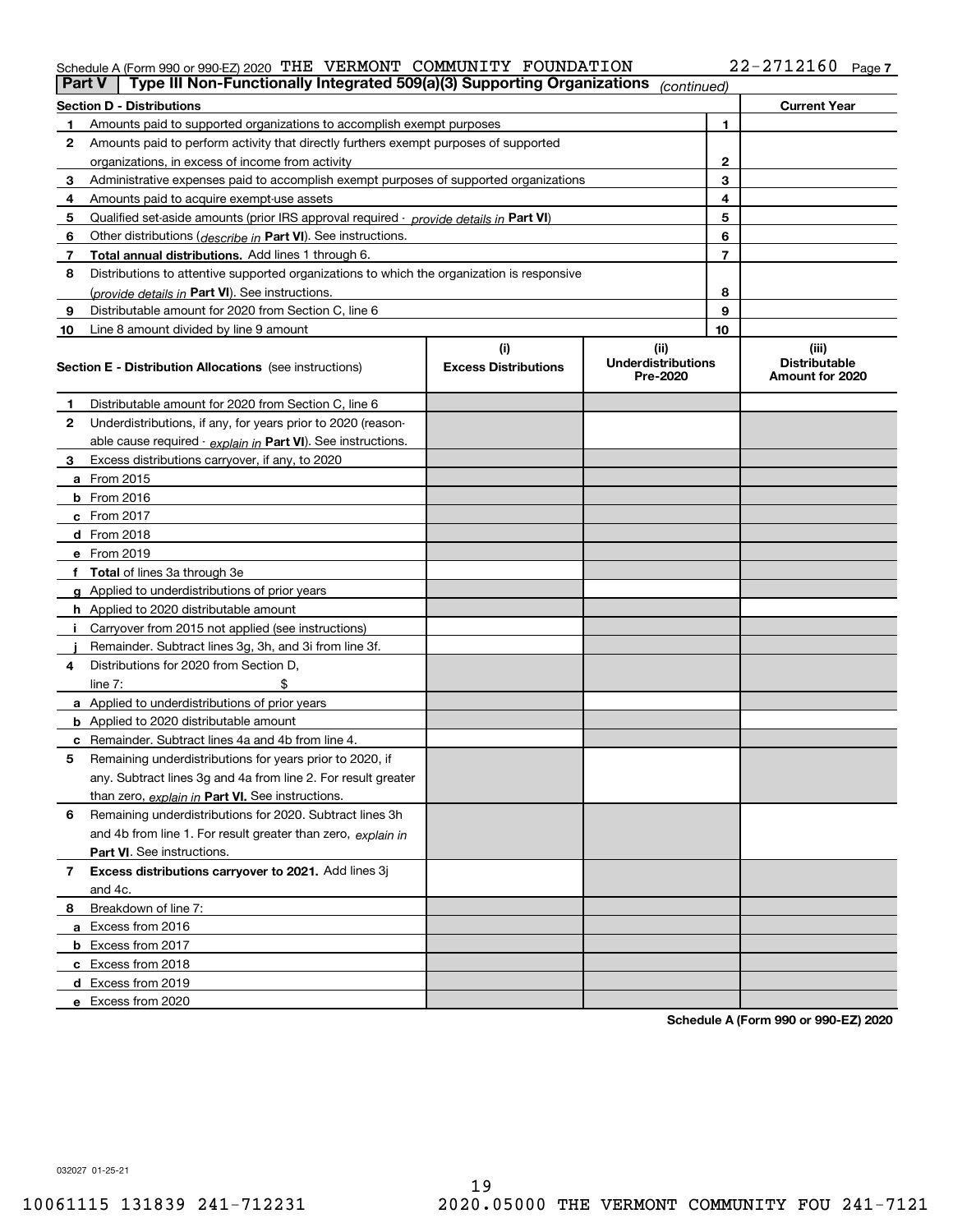| Schedule A (Form 990 or 990-EZ) 2020 THE VERMONT COMMUNITY FOUNDATION |  |  | $22 - 2712160$ Page                                                                                                                              |  |
|-----------------------------------------------------------------------|--|--|--------------------------------------------------------------------------------------------------------------------------------------------------|--|
|                                                                       |  |  | <b>Part VI</b>   Supplemental Information. Provide the explanations required by Part II, line 10; Part II, line 17a or 17b; Part III, line 12;   |  |
|                                                                       |  |  | Part IV, Section A, lines 1, 2, 3b, 3c, 4b, 4c, 5a, 6, 9a, 9b, 9c, 11a, 11b, and 11c; Part IV, Section B, lines 1 and 2; Part IV, Section C,     |  |
|                                                                       |  |  | line 1; Part IV, Section D, lines 2 and 3; Part IV, Section E, lines 1c, 2a, 2b, 3a, and 3b; Part V, line 1; Part V, Section B, line 1e; Part V, |  |

Section D, lines 5, 6, and 8; and Part V, Section E, lines 2, 5, and 6. Also complete this part for any additional information.

SCHEDULE A, LIST OF UNUSUAL GRANTS RECEIVED:

#### DESCRIPTION: VARIOUS STOCKS

(See instructions.)

DATE: 11/29/17 AMOUNT: 29521458.

**Schedule A (Form 990 or 990-EZ) 2020**

**8**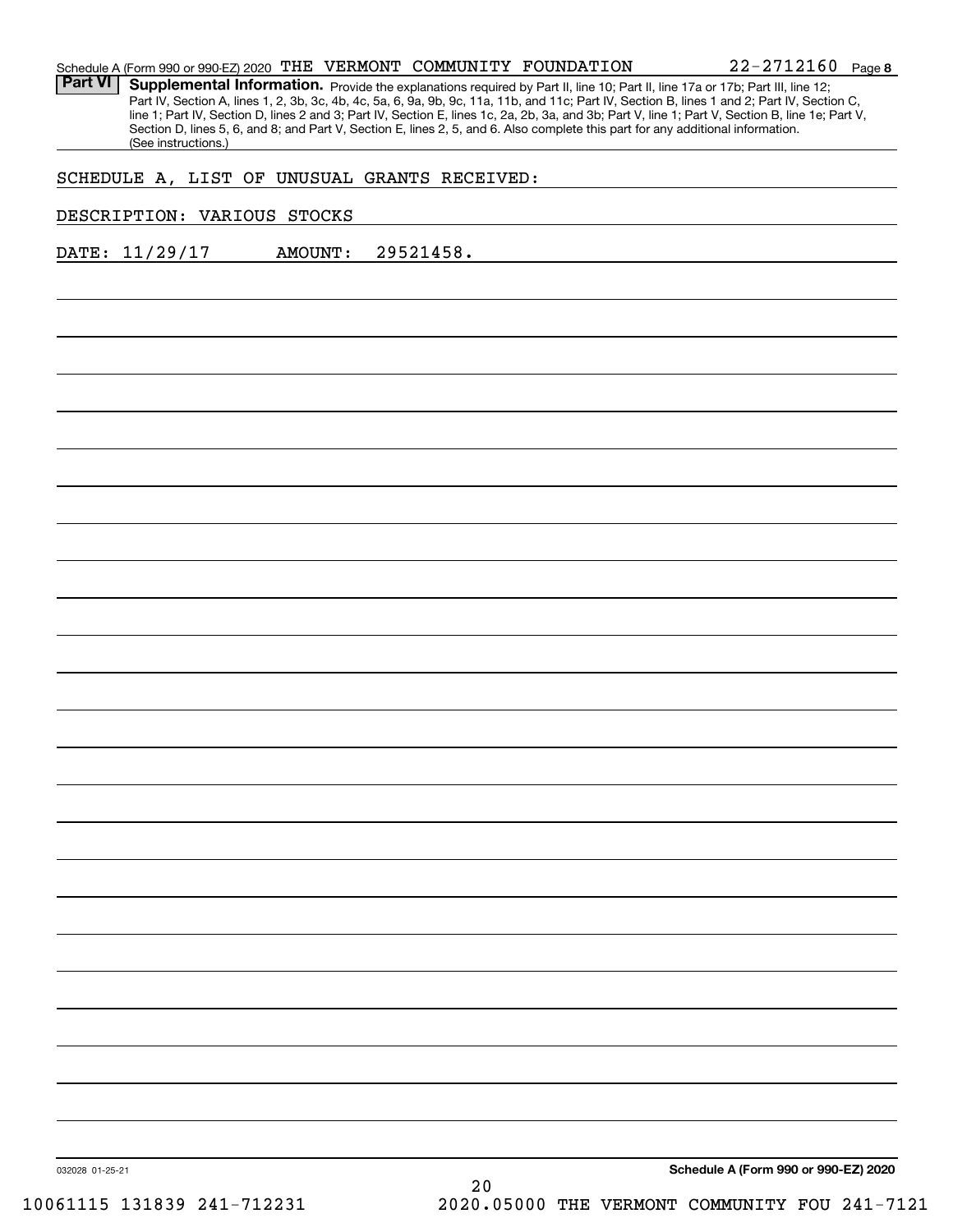| <b>Political Campaign and Lobbying Activities</b><br><b>SCHEDULE C</b> |                                                                               |                                                                                                                                                                                                                                                                                                  |         |                                                                             | OMB No. 1545-0047        |                                                                                                                                                             |
|------------------------------------------------------------------------|-------------------------------------------------------------------------------|--------------------------------------------------------------------------------------------------------------------------------------------------------------------------------------------------------------------------------------------------------------------------------------------------|---------|-----------------------------------------------------------------------------|--------------------------|-------------------------------------------------------------------------------------------------------------------------------------------------------------|
| (Form 990 or 990-EZ)                                                   | For Organizations Exempt From Income Tax Under section 501(c) and section 527 |                                                                                                                                                                                                                                                                                                  |         |                                                                             |                          |                                                                                                                                                             |
|                                                                        |                                                                               | ▶ Complete if the organization is described below. ▶ Attach to Form 990 or Form 990-EZ.                                                                                                                                                                                                          |         |                                                                             |                          | <b>Open to Public</b>                                                                                                                                       |
| Department of the Treasury<br>Internal Revenue Service                 | Go to www.irs.gov/Form990 for instructions and the latest information.        |                                                                                                                                                                                                                                                                                                  |         |                                                                             |                          | Inspection                                                                                                                                                  |
|                                                                        |                                                                               | If the organization answered "Yes," on Form 990, Part IV, line 3, or Form 990-EZ, Part V, line 46 (Political Campaign Activities), then                                                                                                                                                          |         |                                                                             |                          |                                                                                                                                                             |
|                                                                        |                                                                               | • Section 501(c)(3) organizations: Complete Parts I-A and B. Do not complete Part I-C.                                                                                                                                                                                                           |         |                                                                             |                          |                                                                                                                                                             |
|                                                                        |                                                                               | • Section 501(c) (other than section 501(c)(3)) organizations: Complete Parts I-A and C below. Do not complete Part I-B.                                                                                                                                                                         |         |                                                                             |                          |                                                                                                                                                             |
| • Section 527 organizations: Complete Part I-A only.                   |                                                                               |                                                                                                                                                                                                                                                                                                  |         |                                                                             |                          |                                                                                                                                                             |
|                                                                        |                                                                               | If the organization answered "Yes," on Form 990, Part IV, line 4, or Form 990-EZ, Part VI, line 47 (Lobbying Activities), then                                                                                                                                                                   |         |                                                                             |                          |                                                                                                                                                             |
|                                                                        |                                                                               | • Section 501(c)(3) organizations that have filed Form 5768 (election under section 501(h)): Complete Part II-A. Do not complete Part II-B.                                                                                                                                                      |         |                                                                             |                          |                                                                                                                                                             |
|                                                                        |                                                                               | • Section 501(c)(3) organizations that have NOT filed Form 5768 (election under section 501(h)): Complete Part II-B. Do not complete Part II-A.                                                                                                                                                  |         |                                                                             |                          |                                                                                                                                                             |
| Tax) (See separate instructions), then                                 |                                                                               | If the organization answered "Yes," on Form 990, Part IV, line 5 (Proxy Tax) (See separate instructions) or Form 990-EZ, Part V, line 35c (Proxy                                                                                                                                                 |         |                                                                             |                          |                                                                                                                                                             |
|                                                                        |                                                                               | • Section 501(c)(4), (5), or (6) organizations: Complete Part III.                                                                                                                                                                                                                               |         |                                                                             |                          |                                                                                                                                                             |
| Name of organization                                                   |                                                                               |                                                                                                                                                                                                                                                                                                  |         |                                                                             |                          | <b>Employer identification number</b>                                                                                                                       |
|                                                                        |                                                                               | THE VERMONT COMMUNITY FOUNDATION                                                                                                                                                                                                                                                                 |         |                                                                             |                          | 22-2712160                                                                                                                                                  |
| Part I-A                                                               |                                                                               | Complete if the organization is exempt under section 501(c) or is a section 527 organization.                                                                                                                                                                                                    |         |                                                                             |                          |                                                                                                                                                             |
|                                                                        |                                                                               |                                                                                                                                                                                                                                                                                                  |         |                                                                             |                          |                                                                                                                                                             |
|                                                                        |                                                                               | 1 Provide a description of the organization's direct and indirect political campaign activities in Part IV.                                                                                                                                                                                      |         |                                                                             |                          |                                                                                                                                                             |
| Political campaign activity expenditures<br>2                          |                                                                               |                                                                                                                                                                                                                                                                                                  |         |                                                                             |                          | $\blacktriangleright$ \$                                                                                                                                    |
| <b>3</b> Volunteer hours for political campaign activities             |                                                                               |                                                                                                                                                                                                                                                                                                  |         |                                                                             |                          |                                                                                                                                                             |
|                                                                        |                                                                               |                                                                                                                                                                                                                                                                                                  |         |                                                                             |                          |                                                                                                                                                             |
| Part I-B                                                               |                                                                               | Complete if the organization is exempt under section 501(c)(3).                                                                                                                                                                                                                                  |         |                                                                             |                          |                                                                                                                                                             |
|                                                                        |                                                                               | 1 Enter the amount of any excise tax incurred by the organization under section 4955                                                                                                                                                                                                             |         |                                                                             |                          | $\bullet \mathsf{s} \_\_$                                                                                                                                   |
|                                                                        |                                                                               | 2 Enter the amount of any excise tax incurred by organization managers under section 4955                                                                                                                                                                                                        |         |                                                                             |                          | <b>Yes</b><br>No                                                                                                                                            |
| 4a Was a correction made?                                              |                                                                               |                                                                                                                                                                                                                                                                                                  |         |                                                                             |                          | Yes<br>No                                                                                                                                                   |
| <b>b</b> If "Yes," describe in Part IV.                                |                                                                               |                                                                                                                                                                                                                                                                                                  |         |                                                                             |                          |                                                                                                                                                             |
|                                                                        |                                                                               | Part I-C Complete if the organization is exempt under section 501(c), except section 501(c)(3).                                                                                                                                                                                                  |         |                                                                             |                          |                                                                                                                                                             |
|                                                                        |                                                                               | 1 Enter the amount directly expended by the filing organization for section 527 exempt function activities                                                                                                                                                                                       |         |                                                                             | $\blacktriangleright$ \$ |                                                                                                                                                             |
|                                                                        |                                                                               | 2 Enter the amount of the filing organization's funds contributed to other organizations for section 527                                                                                                                                                                                         |         |                                                                             |                          |                                                                                                                                                             |
| exempt function activities                                             |                                                                               |                                                                                                                                                                                                                                                                                                  |         |                                                                             | $\blacktriangleright$ \$ |                                                                                                                                                             |
|                                                                        |                                                                               | 3 Total exempt function expenditures. Add lines 1 and 2. Enter here and on Form 1120-POL,                                                                                                                                                                                                        |         |                                                                             |                          |                                                                                                                                                             |
|                                                                        |                                                                               |                                                                                                                                                                                                                                                                                                  |         |                                                                             | $\triangleright$ \$      |                                                                                                                                                             |
|                                                                        |                                                                               | Did the filing organization file Form 1120-POL for this year?                                                                                                                                                                                                                                    |         |                                                                             |                          | Yes<br><b>No</b>                                                                                                                                            |
|                                                                        |                                                                               | 5 Enter the names, addresses and employer identification number (EIN) of all section 527 political organizations to which the filing organization<br>made payments. For each organization listed, enter the amount paid from the filing organization's funds. Also enter the amount of political |         |                                                                             |                          |                                                                                                                                                             |
|                                                                        |                                                                               | contributions received that were promptly and directly delivered to a separate political organization, such as a separate segregated fund or a                                                                                                                                                   |         |                                                                             |                          |                                                                                                                                                             |
|                                                                        |                                                                               | political action committee (PAC). If additional space is needed, provide information in Part IV.                                                                                                                                                                                                 |         |                                                                             |                          |                                                                                                                                                             |
| (a) Name                                                               |                                                                               | (b) Address                                                                                                                                                                                                                                                                                      | (c) EIN | (d) Amount paid from<br>filing organization's<br>funds. If none, enter -0-. |                          | (e) Amount of political<br>contributions received and<br>promptly and directly<br>delivered to a separate<br>political organization.<br>If none, enter -0-. |
|                                                                        |                                                                               |                                                                                                                                                                                                                                                                                                  |         |                                                                             |                          |                                                                                                                                                             |
|                                                                        |                                                                               |                                                                                                                                                                                                                                                                                                  |         |                                                                             |                          |                                                                                                                                                             |
|                                                                        |                                                                               |                                                                                                                                                                                                                                                                                                  |         |                                                                             |                          |                                                                                                                                                             |
|                                                                        |                                                                               |                                                                                                                                                                                                                                                                                                  |         |                                                                             |                          |                                                                                                                                                             |
|                                                                        |                                                                               |                                                                                                                                                                                                                                                                                                  |         |                                                                             |                          |                                                                                                                                                             |
|                                                                        |                                                                               |                                                                                                                                                                                                                                                                                                  |         |                                                                             |                          |                                                                                                                                                             |
|                                                                        |                                                                               |                                                                                                                                                                                                                                                                                                  |         |                                                                             |                          |                                                                                                                                                             |
|                                                                        |                                                                               |                                                                                                                                                                                                                                                                                                  |         |                                                                             |                          |                                                                                                                                                             |

27

**For Paperwork Reduction Act Notice, see the Instructions for Form 990 or 990-EZ. Schedule C (Form 990 or 990-EZ) 2020** LHA

032041 12-02-20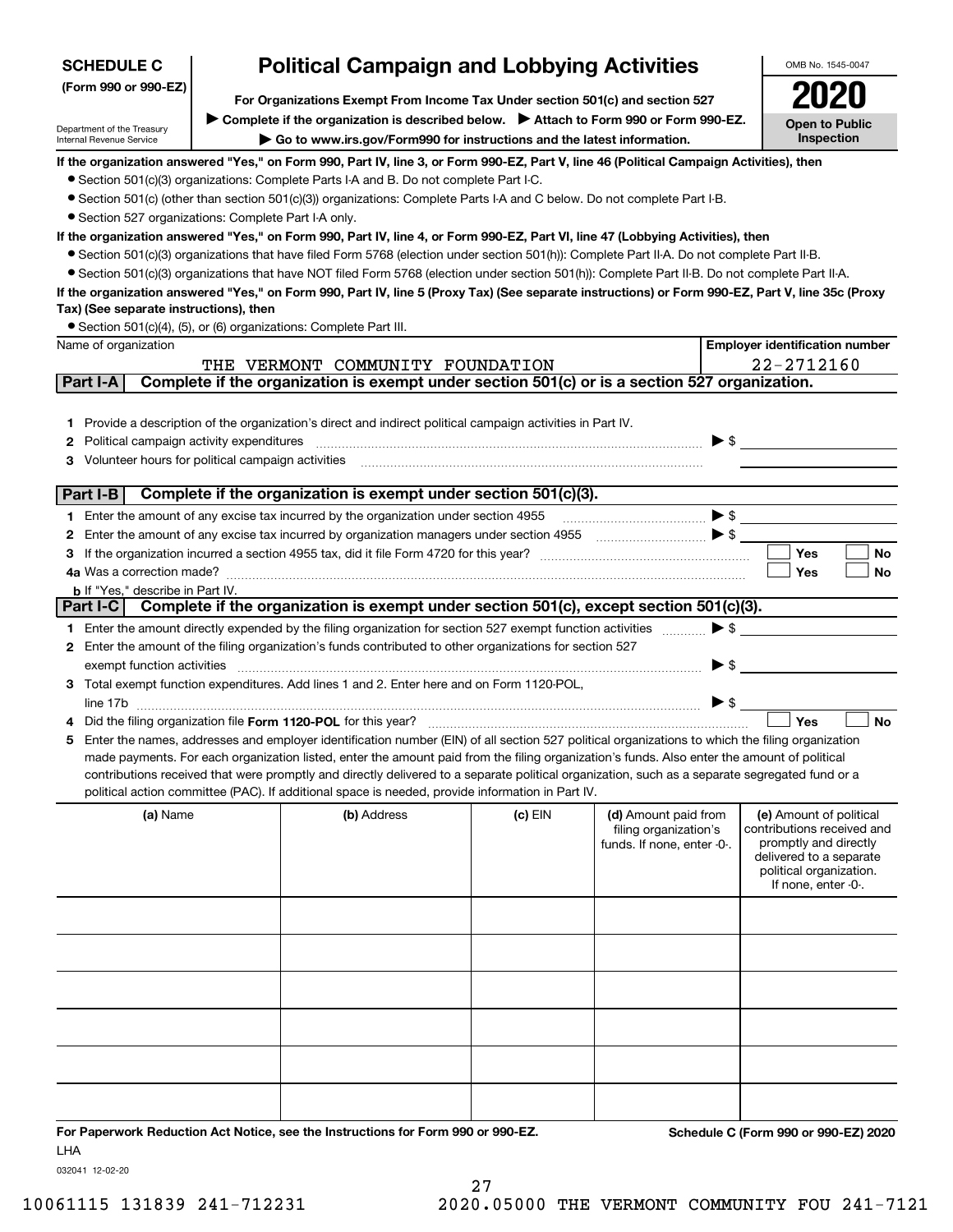| Schedule C (Form 990 or 990-EZ) 2020 THE VERMONT COMMUNITY FOUNDATION                                           |                                        |                                                                                  |                                                                                                                                   |                              | 22-2712160 Page 2                                |
|-----------------------------------------------------------------------------------------------------------------|----------------------------------------|----------------------------------------------------------------------------------|-----------------------------------------------------------------------------------------------------------------------------------|------------------------------|--------------------------------------------------|
| Complete if the organization is exempt under section 501(c)(3) and filed Form 5768 (election under<br>Part II-A |                                        |                                                                                  |                                                                                                                                   |                              |                                                  |
| section 501(h)).                                                                                                |                                        |                                                                                  |                                                                                                                                   |                              |                                                  |
| X <br>A Check $\blacktriangleright$                                                                             |                                        |                                                                                  | if the filing organization belongs to an affiliated group (and list in Part IV each affiliated group member's name, address, EIN, |                              |                                                  |
| expenses, and share of excess lobbying expenditures).                                                           |                                        |                                                                                  |                                                                                                                                   |                              |                                                  |
| <b>B</b> Check $\blacktriangleright$                                                                            |                                        | if the filing organization checked box A and "limited control" provisions apply. |                                                                                                                                   |                              |                                                  |
|                                                                                                                 | <b>Limits on Lobbying Expenditures</b> |                                                                                  |                                                                                                                                   | (a) Filing<br>organization's | (b) Affiliated group<br>totals                   |
|                                                                                                                 |                                        | (The term "expenditures" means amounts paid or incurred.)                        |                                                                                                                                   | totals                       |                                                  |
|                                                                                                                 |                                        |                                                                                  |                                                                                                                                   | 0.                           | 58,223.                                          |
| 1a Total lobbying expenditures to influence public opinion (grassroots lobbying)                                |                                        |                                                                                  |                                                                                                                                   | 0.                           | 36,697.                                          |
| Total lobbying expenditures to influence a legislative body (direct lobbying)<br>b                              |                                        |                                                                                  |                                                                                                                                   | 0.                           | 94,920.                                          |
| Other exempt purpose expenditures                                                                               |                                        |                                                                                  |                                                                                                                                   |                              | 33, 537, 396. 46, 173, 532.                      |
| d                                                                                                               |                                        |                                                                                  |                                                                                                                                   |                              | 33,537,396.46,268,452.                           |
| f Lobbying nontaxable amount. Enter the amount from the following table in both columns.                        |                                        |                                                                                  |                                                                                                                                   |                              | $\overline{1,000,000.}$ $\overline{1,000,000}$ . |
| If the amount on line 1e, column (a) or (b) is:                                                                 |                                        | The lobbying nontaxable amount is:                                               |                                                                                                                                   |                              |                                                  |
| Not over \$500,000                                                                                              |                                        | 20% of the amount on line 1e.                                                    |                                                                                                                                   |                              |                                                  |
| Over \$500,000 but not over \$1,000,000                                                                         |                                        |                                                                                  | \$100,000 plus 15% of the excess over \$500,000.                                                                                  |                              |                                                  |
| Over \$1,000,000 but not over \$1,500,000                                                                       |                                        |                                                                                  | \$175,000 plus 10% of the excess over \$1,000,000.                                                                                |                              |                                                  |
| Over \$1,500,000 but not over \$17,000,000                                                                      |                                        |                                                                                  | \$225,000 plus 5% of the excess over \$1,500,000.                                                                                 |                              |                                                  |
| Over \$17,000,000                                                                                               |                                        | \$1,000,000.                                                                     |                                                                                                                                   |                              |                                                  |
|                                                                                                                 |                                        |                                                                                  |                                                                                                                                   |                              |                                                  |
| g Grassroots nontaxable amount (enter 25% of line 1f)                                                           |                                        |                                                                                  |                                                                                                                                   | 250,000.                     | 250,000.                                         |
| h Subtract line 1g from line 1a. If zero or less, enter -0-                                                     |                                        |                                                                                  |                                                                                                                                   | Ο.                           | 0.                                               |
| i Subtract line 1f from line 1c. If zero or less, enter -0-                                                     |                                        |                                                                                  |                                                                                                                                   | $\overline{0}$ .             | 0.                                               |
| If there is an amount other than zero on either line 1h or line 1i, did the organization file Form 4720         |                                        |                                                                                  |                                                                                                                                   |                              |                                                  |
| reporting section 4911 tax for this year?                                                                       |                                        |                                                                                  |                                                                                                                                   |                              | Yes<br>No                                        |
|                                                                                                                 |                                        | 4-Year Averaging Period Under Section 501(h)                                     |                                                                                                                                   |                              |                                                  |
|                                                                                                                 |                                        |                                                                                  | (Some organizations that made a section 501(h) election do not have to complete all of the five columns below.                    |                              |                                                  |
|                                                                                                                 |                                        |                                                                                  | See the separate instructions for lines 2a through 2f.)                                                                           |                              |                                                  |
|                                                                                                                 |                                        |                                                                                  | Lobbying Expenditures During 4-Year Averaging Period                                                                              |                              |                                                  |
| Calendar year                                                                                                   |                                        |                                                                                  |                                                                                                                                   |                              |                                                  |
| (or fiscal year beginning in)                                                                                   | (a) $2017$                             | $(b)$ 2018                                                                       | $(c)$ 2019                                                                                                                        | $(d)$ 2020                   | (e) Total                                        |
|                                                                                                                 |                                        |                                                                                  |                                                                                                                                   |                              |                                                  |
|                                                                                                                 |                                        |                                                                                  | $1,000,000.$ $  1,000,000.$ $  1,000,000.$                                                                                        |                              | $1,000,000.$ 4,000,000.                          |
| 2a Lobbying nontaxable amount                                                                                   |                                        |                                                                                  |                                                                                                                                   |                              |                                                  |
| <b>b</b> Lobbying ceiling amount<br>(150% of line 2a, column(e))                                                |                                        |                                                                                  |                                                                                                                                   |                              | 6,000,000.                                       |
|                                                                                                                 |                                        |                                                                                  |                                                                                                                                   |                              |                                                  |
| c Total lobbying expenditures                                                                                   | 107,943.                               | 38,443.                                                                          | 80,983.                                                                                                                           | 94,920.                      | 322,289.                                         |
|                                                                                                                 |                                        |                                                                                  |                                                                                                                                   |                              |                                                  |
| d Grassroots nontaxable amount                                                                                  | 250,000.                               | 250,000.                                                                         | 250,000.                                                                                                                          | 250,000.                     | 1,000,000.                                       |
| e Grassroots ceiling amount                                                                                     |                                        |                                                                                  |                                                                                                                                   |                              |                                                  |
| (150% of line 2d, column (e))                                                                                   |                                        |                                                                                  |                                                                                                                                   |                              | 1,500,000.                                       |
|                                                                                                                 |                                        |                                                                                  |                                                                                                                                   |                              |                                                  |
| f Grassroots lobbying expenditures                                                                              | 9,389.                                 | 11,315.                                                                          | 29,715.                                                                                                                           | 58,223.                      | 108,642.                                         |

**Schedule C (Form 990 or 990-EZ) 2020**

032042 12-02-20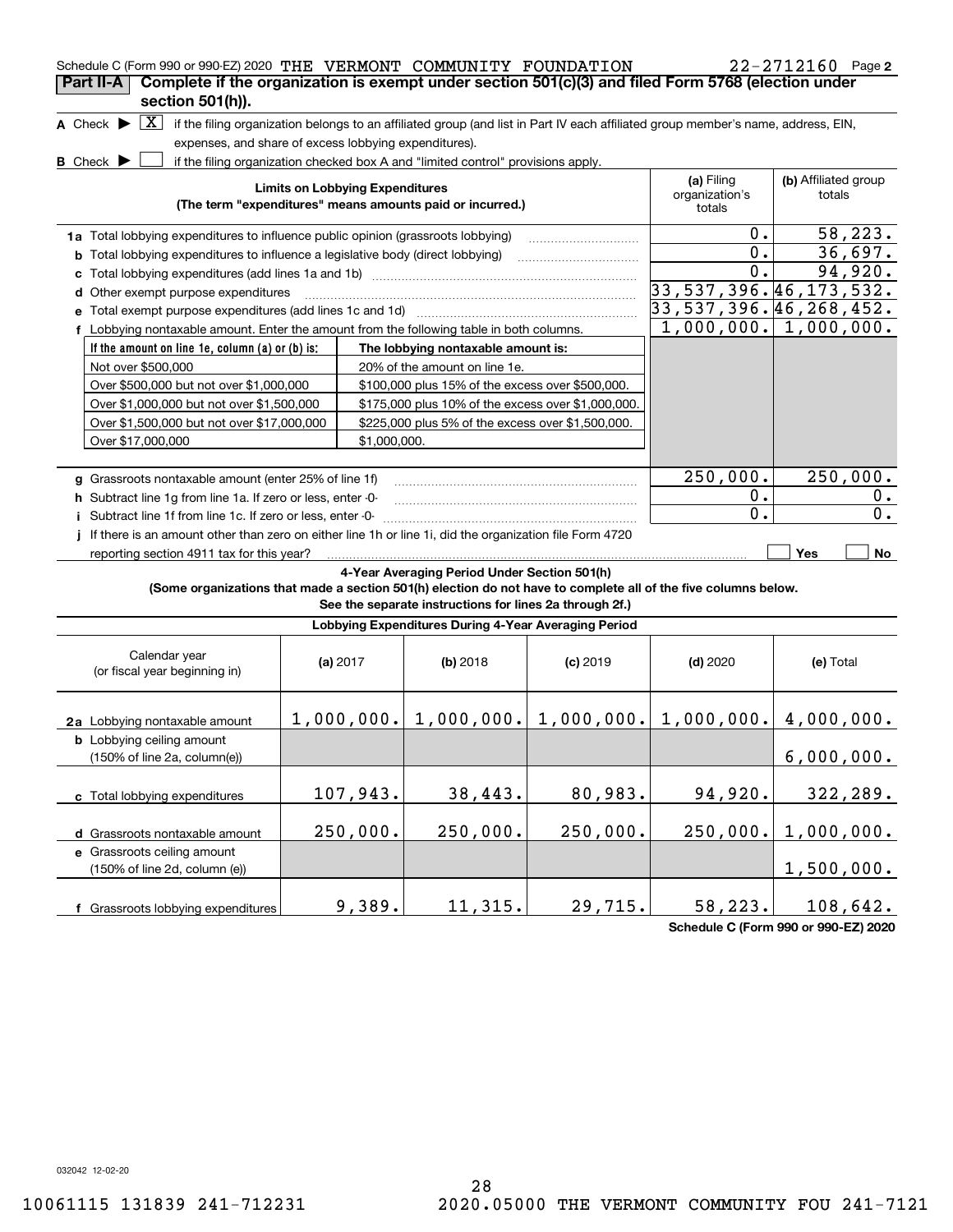#### Schedule C (Form 990 or 990-EZ) 2020 Page THE VERMONT COMMUNITY FOUNDATION 22-2712160

#### **3**

### **Part II-B** Complete if the organization is exempt under section 501(c)(3) and has NOT filed Form 5768 **(election under section 501(h)).**

|                     | For each "Yes" response on lines 1a through 1i below, provide in Part IV a detailed description                                                                                                                                      | (a) |                      | (b)    |    |
|---------------------|--------------------------------------------------------------------------------------------------------------------------------------------------------------------------------------------------------------------------------------|-----|----------------------|--------|----|
|                     | of the lobbying activity.                                                                                                                                                                                                            | Yes | No                   | Amount |    |
| 1.                  | During the year, did the filing organization attempt to influence foreign, national, state, or<br>local legislation, including any attempt to influence public opinion on a legislative matter<br>or referendum, through the use of: |     |                      |        |    |
|                     | b Paid staff or management (include compensation in expenses reported on lines 1c through 1i)?                                                                                                                                       |     |                      |        |    |
|                     |                                                                                                                                                                                                                                      |     |                      |        |    |
|                     | e Publications, or published or broadcast statements?                                                                                                                                                                                |     |                      |        |    |
|                     | f Grants to other organizations for lobbying purposes?                                                                                                                                                                               |     |                      |        |    |
| g                   | Direct contact with legislators, their staffs, government officials, or a legislative body?<br>.                                                                                                                                     |     |                      |        |    |
|                     | h Rallies, demonstrations, seminars, conventions, speeches, lectures, or any similar means?                                                                                                                                          |     |                      |        |    |
|                     | <i>i</i> Other activities?                                                                                                                                                                                                           |     |                      |        |    |
|                     |                                                                                                                                                                                                                                      |     |                      |        |    |
|                     | 2a Did the activities in line 1 cause the organization to be not described in section 501(c)(3)?                                                                                                                                     |     |                      |        |    |
|                     |                                                                                                                                                                                                                                      |     |                      |        |    |
|                     | c If "Yes," enter the amount of any tax incurred by organization managers under section 4912                                                                                                                                         |     |                      |        |    |
|                     | d If the filing organization incurred a section 4912 tax, did it file Form 4720 for this year?                                                                                                                                       |     |                      |        |    |
|                     | Part III-A Complete if the organization is exempt under section 501(c)(4), section 501(c)(5), or section                                                                                                                             |     |                      |        |    |
|                     | 501(c)(6).                                                                                                                                                                                                                           |     |                      |        |    |
|                     |                                                                                                                                                                                                                                      |     |                      | Yes    | No |
| 1                   | Were substantially all (90% or more) dues received nondeductible by members?                                                                                                                                                         |     | 1                    |        |    |
| $\mathbf{2}$        | Did the organization make only in house lobbying expenditures of \$2,000 or less?                                                                                                                                                    |     | $\mathbf{2}$         |        |    |
| 3                   | Did the organization agree to carry over lobbying and political campaign activity expenditures from the prior year?                                                                                                                  |     | 3                    |        |    |
|                     | Complete if the organization is exempt under section 501(c)(4), section 501(c)(5), or section<br>Part III-B                                                                                                                          |     |                      |        |    |
|                     | 501(c)(6) and if either (a) BOTH Part III-A, lines 1 and 2, are answered "No" OR (b) Part III-A, line 3, is<br>answered "Yes."                                                                                                       |     |                      |        |    |
| 1                   | Dues, assessments and similar amounts from members [111] matter continuum matter and similar and similar amounts from members [11] matter continuum matter and similar amounts from members [11] matter and similar and simila       |     | $\mathbf{1}$         |        |    |
| 2                   | Section 162(e) nondeductible lobbying and political expenditures (do not include amounts of political                                                                                                                                |     |                      |        |    |
|                     | expenses for which the section 527(f) tax was paid).                                                                                                                                                                                 |     |                      |        |    |
|                     |                                                                                                                                                                                                                                      |     |                      |        |    |
|                     |                                                                                                                                                                                                                                      |     | 2a<br>2 <sub>b</sub> |        |    |
|                     | <b>b</b> Carryover from last year                                                                                                                                                                                                    |     | 2c                   |        |    |
|                     |                                                                                                                                                                                                                                      |     |                      |        |    |
| з                   | Aggregate amount reported in section 6033(e)(1)(A) notices of nondeductible section 162(e) dues                                                                                                                                      |     | 3                    |        |    |
| 4                   | If notices were sent and the amount on line 2c exceeds the amount on line 3, what portion of the excess                                                                                                                              |     |                      |        |    |
|                     | does the organization agree to carryover to the reasonable estimate of nondeductible lobbying and political                                                                                                                          |     |                      |        |    |
|                     | expenditure next year?                                                                                                                                                                                                               |     | 4<br>5               |        |    |
| 5<br><b>Part IV</b> | <b>Supplemental Information</b>                                                                                                                                                                                                      |     |                      |        |    |
|                     | Provide the descriptions required for Part I-A, line 1; Part I-B, line 4; Part I-C, line 5; Part II-A (affiliated group list); Part II-A, lines 1 and 2 (See                                                                         |     |                      |        |    |
|                     |                                                                                                                                                                                                                                      |     |                      |        |    |

29

instructions); and Part II-B, line 1. Also, complete this part for any additional information.

**Schedule C (Form 990 or 990-EZ) 2020**

032043 12-02-20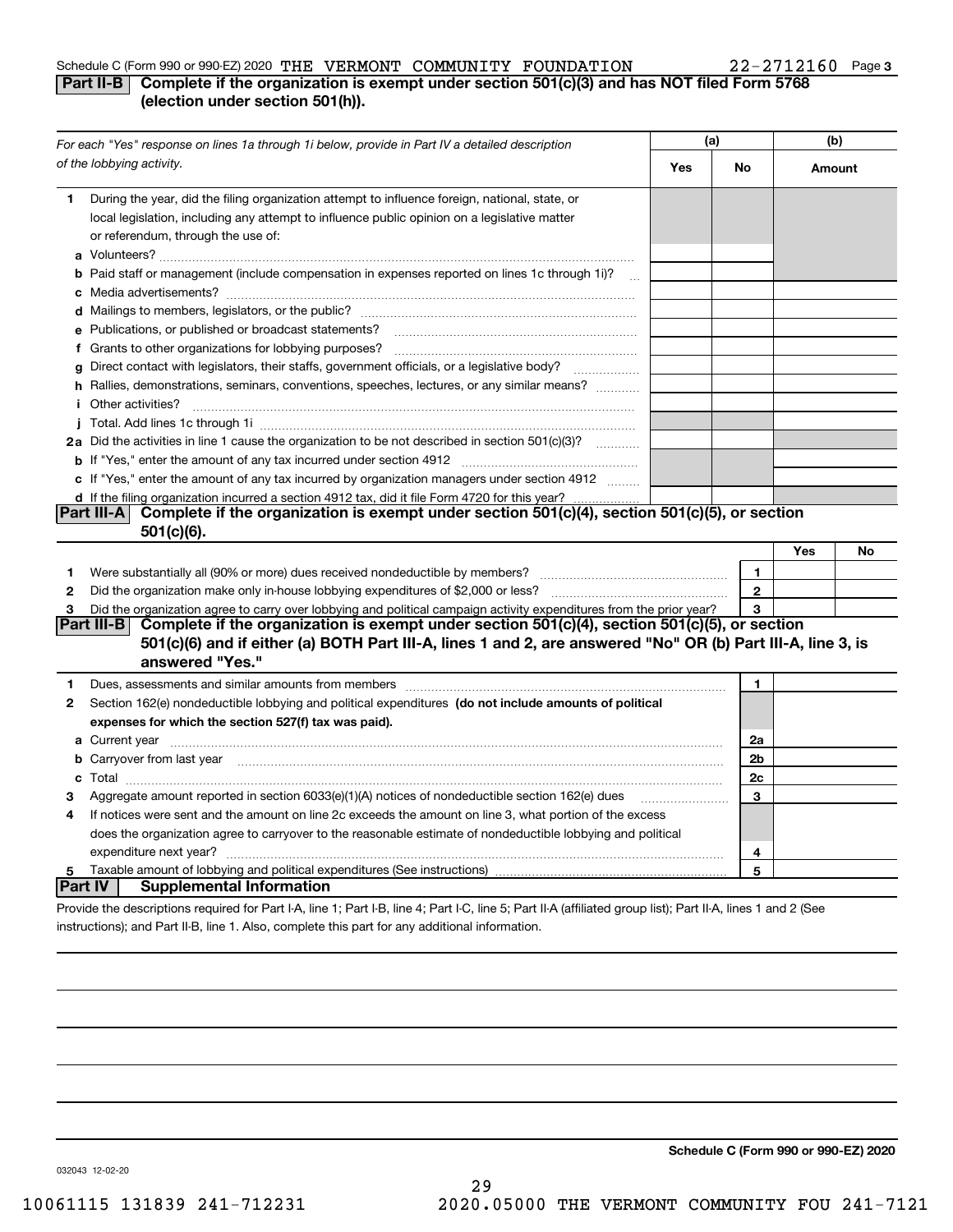| <b>Schedule C</b>                                                                                                      |                                                                                                                           | <b>Affiliated Group Lobbying Expenditures</b><br>Part II - A |                                  |              |
|------------------------------------------------------------------------------------------------------------------------|---------------------------------------------------------------------------------------------------------------------------|--------------------------------------------------------------|----------------------------------|--------------|
| Name of Affiliated Group Member<br>LET'S GROW KIDS, INC.                                                               |                                                                                                                           |                                                              | Employer ID Number<br>31-1802348 |              |
| <b>Affiliated Group Member Address</b><br>3 COURT STREET<br>MIDDLEBURY, VT 05753                                       |                                                                                                                           |                                                              | <b>Electing Member</b><br>YES    |              |
| Limits on Lobbying Expenditures:                                                                                       |                                                                                                                           |                                                              |                                  | Line         |
| Total lobbying expenditures to influence public opinion (grassroots lobbying)                                          |                                                                                                                           |                                                              | 58,223.                          | 1a           |
| Total lobbying expenditures to influence a legislative body (direct lobbying)                                          |                                                                                                                           |                                                              | 36,697.                          | b            |
|                                                                                                                        |                                                                                                                           |                                                              | 94,920.                          | $\mathbf{C}$ |
| Other exempt purpose expenditures                                                                                      |                                                                                                                           |                                                              | 7,639,625.                       | d            |
| Total exempt purpose expenditures (add lines 1c and 1d).                                                               |                                                                                                                           |                                                              | 7,734,545.                       | e            |
| Lobbying nontaxable amount.<br>Enter the amount from the following table:                                              |                                                                                                                           |                                                              |                                  |              |
| If the amount on<br>line e is:                                                                                         | The lobbying nontaxable<br>amount is:                                                                                     |                                                              |                                  |              |
| Not over \$500,000<br>$500,000 \leq 1,000,000$<br>$\,>$<br>$> 1,000,000 \le 1,500,000$<br>$> 1,500,000 \le 17,000,000$ | 20% of the amount on line 1e<br>$100,000 + 15\% > 500,000$<br>$175,000 + 10\% > 1,000,000$<br>$225,000 + 5\% > 1,500,000$ |                                                              |                                  |              |
| Over \$17,000,000                                                                                                      | \$1,000,000                                                                                                               |                                                              | 536,727.                         | f            |
| Grassroots nontaxable amount (enter 25% of line 1f)                                                                    |                                                                                                                           |                                                              | 134,182.                         | g            |
|                                                                                                                        |                                                                                                                           |                                                              | 0.                               | h            |
|                                                                                                                        |                                                                                                                           |                                                              | 0.                               | j.           |
|                                                                                                                        |                                                                                                                           |                                                              | Ο.                               |              |

**Schedule C (Form 990 or 990-EZ)**

032261 04-01-20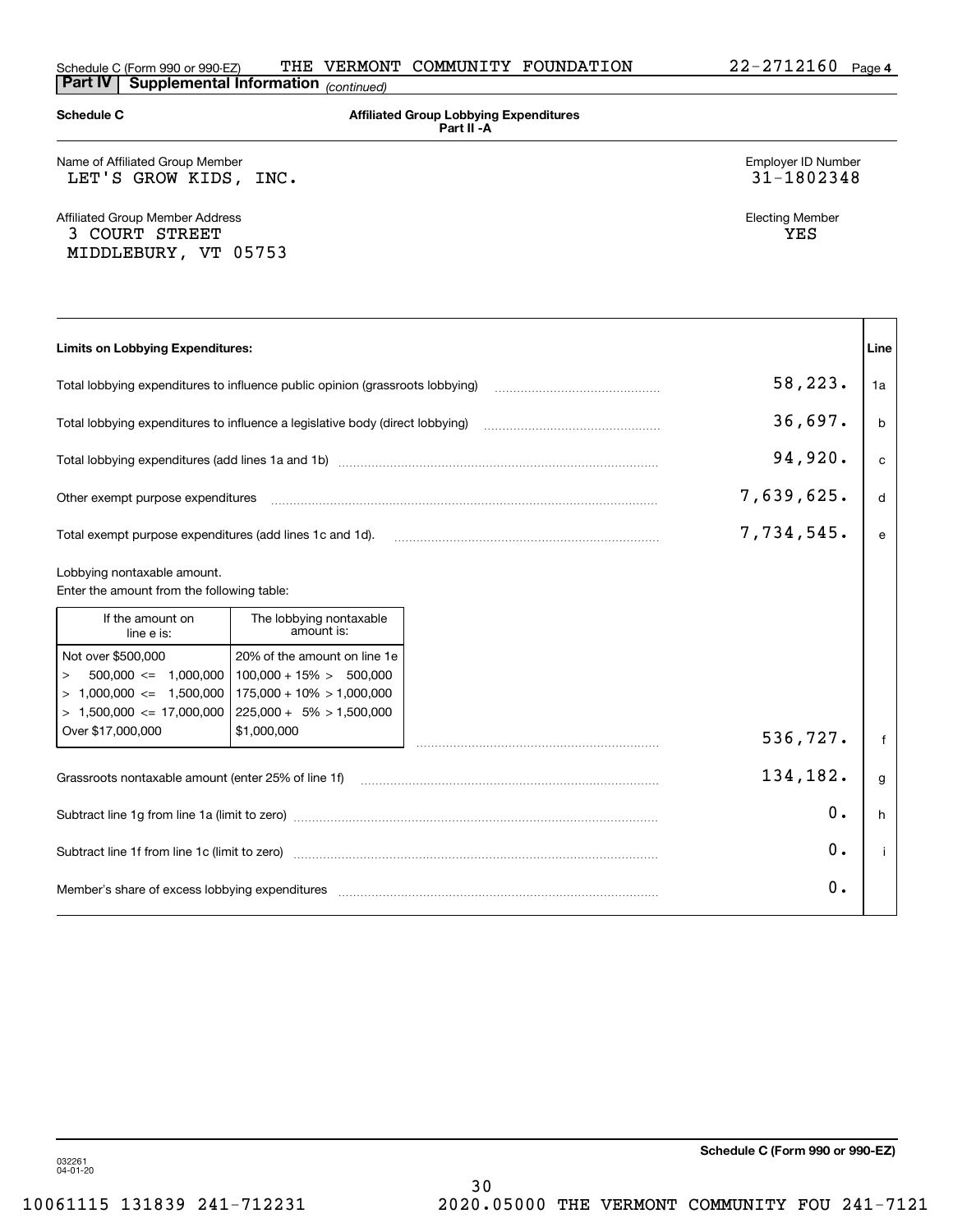| <b>Schedule C</b>                                                                                                       |                                                                                                                           | <b>Affiliated Group Lobbying Expenditures</b><br>Part II - A |                                  |              |
|-------------------------------------------------------------------------------------------------------------------------|---------------------------------------------------------------------------------------------------------------------------|--------------------------------------------------------------|----------------------------------|--------------|
| Name of Affiliated Group Member<br>HIGH MEADOWS FUND,                                                                   | INC                                                                                                                       |                                                              | Employer ID Number<br>20-0288123 |              |
| <b>Affiliated Group Member Address</b><br>3 COURT STREET<br>MIDDLEBURY, VT 05753                                        |                                                                                                                           |                                                              | <b>Electing Member</b><br>YES    |              |
| <b>Limits on Lobbying Expenditures:</b>                                                                                 |                                                                                                                           |                                                              |                                  | Line         |
| Total lobbying expenditures to influence public opinion (grassroots lobbying)                                           |                                                                                                                           |                                                              | 0.                               | 1a           |
| Total lobbying expenditures to influence a legislative body (direct lobbying)                                           |                                                                                                                           |                                                              | 0.                               | $\mathbf b$  |
|                                                                                                                         |                                                                                                                           |                                                              | 0.                               | $\mathbf{C}$ |
| Other exempt purpose expenditures                                                                                       |                                                                                                                           |                                                              | 1,810,416.                       | d            |
| Total exempt purpose expenditures (add lines 1c and 1d).                                                                |                                                                                                                           |                                                              | 1,810,416.                       | e            |
| Lobbying nontaxable amount.<br>Enter the amount from the following table:                                               |                                                                                                                           |                                                              |                                  |              |
| If the amount on<br>line e is:                                                                                          | The lobbying nontaxable<br>amount is:                                                                                     |                                                              |                                  |              |
| Not over \$500,000<br>$500,000 \leq 1,000,000$<br>$\,>$<br>$> 1,000,000 \leq 1,500,000$<br>$> 1,500,000 \le 17,000,000$ | 20% of the amount on line 1e<br>$100,000 + 15\% > 500,000$<br>$175,000 + 10\% > 1,000,000$<br>$225,000 + 5\% > 1,500,000$ |                                                              |                                  |              |
| Over \$17,000,000                                                                                                       | \$1,000,000                                                                                                               |                                                              | 240,521.                         | $\mathsf{f}$ |
| Grassroots nontaxable amount (enter 25% of line 1f)                                                                     |                                                                                                                           |                                                              | 60, 130.                         | g            |
|                                                                                                                         |                                                                                                                           |                                                              | 0.                               | h            |
| Subtract line 1f from line 1c (limit to zero)                                                                           |                                                                                                                           |                                                              | 0.                               | Ť            |
|                                                                                                                         |                                                                                                                           |                                                              | 0.                               |              |

**Schedule C (Form 990 or 990-EZ)**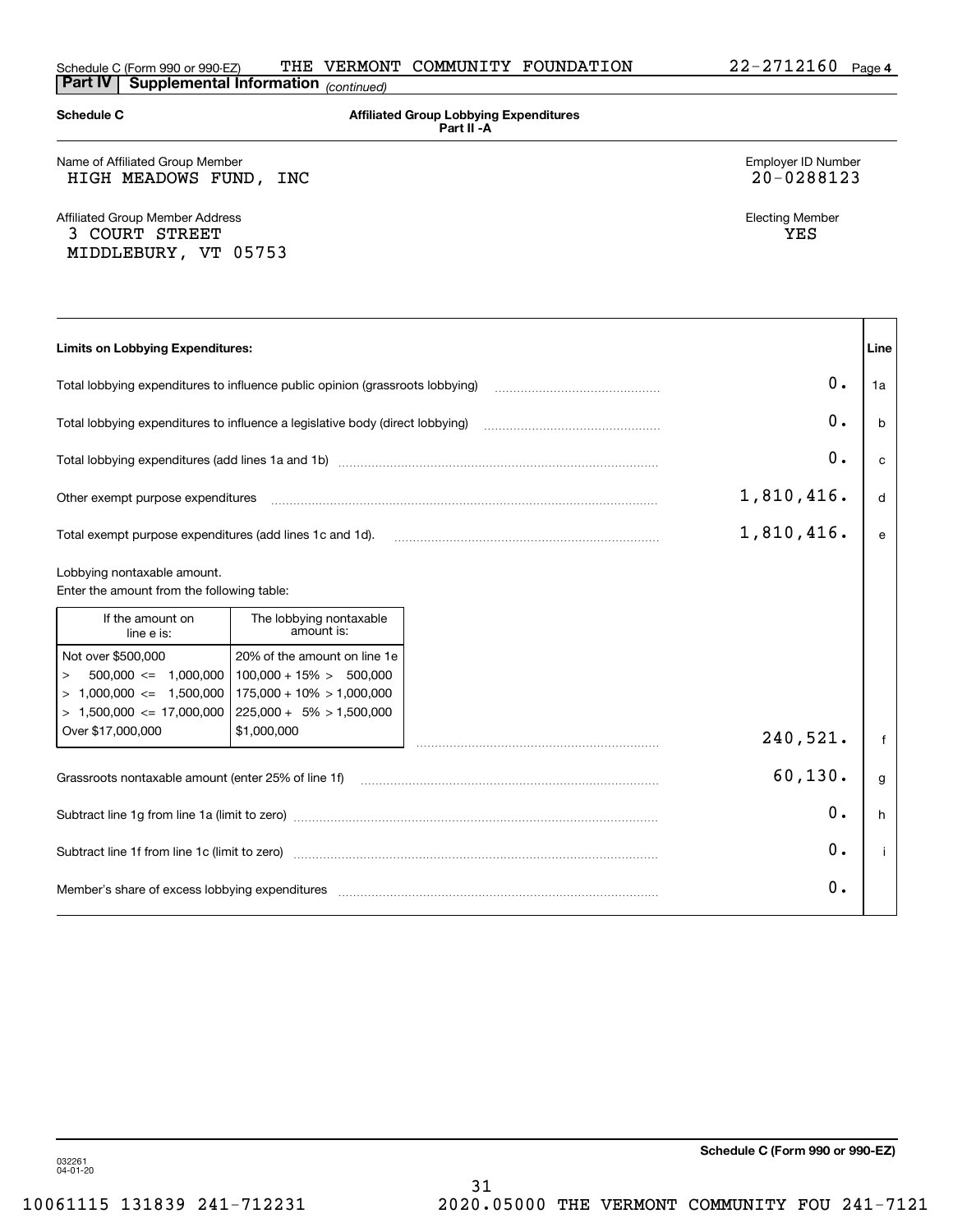| <b>Part IV</b>                                                                                                     | Supplemental Information (continued)                                                                                      |                                                                                                                |                                  |      |
|--------------------------------------------------------------------------------------------------------------------|---------------------------------------------------------------------------------------------------------------------------|----------------------------------------------------------------------------------------------------------------|----------------------------------|------|
| <b>Schedule C</b>                                                                                                  |                                                                                                                           | <b>Affiliated Group Lobbying Expenditures</b><br>Part II - A                                                   |                                  |      |
| Name of Affiliated Group Member                                                                                    | J. WARREN AND LOIS MCCLURE FOUNDATION, INC.                                                                               |                                                                                                                | Employer ID Number<br>03-0345186 |      |
| Affiliated Group Member Address<br>3 COURT STREET<br>MIDDLEBURY, VT 05753                                          |                                                                                                                           |                                                                                                                | <b>Electing Member</b><br>YES    |      |
| <b>Limits on Lobbying Expenditures:</b>                                                                            |                                                                                                                           |                                                                                                                |                                  | Line |
|                                                                                                                    | Total lobbying expenditures to influence public opinion (grassroots lobbying)                                             |                                                                                                                | 0.                               | 1a   |
|                                                                                                                    | Total lobbying expenditures to influence a legislative body (direct lobbying)                                             |                                                                                                                | 0.                               | b    |
|                                                                                                                    |                                                                                                                           | 0.                                                                                                             | c                                |      |
| Other exempt purpose expenditures                                                                                  | 1,218,056.                                                                                                                | d                                                                                                              |                                  |      |
| Total exempt purpose expenditures (add lines 1c and 1d).                                                           |                                                                                                                           |                                                                                                                | 1,218,056.                       | e    |
| Lobbying nontaxable amount.<br>Enter the amount from the following table:                                          |                                                                                                                           |                                                                                                                |                                  |      |
| If the amount on<br>line e is:                                                                                     | The lobbying nontaxable<br>amount is:                                                                                     |                                                                                                                |                                  |      |
| Not over \$500,000<br>$500,000 \leq 1,000,000$<br>><br>$> 1,000,000 \le 1,500,000$<br>$> 1,500,000 \le 17,000,000$ | 20% of the amount on line 1e<br>$100,000 + 15\% > 500,000$<br>$175,000 + 10\% > 1,000,000$<br>$225,000 + 5\% > 1,500,000$ |                                                                                                                |                                  |      |
| Over \$17,000,000                                                                                                  | \$1,000,000                                                                                                               |                                                                                                                | 196,806.                         | f    |
| Grassroots nontaxable amount (enter 25% of line 1f)                                                                |                                                                                                                           |                                                                                                                | 49,202.                          | g    |
|                                                                                                                    |                                                                                                                           |                                                                                                                | 0.                               | h    |
|                                                                                                                    |                                                                                                                           |                                                                                                                | 0.                               | Ť    |
|                                                                                                                    |                                                                                                                           | Member's share of excess lobbying expenditures [11] Member's share of excess lobbying expenditures [11] Member | 0.                               |      |

032261 04-01-20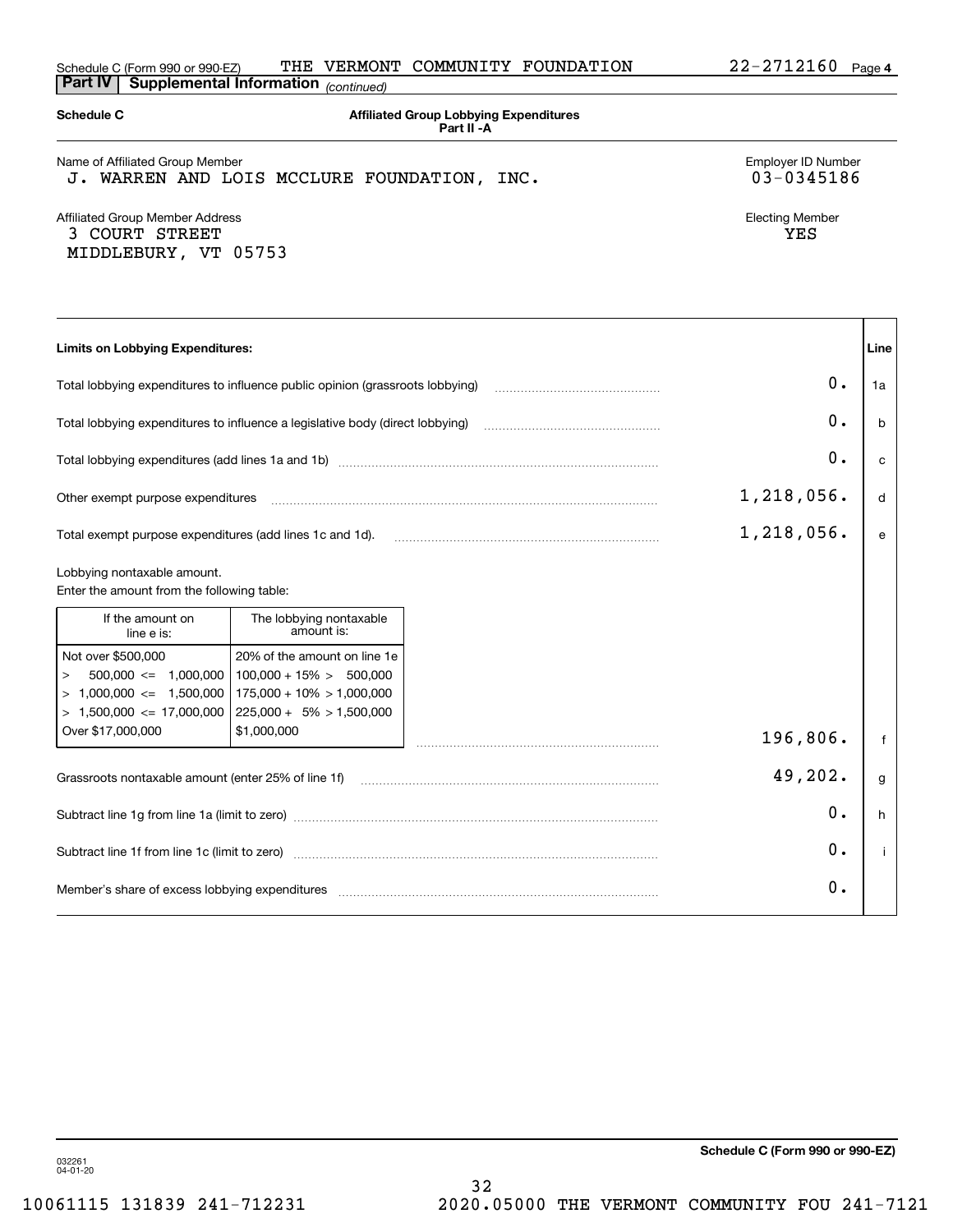| <b>Part IV</b>                                                                                                            | Supplemental Information (continued)                                                                                      |                                                              |                                  |      |
|---------------------------------------------------------------------------------------------------------------------------|---------------------------------------------------------------------------------------------------------------------------|--------------------------------------------------------------|----------------------------------|------|
| <b>Schedule C</b>                                                                                                         |                                                                                                                           | <b>Affiliated Group Lobbying Expenditures</b><br>Part II - A |                                  |      |
| Name of Affiliated Group Member                                                                                           | ADDISON COMMUNITY ATHLETICS FOUNDATION, INC.                                                                              |                                                              | Employer ID Number<br>46-1164975 |      |
| Affiliated Group Member Address<br>3 COURT STREET<br>MIDDLEBURY, VT 05753                                                 |                                                                                                                           |                                                              | <b>Electing Member</b><br>NO.    |      |
| <b>Limits on Lobbying Expenditures:</b>                                                                                   |                                                                                                                           |                                                              |                                  | Line |
|                                                                                                                           | Total lobbying expenditures to influence public opinion (grassroots lobbying)                                             |                                                              | 0.                               | 1a   |
|                                                                                                                           | Total lobbying expenditures to influence a legislative body (direct lobbying)                                             |                                                              | 0.                               | b    |
|                                                                                                                           |                                                                                                                           |                                                              | 0.                               | c    |
| Other exempt purpose expenditures                                                                                         |                                                                                                                           |                                                              | 273,907.                         | d    |
| Total exempt purpose expenditures (add lines 1c and 1d).                                                                  |                                                                                                                           |                                                              | 273,907.                         | e    |
| Lobbying nontaxable amount.<br>Enter the amount from the following table:                                                 |                                                                                                                           |                                                              |                                  |      |
| If the amount on<br>line e is:                                                                                            | The lobbying nontaxable<br>amount is:                                                                                     |                                                              |                                  |      |
| Not over \$500,000<br>$500,000 \leq 1,000,000$<br>$\rm{>}$<br>$> 1,000,000 \le 1,500,000$<br>$> 1,500,000 \le 17,000,000$ | 20% of the amount on line 1e<br>$100,000 + 15\% > 500,000$<br>$175,000 + 10\% > 1,000,000$<br>$225,000 + 5\% > 1,500,000$ |                                                              |                                  |      |
| Over \$17,000,000                                                                                                         | \$1,000,000                                                                                                               |                                                              | 54,781.                          | f    |
| Grassroots nontaxable amount (enter 25% of line 1f)                                                                       |                                                                                                                           |                                                              | 13,695.                          | g    |
|                                                                                                                           |                                                                                                                           |                                                              | 0.                               | h    |
|                                                                                                                           |                                                                                                                           |                                                              | 0.                               | j.   |
|                                                                                                                           |                                                                                                                           |                                                              | 0.                               |      |

032261 04-01-20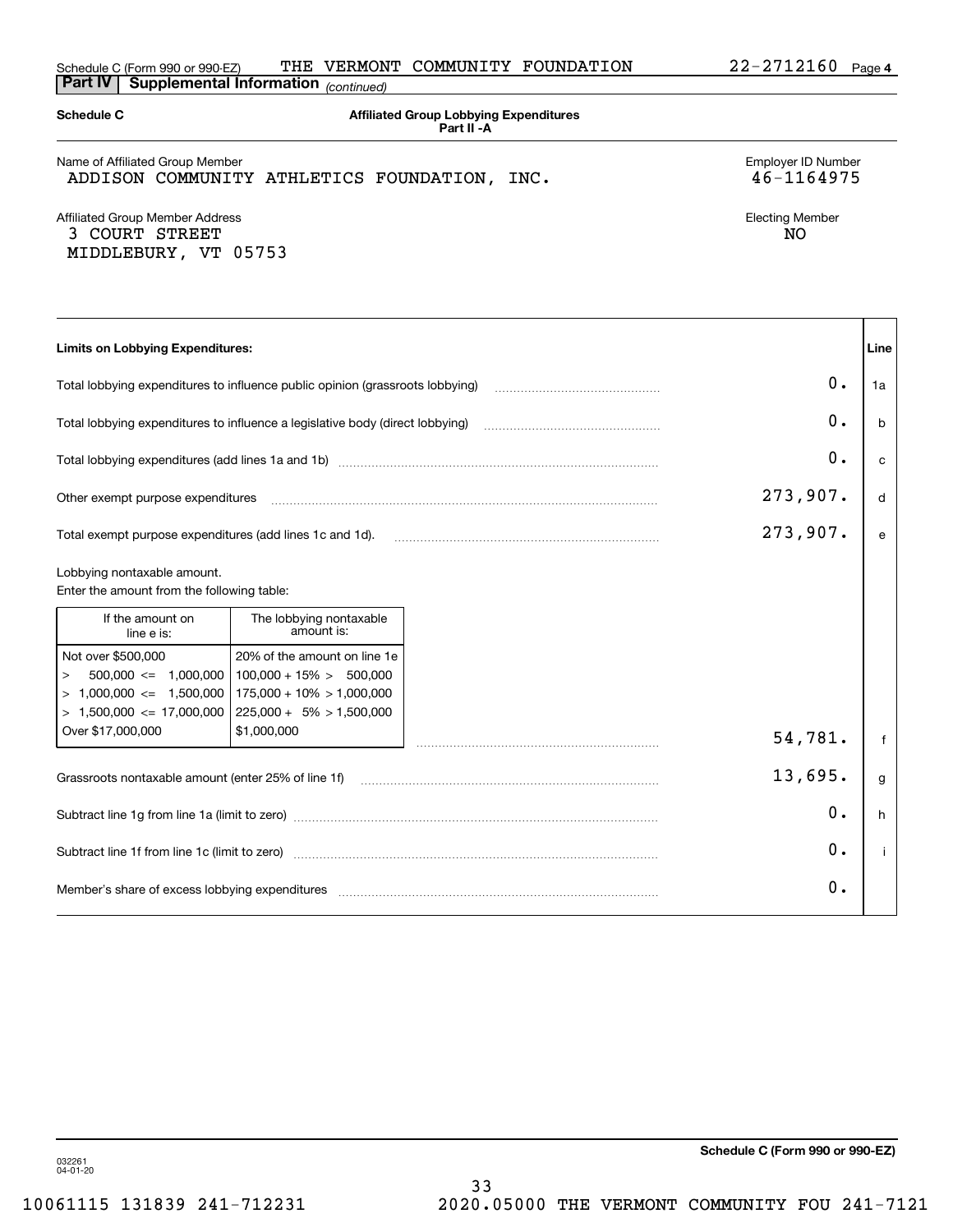| <b>Schedule C</b>                                                                                                          |                                                                                                                           | <b>Affiliated Group Lobbying Expenditures</b><br>Part II - A                                                                                                     |      |
|----------------------------------------------------------------------------------------------------------------------------|---------------------------------------------------------------------------------------------------------------------------|------------------------------------------------------------------------------------------------------------------------------------------------------------------|------|
| Name of Affiliated Group Member<br>CURTIS FUND, INC.                                                                       |                                                                                                                           | Employer ID Number<br>03-6009912                                                                                                                                 |      |
| <b>Affiliated Group Member Address</b><br>3 COURT STREET<br>MIDDLEBURY, VT 05753                                           |                                                                                                                           | <b>Electing Member</b><br>NO.                                                                                                                                    |      |
| <b>Limits on Lobbying Expenditures:</b>                                                                                    |                                                                                                                           |                                                                                                                                                                  | Line |
| Total lobbying expenditures to influence public opinion (grassroots lobbying)                                              |                                                                                                                           | 0.                                                                                                                                                               | 1a   |
| Total lobbying expenditures to influence a legislative body (direct lobbying)                                              |                                                                                                                           | 0.                                                                                                                                                               | b    |
|                                                                                                                            |                                                                                                                           | 0.                                                                                                                                                               | c    |
| Other exempt purpose expenditures                                                                                          |                                                                                                                           | 1,694,132.                                                                                                                                                       | d    |
| Total exempt purpose expenditures (add lines 1c and 1d).                                                                   |                                                                                                                           | 1,694,132.                                                                                                                                                       | e    |
| Lobbying nontaxable amount.<br>Enter the amount from the following table:                                                  |                                                                                                                           |                                                                                                                                                                  |      |
| If the amount on<br>line e is:                                                                                             | The lobbying nontaxable<br>amount is:                                                                                     |                                                                                                                                                                  |      |
| Not over \$500,000<br>$500,000 \leq 1,000,000$<br>$\rm{>}$<br>$> 1,000,000 \leq 1,500,000$<br>$> 1,500,000 \le 17,000,000$ | 20% of the amount on line 1e<br>$100,000 + 15\% > 500,000$<br>$175,000 + 10\% > 1,000,000$<br>$225,000 + 5\% > 1,500,000$ |                                                                                                                                                                  |      |
| Over \$17,000,000                                                                                                          | \$1,000,000                                                                                                               | 234,707.                                                                                                                                                         | f    |
| Grassroots nontaxable amount (enter 25% of line 1f)                                                                        |                                                                                                                           | 58,677.                                                                                                                                                          | g    |
|                                                                                                                            |                                                                                                                           | 0.                                                                                                                                                               | h    |
|                                                                                                                            |                                                                                                                           | 0.<br>Subtract line 1f from line 1c (limit to zero) manufactured content to the subtract line 1f from line 1c (limit to zero)                                    | i.   |
|                                                                                                                            |                                                                                                                           | 0.<br>Member's share of excess lobbying expenditures [11,111] Members (2009) Member's share of excess lobbying expenditures [11,111] Members (2009) Members 2014 |      |

**Schedule C (Form 990 or 990-EZ)**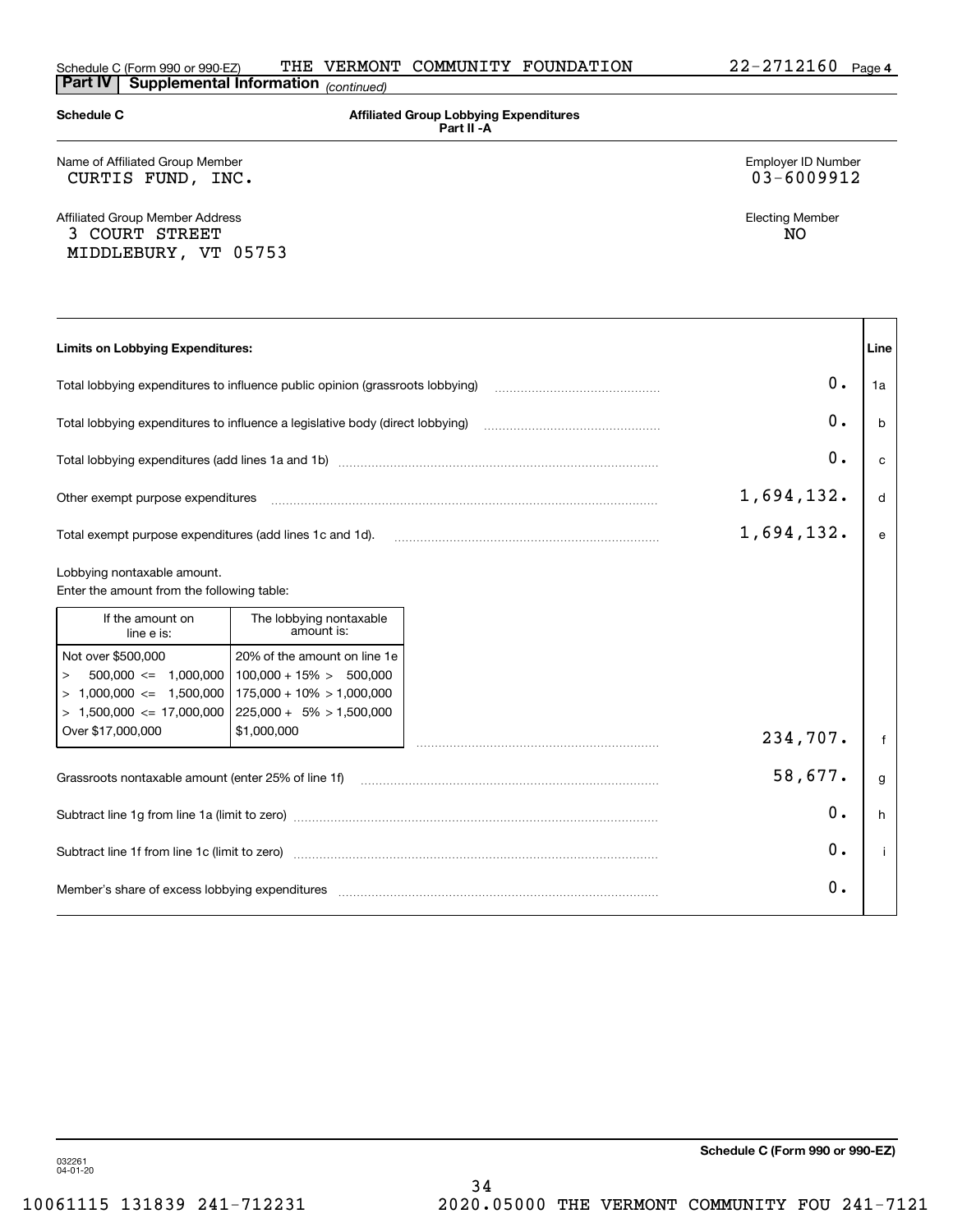Department of the Treasury Internal Revenue Service

## **SCHEDULE D Supplemental Financial Statements**

(Form 990)<br>
Pepartment of the Treasury<br>
Department of the Treasury<br>
Department of the Treasury<br>
Department of the Treasury<br> **Co to www.irs.gov/Form990 for instructions and the latest information.**<br> **Co to www.irs.gov/Form9** 

OMB No. 1545-0047 **Open to Public Inspection2020**

|  | $\blacktriangleright$ Go to www.irs.gov/Form990 for instructions and the latest info |  |  |  |  |  |
|--|--------------------------------------------------------------------------------------|--|--|--|--|--|
|  |                                                                                      |  |  |  |  |  |

|                | Name of the organization<br>THE VERMONT COMMUNITY FOUNDATION                                                                                                      |                         | <b>Employer identification number</b><br>22-2712160                                                                                |
|----------------|-------------------------------------------------------------------------------------------------------------------------------------------------------------------|-------------------------|------------------------------------------------------------------------------------------------------------------------------------|
| <b>Part I</b>  | Organizations Maintaining Donor Advised Funds or Other Similar Funds or Accounts. Complete if the                                                                 |                         |                                                                                                                                    |
|                | organization answered "Yes" on Form 990, Part IV, line 6.                                                                                                         |                         |                                                                                                                                    |
|                |                                                                                                                                                                   | (a) Donor advised funds | (b) Funds and other accounts                                                                                                       |
| 1.             |                                                                                                                                                                   | 302                     |                                                                                                                                    |
| 2              | Aggregate value of contributions to (during year)                                                                                                                 | 14,857,337.             |                                                                                                                                    |
| з              | Aggregate value of grants from (during year)                                                                                                                      | 16, 535, 865.           |                                                                                                                                    |
| 4              |                                                                                                                                                                   | 133, 483, 762.          |                                                                                                                                    |
| 5              | Did the organization inform all donors and donor advisors in writing that the assets held in donor advised funds                                                  |                         |                                                                                                                                    |
|                |                                                                                                                                                                   |                         | $\boxed{\text{X}}$ Yes<br>No                                                                                                       |
| 6              | Did the organization inform all grantees, donors, and donor advisors in writing that grant funds can be used only                                                 |                         |                                                                                                                                    |
|                | for charitable purposes and not for the benefit of the donor or donor advisor, or for any other purpose conferring                                                |                         |                                                                                                                                    |
|                | impermissible private benefit?                                                                                                                                    |                         | $\boxed{\text{X}}$ Yes<br>No                                                                                                       |
| <b>Part II</b> | Conservation Easements. Complete if the organization answered "Yes" on Form 990, Part IV, line 7.                                                                 |                         |                                                                                                                                    |
| 1              | Purpose(s) of conservation easements held by the organization (check all that apply).                                                                             |                         |                                                                                                                                    |
|                | Preservation of land for public use (for example, recreation or education)                                                                                        |                         | Preservation of a historically important land area                                                                                 |
|                | Protection of natural habitat                                                                                                                                     |                         | Preservation of a certified historic structure                                                                                     |
|                | Preservation of open space                                                                                                                                        |                         |                                                                                                                                    |
| 2              | Complete lines 2a through 2d if the organization held a qualified conservation contribution in the form of a conservation easement on the last                    |                         |                                                                                                                                    |
|                | day of the tax year.                                                                                                                                              |                         | Held at the End of the Tax Year                                                                                                    |
|                |                                                                                                                                                                   |                         | 2a                                                                                                                                 |
| b              | Total acreage restricted by conservation easements                                                                                                                |                         | 2b                                                                                                                                 |
| с              | Number of conservation easements on a certified historic structure included in (a) manufacture included in (a)                                                    |                         | 2c                                                                                                                                 |
| d              | Number of conservation easements included in (c) acquired after 7/25/06, and not on a historic structure                                                          |                         |                                                                                                                                    |
|                |                                                                                                                                                                   |                         | 2d                                                                                                                                 |
| 3              | Number of conservation easements modified, transferred, released, extinguished, or terminated by the organization during the tax                                  |                         |                                                                                                                                    |
|                | $year \blacktriangleright$                                                                                                                                        |                         |                                                                                                                                    |
| 4              | Number of states where property subject to conservation easement is located >                                                                                     |                         |                                                                                                                                    |
| 5              | Does the organization have a written policy regarding the periodic monitoring, inspection, handling of                                                            |                         |                                                                                                                                    |
|                | violations, and enforcement of the conservation easements it holds?                                                                                               |                         | Yes<br>No                                                                                                                          |
| 6              | Staff and volunteer hours devoted to monitoring, inspecting, handling of violations, and enforcing conservation easements during the year                         |                         |                                                                                                                                    |
|                |                                                                                                                                                                   |                         |                                                                                                                                    |
| 7              | Amount of expenses incurred in monitoring, inspecting, handling of violations, and enforcing conservation easements during the year                               |                         |                                                                                                                                    |
|                | $\blacktriangleright$ \$                                                                                                                                          |                         |                                                                                                                                    |
| 8              | Does each conservation easement reported on line 2(d) above satisfy the requirements of section 170(h)(4)(B)(i)                                                   |                         |                                                                                                                                    |
|                |                                                                                                                                                                   |                         | Yes<br>No                                                                                                                          |
|                | In Part XIII, describe how the organization reports conservation easements in its revenue and expense statement and                                               |                         |                                                                                                                                    |
|                | balance sheet, and include, if applicable, the text of the footnote to the organization's financial statements that describes the                                 |                         |                                                                                                                                    |
|                | organization's accounting for conservation easements.<br>Organizations Maintaining Collections of Art, Historical Treasures, or Other Similar Assets.<br>Part III |                         |                                                                                                                                    |
|                | Complete if the organization answered "Yes" on Form 990, Part IV, line 8.                                                                                         |                         |                                                                                                                                    |
|                | 1a If the organization elected, as permitted under FASB ASC 958, not to report in its revenue statement and balance sheet works                                   |                         |                                                                                                                                    |
|                | of art, historical treasures, or other similar assets held for public exhibition, education, or research in furtherance of public                                 |                         |                                                                                                                                    |
|                | service, provide in Part XIII the text of the footnote to its financial statements that describes these items.                                                    |                         |                                                                                                                                    |
|                | If the organization elected, as permitted under FASB ASC 958, to report in its revenue statement and balance sheet works of                                       |                         |                                                                                                                                    |
|                | art, historical treasures, or other similar assets held for public exhibition, education, or research in furtherance of public service,                           |                         |                                                                                                                                    |
|                | provide the following amounts relating to these items:                                                                                                            |                         |                                                                                                                                    |
|                | (i)                                                                                                                                                               |                         | $\frac{1}{2}$                                                                                                                      |
|                | (ii) Assets included in Form 990, Part X                                                                                                                          |                         | $\sqrt{3}$<br><u> 1989 - Jan Stein Stein Stein Stein Stein Stein Stein Stein Stein Stein Stein Stein Stein Stein Stein Stein S</u> |
| 2              | If the organization received or held works of art, historical treasures, or other similar assets for financial gain, provide                                      |                         |                                                                                                                                    |
|                | the following amounts required to be reported under FASB ASC 958 relating to these items:                                                                         |                         |                                                                                                                                    |
| а              |                                                                                                                                                                   |                         | \$                                                                                                                                 |
|                | <b>b</b> Assets included in Form 990, Part X                                                                                                                      |                         | $\blacktriangleright$ \$                                                                                                           |
|                | LHA For Paperwork Reduction Act Notice, see the Instructions for Form 990.                                                                                        |                         | Schedule D (Form 990) 2020                                                                                                         |

032051 12-01-20

|   | 35 |   |              |  |
|---|----|---|--------------|--|
| . |    | ^ | <b>- ^ ^</b> |  |

10061115 131839 241-712231 2020.05000 THE VERMONT COMMUNITY FOU 241-7121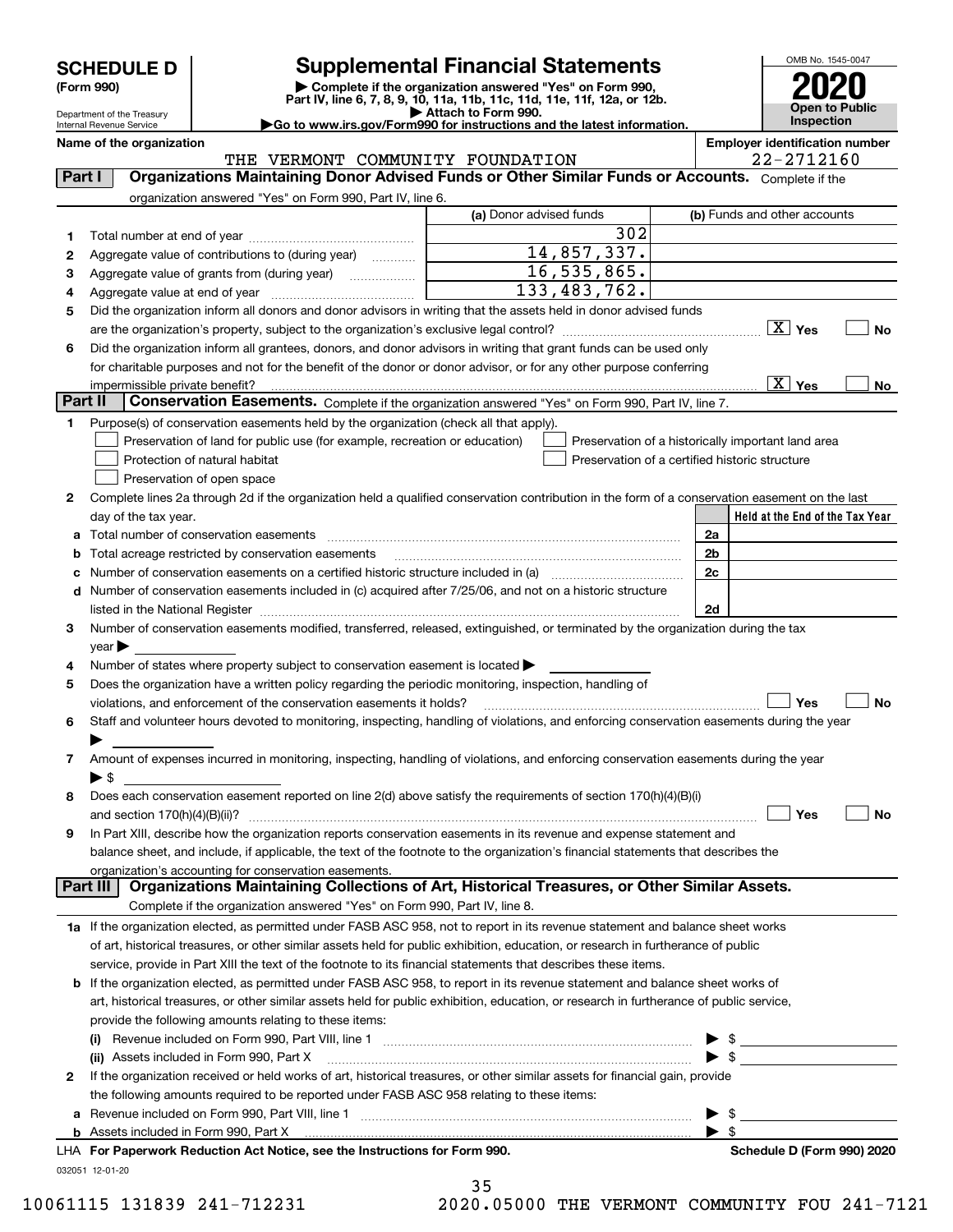|               | Schedule D (Form 990) 2020                                                                                                                                                                                                     | THE VERMONT COMMUNITY FOUNDATION                                               |                |                                                                                                                                                                                                                                |                 |                      | 22-2712160                 |                   | Page $2$ |
|---------------|--------------------------------------------------------------------------------------------------------------------------------------------------------------------------------------------------------------------------------|--------------------------------------------------------------------------------|----------------|--------------------------------------------------------------------------------------------------------------------------------------------------------------------------------------------------------------------------------|-----------------|----------------------|----------------------------|-------------------|----------|
| Part III      | Organizations Maintaining Collections of Art, Historical Treasures, or Other Similar Assets (continued)                                                                                                                        |                                                                                |                |                                                                                                                                                                                                                                |                 |                      |                            |                   |          |
| з             | Using the organization's acquisition, accession, and other records, check any of the following that make significant use of its                                                                                                |                                                                                |                |                                                                                                                                                                                                                                |                 |                      |                            |                   |          |
|               | collection items (check all that apply):                                                                                                                                                                                       |                                                                                |                |                                                                                                                                                                                                                                |                 |                      |                            |                   |          |
| a             | Public exhibition                                                                                                                                                                                                              | d                                                                              |                | Loan or exchange program                                                                                                                                                                                                       |                 |                      |                            |                   |          |
| b             | Scholarly research                                                                                                                                                                                                             | е                                                                              |                | Other the contract of the contract of the contract of the contract of the contract of the contract of the contract of the contract of the contract of the contract of the contract of the contract of the contract of the cont |                 |                      |                            |                   |          |
| c             | Preservation for future generations                                                                                                                                                                                            |                                                                                |                |                                                                                                                                                                                                                                |                 |                      |                            |                   |          |
| 4             | Provide a description of the organization's collections and explain how they further the organization's exempt purpose in Part XIII.                                                                                           |                                                                                |                |                                                                                                                                                                                                                                |                 |                      |                            |                   |          |
| 5             | During the year, did the organization solicit or receive donations of art, historical treasures, or other similar assets                                                                                                       |                                                                                |                |                                                                                                                                                                                                                                |                 |                      |                            |                   |          |
|               |                                                                                                                                                                                                                                |                                                                                |                |                                                                                                                                                                                                                                |                 |                      | Yes                        |                   | No       |
|               | Part IV<br>Escrow and Custodial Arrangements. Complete if the organization answered "Yes" on Form 990, Part IV, line 9, or                                                                                                     |                                                                                |                |                                                                                                                                                                                                                                |                 |                      |                            |                   |          |
|               | reported an amount on Form 990, Part X, line 21.                                                                                                                                                                               |                                                                                |                |                                                                                                                                                                                                                                |                 |                      |                            |                   |          |
|               | 1a Is the organization an agent, trustee, custodian or other intermediary for contributions or other assets not included                                                                                                       |                                                                                |                |                                                                                                                                                                                                                                |                 |                      |                            |                   |          |
|               |                                                                                                                                                                                                                                |                                                                                |                |                                                                                                                                                                                                                                |                 |                      | Yes                        | $\overline{X}$ No |          |
|               | b If "Yes," explain the arrangement in Part XIII and complete the following table:                                                                                                                                             |                                                                                |                |                                                                                                                                                                                                                                |                 |                      |                            |                   |          |
|               |                                                                                                                                                                                                                                |                                                                                |                |                                                                                                                                                                                                                                |                 |                      | Amount                     |                   |          |
|               |                                                                                                                                                                                                                                |                                                                                |                |                                                                                                                                                                                                                                |                 | 1c                   |                            |                   |          |
| c             | Beginning balance entertainment contains and the contract of the contract of the contract of the contract of the contract of the contract of the contract of the contract of the contract of the contract of the contract of t |                                                                                |                |                                                                                                                                                                                                                                |                 | 1d                   |                            |                   |          |
| d             | Additions during the year manufactured and an account of the year and account of the year manufactured and account of the year and account of the year and account of the year and account of the state of the state of the st |                                                                                |                |                                                                                                                                                                                                                                |                 | 1e                   |                            |                   |          |
| е             | Distributions during the year manufactured and continuum and contact the year manufactured and contact the year                                                                                                                |                                                                                |                |                                                                                                                                                                                                                                |                 | 1f                   |                            |                   |          |
| f             | 2a Did the organization include an amount on Form 990, Part X, line 21, for escrow or custodial account liability?                                                                                                             |                                                                                |                |                                                                                                                                                                                                                                |                 |                      | Yes                        |                   |          |
|               |                                                                                                                                                                                                                                |                                                                                |                |                                                                                                                                                                                                                                |                 |                      |                            |                   | No       |
| <b>Part V</b> | b If "Yes," explain the arrangement in Part XIII. Check here if the explanation has been provided on Part XIII<br><b>Endowment Funds.</b> Complete if the organization answered "Yes" on Form 990, Part IV, line 10.           |                                                                                |                |                                                                                                                                                                                                                                |                 |                      |                            |                   |          |
|               |                                                                                                                                                                                                                                |                                                                                |                |                                                                                                                                                                                                                                |                 |                      |                            |                   |          |
|               |                                                                                                                                                                                                                                | (a) Current year                                                               | (b) Prior year | (c) Two years back                                                                                                                                                                                                             |                 | (d) Three years back | (e) Four years back        |                   |          |
| 1a            | 274, 147, 847.<br>238, 478, 372.<br>249,470,508.<br>192,035,450.<br>165,766,319.<br>Beginning of year balance <i>manumman</i>                                                                                                  |                                                                                |                |                                                                                                                                                                                                                                |                 |                      |                            |                   |          |
| b             |                                                                                                                                                                                                                                | 26,864,203.                                                                    | 21,489,463.    | 21,030,338.                                                                                                                                                                                                                    |                 | 44,389,827.          |                            | 28,756,452.       |          |
|               | Net investment earnings, gains, and losses                                                                                                                                                                                     | 26, 330, 728.<br>41,759,779.<br>$-11, 551, 583.$<br>14,497,960.<br>31,089,013. |                |                                                                                                                                                                                                                                |                 |                      |                            |                   |          |
| d             | Grants or scholarships                                                                                                                                                                                                         | 26,671,904.                                                                    | 22,567,095.    | 15,813,693.                                                                                                                                                                                                                    |                 | 13,653,752.          |                            | 13,538,920.       |          |
|               | e Other expenditures for facilities                                                                                                                                                                                            |                                                                                |                |                                                                                                                                                                                                                                |                 |                      |                            |                   |          |
|               | and programs                                                                                                                                                                                                                   | 3,466,726.<br>3, 174, 595.<br>3, 175, 173.<br>2,744,204.                       |                |                                                                                                                                                                                                                                | 2,376,124.      |                      |                            |                   |          |
|               | f Administrative expenses <i></i>                                                                                                                                                                                              | 2,569,253.                                                                     | 1,838,077.     | 1,482,025.                                                                                                                                                                                                                     |                 | 1,645,826.           |                            | 1,070,237.        |          |
| g             | End of year balance                                                                                                                                                                                                            | 294,634,895.                                                                   | 274, 147, 847. | 238, 478, 372.                                                                                                                                                                                                                 |                 | 249,470,508.         | 192,035,450.               |                   |          |
| 2             | Provide the estimated percentage of the current year end balance (line 1g, column (a)) held as:                                                                                                                                |                                                                                |                |                                                                                                                                                                                                                                |                 |                      |                            |                   |          |
|               | Board designated or quasi-endowment >                                                                                                                                                                                          | 96.0000                                                                        | %              |                                                                                                                                                                                                                                |                 |                      |                            |                   |          |
|               | Permanent endowment • 0000                                                                                                                                                                                                     | %                                                                              |                |                                                                                                                                                                                                                                |                 |                      |                            |                   |          |
|               | Term endowment $\blacktriangleright$ 4.0000                                                                                                                                                                                    | %                                                                              |                |                                                                                                                                                                                                                                |                 |                      |                            |                   |          |
|               | The percentages on lines 2a, 2b, and 2c should equal 100%.                                                                                                                                                                     |                                                                                |                |                                                                                                                                                                                                                                |                 |                      |                            |                   |          |
|               | 3a Are there endowment funds not in the possession of the organization that are held and administered for the organization                                                                                                     |                                                                                |                |                                                                                                                                                                                                                                |                 |                      |                            |                   |          |
|               | by:                                                                                                                                                                                                                            |                                                                                |                |                                                                                                                                                                                                                                |                 |                      |                            | Yes               | No       |
|               | (i)                                                                                                                                                                                                                            |                                                                                |                |                                                                                                                                                                                                                                |                 |                      | 3a(i)                      | х                 |          |
|               |                                                                                                                                                                                                                                |                                                                                |                |                                                                                                                                                                                                                                |                 |                      | 3a(ii)                     |                   | X        |
|               |                                                                                                                                                                                                                                |                                                                                |                |                                                                                                                                                                                                                                |                 |                      | 3b                         |                   |          |
|               | Describe in Part XIII the intended uses of the organization's endowment funds.                                                                                                                                                 |                                                                                |                |                                                                                                                                                                                                                                |                 |                      |                            |                   |          |
|               | <b>Part VI</b><br>Land, Buildings, and Equipment.                                                                                                                                                                              |                                                                                |                |                                                                                                                                                                                                                                |                 |                      |                            |                   |          |
|               | Complete if the organization answered "Yes" on Form 990, Part IV, line 11a. See Form 990, Part X, line 10.                                                                                                                     |                                                                                |                |                                                                                                                                                                                                                                |                 |                      |                            |                   |          |
|               | Description of property                                                                                                                                                                                                        | (a) Cost or other                                                              |                | (b) Cost or other                                                                                                                                                                                                              | (c) Accumulated |                      | (d) Book value             |                   |          |
|               |                                                                                                                                                                                                                                | basis (investment)                                                             |                | basis (other)                                                                                                                                                                                                                  | depreciation    |                      |                            |                   |          |
|               |                                                                                                                                                                                                                                |                                                                                |                |                                                                                                                                                                                                                                |                 |                      |                            |                   |          |
| b             |                                                                                                                                                                                                                                |                                                                                |                | 2,033,262.                                                                                                                                                                                                                     |                 | 838,053.             | 1, 195, 209.               |                   |          |
|               |                                                                                                                                                                                                                                |                                                                                |                | 14,571.                                                                                                                                                                                                                        |                 | 11,946.              |                            | 2,625.            |          |
| d             |                                                                                                                                                                                                                                |                                                                                |                | $\overline{523,927}$ .                                                                                                                                                                                                         |                 | 432, 211.            |                            | 91,716.           |          |
|               |                                                                                                                                                                                                                                |                                                                                |                |                                                                                                                                                                                                                                |                 |                      |                            |                   |          |
|               |                                                                                                                                                                                                                                |                                                                                |                |                                                                                                                                                                                                                                |                 |                      | 1,289,550.                 |                   |          |
|               |                                                                                                                                                                                                                                |                                                                                |                |                                                                                                                                                                                                                                |                 |                      | Schedule D (Form 990) 2020 |                   |          |
|               |                                                                                                                                                                                                                                |                                                                                |                |                                                                                                                                                                                                                                |                 |                      |                            |                   |          |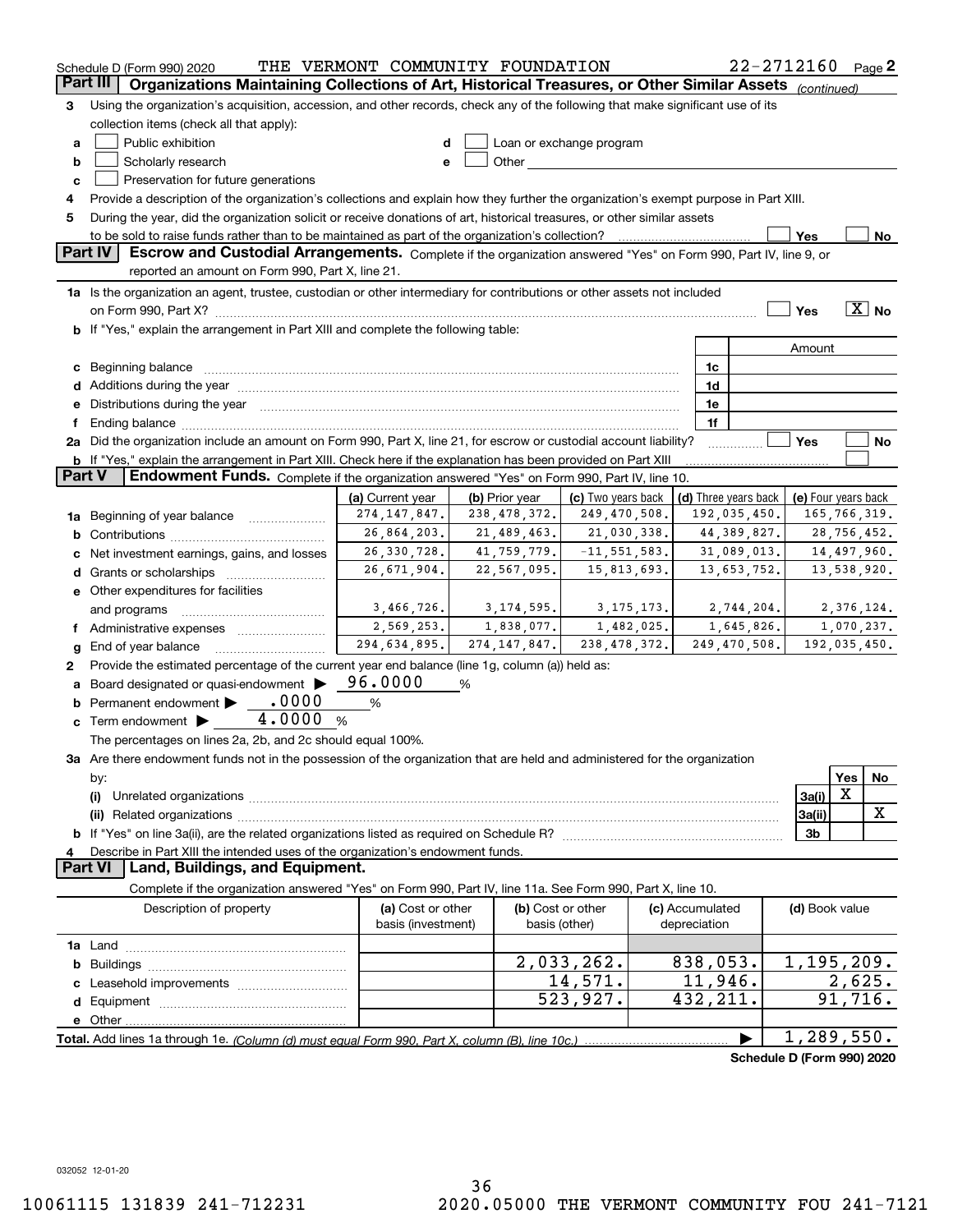| Schedule D (Form 990) 2020               |  | THE VERMONT COMMUNITY FOUNDATION | 22-2712160 | Page 3 |
|------------------------------------------|--|----------------------------------|------------|--------|
| Part VII Investments - Other Securities. |  |                                  |            |        |

Complete if the organization answered "Yes" on Form 990, Part IV, line 11b. See Form 990, Part X, line 12.

| (a) Description of security or category (including name of security)                          | (b) Book value | (c) Method of valuation: Cost or end-of-year market value |  |  |  |
|-----------------------------------------------------------------------------------------------|----------------|-----------------------------------------------------------|--|--|--|
|                                                                                               |                |                                                           |  |  |  |
| (2) Closely held equity interests                                                             |                |                                                           |  |  |  |
| (3) Other                                                                                     |                |                                                           |  |  |  |
| FIXED<br>INCOME<br>(A)                                                                        | 24, 270, 882.  | END-OF-YEAR MARKET VALUE                                  |  |  |  |
| DOMESTIC EQUITY<br>(B)                                                                        | 29, 148, 671.  | END-OF-YEAR MARKET VALUE                                  |  |  |  |
| GLOBAL EQUITY<br>(C)                                                                          | 86, 182, 505.  | END-OF-YEAR MARKET VALUE                                  |  |  |  |
| HEDGED EQUITY<br>(D)                                                                          | 21,566,247.    | END-OF-YEAR MARKET VALUE                                  |  |  |  |
| PRIVATE EQUITY<br>(E)                                                                         | 10,570,359.    | END-OF-YEAR MARKET VALUE                                  |  |  |  |
| (F)                                                                                           |                |                                                           |  |  |  |
| (G)                                                                                           |                |                                                           |  |  |  |
| (H)                                                                                           |                |                                                           |  |  |  |
| <b>Total.</b> (Col. (b) must equal Form 990, Part X, col. (B) line 12.) $\blacktriangleright$ | 171,738,664.   |                                                           |  |  |  |

#### **Part VIII Investments - Program Related.**

Complete if the organization answered "Yes" on Form 990, Part IV, line 11c. See Form 990, Part X, line 13.

| (a) Description of investment                                       | (b) Book value | (c) Method of valuation: Cost or end-of-year market value |
|---------------------------------------------------------------------|----------------|-----------------------------------------------------------|
| (1)                                                                 |                |                                                           |
| (2)                                                                 |                |                                                           |
| $\frac{1}{2}$                                                       |                |                                                           |
| (4)                                                                 |                |                                                           |
| $\frac{1}{2}$                                                       |                |                                                           |
| (6)                                                                 |                |                                                           |
| (7)                                                                 |                |                                                           |
| (8)                                                                 |                |                                                           |
| (9)                                                                 |                |                                                           |
| Total. (Col. (b) must equal Form 990, Part X, col. (B) line $13.$ ) |                |                                                           |

#### **Part IX Other Assets.**

Complete if the organization answered "Yes" on Form 990, Part IV, line 11d. See Form 990, Part X, line 15.

| (a) Description                                                                                                   | (b) Book value |
|-------------------------------------------------------------------------------------------------------------------|----------------|
| (1)                                                                                                               |                |
| (2)                                                                                                               |                |
| (3)                                                                                                               |                |
| (4)                                                                                                               |                |
| $\frac{1}{2}$                                                                                                     |                |
| (6)                                                                                                               |                |
| (7)                                                                                                               |                |
| (8)                                                                                                               |                |
| (9)                                                                                                               |                |
|                                                                                                                   |                |
| <b>Part X   Other Liabilities.</b>                                                                                |                |
| Complete if the organization answered "Yes" on Form 990, Part IV, line 11e or 11f. See Form 990, Part X, line 25. |                |

| 1.  | (a) Description of liability      | (b) Book value |
|-----|-----------------------------------|----------------|
| (1) | Federal income taxes              |                |
| (2) | LIABILITIES ASSOCIATED WITH SPLIT |                |
| (3) | INTEREST AGREEMENTS               | 9,751,481.     |
| (4) |                                   |                |
| (5) |                                   |                |
| (6) |                                   |                |
|     |                                   |                |
| (8) |                                   |                |
| (9) |                                   |                |
|     |                                   | 9,751,481.     |
|     |                                   |                |

**2.** Liability for uncertain tax positions. In Part XIII, provide the text of the footnote to the organization's financial statements that reports the organization's liability for uncertain tax positions under FASB ASC 740. Check here if the text of the footnote has been provided in Part XIII

**Schedule D (Form 990) 2020**

 $\mathcal{L}^{\text{max}}$ 

032053 12-01-20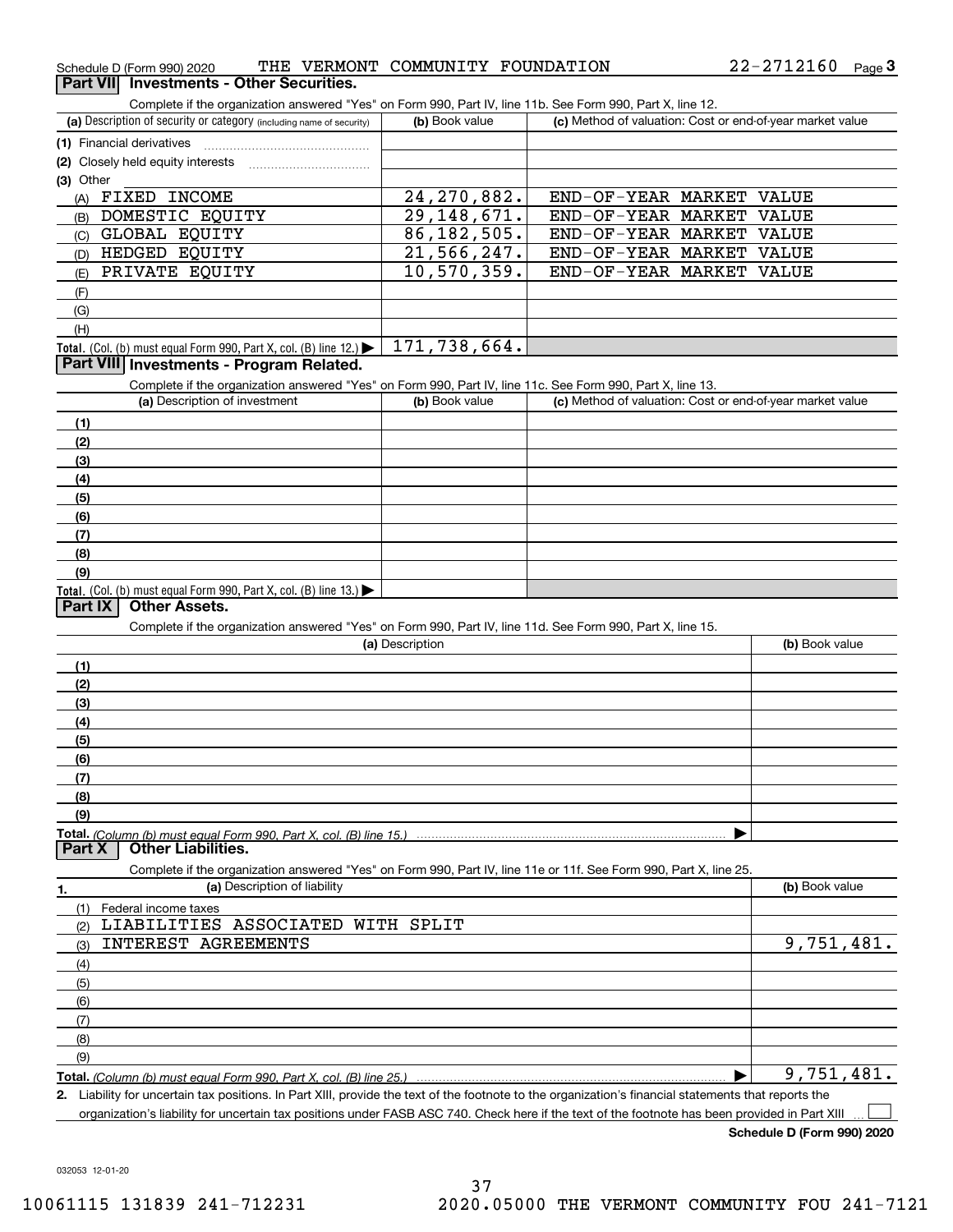|    | THE VERMONT COMMUNITY FOUNDATION<br>Schedule D (Form 990) 2020                                                                                                                                                                      |                | 22-2712160<br>Page 4 |
|----|-------------------------------------------------------------------------------------------------------------------------------------------------------------------------------------------------------------------------------------|----------------|----------------------|
|    | Reconciliation of Revenue per Audited Financial Statements With Revenue per Return.<br>Part XI                                                                                                                                      |                |                      |
|    | Complete if the organization answered "Yes" on Form 990, Part IV, line 12a.                                                                                                                                                         |                |                      |
| 1  | Total revenue, gains, and other support per audited financial statements                                                                                                                                                            |                | $\blacksquare$       |
| 2  | Amounts included on line 1 but not on Form 990, Part VIII, line 12:                                                                                                                                                                 |                |                      |
| а  | Net unrealized gains (losses) on investments [11] matter contracts and the unrealized gains (losses) on investments                                                                                                                 | 2a             |                      |
| b  |                                                                                                                                                                                                                                     | 2 <sub>b</sub> |                      |
|    |                                                                                                                                                                                                                                     | 2c             |                      |
| d  | Other (Describe in Part XIII.) <b>2006</b> 2007 2010 2010 2010 2010 2011 2012 2013 2014 2015 2016 2017 2018 2019 2016 2016 2017 2018 2019 2016 2017 2018 2019 2016 2017 2018 2019 2018 2019 2016 2017 2018 2019 2018 2019 2018 2019 | 2d             |                      |
| е  | Add lines 2a through 2d                                                                                                                                                                                                             |                | 2e                   |
| з  |                                                                                                                                                                                                                                     |                | 3                    |
| 4  | Amounts included on Form 990, Part VIII, line 12, but not on line 1:                                                                                                                                                                |                |                      |
| а  |                                                                                                                                                                                                                                     | 4a             |                      |
|    |                                                                                                                                                                                                                                     | 4 <sub>b</sub> |                      |
| c. | Add lines 4a and 4b                                                                                                                                                                                                                 |                | 4с                   |
| 5  |                                                                                                                                                                                                                                     |                | 5                    |
|    | Part XII   Reconciliation of Expenses per Audited Financial Statements With Expenses per Return.                                                                                                                                    |                |                      |
|    | Complete if the organization answered "Yes" on Form 990, Part IV, line 12a.                                                                                                                                                         |                |                      |
| 1  | Total expenses and losses per audited financial statements [11] [12] manuscription control expenses and losses per audited financial statements [12] manuscription of the statements [12] manuscription of the statements [12]      |                | 1.                   |
| 2  | Amounts included on line 1 but not on Form 990, Part IX, line 25:                                                                                                                                                                   |                |                      |
| a  |                                                                                                                                                                                                                                     | 2a             |                      |
| b  |                                                                                                                                                                                                                                     | 2 <sub>b</sub> |                      |
|    |                                                                                                                                                                                                                                     | 2c             |                      |
| d  |                                                                                                                                                                                                                                     | 2d             |                      |
| е  | Add lines 2a through 2d <b>minimum contracts</b> and the state of the state of the state of the state of the state of the state of the state of the state of the state of the state of the state of the state of the state of the s |                | 2e                   |
| з  | Subtract line 2e from line 1 <b>Manual Community of the Community</b> Subtract line 2e from line 1                                                                                                                                  |                | 3                    |
|    | Amounts included on Form 990, Part IX, line 25, but not on line 1:                                                                                                                                                                  |                |                      |
| a  |                                                                                                                                                                                                                                     | 4a             |                      |
| b  | Other (Describe in Part XIII.)                                                                                                                                                                                                      | 4 <sub>b</sub> |                      |
|    | Add lines 4a and 4b                                                                                                                                                                                                                 |                | 4c                   |
| 5  |                                                                                                                                                                                                                                     |                | 5                    |
|    | Part XIII Supplemental Information.                                                                                                                                                                                                 |                |                      |
|    |                                                                                                                                                                                                                                     |                |                      |

Provide the descriptions required for Part II, lines 3, 5, and 9; Part III, lines 1a and 4; Part IV, lines 1b and 2b; Part V, line 4; Part X, line 2; Part XI, lines 2d and 4b; and Part XII, lines 2d and 4b. Also complete this part to provide any additional information.

#### PART V, LINE 4:

|  |  |  |  |  |  |  | THE VERMONT COMMUNITY FOUNDATION HELPS TO BUILD PHILANTHROPIC RESOURCES TO |  |  |
|--|--|--|--|--|--|--|----------------------------------------------------------------------------|--|--|
|--|--|--|--|--|--|--|----------------------------------------------------------------------------|--|--|

38

SUSTAIN HEALTHY AND VITAL VERMONT COMMUNITIES. THE FOUNDATION CONNECTS

AND MOBILIZES PEOPLE THROUGH GIVING TO MULTIPLY THE IMPACT OF

PHILANTHROPY.

032054 12-01-20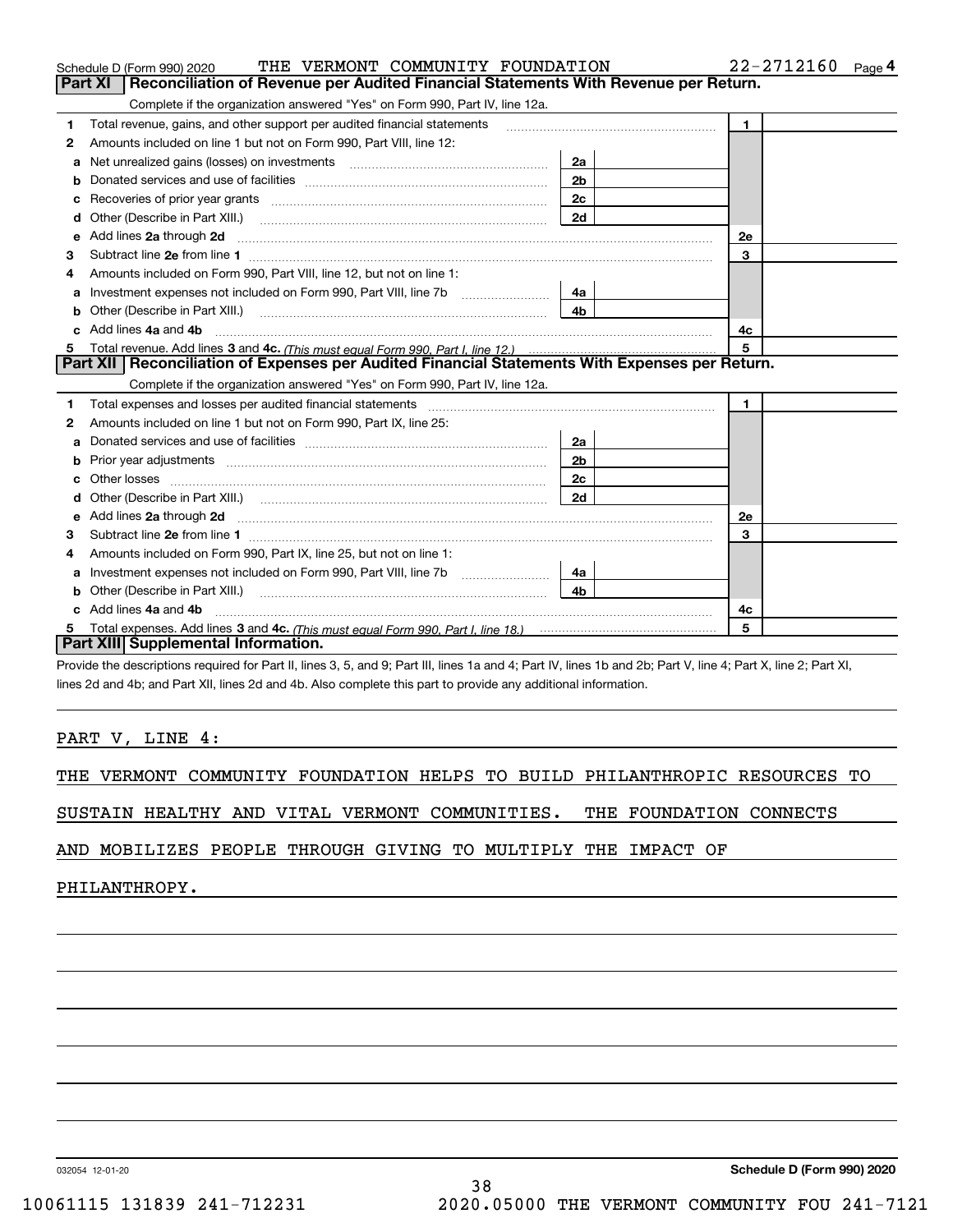|              | Part I                                                                                                                                  |                                           |                                                                          | General Information on Activities Outside the United States. Complete if the organization answered "Yes" on                                                   |                                                                                                                 |                                                     |  |  |  |  |  |
|--------------|-----------------------------------------------------------------------------------------------------------------------------------------|-------------------------------------------|--------------------------------------------------------------------------|---------------------------------------------------------------------------------------------------------------------------------------------------------------|-----------------------------------------------------------------------------------------------------------------|-----------------------------------------------------|--|--|--|--|--|
|              | Form 990, Part IV, line 14b.                                                                                                            |                                           |                                                                          |                                                                                                                                                               |                                                                                                                 |                                                     |  |  |  |  |  |
| 1.           | For grantmakers. Does the organization maintain records to substantiate the amount of its grants and other assistance,                  |                                           |                                                                          |                                                                                                                                                               |                                                                                                                 |                                                     |  |  |  |  |  |
|              | the grantees' eligibility for the grants or assistance, and the selection criteria used to award the grants or assistance?<br>Yes<br>No |                                           |                                                                          |                                                                                                                                                               |                                                                                                                 |                                                     |  |  |  |  |  |
| $\mathbf{2}$ | For grantmakers. Describe in Part V the organization's procedures for monitoring the use of its grants and other assistance outside the |                                           |                                                                          |                                                                                                                                                               |                                                                                                                 |                                                     |  |  |  |  |  |
|              | United States.                                                                                                                          |                                           |                                                                          |                                                                                                                                                               |                                                                                                                 |                                                     |  |  |  |  |  |
| 3            | Activities per Region. (The following Part I, line 3 table can be duplicated if additional space is needed.)                            |                                           |                                                                          |                                                                                                                                                               |                                                                                                                 |                                                     |  |  |  |  |  |
|              | (a) Region                                                                                                                              | (b) Number of<br>offices<br>in the region | (c) Number of<br>employees,<br>agents, and<br>independent<br>contractors | (d) Activities conducted in the region<br>(by type) (such as, fundraising, pro-<br>gram services, investments, grants to<br>recipients located in the region) | (e) If activity listed in (d)<br>is a program service,<br>describe specific type<br>of service(s) in the region | (f) Total<br>expenditures<br>for and<br>investments |  |  |  |  |  |
|              |                                                                                                                                         |                                           | in the region                                                            |                                                                                                                                                               |                                                                                                                 | in the region                                       |  |  |  |  |  |
|              |                                                                                                                                         |                                           |                                                                          |                                                                                                                                                               |                                                                                                                 |                                                     |  |  |  |  |  |
|              | CENTRAL AMERICA AND                                                                                                                     |                                           |                                                                          |                                                                                                                                                               |                                                                                                                 |                                                     |  |  |  |  |  |
|              | THE CARIBBEAN                                                                                                                           | 0                                         | 0                                                                        | <b>INVESTMENTS</b>                                                                                                                                            |                                                                                                                 | 38,920,456.                                         |  |  |  |  |  |
|              |                                                                                                                                         |                                           |                                                                          |                                                                                                                                                               |                                                                                                                 |                                                     |  |  |  |  |  |
|              |                                                                                                                                         |                                           |                                                                          |                                                                                                                                                               |                                                                                                                 |                                                     |  |  |  |  |  |
|              |                                                                                                                                         |                                           |                                                                          |                                                                                                                                                               |                                                                                                                 |                                                     |  |  |  |  |  |
|              |                                                                                                                                         |                                           |                                                                          |                                                                                                                                                               |                                                                                                                 |                                                     |  |  |  |  |  |
|              |                                                                                                                                         |                                           |                                                                          |                                                                                                                                                               |                                                                                                                 |                                                     |  |  |  |  |  |
|              |                                                                                                                                         |                                           |                                                                          |                                                                                                                                                               |                                                                                                                 |                                                     |  |  |  |  |  |
|              |                                                                                                                                         |                                           |                                                                          |                                                                                                                                                               |                                                                                                                 |                                                     |  |  |  |  |  |
|              |                                                                                                                                         |                                           |                                                                          |                                                                                                                                                               |                                                                                                                 |                                                     |  |  |  |  |  |
|              |                                                                                                                                         |                                           |                                                                          |                                                                                                                                                               |                                                                                                                 |                                                     |  |  |  |  |  |
|              |                                                                                                                                         |                                           |                                                                          |                                                                                                                                                               |                                                                                                                 |                                                     |  |  |  |  |  |
|              |                                                                                                                                         |                                           |                                                                          |                                                                                                                                                               |                                                                                                                 |                                                     |  |  |  |  |  |
|              |                                                                                                                                         |                                           |                                                                          |                                                                                                                                                               |                                                                                                                 |                                                     |  |  |  |  |  |
|              |                                                                                                                                         |                                           |                                                                          |                                                                                                                                                               |                                                                                                                 |                                                     |  |  |  |  |  |
|              |                                                                                                                                         |                                           |                                                                          |                                                                                                                                                               |                                                                                                                 |                                                     |  |  |  |  |  |
|              |                                                                                                                                         |                                           |                                                                          |                                                                                                                                                               |                                                                                                                 |                                                     |  |  |  |  |  |
|              |                                                                                                                                         |                                           |                                                                          |                                                                                                                                                               |                                                                                                                 |                                                     |  |  |  |  |  |
|              |                                                                                                                                         |                                           |                                                                          |                                                                                                                                                               |                                                                                                                 |                                                     |  |  |  |  |  |
|              |                                                                                                                                         |                                           |                                                                          |                                                                                                                                                               |                                                                                                                 |                                                     |  |  |  |  |  |
|              |                                                                                                                                         |                                           |                                                                          |                                                                                                                                                               |                                                                                                                 |                                                     |  |  |  |  |  |
|              |                                                                                                                                         |                                           |                                                                          |                                                                                                                                                               |                                                                                                                 |                                                     |  |  |  |  |  |
|              |                                                                                                                                         |                                           |                                                                          |                                                                                                                                                               |                                                                                                                 |                                                     |  |  |  |  |  |
|              |                                                                                                                                         |                                           |                                                                          |                                                                                                                                                               |                                                                                                                 |                                                     |  |  |  |  |  |
|              |                                                                                                                                         |                                           |                                                                          |                                                                                                                                                               |                                                                                                                 |                                                     |  |  |  |  |  |
|              |                                                                                                                                         |                                           |                                                                          |                                                                                                                                                               |                                                                                                                 |                                                     |  |  |  |  |  |
|              |                                                                                                                                         |                                           |                                                                          |                                                                                                                                                               |                                                                                                                 |                                                     |  |  |  |  |  |
|              | <b>3 a</b> Subtotal                                                                                                                     | 0                                         | 0                                                                        |                                                                                                                                                               |                                                                                                                 | 38,920,456.                                         |  |  |  |  |  |
|              | .<br><b>b</b> Total from continuation                                                                                                   |                                           |                                                                          |                                                                                                                                                               |                                                                                                                 |                                                     |  |  |  |  |  |
|              | sheets to Part I                                                                                                                        | 0                                         | 0                                                                        |                                                                                                                                                               |                                                                                                                 | 0.                                                  |  |  |  |  |  |
|              | c Totals (add lines 3a                                                                                                                  |                                           |                                                                          |                                                                                                                                                               |                                                                                                                 |                                                     |  |  |  |  |  |
|              | and 3b)                                                                                                                                 | 0                                         | 0                                                                        |                                                                                                                                                               |                                                                                                                 | 38,920,456.                                         |  |  |  |  |  |
|              | LHA For Paperwork Reduction Act Notice, see the Instructions for Form 990.                                                              |                                           |                                                                          |                                                                                                                                                               |                                                                                                                 | <b>Schedule F (Form 990) 2020</b>                   |  |  |  |  |  |

| Name of the organization |
|--------------------------|
|                          |

**(Form 990)**

Department of the Treasury Internal Revenue Service

# **SCHEDULE F Statement of Activities Outside the United States**

OMB No. 1545-0047

**2020**

**Open to Public InspectionEmployer identification number**

**| Complete if the organization answered "Yes" on Form 990, Part IV, line 14b, 15, or 16.**

**| Attach to Form 990.**

THE VERMONT COMMUNITY FOUNDATION 22-2712160

**| Go to www.irs.gov/Form990 for instructions and the latest information.**

032071 12-03-20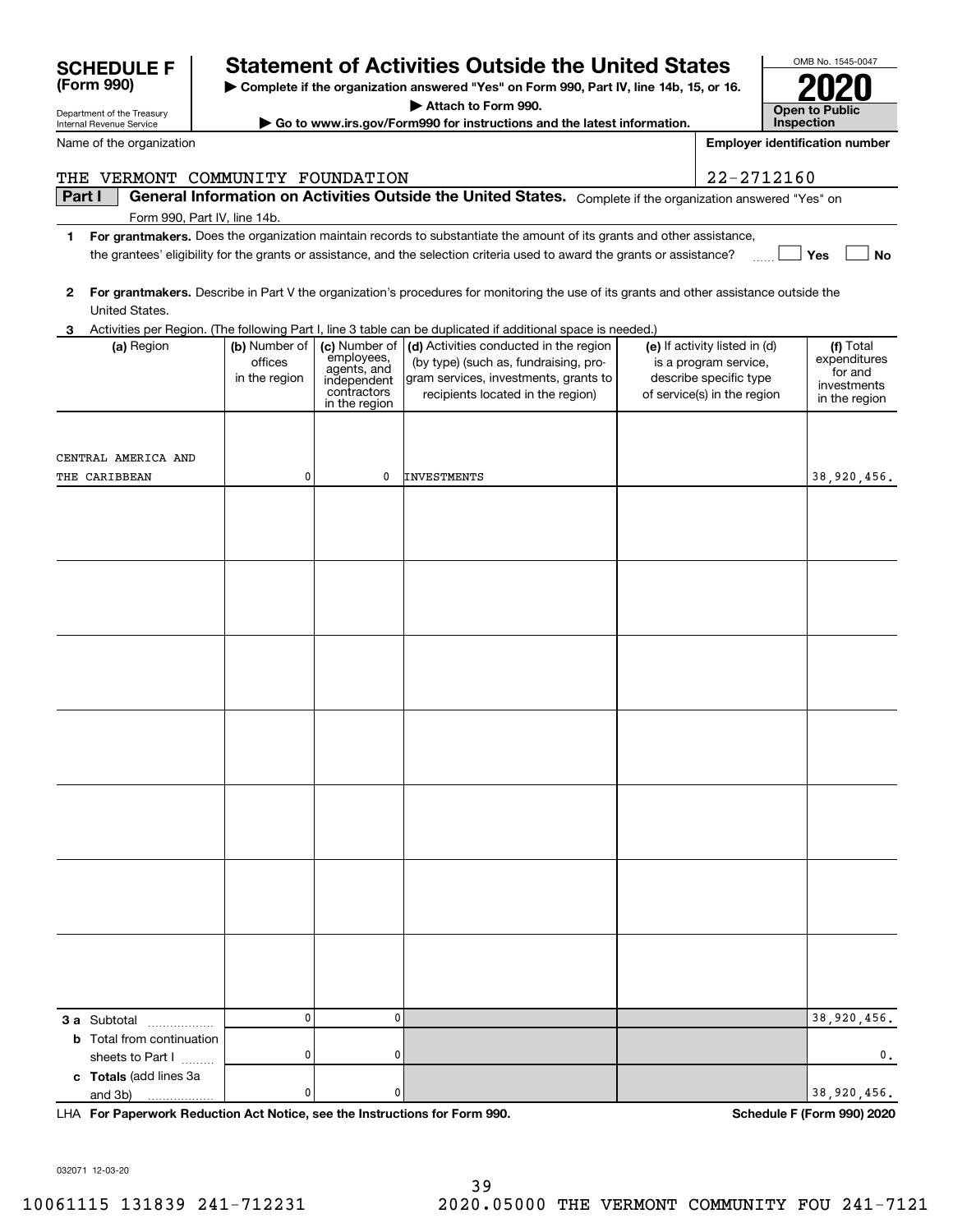#### Schedule F (Form 990) 2020 **THE VERMONT COMMUNITY FOUNDATION** 2 2-2 7 1 2 1 6 0 Page

#### Part II | Grants and Other Assistance to Organizations or Entities Outside the United States. Complete if the organization answered "Yes" on Form 990, Part IV, line 15, for any recipient who received more than \$5,000. Part II can be duplicated if additional space is needed.

| 1<br>(a) Name of organization                                                                                                                           | (b) IRS code section<br>and EIN (if applicable) | (c) Region | (d) Purpose of<br>grant | (e) Amount<br>of cash grant | (f) Manner of<br>cash disbursement | (g) Amount of<br>noncash<br>assistance | (h) Description<br>of noncash<br>assistance | (i) Method of<br>valuation (book, FMV,<br>appraisal, other) |  |
|---------------------------------------------------------------------------------------------------------------------------------------------------------|-------------------------------------------------|------------|-------------------------|-----------------------------|------------------------------------|----------------------------------------|---------------------------------------------|-------------------------------------------------------------|--|
|                                                                                                                                                         |                                                 |            |                         |                             |                                    |                                        |                                             |                                                             |  |
|                                                                                                                                                         |                                                 |            |                         |                             |                                    |                                        |                                             |                                                             |  |
|                                                                                                                                                         |                                                 |            |                         |                             |                                    |                                        |                                             |                                                             |  |
|                                                                                                                                                         |                                                 |            |                         |                             |                                    |                                        |                                             |                                                             |  |
|                                                                                                                                                         |                                                 |            |                         |                             |                                    |                                        |                                             |                                                             |  |
|                                                                                                                                                         |                                                 |            |                         |                             |                                    |                                        |                                             |                                                             |  |
|                                                                                                                                                         |                                                 |            |                         |                             |                                    |                                        |                                             |                                                             |  |
|                                                                                                                                                         |                                                 |            |                         |                             |                                    |                                        |                                             |                                                             |  |
|                                                                                                                                                         |                                                 |            |                         |                             |                                    |                                        |                                             |                                                             |  |
|                                                                                                                                                         |                                                 |            |                         |                             |                                    |                                        |                                             |                                                             |  |
|                                                                                                                                                         |                                                 |            |                         |                             |                                    |                                        |                                             |                                                             |  |
|                                                                                                                                                         |                                                 |            |                         |                             |                                    |                                        |                                             |                                                             |  |
|                                                                                                                                                         |                                                 |            |                         |                             |                                    |                                        |                                             |                                                             |  |
|                                                                                                                                                         |                                                 |            |                         |                             |                                    |                                        |                                             |                                                             |  |
|                                                                                                                                                         |                                                 |            |                         |                             |                                    |                                        |                                             |                                                             |  |
|                                                                                                                                                         |                                                 |            |                         |                             |                                    |                                        |                                             |                                                             |  |
| Enter total number of recipient organizations listed above that are recognized as charities by the foreign country, recognized as a tax<br>$\mathbf{2}$ |                                                 |            |                         |                             |                                    |                                        |                                             |                                                             |  |
|                                                                                                                                                         |                                                 |            |                         |                             |                                    |                                        |                                             |                                                             |  |
| $\mathbf{3}$                                                                                                                                            |                                                 |            |                         |                             |                                    |                                        |                                             |                                                             |  |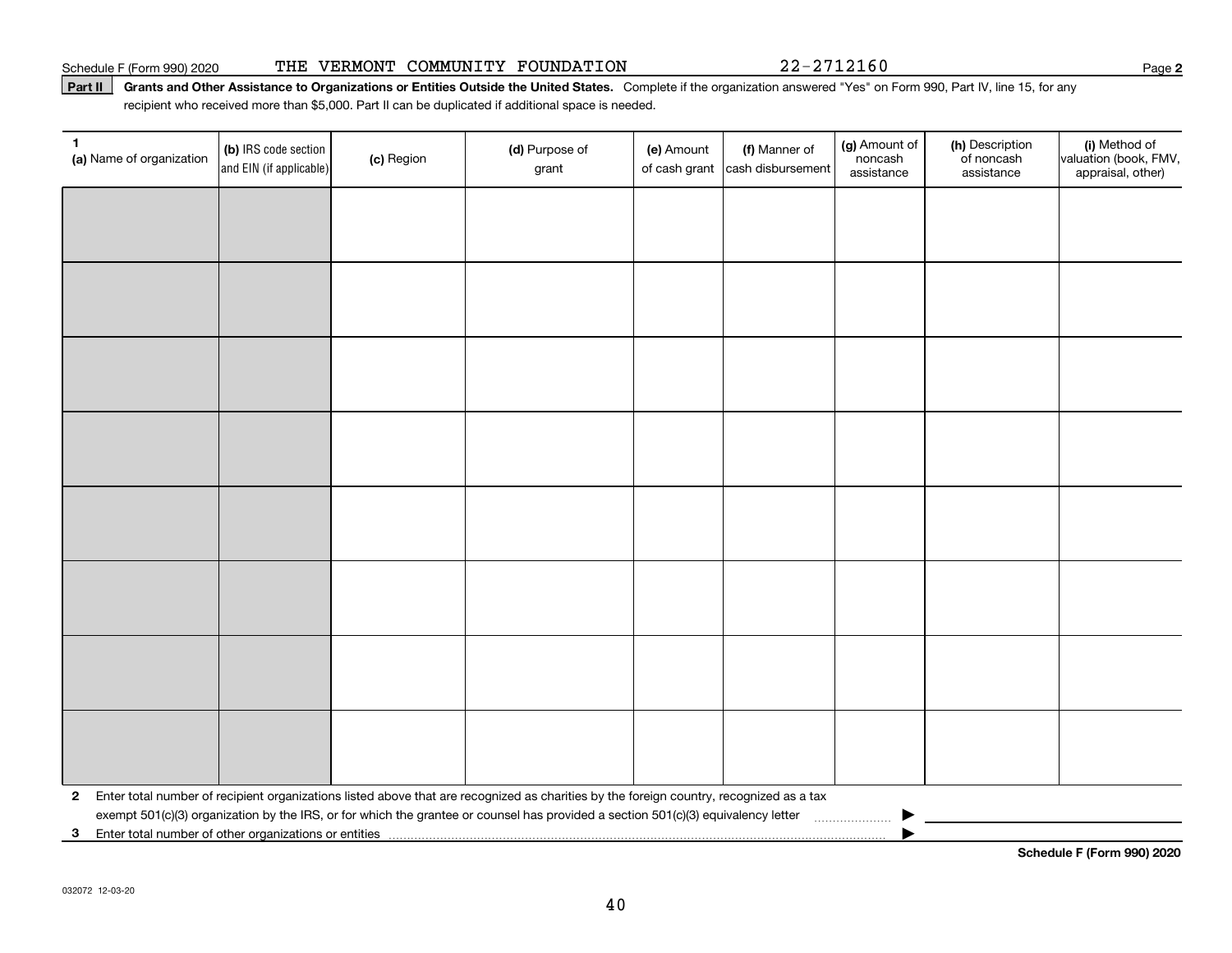|  |  |  | THE VERMONT COMMUNITY FOUNDATION |
|--|--|--|----------------------------------|
|--|--|--|----------------------------------|

22-2712160

Part III Grants and Other Assistance to Individuals Outside the United States. Complete if the organization answered "Yes" on Form 990, Part IV, line 16.

Part III can be duplicated if additional space is needed.

| (a) Type of grant or assistance | (b) Region | (c) Number of<br>recipients | (d) Amount of<br>cash grant | (e) Manner of<br>cash disbursement | (f) Amount of<br>noncash<br>assistance | (g) Description of<br>noncash assistance | (h) Method of<br>valuation<br>(book, FMV,<br>appraisal, other) |
|---------------------------------|------------|-----------------------------|-----------------------------|------------------------------------|----------------------------------------|------------------------------------------|----------------------------------------------------------------|
|                                 |            |                             |                             |                                    |                                        |                                          |                                                                |
|                                 |            |                             |                             |                                    |                                        |                                          |                                                                |
|                                 |            |                             |                             |                                    |                                        |                                          |                                                                |
|                                 |            |                             |                             |                                    |                                        |                                          |                                                                |
|                                 |            |                             |                             |                                    |                                        |                                          |                                                                |
|                                 |            |                             |                             |                                    |                                        |                                          |                                                                |
|                                 |            |                             |                             |                                    |                                        |                                          |                                                                |
|                                 |            |                             |                             |                                    |                                        |                                          |                                                                |
|                                 |            |                             |                             |                                    |                                        |                                          |                                                                |
|                                 |            |                             |                             |                                    |                                        |                                          |                                                                |

**Schedule F (Form 990) 2020**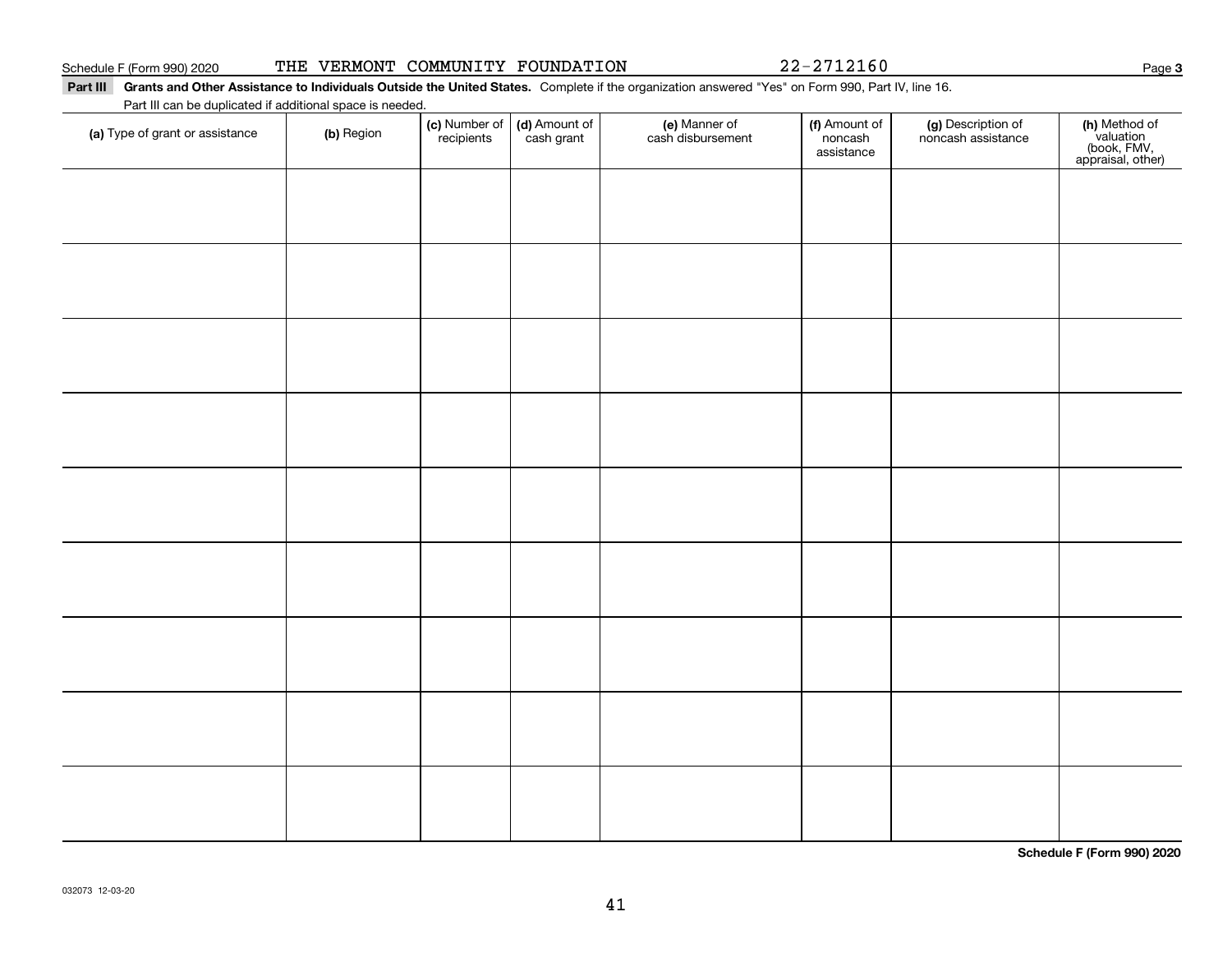| Schedule F (Form 990) 2020     |  | THE VERMONT COMMUNITY FOUNDATION | 22-2712160 | Page |
|--------------------------------|--|----------------------------------|------------|------|
| <b>Part IV   Foreign Forms</b> |  |                                  |            |      |

| 1            | Was the organization a U.S. transferor of property to a foreign corporation during the tax year? If "Yes."   |               |                 |  |  |  |  |  |
|--------------|--------------------------------------------------------------------------------------------------------------|---------------|-----------------|--|--|--|--|--|
|              | the organization may be required to file Form 926, Return by a U.S. Transferor of Property to a Foreign      |               |                 |  |  |  |  |  |
|              |                                                                                                              | $X \mid Y$ es | <b>No</b>       |  |  |  |  |  |
| $\mathbf{2}$ | Did the organization have an interest in a foreign trust during the tax year? If "Yes," the organization may |               |                 |  |  |  |  |  |
|              | be required to separately file Form 3520, Annual Return To Report Transactions With Foreign Trusts and       |               |                 |  |  |  |  |  |
|              | Receipt of Certain Foreign Gifts, and/or Form 3520-A, Annual Information Return of Foreign Trust With a      |               |                 |  |  |  |  |  |
|              |                                                                                                              | Yes           | X.<br>  No      |  |  |  |  |  |
| 3            | Did the organization have an ownership interest in a foreign corporation during the tax year? If "Yes."      |               |                 |  |  |  |  |  |
|              | the organization may be required to file Form 5471, Information Return of U.S. Persons With Respect to       |               |                 |  |  |  |  |  |
|              |                                                                                                              | Yes           | X.<br><b>No</b> |  |  |  |  |  |
| 4            | Was the organization a direct or indirect shareholder of a passive foreign investment company or a           |               |                 |  |  |  |  |  |
|              | qualified electing fund during the tax year? If "Yes," the organization may be required to file Form 8621,   |               |                 |  |  |  |  |  |
|              | Information Return by a Shareholder of a Passive Foreign Investment Company or Qualified Electing            |               |                 |  |  |  |  |  |
|              |                                                                                                              | X <br>Yes     | No              |  |  |  |  |  |
| 5            | Did the organization have an ownership interest in a foreign partnership during the tax year? If "Yes."      |               |                 |  |  |  |  |  |
|              | the organization may be required to file Form 8865, Return of U.S. Persons With Respect to Certain           |               |                 |  |  |  |  |  |
|              |                                                                                                              | $X \mid Y$ es | Nο              |  |  |  |  |  |
| 6            | Did the organization have any operations in or related to any boycotting countries during the tax year? If   |               |                 |  |  |  |  |  |
|              | "Yes," the organization may be required to separately file Form 5713, International Boycott Report (see      |               |                 |  |  |  |  |  |
|              |                                                                                                              | Yes           |                 |  |  |  |  |  |
|              |                                                                                                              |               |                 |  |  |  |  |  |

**Schedule F (Form 990) 2020**

032074 12-03-20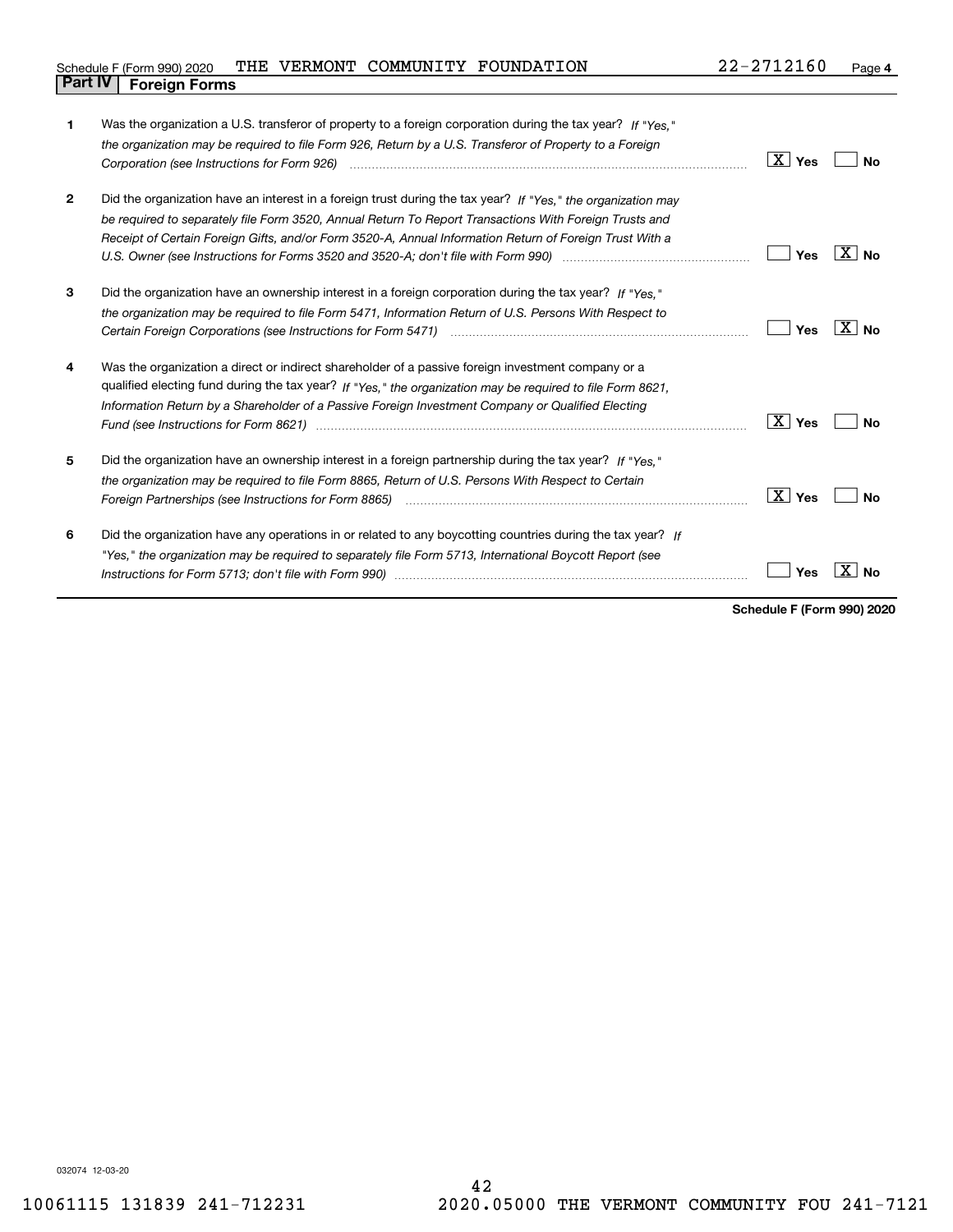|                 | Schedule F (Form 990) 2020      |  | THE VERMONT COMMUNITY FOUNDATION | $22 - 2712160$                                                                                                                                                                                                                                                             | Page 5 |
|-----------------|---------------------------------|--|----------------------------------|----------------------------------------------------------------------------------------------------------------------------------------------------------------------------------------------------------------------------------------------------------------------------|--------|
| <b>Part V</b>   | <b>Supplemental Information</b> |  |                                  |                                                                                                                                                                                                                                                                            |        |
|                 |                                 |  |                                  | Provide the information required by Part I, line 2 (monitoring of funds); Part I, line 3, column (f) (accounting method; amounts of                                                                                                                                        |        |
|                 |                                 |  |                                  | investments vs. expenditures per region); Part II, line 1 (accounting method); Part III (accounting method); and Part III, column (c)<br>(estimated number of recipients), as applicable. Also complete this part to provide any additional information. See instructions. |        |
|                 |                                 |  |                                  |                                                                                                                                                                                                                                                                            |        |
|                 |                                 |  |                                  |                                                                                                                                                                                                                                                                            |        |
|                 |                                 |  |                                  |                                                                                                                                                                                                                                                                            |        |
|                 |                                 |  |                                  |                                                                                                                                                                                                                                                                            |        |
|                 |                                 |  |                                  |                                                                                                                                                                                                                                                                            |        |
|                 |                                 |  |                                  |                                                                                                                                                                                                                                                                            |        |
|                 |                                 |  |                                  |                                                                                                                                                                                                                                                                            |        |
|                 |                                 |  |                                  |                                                                                                                                                                                                                                                                            |        |
|                 |                                 |  |                                  |                                                                                                                                                                                                                                                                            |        |
|                 |                                 |  |                                  |                                                                                                                                                                                                                                                                            |        |
|                 |                                 |  |                                  |                                                                                                                                                                                                                                                                            |        |
|                 |                                 |  |                                  |                                                                                                                                                                                                                                                                            |        |
|                 |                                 |  |                                  |                                                                                                                                                                                                                                                                            |        |
|                 |                                 |  |                                  |                                                                                                                                                                                                                                                                            |        |
|                 |                                 |  |                                  |                                                                                                                                                                                                                                                                            |        |
|                 |                                 |  |                                  |                                                                                                                                                                                                                                                                            |        |
|                 |                                 |  |                                  |                                                                                                                                                                                                                                                                            |        |
|                 |                                 |  |                                  |                                                                                                                                                                                                                                                                            |        |
|                 |                                 |  |                                  |                                                                                                                                                                                                                                                                            |        |
|                 |                                 |  |                                  |                                                                                                                                                                                                                                                                            |        |
|                 |                                 |  |                                  |                                                                                                                                                                                                                                                                            |        |
|                 |                                 |  |                                  |                                                                                                                                                                                                                                                                            |        |
|                 |                                 |  |                                  |                                                                                                                                                                                                                                                                            |        |
|                 |                                 |  |                                  |                                                                                                                                                                                                                                                                            |        |
|                 |                                 |  |                                  |                                                                                                                                                                                                                                                                            |        |
|                 |                                 |  |                                  |                                                                                                                                                                                                                                                                            |        |
|                 |                                 |  |                                  |                                                                                                                                                                                                                                                                            |        |
|                 |                                 |  |                                  |                                                                                                                                                                                                                                                                            |        |
|                 |                                 |  |                                  |                                                                                                                                                                                                                                                                            |        |
|                 |                                 |  |                                  |                                                                                                                                                                                                                                                                            |        |
|                 |                                 |  |                                  |                                                                                                                                                                                                                                                                            |        |
|                 |                                 |  |                                  |                                                                                                                                                                                                                                                                            |        |
|                 |                                 |  |                                  |                                                                                                                                                                                                                                                                            |        |
|                 |                                 |  |                                  |                                                                                                                                                                                                                                                                            |        |
|                 |                                 |  |                                  |                                                                                                                                                                                                                                                                            |        |
|                 |                                 |  |                                  |                                                                                                                                                                                                                                                                            |        |
|                 |                                 |  |                                  |                                                                                                                                                                                                                                                                            |        |
|                 |                                 |  |                                  |                                                                                                                                                                                                                                                                            |        |
|                 |                                 |  |                                  |                                                                                                                                                                                                                                                                            |        |
|                 |                                 |  |                                  |                                                                                                                                                                                                                                                                            |        |
|                 |                                 |  |                                  |                                                                                                                                                                                                                                                                            |        |
|                 |                                 |  |                                  |                                                                                                                                                                                                                                                                            |        |
|                 |                                 |  |                                  |                                                                                                                                                                                                                                                                            |        |
|                 |                                 |  |                                  |                                                                                                                                                                                                                                                                            |        |
|                 |                                 |  |                                  |                                                                                                                                                                                                                                                                            |        |
|                 |                                 |  |                                  |                                                                                                                                                                                                                                                                            |        |
|                 |                                 |  |                                  |                                                                                                                                                                                                                                                                            |        |
| 032075 12-03-20 |                                 |  | 43                               | Schedule F (Form 990) 2020                                                                                                                                                                                                                                                 |        |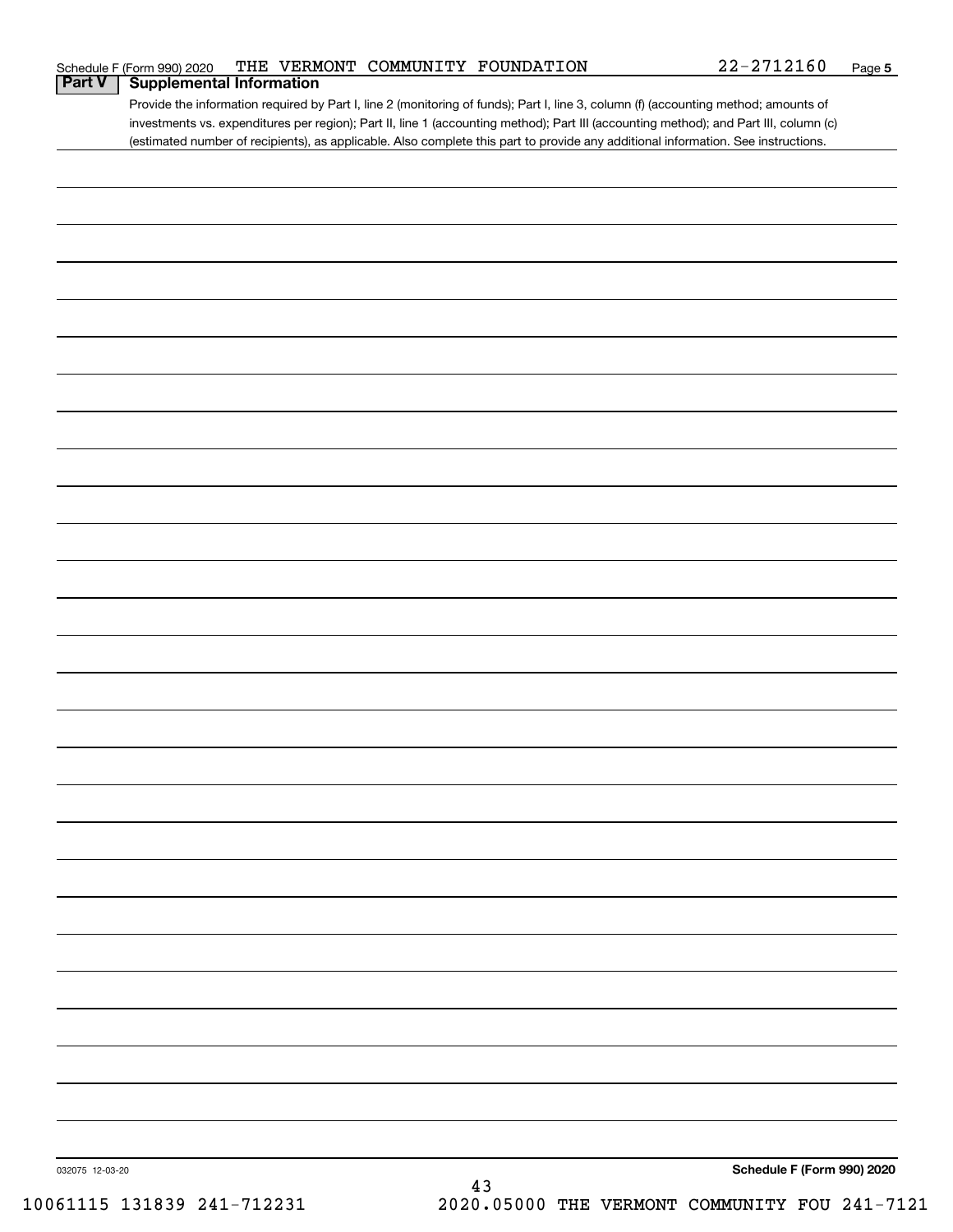| <b>SCHEDULE G</b>                                            |                                  | <b>Supplemental Information Regarding Fundraising or Gaming Activities</b>                                                                                                                                                                                  |                            |                                 |                                       |                    |                                   | OMB No. 1545-0047                                   |
|--------------------------------------------------------------|----------------------------------|-------------------------------------------------------------------------------------------------------------------------------------------------------------------------------------------------------------------------------------------------------------|----------------------------|---------------------------------|---------------------------------------|--------------------|-----------------------------------|-----------------------------------------------------|
| (Form 990 or 990-EZ)                                         |                                  | Complete if the organization answered "Yes" on Form 990, Part IV, line 17, 18, or 19, or if the<br>organization entered more than \$15,000 on Form 990-EZ, line 6a.                                                                                         |                            |                                 |                                       |                    |                                   | 2021                                                |
| Department of the Treasury                                   |                                  | Attach to Form 990 or Form 990-EZ.                                                                                                                                                                                                                          |                            |                                 |                                       |                    |                                   | <b>Open to Public</b>                               |
| Internal Revenue Service<br>Name of the organization         |                                  | Go to www.irs.gov/Form990 for instructions and the latest information.                                                                                                                                                                                      |                            |                                 |                                       |                    |                                   | Inspection<br><b>Employer identification number</b> |
|                                                              |                                  | THE VERMONT COMMUNITY FOUNDATION                                                                                                                                                                                                                            |                            |                                 |                                       |                    | 22-2712160                        |                                                     |
| Part I                                                       |                                  | Fundraising Activities. Complete if the organization answered "Yes" on Form 990, Part IV, line 17. Form 990-EZ filers are not                                                                                                                               |                            |                                 |                                       |                    |                                   |                                                     |
|                                                              | required to complete this part.  |                                                                                                                                                                                                                                                             |                            |                                 |                                       |                    |                                   |                                                     |
| Mail solicitations<br>a                                      |                                  | 1 Indicate whether the organization raised funds through any of the following activities. Check all that apply.<br>e                                                                                                                                        |                            |                                 | Solicitation of non-government grants |                    |                                   |                                                     |
| b                                                            | Internet and email solicitations | f                                                                                                                                                                                                                                                           |                            |                                 | Solicitation of government grants     |                    |                                   |                                                     |
| Phone solicitations<br>c                                     |                                  | Special fundraising events<br>g                                                                                                                                                                                                                             |                            |                                 |                                       |                    |                                   |                                                     |
| In-person solicitations<br>d                                 |                                  |                                                                                                                                                                                                                                                             |                            |                                 |                                       |                    |                                   |                                                     |
|                                                              |                                  | 2 a Did the organization have a written or oral agreement with any individual (including officers, directors, trustees, or                                                                                                                                  |                            |                                 |                                       |                    |                                   |                                                     |
|                                                              |                                  | key employees listed in Form 990, Part VII) or entity in connection with professional fundraising services?<br><b>b</b> If "Yes," list the 10 highest paid individuals or entities (fundraisers) pursuant to agreements under which the fundraiser is to be |                            |                                 |                                       |                    | Yes                               | No                                                  |
| compensated at least \$5,000 by the organization.            |                                  |                                                                                                                                                                                                                                                             |                            |                                 |                                       |                    |                                   |                                                     |
|                                                              |                                  |                                                                                                                                                                                                                                                             | (iii) Did                  |                                 |                                       |                    | (v) Amount paid                   |                                                     |
| (i) Name and address of individual<br>or entity (fundraiser) |                                  | (ii) Activity                                                                                                                                                                                                                                               | fundraiser<br>have custody |                                 | (iv) Gross receipts                   |                    | to (or retained by)<br>fundraiser | (vi) Amount paid<br>to (or retained by)             |
|                                                              |                                  |                                                                                                                                                                                                                                                             |                            | or control of<br>contributions? | from activity                         | listed in col. (i) |                                   | organization                                        |
|                                                              |                                  |                                                                                                                                                                                                                                                             | Yes                        | No                              |                                       |                    |                                   |                                                     |
|                                                              |                                  |                                                                                                                                                                                                                                                             |                            |                                 |                                       |                    |                                   |                                                     |
|                                                              |                                  |                                                                                                                                                                                                                                                             |                            |                                 |                                       |                    |                                   |                                                     |
|                                                              |                                  |                                                                                                                                                                                                                                                             |                            |                                 |                                       |                    |                                   |                                                     |
|                                                              |                                  |                                                                                                                                                                                                                                                             |                            |                                 |                                       |                    |                                   |                                                     |
|                                                              |                                  |                                                                                                                                                                                                                                                             |                            |                                 |                                       |                    |                                   |                                                     |
|                                                              |                                  |                                                                                                                                                                                                                                                             |                            |                                 |                                       |                    |                                   |                                                     |
|                                                              |                                  |                                                                                                                                                                                                                                                             |                            |                                 |                                       |                    |                                   |                                                     |
|                                                              |                                  |                                                                                                                                                                                                                                                             |                            |                                 |                                       |                    |                                   |                                                     |
|                                                              |                                  |                                                                                                                                                                                                                                                             |                            |                                 |                                       |                    |                                   |                                                     |
|                                                              |                                  |                                                                                                                                                                                                                                                             |                            |                                 |                                       |                    |                                   |                                                     |
|                                                              |                                  |                                                                                                                                                                                                                                                             |                            |                                 |                                       |                    |                                   |                                                     |
|                                                              |                                  |                                                                                                                                                                                                                                                             |                            |                                 |                                       |                    |                                   |                                                     |
|                                                              |                                  |                                                                                                                                                                                                                                                             |                            |                                 |                                       |                    |                                   |                                                     |
|                                                              |                                  |                                                                                                                                                                                                                                                             |                            |                                 |                                       |                    |                                   |                                                     |
|                                                              |                                  |                                                                                                                                                                                                                                                             |                            |                                 |                                       |                    |                                   |                                                     |
|                                                              |                                  |                                                                                                                                                                                                                                                             |                            |                                 |                                       |                    |                                   |                                                     |
| Total                                                        |                                  |                                                                                                                                                                                                                                                             |                            |                                 |                                       |                    |                                   |                                                     |
| or licensing.                                                |                                  | 3 List all states in which the organization is registered or licensed to solicit contributions or has been notified it is exempt from registration                                                                                                          |                            |                                 |                                       |                    |                                   |                                                     |
|                                                              |                                  |                                                                                                                                                                                                                                                             |                            |                                 |                                       |                    |                                   |                                                     |
|                                                              |                                  |                                                                                                                                                                                                                                                             |                            |                                 |                                       |                    |                                   |                                                     |
|                                                              |                                  |                                                                                                                                                                                                                                                             |                            |                                 |                                       |                    |                                   |                                                     |
|                                                              |                                  |                                                                                                                                                                                                                                                             |                            |                                 |                                       |                    |                                   |                                                     |
|                                                              |                                  |                                                                                                                                                                                                                                                             |                            |                                 |                                       |                    |                                   |                                                     |
|                                                              |                                  |                                                                                                                                                                                                                                                             |                            |                                 |                                       |                    |                                   |                                                     |
|                                                              |                                  |                                                                                                                                                                                                                                                             |                            |                                 |                                       |                    |                                   |                                                     |
|                                                              |                                  |                                                                                                                                                                                                                                                             |                            |                                 |                                       |                    |                                   |                                                     |
|                                                              |                                  |                                                                                                                                                                                                                                                             |                            |                                 |                                       |                    |                                   |                                                     |
|                                                              |                                  | LHA For Paperwork Reduction Act Notice, see the Instructions for Form 990 or 990-EZ.                                                                                                                                                                        |                            |                                 |                                       |                    |                                   | Schedule G (Form 990 or 990-EZ) 2020                |

032081 11-25-20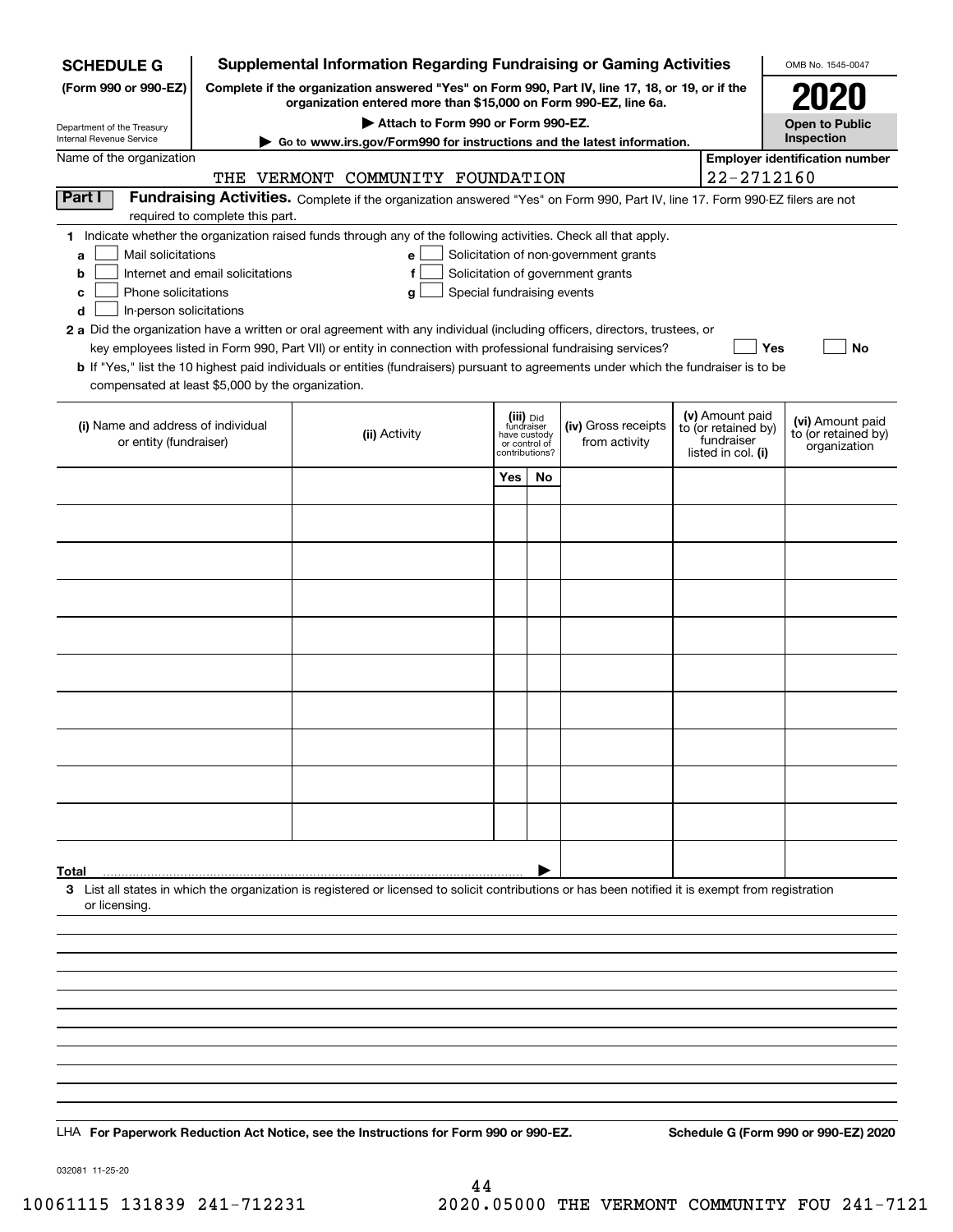| Schedule G (Form 990 or 990-EZ) 2020 THE VERMONT COMMUNITY FOUNDATION |  |  | $22 - 2712160$ Page 2 |  |
|-----------------------------------------------------------------------|--|--|-----------------------|--|
|                                                                       |  |  |                       |  |

**Part II** | Fundraising Events. Complete if the organization answered "Yes" on Form 990, Part IV, line 18, or reported more than \$15,000

|                 |          | of fundraising event contributions and gross income on Form 990-EZ, lines 1 and 6b. List events with gross receipts greater than \$5,000. |                |                         |                  |                            |
|-----------------|----------|-------------------------------------------------------------------------------------------------------------------------------------------|----------------|-------------------------|------------------|----------------------------|
|                 |          |                                                                                                                                           | (a) Event $#1$ | (b) Event #2            | (c) Other events | (d) Total events           |
|                 |          |                                                                                                                                           | <b>NERMONT</b> |                         | <b>NONE</b>      | (add col. (a) through      |
|                 |          |                                                                                                                                           | WOMEN'S FUND   |                         |                  | col. (c)                   |
|                 |          |                                                                                                                                           | (event type)   | (event type)            | (total number)   |                            |
|                 |          |                                                                                                                                           |                |                         |                  |                            |
| Revenue         |          |                                                                                                                                           | 142,005.       |                         |                  | <u>142,005.</u>            |
|                 |          |                                                                                                                                           |                |                         |                  |                            |
|                 |          |                                                                                                                                           | 108,072.       |                         |                  | <u> 108,072.</u>           |
|                 |          |                                                                                                                                           |                |                         |                  |                            |
|                 | 3        | Gross income (line 1 minus line 2)                                                                                                        | 33,933.        |                         |                  | 33,933.                    |
|                 |          |                                                                                                                                           |                |                         |                  |                            |
|                 |          |                                                                                                                                           |                |                         |                  |                            |
|                 |          |                                                                                                                                           |                |                         |                  |                            |
|                 | 5        |                                                                                                                                           |                |                         |                  |                            |
| Direct Expenses |          |                                                                                                                                           |                |                         |                  |                            |
|                 | 6        |                                                                                                                                           |                |                         |                  |                            |
|                 |          | 7 Food and beverages                                                                                                                      |                |                         |                  |                            |
|                 |          |                                                                                                                                           |                |                         |                  |                            |
|                 | 8        |                                                                                                                                           |                |                         |                  |                            |
|                 | 9        |                                                                                                                                           | 39,445.        |                         |                  | 39,445.                    |
|                 | 10       | Direct expense summary. Add lines 4 through 9 in column (d)                                                                               |                |                         |                  | 39,445.                    |
|                 |          | 11 Net income summary. Subtract line 10 from line 3, column (d)                                                                           |                |                         |                  | $-5,512.$                  |
|                 | Part III | Gaming. Complete if the organization answered "Yes" on Form 990, Part IV, line 19, or reported more than                                  |                |                         |                  |                            |
|                 |          | \$15,000 on Form 990-EZ, line 6a.                                                                                                         |                |                         |                  |                            |
|                 |          |                                                                                                                                           | (a) Bingo      | (b) Pull tabs/instant   | (c) Other gaming | (d) Total gaming (add      |
| Revenue         |          |                                                                                                                                           |                | bingo/progressive bingo |                  | col. (a) through col. (c)) |
|                 |          |                                                                                                                                           |                |                         |                  |                            |
|                 |          |                                                                                                                                           |                |                         |                  |                            |
|                 |          |                                                                                                                                           |                |                         |                  |                            |
|                 |          |                                                                                                                                           |                |                         |                  |                            |
|                 |          |                                                                                                                                           |                |                         |                  |                            |
| Expenses        | 3        |                                                                                                                                           |                |                         |                  |                            |
|                 |          |                                                                                                                                           |                |                         |                  |                            |
| Direct          |          |                                                                                                                                           |                |                         |                  |                            |
|                 |          |                                                                                                                                           |                |                         |                  |                            |
|                 |          | 5 Other direct expenses                                                                                                                   | $\%$           | %                       | Yes<br>%         |                            |
|                 |          | 6 Volunteer labor                                                                                                                         | Yes<br>No      | Yes<br>No               | No               |                            |
|                 |          |                                                                                                                                           |                |                         |                  |                            |
|                 | 7        | Direct expense summary. Add lines 2 through 5 in column (d)                                                                               |                |                         |                  |                            |
|                 |          |                                                                                                                                           |                |                         |                  |                            |
|                 |          |                                                                                                                                           |                |                         |                  |                            |
|                 |          |                                                                                                                                           |                |                         |                  |                            |
| 9               |          | Enter the state(s) in which the organization conducts gaming activities:                                                                  |                |                         |                  |                            |
|                 |          |                                                                                                                                           |                |                         |                  | Yes<br>No                  |
|                 |          | <b>b</b> If "No," explain: $\qquad \qquad$                                                                                                |                |                         |                  |                            |
|                 |          |                                                                                                                                           |                |                         |                  |                            |
|                 |          |                                                                                                                                           |                |                         |                  |                            |
|                 |          |                                                                                                                                           |                |                         |                  | Yes<br>No                  |
|                 |          |                                                                                                                                           |                |                         |                  |                            |
|                 |          |                                                                                                                                           |                |                         |                  |                            |
|                 |          |                                                                                                                                           |                |                         |                  |                            |

032082 11-25-20

**Schedule G (Form 990 or 990-EZ) 2020**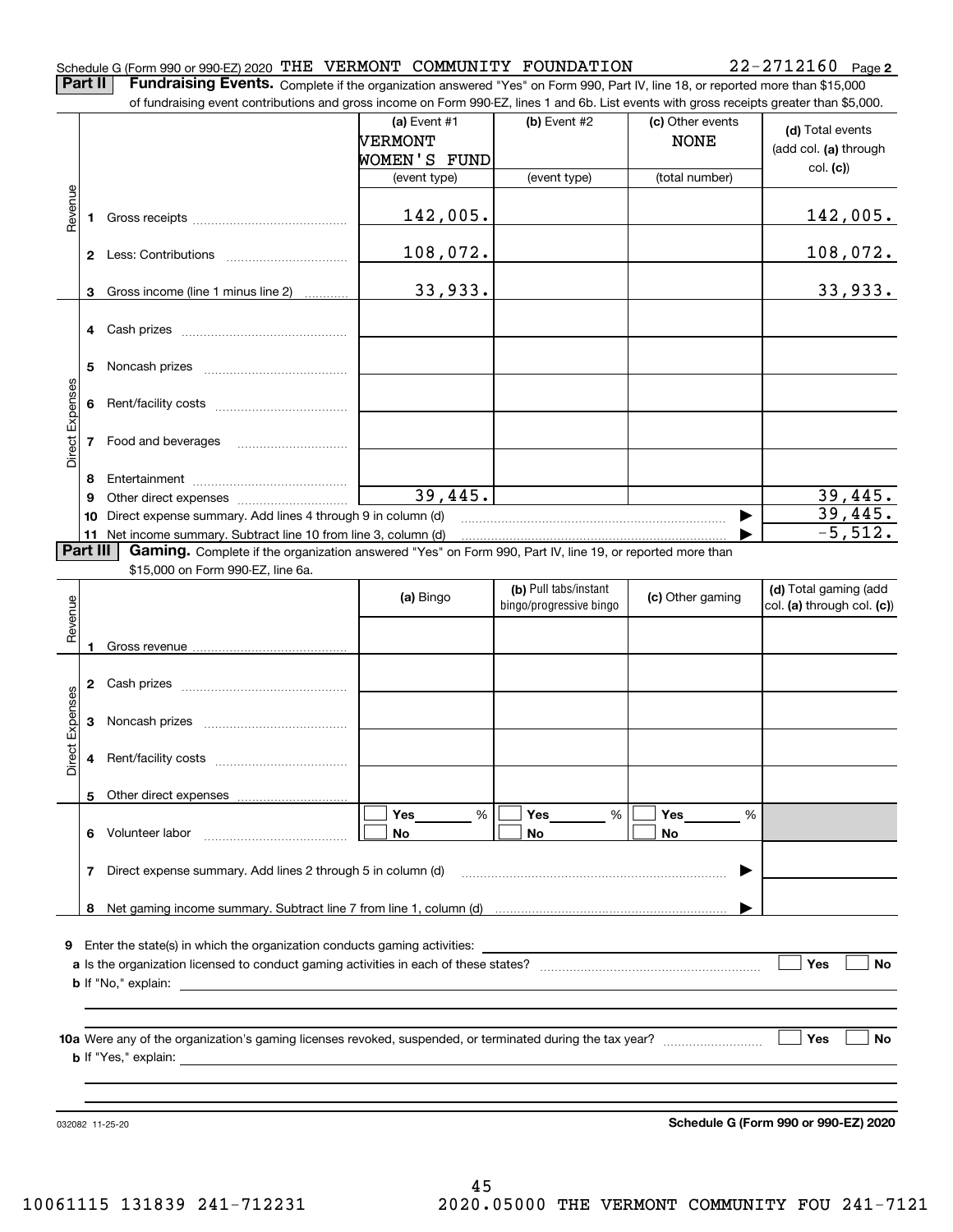| Schedule G (Form 990 or 990-EZ) 2020 THE VERMONT COMMUNITY FOUNDATION                                                                                                                                                                                        | 22-2712160      | Page 3    |
|--------------------------------------------------------------------------------------------------------------------------------------------------------------------------------------------------------------------------------------------------------------|-----------------|-----------|
|                                                                                                                                                                                                                                                              | Yes             | No        |
| 12 Is the organization a grantor, beneficiary or trustee of a trust, or a member of a partnership or other entity formed                                                                                                                                     |                 |           |
|                                                                                                                                                                                                                                                              | Yes             | No        |
| <b>13</b> Indicate the percentage of gaming activity conducted in:                                                                                                                                                                                           |                 |           |
|                                                                                                                                                                                                                                                              | <u>13a</u>      | %         |
| <b>b</b> An outside facility <i>www.communicality www.communicality.communicality www.communicality www.communicality.communicality www.communicality.com</i>                                                                                                | 13 <sub>b</sub> | %         |
| 14 Enter the name and address of the person who prepares the organization's gaming/special events books and records:                                                                                                                                         |                 |           |
|                                                                                                                                                                                                                                                              |                 |           |
|                                                                                                                                                                                                                                                              |                 |           |
|                                                                                                                                                                                                                                                              |                 |           |
|                                                                                                                                                                                                                                                              |                 | <b>No</b> |
|                                                                                                                                                                                                                                                              |                 |           |
|                                                                                                                                                                                                                                                              |                 |           |
| c If "Yes," enter name and address of the third party:                                                                                                                                                                                                       |                 |           |
| Name $\blacktriangleright$ $\bot$                                                                                                                                                                                                                            |                 |           |
|                                                                                                                                                                                                                                                              |                 |           |
|                                                                                                                                                                                                                                                              |                 |           |
|                                                                                                                                                                                                                                                              |                 |           |
| 16 Gaming manager information:                                                                                                                                                                                                                               |                 |           |
| Name $\blacktriangleright$ $\frac{1}{\sqrt{1-\frac{1}{2}}\left(1-\frac{1}{2}\right)}$                                                                                                                                                                        |                 |           |
|                                                                                                                                                                                                                                                              |                 |           |
| Gaming manager compensation > \$                                                                                                                                                                                                                             |                 |           |
|                                                                                                                                                                                                                                                              |                 |           |
|                                                                                                                                                                                                                                                              |                 |           |
|                                                                                                                                                                                                                                                              |                 |           |
|                                                                                                                                                                                                                                                              |                 |           |
| Employee<br>Director/officer<br>Independent contractor                                                                                                                                                                                                       |                 |           |
| 17 Mandatory distributions:                                                                                                                                                                                                                                  |                 |           |
| a Is the organization required under state law to make charitable distributions from the gaming proceeds to                                                                                                                                                  |                 |           |
| $\Box$ Yes $\Box$ No<br>retain the state gaming license?                                                                                                                                                                                                     |                 |           |
| <b>b</b> Enter the amount of distributions required under state law to be distributed to other exempt organizations or spent in the                                                                                                                          |                 |           |
| organization's own exempt activities during the tax year $\triangleright$ \$                                                                                                                                                                                 |                 |           |
| <b>Part IV</b><br>Supplemental Information. Provide the explanations required by Part I, line 2b, columns (iii) and (v); and Part III, lines 9, 9b, 10b,<br>15b, 15c, 16, and 17b, as applicable. Also provide any additional information. See instructions. |                 |           |
|                                                                                                                                                                                                                                                              |                 |           |
|                                                                                                                                                                                                                                                              |                 |           |
|                                                                                                                                                                                                                                                              |                 |           |
|                                                                                                                                                                                                                                                              |                 |           |
|                                                                                                                                                                                                                                                              |                 |           |
|                                                                                                                                                                                                                                                              |                 |           |
|                                                                                                                                                                                                                                                              |                 |           |
|                                                                                                                                                                                                                                                              |                 |           |
|                                                                                                                                                                                                                                                              |                 |           |
|                                                                                                                                                                                                                                                              |                 |           |
|                                                                                                                                                                                                                                                              |                 |           |
|                                                                                                                                                                                                                                                              |                 |           |
| Schedule G (Form 990 or 990-EZ) 2020<br>032083 11-25-20                                                                                                                                                                                                      |                 |           |
| 46                                                                                                                                                                                                                                                           |                 |           |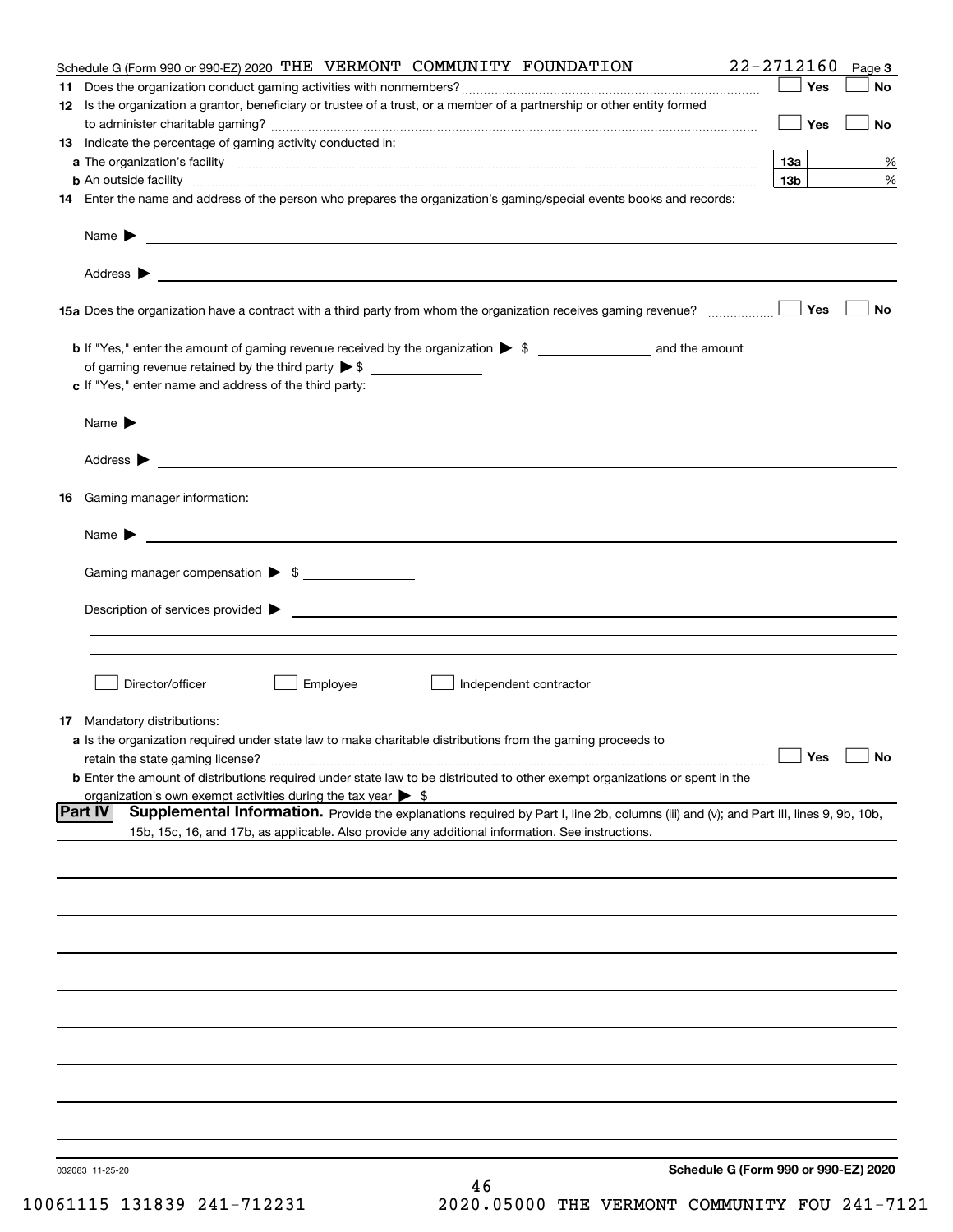| $22 - 2712160$ | Page 4 |
|----------------|--------|
|----------------|--------|

| Schedule G (Form 990 or 990-EZ)                       |  | THE VERMONT COMMUNITY FOUNDATION | $22 - 2712160$ Page |  |
|-------------------------------------------------------|--|----------------------------------|---------------------|--|
| <b>Part IV   Supplemental Information</b> (continued) |  |                                  |                     |  |

|               | — |
|---------------|---|
|               |   |
|               |   |
|               |   |
|               |   |
|               |   |
|               |   |
|               |   |
| $\frac{1}{2}$ |   |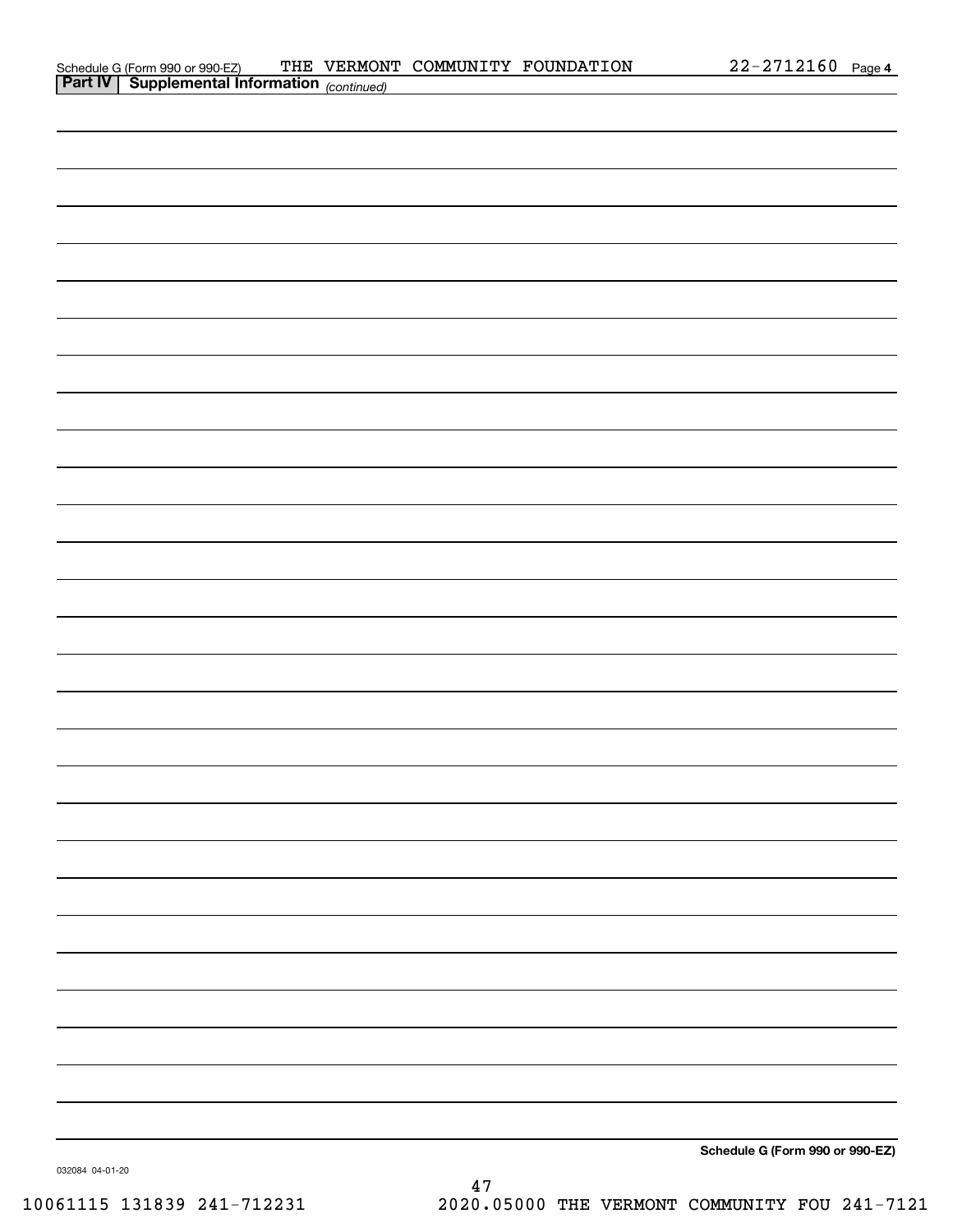| <b>SCHEDULE I</b><br>(Form 990)                                                                                                                                                                                                                                                                            |                            | <b>Grants and Other Assistance to Organizations,</b><br>Governments, and Individuals in the United States<br>Complete if the organization answered "Yes" on Form 990, Part IV, line 21 or 22. |                                                                              |                                         |                                                                |                                          | OMB No. 1545-0047                                   |
|------------------------------------------------------------------------------------------------------------------------------------------------------------------------------------------------------------------------------------------------------------------------------------------------------------|----------------------------|-----------------------------------------------------------------------------------------------------------------------------------------------------------------------------------------------|------------------------------------------------------------------------------|-----------------------------------------|----------------------------------------------------------------|------------------------------------------|-----------------------------------------------------|
| Department of the Treasury<br>Internal Revenue Service                                                                                                                                                                                                                                                     |                            |                                                                                                                                                                                               | Attach to Form 990.<br>Go to www.irs.gov/Form990 for the latest information. |                                         |                                                                |                                          | <b>Open to Public</b><br>Inspection                 |
| Name of the organization                                                                                                                                                                                                                                                                                   |                            | THE VERMONT COMMUNITY FOUNDATION                                                                                                                                                              |                                                                              |                                         |                                                                |                                          | <b>Employer identification number</b><br>22-2712160 |
| Part I<br><b>General Information on Grants and Assistance</b>                                                                                                                                                                                                                                              |                            |                                                                                                                                                                                               |                                                                              |                                         |                                                                |                                          |                                                     |
| Does the organization maintain records to substantiate the amount of the grants or assistance, the grantees' eligibility for the grants or assistance, and the selection<br>$\mathbf 1$<br>2 Describe in Part IV the organization's procedures for monitoring the use of grant funds in the United States. |                            |                                                                                                                                                                                               |                                                                              |                                         |                                                                |                                          | $\boxed{\text{X}}$ Yes<br>No                        |
| Part II<br>Grants and Other Assistance to Domestic Organizations and Domestic Governments. Complete if the organization answered "Yes" on Form 990, Part IV, line 21, for any                                                                                                                              |                            |                                                                                                                                                                                               |                                                                              |                                         |                                                                |                                          |                                                     |
| recipient that received more than \$5,000. Part II can be duplicated if additional space is needed.                                                                                                                                                                                                        |                            |                                                                                                                                                                                               |                                                                              |                                         |                                                                |                                          |                                                     |
| 1 (a) Name and address of organization<br>or government                                                                                                                                                                                                                                                    | $(b)$ EIN                  | (c) IRC section<br>(if applicable)                                                                                                                                                            | (d) Amount of<br>cash grant                                                  | (e) Amount of<br>non-cash<br>assistance | (f) Method of<br>valuation (book,<br>FMV, appraisal,<br>other) | (g) Description of<br>noncash assistance | (h) Purpose of grant<br>or assistance               |
| 350 VERMONT<br>179 S. WINOOSKI AVENUE, SUITE 201<br>BURLINGTON, VT 05401                                                                                                                                                                                                                                   | $46 - 3647561$ $501(C)(3)$ |                                                                                                                                                                                               | 8,500                                                                        | $\mathbf{0}$                            |                                                                |                                          | GENERAL PURPOSE                                     |
| 350.ORG<br>P.O. BOX 843004<br>BOSTON, MA 02284                                                                                                                                                                                                                                                             | $26-1150699$ $501(C)(3)$   |                                                                                                                                                                                               | 7,000                                                                        | $\mathbf{0}$                            |                                                                |                                          | GENERAL PURPOSE                                     |
| 6458 MAIN STREET INC.<br>6458 MAIN STREET<br>MANCHESTER CENTER VT 05255                                                                                                                                                                                                                                    | $56 - 2547605$ 501(C)(3)   |                                                                                                                                                                                               | 25,000                                                                       | $\mathbf{0}$                            |                                                                |                                          | GENERAL PURPOSE                                     |
| A. WEILL, INC.<br>79 ELM STREET<br>MANCHESTER CENTER VT 05255                                                                                                                                                                                                                                              | $03 - 0364376$ 501(C)(3)   |                                                                                                                                                                                               | 10,000                                                                       | $\mathbf 0$ .                           |                                                                |                                          | GENERAL PURPOSE                                     |
| ABENAKI HELPING ABENAKI (AHA)<br>156 BACON DRIVE<br>SHELBURNE, VT 05482                                                                                                                                                                                                                                    | $84-1704125$ 501(C)(3)     |                                                                                                                                                                                               | 30,500.                                                                      | 0.                                      |                                                                |                                          | GENERAL PURPOSE                                     |
| ABOVE THE CLOUDS<br>NORWOOD MEMORIAL AIRPORT, 125 ACCES<br>NORWOOD, MA 02062                                                                                                                                                                                                                               | $46 - 1611467$ 501(C)(3)   |                                                                                                                                                                                               | 7,500.                                                                       | $\mathbf{0}$                            |                                                                |                                          | GENERAL PURPOSE                                     |
| $\mathbf{2}$<br>Enter total number of other organizations listed in the line 1 table<br>3                                                                                                                                                                                                                  |                            |                                                                                                                                                                                               |                                                                              |                                         |                                                                |                                          | 663.<br>4.                                          |

**For Paperwork Reduction Act Notice, see the Instructions for Form 990. Schedule I (Form 990) 2020** LHA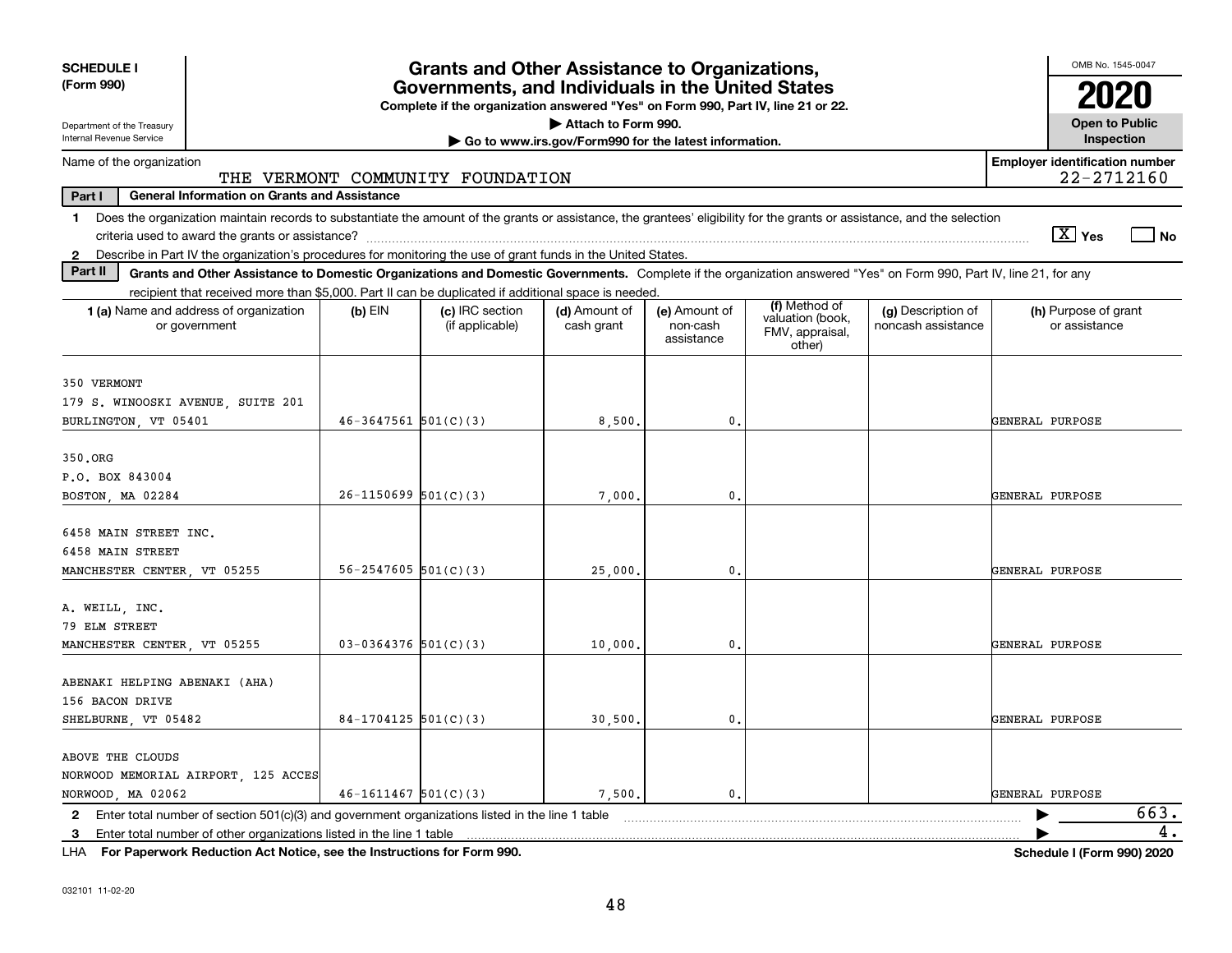### **Part II Continuation of Grants and Other Assistance to Domestic Organizations**<br> **Part II Continuation of Grants and Other Assistance to Domestic Organizations** Schedule I (Form 990) Page 1 THE VERMONT COMMUNITY FOUNDATION 22-2712160

| Continuation of Grants and Other Assistance to Domestic Organizations and Domestic Governments (Schedule I (Form 990), Part II.)<br>Part II |                          |                                  |                             |                                         |                                                                |                                           |                                       |
|---------------------------------------------------------------------------------------------------------------------------------------------|--------------------------|----------------------------------|-----------------------------|-----------------------------------------|----------------------------------------------------------------|-------------------------------------------|---------------------------------------|
| (a) Name and address of<br>organization or government                                                                                       | $(b)$ EIN                | (c) IRC section<br>if applicable | (d) Amount of<br>cash grant | (e) Amount of<br>non-cash<br>assistance | (f) Method of<br>valuation<br>(book, FMV,<br>appraisal, other) | (g) Description of<br>non-cash assistance | (h) Purpose of grant<br>or assistance |
|                                                                                                                                             |                          |                                  |                             |                                         |                                                                |                                           |                                       |
| ACADEMY FOR SYSTEMS CHANGE                                                                                                                  |                          |                                  |                             |                                         |                                                                |                                           |                                       |
| PO BOX 4593<br>BURLINGTON, VT 05406                                                                                                         | $02 - 0492913$ 501(C)(3) |                                  | 10,000.                     | 0.                                      |                                                                |                                           | GENERAL PURPOSE                       |
|                                                                                                                                             |                          |                                  |                             |                                         |                                                                |                                           |                                       |
| ADDISON CENTRAL SCHOOL DISTRICT                                                                                                             |                          |                                  |                             |                                         |                                                                |                                           |                                       |
| <b>49 CHARLES AVENUE</b>                                                                                                                    |                          |                                  |                             |                                         |                                                                |                                           |                                       |
| MIDDLEBURY, VT 05753                                                                                                                        | 03-6000335 MUNICIPAL     |                                  | 9,438.                      | $\mathbf{0}$ .                          |                                                                |                                           | GENERAL PURPOSE                       |
|                                                                                                                                             |                          |                                  |                             |                                         |                                                                |                                           |                                       |
| ADDISON CENTRAL TEENS & FRIENDS                                                                                                             |                          |                                  |                             |                                         |                                                                |                                           |                                       |
| P.O. BOX 1115                                                                                                                               |                          |                                  |                             |                                         |                                                                |                                           |                                       |
| MIDDLEBURY, VT 05753                                                                                                                        | $84-1968545$ 501(C)(3)   |                                  | 20,500                      | $\mathbf{0}$                            |                                                                |                                           | GENERAL PURPOSE                       |
| ADDISON COUNTY COMMUNICATIONS                                                                                                               |                          |                                  |                             |                                         |                                                                |                                           |                                       |
| UNION DISTRICT DBA MAPLE BROADBAND                                                                                                          |                          |                                  |                             |                                         |                                                                |                                           |                                       |
| - C/O ADDISON COUNTY REGIONAL                                                                                                               |                          |                                  |                             |                                         |                                                                |                                           |                                       |
| PLANNING COMMISSION, 14 SEMINARY                                                                                                            | $85-3061137$ 501(C)(3)   |                                  | 30,000.                     | $\mathfrak{o}$ .                        |                                                                |                                           | GENERAL PURPOSE                       |
| ADDISON COUNTY COMMUNITY ACTION                                                                                                             |                          |                                  |                             |                                         |                                                                |                                           |                                       |
| GROUP (HOPE) - 282 BOARDMAN                                                                                                                 |                          |                                  |                             |                                         |                                                                |                                           |                                       |
| STREET, SUITE 1A - MIDDLEBURY, VT                                                                                                           |                          |                                  |                             |                                         |                                                                |                                           |                                       |
| 05753                                                                                                                                       | 23-7393720 $501(C)(3)$   |                                  | 57,650.                     | 0.                                      |                                                                |                                           | GENERAL PURPOSE                       |
|                                                                                                                                             |                          |                                  |                             |                                         |                                                                |                                           |                                       |
| ADDISON COUNTY COMMUNITY TRUST                                                                                                              |                          |                                  |                             |                                         |                                                                |                                           |                                       |
| 272 MAIN STREET, P.O. BOX 311                                                                                                               |                          |                                  |                             |                                         |                                                                |                                           |                                       |
| VERGENNES, VT 05491                                                                                                                         | $22 - 3032009$ 501(C)(3) |                                  | 10,500                      | 0.                                      |                                                                |                                           | <b>GENERAL PURPOSE</b>                |
|                                                                                                                                             |                          |                                  |                             |                                         |                                                                |                                           |                                       |
| ADDISON COUNTY HOME HEALTH AND                                                                                                              |                          |                                  |                             |                                         |                                                                |                                           |                                       |
| HOSPICE, INC. $-$ P.O. BOX 754 $-$                                                                                                          |                          |                                  |                             |                                         |                                                                |                                           |                                       |
| MIDDLEBURY, VT 05753                                                                                                                        | $23 - 7032401$ 501(C)(3) |                                  | 56,500.                     | $^{\circ}$ .                            |                                                                |                                           | GENERAL PURPOSE                       |
|                                                                                                                                             |                          |                                  |                             |                                         |                                                                |                                           |                                       |
| ADDISON COUNTY PARENT/CHILD CENTER                                                                                                          |                          |                                  |                             |                                         |                                                                |                                           |                                       |
| 126 MONROE STREET, P.O. BOX 646                                                                                                             |                          |                                  |                             |                                         |                                                                |                                           |                                       |
| MIDDLEBURY, VT 05753                                                                                                                        | $03-0280370$ 501(C)(3)   |                                  | 48,250.                     | 0.                                      |                                                                |                                           | GENERAL PURPOSE                       |
|                                                                                                                                             |                          |                                  |                             |                                         |                                                                |                                           |                                       |
| ADDISON COUNTY RELOCALIZATION<br>NETWORK (ACORN) - P.O. BOX 65 -                                                                            |                          |                                  |                             |                                         |                                                                |                                           |                                       |
| MIDDLEBURY, VT 05753                                                                                                                        | 80-0402676 $501(C)(3)$   |                                  | 8,500.                      | $\mathfrak{o}$ .                        |                                                                |                                           | GENERAL PURPOSE                       |
|                                                                                                                                             |                          |                                  |                             |                                         |                                                                |                                           |                                       |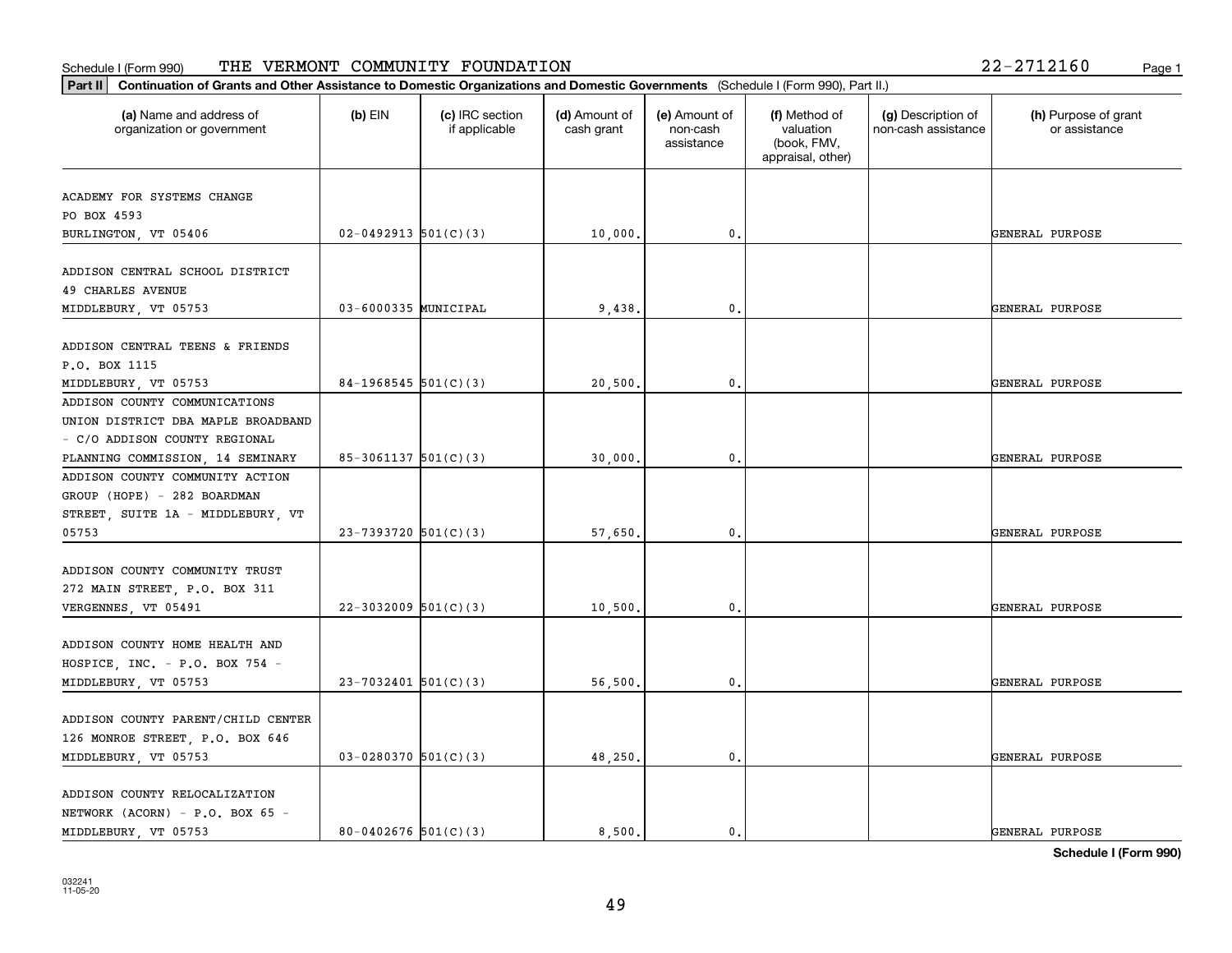#### Schedule I (Form 990) 'I'HE' VERMON'I' COMMUNITY F'OUNDA'I'ION 2Z-Z7IZI6U Page 1 THE VERMONT COMMUNITY FOUNDATION 22-2712160

| (a) Name and address of            | $(b)$ EIN                  | (c) IRC section | (d) Amount of | (e) Amount of          | (f) Method of                                 | (g) Description of  | (h) Purpose of grant |
|------------------------------------|----------------------------|-----------------|---------------|------------------------|-----------------------------------------------|---------------------|----------------------|
| organization or government         |                            | if applicable   | cash grant    | non-cash<br>assistance | valuation<br>(book, FMV,<br>appraisal, other) | non-cash assistance | or assistance        |
| ADIRONDACK COUNCIL                 |                            |                 |               |                        |                                               |                     |                      |
| $P.O. BOX D-2$                     |                            |                 |               |                        |                                               |                     |                      |
| ELIZABETHTOWN, NY 12932            | $14-1594386$ 501(C)(3)     |                 | 20,750.       | 0.                     |                                               |                     | GENERAL PURPOSE      |
| ADVANCE TRANSIT                    |                            |                 |               |                        |                                               |                     |                      |
| P.O. BOX 1027                      |                            |                 |               |                        |                                               |                     |                      |
| WILDER, VT 05088                   | $22 - 2558708$ 501(C)(3)   |                 | 5,500,        | 0.                     |                                               |                     | GENERAL PURPOSE      |
| AERIE HOSPITALITY LLC              |                            |                 |               |                        |                                               |                     |                      |
| 2977 MAD TOM ROAD                  |                            |                 |               |                        |                                               |                     |                      |
| EAST DORSET, VT 05253              | $46 - 5483833$ $501(C)(3)$ |                 | 6,000.        | 0.                     |                                               |                     | GENERAL PURPOSE      |
| AGE WELL                           |                            |                 |               |                        |                                               |                     |                      |
| 875 ROOSEVELT HIGHWAY, SUITE 210   |                            |                 |               |                        |                                               |                     |                      |
| COLCHESTER, VT 05446               | $22 - 2474636$ 501(C)(3)   |                 | 54,000.       | 0.                     |                                               |                     | GENERAL PURPOSE      |
|                                    |                            |                 |               |                        |                                               |                     |                      |
| <b>AGRARIAN TRUST</b>              |                            |                 |               |                        |                                               |                     |                      |
| 22 BUXTON SCHOOL ROAD              |                            |                 |               |                        |                                               |                     |                      |
| WEARE, NH 03281                    | $47 - 5508054$ $501(C)(3)$ |                 | 25,000.       | 0.                     |                                               |                     | GENERAL PURPOSE      |
| AID TO WOMEN MEN & CHILDREN IN     |                            |                 |               |                        |                                               |                     |                      |
| ABUSE & RAPE EMERGENCIES (AWARE) - |                            |                 |               |                        |                                               |                     |                      |
| 88 HIGH STREET, P.O. BOX 307 -     |                            |                 |               |                        |                                               |                     |                      |
| HARDWICK, VT 05843                 | $22 - 2823675$ 501(C)(3)   |                 | 13,500.       | 0.                     |                                               |                     | GENERAL PURPOSE      |
|                                    |                            |                 |               |                        |                                               |                     |                      |
| AIDS PROJECT OF SOUTHERN VERMONT   |                            |                 |               |                        |                                               |                     |                      |
| 15 GROVE STREET, P.O. BOX 1486     |                            |                 |               |                        |                                               |                     |                      |
| BRATTLEBORO, VT 05302              | $22 - 2950456$ 501(C)(3)   |                 | 10, 250.      | $\mathbf{0}$ .         |                                               |                     | GENERAL PURPOSE      |
| ALANA COMMUNITY ORGANIZATION       |                            |                 |               |                        |                                               |                     |                      |
| 18 TOWN CRIER DRIVE                |                            |                 |               |                        |                                               |                     |                      |
| BRATTLEBORO, VT 05301              | $03-0347216$ 501(C)(3)     |                 | 10,000.       | 0.                     |                                               |                     | GENERAL PURPOSE      |
| ALBANY COMMUNITY TRUST, INC        |                            |                 |               |                        |                                               |                     |                      |
| P.O. BOX 509, 842 MAIN STREET      |                            |                 |               |                        |                                               |                     |                      |
| ALBANY, VT 05820                   | $82 - 4708126$ 501(C)(3)   |                 | 11,000.       | $\mathfrak{o}$ .       |                                               |                     | GENERAL PURPOSE      |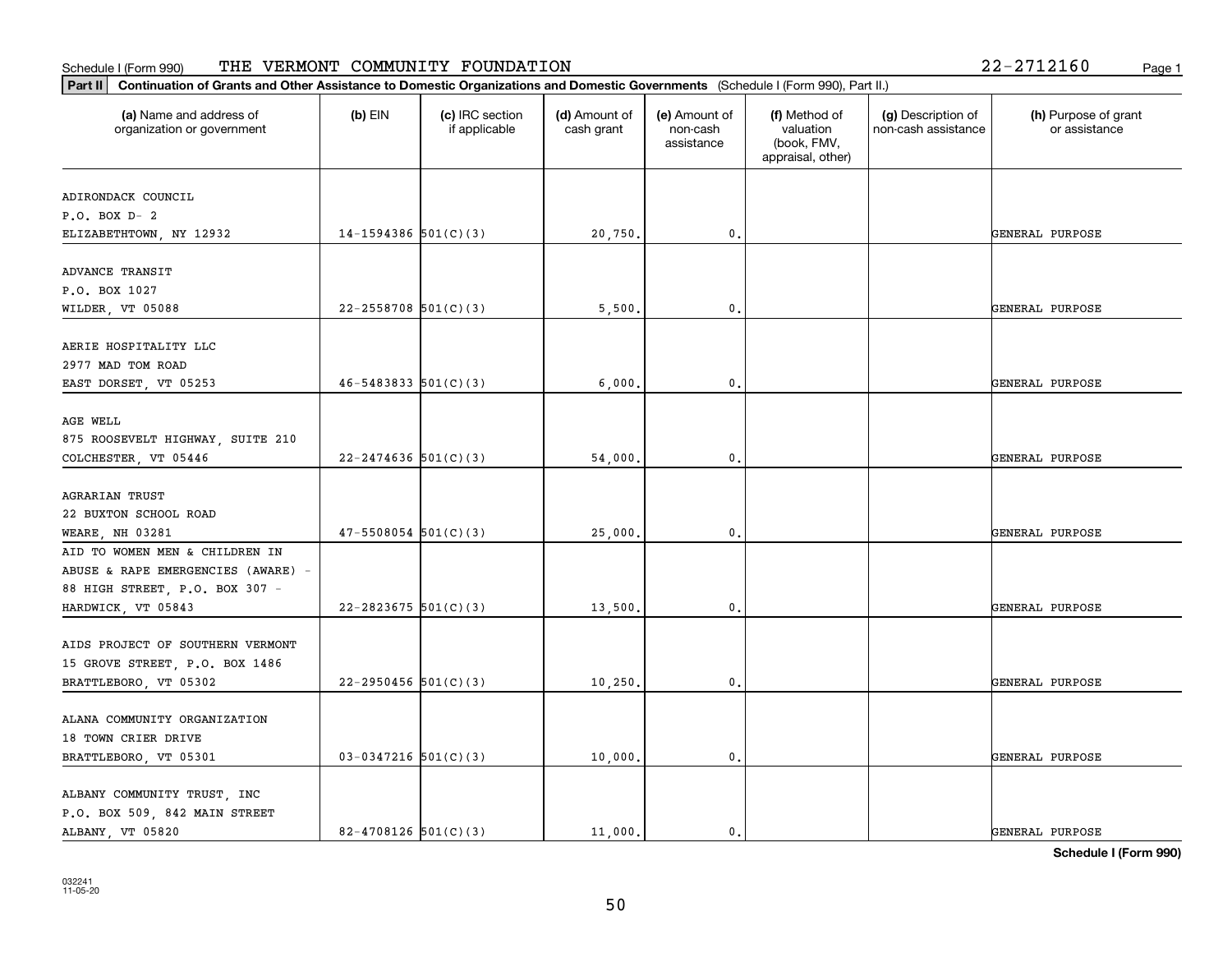| $(b)$ EIN | (c) IRC section<br>if applicable | (d) Amount of<br>cash grant                                                                                                                                                                                                                            | (e) Amount of<br>non-cash<br>assistance  | (f) Method of<br>valuation<br>(book, FMV,<br>appraisal, other) | (g) Description of<br>non-cash assistance | (h) Purpose of grant<br>or assistance |
|-----------|----------------------------------|--------------------------------------------------------------------------------------------------------------------------------------------------------------------------------------------------------------------------------------------------------|------------------------------------------|----------------------------------------------------------------|-------------------------------------------|---------------------------------------|
|           |                                  |                                                                                                                                                                                                                                                        |                                          |                                                                |                                           |                                       |
|           |                                  | 6,830.                                                                                                                                                                                                                                                 | 0.                                       |                                                                |                                           | GENERAL PURPOSE                       |
|           |                                  |                                                                                                                                                                                                                                                        |                                          |                                                                |                                           | GENERAL PURPOSE                       |
|           |                                  |                                                                                                                                                                                                                                                        |                                          |                                                                |                                           |                                       |
|           |                                  | 10,000.                                                                                                                                                                                                                                                | 0.                                       |                                                                |                                           | GENERAL PURPOSE                       |
|           |                                  |                                                                                                                                                                                                                                                        |                                          |                                                                |                                           | GENERAL PURPOSE                       |
|           |                                  |                                                                                                                                                                                                                                                        |                                          |                                                                |                                           |                                       |
|           |                                  | 15,000.                                                                                                                                                                                                                                                | $\mathbf{0}$                             |                                                                |                                           | GENERAL PURPOSE                       |
|           |                                  | 6,000.                                                                                                                                                                                                                                                 | 0.                                       |                                                                |                                           | GENERAL PURPOSE                       |
|           |                                  |                                                                                                                                                                                                                                                        |                                          |                                                                |                                           |                                       |
|           |                                  |                                                                                                                                                                                                                                                        |                                          |                                                                |                                           | GENERAL PURPOSE                       |
|           |                                  | 6,200.                                                                                                                                                                                                                                                 | $\mathbf{0}$ .                           |                                                                |                                           | GENERAL PURPOSE                       |
|           |                                  |                                                                                                                                                                                                                                                        |                                          |                                                                |                                           | GENERAL PURPOSE                       |
|           |                                  | $82 - 4708126$ 501(C)(3)<br>$27-0574736$ 501(C)(3)<br>$26 - 3849438$ 501(C)(3)<br>$20-3414952$ 501(C)(3)<br>$26-3106566$ $501(C)(3)$<br>$13 - 6116201$ $501(C)(3)$<br>$95-2930701$ $501(C)(3)$<br>$13-1788491$ 501(C)(3)<br>$13 - 6213516$ $501(C)(3)$ | 10,000.<br>50,000.<br>10,000.<br>19,750. | 0.<br>0.<br>0.<br>$\mathbf{0}$ .                               |                                           |                                       |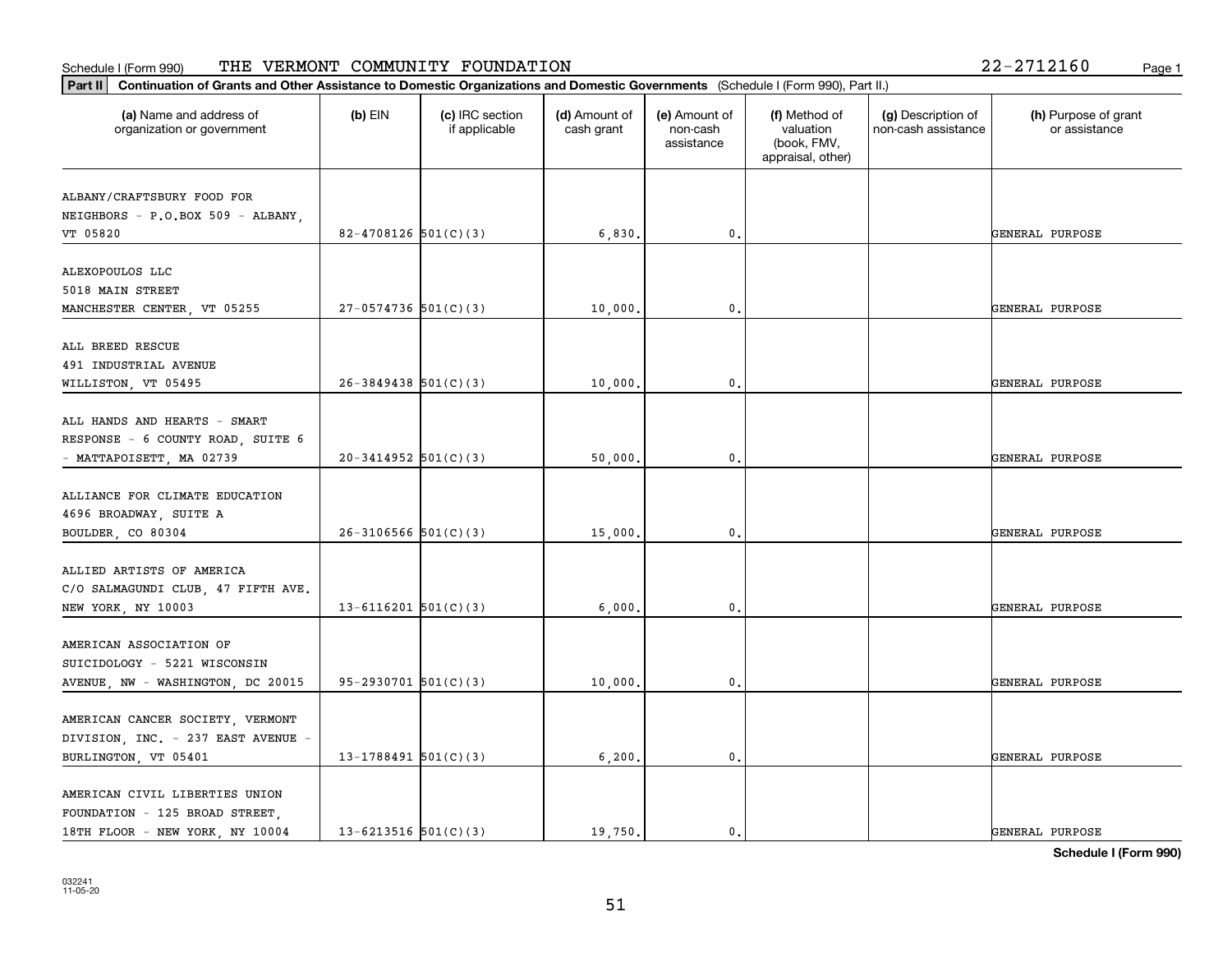|  |  | 22-2712160 |  | Page |
|--|--|------------|--|------|
|--|--|------------|--|------|

| (a) Name and address of<br>organization or government | $(b)$ EIN                  | (c) IRC section<br>if applicable | (d) Amount of<br>cash grant | (e) Amount of<br>non-cash<br>assistance | (f) Method of<br>valuation<br>(book, FMV,<br>appraisal, other) | (g) Description of<br>non-cash assistance | (h) Purpose of grant<br>or assistance |
|-------------------------------------------------------|----------------------------|----------------------------------|-----------------------------|-----------------------------------------|----------------------------------------------------------------|-------------------------------------------|---------------------------------------|
| AMERICAN CIVIL LIBERTIES UNION                        |                            |                                  |                             |                                         |                                                                |                                           |                                       |
| FOUNDATION OF VERMONT - P.O. BOX                      |                            |                                  |                             |                                         |                                                                |                                           |                                       |
| 277 - MONTPELIER, VT 05601                            | $23 - 7123046$ 501(C)(3)   |                                  | 59,200.                     | 0.                                      |                                                                |                                           | GENERAL PURPOSE                       |
| AMERICAN MORGAN HORSE EDUCATIONAL                     |                            |                                  |                             |                                         |                                                                |                                           |                                       |
| CHARITABLE TRUST - 4037 IRON WORKS                    |                            |                                  |                             |                                         |                                                                |                                           |                                       |
| PARKWAY, SUITE 130 - LEXINGTON, KY                    |                            |                                  |                             |                                         |                                                                |                                           |                                       |
| 40511                                                 | $30 - 6041200$ $501(C)(3)$ |                                  | 58,125.                     | $\mathfrak{o}$ .                        |                                                                |                                           | GENERAL PURPOSE                       |
|                                                       |                            |                                  |                             |                                         |                                                                |                                           |                                       |
| AMERICAN RED CROSS - VERMONT & NH                     |                            |                                  |                             |                                         |                                                                |                                           |                                       |
| VALLEY REGION - 32 NORTH PROSPECT                     |                            |                                  |                             |                                         |                                                                |                                           |                                       |
| ST. - BURLINGTON, VT 05401                            | 53-0196605 $501(C)(3)$     |                                  | 23,250.                     | $\mathbf{0}$ .                          |                                                                |                                           | GENERAL PURPOSE                       |
|                                                       |                            |                                  |                             |                                         |                                                                |                                           |                                       |
| ANABELLA LENZU/DANCEDRAMA                             |                            |                                  |                             |                                         |                                                                |                                           |                                       |
| 233 DEVOE STREET, #1B                                 |                            |                                  |                             |                                         |                                                                |                                           |                                       |
| BROOKLYN, NY 11211                                    | $13-3357408$ 501(C)(3)     |                                  | 10,000.                     | 0.                                      |                                                                |                                           | GENERAL PURPOSE                       |
| ANEW PLACE                                            |                            |                                  |                             |                                         |                                                                |                                           |                                       |
| P.O. BOX 1481                                         |                            |                                  |                             |                                         |                                                                |                                           |                                       |
| BURLINGTON, VT 05402                                  | $03-0287599$ 501(C)(3)     |                                  | 16,250.                     | $\mathbf{0}$                            |                                                                |                                           | GENERAL PURPOSE                       |
|                                                       |                            |                                  |                             |                                         |                                                                |                                           |                                       |
| ANOTHER WAY                                           |                            |                                  |                             |                                         |                                                                |                                           |                                       |
| P.O. BOX 506                                          |                            |                                  |                             |                                         |                                                                |                                           |                                       |
| MONTPELIER, VT 05601                                  | $22 - 2839802$ 501(C)(3)   |                                  | 15,000.                     | $\mathfrak{o}$ .                        |                                                                |                                           | GENERAL PURPOSE                       |
|                                                       |                            |                                  |                             |                                         |                                                                |                                           |                                       |
| ANTIQUE AND CLASSIC BOAT SOCIETY                      |                            |                                  |                             |                                         |                                                                |                                           |                                       |
| 422 JAMES STREET                                      |                            |                                  |                             |                                         |                                                                |                                           |                                       |
| CLAYTON, NY 13624                                     | $14 - 6081693$ 501(C)(3)   |                                  | 9,000,                      | $\mathfrak{o}$ .                        |                                                                |                                           | GENERAL PURPOSE                       |
|                                                       |                            |                                  |                             |                                         |                                                                |                                           |                                       |
| ARLINGTON'S WEST MOUNTAIN INN                         |                            |                                  |                             |                                         |                                                                |                                           |                                       |
| P.O. BOX 40                                           |                            |                                  |                             |                                         |                                                                |                                           |                                       |
| ARLINGTON, VT 05250                                   | $03-0296686$ 501(C)(3)     |                                  | 30,000.                     | $\mathfrak o$ .                         |                                                                |                                           | GENERAL PURPOSE                       |
|                                                       |                            |                                  |                             |                                         |                                                                |                                           |                                       |
| ARSON LTD CO                                          |                            |                                  |                             |                                         |                                                                |                                           |                                       |
| 345 CENTER HILL ROAD                                  |                            |                                  |                             |                                         |                                                                |                                           |                                       |
| MANCHESTER CENTER, VT 05255                           | 83-4693896 $501(C)(3)$     |                                  | 12,000.                     | $\mathfrak{o}$ .                        |                                                                |                                           | GENERAL PURPOSE                       |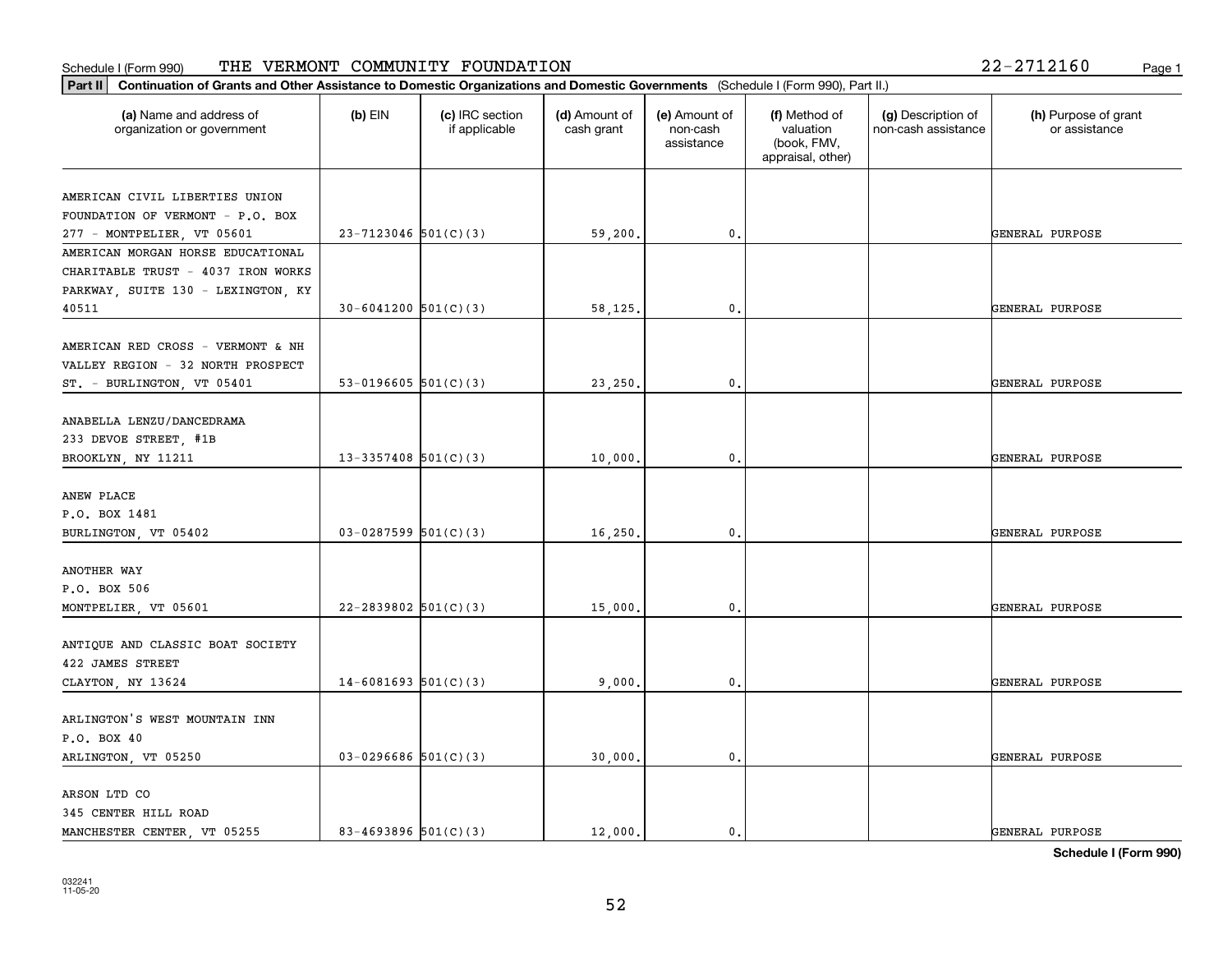| Continuation of Grants and Other Assistance to Domestic Organizations and Domestic Governments (Schedule I (Form 990), Part II.)<br>Part II |                          |                                  |                             |                                         |                                                                |                                           |                                       |
|---------------------------------------------------------------------------------------------------------------------------------------------|--------------------------|----------------------------------|-----------------------------|-----------------------------------------|----------------------------------------------------------------|-------------------------------------------|---------------------------------------|
| (a) Name and address of<br>organization or government                                                                                       | (b) EIN                  | (c) IRC section<br>if applicable | (d) Amount of<br>cash grant | (e) Amount of<br>non-cash<br>assistance | (f) Method of<br>valuation<br>(book, FMV,<br>appraisal, other) | (g) Description of<br>non-cash assistance | (h) Purpose of grant<br>or assistance |
| ASSOCIATION OF AFRICANS LIVING IN<br>VERMONT - 20 ALLEN STREET, 3RD<br>FLOOR - BURLINGTON, VT 05401                                         | $03-0371003$ 501(C)(3)   |                                  | 41,000.                     | 0.                                      |                                                                |                                           | GENERAL PURPOSE                       |
| <b>AUDUBON VERMONT</b><br>255 SHERMAN HOLLOW ROAD<br>HUNTINGTON, VT 05462                                                                   | 13-1624102 $501(C)(3)$   |                                  | 16,200.                     | $\mathbf{0}$ .                          |                                                                |                                           | GENERAL PURPOSE                       |
| BARRE HOUSING SERVICES<br>14 WASHINGTON STREET<br>BARRE, VT 05641                                                                           | $46 - 5180875$ 501(C)(3) |                                  | 7,500.                      | $\mathbf{0}$                            |                                                                |                                           | GENERAL PURPOSE                       |
| BARRE OPERA HOUSE, INC.<br>6 NORTH MAIN STREET, P.O. BOX 583<br>BARRE, VT 05641<br>BEHAVIORAL HEALTH NETWORK OF                             | $03-0270440$ 501(C)(3)   |                                  | 5,665.                      | 0.                                      |                                                                |                                           | GENERAL PURPOSE                       |
| VERMONT DBA VERMONT CARE NETWORK -<br>137 ELM STREET - MONTPELIER, VT<br>05602                                                              | $03 - 0341570$ 501(C)(3) |                                  | 155,000.                    | 0.                                      |                                                                |                                           | GENERAL PURPOSE                       |
| BELLOWS FALLS AREA SENIOR CENTER,<br>INC - 18 TUTTLE ST - BELLOWS<br><b>FALLS, VT 05101</b>                                                 | $03-0307048$ 501(C)(3)   |                                  | 7,500                       | 0.                                      |                                                                |                                           | GENERAL PURPOSE                       |
| BENNINGTON COALITION FOR THE<br>HOMELESS - $P.O.$ BOX 4736 -<br>BENNINGTON, VT 05201                                                        | $03 - 0346663$ 501(C)(3) |                                  | 17,500.                     | 0.                                      |                                                                |                                           | GENERAL PURPOSE                       |
| BENNINGTON COUNTY MEALS PROGRAM<br>124 PLEASANT STREET<br>BENNINGTON, VT 05201                                                              | $03 - 0343945$ 501(C)(3) |                                  | 14,500.                     | $\mathbf{0}$ .                          |                                                                |                                           | GENERAL PURPOSE                       |
| BENNINGTON FREE LIBRARY<br>101 SILVER STREET<br>BENNINGTON, VT 05201                                                                        | $03 - 0181067$ 501(C)(3) |                                  | 16,320.                     | $\mathfrak{o}$ .                        |                                                                |                                           | GENERAL PURPOSE                       |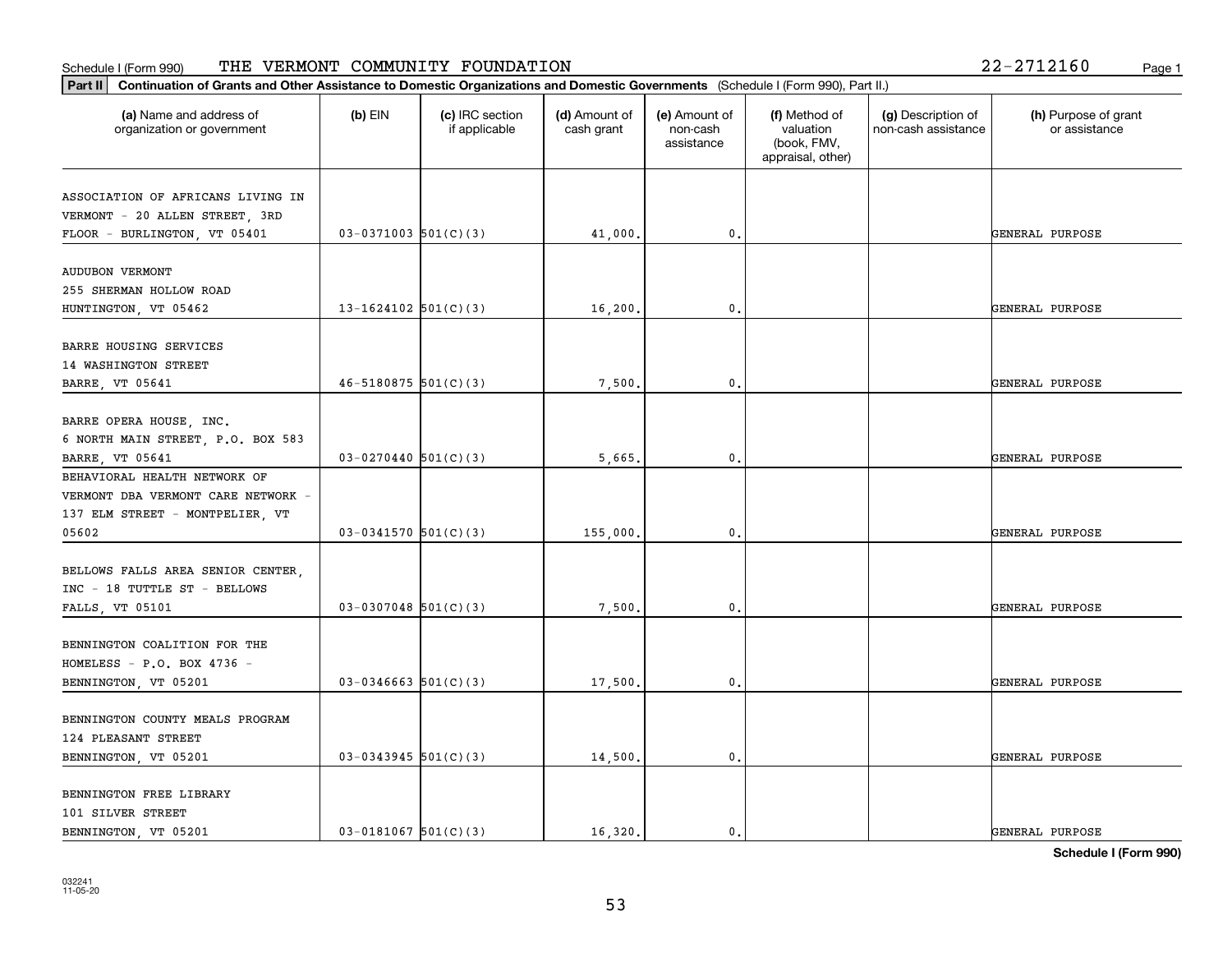|  |  | 2-2712160 | Page 1 |
|--|--|-----------|--------|
|--|--|-----------|--------|

| Part II   Continuation of Grants and Other Assistance to Domestic Organizations and Domestic Governments (Schedule I (Form 990), Part II.) |                            |                                  |                             |                                         |                                                                |                                           |                                       |
|--------------------------------------------------------------------------------------------------------------------------------------------|----------------------------|----------------------------------|-----------------------------|-----------------------------------------|----------------------------------------------------------------|-------------------------------------------|---------------------------------------|
| (a) Name and address of<br>organization or government                                                                                      | $(b)$ EIN                  | (c) IRC section<br>if applicable | (d) Amount of<br>cash grant | (e) Amount of<br>non-cash<br>assistance | (f) Method of<br>valuation<br>(book, FMV,<br>appraisal, other) | (g) Description of<br>non-cash assistance | (h) Purpose of grant<br>or assistance |
| BENNINGTON MUSEUM, INC.                                                                                                                    |                            |                                  |                             |                                         |                                                                |                                           |                                       |
| DEVELOPMENT OFFICE, 75 MAIN STREET                                                                                                         |                            |                                  |                             |                                         |                                                                |                                           |                                       |
| BENNINGTON, VT 05201                                                                                                                       | $03-0185292$ $501(C)(3)$   |                                  | 10,500.                     | 0.                                      |                                                                |                                           | GENERAL PURPOSE                       |
|                                                                                                                                            |                            |                                  |                             |                                         |                                                                |                                           |                                       |
| BETHANY CHURCH, UCC                                                                                                                        |                            |                                  |                             |                                         |                                                                |                                           |                                       |
| 115 MAIN STREET                                                                                                                            |                            |                                  |                             |                                         |                                                                |                                           |                                       |
| MONTPELIER, VT 05602                                                                                                                       | 03-6000090 CHURCH          |                                  | 15,000.                     | 0.                                      |                                                                |                                           | GENERAL PURPOSE                       |
| BIRDS OF VERMONT MUSEUM                                                                                                                    |                            |                                  |                             |                                         |                                                                |                                           |                                       |
| 900 SHERMAN HOLLOW ROAD                                                                                                                    |                            |                                  |                             |                                         |                                                                |                                           |                                       |
| HUNTINGTON, VT 05462                                                                                                                       | $03-0277302$ 501(C)(3)     |                                  | 74,537.                     | 0.                                      |                                                                |                                           | GENERAL PURPOSE                       |
|                                                                                                                                            |                            |                                  |                             |                                         |                                                                |                                           |                                       |
| BLACK LIVES MATTER OF GREATER                                                                                                              |                            |                                  |                             |                                         |                                                                |                                           |                                       |
| BURLINGTON INC - 179 S WINOOSKI                                                                                                            |                            |                                  |                             |                                         |                                                                |                                           |                                       |
| AVE STE 201 - BURLINGTON, VT 05401                                                                                                         | 83-3587029 $501(C)(3)$     |                                  | 7,500.                      | 0.                                      |                                                                |                                           | GENERAL PURPOSE                       |
|                                                                                                                                            |                            |                                  |                             |                                         |                                                                |                                           |                                       |
| BLACK LIVES MATTER VT, LTD                                                                                                                 |                            |                                  |                             |                                         |                                                                |                                           |                                       |
| PO BOX 239                                                                                                                                 | $81 - 3483844$ $501(C)(3)$ |                                  |                             | 0.                                      |                                                                |                                           | GENERAL PURPOSE                       |
| BARRE, VT 05641                                                                                                                            |                            |                                  | 29,250.                     |                                         |                                                                |                                           |                                       |
| BLACK RIVER GOOD NEIGHBOR                                                                                                                  |                            |                                  |                             |                                         |                                                                |                                           |                                       |
| SERVICES, INC. - 37B MAIN STREET -                                                                                                         |                            |                                  |                             |                                         |                                                                |                                           |                                       |
| LUDLOW, VT 05149                                                                                                                           | $03-0307817$ 501(C)(3)     |                                  | 25,000.                     | 0.                                      |                                                                |                                           | GENERAL PURPOSE                       |
|                                                                                                                                            |                            |                                  |                             |                                         |                                                                |                                           |                                       |
| BLACK RIVER VALLEY SENIOR CENTER                                                                                                           |                            |                                  |                             |                                         |                                                                |                                           |                                       |
| 10 HIGH STREET                                                                                                                             |                            |                                  |                             |                                         |                                                                |                                           |                                       |
| LUDLOW, VT 05149                                                                                                                           | $03-0292982$ 501(C)(3)     |                                  | 7,500.                      | $\mathbf{0}$ .                          |                                                                |                                           | GENERAL PURPOSE                       |
|                                                                                                                                            |                            |                                  |                             |                                         |                                                                |                                           |                                       |
| BOY SCOUTS OF AMERICA - GREEN                                                                                                              |                            |                                  |                             |                                         |                                                                |                                           |                                       |
| MOUNTAIN COUNCIL - P.O. BOX 557 -                                                                                                          | $03-0229256$ 501(C)(3)     |                                  |                             | $\mathfrak o$ .                         |                                                                |                                           | GENERAL PURPOSE                       |
| WATERBURY, VT 05676                                                                                                                        |                            |                                  | 50,000.                     |                                         |                                                                |                                           |                                       |
| BOYS & GIRLS CLUB OF BURLINGTON                                                                                                            |                            |                                  |                             |                                         |                                                                |                                           |                                       |
| 62 OAK STREET                                                                                                                              |                            |                                  |                             |                                         |                                                                |                                           |                                       |
| BURLINGTON, VT 05401                                                                                                                       | $03 - 0179307$ $501(C)(3)$ |                                  | 127.587.                    | $\mathbf{0}$ .                          |                                                                |                                           | GENERAL PURPOSE                       |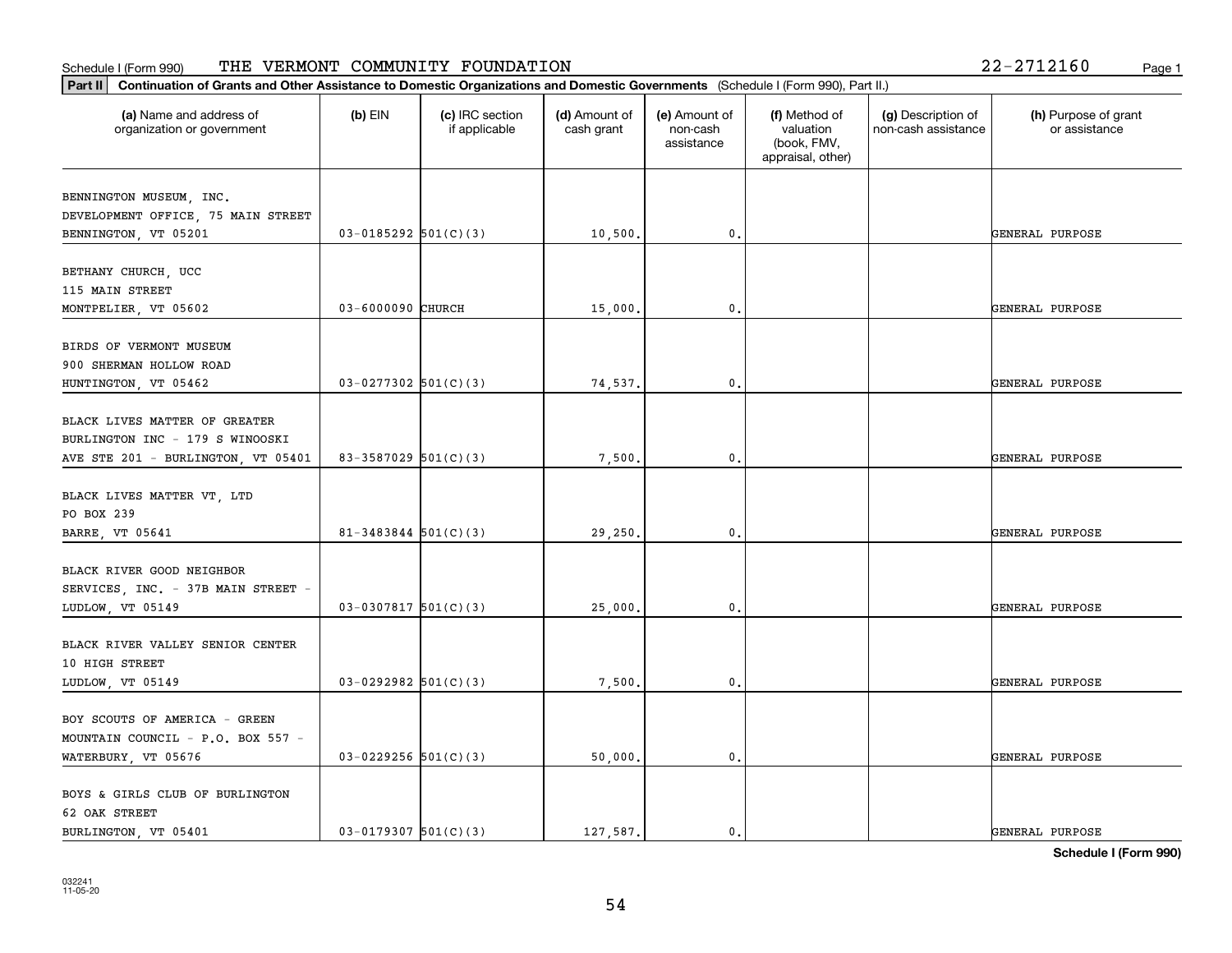| Part II   Continuation of Grants and Other Assistance to Domestic Organizations and Domestic Governments (Schedule I (Form 990), Part II.) |                            |                                  |                             |                                         |                                                                |                                           |                                       |
|--------------------------------------------------------------------------------------------------------------------------------------------|----------------------------|----------------------------------|-----------------------------|-----------------------------------------|----------------------------------------------------------------|-------------------------------------------|---------------------------------------|
| (a) Name and address of<br>organization or government                                                                                      | $(b)$ EIN                  | (c) IRC section<br>if applicable | (d) Amount of<br>cash grant | (e) Amount of<br>non-cash<br>assistance | (f) Method of<br>valuation<br>(book, FMV,<br>appraisal, other) | (g) Description of<br>non-cash assistance | (h) Purpose of grant<br>or assistance |
| BOYS & GIRLS CLUB OF RUTLAND                                                                                                               |                            |                                  |                             |                                         |                                                                |                                           |                                       |
| COUNTY - 71-77 MERCHANTS ROW, P.O.                                                                                                         |                            |                                  |                             |                                         |                                                                |                                           |                                       |
| BOX 636 - RUTLAND, VT 05702                                                                                                                | $31 - 1653365$ $501(C)(3)$ |                                  | 7,500.                      | 0.                                      |                                                                |                                           | GENERAL PURPOSE                       |
|                                                                                                                                            |                            |                                  |                             |                                         |                                                                |                                           |                                       |
| BRAIN ARTS OGANIZATION, INC.                                                                                                               |                            |                                  |                             |                                         |                                                                |                                           |                                       |
| 1486 DORCHESTER AVE.                                                                                                                       |                            |                                  |                             |                                         |                                                                |                                           |                                       |
| DORCHESTER, MA 02122                                                                                                                       | $46 - 2199793$ $501(C)(3)$ |                                  | 10,000                      | 0.                                      |                                                                |                                           | GENERAL PURPOSE                       |
| BRATTLEBORO SENIOR MEALS                                                                                                                   |                            |                                  |                             |                                         |                                                                |                                           |                                       |
| 207 MAIN STREET                                                                                                                            |                            |                                  |                             |                                         |                                                                |                                           |                                       |
| BRATTLEBORO, VT 05301                                                                                                                      | $05-0587278$ 501(C)(3)     |                                  | 8,250.                      | $\mathbf{0}$ .                          |                                                                |                                           | GENERAL PURPOSE                       |
|                                                                                                                                            |                            |                                  |                             |                                         |                                                                |                                           |                                       |
| BRAZIL FOUNDATION                                                                                                                          |                            |                                  |                             |                                         |                                                                |                                           |                                       |
| 345 7TH AVENUE #1401                                                                                                                       |                            |                                  |                             |                                         |                                                                |                                           |                                       |
| NEW YORK, NY 10001                                                                                                                         | 13-4131482 $501(C)(3)$     |                                  | 10,000.                     | $\mathbf{0}$ .                          |                                                                |                                           | GENERAL PURPOSE                       |
|                                                                                                                                            |                            |                                  |                             |                                         |                                                                |                                           |                                       |
| BREAD LOAF MOUNTAIN MONASTERY<br>P.O. BOX 818                                                                                              |                            |                                  |                             |                                         |                                                                |                                           |                                       |
| MIDDLEBURY, VT 05753                                                                                                                       | 82-0768267 $501(C)(3)$     |                                  | 6,000,                      | 0.                                      |                                                                |                                           | GENERAL PURPOSE                       |
|                                                                                                                                            |                            |                                  |                             |                                         |                                                                |                                           |                                       |
| BROC - COMMUNITY ACTION IN                                                                                                                 |                            |                                  |                             |                                         |                                                                |                                           |                                       |
| SOUTHWESTERN VERMONT - 45 UNION                                                                                                            |                            |                                  |                             |                                         |                                                                |                                           |                                       |
| STREET - RUTLAND, VT 05701                                                                                                                 | $03 - 0216505$ 501(C)(3)   |                                  | 76,500.                     | 0.                                      |                                                                |                                           | GENERAL PURPOSE                       |
|                                                                                                                                            |                            |                                  |                             |                                         |                                                                |                                           |                                       |
| BRYAN MEMORIAL GALLERY FOUNDATION,                                                                                                         |                            |                                  |                             |                                         |                                                                |                                           |                                       |
| INC. - 180 MAIN STREET, P.O. BOX                                                                                                           |                            |                                  |                             |                                         |                                                                |                                           |                                       |
| 340 - JEFFERSONVILLE, VT 05464                                                                                                             | $03-0287574$ 501(C)(3)     |                                  | 71,692.                     | $\mathfrak{o}$ .                        |                                                                |                                           | GENERAL PURPOSE                       |
| BURKE SENIOR MEAL SITE INC.                                                                                                                |                            |                                  |                             |                                         |                                                                |                                           |                                       |
| 212 SCHOOL STREET                                                                                                                          |                            |                                  |                             |                                         |                                                                |                                           |                                       |
| WEST BURKE, VT 05871                                                                                                                       | $05 - 0471841$ 501(C)(3)   |                                  | 10,000.                     | $\mathbf{0}$ .                          |                                                                |                                           | GENERAL PURPOSE                       |
|                                                                                                                                            |                            |                                  |                             |                                         |                                                                |                                           |                                       |
| BURKLYN ARTS COUNCIL                                                                                                                       |                            |                                  |                             |                                         |                                                                |                                           |                                       |
| PO BOX 1056                                                                                                                                |                            |                                  |                             |                                         |                                                                |                                           |                                       |
| LYNDONVILLE, VT 05851                                                                                                                      | $23 - 7164267$ 501(C)(3)   |                                  | 10,000.                     | $\mathbf{0}$ .                          |                                                                |                                           | GENERAL PURPOSE                       |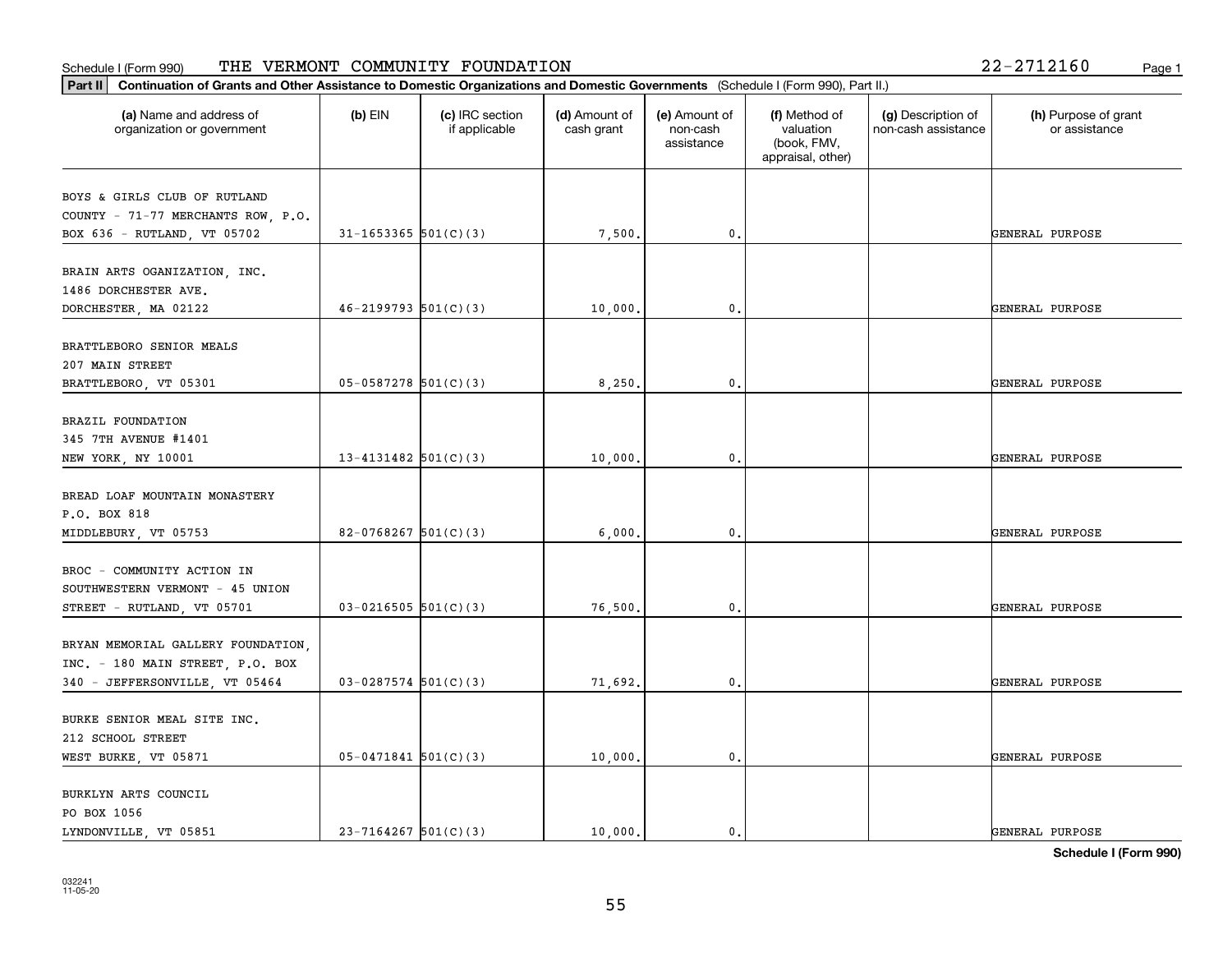### **Part III Continuation of Grants and Other Assistance to Domestic Organization of Grants and Other Assistance to Domestic Organizations** Schedule I (Form 990) Page 1 THE VERMONT COMMUNITY FOUNDATION 22-2712160

| 2-2712160 |  | Page 1 |
|-----------|--|--------|
|           |  |        |

| Continuation of Grants and Other Assistance to Domestic Organizations and Domestic Governments (Schedule I (Form 990), Part II.)<br>Part II |                            |                                  |                             |                                         |                                                                |                                           |                                       |
|---------------------------------------------------------------------------------------------------------------------------------------------|----------------------------|----------------------------------|-----------------------------|-----------------------------------------|----------------------------------------------------------------|-------------------------------------------|---------------------------------------|
| (a) Name and address of<br>organization or government                                                                                       | $(b)$ EIN                  | (c) IRC section<br>if applicable | (d) Amount of<br>cash grant | (e) Amount of<br>non-cash<br>assistance | (f) Method of<br>valuation<br>(book, FMV,<br>appraisal, other) | (g) Description of<br>non-cash assistance | (h) Purpose of grant<br>or assistance |
| BURLINGTON CITY ARTS FOUNDATION                                                                                                             |                            |                                  |                             |                                         |                                                                |                                           |                                       |
| 135 CHURCH STREET                                                                                                                           |                            |                                  |                             |                                         |                                                                |                                           |                                       |
| BURLINGTON, VT 05401                                                                                                                        | $03 - 0354963$ 501(C)(3)   |                                  | 133,000.                    | $\mathbf{0}$ .                          |                                                                |                                           | GENERAL PURPOSE                       |
| BURLINGTON DISMAS HOUSE                                                                                                                     |                            |                                  |                             |                                         |                                                                |                                           |                                       |
| 96 BUELL STREET                                                                                                                             |                            |                                  |                             |                                         |                                                                |                                           |                                       |
| BURLINGTON, VT 05401                                                                                                                        | $03 - 0369442$ 501(C)(3)   |                                  | 15,250.                     | $\mathbf{0}$ .                          |                                                                |                                           | GENERAL PURPOSE                       |
|                                                                                                                                             |                            |                                  |                             |                                         |                                                                |                                           |                                       |
| BURLINGTON HOUSING AUTHORITY<br>65 MAIN STREET                                                                                              |                            |                                  |                             |                                         |                                                                |                                           |                                       |
| BURLINGTON, VT 05401                                                                                                                        | $03 - 0216305$ 501(C)(3)   |                                  | 10,000                      | 0.                                      |                                                                |                                           | GENERAL PURPOSE                       |
|                                                                                                                                             |                            |                                  |                             |                                         |                                                                |                                           |                                       |
| BURLINGTON SCHOOLS FOUNDATION                                                                                                               |                            |                                  |                             |                                         |                                                                |                                           |                                       |
| P.O. BOX 3307                                                                                                                               |                            |                                  |                             |                                         |                                                                |                                           |                                       |
| BURLINGTON, VT 05408                                                                                                                        | $03-0352489$ 501(C)(3)     |                                  | 12,500                      | 0.                                      |                                                                |                                           | GENERAL PURPOSE                       |
|                                                                                                                                             |                            |                                  |                             |                                         |                                                                |                                           |                                       |
| CALEDONIA HOME HEALTH CARE &                                                                                                                |                            |                                  |                             |                                         |                                                                |                                           |                                       |
| HOSPICE - 161 SHERMAN DRIVE - ST.                                                                                                           |                            |                                  |                             |                                         |                                                                |                                           |                                       |
| JOHNSBURY, VT 05819                                                                                                                         | $51-0199559$ $501(C)(3)$   |                                  | 6, 250.                     | $\mathbf{0}$ .                          |                                                                |                                           | GENERAL PURPOSE                       |
| CAMP THORPE, INC.                                                                                                                           |                            |                                  |                             |                                         |                                                                |                                           |                                       |
| P.O. BOX 82                                                                                                                                 |                            |                                  |                             |                                         |                                                                |                                           |                                       |
| BRANDON, VT 05733                                                                                                                           | $03 - 0183587$ $501(C)(3)$ |                                  | 8,425.                      | 0.                                      |                                                                |                                           | GENERAL PURPOSE                       |
| CANCER PATIENT SUPPORT FOUNDATION,                                                                                                          |                            |                                  |                             |                                         |                                                                |                                           |                                       |
| INC. - 5399 WILLISTON ROAD, SUITE                                                                                                           |                            |                                  |                             |                                         |                                                                |                                           |                                       |
| 206, P.O. BOX 1804 - WILLISTON, VT                                                                                                          |                            |                                  |                             |                                         |                                                                |                                           |                                       |
| 05495                                                                                                                                       | $03-0365270$ 501(C)(3)     |                                  | 16,250                      | 0.                                      |                                                                |                                           | GENERAL PURPOSE                       |
|                                                                                                                                             |                            |                                  |                             |                                         |                                                                |                                           |                                       |
| CAPSTONE COMMUNITY ACTION                                                                                                                   |                            |                                  |                             |                                         |                                                                |                                           |                                       |
| 20 GABLE PLACE                                                                                                                              | $03 - 0216254$ 501(C)(3)   |                                  |                             | $\mathbf{0}$ .                          |                                                                |                                           | GENERAL PURPOSE                       |
| <b>BARRE, VT 05641</b>                                                                                                                      |                            |                                  | 390,000.                    |                                         |                                                                |                                           |                                       |
| CATAMOUNT FILM & ARTS CO.                                                                                                                   |                            |                                  |                             |                                         |                                                                |                                           |                                       |
| 115 EASTERN AVENUE, P.O. BOX 324                                                                                                            |                            |                                  |                             |                                         |                                                                |                                           |                                       |
| ST. JOHNSBURY, VT 05819                                                                                                                     | $03 - 0276780$ 501(C)(3)   |                                  | 44.772.                     | $\mathbf{0}$ .                          |                                                                |                                           | GENERAL PURPOSE                       |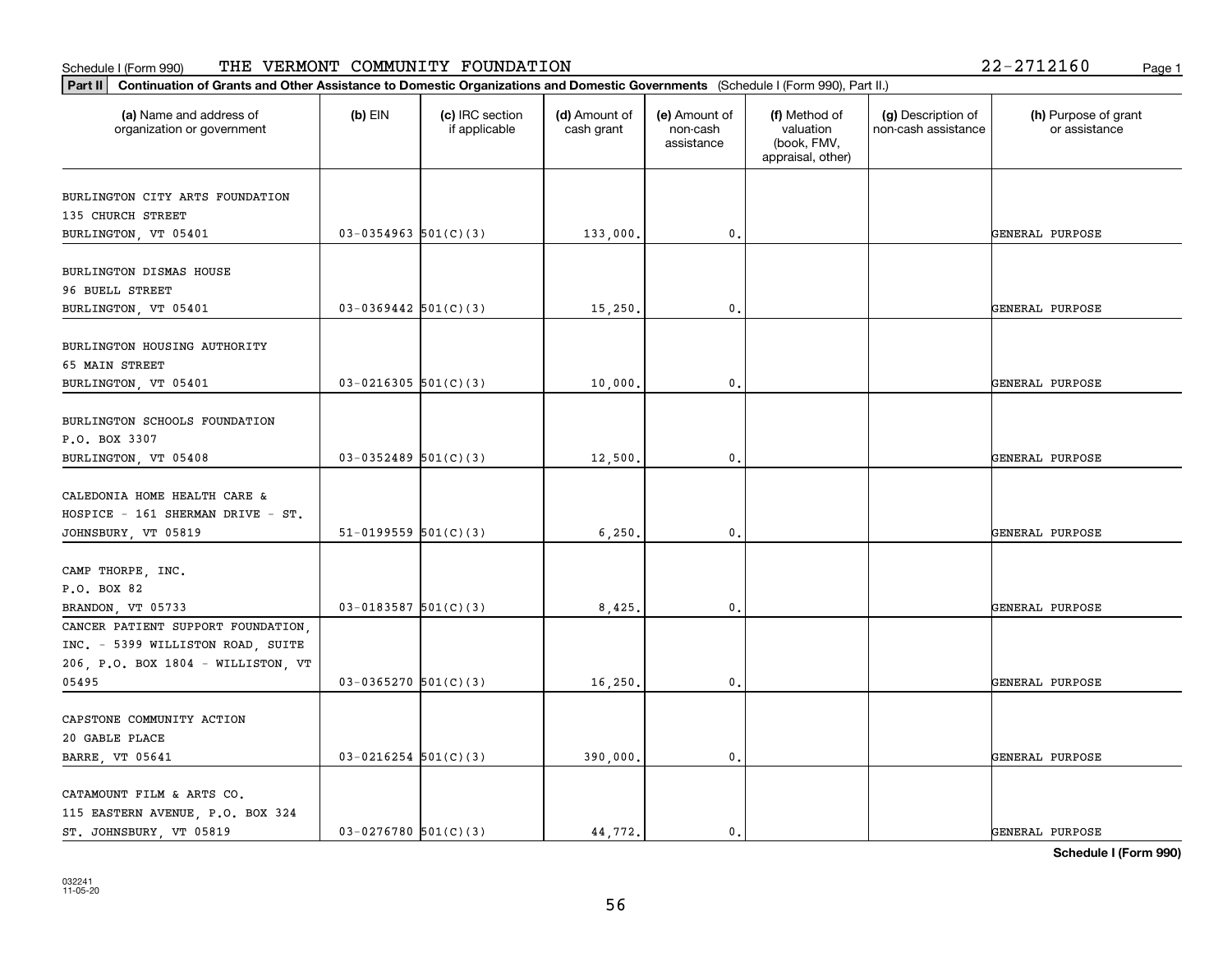| Part II   Continuation of Grants and Other Assistance to Domestic Organizations and Domestic Governments (Schedule I (Form 990), Part II.) |                            |                                  |                             |                                         |                                                                |                                           |                                       |
|--------------------------------------------------------------------------------------------------------------------------------------------|----------------------------|----------------------------------|-----------------------------|-----------------------------------------|----------------------------------------------------------------|-------------------------------------------|---------------------------------------|
| (a) Name and address of<br>organization or government                                                                                      | $(b)$ EIN                  | (c) IRC section<br>if applicable | (d) Amount of<br>cash grant | (e) Amount of<br>non-cash<br>assistance | (f) Method of<br>valuation<br>(book, FMV,<br>appraisal, other) | (g) Description of<br>non-cash assistance | (h) Purpose of grant<br>or assistance |
| CCTV'S CENTER FOR MEDIA &                                                                                                                  |                            |                                  |                             |                                         |                                                                |                                           |                                       |
| DEMOCRACY - 294 NORTH WINOOSKI                                                                                                             |                            |                                  |                             |                                         |                                                                |                                           |                                       |
| AVENUE - BURLINGTON, VT 05401                                                                                                              | $22 - 2582888$ 501(C)(3)   |                                  | 50, 500.                    | 0.                                      |                                                                |                                           | GENERAL PURPOSE                       |
| CENTER FOR AN AGRICULTURAL ECONOMY                                                                                                         |                            |                                  |                             |                                         |                                                                |                                           |                                       |
| (CAE) - 140 JUNCTION RD, P.O. BOX                                                                                                          |                            |                                  |                             |                                         |                                                                |                                           |                                       |
| 422 - HARDWICK, VT 05843                                                                                                                   | $57-1201683$ $501(C)(3)$   |                                  | 50,750.                     | 0.                                      |                                                                |                                           | GENERAL PURPOSE                       |
|                                                                                                                                            |                            |                                  |                             |                                         |                                                                |                                           |                                       |
| CENTER FOR BIOLOGICAL DIVERSITY<br>PO BOX 710                                                                                              |                            |                                  |                             |                                         |                                                                |                                           |                                       |
| TUSCON, AZ 85702                                                                                                                           | $27-3943866$ 501(C)(3)     |                                  | 5,500.                      | 0.                                      |                                                                |                                           | GENERAL PURPOSE                       |
|                                                                                                                                            |                            |                                  |                             |                                         |                                                                |                                           |                                       |
| CENTER FOR FOOD ACTION NEW JERSEY                                                                                                          |                            |                                  |                             |                                         |                                                                |                                           |                                       |
| 192 W. DEMAREST AVENUE                                                                                                                     |                            |                                  |                             |                                         |                                                                |                                           |                                       |
| ENGLEWOOD, NJ 07631                                                                                                                        | 22-2189072 $501(C)(3)$     |                                  | 10,000.                     | 0.                                      |                                                                |                                           | GENERAL PURPOSE                       |
| CENTER FOR HEALTH AND LEARNING                                                                                                             |                            |                                  |                             |                                         |                                                                |                                           |                                       |
| 28 VERNON STREET, SUITE 319                                                                                                                |                            |                                  |                             |                                         |                                                                |                                           |                                       |
| BRATTLEBORO, VT 05301                                                                                                                      | $03-0351024$ $501(C)(3)$   |                                  | 28,000.                     | $\mathbf{0}$                            |                                                                |                                           | GENERAL PURPOSE                       |
|                                                                                                                                            |                            |                                  |                             |                                         |                                                                |                                           |                                       |
| CENTER FOR WHOLE COMMUNITIES                                                                                                               |                            |                                  |                             |                                         |                                                                |                                           |                                       |
| P.O. BOX 5483                                                                                                                              |                            |                                  |                             |                                         |                                                                |                                           |                                       |
| BURLINGTON, VT 05402                                                                                                                       | $51-0462232$ $501(C)(3)$   |                                  | 10,834.                     | 0.                                      |                                                                |                                           | GENERAL PURPOSE                       |
| CENTER FOR WOMEN & ENTERPRISE                                                                                                              |                            |                                  |                             |                                         |                                                                |                                           |                                       |
| 44 SCHOOL STREET, SUITE 200                                                                                                                |                            |                                  |                             |                                         |                                                                |                                           |                                       |
| BOSTON, MA 02108                                                                                                                           | $04 - 3256236$ $501(C)(3)$ |                                  | 20,000.                     | 0.                                      |                                                                |                                           | GENERAL PURPOSE                       |
|                                                                                                                                            |                            |                                  |                             |                                         |                                                                |                                           |                                       |
| CENTER ON RURAL INNOVATION                                                                                                                 |                            |                                  |                             |                                         |                                                                |                                           |                                       |
| 2 QUECHEE ROAD, P.O. BOX 392<br>HARTLAND, VT 05048                                                                                         | $82 - 4508477$ 501(C)(3)   |                                  | 250,000.                    | $\mathbf{0}$ .                          |                                                                |                                           | GENERAL PURPOSE                       |
|                                                                                                                                            |                            |                                  |                             |                                         |                                                                |                                           |                                       |
| CENTRAL VERMONT ADULT BASIC                                                                                                                |                            |                                  |                             |                                         |                                                                |                                           |                                       |
| EDUCATION - 46 WASHINGTON STREET                                                                                                           |                            |                                  |                             |                                         |                                                                |                                           |                                       |
| SUITE 100 - BARRE, VT 05641                                                                                                                | $03-0238309$ $501(C)(3)$   |                                  | 10, 200.                    | $\mathbf{0}$ .                          |                                                                |                                           | GENERAL PURPOSE                       |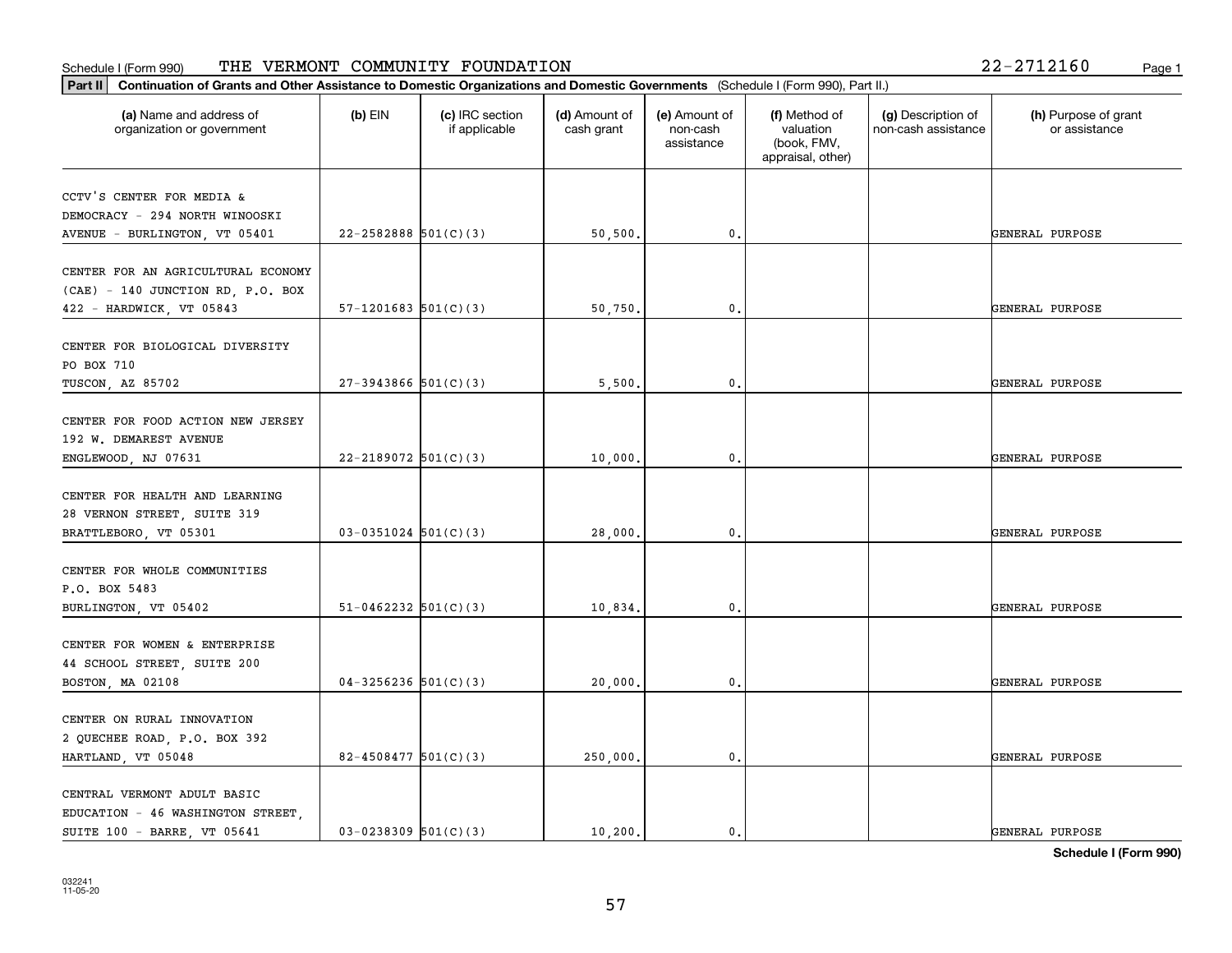#### Schedule I (Form 990) 'I'HE' VERMON'I' COMMUNITY F'OUNDA'I'ION 2Z-Z7IZI6U Page 1 THE VERMONT COMMUNITY FOUNDATION 22-2712160

| (a) Name and address of            | $(b)$ EIN                  | (c) IRC section<br>if applicable | (d) Amount of | (e) Amount of          | (f) Method of                                 | (g) Description of  | (h) Purpose of grant |
|------------------------------------|----------------------------|----------------------------------|---------------|------------------------|-----------------------------------------------|---------------------|----------------------|
| organization or government         |                            |                                  | cash grant    | non-cash<br>assistance | valuation<br>(book, FMV,<br>appraisal, other) | non-cash assistance | or assistance        |
| CENTRAL VERMONT COUNCIL ON AGING   |                            |                                  |               |                        |                                               |                     |                      |
| 59 NORTH MAIN STREET, SUITE 200    |                            |                                  |               |                        |                                               |                     |                      |
| BARRE, VT 05641                    | $03-0276104$ 501(C)(3)     |                                  | 22,697.       | 0.                     |                                               |                     | GENERAL PURPOSE      |
|                                    |                            |                                  |               |                        |                                               |                     |                      |
| CENTRAL VERMONT FIBER              |                            |                                  |               |                        |                                               |                     |                      |
| 204 BURELLI FARM DRIVE             |                            |                                  |               |                        |                                               |                     |                      |
| BERLIN, VT 05602                   | 83-2227126 $501(C)(3)$     |                                  | 30,000.       | 0.                     |                                               |                     | GENERAL PURPOSE      |
| CENTRAL VERMONT HOME HEALTH &      |                            |                                  |               |                        |                                               |                     |                      |
| HOSPICE - 600 GRANGER ROAD -       |                            |                                  |               |                        |                                               |                     |                      |
| BARRE, VT 05641                    | $03 - 0186089$ 501(C)(3)   |                                  | 7,750.        | $\mathbf{0}$ .         |                                               |                     | GENERAL PURPOSE      |
|                                    |                            |                                  |               |                        |                                               |                     |                      |
| CHALET MOTEL INN                   |                            |                                  |               |                        |                                               |                     |                      |
| 1815 DEPOT STREET                  |                            |                                  |               |                        |                                               |                     |                      |
| MANCHESTER CENTER, VT 05255        | $03 - 0235231$ $501(C)(3)$ |                                  | 30,000.       | 0.                     |                                               |                     | GENERAL PURPOSE      |
| CHAMPLAIN COLLEGE                  |                            |                                  |               |                        |                                               |                     |                      |
| 175 LAKESIDE AVENUE, 3RD FLOOR,    |                            |                                  |               |                        |                                               |                     |                      |
| P.O. BOX 670 - BURLINGTON, VT      |                            |                                  |               |                        |                                               |                     |                      |
| 05402                              | $03 - 0220266$ 501(C)(3)   |                                  | 121,203.      | 0.                     |                                               |                     | GENERAL PURPOSE      |
|                                    |                            |                                  |               |                        |                                               |                     |                      |
| CHAMPLAIN COMMUNITY SERVICES, INC. |                            |                                  |               |                        |                                               |                     |                      |
| 512 TROY AVENUE                    |                            |                                  |               |                        |                                               |                     |                      |
| COLCHESTER, VT 05446               | $03 - 6015899$ $501(C)(3)$ |                                  | 7,500.        | 0.                     |                                               |                     | GENERAL PURPOSE      |
| CHAMPLAIN HOUSING TRUST            |                            |                                  |               |                        |                                               |                     |                      |
| 88 KING STREET                     |                            |                                  |               |                        |                                               |                     |                      |
| BURLINGTON, VT 05401               | $22 - 2536446$ 501(C)(3)   |                                  | 204,383.      | 0.                     |                                               |                     | GENERAL PURPOSE      |
| CHAMPLAIN ISLANDERS DEVELOPING     |                            |                                  |               |                        |                                               |                     |                      |
| ESSENTIAL RESOURCES (C.I.D.E.R.) - |                            |                                  |               |                        |                                               |                     |                      |
| P.O. BOX 13, 110 COMMUNITY LANE -  |                            |                                  |               |                        |                                               |                     |                      |
| SOUTH HERO, VT 05486               | $05-0471886$ 501(C)(3)     |                                  | 52,500.       | $\mathbf{0}$ .         |                                               |                     | GENERAL PURPOSE      |
|                                    |                            |                                  |               |                        |                                               |                     |                      |
| CHAMPLAIN VALLEY HEAD START        |                            |                                  |               |                        |                                               |                     |                      |
| 431 PINE STREET                    |                            |                                  |               |                        |                                               |                     |                      |
| BURLINGTON, VT 05401               | $03 - 0216837$ 501(C)(3)   |                                  | 80.000.       | 0.                     |                                               |                     | GENERAL PURPOSE      |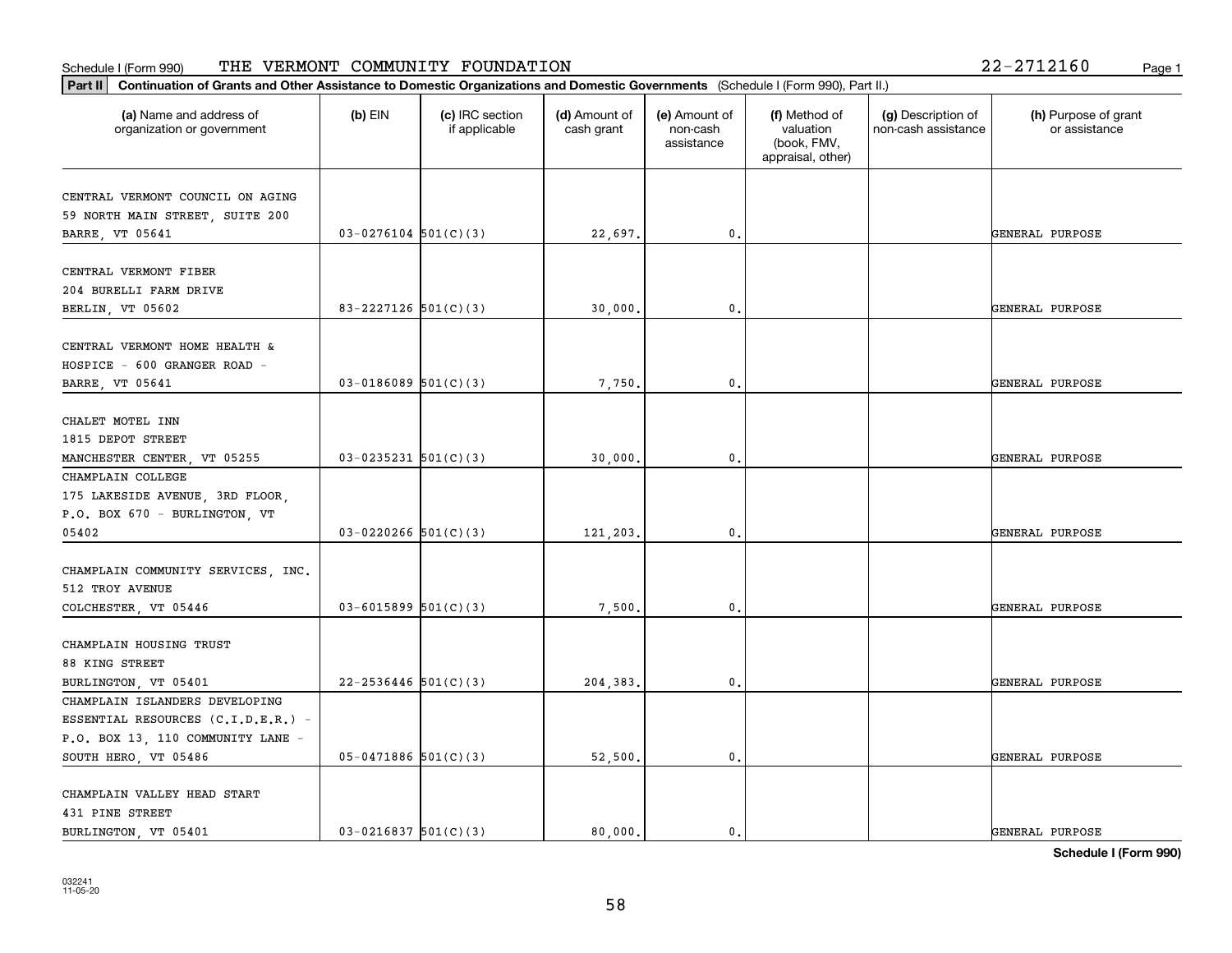#### Schedule I (Form 990) 'I'HE' VERMON'I' COMMUNITY F'OUNDA'I'ION 2Z-Z7IZI6U Page 1 THE VERMONT COMMUNITY FOUNDATION 22-2712160

| Part II   Continuation of Grants and Other Assistance to Domestic Organizations and Domestic Governments (Schedule I (Form 990), Part II.) |                            |                                  |                             |                                         |                                                                |                                           |                                       |
|--------------------------------------------------------------------------------------------------------------------------------------------|----------------------------|----------------------------------|-----------------------------|-----------------------------------------|----------------------------------------------------------------|-------------------------------------------|---------------------------------------|
| (a) Name and address of<br>organization or government                                                                                      | $(b)$ EIN                  | (c) IRC section<br>if applicable | (d) Amount of<br>cash grant | (e) Amount of<br>non-cash<br>assistance | (f) Method of<br>valuation<br>(book, FMV,<br>appraisal, other) | (g) Description of<br>non-cash assistance | (h) Purpose of grant<br>or assistance |
| CHAMPLAIN VALLEY OFFICE OF                                                                                                                 |                            |                                  |                             |                                         |                                                                |                                           |                                       |
| ECONOMIC OPPORTUNITY (CVOEO) - 255                                                                                                         |                            |                                  |                             |                                         |                                                                |                                           |                                       |
| SOUTH CHAMPLAIN STREET, P.O. BOX                                                                                                           |                            |                                  |                             |                                         |                                                                |                                           |                                       |
| 1603 - BURLINGTON, VT 05402                                                                                                                | $03 - 0216837$ 501(C)(3)   |                                  | 124,000.                    | 0.                                      |                                                                |                                           | GENERAL PURPOSE                       |
| CHANDLER CENTER FOR THE ARTS, INC.<br>71 N MAIN STREET                                                                                     |                            |                                  |                             |                                         |                                                                |                                           |                                       |
| RANDOLPH, VT 05060                                                                                                                         | $03 - 0266500$ 501(C)(3)   |                                  | 6,000,                      | 0.                                      |                                                                |                                           | GENERAL PURPOSE                       |
| CHANGE THE WORLD KIDS<br>7 CHURCH STREET                                                                                                   |                            |                                  |                             |                                         |                                                                |                                           |                                       |
| WOODSTOCK, VT 05091                                                                                                                        | $03-0531488$ 501(C)(3)     |                                  | 9,250.                      | $\mathbf{0}$ .                          |                                                                |                                           | GENERAL PURPOSE                       |
| CHANGING PERSPECTIVES<br>P.O. BOX 694<br>BRADFORD, VT 05033                                                                                | $46 - 3115902$ 501(C)(3)   |                                  | 8,000                       | 0.                                      |                                                                |                                           | GENERAL PURPOSE                       |
| CHARTER HOUSE COALITION<br>27 NORTH PLEASANT STREET<br>MIDDLEBURY, VT 05753                                                                | $56 - 2531802$ $501(C)(3)$ |                                  | 39,000.                     | 0.                                      |                                                                |                                           | GENERAL PURPOSE                       |
| CHELSEA AREA SENIOR CENTER<br>P.O. BOX 44                                                                                                  |                            |                                  |                             |                                         |                                                                |                                           |                                       |
| CHELSEA, VT 05038                                                                                                                          | $03 - 0234885$ 501(C)(3)   |                                  | 10,000.                     | 0.                                      |                                                                |                                           | GENERAL PURPOSE                       |
| CHILDREN'S LITERACY FOUNDATION<br>(CLIF) - 1536 LOOMIS HILL ROAD -                                                                         |                            |                                  |                             |                                         |                                                                |                                           |                                       |
| WATERBURY CENTER, VT 05677                                                                                                                 | $02 - 0498154$ 501(C)(3)   |                                  | 34,500.                     | 0.                                      |                                                                |                                           | GENERAL PURPOSE                       |
| CHITTENDEN COUNTY GOVERNMENT                                                                                                               |                            |                                  |                             |                                         |                                                                |                                           |                                       |
| ACCESS CHANNEL TRUST - 294 NORTH                                                                                                           |                            |                                  |                             |                                         |                                                                |                                           |                                       |
| WINOOSKI AVENUE - BURLINGTON, VT                                                                                                           |                            |                                  |                             |                                         |                                                                |                                           |                                       |
| 05401                                                                                                                                      | $03 - 6054166$ 501(C)(3)   |                                  | 50,000.                     | 0.                                      |                                                                |                                           | GENERAL PURPOSE                       |
|                                                                                                                                            |                            |                                  |                             |                                         |                                                                |                                           |                                       |
| CIRCLE, INC.                                                                                                                               |                            |                                  |                             |                                         |                                                                |                                           |                                       |
| P.O. BOX 652                                                                                                                               |                            |                                  |                             |                                         |                                                                |                                           |                                       |
| <b>BARRE</b> , VT 05641                                                                                                                    | $03-0331147$ $501(C)(3)$   |                                  | 7.600.                      | $\mathfrak{o}$ .                        |                                                                |                                           | GENERAL PURPOSE                       |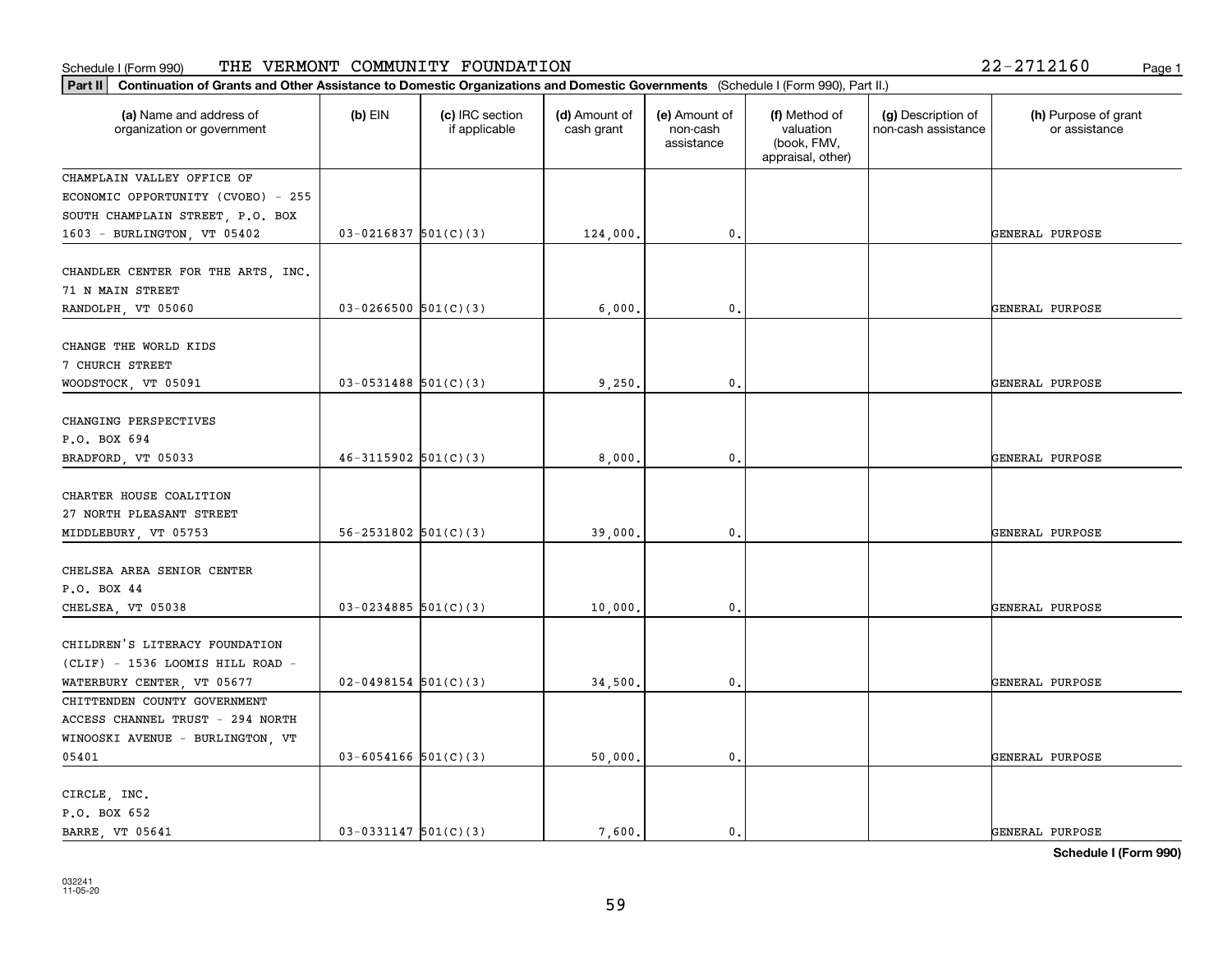# **Part III Continuation of Grants and Other Assistance to Domestic Organization of Grants and Other Assistance to Domestic Organizations** Schedule I (Form 990) Page 1 THE VERMONT COMMUNITY FOUNDATION 22-2712160

| Part II                                                                                               | Continuation of Grants and Other Assistance to Domestic Organizations and Domestic Governments (Schedule I (Form 990), Part II.) |                                  |                             |                                         |                                                                |                                           |                                       |  |  |
|-------------------------------------------------------------------------------------------------------|----------------------------------------------------------------------------------------------------------------------------------|----------------------------------|-----------------------------|-----------------------------------------|----------------------------------------------------------------|-------------------------------------------|---------------------------------------|--|--|
| (a) Name and address of<br>organization or government                                                 | $(b)$ EIN                                                                                                                        | (c) IRC section<br>if applicable | (d) Amount of<br>cash grant | (e) Amount of<br>non-cash<br>assistance | (f) Method of<br>valuation<br>(book, FMV,<br>appraisal, other) | (g) Description of<br>non-cash assistance | (h) Purpose of grant<br>or assistance |  |  |
| CITY OF BARRE, VERMONT<br>6 NORTH MAIN STREET, SUITE 2<br>BARRE, VT 05641                             | 03-6000356 MUNICIPAL                                                                                                             |                                  | 71,567.                     | 0.                                      |                                                                |                                           | GENERAL PURPOSE                       |  |  |
| CLARA MARTIN CENTER<br>P.O. BOX G, 11 NORTH MAIN STREET<br>RANDOLPH, VT 05060                         | $03 - 0220733$ 501(C)(3)                                                                                                         |                                  | 7,500.                      | $\mathbf{0}$ .                          |                                                                |                                           | GENERAL PURPOSE                       |  |  |
| CLARINA HOWARD NICHOLS CENTER<br>P.O. BOX 517<br>MORRISVILLE, VT 05661                                | $03-0282496$ 501(C)(3)                                                                                                           |                                  | 7,750.                      | 0                                       |                                                                |                                           | GENERAL PURPOSE                       |  |  |
| CLEAN WATER FUND<br>1444 EYE STREET, NW SUITE 400<br>WASHINGTON, DC 20005                             | $52 - 1043444$ $501(C)(3)$                                                                                                       |                                  | 20,000,                     | 0.                                      |                                                                |                                           | GENERAL PURPOSE                       |  |  |
| CLEMMONS FAMILY FARM<br>2213 GREENBUSH ROAD<br>CHARLOTTE, VT 05445                                    | $84 - 2314023$ 501(C)(3)                                                                                                         |                                  | 23,250.                     | 0.                                      |                                                                |                                           | GENERAL PURPOSE                       |  |  |
| CLIMATE CHANGE CONVERSATIONS IN<br>LIBRARIES (AKA BEYOND C31) - 13<br>FARREL ROAD - NEWTOWN, CT 06470 | $91 - 2038316$ $501(C)(3)$                                                                                                       |                                  | 12,000.                     | 0.                                      |                                                                |                                           | GENERAL PURPOSE                       |  |  |
| CLIMATE ECONOMY ACTION CENTER OF<br>ADDISON COUNTY - PO BOX 86 -<br>MIDDLEBURY, VT 05753              | 83-3820171 $501(C)(3)$                                                                                                           |                                  | 6,000.                      | 0.                                      |                                                                |                                           | GENERAL PURPOSE                       |  |  |
| COLLEGE STREET CONGREGATIONAL<br>CHURCH - 265 COLLEGE STREET -<br>BURLINGTON, VT 05401                | $03 - 0184074$ 501(C)(3)                                                                                                         |                                  | 146,337.                    | 0.                                      |                                                                |                                           | GENERAL PURPOSE                       |  |  |
| COLUMBIA UNIVERSITY<br>PO BOX 1523<br>NEW YORK, NY 10008                                              | $13 - 5598093$ $501(C)(3)$                                                                                                       |                                  | 7.250.                      | 0.                                      |                                                                |                                           | GENERAL PURPOSE                       |  |  |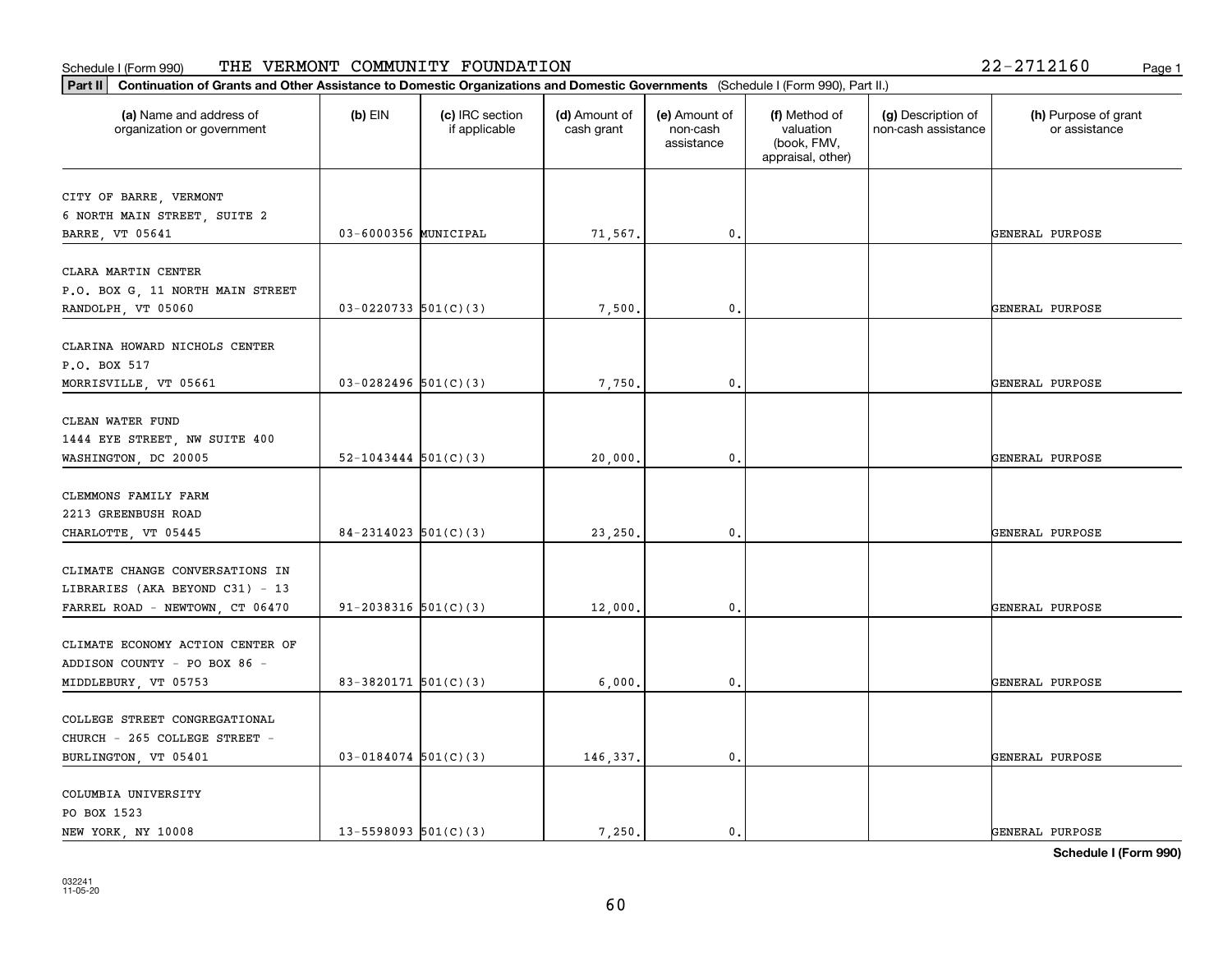### **Part III Continuation of Grants and Other Assistance to Domestic Organizations Part II Continuation of Grants and Other Assistance to Domestic Organizations** Schedule I (Form 990) Page 1 THE VERMONT COMMUNITY FOUNDATION 22-2712160

| Continuation of Grants and Other Assistance to Domestic Organizations and Domestic Governments (Schedule I (Form 990), Part II.)<br> Part II |                            |                                  |                             |                                         |                                                                |                                           |                                       |
|----------------------------------------------------------------------------------------------------------------------------------------------|----------------------------|----------------------------------|-----------------------------|-----------------------------------------|----------------------------------------------------------------|-------------------------------------------|---------------------------------------|
| (a) Name and address of<br>organization or government                                                                                        | $(b)$ EIN                  | (c) IRC section<br>if applicable | (d) Amount of<br>cash grant | (e) Amount of<br>non-cash<br>assistance | (f) Method of<br>valuation<br>(book, FMV,<br>appraisal, other) | (g) Description of<br>non-cash assistance | (h) Purpose of grant<br>or assistance |
| COME ALIVE OUTSIDE, INC.<br>P.O. BOX 267<br>RUTLAND, VT 05702                                                                                | $47 - 2357025$ 501(C)(3)   |                                  | 6,994.                      | 0.                                      |                                                                |                                           | GENERAL PURPOSE                       |
| COMMITTEE ON TEMPORARY SHELTER<br>P.O. BOX 1616<br>BURLINGTON, VT 05402                                                                      | $03 - 0285606$ 501(C)(3)   |                                  | 182,050.                    | 0.                                      |                                                                |                                           | GENERAL PURPOSE                       |
| COMMUNITY ASYLUM SEEKERS PROJECT<br>PO BOX 1355<br>BRATTLEBORO, VT 05302                                                                     | $81 - 3418323$ $501(C)(3)$ |                                  | 20,250.                     | 0.                                      |                                                                |                                           | GENERAL PURPOSE                       |
| COMMUNITY CAPITAL OF VERMONT<br>105 NO. MAIN STREET, SUITE 305, P.O<br>BARRE, VT 05641                                                       | $04 - 3642655$ 501(C)(3)   |                                  | 35,500.                     | $^{\rm 0}$ .                            |                                                                |                                           | GENERAL PURPOSE                       |
| COMMUNITY COLLEGE OF VERMONT<br>660 ELM STREET, P.O. BOX 489<br>MONTPELIER, VT 05601                                                         | $03 - 0213787$ 501(C)(3)   |                                  | 90,850.                     | 0.                                      |                                                                |                                           | GENERAL PURPOSE                       |
| COMMUNITY COLLEGE OF VERMONT -<br>WINOOSKI - 1 ABENAKI WAY -<br>WINOOSKI, VT 05404                                                           | $03-0213787$ 501(C)(3)     |                                  | 330,540.                    | 0.                                      |                                                                |                                           | GENERAL PURPOSE                       |
| COMMUNITY ENGAGEMENT LAB<br>P.O BOX 1542<br>MONTPELIER, VT 05601                                                                             | $45 - 3868526$ $501(C)(3)$ |                                  | 20,000.                     | $^{\rm 0}$ .                            |                                                                |                                           | GENERAL PURPOSE                       |
| COMMUNITY FOOD BANK OF NEW JERSEY<br>31 EVANS TERMINAL<br>HILLSIDE, NJ 07205                                                                 | $22 - 2423882$ 501(C)(3)   |                                  | 10,000.                     | 0.                                      |                                                                |                                           | GENERAL PURPOSE                       |
| COMMUNITY FOOD CUPBOARD, INC.<br>P.O. BOX 864, 40 JEFF WILLIAMS WAY<br>MANCHESTER CENTER, VT 05255                                           | $03-0335781$ 501(C)(3)     |                                  | 16,000.                     | 0.                                      |                                                                |                                           | GENERAL PURPOSE                       |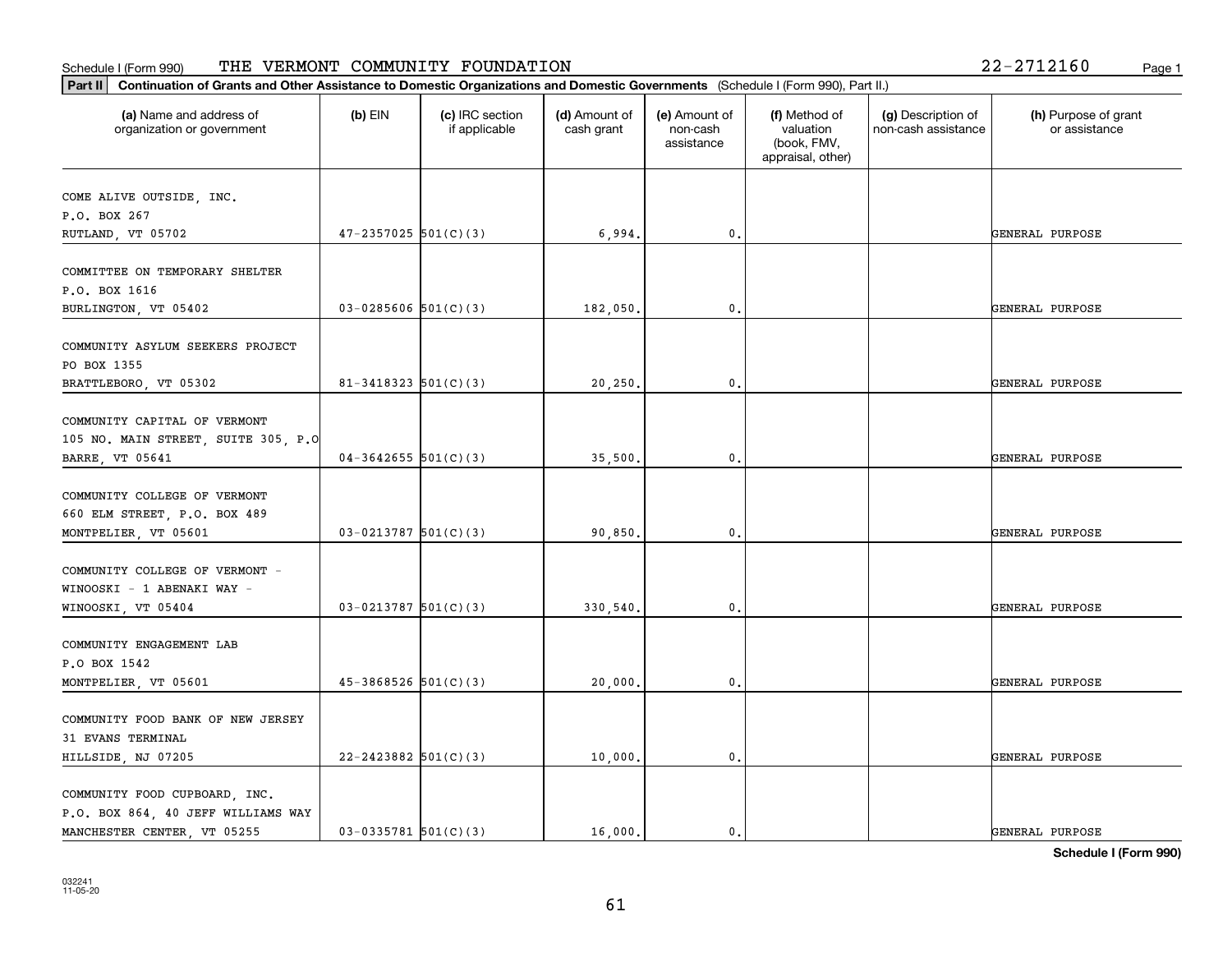### **Part II Continuation of Grants and Other Assistance to Domestic Organization of Grants and Other Assistance to Domestic** Schedule I (Form 990) Page 1 THE VERMONT COMMUNITY FOUNDATION 22-2712160

|  | 22-2712160 |  |  | Page |
|--|------------|--|--|------|
|--|------------|--|--|------|

| Continuation of Grants and Other Assistance to Domestic Organizations and Domestic Governments (Schedule I (Form 990), Part II.)<br>Part II |                            |                                  |                             |                                         |                                                                |                                           |                                       |
|---------------------------------------------------------------------------------------------------------------------------------------------|----------------------------|----------------------------------|-----------------------------|-----------------------------------------|----------------------------------------------------------------|-------------------------------------------|---------------------------------------|
| (a) Name and address of<br>organization or government                                                                                       | $(b)$ EIN                  | (c) IRC section<br>if applicable | (d) Amount of<br>cash grant | (e) Amount of<br>non-cash<br>assistance | (f) Method of<br>valuation<br>(book, FMV,<br>appraisal, other) | (g) Description of<br>non-cash assistance | (h) Purpose of grant<br>or assistance |
| COMMUNITY HARVEST OF CENTRAL<br>VERMONT - 146 LORD ROAD - BERLIN,<br>VT 05602                                                               | $46 - 4791908$ $501(C)(3)$ |                                  | 6,000,                      | $\mathfrak{o}$ .                        |                                                                |                                           | GENERAL PURPOSE                       |
|                                                                                                                                             |                            |                                  |                             |                                         |                                                                |                                           |                                       |
| COMMUNITY HEALTH CENTERS OF<br>BURLINGTON - 617 RIVERSIDE AVENUE<br>- BURLINGTON, VT 05401                                                  | $23 - 7182584$ 501(C)(3)   |                                  | 29,850.                     | $\mathbf{0}$ .                          |                                                                |                                           | GENERAL PURPOSE                       |
| COMMUNITY HEALTH SERVICES OF<br>ADDISON COUNTY (D.B.A. OPEN DOOR<br>CLINIC) - 100 PORTER DRIVE -                                            |                            |                                  |                             |                                         |                                                                |                                           |                                       |
| MIDDLEBURY, VT 05753                                                                                                                        | $03-0359531$ $501(C)(3)$   |                                  | 143,346.                    | $\mathbf{0}$                            |                                                                |                                           | GENERAL PURPOSE                       |
| COMMUNITY HEALTH SERVICES OF<br>LAMOILLE VALLEY - PO BOX 749, 30-2<br>MOUNTAINVIEW PLAZA - MORRISVILLE,<br>VT 05661                         | $04-3358048$ 501(C)(3)     |                                  | 55,000.                     | $\mathfrak{o}$ .                        |                                                                |                                           | GENERAL PURPOSE                       |
| COMMUNITY RESILIENCE ORGANIZATIONS<br>1442 DEARING ROAD<br>BETHEL, VT 05032                                                                 | $47 - 4647183$ 501(C)(3)   |                                  | 12,000.                     | $\mathbf{0}$ .                          |                                                                |                                           | GENERAL PURPOSE                       |
| CONGREGATION OF TEMPLE SINAI, INC.<br>500 SWIFT STREET<br>SOUTH BURLINGTON, VT 05403                                                        | $03 - 6012816$ 501(C)(3)   |                                  | 11,436.                     | 0.                                      |                                                                |                                           | GENERAL PURPOSE                       |
| CONNECTICUT RIVER CONSERVANCY<br>15 BANK ROW                                                                                                | $04 - 2148397$ 501(C)(3)   |                                  | 20,000                      | $\mathfrak{o}$ .                        |                                                                |                                           | GENERAL PURPOSE                       |
| GREENFIELD, MA 01301<br>CONNECTICUT VALLEY FAIR, INC.<br>PO BOX 818<br>BRADFORD, VT 05033                                                   | $23 - 7168840$ 501(C)(3)   |                                  | 25,000.                     | $\mathfrak o$ .                         |                                                                |                                           | GENERAL PURPOSE                       |
| CONSERVATION INTERNATIONAL<br>FOUNDATION - 2011 CRYSTAL DRIVE,<br>SUITE 600 - ARLINGTON, VA 22202                                           | 52-1497470 $501(C)(3)$     |                                  | 10.500.                     | $\mathfrak{o}$ .                        |                                                                |                                           | GENERAL PURPOSE                       |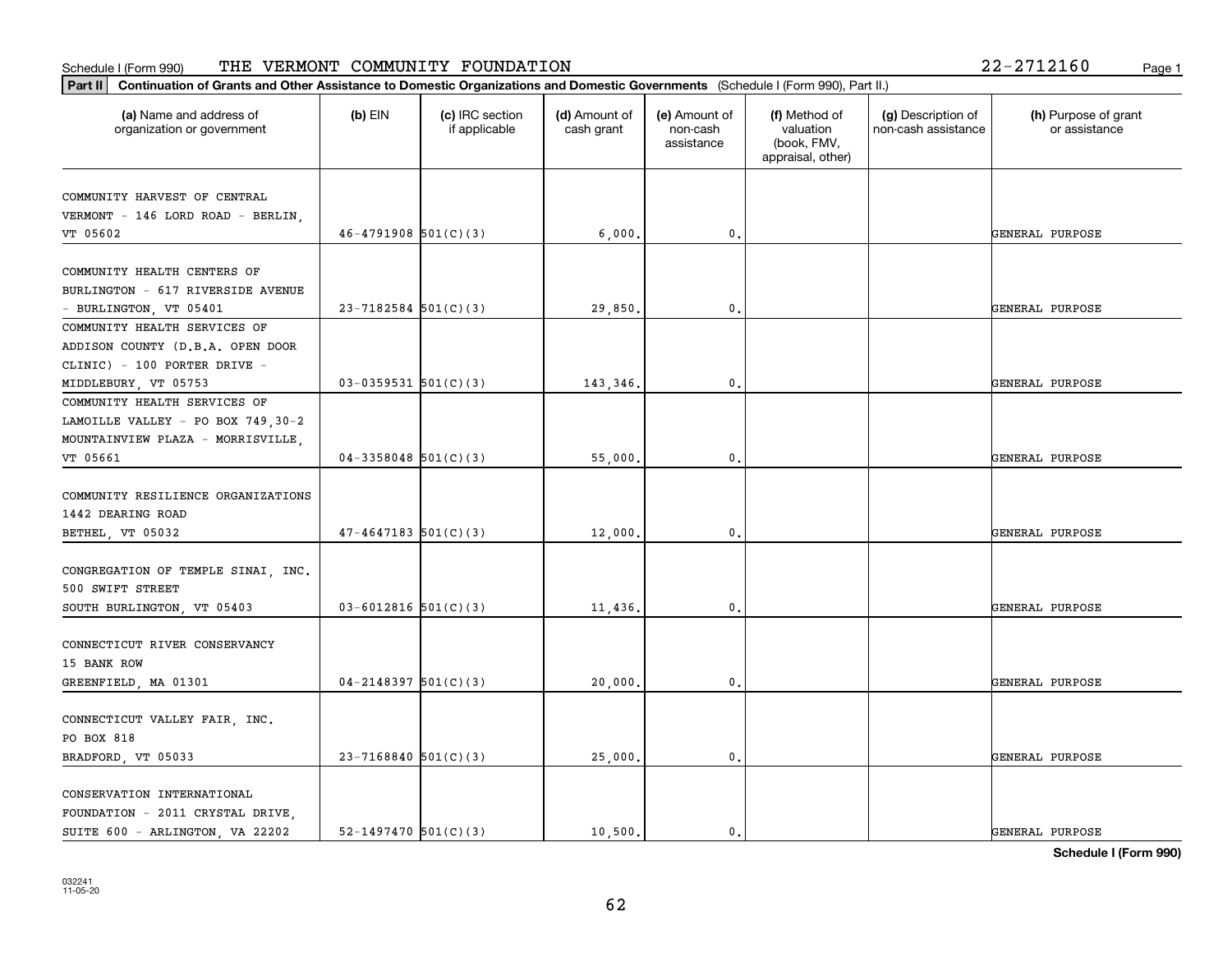| (a) Name and address of<br>$(b)$ EIN<br>(c) IRC section<br>(d) Amount of<br>(e) Amount of<br>(f) Method of<br>(g) Description of<br>cash grant<br>valuation<br>non-cash assistance<br>organization or government<br>if applicable<br>non-cash<br>assistance<br>(book, FMV,<br>appraisal, other)<br>CORNWALL SCHOOL<br>112 SCHOOL ROAD<br>$03-0293465$ 501(C)(3)<br>$\mathbf{0}$ .<br>14,720.<br>$41 - 1322686$ $501(C)(3)$<br>55,500.<br>0.<br>$03-0212396$ 501(C)(3)<br>0.<br>33,400.<br>$35 - 2216022$ $501(C)(3)$<br>7,500.<br>$\mathbf 0$ .<br>$20 - 4597157$ 501(C)(3)<br>43,750.<br>0.<br>$22-3092913$ 501(C)(3)<br>10,000.<br>0. | (h) Purpose of grant<br>or assistance |
|-----------------------------------------------------------------------------------------------------------------------------------------------------------------------------------------------------------------------------------------------------------------------------------------------------------------------------------------------------------------------------------------------------------------------------------------------------------------------------------------------------------------------------------------------------------------------------------------------------------------------------------------|---------------------------------------|
|                                                                                                                                                                                                                                                                                                                                                                                                                                                                                                                                                                                                                                         |                                       |
|                                                                                                                                                                                                                                                                                                                                                                                                                                                                                                                                                                                                                                         |                                       |
| CORNWALL, VT 05753<br>CORPORATE ACCOUNTABILITY                                                                                                                                                                                                                                                                                                                                                                                                                                                                                                                                                                                          |                                       |
|                                                                                                                                                                                                                                                                                                                                                                                                                                                                                                                                                                                                                                         | GENERAL PURPOSE                       |
| 10 MILK STREET, SUITE 610<br>BOSTON, MA 02108<br>COUNSELING SERVICE OF ADDISON                                                                                                                                                                                                                                                                                                                                                                                                                                                                                                                                                          |                                       |
|                                                                                                                                                                                                                                                                                                                                                                                                                                                                                                                                                                                                                                         |                                       |
|                                                                                                                                                                                                                                                                                                                                                                                                                                                                                                                                                                                                                                         |                                       |
|                                                                                                                                                                                                                                                                                                                                                                                                                                                                                                                                                                                                                                         | GENERAL PURPOSE                       |
| COUNTY - 89 MAIN STREET -<br>MIDDLEBURY, VT 05753<br>COUNTERPOINT CHORUS, INC.<br>P.O. BOX 481<br>MONTPELIER, VT 05601<br>COVER HOME REPAIR<br>158 SOUTH MAIN STREET<br>WHITE RIVER JUNCTION, VT 05001<br>CRADLE TO GRAVE ARTS<br>P.O. BOX 8<br>CHELSEA, VT 05038<br>CRAFTSBURY SAPLINGS<br>1097 KETCHUM HILL ROAD, P.O. BOX 87                                                                                                                                                                                                                                                                                                         |                                       |
|                                                                                                                                                                                                                                                                                                                                                                                                                                                                                                                                                                                                                                         |                                       |
|                                                                                                                                                                                                                                                                                                                                                                                                                                                                                                                                                                                                                                         | GENERAL PURPOSE                       |
|                                                                                                                                                                                                                                                                                                                                                                                                                                                                                                                                                                                                                                         |                                       |
|                                                                                                                                                                                                                                                                                                                                                                                                                                                                                                                                                                                                                                         |                                       |
|                                                                                                                                                                                                                                                                                                                                                                                                                                                                                                                                                                                                                                         |                                       |
|                                                                                                                                                                                                                                                                                                                                                                                                                                                                                                                                                                                                                                         | GENERAL PURPOSE                       |
|                                                                                                                                                                                                                                                                                                                                                                                                                                                                                                                                                                                                                                         |                                       |
|                                                                                                                                                                                                                                                                                                                                                                                                                                                                                                                                                                                                                                         |                                       |
|                                                                                                                                                                                                                                                                                                                                                                                                                                                                                                                                                                                                                                         |                                       |
|                                                                                                                                                                                                                                                                                                                                                                                                                                                                                                                                                                                                                                         | GENERAL PURPOSE                       |
|                                                                                                                                                                                                                                                                                                                                                                                                                                                                                                                                                                                                                                         |                                       |
|                                                                                                                                                                                                                                                                                                                                                                                                                                                                                                                                                                                                                                         |                                       |
|                                                                                                                                                                                                                                                                                                                                                                                                                                                                                                                                                                                                                                         | GENERAL PURPOSE                       |
|                                                                                                                                                                                                                                                                                                                                                                                                                                                                                                                                                                                                                                         |                                       |
|                                                                                                                                                                                                                                                                                                                                                                                                                                                                                                                                                                                                                                         |                                       |
|                                                                                                                                                                                                                                                                                                                                                                                                                                                                                                                                                                                                                                         |                                       |
| $81 - 5437437$ $501(C)(3)$<br>0.<br>CRAFTSBURY, VT 05826<br>8,100.                                                                                                                                                                                                                                                                                                                                                                                                                                                                                                                                                                      | GENERAL PURPOSE                       |
|                                                                                                                                                                                                                                                                                                                                                                                                                                                                                                                                                                                                                                         |                                       |
| DANVILLE SENIOR ACTION CENTER                                                                                                                                                                                                                                                                                                                                                                                                                                                                                                                                                                                                           |                                       |
| P.O. BOX 173                                                                                                                                                                                                                                                                                                                                                                                                                                                                                                                                                                                                                            |                                       |
| $03-0269558$ $501(C)(3)$<br>7,500.<br>DANVILLE, VT 05828<br>$\mathbf 0$ .                                                                                                                                                                                                                                                                                                                                                                                                                                                                                                                                                               | GENERAL PURPOSE                       |
| DARLING INN SENIOR MEAL SITE, INC                                                                                                                                                                                                                                                                                                                                                                                                                                                                                                                                                                                                       |                                       |
| 76 DEPOT STREET                                                                                                                                                                                                                                                                                                                                                                                                                                                                                                                                                                                                                         |                                       |
| $03-0353738$ 501(C)(3)<br>LYNDONVILLE, VT 05851<br>7,500.<br>$\mathbf{0}$ .                                                                                                                                                                                                                                                                                                                                                                                                                                                                                                                                                             | GENERAL PURPOSE                       |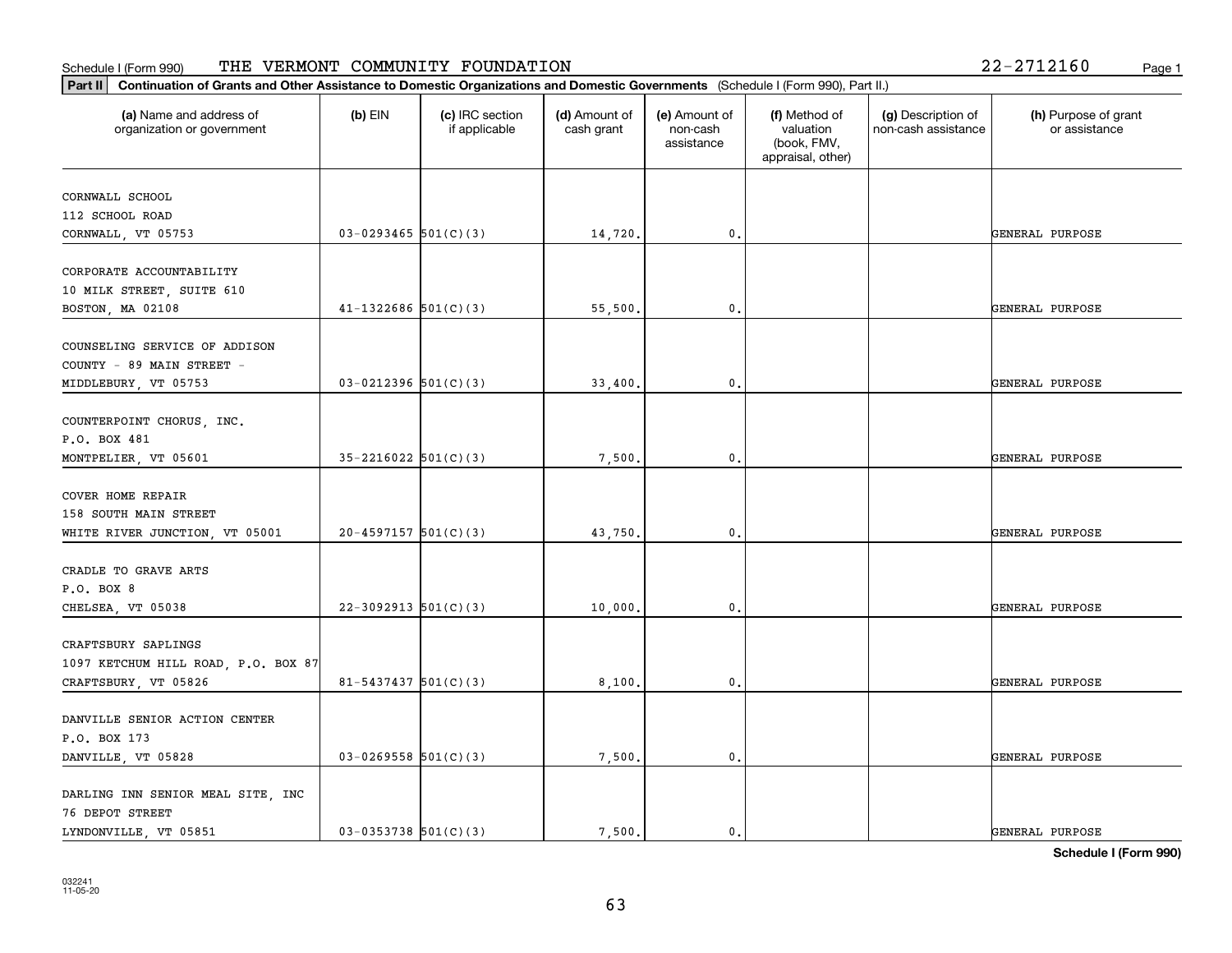| $2 - 2712160$ |  | Page 1 |
|---------------|--|--------|
|               |  |        |

| Continuation of Grants and Other Assistance to Domestic Organizations and Domestic Governments (Schedule I (Form 990), Part II.)<br>Part II |                            |                                  |                             |                                         |                                                                |                                           |                                       |
|---------------------------------------------------------------------------------------------------------------------------------------------|----------------------------|----------------------------------|-----------------------------|-----------------------------------------|----------------------------------------------------------------|-------------------------------------------|---------------------------------------|
| (a) Name and address of<br>organization or government                                                                                       | $(b)$ EIN                  | (c) IRC section<br>if applicable | (d) Amount of<br>cash grant | (e) Amount of<br>non-cash<br>assistance | (f) Method of<br>valuation<br>(book, FMV,<br>appraisal, other) | (g) Description of<br>non-cash assistance | (h) Purpose of grant<br>or assistance |
| DARTMOUTH-HITCHCOCK MEDICAL CENTER                                                                                                          |                            |                                  |                             |                                         |                                                                |                                           |                                       |
| D-H/GEISEL OFFICE OF DEVELOPMENT                                                                                                            |                            |                                  |                             |                                         |                                                                |                                           |                                       |
| ATTN: GIFT RECORDING, ONE MEDICAL                                                                                                           |                            |                                  |                             |                                         |                                                                |                                           |                                       |
| CENTER DR                                                                                                                                   | $22 - 2715483$ 501(C)(3)   |                                  | 41,500.                     | 0.                                      |                                                                |                                           | GENERAL PURPOSE                       |
| DEBORAH RAWSON MEMORIAL LIBRARY<br>8 RIVER ROAD                                                                                             |                            |                                  |                             |                                         |                                                                |                                           |                                       |
| JERICHO, VT 05465                                                                                                                           | $56 - 2379058$ $501(C)(3)$ |                                  | 24,614.                     | $\mathbf{0}$ .                          |                                                                |                                           | GENERAL PURPOSE                       |
| DEERFIELD VALLEY COMMUNICATIONS<br>DISTRICT - C/O DAVID JONES, CLERK,<br>PO BOX 131 - WEST HALIFAX, VT                                      |                            |                                  |                             |                                         |                                                                |                                           |                                       |
| 05358                                                                                                                                       | $85-0723385$ 501(C)(3)     |                                  | 30,000.                     | $\mathbf{0}$                            |                                                                |                                           | GENERAL PURPOSE                       |
| DEERFIELD VALLEY FOOD PANTRY, INC.<br>7 CHURCH STREET, P.O. BOX 1743<br>WILMINGTON, VT 05363                                                | $01 - 0636109$ 501(C)(3)   |                                  | 16,000.                     | $\mathbf{0}$ .                          |                                                                |                                           | GENERAL PURPOSE                       |
| DEPOT 62, INC<br>515 DEPOT STREET<br>MANCHESTER CENTER, VT 05255                                                                            | $27-0103385$ 501(C)(3)     |                                  | 15,000.                     | $\mathbf 0$ .                           |                                                                |                                           | GENERAL PURPOSE                       |
| DISMAS OF VERMONT, INC.<br>103 EAST ALLEN STREET<br>WINOOSKI, VT 05404                                                                      | $03-0369442$ 501(C)(3)     |                                  | 10,000                      | 0.                                      |                                                                |                                           | GENERAL PURPOSE                       |
| DOCTORS WITHOUT BORDERS USA, INC.<br>P.O. BOX 5030                                                                                          |                            |                                  |                             |                                         |                                                                |                                           |                                       |
| HAGERSTOWN, MD 21741                                                                                                                        | $13 - 3433452$ 501(C)(3)   |                                  | 39,400                      | $\mathfrak o$ .                         |                                                                |                                           | GENERAL PURPOSE                       |
| <b>DONORSCHOOSE</b><br>134 WEST 37 STREET 11FK<br>NEW YORK, NY 10018                                                                        | 13-4129457 $501(C)(3)$     |                                  | 7,860.                      | $\mathbf{0}$ .                          |                                                                |                                           | GENERAL PURPOSE                       |
| DORSET THEATRE FESTIVAL<br>P.O. BOX 510<br>DORSET, VT 05251                                                                                 | $03 - 0267296$ 501(C)(3)   |                                  | 20,000.                     | $\mathbf{0}$                            |                                                                |                                           | GENERAL PURPOSE                       |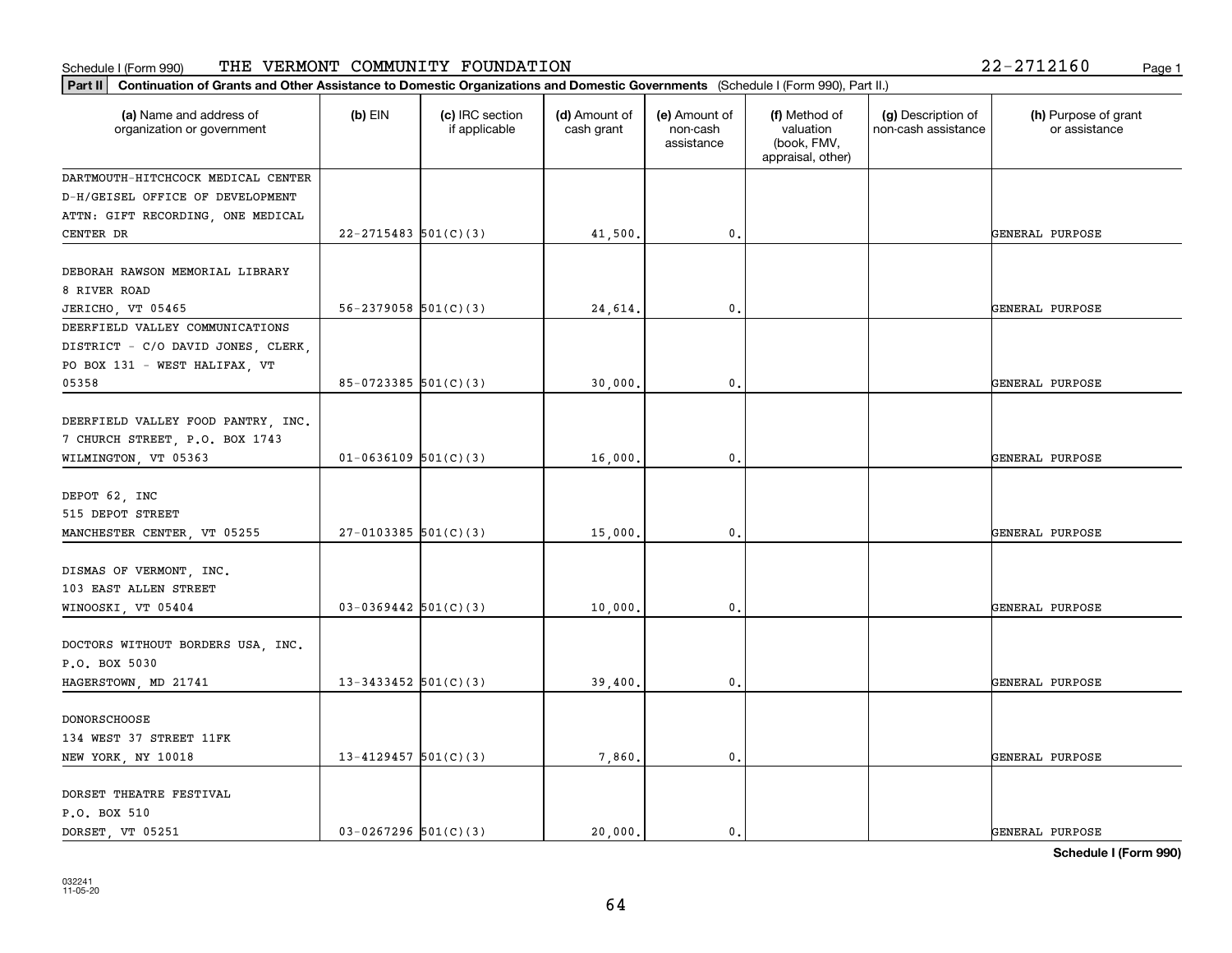### **Part III Continuation of Grants and Other Assistance to Domestic Organization of Grants and Other Assistance to Domestic Organizations** Schedule I (Form 990) Page 1 THE VERMONT COMMUNITY FOUNDATION 22-2712160

| Continuation of Grants and Other Assistance to Domestic Organizations and Domestic Governments (Schedule I (Form 990), Part II.)<br>Part II |                          |                                  |                             |                                         |                                                                |                                           |                                       |
|---------------------------------------------------------------------------------------------------------------------------------------------|--------------------------|----------------------------------|-----------------------------|-----------------------------------------|----------------------------------------------------------------|-------------------------------------------|---------------------------------------|
| (a) Name and address of<br>organization or government                                                                                       | $(b)$ EIN                | (c) IRC section<br>if applicable | (d) Amount of<br>cash grant | (e) Amount of<br>non-cash<br>assistance | (f) Method of<br>valuation<br>(book, FMV,<br>appraisal, other) | (g) Description of<br>non-cash assistance | (h) Purpose of grant<br>or assistance |
| DOWNTOWN BRATTLEBORO ALLIANCE<br>P.O. BOX 961<br>BRATTLEBORO, VT 05301                                                                      | $03-0358074$ 501(C)(3)   |                                  | 25,000.                     | 0.                                      |                                                                |                                           | GENERAL PURPOSE                       |
| EAGLE ISLAND, INC.<br>P.O. BOX 245<br>LIVINGSTON, NJ 07039                                                                                  | $27 - 4548675$ 501(C)(3) |                                  | 77,000.                     | $\mathfrak{o}$ .                        |                                                                |                                           | GENERAL PURPOSE                       |
| EARLY EDUCATION SERVICES OF<br>WINDHAM COUNTY - 130 BIRGE STREET<br>- BRATTLEBORO, VT 05301                                                 | $03-0342365$ 501(C)(3)   |                                  | 20,000                      | $\mathbf{0}$                            |                                                                |                                           | GENERAL PURPOSE                       |
| EAST CALAIS COMMUNITY TRUST<br>PO BOX 14<br>EAST CALAIS, VT 05650                                                                           | $84 - 4740090$ 501(C)(3) |                                  | 25,000.                     | $\mathfrak o$ .                         |                                                                |                                           | GENERAL PURPOSE                       |
| EAST CENTRAL VERMONT<br>TELECOMMUNICATIONS DISTRICT - 415<br>WATERMAN RD - ROYALTON, VT 05068                                               | $37-1785773$ 501(C)(3)   |                                  | 30,000,                     | $\mathfrak{o}$ .                        |                                                                |                                           | GENERAL PURPOSE                       |
| ECHO LEAHY CENTER FOR LAKE<br>CHAMPLAIN, INC. - 1 COLLEGE STREET<br>- BURLINGTON, VT 05401                                                  | $03-0347288$ 501(C)(3)   |                                  | 18,000                      | $\mathbf{0}$                            |                                                                |                                           | GENERAL PURPOSE                       |
| ELDERLY SERVICES, INC.<br>112 EXCHANGE STREET, P.O. BOX 581<br>MIDDLEBURY, VT 05753                                                         | $03-0280968$ 501(C)(3)   |                                  | 6,250.                      | 0.                                      |                                                                |                                           | GENERAL PURPOSE                       |
| ELLENBOGEN GALLERY LLC<br>111 E BRANCH FARMS<br>MANCHESTER CENTER, VT 05255                                                                 | $84-3664702$ 501(C)(3)   |                                  | 10,000.                     | $\mathbf{0}$ .                          |                                                                |                                           | GENERAL PURPOSE                       |
| END OF LIFE SERVICES, INC.<br>63 MAPLE STREET, P.O. BOX 772<br>MIDDLEBURY, VT 05753                                                         | $03-0286587$ 501(C)(3)   |                                  | 24.997.                     | $\mathbf{0}$                            |                                                                |                                           | GENERAL PURPOSE                       |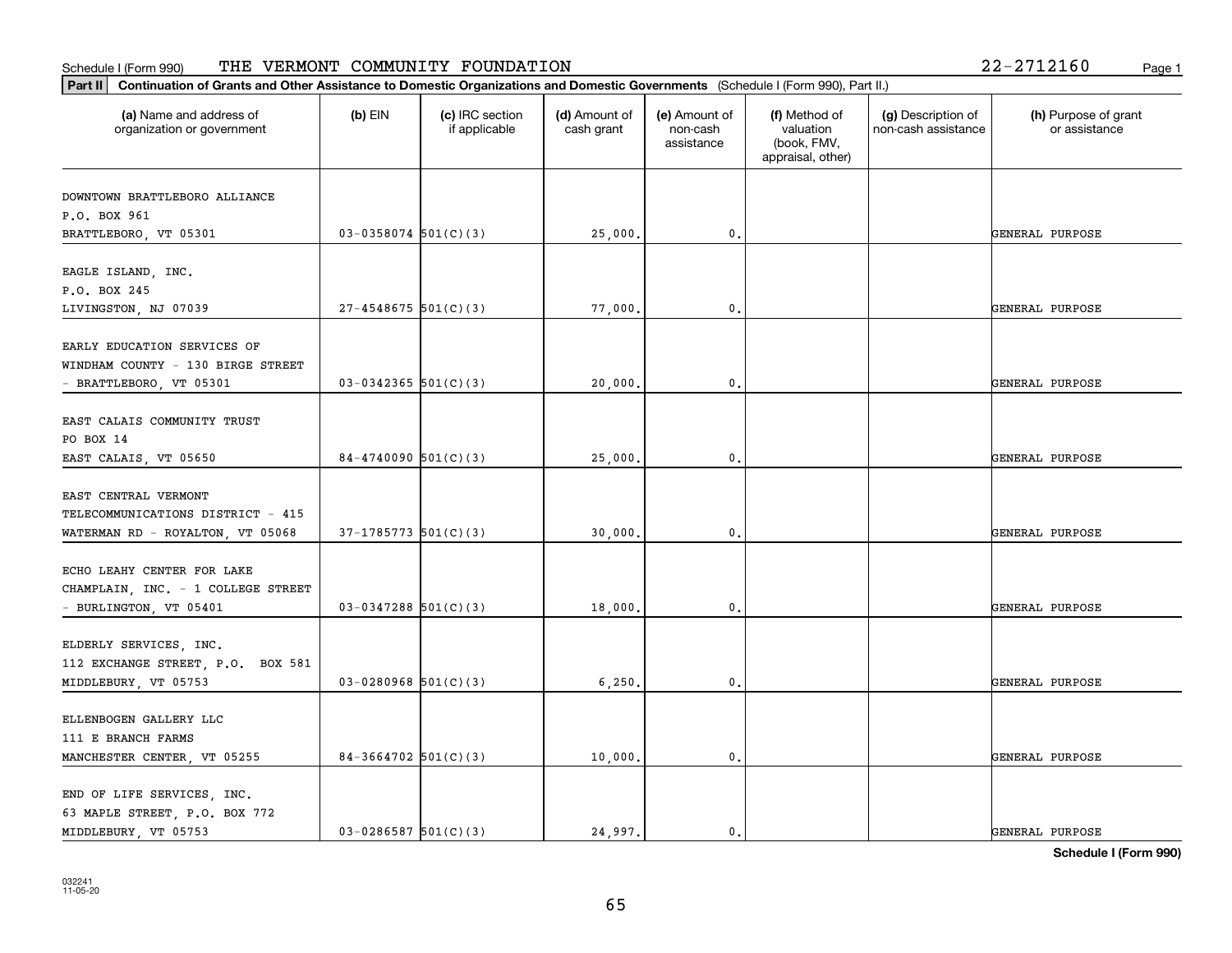# **Part III Continuation of Grants and Other Assistance to Domestic Organization of Grants and Other Assistance to Domestic Organizations** Schedule I (Form 990) Page 1 THE VERMONT COMMUNITY FOUNDATION 22-2712160

| Continuation of Grants and Other Assistance to Domestic Organizations and Domestic Governments (Schedule I (Form 990), Part II.)<br>$ $ Part II |                            |                                  |                             |                                         |                                                                |                                           |                                       |
|-------------------------------------------------------------------------------------------------------------------------------------------------|----------------------------|----------------------------------|-----------------------------|-----------------------------------------|----------------------------------------------------------------|-------------------------------------------|---------------------------------------|
| (a) Name and address of<br>organization or government                                                                                           | $(b)$ EIN                  | (c) IRC section<br>if applicable | (d) Amount of<br>cash grant | (e) Amount of<br>non-cash<br>assistance | (f) Method of<br>valuation<br>(book, FMV,<br>appraisal, other) | (g) Description of<br>non-cash assistance | (h) Purpose of grant<br>or assistance |
| ENERGIZE VERMONT<br>P.O. BOX 172                                                                                                                |                            |                                  |                             |                                         |                                                                |                                           |                                       |
| EAST BURKE, VT 05832                                                                                                                            | $30 - 0626166$ $501(C)(3)$ |                                  | 20,000.                     | 0.                                      |                                                                |                                           | GENERAL PURPOSE                       |
| ENERGY ACTION NETWORK<br>17 STATE ST, SUITE 205<br>MONTPELIER, VT 05602                                                                         | $45 - 5424161$ $501(C)(3)$ |                                  | 25,000.                     | 0.                                      |                                                                |                                           | GENERAL PURPOSE                       |
| ENGINEERS WITHOUT BORDERS<br>1031 33RD STREET, SUITE 210<br>DENVER, CO 80205                                                                    | $84-1589324$ $501(C)(3)$   |                                  | 6,000                       | 0.                                      |                                                                |                                           | GENERAL PURPOSE                       |
| ENVIRONMENTAL DEFENSE FUND<br>257 PARK AVENUE SOUTH<br>NEW YORK, NY 10010                                                                       | $11 - 6107128$ 501(C)(3)   |                                  | 14,000                      | 0.                                      |                                                                |                                           | GENERAL PURPOSE                       |
| EQUAL JUSTICE INITIATIVE<br>122 COMMERCE STREET<br>MONTGOMERY, AL 36104                                                                         | 63-1135091 $501(C)(3)$     |                                  | 13,250.                     | 0.                                      |                                                                |                                           | GENERAL PURPOSE                       |
| EQUINOX PRESERVATION TRUST<br>P.O. BOX 986<br>MANCHESTER, VT 05254                                                                              | $04-3197313$ $501(C)(3)$   |                                  | 10,000.                     | 0.                                      |                                                                |                                           | GENERAL PURPOSE                       |
| FAIR HAVEN CONCERNED, INC<br>49 MAIN STREET<br>BENSON, VT 05743                                                                                 | $03 - 0287987$ 501(C)(3)   |                                  | 7,500.                      | 0.                                      |                                                                |                                           | GENERAL PURPOSE                       |
| FAIRBANKS MUSEUM & PLANETARIUM<br>1302 MAIN STREET<br>ST. JOHNSBURY, VT 05819                                                                   | $03-0184732$ 501(C)(3)     |                                  | 57,931.                     | 0.                                      |                                                                |                                           | GENERAL PURPOSE                       |
| FAMILIES FIRST<br>18 AUSTINE DRIVE<br>BRATTLEBORO, VT 05301                                                                                     | $03-0353100$ $501(C)(3)$   |                                  | 7.500.                      | $\mathfrak{o}$ .                        |                                                                |                                           | GENERAL PURPOSE                       |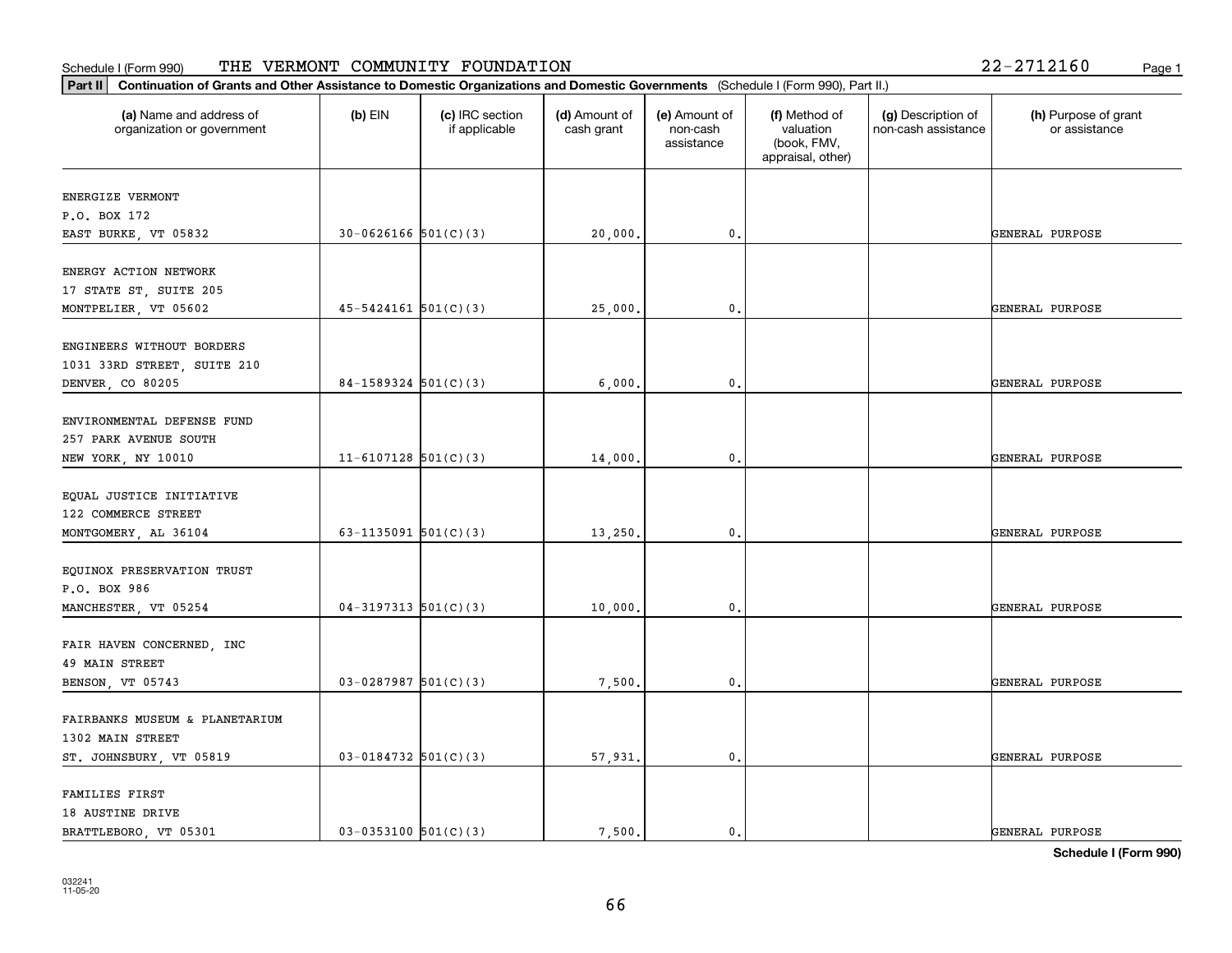| Part II   Continuation of Grants and Other Assistance to Domestic Organizations and Domestic Governments (Schedule I (Form 990), Part II.) |                          |                                  |                             |                                         |                                                                |                                           |                                       |
|--------------------------------------------------------------------------------------------------------------------------------------------|--------------------------|----------------------------------|-----------------------------|-----------------------------------------|----------------------------------------------------------------|-------------------------------------------|---------------------------------------|
| (a) Name and address of<br>organization or government                                                                                      | $(b)$ EIN                | (c) IRC section<br>if applicable | (d) Amount of<br>cash grant | (e) Amount of<br>non-cash<br>assistance | (f) Method of<br>valuation<br>(book, FMV,<br>appraisal, other) | (g) Description of<br>non-cash assistance | (h) Purpose of grant<br>or assistance |
| FAMILY CENTER OF WASHINGTON COUNTY                                                                                                         |                          |                                  |                             |                                         |                                                                |                                           |                                       |
| 383 SHERWOOD DRIVE                                                                                                                         |                          |                                  |                             |                                         |                                                                |                                           |                                       |
| MONTPELIER, VT 05602                                                                                                                       | $22 - 2652676$ 501(C)(3) |                                  | 20,000.                     | $\mathbf{0}$ .                          |                                                                |                                           | GENERAL PURPOSE                       |
|                                                                                                                                            |                          |                                  |                             |                                         |                                                                |                                           |                                       |
| FAMILY PLACE, INC.                                                                                                                         |                          |                                  |                             |                                         |                                                                |                                           |                                       |
| 319 US ROUTE 5 SOUTH                                                                                                                       |                          |                                  |                             |                                         |                                                                |                                           |                                       |
| NORWICH, VT 05055                                                                                                                          | $03-0305264$ 501(C)(3)   |                                  | 30,750.                     | $\mathbf{0}$                            |                                                                |                                           | GENERAL PURPOSE                       |
| FAMILY PROMISE                                                                                                                             |                          |                                  |                             |                                         |                                                                |                                           |                                       |
| 71 SUMMIT AVENUE                                                                                                                           |                          |                                  |                             |                                         |                                                                |                                           |                                       |
| SUMMIT, NJ 07901                                                                                                                           | 52-1591461 $501(C)(3)$   |                                  | 10,000.                     | $\mathbf{0}$ .                          |                                                                |                                           | GENERAL PURPOSE                       |
|                                                                                                                                            |                          |                                  |                             |                                         |                                                                |                                           |                                       |
| FARMER VETERAN COALITION                                                                                                                   |                          |                                  |                             |                                         |                                                                |                                           |                                       |
| 4614 2ND STREET, SUITE 4                                                                                                                   |                          |                                  |                             |                                         |                                                                |                                           |                                       |
| DAVIS, CA 95618                                                                                                                            | $46 - 2362098$ 501(C)(3) |                                  | 20,000                      | $\mathbf{0}$                            |                                                                |                                           | GENERAL PURPOSE                       |
|                                                                                                                                            |                          |                                  |                             |                                         |                                                                |                                           |                                       |
| FEEDING CHITTENDEN                                                                                                                         |                          |                                  |                             |                                         |                                                                |                                           |                                       |
| 228 NORTH WINOOSKI AVENUE, P.O. BO<br>BURLINGTON, VT 05402                                                                                 | $03 - 0216837$ 501(C)(3) |                                  | 44,750                      | $\mathbf{0}$                            |                                                                |                                           | GENERAL PURPOSE                       |
|                                                                                                                                            |                          |                                  |                             |                                         |                                                                |                                           |                                       |
| FENIX LTD                                                                                                                                  |                          |                                  |                             |                                         |                                                                |                                           |                                       |
| 1406 CHESTER STREET                                                                                                                        |                          |                                  |                             |                                         |                                                                |                                           |                                       |
| SOUTH BEND, IN 46615                                                                                                                       | 83-2692991 $501(C)(3)$   |                                  | 12,000.                     | $\mathbf{0}$                            |                                                                |                                           | GENERAL PURPOSE                       |
|                                                                                                                                            |                          |                                  |                             |                                         |                                                                |                                           |                                       |
| FIDELITY CHARITABLE GIFT FUND                                                                                                              |                          |                                  |                             |                                         |                                                                |                                           |                                       |
| P.O. BOX 770001                                                                                                                            |                          |                                  |                             |                                         |                                                                |                                           |                                       |
| CINCINATI, OH 45277                                                                                                                        | $11-0303001$ 501(C)(3)   |                                  | 148,000.                    | 0.                                      |                                                                |                                           | GENERAL PURPOSE                       |
| FINCA, INC.                                                                                                                                |                          |                                  |                             |                                         |                                                                |                                           |                                       |
| 1201 15TH STREET NW, 8TH FLOOR                                                                                                             |                          |                                  |                             |                                         |                                                                |                                           |                                       |
| WASHINGTON, DC 20005                                                                                                                       | $13 - 3240109$ 501(C)(3) |                                  | 10,000.                     | $\mathfrak o$ .                         |                                                                |                                           | GENERAL PURPOSE                       |
|                                                                                                                                            |                          |                                  |                             |                                         |                                                                |                                           |                                       |
| FINE WOODEN FURNITURE                                                                                                                      |                          |                                  |                             |                                         |                                                                |                                           |                                       |
| 848 SOUTH END RD                                                                                                                           |                          |                                  |                             |                                         |                                                                |                                           |                                       |
| EAST DORSET, VT 05253                                                                                                                      | $03-0295308$ $501(C)(3)$ |                                  | 12,000.                     | $\mathbf{0}$                            |                                                                |                                           | GENERAL PURPOSE                       |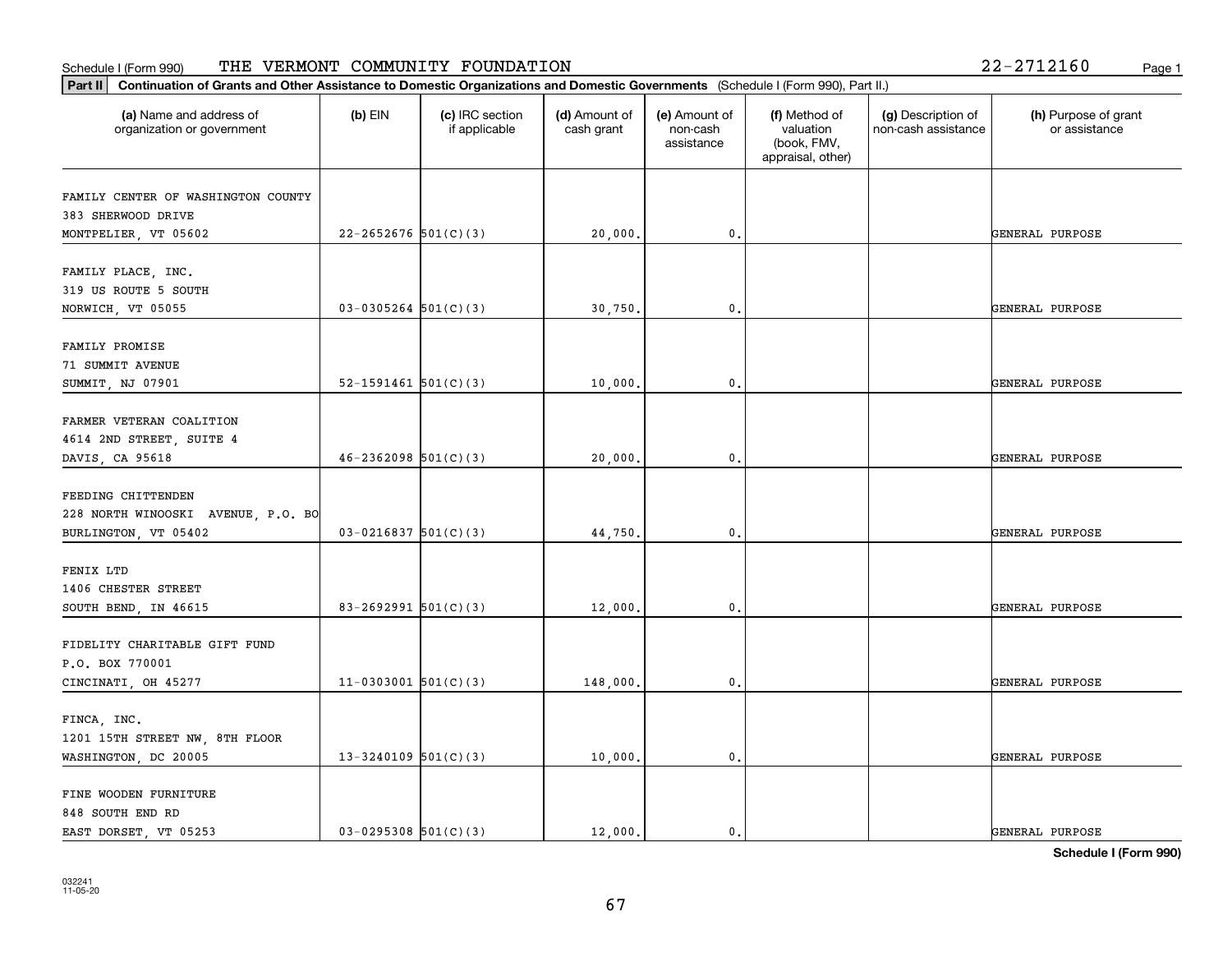### **Part II Continuation of Grants and Other Assistance to Domestic Organizations**<br> **Part II Continuation of Grants and Other Assistance to Domestic Organizations** Schedule I (Form 990) Page 1 THE VERMONT COMMUNITY FOUNDATION 22-2712160

| Continuation of Grants and Other Assistance to Domestic Organizations and Domestic Governments (Schedule I (Form 990), Part II.)<br>Part II |                            |                                  |                             |                                         |                                                                |                                           |                                       |
|---------------------------------------------------------------------------------------------------------------------------------------------|----------------------------|----------------------------------|-----------------------------|-----------------------------------------|----------------------------------------------------------------|-------------------------------------------|---------------------------------------|
| (a) Name and address of<br>organization or government                                                                                       | $(b)$ EIN                  | (c) IRC section<br>if applicable | (d) Amount of<br>cash grant | (e) Amount of<br>non-cash<br>assistance | (f) Method of<br>valuation<br>(book, FMV,<br>appraisal, other) | (g) Description of<br>non-cash assistance | (h) Purpose of grant<br>or assistance |
| FIRINJI, INC                                                                                                                                |                            |                                  |                             |                                         |                                                                |                                           |                                       |
| 515 DEPOT STREET                                                                                                                            |                            |                                  |                             |                                         |                                                                |                                           |                                       |
| MANCHESTER CENTER, VT 05255                                                                                                                 | $27-0103386$ 501(C)(3)     |                                  | 20,000.                     | 0.                                      |                                                                |                                           | GENERAL PURPOSE                       |
| FIRST CONGREGATIONAL CHURCH OF                                                                                                              |                            |                                  |                             |                                         |                                                                |                                           |                                       |
| BENNINGINTON (AKA OLD FIRST                                                                                                                 |                            |                                  |                             |                                         |                                                                |                                           |                                       |
| CHURCH) - 1 MONUMENT CIRCLE -                                                                                                               |                            |                                  |                             |                                         |                                                                |                                           |                                       |
| BENNINGTON, VT 05201                                                                                                                        |                            | CHURCH                           | 10,000.                     | 0.                                      |                                                                |                                           | GENERAL PURPOSE                       |
|                                                                                                                                             |                            |                                  |                             |                                         |                                                                |                                           |                                       |
| FIRST UNITARIAN UNIVERSALIST<br>SOCIETY OF BURLINGTON - 152 PEARL                                                                           |                            |                                  |                             |                                         |                                                                |                                           |                                       |
| STREET - BURLINGTON, VT 05401                                                                                                               | 03-6003834 CHURCH          |                                  | 21,260.                     | $\mathbf{0}$                            |                                                                |                                           | GENERAL PURPOSE                       |
|                                                                                                                                             |                            |                                  |                             |                                         |                                                                |                                           |                                       |
| FIRST UNIVERSALIST PARISH OF                                                                                                                |                            |                                  |                             |                                         |                                                                |                                           |                                       |
| CHESTER - 211 NORTH STREET, P.O.                                                                                                            |                            |                                  |                             |                                         |                                                                |                                           |                                       |
| BOX 90 - CHESTER, VT 05143                                                                                                                  | 03-6007347 CHURCH          |                                  | 10,000.                     | 0.                                      |                                                                |                                           | GENERAL PURPOSE                       |
|                                                                                                                                             |                            |                                  |                             |                                         |                                                                |                                           |                                       |
| FLOWERS BY CARA<br>133 PINE ROAD                                                                                                            |                            |                                  |                             |                                         |                                                                |                                           |                                       |
| DORSET, VT 05251                                                                                                                            | $23-1906398$ $501(C)(3)$   |                                  | 10,000.                     | 0.                                      |                                                                |                                           | GENERAL PURPOSE                       |
|                                                                                                                                             |                            |                                  |                             |                                         |                                                                |                                           |                                       |
| FLYNN CENTER FOR THE PERFORMING                                                                                                             |                            |                                  |                             |                                         |                                                                |                                           |                                       |
| ARTS - 153 MAIN STREET -                                                                                                                    |                            |                                  |                             |                                         |                                                                |                                           |                                       |
| BURLINGTON, VT 05401                                                                                                                        | $03-0277052$ 501(C)(3)     |                                  | 150,011                     | $\mathbf{0}$                            |                                                                |                                           | GENERAL PURPOSE                       |
|                                                                                                                                             |                            |                                  |                             |                                         |                                                                |                                           |                                       |
| FOOD BANK OF SOUTH JERSEY                                                                                                                   |                            |                                  |                             |                                         |                                                                |                                           |                                       |
| 1501 JOHN TIPTON BLVS.                                                                                                                      | $22 - 2623089$ 501(C)(3)   |                                  | 10,000.                     | 0.                                      |                                                                |                                           | GENERAL PURPOSE                       |
| PENNSAUKEN, NJ 08110                                                                                                                        |                            |                                  |                             |                                         |                                                                |                                           |                                       |
| FOOD CONNECTS                                                                                                                               |                            |                                  |                             |                                         |                                                                |                                           |                                       |
| 22 BROWNE COURT, UNIT 110                                                                                                                   |                            |                                  |                             |                                         |                                                                |                                           |                                       |
| BRATTLEBORO, VT 05301                                                                                                                       | $46 - 2372533$ $501(C)(3)$ |                                  | 28,000.                     | 0.                                      |                                                                |                                           | GENERAL PURPOSE                       |
|                                                                                                                                             |                            |                                  |                             |                                         |                                                                |                                           |                                       |
| FOR THE LAND PUBLISHING, INC                                                                                                                |                            |                                  |                             |                                         |                                                                |                                           |                                       |
| P.O. BOX 514<br>CORINTH VT 05039                                                                                                            | $84 - 4353118$ $501(C)(3)$ |                                  | 10,000.                     | 0.                                      |                                                                |                                           | <b>GENERAL PURPOSE</b>                |
|                                                                                                                                             |                            |                                  |                             |                                         |                                                                |                                           |                                       |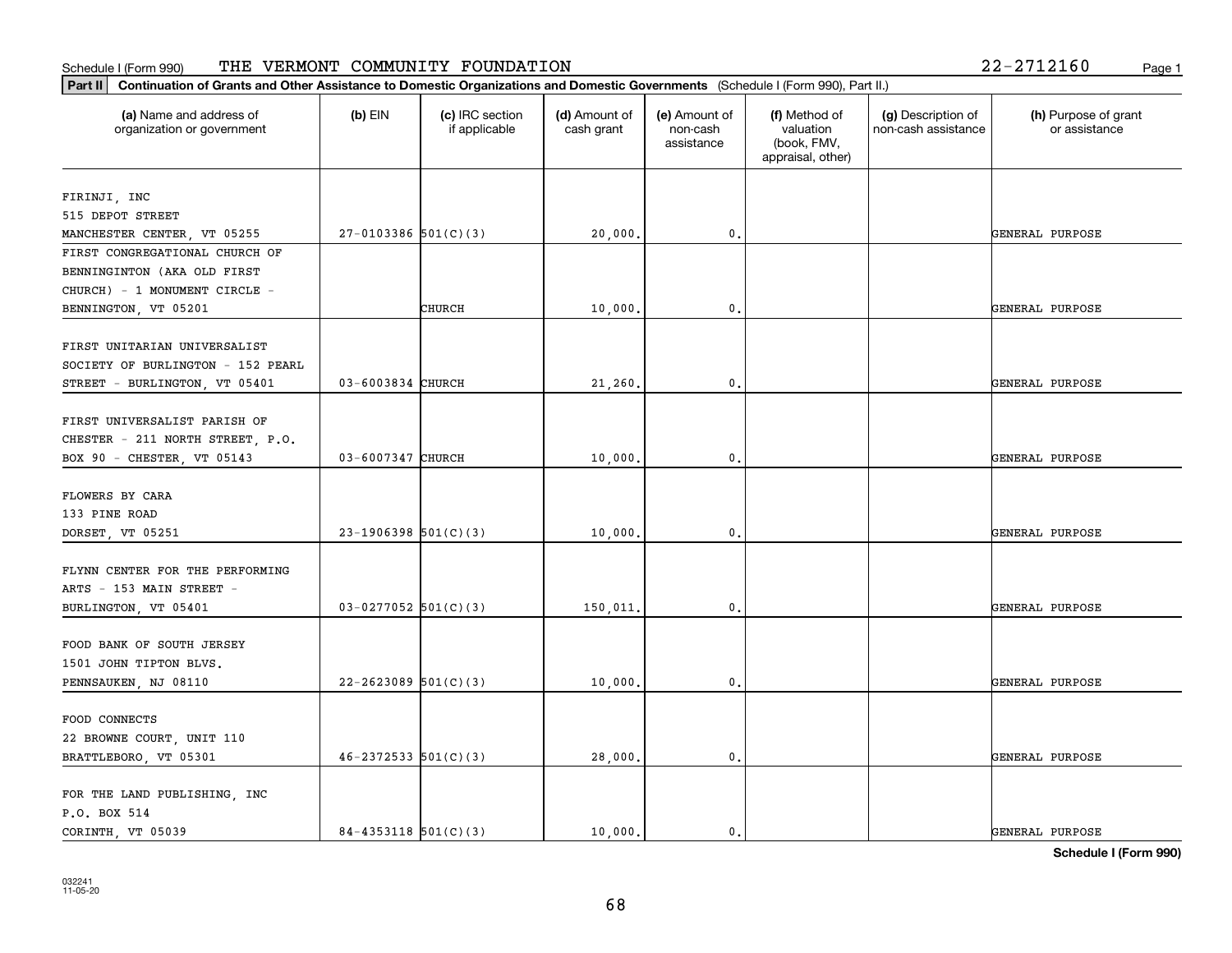| Continuation of Grants and Other Assistance to Domestic Organizations and Domestic Governments (Schedule I (Form 990), Part II.)<br>Part II |                            |                                  |                             |                                         |                                                                |                                           |                                       |
|---------------------------------------------------------------------------------------------------------------------------------------------|----------------------------|----------------------------------|-----------------------------|-----------------------------------------|----------------------------------------------------------------|-------------------------------------------|---------------------------------------|
| (a) Name and address of<br>organization or government                                                                                       | $(b)$ EIN                  | (c) IRC section<br>if applicable | (d) Amount of<br>cash grant | (e) Amount of<br>non-cash<br>assistance | (f) Method of<br>valuation<br>(book, FMV,<br>appraisal, other) | (g) Description of<br>non-cash assistance | (h) Purpose of grant<br>or assistance |
| FORT TICONDEROGA ASSOCIATION, INC.<br>P.O. BOX 390, 102 FORT TI ROAD<br>TICONDEROGA, NY 12883                                               | $14-1440924$ 501(C)(3)     |                                  | 9,000,                      | 0.                                      |                                                                |                                           | GENERAL PURPOSE                       |
| FRANKLIN COUNTY HOME HEALTH AGENCY<br>3 HOME HEALTH CIRCLE<br>ST. ALBANS, VT 05478                                                          | $23 - 7076401$ 501(C)(3)   |                                  | 6, 250.                     | 0.                                      |                                                                |                                           | GENERAL PURPOSE                       |
| FRIENDS OF THE LINCOLN COMMUNITY<br>SCHOOL - P.O. BOX 361 - BRISTOL,<br>VT 05443                                                            | $27 - 2277523$ 501(C)(3)   |                                  | 7,500,                      | 0.                                      |                                                                |                                           | GENERAL PURPOSE                       |
| FRIENDS OF FLETCHER FREE LIBRARY<br>235 COLLEGE STREET<br>BURLINGTON, VT 05401                                                              | $31 - 1774892$ 501(C)(3)   |                                  | 6,755.                      | 0.                                      |                                                                |                                           | GENERAL PURPOSE                       |
| FRIENDS OF HILDENE, INC.<br>P.O. BOX 377<br>MANCHESTER, VT 05254                                                                            | $51-0201160$ $501(C)(3)$   |                                  | 5,500.                      | 0.                                      |                                                                |                                           | GENERAL PURPOSE                       |
| FRIENDS OF NORTH BRANCH NATURE<br>CENTER - 713 ELM STREET -<br>MONTPELIER, VT 05602                                                         | $76 - 0830759$ $501(C)(3)$ |                                  | 17,750.                     | 0.                                      |                                                                |                                           | GENERAL PURPOSE                       |
| FRINGES SALON<br>P.O. BOX 1333<br>MANCHESTER, VT 05255                                                                                      | $55-0836406$ $501(C)(3)$   |                                  | 10,000.                     | 0.                                      |                                                                |                                           | GENERAL PURPOSE                       |
| FRISKY SQUIRREL ENTERPRISE<br>15 BONNET STREET<br>MANCHESTER, VT 05255                                                                      | 83-4046782 $501(C)(3)$     |                                  | 20,000.                     | 0.                                      |                                                                |                                           | GENERAL PURPOSE                       |
| FUND FOR NORTH BENNINGTON<br>P.O. BOX 803<br>NORTH BENNINGTON, VT 05257                                                                     | $03 - 0335309$ $501(C)(3)$ |                                  | 26.144.                     | $\mathfrak{o}$ .                        |                                                                |                                           | <b>GENERAL PURPOSE</b>                |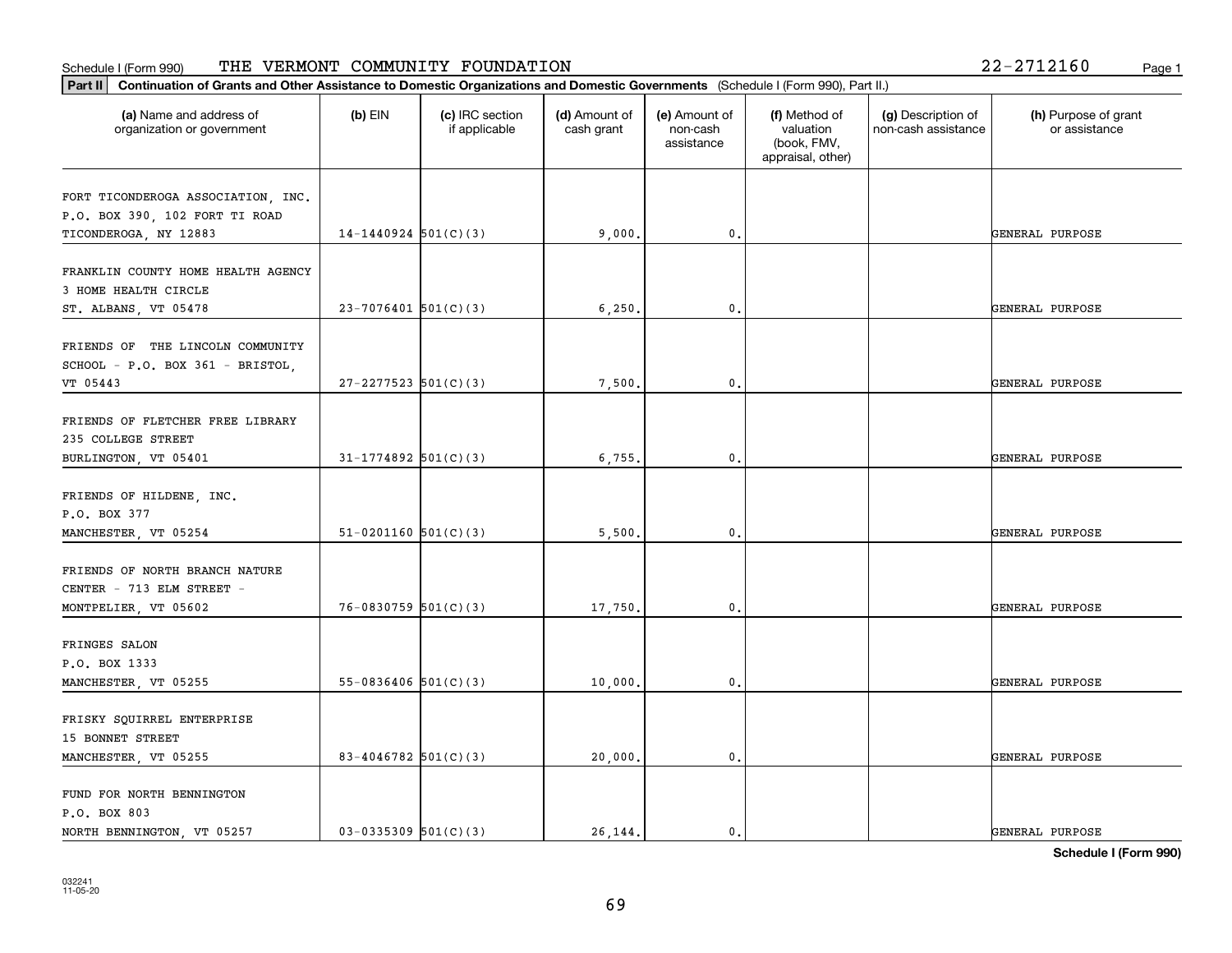#### Schedule I (Form 990) 'I'HE' VERMON'I' COMMUNITY F'OUNDA'I'ION 2Z-Z7IZI6U Page 1 THE VERMONT COMMUNITY FOUNDATION 22-2712160

| (a) Name and address of             | $(b)$ EIN                  | (c) IRC section | (d) Amount of | (e) Amount of          | (f) Method of                                 | (g) Description of  | (h) Purpose of grant |
|-------------------------------------|----------------------------|-----------------|---------------|------------------------|-----------------------------------------------|---------------------|----------------------|
| organization or government          |                            | if applicable   | cash grant    | non-cash<br>assistance | valuation<br>(book, FMV,<br>appraisal, other) | non-cash assistance | or assistance        |
| <b>FURNITURE FRIENDS</b>            |                            |                 |               |                        |                                               |                     |                      |
| PO BOX 631                          |                            |                 |               |                        |                                               |                     |                      |
| WESTBROOK, ME 04098                 | $01-0513662$ 501(C)(3)     |                 | 10,000.       | 0.                     |                                               |                     | GENERAL PURPOSE      |
| GEDAKINA, INC                       |                            |                 |               |                        |                                               |                     |                      |
| P.O. BOX 9061                       |                            |                 |               |                        |                                               |                     |                      |
| ESSEX, VT 05451                     | $33-1075692$ 501(C)(3)     |                 | 21,000.       | 0.                     |                                               |                     | GENERAL PURPOSE      |
| GENERATOR                           |                            |                 |               |                        |                                               |                     |                      |
| P.O. BOX 64853                      |                            |                 |               |                        |                                               |                     |                      |
| SOUTH BURLINGTON, VT 05406          | $46 - 3848431$ $501(C)(3)$ |                 | 70,000.       | 0.                     |                                               |                     | GENERAL PURPOSE      |
| GIFFORD MEDICAL CENTER              |                            |                 |               |                        |                                               |                     |                      |
| 44 SOUTH MAIN STREET, P.O. BOX 2000 |                            |                 |               |                        |                                               |                     |                      |
| RANDOLPH, VT 05060                  | $03-0179418$ 501(C)(3)     |                 | 10,000.       | 0.                     |                                               |                     | GENERAL PURPOSE      |
| GLOBAL INSTITUTE FOR                |                            |                 |               |                        |                                               |                     |                      |
| TRANSFORMATIVE EDUCATION - 12655    |                            |                 |               |                        |                                               |                     |                      |
| COURAGE CROSSING - FISHERS, IN      |                            |                 |               |                        |                                               |                     |                      |
| 46037                               | $47-1717954$ 501(C)(3)     |                 | 21,000.       | 0.                     |                                               |                     | GENERAL PURPOSE      |
| GLOBALGIVING                        |                            |                 |               |                        |                                               |                     |                      |
| 1 THOMAS CIRCLE NW, SUITE 800       |                            |                 |               |                        |                                               |                     |                      |
| WASHINGTON, DC 20005                | $30-0108263$ $501(C)(3)$   |                 | 11,500.       | 0.                     |                                               |                     | GENERAL PURPOSE      |
| GODDARD COLLEGE CORPORATION         |                            |                 |               |                        |                                               |                     |                      |
| 123 PITKIN ROAD                     |                            |                 |               |                        |                                               |                     |                      |
| PLAINFIELD, VT 05667                | $03 - 0179419$ 501(C)(3)   |                 | 72,467.       | $\mathbf{0}$ .         |                                               |                     | GENERAL PURPOSE      |
| <b>GOOD MEAT PROJECT</b>            |                            |                 |               |                        |                                               |                     |                      |
| 7805 SW 40TH AVE. #19785            |                            |                 |               |                        |                                               |                     |                      |
| PORTLAND, OR 97219                  | $46 - 5549530$ $501(C)(3)$ |                 | 25,000.       | 0.                     |                                               |                     | GENERAL PURPOSE      |
| GOOD NEIGHBOR HEALTH CLINIC         |                            |                 |               |                        |                                               |                     |                      |
| 70 NORTH MAIN STEET, PO BOX 1250    |                            |                 |               |                        |                                               |                     |                      |
| WHITE RIVER JUNCTION, VT 05001      | $03-0346949$ 501(C)(3)     |                 | 41,850.       | $\mathbf{0}$ .         |                                               |                     | GENERAL PURPOSE      |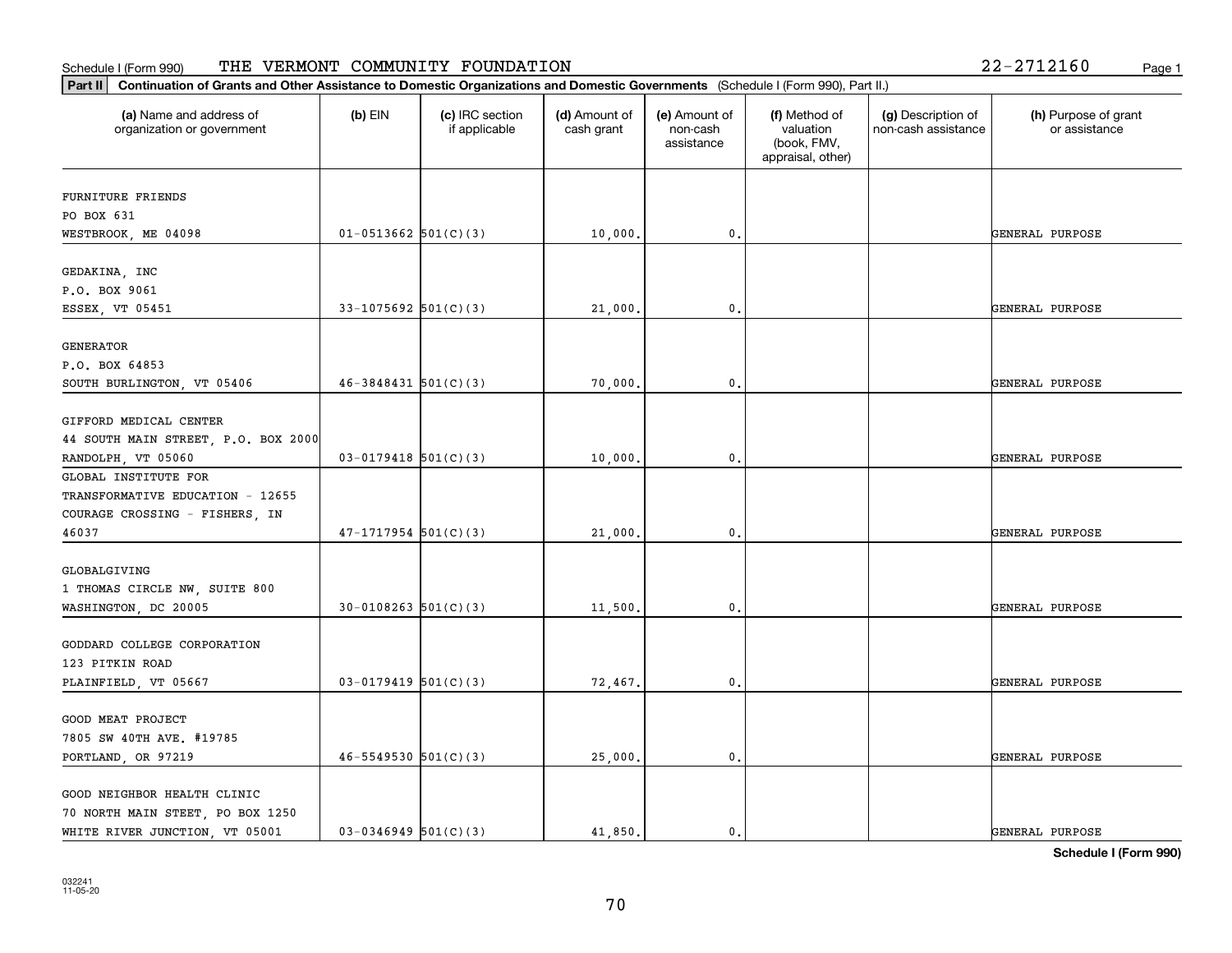|  | 2-2712160 | Page 1 |  |
|--|-----------|--------|--|
|  |           |        |  |

| Part II<br>Continuation of Grants and Other Assistance to Domestic Organizations and Domestic Governments (Schedule I (Form 990), Part II.) |                          |                                  |                             |                                         |                                                                |                                           |                                       |
|---------------------------------------------------------------------------------------------------------------------------------------------|--------------------------|----------------------------------|-----------------------------|-----------------------------------------|----------------------------------------------------------------|-------------------------------------------|---------------------------------------|
| (a) Name and address of<br>organization or government                                                                                       | $(b)$ EIN                | (c) IRC section<br>if applicable | (d) Amount of<br>cash grant | (e) Amount of<br>non-cash<br>assistance | (f) Method of<br>valuation<br>(book, FMV,<br>appraisal, other) | (g) Description of<br>non-cash assistance | (h) Purpose of grant<br>or assistance |
| GOOD SAMARITAN HAVEN<br>105 NORTH SEMINARY STREET, P.O. BOX<br>BARRE, VT 05641                                                              | $22 - 2573788$ 501(C)(3) |                                  | 34,300.                     | $\mathbf{0}$ .                          |                                                                |                                           | GENERAL PURPOSE                       |
| GOODRICH MEMORIAL LIBRARY, INC.<br>202 MAIN STREET<br>NEWPORT, VT 05855                                                                     | $03 - 0184028$ 501(C)(3) |                                  | 35, 358.                    | $\mathbf{0}$ .                          |                                                                |                                           | GENERAL PURPOSE                       |
| GOVERNOR'S INSTITUTES OF VERMONT<br>20 WEST CANAL STREET, SUITE C5<br>WINOOSKI, VT 05404                                                    | $03-0308967$ 501(C)(3)   |                                  | 23,400.                     | $\mathbf 0$ .                           |                                                                |                                           | GENERAL PURPOSE                       |
| GRACE COTTAGE FOUNDATION<br>P.O. BOX 1<br>TOWNSHEND, VT 05353                                                                               | $03-0343282$ 501(C)(3)   |                                  | 27,091.                     | $\mathbf{0}$ .                          |                                                                |                                           | GENERAL PURPOSE                       |
| GRATEFUL DOG TRAINING<br>294 APPLEWOOD LANE<br>MANCHESTER, VT 05255                                                                         | $46 - 3275684$ 501(C)(3) |                                  | 15,000.                     | $\mathbf{0}$ .                          |                                                                |                                           | GENERAL PURPOSE                       |
| GREATER BENNINGTON INTERFAITH<br>COMMUNITY SERVICES, INC. - P.O.<br>BOX 702 - BENNINGTON, VT 05201                                          | $03-0369844$ 501(C)(3)   |                                  | 25,500.                     | $\mathbf 0$ .                           |                                                                |                                           | GENERAL PURPOSE                       |
| GREATER BURLINGTON YMCA<br>298 COLLEGE STREET<br>BURLINGTON, VT 05401                                                                       | $03 - 0185810$ 501(C)(3) |                                  | 15,425.                     | $\mathbf{0}$ .                          |                                                                |                                           | GENERAL PURPOSE                       |
| GREATER NORTHFIELD SENIOR<br>CITIZENS, INC. - 168 WALL STREET -<br>NORTHFIELD, VT 05663                                                     | $03-0261779$ 501(C)(3)   |                                  | 7,500.                      | $\mathbf{0}$ .                          |                                                                |                                           | GENERAL PURPOSE                       |
| GREATER RANDOLPH SENIOR CITIZENS<br>CENTER - 6 HALE STREET - RANDOLPH,<br>VT 05060                                                          | $03 - 0236395$ 501(C)(3) |                                  | 8,035.                      | $\mathbf{0}$ .                          |                                                                |                                           | GENERAL PURPOSE                       |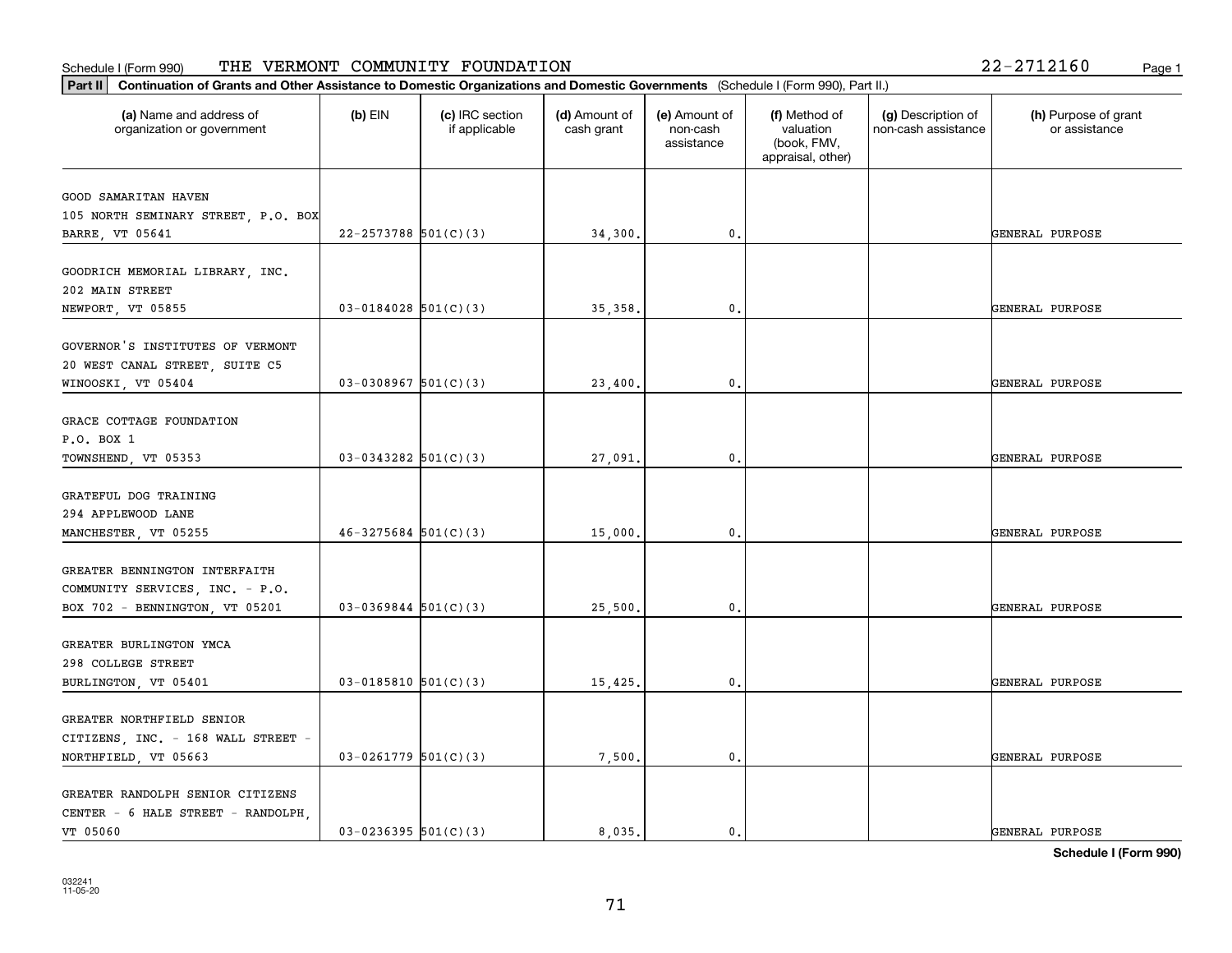| Continuation of Grants and Other Assistance to Domestic Organizations and Domestic Governments (Schedule I (Form 990), Part II.)<br>Part II |                            |                                  |                             |                                         |                                                                |                                           |                                       |
|---------------------------------------------------------------------------------------------------------------------------------------------|----------------------------|----------------------------------|-----------------------------|-----------------------------------------|----------------------------------------------------------------|-------------------------------------------|---------------------------------------|
| (a) Name and address of<br>organization or government                                                                                       | $(b)$ EIN                  | (c) IRC section<br>if applicable | (d) Amount of<br>cash grant | (e) Amount of<br>non-cash<br>assistance | (f) Method of<br>valuation<br>(book, FMV,<br>appraisal, other) | (g) Description of<br>non-cash assistance | (h) Purpose of grant<br>or assistance |
| GREEN MOUNTAIN CLUB                                                                                                                         |                            |                                  |                             |                                         |                                                                |                                           |                                       |
| 4711 WATERBURY-STOWE ROAD                                                                                                                   |                            |                                  |                             |                                         |                                                                |                                           |                                       |
| WATERBURY CENTER, VT 05677                                                                                                                  | $03 - 0162865$ 501(C)(3)   |                                  | 30,843                      | 0.                                      |                                                                |                                           | GENERAL PURPOSE                       |
| GREEN MOUNTAIN COUNTRY DINING LLC                                                                                                           |                            |                                  |                             |                                         |                                                                |                                           |                                       |
| 4961 MAIN STREET SUITE 2                                                                                                                    |                            |                                  |                             |                                         |                                                                |                                           |                                       |
| MANCHESTER CENTER, VT 05255                                                                                                                 | $20-1277839$ 501(C)(3)     |                                  | 25,000.                     | 0.                                      |                                                                |                                           | GENERAL PURPOSE                       |
|                                                                                                                                             |                            |                                  |                             |                                         |                                                                |                                           |                                       |
| GREEN MOUNTAIN FARM-TO-SCHOOL,<br>INC. - 115 2ND ST - NEWPORT, VT                                                                           |                            |                                  |                             |                                         |                                                                |                                           |                                       |
| 05855                                                                                                                                       | $41 - 2273707$ 501(C)(3)   |                                  | 52,282.                     | $\mathbf{0}$                            |                                                                |                                           | GENERAL PURPOSE                       |
|                                                                                                                                             |                            |                                  |                             |                                         |                                                                |                                           |                                       |
| GREEN MOUNTAIN HABITAT FOR                                                                                                                  |                            |                                  |                             |                                         |                                                                |                                           |                                       |
| HUMANITY - 300 CORNERSTONE DRIVE,                                                                                                           |                            |                                  |                             |                                         |                                                                |                                           |                                       |
| SUITE 335 - WILLISTON, VT 05495                                                                                                             | $22 - 2558923$ $501(C)(3)$ |                                  | 5,500                       | 0.                                      |                                                                |                                           | GENERAL PURPOSE                       |
| GREEN MOUNTAIN HORSE ASSOCIATION                                                                                                            |                            |                                  |                             |                                         |                                                                |                                           |                                       |
| P.O. BOX 8                                                                                                                                  |                            |                                  |                             |                                         |                                                                |                                           |                                       |
| SOUTH WOODSTOCK, VT 05071                                                                                                                   | $03 - 6011708$ 501(C)(3)   |                                  | 6,150.                      | 0.                                      |                                                                |                                           | GENERAL PURPOSE                       |
|                                                                                                                                             |                            |                                  |                             |                                         |                                                                |                                           |                                       |
| GREEN MOUNTAIN RECOVERY FOUNDATION                                                                                                          |                            |                                  |                             |                                         |                                                                |                                           |                                       |
| RUTLAND TURNING POINT CENTER, 141 S                                                                                                         |                            |                                  |                             |                                         |                                                                |                                           |                                       |
| RUTLAND, VT 05701                                                                                                                           | $51-0425091$ $501(C)(3)$   |                                  | 15,000                      | 0.                                      |                                                                |                                           | GENERAL PURPOSE                       |
| GREEN MOUNTAIN SUPPORT SERVICES                                                                                                             |                            |                                  |                             |                                         |                                                                |                                           |                                       |
| 93 JAMES ROAD                                                                                                                               |                            |                                  |                             |                                         |                                                                |                                           |                                       |
| MORRISVILLE, VT 05661                                                                                                                       | $03-0314664$ 501(C)(3)     |                                  | 7,500.                      | 0.                                      |                                                                |                                           | GENERAL PURPOSE                       |
|                                                                                                                                             |                            |                                  |                             |                                         |                                                                |                                           |                                       |
| GREEN MOUNTAIN UNITED WAY                                                                                                                   |                            |                                  |                             |                                         |                                                                |                                           |                                       |
| 652 GRANGER ROAD                                                                                                                            | $03 - 0261384$ 501(C)(3)   |                                  | 23,000.                     | 0.                                      |                                                                |                                           | GENERAL PURPOSE                       |
| BARRE, VT 05641<br>GREENSBORO HOSPITAL ASSOCIATION                                                                                          |                            |                                  |                             |                                         |                                                                |                                           |                                       |
| (D.B.A. GREENSBORO NURSING HOME) -                                                                                                          |                            |                                  |                             |                                         |                                                                |                                           |                                       |
| 47 MAGGIES POND ROAD - GREENSBORO,                                                                                                          |                            |                                  |                             |                                         |                                                                |                                           |                                       |
| VT 05841                                                                                                                                    | $03 - 0183449$ 501(C)(3)   |                                  | 10.000.                     | $\mathfrak{o}$ .                        |                                                                |                                           | GENERAL PURPOSE                       |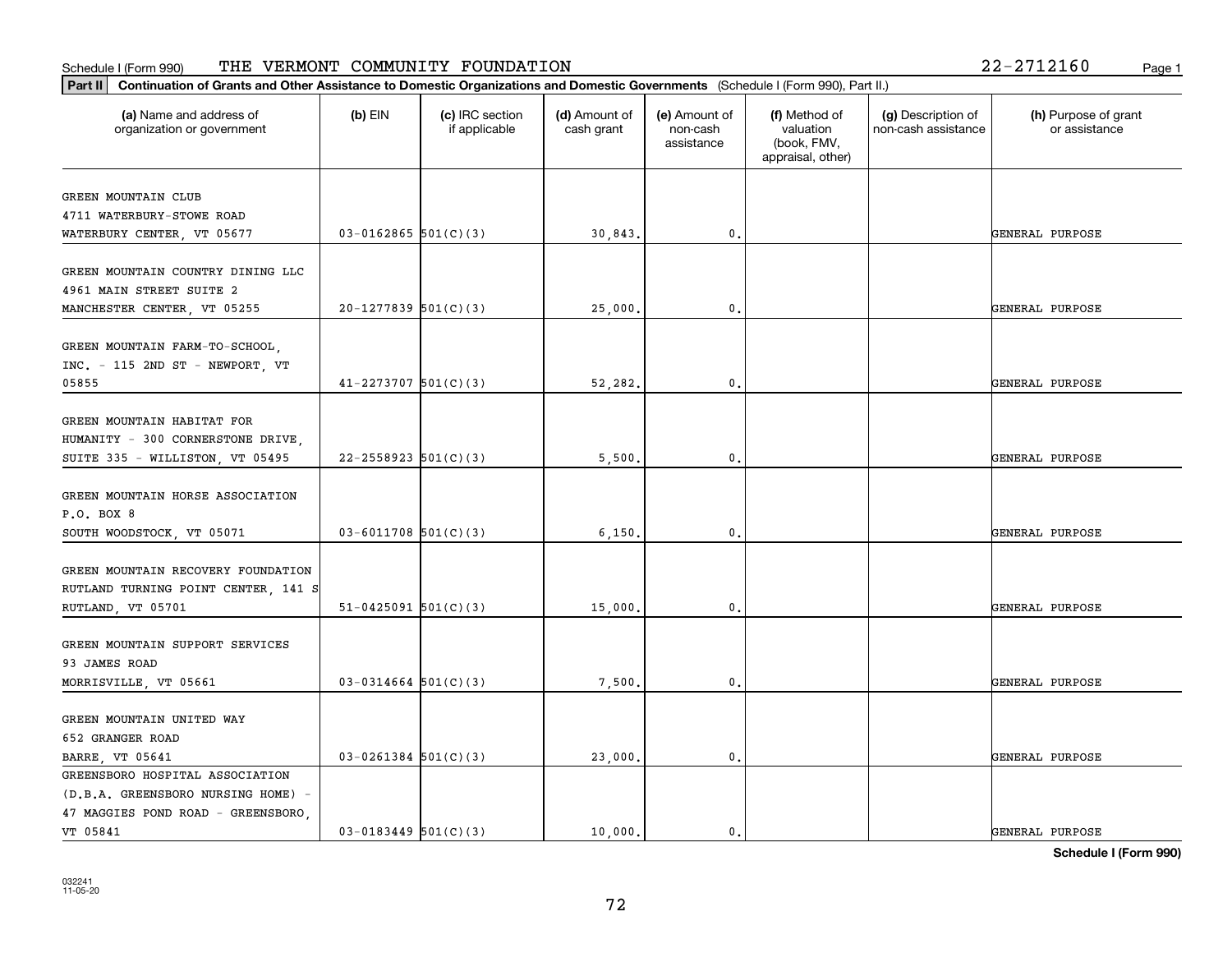| Part II   Continuation of Grants and Other Assistance to Domestic Organizations and Domestic Governments (Schedule I (Form 990), Part II.) |                            |                                  |                             |                                         |                                                                |                                           |                                       |
|--------------------------------------------------------------------------------------------------------------------------------------------|----------------------------|----------------------------------|-----------------------------|-----------------------------------------|----------------------------------------------------------------|-------------------------------------------|---------------------------------------|
| (a) Name and address of<br>organization or government                                                                                      | $(b)$ EIN                  | (c) IRC section<br>if applicable | (d) Amount of<br>cash grant | (e) Amount of<br>non-cash<br>assistance | (f) Method of<br>valuation<br>(book, FMV,<br>appraisal, other) | (g) Description of<br>non-cash assistance | (h) Purpose of grant<br>or assistance |
|                                                                                                                                            |                            |                                  |                             |                                         |                                                                |                                           |                                       |
| GROTON LUNCHES WITH FRIENDS<br>RT 302 & POWDER SPRING RD                                                                                   |                            |                                  |                             |                                         |                                                                |                                           |                                       |
| GROTON, VT 05046                                                                                                                           | 83-2519531 $501(C)(3)$     |                                  | 7,500.                      | 0.                                      |                                                                |                                           | GENERAL PURPOSE                       |
|                                                                                                                                            |                            |                                  |                             |                                         |                                                                |                                           |                                       |
| GROUNDWORKS COLLABORATIVE, INC.<br>P.O. BOX 370                                                                                            |                            |                                  |                             |                                         |                                                                |                                           |                                       |
| BRATTLEBORO, VT 05302                                                                                                                      | $03 - 0267404$ 501(C)(3)   |                                  | 55,386.                     | 0.                                      |                                                                |                                           | GENERAL PURPOSE                       |
|                                                                                                                                            |                            |                                  |                             |                                         |                                                                |                                           |                                       |
| GUN SENSE VERMONT EDUCATION FUND                                                                                                           |                            |                                  |                             |                                         |                                                                |                                           |                                       |
| P.O. BOX 8824                                                                                                                              |                            |                                  |                             |                                         |                                                                |                                           |                                       |
| BURLINGTON, VT 05302                                                                                                                       | $46 - 5477186$ 501(C)(3)   |                                  | 7,000.                      | $\mathbf{0}$ .                          |                                                                |                                           | GENERAL PURPOSE                       |
|                                                                                                                                            |                            |                                  |                             |                                         |                                                                |                                           |                                       |
| HANNAH'S HOUSE, INC.                                                                                                                       |                            |                                  |                             |                                         |                                                                |                                           |                                       |
| P.O. BOX 217, 859 OLD COUNTY ROAD                                                                                                          |                            |                                  |                             |                                         |                                                                |                                           |                                       |
| WAITSFIELD, VT 05673                                                                                                                       | $27-3211771$ 501(C)(3)     |                                  | 15,500.                     | 0.                                      |                                                                |                                           | GENERAL PURPOSE                       |
|                                                                                                                                            |                            |                                  |                             |                                         |                                                                |                                           |                                       |
| HARDWICK AREA FOOD PANTRY, INC.                                                                                                            |                            |                                  |                             |                                         |                                                                |                                           |                                       |
| 39 WEST CHURCH STREET, PO BOX 1075                                                                                                         |                            |                                  |                             |                                         |                                                                |                                           |                                       |
| HARDWICK, VT 05843                                                                                                                         | $36 - 4540160$ $501(C)(3)$ |                                  | 15,000.                     | 0.                                      |                                                                |                                           | GENERAL PURPOSE                       |
|                                                                                                                                            |                            |                                  |                             |                                         |                                                                |                                           |                                       |
| HARTFORD DISMAS HOUSE                                                                                                                      |                            |                                  |                             |                                         |                                                                |                                           |                                       |
| 1673 MAPLE STREET, P.O. BOX 174                                                                                                            |                            |                                  |                             |                                         |                                                                |                                           |                                       |
| HARTFORD, VT 05047                                                                                                                         | $03-0369442$ 501(C)(3)     |                                  | 5,100.                      | 0.                                      |                                                                |                                           | GENERAL PURPOSE                       |
| HARTFORD MEMORIAL MIDDLE SCHOOL                                                                                                            |                            |                                  |                             |                                         |                                                                |                                           |                                       |
| 245 HIGHLAND AVENUE                                                                                                                        |                            |                                  |                             |                                         |                                                                |                                           |                                       |
| WHITE RIVER JUNCTION, VT 05001                                                                                                             | $03 - 6000504$ 501(C)(3)   |                                  | 6,500.                      | 0.                                      |                                                                |                                           | GENERAL PURPOSE                       |
|                                                                                                                                            |                            |                                  |                             |                                         |                                                                |                                           |                                       |
| HARVARD RADIO BROADCASTING/WHRB                                                                                                            |                            |                                  |                             |                                         |                                                                |                                           |                                       |
| 389 HARVARD ST.                                                                                                                            |                            |                                  |                             |                                         |                                                                |                                           |                                       |
| CAMBRIDGE, MA 02138                                                                                                                        | $04-6066702$ 501(C)(3)     |                                  | 6,500.                      | $\mathbf{0}$ .                          |                                                                |                                           | GENERAL PURPOSE                       |
| HEALTH CARE AND REHABILITATION                                                                                                             |                            |                                  |                             |                                         |                                                                |                                           |                                       |
| SERVICES OF SOUTHEASTERN VERMONT -                                                                                                         |                            |                                  |                             |                                         |                                                                |                                           |                                       |
| 390 RIVER STREET - SPRINGFIELD, VT                                                                                                         |                            |                                  |                             |                                         |                                                                |                                           |                                       |
| 05156                                                                                                                                      | $23 - 7017624$ 501(C)(3)   |                                  | 11.750.                     | 0.                                      |                                                                |                                           | GENERAL PURPOSE                       |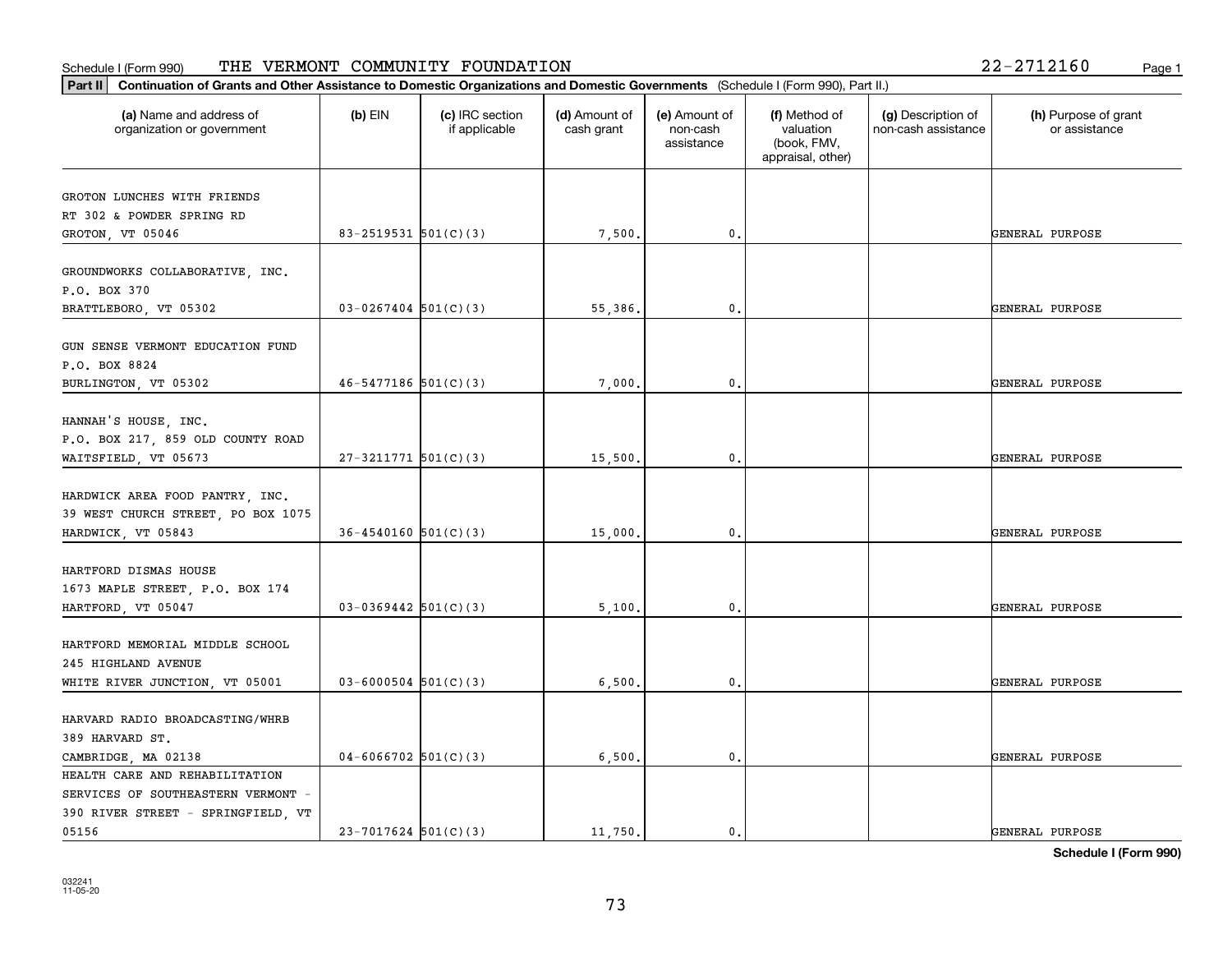### **Part III Continuation of Grants and Other Assistance to Domestic Organization of Grants and Other Assistance to Domestic Organizations** Schedule I (Form 990) Page 1 THE VERMONT COMMUNITY FOUNDATION 22-2712160

| $2 - 2712160$<br>Page 1 |  |
|-------------------------|--|
|-------------------------|--|

| Continuation of Grants and Other Assistance to Domestic Organizations and Domestic Governments (Schedule I (Form 990), Part II.)<br> Part II |                            |                                  |                             |                                         |                                                                |                                           |                                       |
|----------------------------------------------------------------------------------------------------------------------------------------------|----------------------------|----------------------------------|-----------------------------|-----------------------------------------|----------------------------------------------------------------|-------------------------------------------|---------------------------------------|
| (a) Name and address of<br>organization or government                                                                                        | $(b)$ EIN                  | (c) IRC section<br>if applicable | (d) Amount of<br>cash grant | (e) Amount of<br>non-cash<br>assistance | (f) Method of<br>valuation<br>(book, FMV,<br>appraisal, other) | (g) Description of<br>non-cash assistance | (h) Purpose of grant<br>or assistance |
| HEART OF THE VILLAGE YOGA<br>P.O. BOX 108                                                                                                    |                            |                                  |                             |                                         |                                                                |                                           |                                       |
| MANCHESTER, VT 05254                                                                                                                         | $46-3310040$ 501(C)(3)     |                                  | 30,000.                     | $\mathfrak{o}$ .                        |                                                                |                                           | GENERAL PURPOSE                       |
| HELEN DAY ART CENTER<br>P.O. BOX 411<br>STOWE, VT 05672                                                                                      | $03 - 0284825$ 501(C)(3)   |                                  | 10,823.                     | $\mathbf{0}$ .                          |                                                                |                                           | GENERAL PURPOSE                       |
|                                                                                                                                              |                            |                                  |                             |                                         |                                                                |                                           |                                       |
| HELMHOLZ FINE ART<br>315 PEACE STREET<br>DORSET, VT 05251                                                                                    | $47-0960999$ 501(C)(3)     |                                  | 10,000.                     | $\mathbf 0$ .                           |                                                                |                                           | GENERAL PURPOSE                       |
|                                                                                                                                              |                            |                                  |                             |                                         |                                                                |                                           |                                       |
| HELPING AND NURTURING DIVERSE<br>SENIORS (HANDS) - 13 ST. LOUIS ST.<br>- BURLINGTON, VT 05401                                                | $38-3804490$ 501(C)(3)     |                                  | 14,000.                     | $\mathfrak{o}$ .                        |                                                                |                                           | GENERAL PURPOSE                       |
| HELPING OTHER PEOPLE EVERYDAY<br>$(HOPE) - 136$ CHURCH ST. -                                                                                 |                            |                                  |                             |                                         |                                                                |                                           |                                       |
| LYNDONVILLE, VT 05851                                                                                                                        | $27-0226630$ 501(C)(3)     |                                  | 38,300.                     | $\mathfrak{o}$ .                        |                                                                |                                           | GENERAL PURPOSE                       |
| HENRY SHELDON MUSEUM OF VERMONT<br>HISTORY - ONE PARK STREET -<br>MIDDLEBURY, VT 05753                                                       | $03 - 0190481$ 501(C)(3)   |                                  | 6,650.                      | $\mathbf 0$ .                           |                                                                |                                           | GENERAL PURPOSE                       |
| HIGH HORSES THERAPEUTIC RIDING<br>PROGRAM - P.O. BOX 278 - SHARON,                                                                           |                            |                                  |                             |                                         |                                                                |                                           |                                       |
| VT 05065                                                                                                                                     | $02 - 0461109$ 501(C)(3)   |                                  | 10,094.                     | 0.                                      |                                                                |                                           | GENERAL PURPOSE                       |
| HOMEFRONT, INC.<br>1880 PRINCETON AVENUE                                                                                                     |                            |                                  |                             | $\mathbf{0}$ .                          |                                                                |                                           | GENERAL PURPOSE                       |
| LAWRENCEVILLE, NJ 08648                                                                                                                      | $22-3165145$ 501(C)(3)     |                                  | 10,000.                     |                                         |                                                                |                                           |                                       |
| HOMELESS PREVENTION CENTER<br>56 HOWE ST., PATCH PLACE BUILDLING<br>RUTLAND, VT 05701                                                        | $55 - 0822651$ $501(C)(3)$ |                                  | 17,500.                     | $\mathbf{0}$ .                          |                                                                |                                           | GENERAL PURPOSE                       |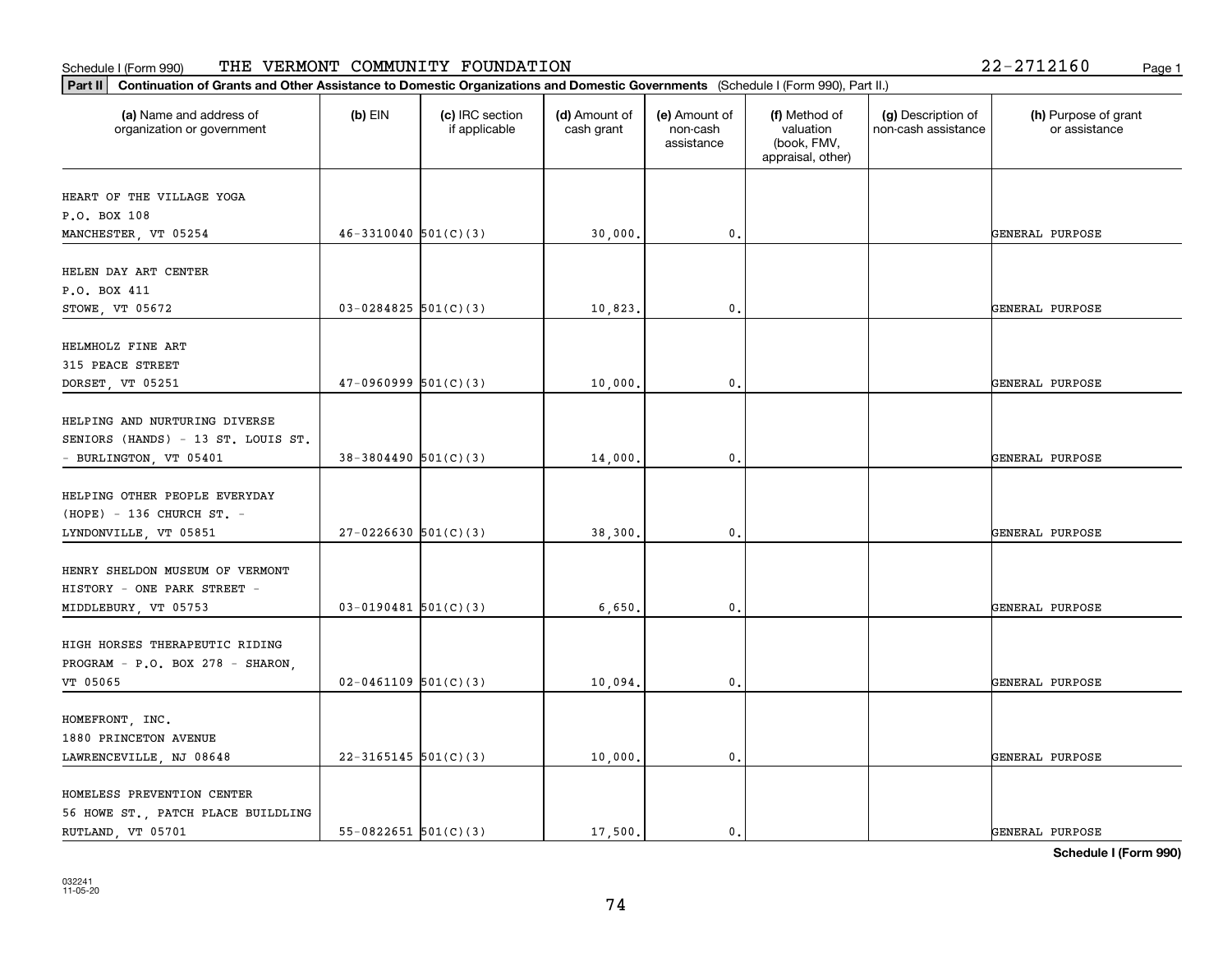| Part II   Continuation of Grants and Other Assistance to Domestic Organizations and Domestic Governments (Schedule I (Form 990), Part II.) |                          |                                  |                             |                                         |                                                                |                                           |                                       |
|--------------------------------------------------------------------------------------------------------------------------------------------|--------------------------|----------------------------------|-----------------------------|-----------------------------------------|----------------------------------------------------------------|-------------------------------------------|---------------------------------------|
| (a) Name and address of<br>organization or government                                                                                      | $(b)$ EIN                | (c) IRC section<br>if applicable | (d) Amount of<br>cash grant | (e) Amount of<br>non-cash<br>assistance | (f) Method of<br>valuation<br>(book, FMV,<br>appraisal, other) | (g) Description of<br>non-cash assistance | (h) Purpose of grant<br>or assistance |
| HOMESHARE VERMONT                                                                                                                          |                          |                                  |                             |                                         |                                                                |                                           |                                       |
| 412 FARRELL STREET, SUITE 300                                                                                                              |                          |                                  |                             |                                         |                                                                |                                           |                                       |
| SOUTH BURLINGTON, VT 05403                                                                                                                 | 13-4287957 $501(C)(3)$   |                                  | 7,500.                      | $\mathbf{0}$ .                          |                                                                |                                           | GENERAL PURPOSE                       |
|                                                                                                                                            |                          |                                  |                             |                                         |                                                                |                                           |                                       |
| HOMESTEAD, INC.                                                                                                                            |                          |                                  |                             |                                         |                                                                |                                           |                                       |
| 73 RIVER STREET                                                                                                                            |                          |                                  |                             |                                         |                                                                |                                           |                                       |
| WOODSTOCK, VT 05091                                                                                                                        | $03-0195636$ $501(C)(3)$ |                                  | 210,485.                    | 0.                                      |                                                                |                                           | GENERAL PURPOSE                       |
|                                                                                                                                            |                          |                                  |                             |                                         |                                                                |                                           |                                       |
| HOMEWARD BOUND                                                                                                                             |                          |                                  |                             |                                         |                                                                |                                           |                                       |
| 236 BOARDMAN STREET                                                                                                                        |                          |                                  |                             |                                         |                                                                |                                           |                                       |
| MIDDLEBURY, VT 05753                                                                                                                       | $03 - 0264068$ 501(C)(3) |                                  | 19,619.                     | 0.                                      |                                                                |                                           | GENERAL PURPOSE                       |
|                                                                                                                                            |                          |                                  |                             |                                         |                                                                |                                           |                                       |
| HOPE WORKS                                                                                                                                 |                          |                                  |                             |                                         |                                                                |                                           |                                       |
| P.O. BOX 92                                                                                                                                |                          |                                  |                             |                                         |                                                                |                                           |                                       |
| BURLINGTON, VT 05402                                                                                                                       | $03-0284577$ $501(C)(3)$ |                                  | 10,000.                     | $\mathbf 0$ .                           |                                                                |                                           | GENERAL PURPOSE                       |
|                                                                                                                                            |                          |                                  |                             |                                         |                                                                |                                           |                                       |
| HOWARD CENTER                                                                                                                              |                          |                                  |                             |                                         |                                                                |                                           |                                       |
| 208 FLYNN AVENUE, SUITE 3J                                                                                                                 |                          |                                  |                             |                                         |                                                                |                                           |                                       |
| BURLINGTON, VT 05401                                                                                                                       | $03 - 0179433$ 501(C)(3) |                                  | 23,950.                     | 0.                                      |                                                                |                                           | GENERAL PURPOSE                       |
| HUMAN RIGHTS IN CHINA                                                                                                                      |                          |                                  |                             |                                         |                                                                |                                           |                                       |
|                                                                                                                                            |                          |                                  |                             |                                         |                                                                |                                           |                                       |
| 110 WALL STREET, 4TH FL.<br>NEW YORK, NY 10005                                                                                             | 13-3528552 $ 501(C)(3) $ |                                  | 25,000.                     | 0.                                      |                                                                |                                           | GENERAL PURPOSE                       |
|                                                                                                                                            |                          |                                  |                             |                                         |                                                                |                                           |                                       |
| HUNGER FREE VERMONT                                                                                                                        |                          |                                  |                             |                                         |                                                                |                                           |                                       |
| 38 EASTWOOD DRIVE, SUITE 100                                                                                                               |                          |                                  |                             |                                         |                                                                |                                           |                                       |
| SOUTH BURLINGTON, VT 05403                                                                                                                 | $03-0336357$ $501(C)(3)$ |                                  | 118,900.                    | 0.                                      |                                                                |                                           | GENERAL PURPOSE                       |
|                                                                                                                                            |                          |                                  |                             |                                         |                                                                |                                           |                                       |
| INCLUSIVE ARTS VERMONT                                                                                                                     |                          |                                  |                             |                                         |                                                                |                                           |                                       |
| 21 CARMICHAEL STREET, STE.206                                                                                                              |                          |                                  |                             |                                         |                                                                |                                           |                                       |
| ESSEX JUNCTION, VT 05452                                                                                                                   | $03-0307529$ 501(C)(3)   |                                  | 52,500.                     | 0.                                      |                                                                |                                           | GENERAL PURPOSE                       |
|                                                                                                                                            |                          |                                  |                             |                                         |                                                                |                                           |                                       |
| IN-SIGHT PHOTOGRAPHY PROJECT, INC.                                                                                                         |                          |                                  |                             |                                         |                                                                |                                           |                                       |
| 183 MAIN STREET, SUITE 3                                                                                                                   |                          |                                  |                             |                                         |                                                                |                                           |                                       |
| BRATTLEBORO, VT 05301                                                                                                                      | $03-0338482$ 501(C)(3)   |                                  | 20,500.                     | 0.                                      |                                                                |                                           | GENERAL PURPOSE                       |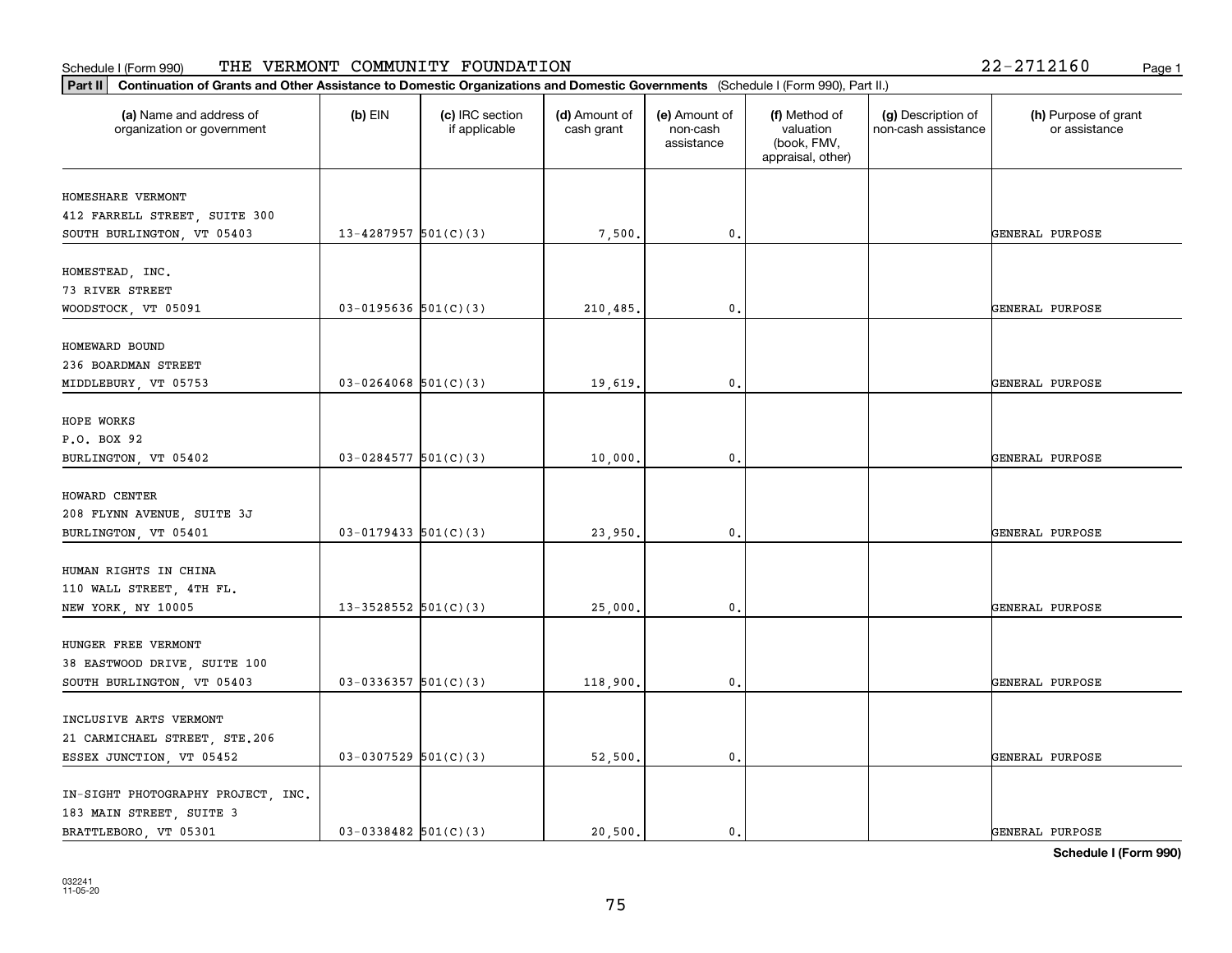#### Schedule I (Form 990) 'I'HE' VERMON'I' COMMUNITY F'OUNDA'I'ION 2Z-Z7IZI6U Page 1 THE VERMONT COMMUNITY FOUNDATION 22-2712160

| 22-2712160<br>Page 1 |  |
|----------------------|--|
|----------------------|--|

| (a) Name and address of<br>organization or government | $(b)$ EIN                  | (c) IRC section<br>if applicable | (d) Amount of<br>cash grant | (e) Amount of<br>non-cash<br>assistance | (f) Method of<br>valuation<br>(book, FMV,<br>appraisal, other) | (g) Description of<br>non-cash assistance | (h) Purpose of grant<br>or assistance |
|-------------------------------------------------------|----------------------------|----------------------------------|-----------------------------|-----------------------------------------|----------------------------------------------------------------|-------------------------------------------|---------------------------------------|
| INTERFAITH COUNCIL OF THE                             |                            |                                  |                             |                                         |                                                                |                                           |                                       |
| NORTHSHIRE - P.O. BOX 2644 -                          |                            |                                  |                             |                                         |                                                                |                                           |                                       |
| MANCHESTER CENTER, VT 05255                           | $03-0259208$ 501(C)(3)     |                                  | 13,671.                     | $\mathfrak{o}$ .                        |                                                                |                                           | GENERAL PURPOSE                       |
|                                                       |                            |                                  |                             |                                         |                                                                |                                           |                                       |
| INTERFAITH FOOD PANTRY OF MORRIS                      |                            |                                  |                             |                                         |                                                                |                                           |                                       |
| PLAINS - 2 EXECUTIVE DRIVE -                          |                            |                                  |                             |                                         |                                                                |                                           |                                       |
| MORRIS PLAINS, NJ 07950                               | $22 - 3618468$ 501(C)(3)   |                                  | 10,000,                     | 0.                                      |                                                                |                                           | GENERAL PURPOSE                       |
| INTERNATIONAL PLANNED PARENTHOOD                      |                            |                                  |                             |                                         |                                                                |                                           |                                       |
| FEDERATION/WESTERN HEMISPHERE                         |                            |                                  |                             |                                         |                                                                |                                           |                                       |
| REGION - 125 MAIDEN LANE, 9TH FL.                     |                            |                                  |                             |                                         |                                                                |                                           |                                       |
| - NEW YORK, NY 10038                                  | 13-1845455 $501(C)(3)$     |                                  | 12,500.                     | $\mathbf{0}$ .                          |                                                                |                                           | GENERAL PURPOSE                       |
|                                                       |                            |                                  |                             |                                         |                                                                |                                           |                                       |
| INTERVALE CENTER, INC.                                |                            |                                  |                             |                                         |                                                                |                                           |                                       |
| 180 INTERVALE ROAD                                    |                            |                                  |                             | 0.                                      |                                                                |                                           | GENERAL PURPOSE                       |
| BURLINGTON, VT 05401                                  | $03-0329656$ $501(C)(3)$   |                                  | 84,837.                     |                                         |                                                                |                                           |                                       |
| IVOTE CIVIC EDUCATION FUND                            |                            |                                  |                             |                                         |                                                                |                                           |                                       |
| 140 LEXINGTON AVENUE                                  |                            |                                  |                             |                                         |                                                                |                                           |                                       |
| CAMBRIDGE, MA 02138                                   | $46 - 2672249$ 501(C)(3)   |                                  | 10,000.                     | $\mathbf{0}$                            |                                                                |                                           | GENERAL PURPOSE                       |
|                                                       |                            |                                  |                             |                                         |                                                                |                                           |                                       |
| <b>JAG PRODUCTIONS</b>                                |                            |                                  |                             |                                         |                                                                |                                           |                                       |
| 5 SOUTH MAIN STREET, PO BOX 354                       |                            |                                  |                             |                                         |                                                                |                                           |                                       |
| WHITE RIVER JUNCTION, VT 05001                        | $81-0933084$ 501(C)(3)     |                                  | 44,750.                     | $\mathfrak{o}$ .                        |                                                                |                                           | GENERAL PURPOSE                       |
|                                                       |                            |                                  |                             |                                         |                                                                |                                           |                                       |
| JANET S. MUNT FAMILY ROOM                             |                            |                                  |                             |                                         |                                                                |                                           |                                       |
| 20 ALLEN STREET                                       |                            |                                  |                             |                                         |                                                                |                                           |                                       |
| BURLINGTON, VT 05401                                  | $81 - 5449524$ $501(C)(3)$ |                                  | 35,000.                     | $\mathfrak{o}$ .                        |                                                                |                                           | GENERAL PURPOSE                       |
|                                                       |                            |                                  |                             |                                         |                                                                |                                           |                                       |
| JEUDEVINE MEMORIAL LIBRARY                            |                            |                                  |                             |                                         |                                                                |                                           |                                       |
| 93 NORTH MAIN STREET, P.O. BOX 536                    |                            |                                  |                             |                                         |                                                                |                                           |                                       |
| HARDWICK, VT 05843                                    | $03 - 6004029$ 501(C)(3)   |                                  | 9,013.                      | $\mathfrak o$ .                         |                                                                |                                           | GENERAL PURPOSE                       |
|                                                       |                            |                                  |                             |                                         |                                                                |                                           |                                       |
| JEWISH COMMUNITY OF GREATER STOWE                     |                            |                                  |                             |                                         |                                                                |                                           |                                       |
| 1189 CAPE COD ROAD                                    |                            |                                  |                             |                                         |                                                                |                                           |                                       |
| STOWE, VT 05672                                       | $03-0351208$ 501(C)(3)     |                                  | 15,360.                     | $\mathfrak{o}$ .                        |                                                                |                                           | GENERAL PURPOSE                       |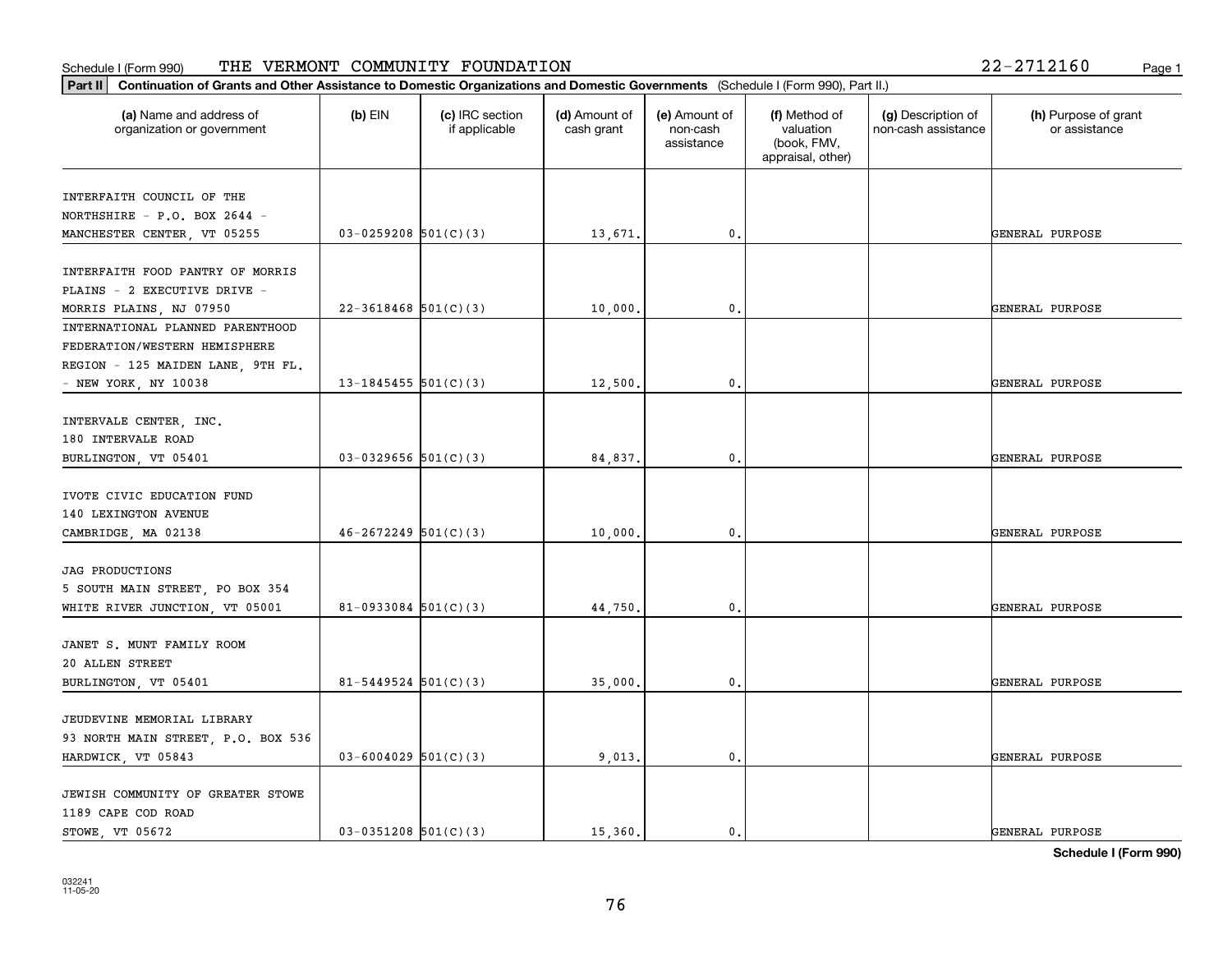#### Schedule I (Form 990) 'I'HE' VERMON'I' COMMUNITY F'OUNDA'I'ION 2Z-Z7IZI6U Page 1 THE VERMONT COMMUNITY FOUNDATION 22-2712160

| Part II   Continuation of Grants and Other Assistance to Domestic Organizations and Domestic Governments (Schedule I (Form 990), Part II.) |                          |                                  |                             |                                         |                                                                |                                           |                                       |
|--------------------------------------------------------------------------------------------------------------------------------------------|--------------------------|----------------------------------|-----------------------------|-----------------------------------------|----------------------------------------------------------------|-------------------------------------------|---------------------------------------|
| (a) Name and address of<br>organization or government                                                                                      | $(b)$ EIN                | (c) IRC section<br>if applicable | (d) Amount of<br>cash grant | (e) Amount of<br>non-cash<br>assistance | (f) Method of<br>valuation<br>(book, FMV,<br>appraisal, other) | (g) Description of<br>non-cash assistance | (h) Purpose of grant<br>or assistance |
| JOHN W. GRAHAM EMERGENCY SHELTER                                                                                                           |                          |                                  |                             |                                         |                                                                |                                           |                                       |
| 69 MAIN STREET                                                                                                                             |                          |                                  |                             |                                         |                                                                |                                           |                                       |
| VERGENNES, VT 05491                                                                                                                        | $03-0275219$ 501(C)(3)   |                                  | 60,450.                     | 0.                                      |                                                                |                                           | GENERAL PURPOSE                       |
| JOHNS HOPKINS UNIVERSITY/THE                                                                                                               |                          |                                  |                             |                                         |                                                                |                                           |                                       |
| SHERIDAN LIBRARIES - 3400 NORTH                                                                                                            |                          |                                  |                             |                                         |                                                                |                                           |                                       |
| CHARLES STREET - BALTIMORE, MD                                                                                                             |                          |                                  |                             |                                         |                                                                |                                           |                                       |
| 21218                                                                                                                                      | $52-0595110$ $501(C)(3)$ |                                  | 42,222.                     | 0.                                      |                                                                |                                           | GENERAL PURPOSE                       |
| JOURNEY TO RECOVERY COMMUNITY                                                                                                              |                          |                                  |                             |                                         |                                                                |                                           |                                       |
| CENTER - 58 THIRD STREET -                                                                                                                 |                          |                                  |                             |                                         |                                                                |                                           |                                       |
| NEWPORT, VT 05855                                                                                                                          | $47 - 2723276$ 501(C)(3) |                                  | 20,000.                     | $\mathbf{0}$ .                          |                                                                |                                           | GENERAL PURPOSE                       |
|                                                                                                                                            |                          |                                  |                             |                                         |                                                                |                                           |                                       |
| <b>JUNEBUG</b>                                                                                                                             |                          |                                  |                             |                                         |                                                                |                                           |                                       |
| 211 MAPLE STREET                                                                                                                           |                          |                                  |                             |                                         |                                                                |                                           |                                       |
| MIDDLEBURY, VT 05753                                                                                                                       | $26 - 4556496$ 501(C)(3) |                                  | 5,400                       | 0.                                      |                                                                |                                           | GENERAL PURPOSE                       |
|                                                                                                                                            |                          |                                  |                             |                                         |                                                                |                                           |                                       |
| KIDS ON THE BALL                                                                                                                           |                          |                                  |                             |                                         |                                                                |                                           |                                       |
| 19 LINDENWOOD DRIVE                                                                                                                        | $47 - 4303706$ 501(C)(3) |                                  |                             |                                         |                                                                |                                           |                                       |
| SOUTH BURLINGTON, VT 05403                                                                                                                 |                          |                                  | 15,500.                     | 0.                                      |                                                                |                                           | GENERAL PURPOSE                       |
| KING STREET CENTER                                                                                                                         |                          |                                  |                             |                                         |                                                                |                                           |                                       |
| 87 KING STREET, P.O. BOX 1615                                                                                                              |                          |                                  |                             |                                         |                                                                |                                           |                                       |
| BURLINGTON, VT 05402                                                                                                                       | $23 - 7236312$ 501(C)(3) |                                  | 62,500.                     | 0.                                      |                                                                |                                           | GENERAL PURPOSE                       |
|                                                                                                                                            |                          |                                  |                             |                                         |                                                                |                                           |                                       |
| KINGDOM COMMUNITY SERVICES                                                                                                                 |                          |                                  |                             |                                         |                                                                |                                           |                                       |
| 36 STEEPLE PLACE, P.O. BOX 735                                                                                                             |                          |                                  |                             |                                         |                                                                |                                           |                                       |
| ST. JOHNSBURY, VT 05819                                                                                                                    | $84-3577251$ 501(C)(3)   |                                  | 6,500,                      | $\mathbf{0}$ .                          |                                                                |                                           | GENERAL PURPOSE                       |
| KINGDOM COUNTY PRODUCTIONS                                                                                                                 |                          |                                  |                             |                                         |                                                                |                                           |                                       |
| 949 SOMERS ROAD                                                                                                                            |                          |                                  |                             |                                         |                                                                |                                           |                                       |
| BARNET, VT 05821                                                                                                                           | $03-0328686$ 501(C)(3)   |                                  | 14,500.                     | $\mathbf 0$ .                           |                                                                |                                           | GENERAL PURPOSE                       |
|                                                                                                                                            |                          |                                  |                             |                                         |                                                                |                                           |                                       |
| KINGDOM RECOVERY CENTER, INC.                                                                                                              |                          |                                  |                             |                                         |                                                                |                                           |                                       |
| 297 SUMMER STREET                                                                                                                          |                          |                                  |                             |                                         |                                                                |                                           |                                       |
| ST. JOHNSBURY VT 05819                                                                                                                     | $20-1401477$ 501(C)(3)   |                                  | 15,000.                     | $\mathfrak{o}$ .                        |                                                                |                                           | GENERAL PURPOSE                       |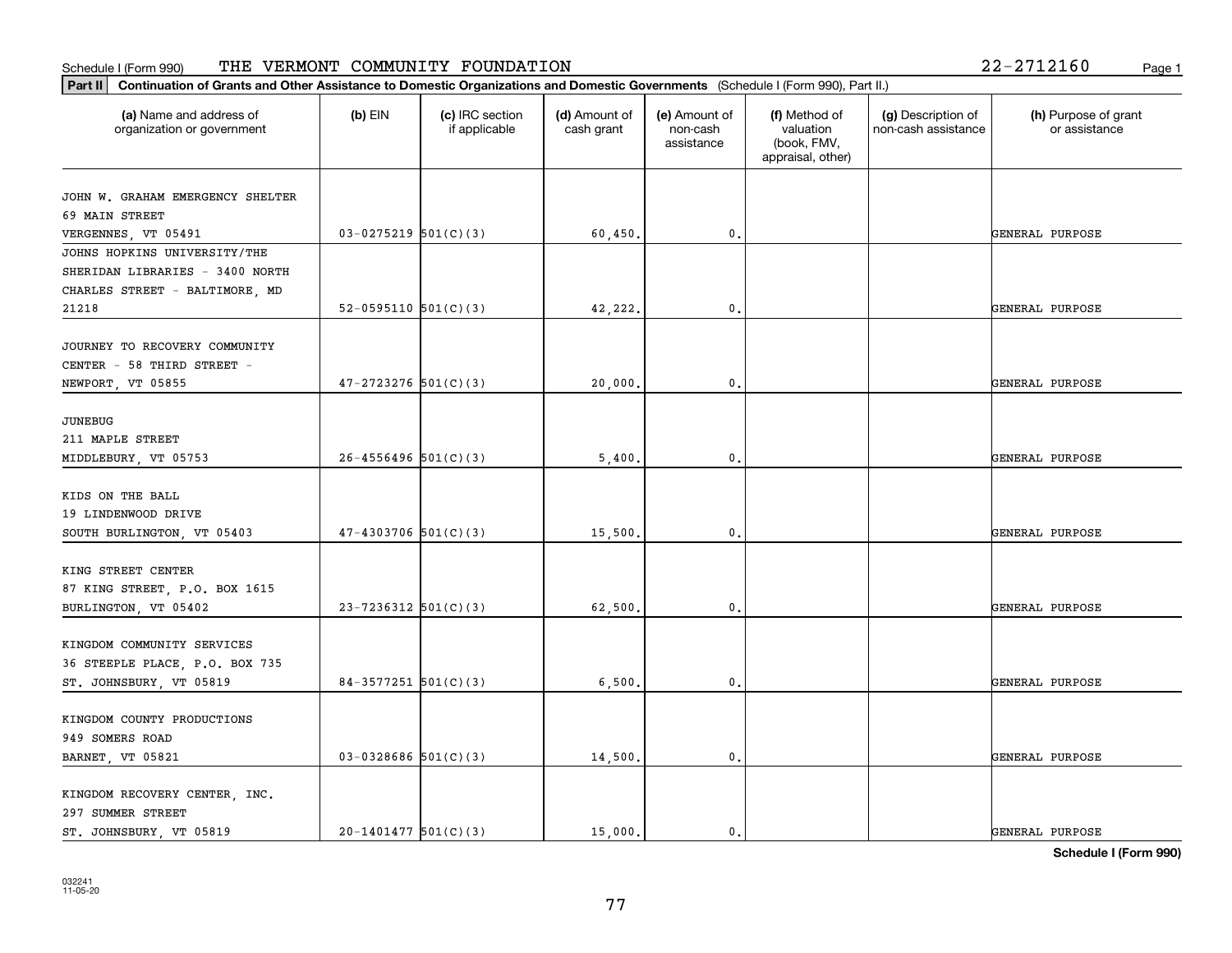| Part II   Continuation of Grants and Other Assistance to Domestic Organizations and Domestic Governments (Schedule I (Form 990), Part II.) |                            |                                  |                             |                                         |                                                                |                                           |                                       |
|--------------------------------------------------------------------------------------------------------------------------------------------|----------------------------|----------------------------------|-----------------------------|-----------------------------------------|----------------------------------------------------------------|-------------------------------------------|---------------------------------------|
| (a) Name and address of<br>organization or government                                                                                      | $(b)$ EIN                  | (c) IRC section<br>if applicable | (d) Amount of<br>cash grant | (e) Amount of<br>non-cash<br>assistance | (f) Method of<br>valuation<br>(book, FMV,<br>appraisal, other) | (g) Description of<br>non-cash assistance | (h) Purpose of grant<br>or assistance |
|                                                                                                                                            |                            |                                  |                             |                                         |                                                                |                                           |                                       |
| KRIPALU CENTER FOR YOGA & HEALTH<br>P.O. BOX 309                                                                                           |                            |                                  |                             |                                         |                                                                |                                           |                                       |
| STOCKBRIDGE, MA 01262                                                                                                                      | $23-1718197$ 501(C)(3)     |                                  | 20,000.                     | 0.                                      |                                                                |                                           | GENERAL PURPOSE                       |
|                                                                                                                                            |                            |                                  |                             |                                         |                                                                |                                           |                                       |
| KUCHARSKI HOSPITALITY INC                                                                                                                  |                            |                                  |                             |                                         |                                                                |                                           |                                       |
| P.O. BOX 813                                                                                                                               |                            |                                  |                             |                                         |                                                                |                                           |                                       |
| MANCHESTER CENTER, VT 05255                                                                                                                | $04-3731912$ $501(C)(3)$   |                                  | 10,000,                     | 0.                                      |                                                                |                                           | GENERAL PURPOSE                       |
|                                                                                                                                            |                            |                                  |                             |                                         |                                                                |                                           |                                       |
| LA PECHE LINGERIE LLC                                                                                                                      |                            |                                  |                             |                                         |                                                                |                                           |                                       |
| 4732 MAIN STREET                                                                                                                           |                            |                                  |                             |                                         |                                                                |                                           |                                       |
| MANCHESTER, VT 05255                                                                                                                       | $83 - 3377028$ 501(C)(3)   |                                  | 25,000.                     | 0.                                      |                                                                |                                           | GENERAL PURPOSE                       |
|                                                                                                                                            |                            |                                  |                             |                                         |                                                                |                                           |                                       |
| LAKE CHAMPLAIN CHAMBER MUSIC                                                                                                               |                            |                                  |                             |                                         |                                                                |                                           |                                       |
| FESTIVAL - 20 WINOOSKI FALLS WAY,                                                                                                          |                            |                                  |                             |                                         |                                                                |                                           |                                       |
| SUITE 7 - WINOOSKI, VT 05404                                                                                                               | $26 - 2757906$ $501(C)(3)$ |                                  | 30,491.                     | 0.                                      |                                                                |                                           | GENERAL PURPOSE                       |
|                                                                                                                                            |                            |                                  |                             |                                         |                                                                |                                           |                                       |
| LAKE CHAMPLAIN COMMITTEE                                                                                                                   |                            |                                  |                             |                                         |                                                                |                                           |                                       |
| 208 FLYNN AVENUE, BUILDING 3, STUDI                                                                                                        |                            |                                  |                             |                                         |                                                                |                                           |                                       |
| BURLINGTON, VT 05401                                                                                                                       | $22 - 2482466$ 501(C)(3)   |                                  | 19,850.                     | 0.                                      |                                                                |                                           | GENERAL PURPOSE                       |
| LAKE CHAMPLAIN COMMUNITY SAILING                                                                                                           |                            |                                  |                             |                                         |                                                                |                                           |                                       |
|                                                                                                                                            |                            |                                  |                             |                                         |                                                                |                                           |                                       |
| CENTER - P.O. BOX 64818 -                                                                                                                  | $03-0342594$ 501(C)(3)     |                                  |                             | 0.                                      |                                                                |                                           | GENERAL PURPOSE                       |
| BURLINGTON, VT 05406                                                                                                                       |                            |                                  | 53,000.                     |                                         |                                                                |                                           |                                       |
| LAKE CHAMPLAIN LAND TRUST                                                                                                                  |                            |                                  |                             |                                         |                                                                |                                           |                                       |
| ONE MAIN STREET, SUITE 205                                                                                                                 |                            |                                  |                             |                                         |                                                                |                                           |                                       |
| BURLINGTON, VT 05401                                                                                                                       | $03-0267331$ $501(C)(3)$   |                                  | 5,250.                      | 0.                                      |                                                                |                                           | GENERAL PURPOSE                       |
|                                                                                                                                            |                            |                                  |                             |                                         |                                                                |                                           |                                       |
| LAKE CHAMPLAIN MARITIME MUSEUM                                                                                                             |                            |                                  |                             |                                         |                                                                |                                           |                                       |
| 4472 BASIN HARBOR ROAD                                                                                                                     |                            |                                  |                             |                                         |                                                                |                                           |                                       |
| VERGENNES, VT 05491                                                                                                                        | $22 - 2570380$ 501(C)(3)   |                                  | 8,000,                      | 0.                                      |                                                                |                                           | GENERAL PURPOSE                       |
|                                                                                                                                            |                            |                                  |                             |                                         |                                                                |                                           |                                       |
| LAKE CHAMPLAIN WALDORF SCHOOL                                                                                                              |                            |                                  |                             |                                         |                                                                |                                           |                                       |
| 359 TURTLE LANE                                                                                                                            |                            |                                  |                             |                                         |                                                                |                                           |                                       |
| SHELBURNE, VT 05482                                                                                                                        | $03 - 0296320$ 501(C)(3)   |                                  | 5,500.                      | $\mathbf{0}$ .                          |                                                                |                                           | GENERAL PURPOSE                       |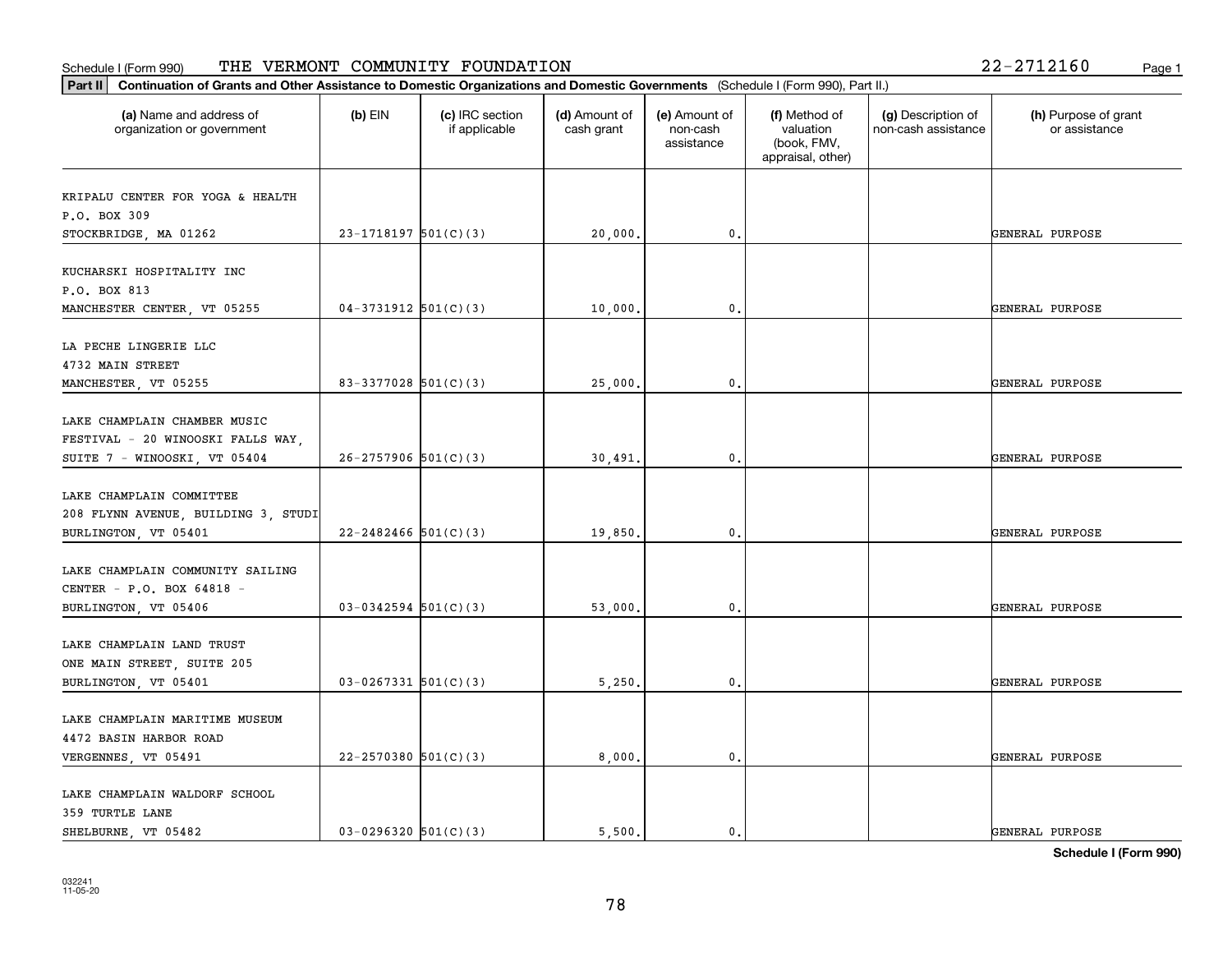# **Part III Continuation of Grants and Other Assistance to Domestic Organization of Grants and Other Assistance to Domestic Organizations** Schedule I (Form 990) Page 1 THE VERMONT COMMUNITY FOUNDATION 22-2712160

| Continuation of Grants and Other Assistance to Domestic Organizations and Domestic Governments (Schedule I (Form 990), Part II.)<br>Part II |                          |                                  |                             |                                         |                                                                |                                           |                                       |
|---------------------------------------------------------------------------------------------------------------------------------------------|--------------------------|----------------------------------|-----------------------------|-----------------------------------------|----------------------------------------------------------------|-------------------------------------------|---------------------------------------|
| (a) Name and address of<br>organization or government                                                                                       | $(b)$ EIN                | (c) IRC section<br>if applicable | (d) Amount of<br>cash grant | (e) Amount of<br>non-cash<br>assistance | (f) Method of<br>valuation<br>(book, FMV,<br>appraisal, other) | (g) Description of<br>non-cash assistance | (h) Purpose of grant<br>or assistance |
| LAKE GEORGE ASSOCIATION                                                                                                                     |                          |                                  |                             |                                         |                                                                |                                           |                                       |
| P.O. BOX 408                                                                                                                                |                          |                                  |                             |                                         |                                                                |                                           |                                       |
| LAKE GEORGE, NY 12845                                                                                                                       | $14 - 6000565$ 501(C)(3) |                                  | 20,000.                     | 0.                                      |                                                                |                                           | GENERAL PURPOSE                       |
| LAKE PLACID CENTER FOR THE ARTS<br>17 ALGONQUIN DRIVE                                                                                       |                          |                                  |                             |                                         |                                                                |                                           |                                       |
| LAKE PLACID, NY 12946                                                                                                                       | $14 - 6030874$ 501(C)(3) |                                  | 6,000.                      | $\mathbf 0$ .                           |                                                                |                                           | GENERAL PURPOSE                       |
| LAMOILLE COUNTY FOOD SHARE, INC.<br>PO BOX 173                                                                                              |                          |                                  |                             |                                         |                                                                |                                           |                                       |
| MORRISVILLE, VT 05661                                                                                                                       | $01-0760865$ 501(C)(3)   |                                  | 15,000                      | $\mathbf{0}$                            |                                                                |                                           | <b>GENERAL PURPOSE</b>                |
| LAMOILLE COUNTY MENTAL HEALTH<br>SERVICES, INC. - 72 HARREL STREET<br>- MORRISVILLE, VT 05661                                               | $03-0219658$ $501(C)(3)$ |                                  | 7,500.                      | 0.                                      |                                                                |                                           | GENERAL PURPOSE                       |
| LAMOILLE FAMILY CENTER, INC.<br>480 CADY'S FALLS ROAD                                                                                       |                          |                                  |                             | $\mathfrak{o}$ .                        |                                                                |                                           | <b>GENERAL PURPOSE</b>                |
| MORRISVILLE, VT 05661<br>LAMOILLE FIBERNET COMMUNICATIONS                                                                                   | $03-0277640$ 501(C)(3)   |                                  | 23,500                      |                                         |                                                                |                                           |                                       |
| UNION DISTRICT - C/O LAMOILLE<br>COUNTY PLANNING COMMISSION, P.O.                                                                           |                          |                                  |                             | $\mathbf{0}$                            |                                                                |                                           |                                       |
| BOX 1637 - MORRISVILLE, VT 05661                                                                                                            | $85-1991437$ $501(C)(3)$ |                                  | 30,000                      |                                         |                                                                |                                           | <b>GENERAL PURPOSE</b>                |
| LAMOILLE HOME HEALTH & HOSPICE<br>54 FARR AVENUE                                                                                            |                          |                                  |                             |                                         |                                                                |                                           |                                       |
| MORRISVILLE, VT 05661                                                                                                                       | $03 - 0224616$ 501(C)(3) |                                  | 6,250.                      | 0.                                      |                                                                |                                           | GENERAL PURPOSE                       |
| LAMOILLE RESTORATIVE CENTER<br>221 MAIN STREET, P.O. BOX 148<br>HYDE PARK, VT 05655                                                         | $03-0304062$ 501(C)(3)   |                                  | 63,500.                     | $\mathbf{0}$ .                          |                                                                |                                           | GENERAL PURPOSE                       |
| LAMOILLE SOUTH SUPERVISORY UNION /<br>MORRISTOWN SCHOOL DISTRICT - 46<br>COPLEY AVENUE - MORRISVILLE, VT<br>05661                           | $03 - 0218244$ 501(C)(3) |                                  | 14,500.                     | $\mathbf{0}$                            |                                                                |                                           | GENERAL PURPOSE                       |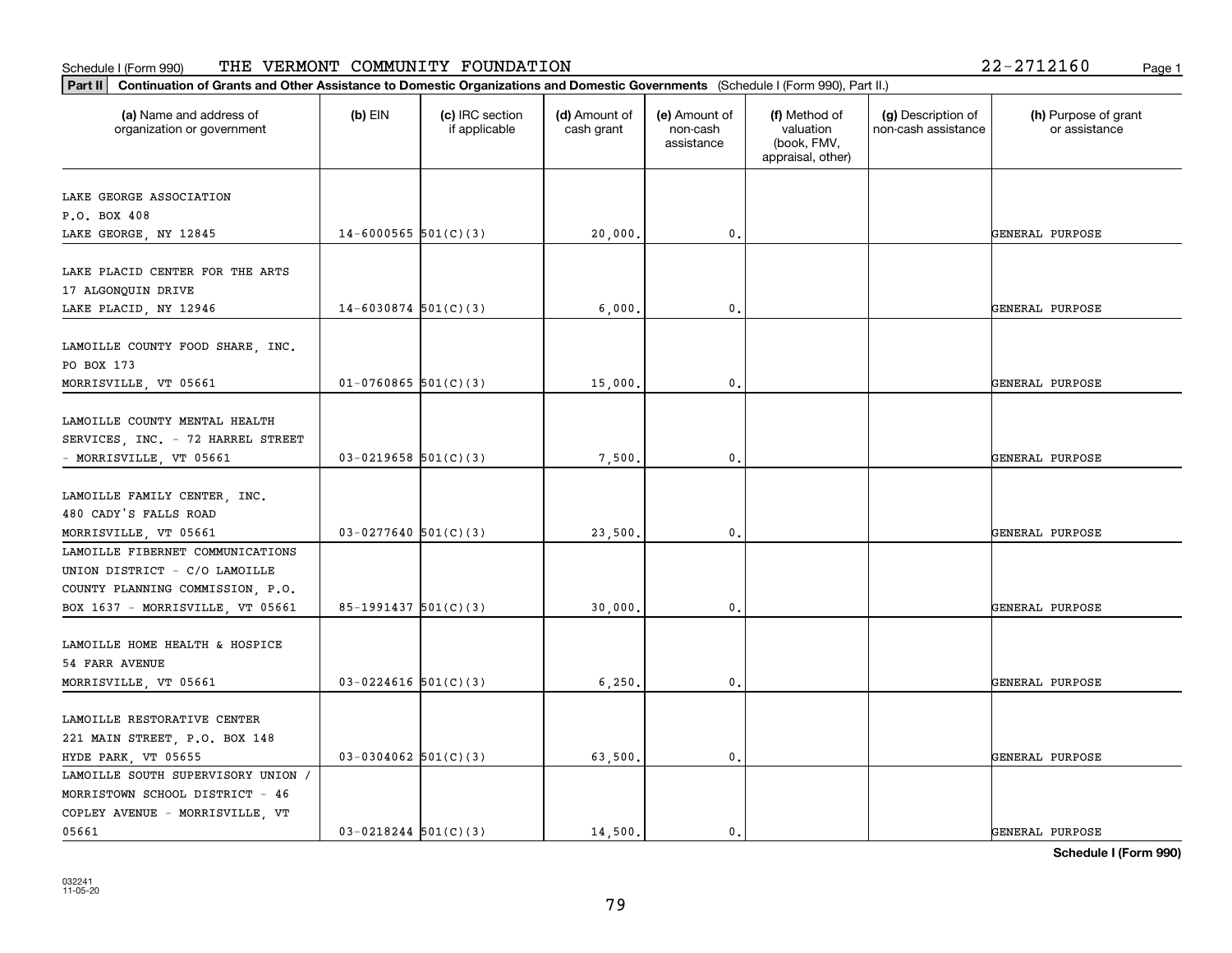| Part II   Continuation of Grants and Other Assistance to Domestic Organizations and Domestic Governments (Schedule I (Form 990), Part II.) |                            |                                  |                             |                                         |                                                                |                                           |                                       |
|--------------------------------------------------------------------------------------------------------------------------------------------|----------------------------|----------------------------------|-----------------------------|-----------------------------------------|----------------------------------------------------------------|-------------------------------------------|---------------------------------------|
| (a) Name and address of<br>organization or government                                                                                      | $(b)$ EIN                  | (c) IRC section<br>if applicable | (d) Amount of<br>cash grant | (e) Amount of<br>non-cash<br>assistance | (f) Method of<br>valuation<br>(book, FMV,<br>appraisal, other) | (g) Description of<br>non-cash assistance | (h) Purpose of grant<br>or assistance |
| LAWRENCE MEMORIAL LIBRARY                                                                                                                  |                            |                                  |                             |                                         |                                                                |                                           |                                       |
| <b>40 NORTH STREET</b>                                                                                                                     |                            |                                  |                             |                                         |                                                                |                                           |                                       |
| BRISTOL, VT 05443                                                                                                                          | $03-0194870$ 501(C)(3)     |                                  | 12,081.                     | 0.                                      |                                                                |                                           | GENERAL PURPOSE                       |
|                                                                                                                                            |                            |                                  |                             |                                         |                                                                |                                           |                                       |
| LIBERTY LODGING                                                                                                                            |                            |                                  |                             |                                         |                                                                |                                           |                                       |
| 4915 MAIN STREET                                                                                                                           |                            |                                  |                             |                                         |                                                                |                                           |                                       |
| MANCHESTER, VT 05255                                                                                                                       |                            | 501(C)(3)                        | 6,000                       | 0.                                      |                                                                |                                           | GENERAL PURPOSE                       |
| LINCOLN LIBRARY, INC.                                                                                                                      |                            |                                  |                             |                                         |                                                                |                                           |                                       |
| 222 WEST RIVER ROAD                                                                                                                        |                            |                                  |                             |                                         |                                                                |                                           |                                       |
| LINCOLN, VT 05443                                                                                                                          | $03-0301455$ 501(C)(3)     |                                  | 21,551.                     | $\mathbf{0}$ .                          |                                                                |                                           | GENERAL PURPOSE                       |
|                                                                                                                                            |                            |                                  |                             |                                         |                                                                |                                           |                                       |
| LINCOLN STREET INCORPORATED                                                                                                                |                            |                                  |                             |                                         |                                                                |                                           |                                       |
| 374 RIVER STREET                                                                                                                           |                            |                                  |                             |                                         |                                                                |                                           |                                       |
| SPRINGFIELD, VT 05156                                                                                                                      | $03 - 0280863$ 501(C)(3)   |                                  | 7,500.                      | 0.                                      |                                                                |                                           | GENERAL PURPOSE                       |
|                                                                                                                                            |                            |                                  |                             |                                         |                                                                |                                           |                                       |
| LISTEN COMMUNITY SERVICES                                                                                                                  |                            |                                  |                             |                                         |                                                                |                                           |                                       |
| 60 HANOVER STREET                                                                                                                          | $23 - 7225952$ 501(C)(3)   |                                  |                             |                                         |                                                                |                                           | GENERAL PURPOSE                       |
| LEBANON, NH 03766                                                                                                                          |                            |                                  | 7,050.                      | $\mathbf 0$ .                           |                                                                |                                           |                                       |
| LITTLETON REGIONAL HEALTHCARE                                                                                                              |                            |                                  |                             |                                         |                                                                |                                           |                                       |
| 600 SAINT JOHNSBURY ROAD                                                                                                                   |                            |                                  |                             |                                         |                                                                |                                           |                                       |
| LITTLETON, NH 03561                                                                                                                        | $02 - 0222152$ $501(C)(3)$ |                                  | 5,500.                      | 0.                                      |                                                                |                                           | GENERAL PURPOSE                       |
|                                                                                                                                            |                            |                                  |                             |                                         |                                                                |                                           |                                       |
| LIVE AND LET LIVE FARM, INC.                                                                                                               |                            |                                  |                             |                                         |                                                                |                                           |                                       |
| 20 PARADISE LANE                                                                                                                           |                            |                                  |                             |                                         |                                                                |                                           |                                       |
| CHICHESTER, NH 03258                                                                                                                       | 52-2381215 $501(C)(3)$     |                                  | 17,500,                     | $\mathbf{0}$ .                          |                                                                |                                           | GENERAL PURPOSE                       |
| LIVING PROOF MENTORING                                                                                                                     |                            |                                  |                             |                                         |                                                                |                                           |                                       |
| PO BOX 56                                                                                                                                  |                            |                                  |                             |                                         |                                                                |                                           |                                       |
| HARTLAND, VT 05048                                                                                                                         | $26 - 0030908$ 501(C)(3)   |                                  | 40,250.                     | $\mathfrak o$ .                         |                                                                |                                           | GENERAL PURPOSE                       |
|                                                                                                                                            |                            |                                  |                             |                                         |                                                                |                                           |                                       |
| LONG TRAIL SCHOOL                                                                                                                          |                            |                                  |                             |                                         |                                                                |                                           |                                       |
| 1045 KIRBY HOLLOW ROAD                                                                                                                     |                            |                                  |                             |                                         |                                                                |                                           |                                       |
| DORSET, VT 05251                                                                                                                           | $03 - 0253366$ $501(C)(3)$ |                                  | 16,000.                     | $\mathbf{0}$ .                          |                                                                |                                           | GENERAL PURPOSE                       |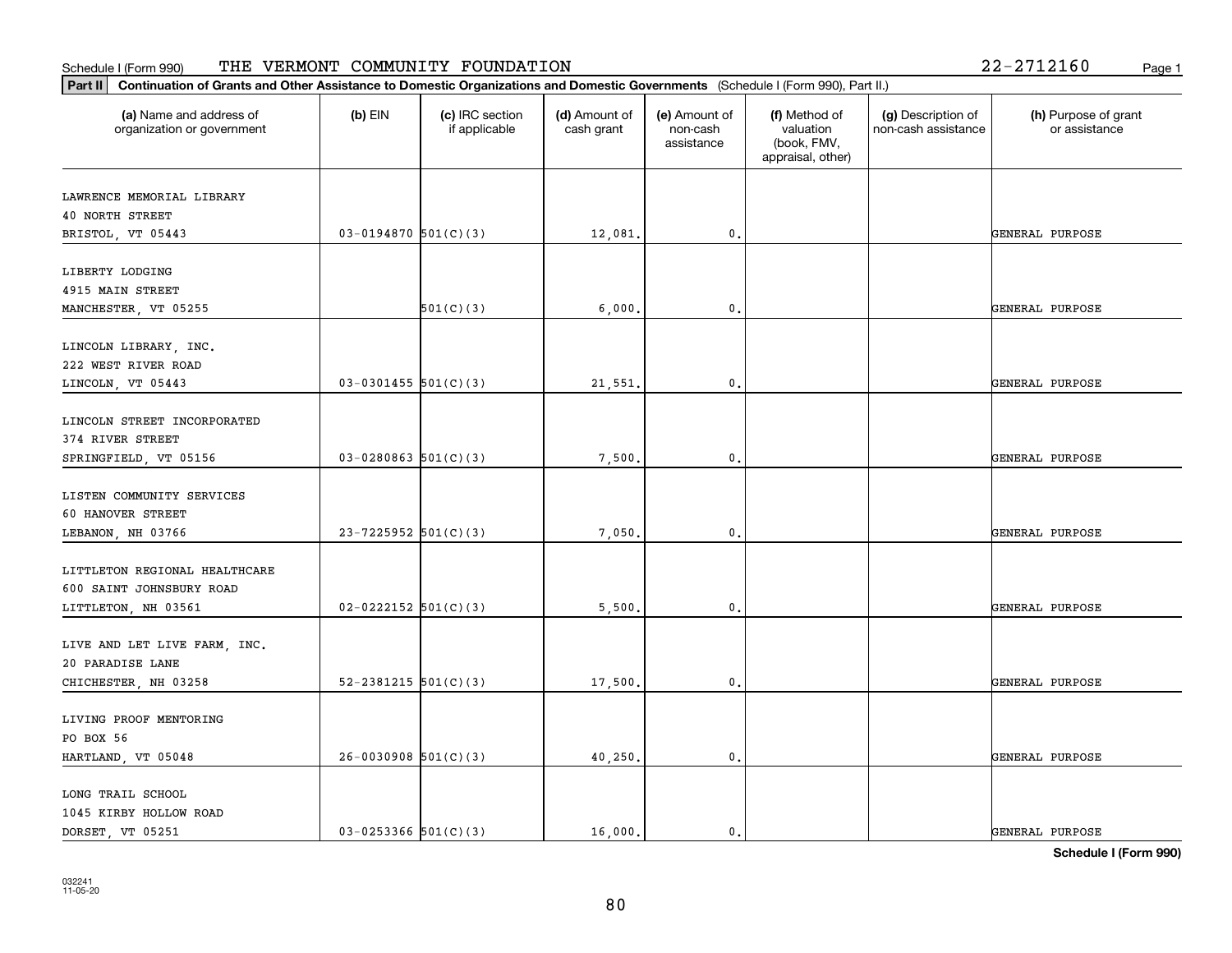| (a) Name and address of<br>organization or government | $(b)$ EIN                  | (c) IRC section<br>if applicable | (d) Amount of<br>cash grant | (e) Amount of<br>non-cash<br>assistance | (f) Method of<br>valuation<br>(book, FMV,<br>appraisal, other) | (g) Description of<br>non-cash assistance | (h) Purpose of grant<br>or assistance |
|-------------------------------------------------------|----------------------------|----------------------------------|-----------------------------|-----------------------------------------|----------------------------------------------------------------|-------------------------------------------|---------------------------------------|
| LRC VERMONT LODGING CORP                              |                            |                                  |                             |                                         |                                                                |                                           |                                       |
| P.O. BOX 413                                          |                            |                                  |                             |                                         |                                                                |                                           |                                       |
| MANCHESTER, VT 05254                                  | $03-0362062$ $501(C)(3)$   |                                  | 15,000.                     | 0.                                      |                                                                |                                           | GENERAL PURPOSE                       |
| LUCY MACKENZIE HUMANE SOCIETY                         |                            |                                  |                             |                                         |                                                                |                                           |                                       |
| 4832 ROUTE 44, P.O. BOX 702                           |                            |                                  |                             |                                         |                                                                |                                           |                                       |
| BROWNSVILLE, VT 05037                                 | $03 - 6006562$ 501(C)(3)   |                                  | 7,277.                      | 0.                                      |                                                                |                                           | GENERAL PURPOSE                       |
|                                                       |                            |                                  |                             |                                         |                                                                |                                           |                                       |
| LUND FAMILY CENTER                                    |                            |                                  |                             |                                         |                                                                |                                           |                                       |
| 50 JOY DRIVE                                          |                            |                                  |                             |                                         |                                                                |                                           |                                       |
| SOUTH BURLINGTON, VT 05403                            | $03 - 0179434$ 501(C)(3)   |                                  | 61,782.                     | $\mathbf{0}$ .                          |                                                                |                                           | GENERAL PURPOSE                       |
| MACLURE LIBRARY                                       |                            |                                  |                             |                                         |                                                                |                                           |                                       |
| P.O. BOX 60, 840 ARCH ST.                             |                            |                                  |                             |                                         |                                                                |                                           |                                       |
| PITTSFORD, VT 05763                                   | $03 - 0267846$ 501(C)(3)   |                                  | 24,779.                     | 0.                                      |                                                                |                                           | GENERAL PURPOSE                       |
|                                                       |                            |                                  |                             |                                         |                                                                |                                           |                                       |
| MAD RIVER VALLEY SENIOR CITIZENS,                     |                            |                                  |                             |                                         |                                                                |                                           |                                       |
| INC - 5308 MAIN STREET -                              |                            |                                  |                             |                                         |                                                                |                                           |                                       |
| WAITSFIELD, VT 05673                                  | $03-0321298$ 501(C)(3)     |                                  | 7,500.                      | 0.                                      |                                                                |                                           | GENERAL PURPOSE                       |
|                                                       |                            |                                  |                             |                                         |                                                                |                                           |                                       |
| MAGICIANS WITHOUT BORDERS<br>P.O BOX 3                |                            |                                  |                             |                                         |                                                                |                                           |                                       |
| BRISTOL, VT 05443                                     | $75 - 3144325$ $501(C)(3)$ |                                  | 5,250.                      | 0.                                      |                                                                |                                           | GENERAL PURPOSE                       |
|                                                       |                            |                                  |                             |                                         |                                                                |                                           |                                       |
| MAIN STREET ARTS                                      |                            |                                  |                             |                                         |                                                                |                                           |                                       |
| PO BOX 100                                            |                            |                                  |                             |                                         |                                                                |                                           |                                       |
| SAXTONS RIVER, VT 05154                               | $22 - 2888176$ 501(C)(3)   |                                  | 10,000,                     | 0.                                      |                                                                |                                           | GENERAL PURPOSE                       |
|                                                       |                            |                                  |                             |                                         |                                                                |                                           |                                       |
| MAKE A WISH VERMONT                                   |                            |                                  |                             |                                         |                                                                |                                           |                                       |
| 431 PINE STREET, SUITE 214                            |                            |                                  |                             |                                         |                                                                |                                           |                                       |
| BURLINGTON, VT 05401                                  | $03-0323013$ 501(C)(3)     |                                  | 22,000.                     | $\mathfrak o$ .                         |                                                                |                                           | GENERAL PURPOSE                       |
| MANCHESTER EYE CARE                                   |                            |                                  |                             |                                         |                                                                |                                           |                                       |
| P.O. BOX 567                                          |                            |                                  |                             |                                         |                                                                |                                           |                                       |
| MANCHESTER, VT 05255                                  | $03-0353609$ $501(C)(3)$   |                                  | 15,000.                     | 0.                                      |                                                                |                                           | GENERAL PURPOSE                       |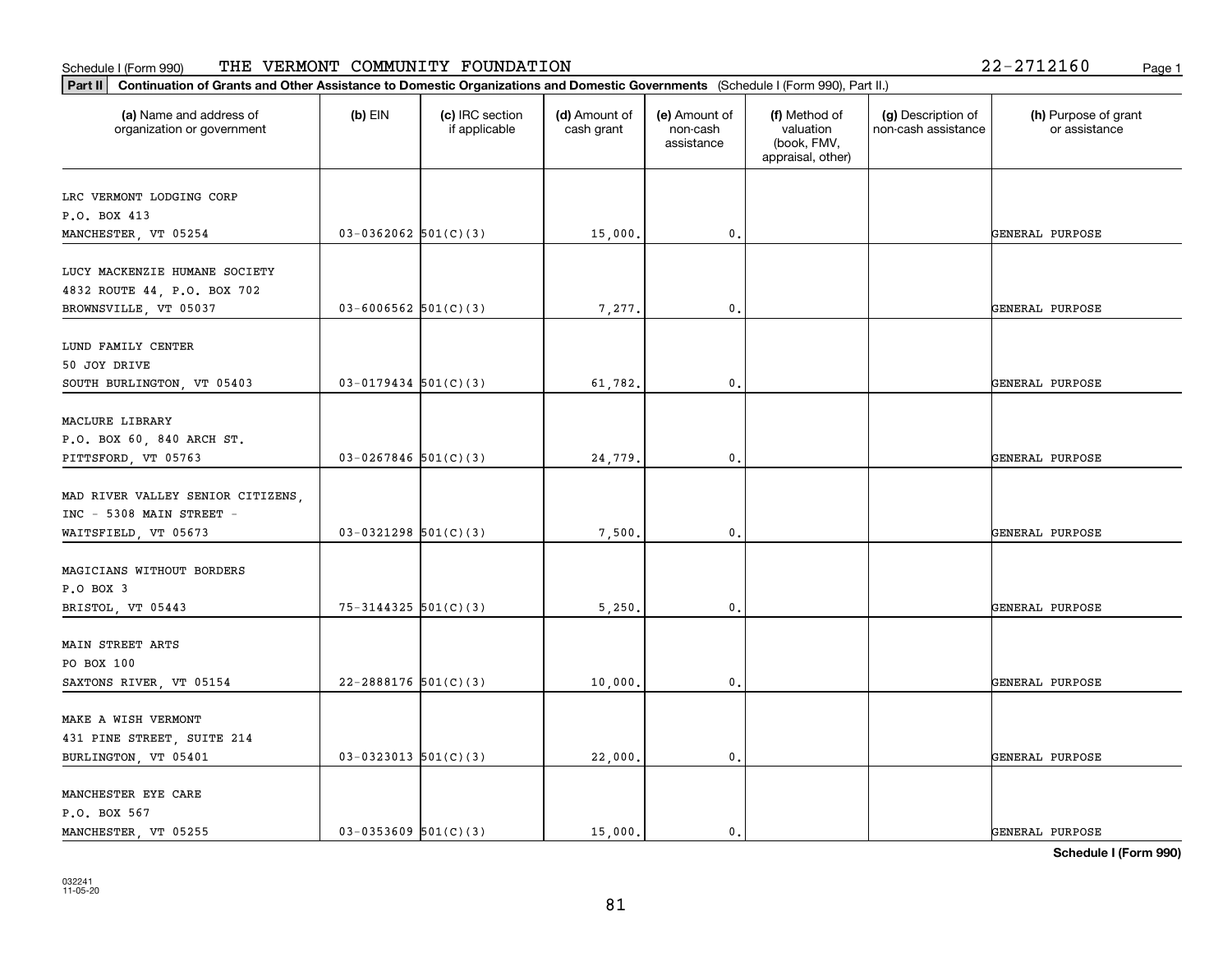| Part II   Continuation of Grants and Other Assistance to Domestic Organizations and Domestic Governments (Schedule I (Form 990), Part II.) |                          |                                  |                             |                                         |                                                                |                                           |                                       |
|--------------------------------------------------------------------------------------------------------------------------------------------|--------------------------|----------------------------------|-----------------------------|-----------------------------------------|----------------------------------------------------------------|-------------------------------------------|---------------------------------------|
| (a) Name and address of<br>organization or government                                                                                      | $(b)$ EIN                | (c) IRC section<br>if applicable | (d) Amount of<br>cash grant | (e) Amount of<br>non-cash<br>assistance | (f) Method of<br>valuation<br>(book, FMV,<br>appraisal, other) | (g) Description of<br>non-cash assistance | (h) Purpose of grant<br>or assistance |
| MANCHESTER MEDICAL CENTER                                                                                                                  |                          |                                  |                             |                                         |                                                                |                                           |                                       |
| FOUNDATION - 34 BONNET STREET -                                                                                                            |                          |                                  |                             |                                         |                                                                |                                           |                                       |
| MANCHESTER CENTER, VT 05255                                                                                                                | $82 - 1130319$ 501(C)(3) |                                  | 31,500.                     | 0.                                      |                                                                |                                           | GENERAL PURPOSE                       |
|                                                                                                                                            |                          |                                  |                             |                                         |                                                                |                                           |                                       |
| MANCHESTER MUSIC FESTIVAL                                                                                                                  |                          |                                  |                             |                                         |                                                                |                                           |                                       |
| P.O. BOX 33                                                                                                                                |                          |                                  |                             |                                         |                                                                |                                           |                                       |
| MANCHESTER, VT 05254                                                                                                                       | $22 - 2575753$ 501(C)(3) |                                  | 8,000,                      | 0.                                      |                                                                |                                           | GENERAL PURPOSE                       |
|                                                                                                                                            |                          |                                  |                             |                                         |                                                                |                                           |                                       |
| MANCHESTER TAXI LLC                                                                                                                        |                          |                                  |                             |                                         |                                                                |                                           |                                       |
| 13 CEMETERY STREET                                                                                                                         |                          |                                  |                             |                                         |                                                                |                                           |                                       |
| MANCHESTER CENTER, VT 05255                                                                                                                | $35 - 2440663$ 501(C)(3) |                                  | 15,000.                     | 0.                                      |                                                                |                                           | GENERAL PURPOSE                       |
|                                                                                                                                            |                          |                                  |                             |                                         |                                                                |                                           |                                       |
| MAPLE CORNER COMMUNITY CENTER                                                                                                              |                          |                                  |                             |                                         |                                                                |                                           |                                       |
| P.O. BOX 39                                                                                                                                |                          |                                  |                             |                                         |                                                                |                                           |                                       |
| CALAIS, VT 05648                                                                                                                           | $03-0297766$ 501(C)(3)   |                                  | 11,000.                     | 0.                                      |                                                                |                                           | GENERAL PURPOSE                       |
|                                                                                                                                            |                          |                                  |                             |                                         |                                                                |                                           |                                       |
| MASON DENTAL, PC                                                                                                                           |                          |                                  |                             |                                         |                                                                |                                           |                                       |
| P.O. BOX 2434                                                                                                                              |                          |                                  |                             |                                         |                                                                |                                           |                                       |
| MANCHESTER CENTER, VT 05255                                                                                                                | $47 - 4357126$ 501(C)(3) |                                  | 10,000.                     | 0.                                      |                                                                |                                           | GENERAL PURPOSE                       |
|                                                                                                                                            |                          |                                  |                             |                                         |                                                                |                                           |                                       |
| MCCLURE MILLER RESPITE HOUSE<br>3113 ROOSEVELT HIGHWAY                                                                                     |                          |                                  |                             |                                         |                                                                |                                           |                                       |
|                                                                                                                                            | $03 - 0179603$ 501(C)(3) |                                  |                             | 0.                                      |                                                                |                                           |                                       |
| COLCHESTER, VT 05446                                                                                                                       |                          |                                  | 12,500.                     |                                         |                                                                |                                           | GENERAL PURPOSE                       |
| ME2/ ORCHESTRA, INC.                                                                                                                       |                          |                                  |                             |                                         |                                                                |                                           |                                       |
| 85 E. NEWTON STREET                                                                                                                        |                          |                                  |                             |                                         |                                                                |                                           |                                       |
| BOSTON, MA 02118                                                                                                                           | $45 - 2684239$ 501(C)(3) |                                  | 6,600,                      | 0.                                      |                                                                |                                           | GENERAL PURPOSE                       |
|                                                                                                                                            |                          |                                  |                             |                                         |                                                                |                                           |                                       |
| MEALS & WHEELS OF GREATER                                                                                                                  |                          |                                  |                             |                                         |                                                                |                                           |                                       |
| SPRINGFIELD, INC. - 139 MAIN                                                                                                               |                          |                                  |                             |                                         |                                                                |                                           |                                       |
| STREET - SPRINGFIELD, VT 05156                                                                                                             | $04-3386904$ 501(C)(3)   |                                  | 7,500.                      | $\mathfrak o$ .                         |                                                                |                                           | GENERAL PURPOSE                       |
| MEALS ON WHEELS OF LAMOILLE                                                                                                                |                          |                                  |                             |                                         |                                                                |                                           |                                       |
| COUNTY, INC. - 24 UPPER MAIN                                                                                                               |                          |                                  |                             |                                         |                                                                |                                           |                                       |
| STREET, P.O. BOX 1427 -                                                                                                                    |                          |                                  |                             |                                         |                                                                |                                           |                                       |
| MORRISVILLE, VT 05661                                                                                                                      | $22 - 3240238$ 501(C)(3) |                                  | 22.054.                     | $\mathfrak{o}$ .                        |                                                                |                                           | GENERAL PURPOSE                       |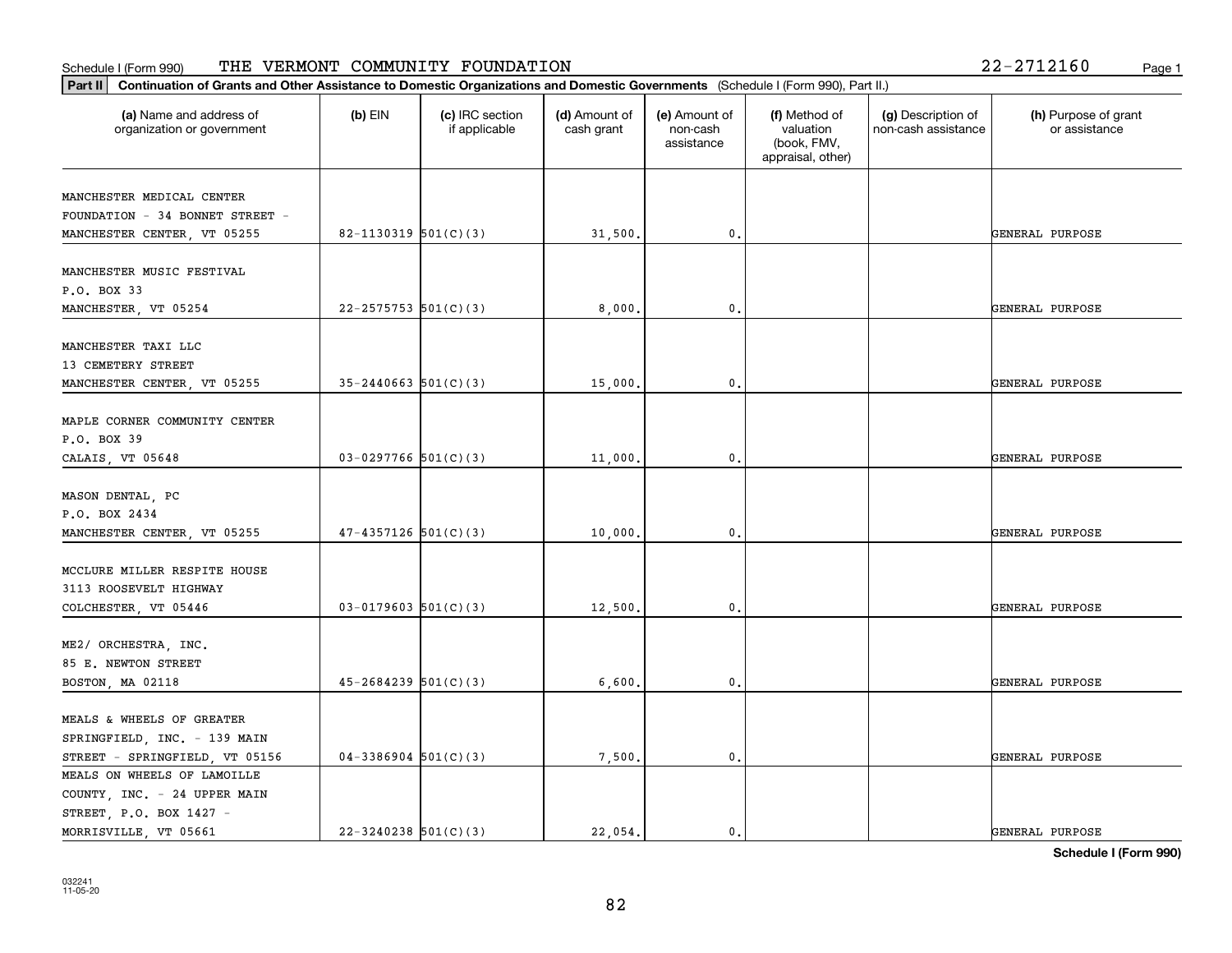| (a) Name and address of<br>organization or government                                                  | $(b)$ EIN                  | (c) IRC section<br>if applicable | (d) Amount of<br>cash grant | (e) Amount of<br>non-cash<br>assistance | (f) Method of<br>valuation<br>(book, FMV,<br>appraisal, other) | (g) Description of<br>non-cash assistance | (h) Purpose of grant<br>or assistance |
|--------------------------------------------------------------------------------------------------------|----------------------------|----------------------------------|-----------------------------|-----------------------------------------|----------------------------------------------------------------|-------------------------------------------|---------------------------------------|
| MENTOR VERMONT                                                                                         |                            |                                  |                             |                                         |                                                                |                                           |                                       |
| 19 MARBLE AVENUE, SUITE 4                                                                              |                            |                                  |                             |                                         |                                                                |                                           |                                       |
| BURLINGTON, VT 05401                                                                                   | $02 - 0658483$ 501(C)(3)   |                                  | 51,000.                     | $\mathbf 0$ .                           |                                                                |                                           | GENERAL PURPOSE                       |
| MERCK FOREST & FARMLAND CENTER,<br>INC. - P.O. BOX 86 - RUPERT, VT                                     |                            |                                  |                             |                                         |                                                                |                                           |                                       |
| 05768                                                                                                  | $03 - 0184959$ $501(C)(3)$ |                                  | 166,207.                    | 0.                                      |                                                                |                                           | GENERAL PURPOSE                       |
| MERCY CONNECTIONS, INC.<br>255 SOUTH CHAMPLAIN STREET #8                                               |                            |                                  |                             |                                         |                                                                |                                           |                                       |
| BURLINGTON, VT 05401<br>MIDDLEBURY ACTORS WORKSHOP                                                     | $03-0369962$ 501(C)(3)     |                                  | 132,500.                    | $\mathfrak{o}$ .                        |                                                                |                                           | GENERAL PURPOSE                       |
| (MIDDLEBURY ACTING COMPANY) - 5605<br>SNAKE MOUNTAIN ROAD - MIDDLEBURY,                                |                            |                                  |                             |                                         |                                                                |                                           |                                       |
| VT 05753                                                                                               | 80-0277958 $501(C)(3)$     |                                  | 11,500.                     | 0.                                      |                                                                |                                           | GENERAL PURPOSE                       |
| MIDDLEBURY AREA LAND TRUST<br>P.O. BOX 804                                                             |                            |                                  |                             |                                         |                                                                |                                           |                                       |
| MIDDLEBURY, VT 05753                                                                                   | $22 - 2835049$ 501(C)(3)   |                                  | 15,042.                     | $\mathbf{0}$                            |                                                                |                                           | GENERAL PURPOSE                       |
| MIDDLEBURY COLLEGE<br>GIFT ADMINISTRATION OFFICE, 700<br>EXCHANGE STREET - MIDDLEBURY, VT              |                            |                                  |                             |                                         |                                                                |                                           |                                       |
| 05753                                                                                                  | $03-0179298$ 501(C)(3)     |                                  | 19,250.                     | 0.                                      |                                                                |                                           | GENERAL PURPOSE                       |
| MIGRANT JUSTICE<br>179 S. WINOOSKI AVENUE, UNIT #202                                                   |                            |                                  |                             |                                         |                                                                |                                           |                                       |
| BURLINGTON, VT 05401                                                                                   | $81 - 4176655$ 501(C)(3)   |                                  | 118,542.                    | $\mathbf{0}$ .                          |                                                                |                                           | GENERAL PURPOSE                       |
| MILK WITH DIGNITY STANDARDS<br>COUNCIL - P.O. BOX 8116 -                                               |                            |                                  |                             |                                         |                                                                |                                           |                                       |
| BURLINGTON, VT 05402                                                                                   | $81 - 3374809$ 501(C)(3)   |                                  | 65,000.                     | $\mathfrak{o}$ .                        |                                                                |                                           | GENERAL PURPOSE                       |
| MILL RIVER UNIFIED UNION SCHOOL<br>DISTRICT - 2321 MIDDLE ROAD, SUITE<br>1 - NORTH CLARENDON, VT 05759 | $81 - 2267789$ 501(C)(3)   |                                  | 15,250.                     | $\mathbf{0}$ .                          |                                                                |                                           | GENERAL PURPOSE                       |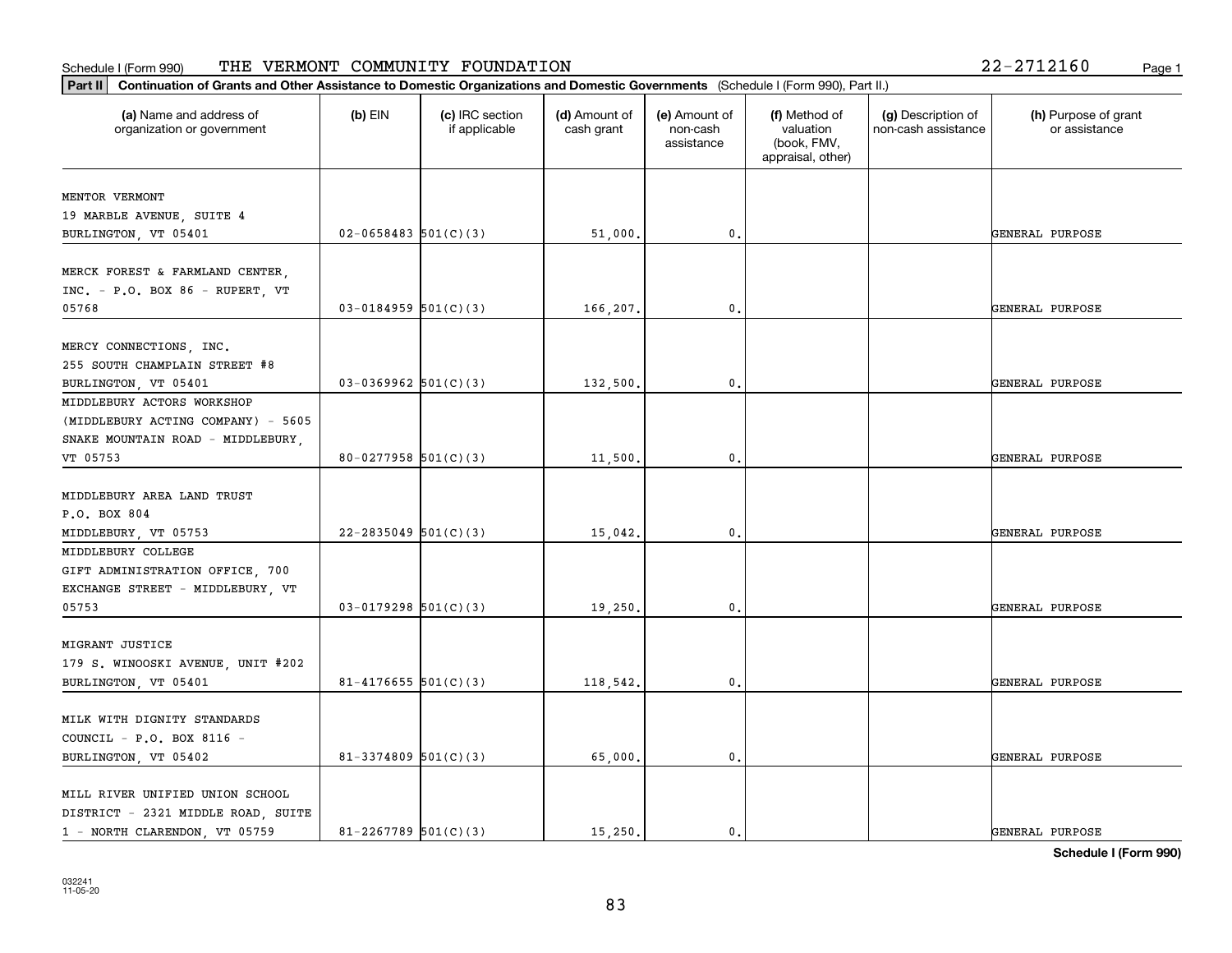| Continuation of Grants and Other Assistance to Domestic Organizations and Domestic Governments (Schedule I (Form 990), Part II.)<br>Part II |                          |                                  |                             |                                         |                                                                |                                           |                                       |
|---------------------------------------------------------------------------------------------------------------------------------------------|--------------------------|----------------------------------|-----------------------------|-----------------------------------------|----------------------------------------------------------------|-------------------------------------------|---------------------------------------|
| (a) Name and address of<br>organization or government                                                                                       | $(b)$ EIN                | (c) IRC section<br>if applicable | (d) Amount of<br>cash grant | (e) Amount of<br>non-cash<br>assistance | (f) Method of<br>valuation<br>(book, FMV,<br>appraisal, other) | (g) Description of<br>non-cash assistance | (h) Purpose of grant<br>or assistance |
| MILL RIVER UNION HIGH SCHOOL<br>2321 MIDDLE ROAD<br>NORTH CLARENDON, VT 05759                                                               | $23 - 7349055$ 501(C)(3) |                                  | 6,000.                      | 0.                                      |                                                                |                                           | GENERAL PURPOSE                       |
| MILTON FAMILY COMMUNITY CENTER<br>23 VILLEMAIRE LANE, P.O. BOX 619<br>MILTON, VT 05468                                                      | $03-0309155$ $501(C)(3)$ |                                  | 23,200.                     | 0.                                      |                                                                |                                           | GENERAL PURPOSE                       |
| MILTON TOWN SCHOOL DISTRICT<br>12 BRADLEY STREET<br>MILTON, VT 05468                                                                        | $03 - 6000571$ 501(C)(3) |                                  | 6,000                       | 0.                                      |                                                                |                                           | GENERAL PURPOSE                       |
| MJ INNKEEPING LLC<br>1842 MAIN STREET<br>MANCHESTER CENTER, VT 05255                                                                        | $81 - 4144916$ 501(C)(3) |                                  | 30,000.                     | 0.                                      |                                                                |                                           | GENERAL PURPOSE                       |
| MOCKINGBIRD FOUNDATION<br>12407 WILLOW GROVE COURT<br>MOORPARK, CA 93021                                                                    | $16-1529562$ $501(C)(3)$ |                                  | 7,500.                      | 0.                                      |                                                                |                                           | GENERAL PURPOSE                       |
| MOHAWK TRAIL REGIONAL SCHOOL<br>DISTRICT - 24 ASHFIELD ROAD -<br>SHELBURNE FALLS, MA 01370                                                  | $04 - 6135347$ 501(C)(3) |                                  | 6,961.                      | 0.                                      |                                                                |                                           | GENERAL PURPOSE                       |
| MONTPELIER SENIOR ACTIVITY CENTER<br>58 BARRE STREET<br>MONTPELIER, VT 05602                                                                | $03 - 6000579$ 501(C)(3) |                                  | 7,500.                      | 0.                                      |                                                                |                                           | GENERAL PURPOSE                       |
| MONTSHIRE MUSEUM OF SCIENCE<br>ONE MONTSHIRE ROAD<br>NORWICH, VT 05055                                                                      | 23-7376772 $501(C)(3)$   |                                  | 34,750.                     | 0.                                      |                                                                |                                           | GENERAL PURPOSE                       |
| MOSAIC VERMONT, INC<br>4 COTTAGE STREET<br><b>BARRE</b> VT 05641                                                                            | $22 - 2600063$ 501(C)(3) |                                  | 7.500.                      | $\mathfrak{o}$ .                        |                                                                |                                           | <b>GENERAL PURPOSE</b>                |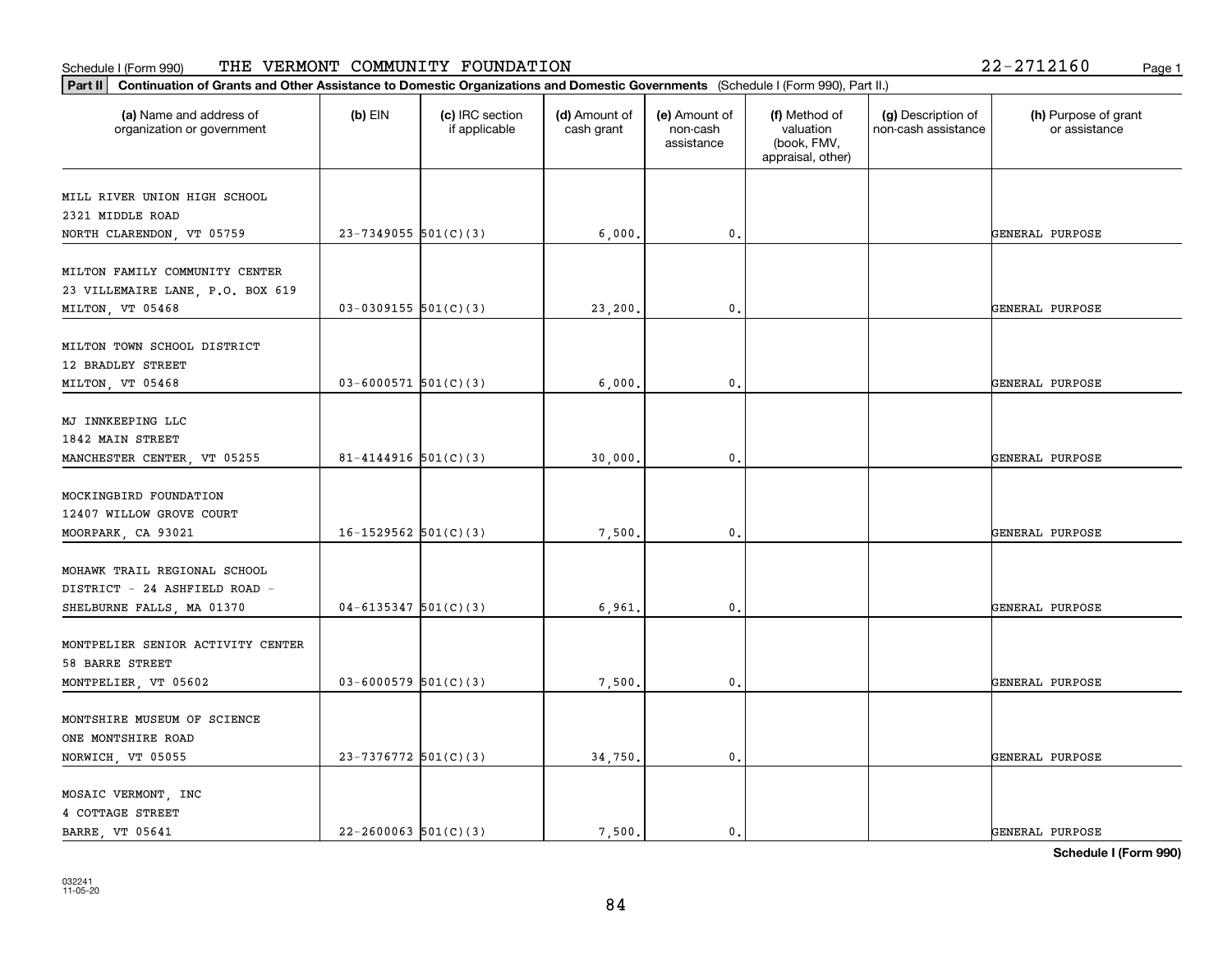| (a) Name and address of<br>organization or government | $(b)$ EIN                  | (c) IRC section<br>if applicable | (d) Amount of<br>cash grant | (e) Amount of<br>non-cash<br>assistance | (f) Method of<br>valuation<br>(book, FMV,<br>appraisal, other) | (g) Description of<br>non-cash assistance | (h) Purpose of grant<br>or assistance |
|-------------------------------------------------------|----------------------------|----------------------------------|-----------------------------|-----------------------------------------|----------------------------------------------------------------|-------------------------------------------|---------------------------------------|
| MT. ASCUTNEY HOSPITAL & HEALTH                        |                            |                                  |                             |                                         |                                                                |                                           |                                       |
| CENTER - 289 COUNTY ROAD -                            |                            |                                  |                             |                                         |                                                                |                                           |                                       |
| WINDSOR, VT 05089                                     | $03-0183721$ $501(C)(3)$   |                                  | 12,500.                     | 0.                                      |                                                                |                                           | GENERAL PURPOSE                       |
|                                                       |                            |                                  |                             |                                         |                                                                |                                           |                                       |
| MYSTIC LANE                                           |                            |                                  |                             |                                         |                                                                |                                           |                                       |
| 4928 MAIN STREET                                      |                            |                                  |                             |                                         |                                                                |                                           |                                       |
| MANCHESTER, VT 05255                                  | 82-2280450 $501(C)(3)$     |                                  | 25,000                      | 0.                                      |                                                                |                                           | GENERAL PURPOSE                       |
|                                                       |                            |                                  |                             |                                         |                                                                |                                           |                                       |
| NAMI-VT: NATIONAL ALLIANCE ON                         |                            |                                  |                             |                                         |                                                                |                                           |                                       |
| MENTAL ILLNESS - 600 BLAIR PARK,                      | $03-0297954$ 501(C)(3)     |                                  | 8,758                       | $\mathbf{0}$ .                          |                                                                |                                           | GENERAL PURPOSE                       |
| SUITE 301 - WILLISTON, VT 05495                       |                            |                                  |                             |                                         |                                                                |                                           |                                       |
| NARRATIVE ALCHEMY                                     |                            |                                  |                             |                                         |                                                                |                                           |                                       |
| 1327 SE TACOMA STREET                                 |                            |                                  |                             |                                         |                                                                |                                           |                                       |
| PORTLAND, OR 97202                                    | 81-3442597 $501(C)(3)$     |                                  | 10,000.                     | 0.                                      |                                                                |                                           | GENERAL PURPOSE                       |
|                                                       |                            |                                  |                             |                                         |                                                                |                                           |                                       |
| NATURE CONSERVANCY, VERMONT                           |                            |                                  |                             |                                         |                                                                |                                           |                                       |
| CHAPTER - 575 STONECUTTERS WAY,                       |                            |                                  |                             |                                         |                                                                |                                           |                                       |
| SUITE 2 - MONTPELIER, VT 05602                        | 53-0242652 $501(C)(3)$     |                                  | 54,627.                     | 0.                                      |                                                                |                                           | GENERAL PURPOSE                       |
|                                                       |                            |                                  |                             |                                         |                                                                |                                           |                                       |
| NATURE MUSEUM AT GRAFTON<br>186 TOWNSHEND ROAD        |                            |                                  |                             |                                         |                                                                |                                           |                                       |
| GRAFTON, VT 05146                                     | $03-0371400$ 501(C)(3)     |                                  | 50,000.                     | $\mathbf{0}$ .                          |                                                                |                                           | GENERAL PURPOSE                       |
|                                                       |                            |                                  |                             |                                         |                                                                |                                           |                                       |
| NEIGHBOR HELPING NEIGHBOR (NHN)                       |                            |                                  |                             |                                         |                                                                |                                           |                                       |
| PO BOX 24                                             |                            |                                  |                             |                                         |                                                                |                                           |                                       |
| HUNTINGTON, VT 05462                                  | $03 - 6008920$ 501(C)(3)   |                                  | 10,000,                     | $\mathfrak{o}$ .                        |                                                                |                                           | GENERAL PURPOSE                       |
|                                                       |                            |                                  |                             |                                         |                                                                |                                           |                                       |
| NEIGHBORHOOD CONNECTIONS                              |                            |                                  |                             |                                         |                                                                |                                           |                                       |
| 5700 MOUNTAIN MARKETPLACE, P.O. BOX                   |                            |                                  |                             |                                         |                                                                |                                           |                                       |
| LONDONDERRY, VT 05148                                 | $26 - 4547219$ 501(C)(3)   |                                  | 11,500.                     | $\mathfrak o$ .                         |                                                                |                                           | GENERAL PURPOSE                       |
| NEK COMMUNITY BROADBAND                               |                            |                                  |                             |                                         |                                                                |                                           |                                       |
| 36 EASTERN AVE                                        |                            |                                  |                             |                                         |                                                                |                                           |                                       |
| ST. JOHNSBURY VT 05819                                | $85 - 1117769$ $501(C)(3)$ |                                  | 30.000.                     | $\mathbf{0}$ .                          |                                                                |                                           | GENERAL PURPOSE                       |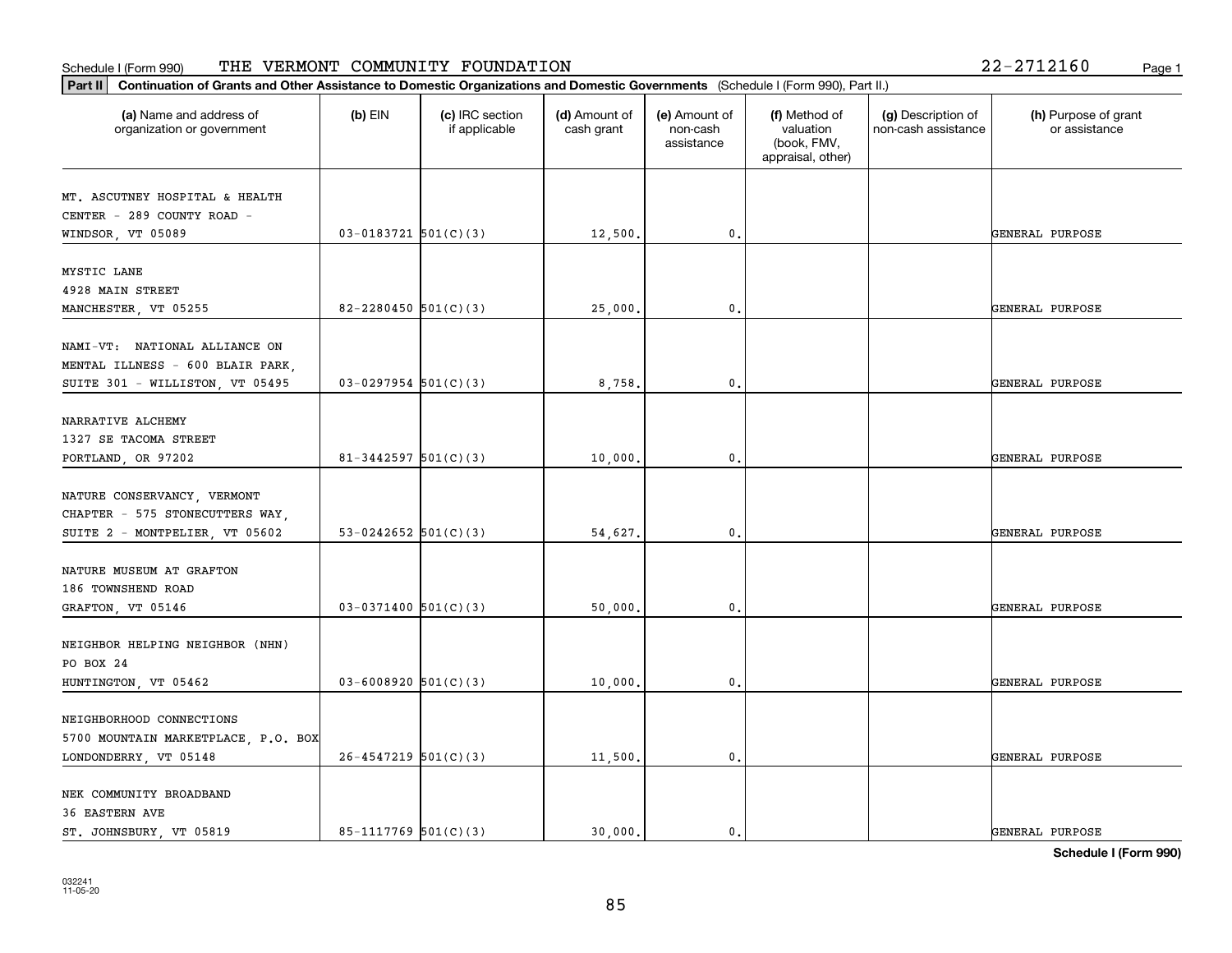# **Part III Continuation of Grants and Other Assistance to Domestic Organization of Grants and Other Assistance to Domestic Organization** Schedule I (Form 990) Page 1 THE VERMONT COMMUNITY FOUNDATION 22-2712160

| Continuation of Grants and Other Assistance to Domestic Organizations and Domestic Governments (Schedule I (Form 990), Part II.)<br> Part II |                          |                                  |                             |                                         |                                                                |                                           |                                       |
|----------------------------------------------------------------------------------------------------------------------------------------------|--------------------------|----------------------------------|-----------------------------|-----------------------------------------|----------------------------------------------------------------|-------------------------------------------|---------------------------------------|
| (a) Name and address of<br>organization or government                                                                                        | $(b)$ EIN                | (c) IRC section<br>if applicable | (d) Amount of<br>cash grant | (e) Amount of<br>non-cash<br>assistance | (f) Method of<br>valuation<br>(book, FMV,<br>appraisal, other) | (g) Description of<br>non-cash assistance | (h) Purpose of grant<br>or assistance |
| NEW ENGLAND NEWSPAPERS, INC<br>75 SOUTH CHURCH STREET<br>PITTSFIELD, MA 01201                                                                | $76 - 0477602$ 501(C)(3) |                                  | 30,000.                     | 0.                                      |                                                                |                                           | GENERAL PURPOSE                       |
| NEW LEARNING JOURNEY<br>700 BRAGG HILL ROAD<br>WAITSFIELD, VT 05673                                                                          | $47 - 4879926$ 501(C)(3) |                                  | 62,250.                     | 0.                                      |                                                                |                                           | GENERAL PURPOSE                       |
| NEWSTORY CENTER<br>P.O. BOX 313<br>RUTLAND, VT 05702                                                                                         | $03-0280469$ 501(C)(3)   |                                  | 25,000.                     | 0.                                      |                                                                |                                           | GENERAL PURPOSE                       |
| NFI VERMONT, INC.<br>30 AIRPORT ROAD<br>SOUTH BURLINGTON, VT 05403                                                                           | $03-0304434$ 501(C)(3)   |                                  | 11,500.                     | 0.                                      |                                                                |                                           | GENERAL PURPOSE                       |
| NIGHT FALL, INC.<br><b>45 CHURCH STREET</b><br>HARTFORD, CT 06103                                                                            | $46-3282277$ $501(C)(3)$ |                                  | 15,000.                     | 0.                                      |                                                                |                                           | GENERAL PURPOSE                       |
| NOKOTA HORSE CONSERVANCY<br>116 S BROADWAY STREET, P.O. BOX 761<br>LINTON, ND 58552                                                          | $31-1672930$ 501(C)(3)   |                                  | 20,000.                     | 0.                                      |                                                                |                                           | GENERAL PURPOSE                       |
| NORMAN WILLIAMS PUBLIC LIBRARY<br>10 THE GREEN<br>WOODSTOCK, VT 05091                                                                        | $03 - 0179304$ 501(C)(3) |                                  | 8,500.                      | 0.                                      |                                                                |                                           | GENERAL PURPOSE                       |
| NORTH BRANCH SCHOOL<br>P.O. BOX 209<br>RIPTON, VT 05766                                                                                      | $32-0013815$ 501(C)(3)   |                                  | 26,750.                     | 0.                                      |                                                                |                                           | GENERAL PURPOSE                       |
| NORTH CENTRAL VERMONT RECOVERY<br>CENTER - 275 BROOKLYN STREET,<br>SUITE 2 - MORRISVILLE, VT 05661                                           | $30 - 0629279$ 501(C)(3) |                                  | 40,000.                     | $\mathbf{0}$ .                          |                                                                |                                           | GENERAL PURPOSE                       |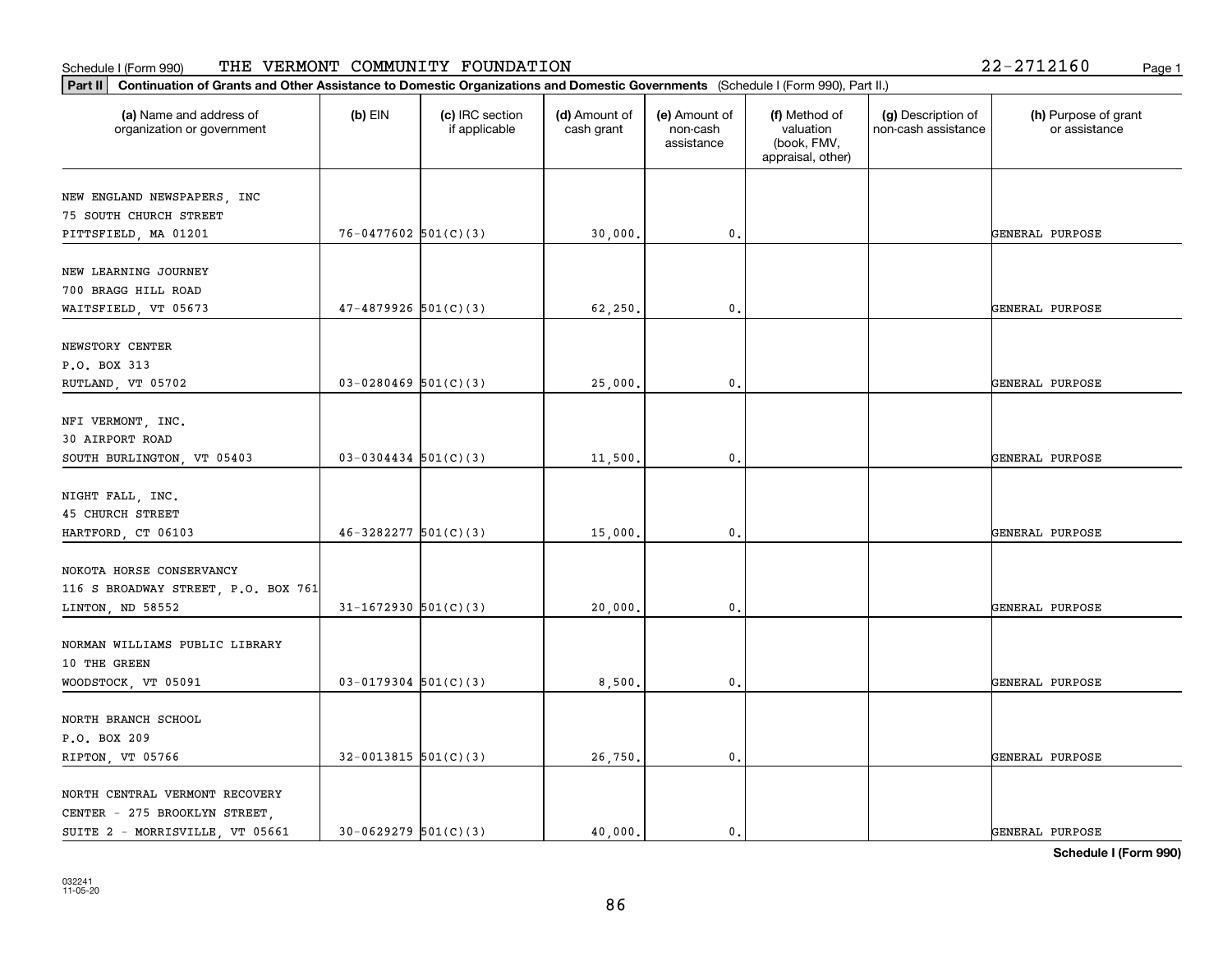#### **Part III Continuation of Grants and Other Assistance to Domestic Organization of Grants and Other Assistance to Domestic Organizations** Schedule I (Form 990) Page 1 THE VERMONT COMMUNITY FOUNDATION 22-2712160

| Continuation of Grants and Other Assistance to Domestic Organizations and Domestic Governments (Schedule I (Form 990), Part II.)<br>Part II |                          |                                  |                             |                                         |                                                                |                                           |                                       |
|---------------------------------------------------------------------------------------------------------------------------------------------|--------------------------|----------------------------------|-----------------------------|-----------------------------------------|----------------------------------------------------------------|-------------------------------------------|---------------------------------------|
| (a) Name and address of<br>organization or government                                                                                       | $(b)$ EIN                | (c) IRC section<br>if applicable | (d) Amount of<br>cash grant | (e) Amount of<br>non-cash<br>assistance | (f) Method of<br>valuation<br>(book, FMV,<br>appraisal, other) | (g) Description of<br>non-cash assistance | (h) Purpose of grant<br>or assistance |
| NORTH DAKOTA STUDY GROUP<br>C/O DAVID WASSERMAN, 280 PALM AVENU<br>ASHLAND, OR 97520                                                        | $27 - 4657866$ 501(C)(3) |                                  | 12,500.                     | 0.                                      |                                                                |                                           | GENERAL PURPOSE                       |
| NORTH HERO HISTORICAL SOCIETY<br>P.O. BOX 175<br>NORTH HERO, VT 05474                                                                       | $05 - 0468580$ 501(C)(3) |                                  | 15,000.                     | 0.                                      |                                                                |                                           | GENERAL PURPOSE                       |
| NORTHEAST ENERGY EFFICIENCY<br>PARTNERSHIPS - 81 HARTWELL AVENUE<br>- LEXINGTON, MA 02421                                                   | 81-3283869 $501(C)(3)$   |                                  | 130,000,                    | 0.                                      |                                                                |                                           | GENERAL PURPOSE                       |
| NORTHEAST KINGDOM COLLABORATIVE<br>P.O. BOX 59<br>CRAFTSBURY, VT 05826                                                                      | $20-4263581$ 501(C)(3)   |                                  | 12,500.                     | 0.                                      |                                                                |                                           | GENERAL PURPOSE                       |
| NORTHEAST KINGDOM COMMUNITY<br>ACTION, INC. - P.O. BOX 346, 70<br>MAIN STREET - NEWPORT, VT 05855                                           | $03-0276709$ 501(C)(3)   |                                  | 137,800.                    | 0.                                      |                                                                |                                           | GENERAL PURPOSE                       |
| NORTHEAST KINGDOM COUNCIL ON AGING<br>481 SUMMER STREET, SUITE 101<br>ST. JOHNSBURY, VT 05819                                               | $03 - 0272861$ 501(C)(3) |                                  | 10,000.                     | 0.                                      |                                                                |                                           | GENERAL PURPOSE                       |
| NORTHEAST KINGDOM HUMAN SERVICES<br>181 CRAWFORD ROAD, P.O. BOX 724<br>NEWPORT, VT 05855                                                    | $03 - 0212039$ 501(C)(3) |                                  | 8,325.                      | 0.                                      |                                                                |                                           | GENERAL PURPOSE                       |
| NORTHEAST KINGDOM YOUTH SERVICES<br>24 BAGLEY STREET<br>ST. JOHNSBURY, VT 05819                                                             | $03 - 0258845$ 501(C)(3) |                                  | 21,862.                     | 0.                                      |                                                                |                                           | GENERAL PURPOSE                       |
| NORTHEAST ORGANIC FARMING<br>ASSOCIATION OF VERMONT (NOFA-VT) -<br>14 PLEASANT STREET, P.O. BOX 697 -<br>RICHMOND, VT 05477                 | $22 - 3260420$ 501(C)(3) |                                  | 370.566.                    | $\mathfrak{o}$ .                        |                                                                |                                           | GENERAL PURPOSE                       |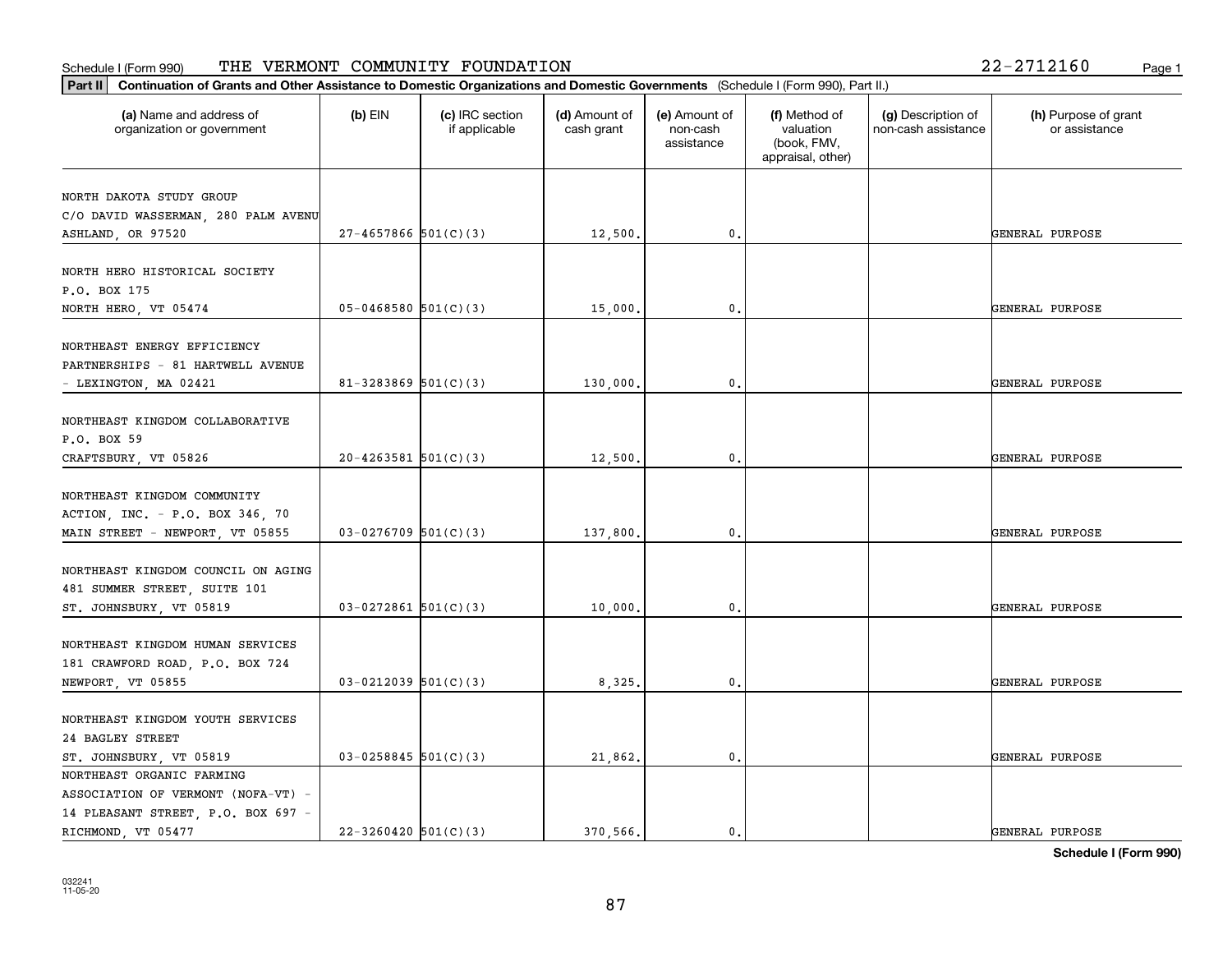| Part II   Continuation of Grants and Other Assistance to Domestic Organizations and Domestic Governments (Schedule I (Form 990), Part II.) |                            |                                  |                             |                                         |                                                                |                                           |                                       |  |  |
|--------------------------------------------------------------------------------------------------------------------------------------------|----------------------------|----------------------------------|-----------------------------|-----------------------------------------|----------------------------------------------------------------|-------------------------------------------|---------------------------------------|--|--|
| (a) Name and address of<br>organization or government                                                                                      | $(b)$ EIN                  | (c) IRC section<br>if applicable | (d) Amount of<br>cash grant | (e) Amount of<br>non-cash<br>assistance | (f) Method of<br>valuation<br>(book, FMV,<br>appraisal, other) | (g) Description of<br>non-cash assistance | (h) Purpose of grant<br>or assistance |  |  |
| NORTHEAST WILDERNESS TRUST                                                                                                                 |                            |                                  |                             |                                         |                                                                |                                           |                                       |  |  |
| 17 STATE STREET, SUITE 302                                                                                                                 |                            |                                  |                             |                                         |                                                                |                                           |                                       |  |  |
| MONTPELIER, VT 05602                                                                                                                       | $01-0729039$ 501(C)(3)     |                                  | 14,500.                     | $^{\circ}$ .                            |                                                                |                                           | GENERAL PURPOSE                       |  |  |
| NORTHEASTERN VERMONT DEVELOPMENT                                                                                                           |                            |                                  |                             |                                         |                                                                |                                           |                                       |  |  |
| ASSOCIATION - 36 EASTERN AVENUE.                                                                                                           |                            |                                  |                             |                                         |                                                                |                                           |                                       |  |  |
| P.O. BOX 360 - ST. JOHNSBURY, VT                                                                                                           |                            |                                  |                             |                                         |                                                                |                                           |                                       |  |  |
| 05819                                                                                                                                      | $03-0181206$ 501(C)(3)     |                                  | 15,000.                     | 0.                                      |                                                                |                                           | GENERAL PURPOSE                       |  |  |
|                                                                                                                                            |                            |                                  |                             |                                         |                                                                |                                           |                                       |  |  |
| NORTHERN FOREST CENTER, INC.                                                                                                               |                            |                                  |                             |                                         |                                                                |                                           |                                       |  |  |
| 18 NORTH MAIN STREET, SUITE 204                                                                                                            |                            |                                  |                             |                                         |                                                                |                                           |                                       |  |  |
| CONCORD, NH 03302                                                                                                                          | $22 - 3458955$ 501(C)(3)   |                                  | 8,000                       | $\mathfrak{o}$ .                        |                                                                |                                           | GENERAL PURPOSE                       |  |  |
| NORTHERN VERMONT UNIVERSITY,                                                                                                               |                            |                                  |                             |                                         |                                                                |                                           |                                       |  |  |
| LYNDON CAMPUS - 1001 COLLEGE ROAD,                                                                                                         |                            |                                  |                             |                                         |                                                                |                                           |                                       |  |  |
| P.O. BOX 919 - LYNDONVILLE, VT                                                                                                             |                            |                                  |                             |                                         |                                                                |                                           |                                       |  |  |
| 05851                                                                                                                                      | $03-0213787$ $501(C)(3)$   |                                  | 75,000.                     | $\mathbf 0$ .                           |                                                                |                                           | GENERAL PURPOSE                       |  |  |
|                                                                                                                                            |                            |                                  |                             |                                         |                                                                |                                           |                                       |  |  |
| NORTHFIELD MIDDLE AND HIGH SCHOOL                                                                                                          |                            |                                  |                             |                                         |                                                                |                                           |                                       |  |  |
| 37 CROSS STREET, UNIT 1                                                                                                                    |                            |                                  |                             |                                         |                                                                |                                           |                                       |  |  |
| NORTHFIELD, VT 05663                                                                                                                       | $03-0307953$ $501(C)(3)$   |                                  | 6,000                       | 0.                                      |                                                                |                                           | GENERAL PURPOSE                       |  |  |
|                                                                                                                                            |                            |                                  |                             |                                         |                                                                |                                           |                                       |  |  |
| NORTHWEST VERMONT COMMUNICATIONS                                                                                                           |                            |                                  |                             |                                         |                                                                |                                           |                                       |  |  |
| UNION DISTRICT - 75 FAIRFIELD                                                                                                              |                            |                                  |                             |                                         |                                                                |                                           |                                       |  |  |
| STREET - ST. ALBANS, VT 05478                                                                                                              | $84 - 2181138$ 501(C)(3)   |                                  | 30,000.                     | $\mathfrak{o}$ .                        |                                                                |                                           | GENERAL PURPOSE                       |  |  |
| NORTHWESTERN COUNSELING & SUPPORT                                                                                                          |                            |                                  |                             |                                         |                                                                |                                           |                                       |  |  |
| SERVICES, INC. - 107 FISHER POND                                                                                                           |                            |                                  |                             |                                         |                                                                |                                           |                                       |  |  |
| ROAD - ST. ALBANS, VT 05478                                                                                                                | $03 - 0210542$ 501(C)(3)   |                                  | 7,500.                      | $\mathfrak{o}$ .                        |                                                                |                                           | GENERAL PURPOSE                       |  |  |
|                                                                                                                                            |                            |                                  |                             |                                         |                                                                |                                           |                                       |  |  |
| NORTHWOODS STEWARDSHIP CENTER                                                                                                              |                            |                                  |                             |                                         |                                                                |                                           |                                       |  |  |
| 154 LEADERSHIP DRIVE, P.O. BOX 220                                                                                                         |                            |                                  |                             |                                         |                                                                |                                           |                                       |  |  |
| EAST CHARLESTON, VT 05833                                                                                                                  | $03-0346759$ 501(C)(3)     |                                  | 7,694.                      | 0.                                      |                                                                |                                           | <b>GENERAL PURPOSE</b>                |  |  |
|                                                                                                                                            |                            |                                  |                             |                                         |                                                                |                                           |                                       |  |  |
| NUESTRA ESCUELA                                                                                                                            |                            |                                  |                             |                                         |                                                                |                                           |                                       |  |  |
| 352 AVDA. SAN CLAUDIO, APARTUDO 133                                                                                                        |                            |                                  |                             |                                         |                                                                |                                           |                                       |  |  |
| SAN JUAN, PR 00926                                                                                                                         | $66 - 0592559$ $501(C)(3)$ |                                  | 150,000.                    | $\mathbf{0}$ .                          |                                                                |                                           | GENERAL PURPOSE                       |  |  |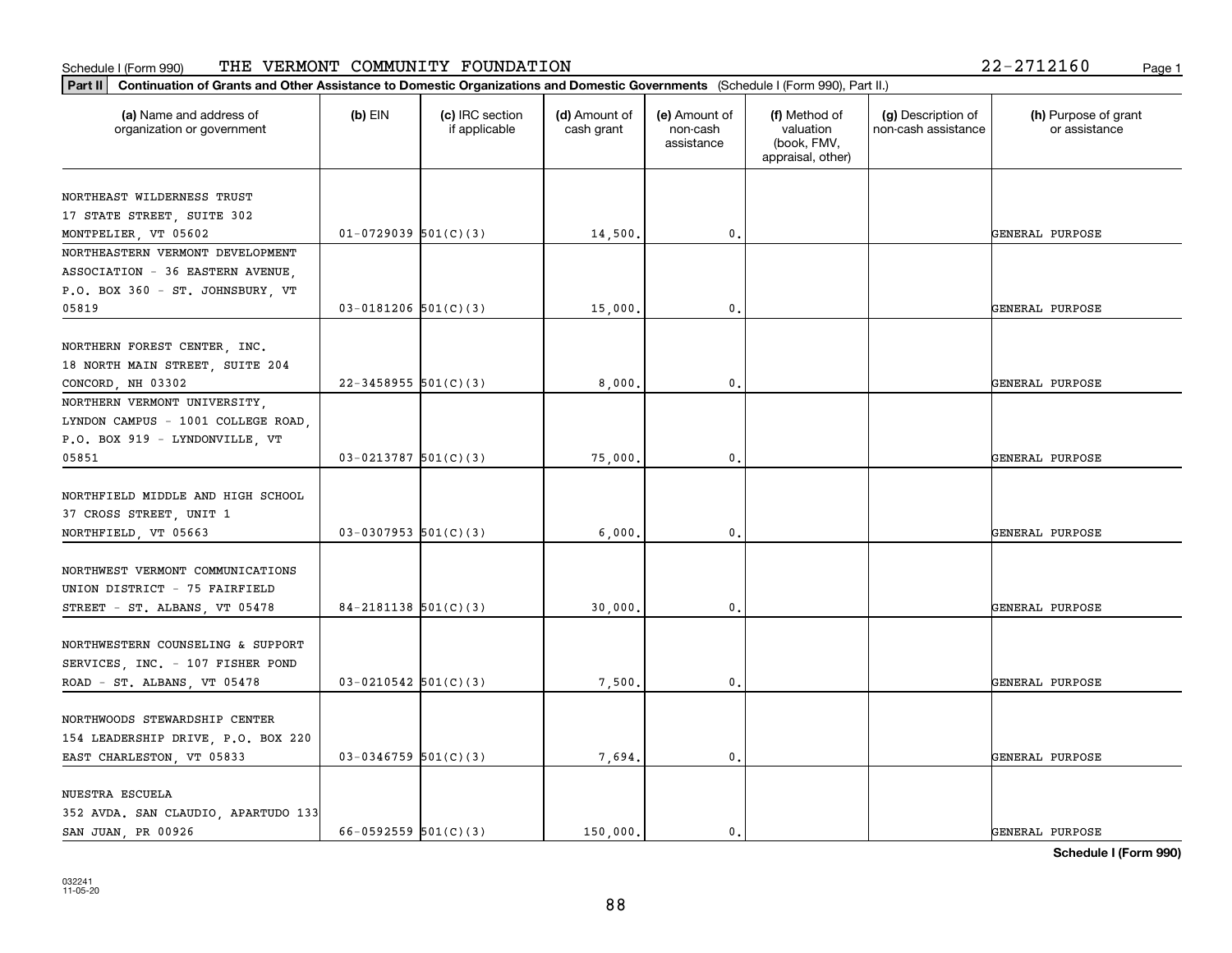| (a) Name and address of<br>organization or government | $(b)$ EIN                  | (c) IRC section<br>if applicable | (d) Amount of<br>cash grant | (e) Amount of<br>non-cash<br>assistance | (f) Method of<br>valuation<br>(book, FMV, | (g) Description of<br>non-cash assistance | (h) Purpose of grant<br>or assistance |
|-------------------------------------------------------|----------------------------|----------------------------------|-----------------------------|-----------------------------------------|-------------------------------------------|-------------------------------------------|---------------------------------------|
|                                                       |                            |                                  |                             |                                         | appraisal, other)                         |                                           |                                       |
| OBIRD, INC.                                           |                            |                                  |                             |                                         |                                           |                                           |                                       |
| P.O. BOX 1384                                         |                            |                                  |                             |                                         |                                           |                                           |                                       |
| MANCHESTER CENTER, VT 05255                           | $27 - 3244907$ 501(C)(3)   |                                  | 30,000.                     | 0.                                      |                                           |                                           | GENERAL PURPOSE                       |
| OHAVI ZEDEK SYNAGOGUE                                 |                            |                                  |                             |                                         |                                           |                                           |                                       |
| 188 NORTH PROSPECT STREET                             |                            |                                  |                             |                                         |                                           |                                           |                                       |
| BURLINGTON, VT 05401                                  | $03 - 0181057$ 501(C)(3)   |                                  | 13,072.                     | 0.                                      |                                           |                                           | GENERAL PURPOSE                       |
| OLD MILL ROAD MEDIA, LLC                              |                            |                                  |                             |                                         |                                           |                                           |                                       |
| 316 OLD MILL ROAD                                     |                            |                                  |                             |                                         |                                           |                                           |                                       |
| E. ARLINGTON, VT 05252                                | $83 - 4220806$ 501(C)(3)   |                                  | 20,000.                     | 0.                                      |                                           |                                           | GENERAL PURPOSE                       |
|                                                       |                            |                                  |                             |                                         |                                           |                                           |                                       |
| OLD SCHOOL ENRICHMENT COUNCIL                         |                            |                                  |                             |                                         |                                           |                                           |                                       |
| PO BOX 204                                            | $47 - 4577300$ 501(C)(3)   |                                  |                             | 0.                                      |                                           |                                           | GENERAL PURPOSE                       |
| WILMINGTON, VT 05363                                  |                            |                                  | 10,000.                     |                                         |                                           |                                           |                                       |
| OLYMPIA LODGE OF MANCHESTER INC.                      |                            |                                  |                             |                                         |                                           |                                           |                                       |
| P.O. BOX 606                                          |                            |                                  |                             |                                         |                                           |                                           |                                       |
| MANCHESTER CENTER, VT 05255                           | $03-0363263$ $501(C)(3)$   |                                  | 15,000.                     | 0.                                      |                                           |                                           | GENERAL PURPOSE                       |
| OMPOMPANOOSUC COMMUNITY TRUST,                        |                            |                                  |                             |                                         |                                           |                                           |                                       |
| INC. - P.O. BOX 2 - POST MILLS, VT                    |                            |                                  |                             |                                         |                                           |                                           |                                       |
| 05058                                                 | $45 - 4066256$ $501(C)(3)$ |                                  | 7,500.                      | 0.                                      |                                           |                                           | GENERAL PURPOSE                       |
|                                                       |                            |                                  |                             |                                         |                                           |                                           |                                       |
| OPERATION SERVICE                                     |                            |                                  |                             |                                         |                                           |                                           |                                       |
| <b>45 DAILEY TERRACE</b>                              |                            |                                  |                             |                                         |                                           |                                           |                                       |
| FITCHBURG, MA 01420                                   | $82 - 0597234$ 501(C)(3)   |                                  | 10,000,                     | $\mathbf{0}$ .                          |                                           |                                           | GENERAL PURPOSE                       |
| OPPORTUNITIES CREDIT UNION                            |                            |                                  |                             |                                         |                                           |                                           |                                       |
| P.O. BOX 67                                           |                            |                                  |                             |                                         |                                           |                                           |                                       |
| WINOOSKI, VT 05404                                    | $04-3586239$ 501(C)(3)     |                                  | 35,000.                     | $\mathbf 0$ .                           |                                           |                                           | GENERAL PURPOSE                       |
| ORANGE COUNTY PARENT CHILD CENTER                     |                            |                                  |                             |                                         |                                           |                                           |                                       |
| 693 VT RT. 110                                        |                            |                                  |                             |                                         |                                           |                                           |                                       |
| TUNBRIDGE, VT 05077                                   | $03 - 0241750$ 501(C)(3)   |                                  | 20,000.                     | $\mathbf{0}$ .                          |                                           |                                           | GENERAL PURPOSE                       |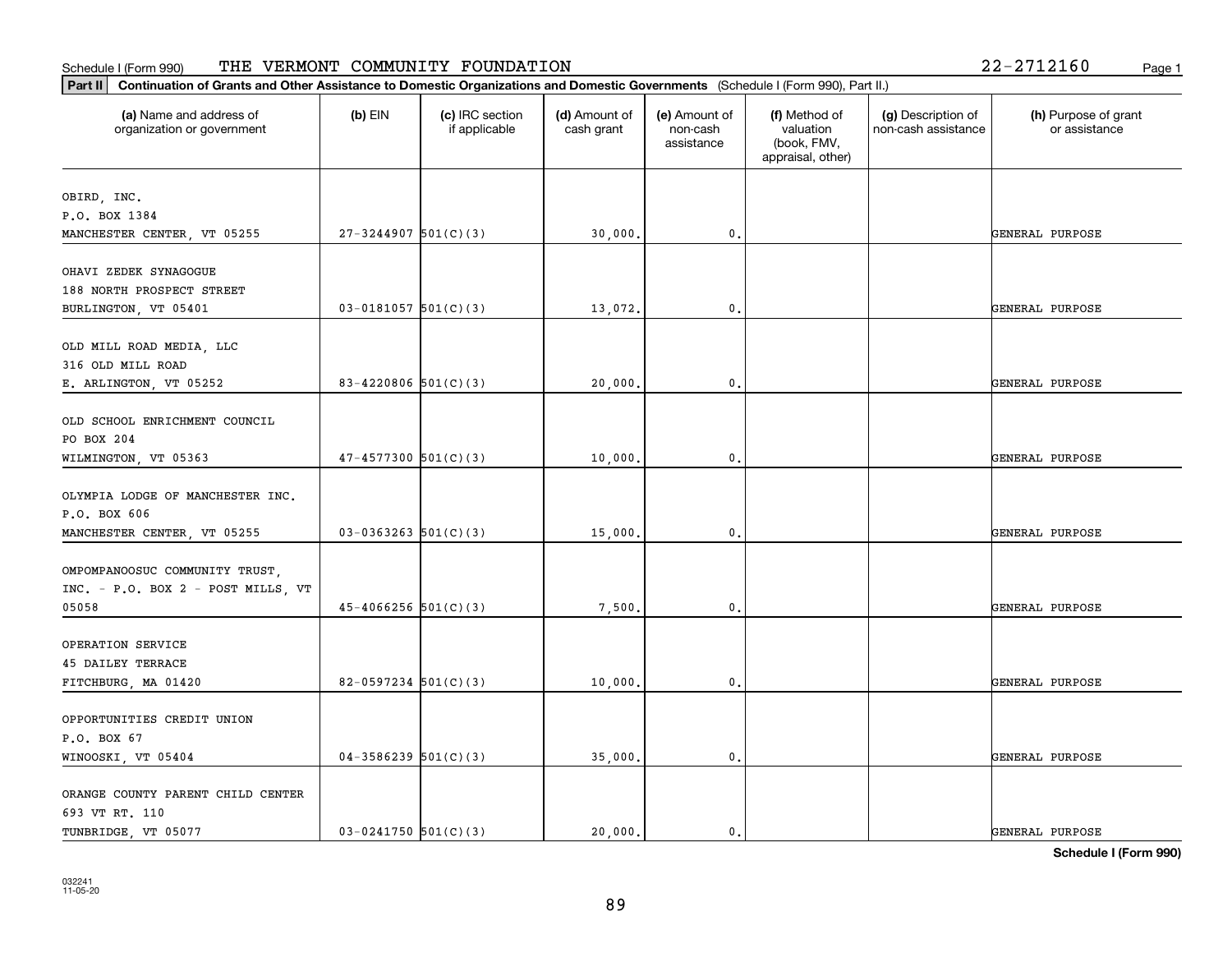| Part II   Continuation of Grants and Other Assistance to Domestic Organizations and Domestic Governments (Schedule I (Form 990), Part II.) |                            |                                  |                             |                                         |                                                                |                                           |                                       |
|--------------------------------------------------------------------------------------------------------------------------------------------|----------------------------|----------------------------------|-----------------------------|-----------------------------------------|----------------------------------------------------------------|-------------------------------------------|---------------------------------------|
| (a) Name and address of<br>organization or government                                                                                      | $(b)$ EIN                  | (c) IRC section<br>if applicable | (d) Amount of<br>cash grant | (e) Amount of<br>non-cash<br>assistance | (f) Method of<br>valuation<br>(book, FMV,<br>appraisal, other) | (g) Description of<br>non-cash assistance | (h) Purpose of grant<br>or assistance |
| ORANGE EAST SENIOR CENTER                                                                                                                  |                            |                                  |                             |                                         |                                                                |                                           |                                       |
| 176 WAITS RIVER RD                                                                                                                         |                            |                                  |                             |                                         |                                                                |                                           |                                       |
| BRADFORD, VT 05033                                                                                                                         |                            | 501(C)(3)                        | 7,500.                      | $\mathfrak o$ .                         |                                                                |                                           | GENERAL PURPOSE                       |
| ORLEANS-ESSEX VISITING NURSE                                                                                                               |                            |                                  |                             |                                         |                                                                |                                           |                                       |
| ASSOCIATION & HOSPICE, INC. - 46                                                                                                           |                            |                                  |                             |                                         |                                                                |                                           |                                       |
| LAKEMONT ROAD - NEWPORT, VT 05855                                                                                                          | $23 - 7418021$ 501(C)(3)   |                                  | 6, 250.                     | $\mathfrak{o}$ .                        |                                                                |                                           | GENERAL PURPOSE                       |
|                                                                                                                                            |                            |                                  |                             |                                         |                                                                |                                           |                                       |
| OTTAUQUECHEE HEALTH FOUNDATION                                                                                                             |                            |                                  |                             |                                         |                                                                |                                           |                                       |
| 30 PLEASANT STREET, P.O. BOX 784                                                                                                           |                            |                                  |                             |                                         |                                                                |                                           |                                       |
| WOODSTOCK, VT 05091                                                                                                                        | $03-0197766$ 501(C)(3)     |                                  | 9,000.                      | $\mathfrak{o}$ .                        |                                                                |                                           | GENERAL PURPOSE                       |
|                                                                                                                                            |                            |                                  |                             |                                         |                                                                |                                           |                                       |
| OTTER CREEK COMMUNICATIONS UNION                                                                                                           |                            |                                  |                             |                                         |                                                                |                                           |                                       |
| DISTRICT - 49 CENTER STREET -<br>BRANDON, VT 05733                                                                                         | $03-0220669$ 501(C)(3)     |                                  | 30,000.                     | 0.                                      |                                                                |                                           | GENERAL PURPOSE                       |
|                                                                                                                                            |                            |                                  |                             |                                         |                                                                |                                           |                                       |
| OUR COMMUNITY CARES CAMP, INC.                                                                                                             |                            |                                  |                             |                                         |                                                                |                                           |                                       |
| P.O. BOX 503                                                                                                                               |                            |                                  |                             |                                         |                                                                |                                           |                                       |
| RICHMOND, VT 05477                                                                                                                         | $26 - 4398448$ 501(C)(3)   |                                  | 6,000.                      | $\mathbf{0}$                            |                                                                |                                           | GENERAL PURPOSE                       |
|                                                                                                                                            |                            |                                  |                             |                                         |                                                                |                                           |                                       |
| OUT IN THE OPEN                                                                                                                            |                            |                                  |                             |                                         |                                                                |                                           |                                       |
| P.O. BOX 1685                                                                                                                              |                            |                                  |                             |                                         |                                                                |                                           |                                       |
| BRATTLEBORO, VT 05302                                                                                                                      | $45 - 5246211$ $501(C)(3)$ |                                  | 11,500.                     | $\mathfrak o$ .                         |                                                                |                                           | GENERAL PURPOSE                       |
|                                                                                                                                            |                            |                                  |                             |                                         |                                                                |                                           |                                       |
| OUTRIGHT VERMONT                                                                                                                           |                            |                                  |                             |                                         |                                                                |                                           |                                       |
| 241 NORTH WINOOSKI AVE, P.O. BOX 52<br>BURLINGTON, VT 05402                                                                                | $03-0323843$ 501(C)(3)     |                                  |                             | $\mathbf{0}$ .                          |                                                                |                                           | GENERAL PURPOSE                       |
|                                                                                                                                            |                            |                                  | 87,000,                     |                                         |                                                                |                                           |                                       |
| OXBOW SENIOR INDEPENDENCE PROGRAM,                                                                                                         |                            |                                  |                             |                                         |                                                                |                                           |                                       |
| INC. - PO BOX 25, 4621 MAIN STREET                                                                                                         |                            |                                  |                             |                                         |                                                                |                                           |                                       |
| SOUTH - NEWBURY, VT 05051                                                                                                                  |                            | 501(C)(3)                        | 7,500.                      | $\mathbf 0$ .                           |                                                                |                                           | GENERAL PURPOSE                       |
|                                                                                                                                            |                            |                                  |                             |                                         |                                                                |                                           |                                       |
| PARAMOUNT CENTER, INC.                                                                                                                     |                            |                                  |                             |                                         |                                                                |                                           |                                       |
| 30 CENTER STREET                                                                                                                           |                            |                                  |                             |                                         |                                                                |                                           |                                       |
| RUTLAND, VT 05701                                                                                                                          | $22 - 2528303$ 501(C)(3)   |                                  | 15,000.                     | $\mathfrak{o}$ .                        |                                                                |                                           | GENERAL PURPOSE                       |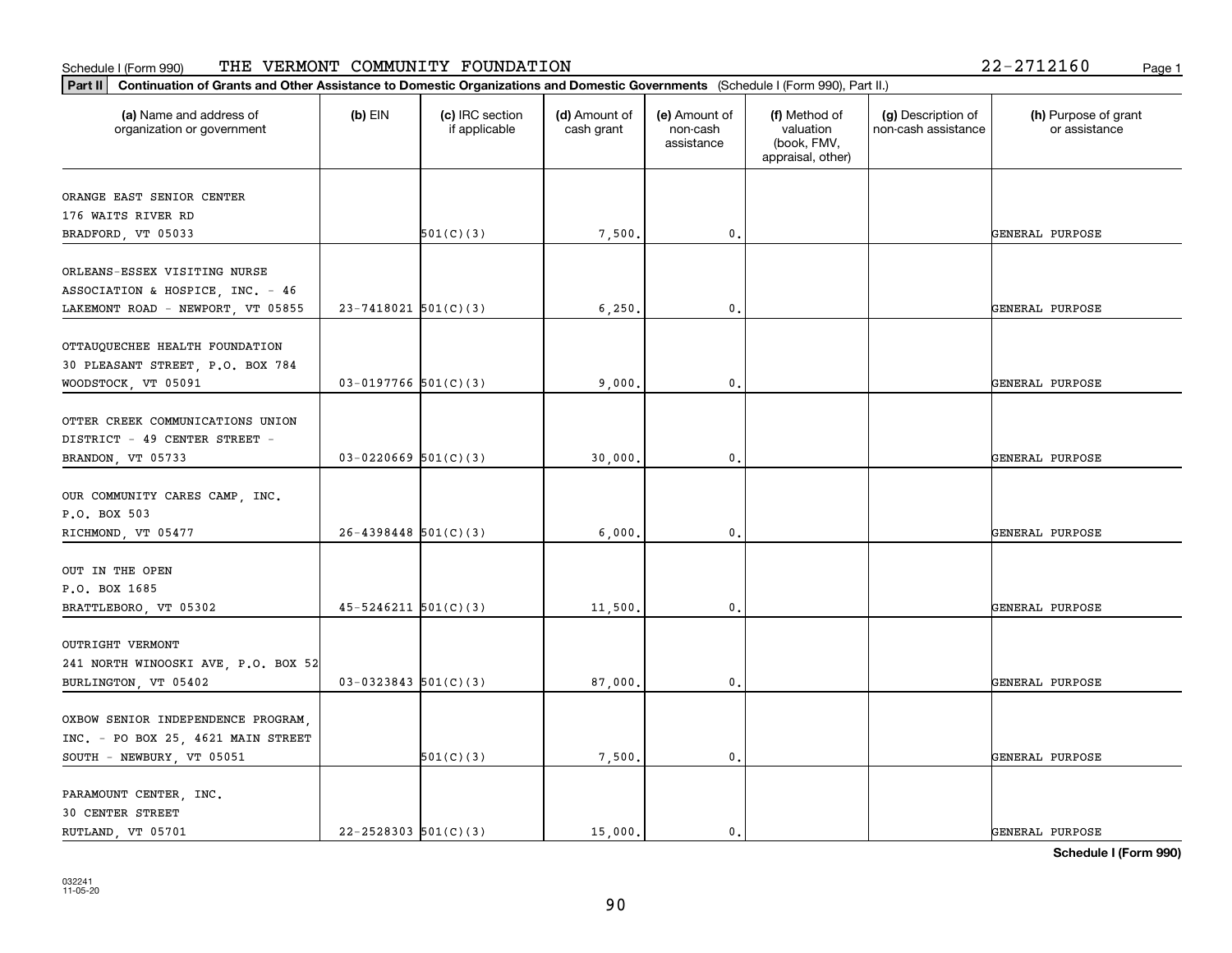| 2-2712160 | Page 1 |
|-----------|--------|
|-----------|--------|

| Part II   Continuation of Grants and Other Assistance to Domestic Organizations and Domestic Governments (Schedule I (Form 990), Part II.) |                          |                                  |                             |                                         |                                                                |                                           |                                       |
|--------------------------------------------------------------------------------------------------------------------------------------------|--------------------------|----------------------------------|-----------------------------|-----------------------------------------|----------------------------------------------------------------|-------------------------------------------|---------------------------------------|
| (a) Name and address of<br>organization or government                                                                                      | $(b)$ EIN                | (c) IRC section<br>if applicable | (d) Amount of<br>cash grant | (e) Amount of<br>non-cash<br>assistance | (f) Method of<br>valuation<br>(book, FMV,<br>appraisal, other) | (g) Description of<br>non-cash assistance | (h) Purpose of grant<br>or assistance |
| PARENT CHILD CENTER OF                                                                                                                     |                          |                                  |                             |                                         |                                                                |                                           |                                       |
| NORTHWESTERN COUNSELING & SUPPORT                                                                                                          |                          |                                  |                             |                                         |                                                                |                                           |                                       |
| SERVICES - 130 FISHER POND ROAD -                                                                                                          |                          |                                  |                             |                                         |                                                                |                                           |                                       |
| ST. ALBANS, VT 05478                                                                                                                       | $03 - 0210542$ 501(C)(3) |                                  | 20,000.                     | 0.                                      |                                                                |                                           | GENERAL PURPOSE                       |
| PARTNERS IN HEALTH<br>P.O. BOX 996                                                                                                         |                          |                                  |                             |                                         |                                                                |                                           |                                       |
| FREDERICK, MD 21705                                                                                                                        | $04-3567502$ $501(C)(3)$ |                                  | 33,150.                     | 0.                                      |                                                                |                                           | GENERAL PURPOSE                       |
| PARTNERSHIPS FOR LITERACY AND<br>LEARNING - 250 MAIN STREET, SUITE                                                                         | $81 - 4001184$ 501(C)(3) |                                  | 6,500.                      | $\mathbf{0}$ .                          |                                                                |                                           | GENERAL PURPOSE                       |
| 202 - MONTPELIER, VT 05602                                                                                                                 |                          |                                  |                             |                                         |                                                                |                                           |                                       |
| PASTIME PINBALL INC.<br>P.O. BOX 1103                                                                                                      |                          |                                  |                             |                                         |                                                                |                                           |                                       |
| MANCHESTER, VT 05254                                                                                                                       | 83-3483551 $501(C)(3)$   |                                  | 25,000.                     | $\mathbf{0}$ .                          |                                                                |                                           | GENERAL PURPOSE                       |
| PATHFINDER INTERNATIONAL<br>9 GALEN STREET, SUITE 217                                                                                      |                          |                                  |                             |                                         |                                                                |                                           |                                       |
| WATERTOWN, MA 02472                                                                                                                        | 53-0235320 $501(C)(3)$   |                                  | 10,000.                     | $\mathbf 0$ .                           |                                                                |                                           | GENERAL PURPOSE                       |
| PATHWAYS VERMONT<br>50 MAIN STREET #127                                                                                                    |                          |                                  |                             |                                         |                                                                |                                           |                                       |
| WINOOSKI, VT 05404                                                                                                                         | $30-0604758$ 501(C)(3)   |                                  | 34,250.                     | 0.                                      |                                                                |                                           | GENERAL PURPOSE                       |
| PAWLET COMMUNITY CHURCH<br>P.O. BOX 116, 38 VT. RT. 133                                                                                    |                          |                                  |                             |                                         |                                                                |                                           |                                       |
| <b>PAWLET, VT 05761</b>                                                                                                                    | $03-0275950$ 501(C)(3)   |                                  | 13,500.                     | $\mathfrak{o}$ .                        |                                                                |                                           | GENERAL PURPOSE                       |
| PAWLET SCHOLARSHIPS, INC.                                                                                                                  |                          |                                  |                             |                                         |                                                                |                                           |                                       |
| P.O. BOX 206<br>PAWLET, VT 05761                                                                                                           | $05 - 0632826$ 501(C)(3) |                                  | 27,158.                     | $\mathbf{0}$ .                          |                                                                |                                           | GENERAL PURPOSE                       |
|                                                                                                                                            |                          |                                  |                             |                                         |                                                                |                                           |                                       |
| PEACE & JUSTICE CENTER                                                                                                                     |                          |                                  |                             |                                         |                                                                |                                           |                                       |
| 60 LAKE STREET, SUITE #1C<br>BURLINGTON, VT 05401                                                                                          | $03-0281472$ 501(C)(3)   |                                  | 67.550.                     | $\mathbf{0}$ .                          |                                                                |                                           | GENERAL PURPOSE                       |
|                                                                                                                                            |                          |                                  |                             |                                         |                                                                |                                           |                                       |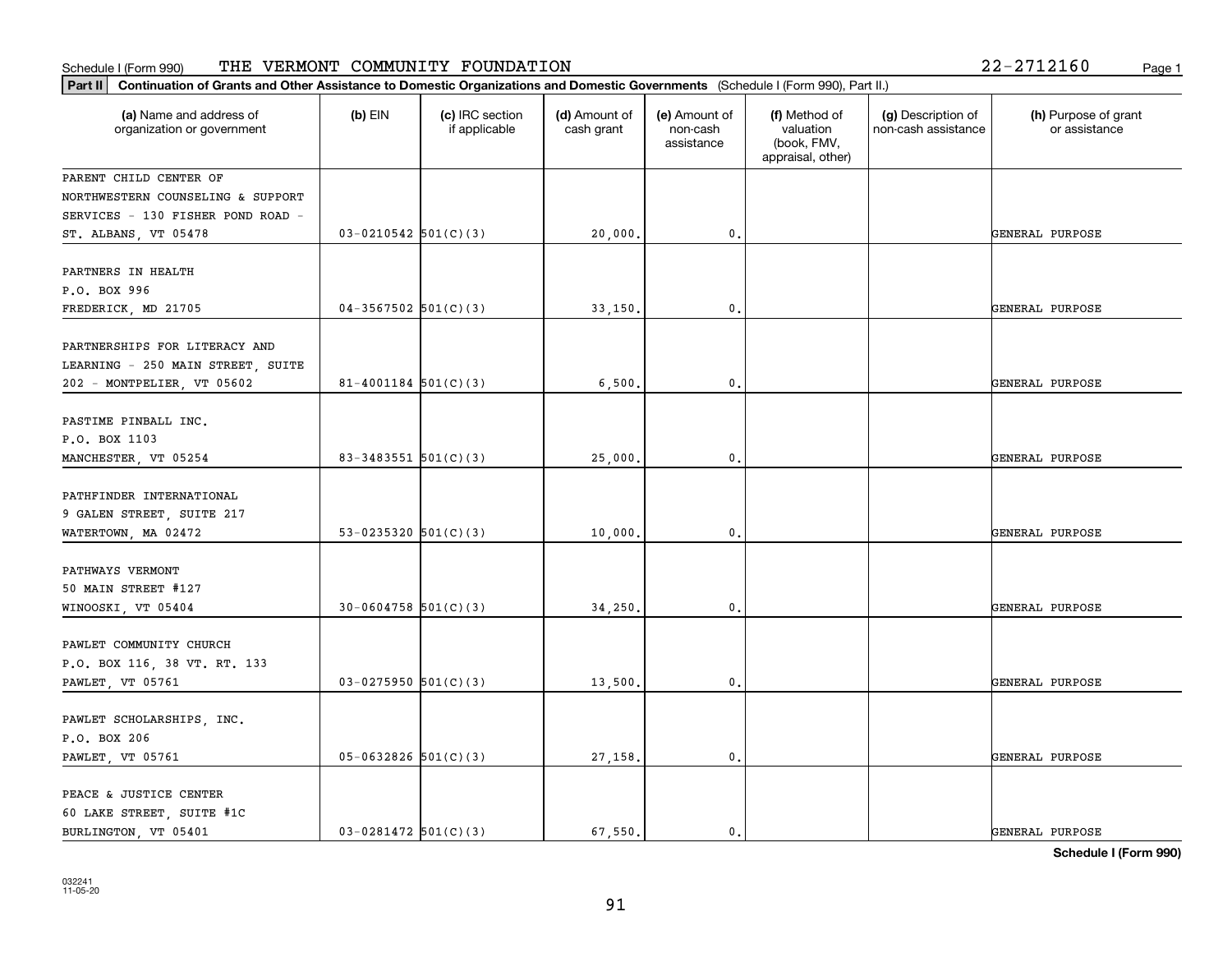#### **Part III Continuation of Grants and Other Assistance to Domestic Organization of Grants and Other Assistance to Domestic Organizations** Schedule I (Form 990) Page 1 THE VERMONT COMMUNITY FOUNDATION 22-2712160

| Continuation of Grants and Other Assistance to Domestic Organizations and Domestic Governments (Schedule I (Form 990), Part II.)<br>Part II |                            |                                  |                             |                                         |                                                                |                                           |                                       |
|---------------------------------------------------------------------------------------------------------------------------------------------|----------------------------|----------------------------------|-----------------------------|-----------------------------------------|----------------------------------------------------------------|-------------------------------------------|---------------------------------------|
| (a) Name and address of<br>organization or government                                                                                       | $(b)$ EIN                  | (c) IRC section<br>if applicable | (d) Amount of<br>cash grant | (e) Amount of<br>non-cash<br>assistance | (f) Method of<br>valuation<br>(book, FMV,<br>appraisal, other) | (g) Description of<br>non-cash assistance | (h) Purpose of grant<br>or assistance |
| PEACHAM CONGREGATIONAL CHURCH<br>P.O. BOX 205                                                                                               |                            |                                  |                             |                                         |                                                                |                                           |                                       |
| PEACHAM, VT 05862                                                                                                                           | $03 - 6009605$ 501(C)(3)   |                                  | 17,236.                     | 0.                                      |                                                                |                                           | GENERAL PURPOSE                       |
| PENTANGLE COUNCIL ON THE ARTS<br>WOODSTOCK TOWN HALL THEATRE, 31 THE<br>WOODSTOCK, VT 05091                                                 | $03-0237947$ 501(C)(3)     |                                  | 7,250.                      | 0.                                      |                                                                |                                           | GENERAL PURPOSE                       |
| PEOPLE'S HEALTH & WELLNESS CLINIC<br>51 CHURCH STREET, PO BOX 544<br><b>BARRE, VT 05641</b>                                                 | $03-0343290$ 501(C)(3)     |                                  | 33,750,                     | 0.                                      |                                                                |                                           | GENERAL PURPOSE                       |
| PITTSFORD VILLAGE FARM, INC.<br>42 ELM STREET<br>PITTSFORD, VT 05763                                                                        | $54 - 2084743$ $501(C)(3)$ |                                  | 11,000.                     | 0.                                      |                                                                |                                           | GENERAL PURPOSE                       |
| PLANNED PARENTHOOD FEDERATION OF<br>AMERICA - PO BOX 97166 -<br>WASHINGTON, DC 20090                                                        | $13 - 1644147$ 501(C)(3)   |                                  | 44,250.                     | 0.                                      |                                                                |                                           | GENERAL PURPOSE                       |
| PLANNED PARENTHOOD OF NORTHERN NEW<br>ENGLAND - 784 HERCULES DRIVE,<br>SUITE 110 - COLCHESTER, VT 05446                                     | $03 - 0222941$ 501(C)(3)   |                                  | 95,150.                     | 0.                                      |                                                                |                                           | GENERAL PURPOSE                       |
| POPULATION MEDIA CENTER<br>30 KIMBALL AVENUE, SUITE 302<br>SOUTH BURLINGTON, VT 05403                                                       | $03-0358029$ $501(C)(3)$   |                                  | 35,000.                     | 0.                                      |                                                                |                                           | GENERAL PURPOSE                       |
| POULTNEY HISTORICAL SOCIETY<br>P.O. BOX 605<br>POULTNEY, VT 05741                                                                           | $23 - 7044602$ 501(C)(3)   |                                  | 12,500.                     | 0.                                      |                                                                |                                           | GENERAL PURPOSE                       |
| PRECISION VALLEY FREE CLINIC DBA<br>VALLEY HEALTH CONNECTIONS - 268<br>RIVER STREET - SPRINGFIELD, VT<br>05156                              | $03 - 0364846$ 501(C)(3)   |                                  | 10,000.                     | $\mathfrak{o}$ .                        |                                                                |                                           | <b>GENERAL PURPOSE</b>                |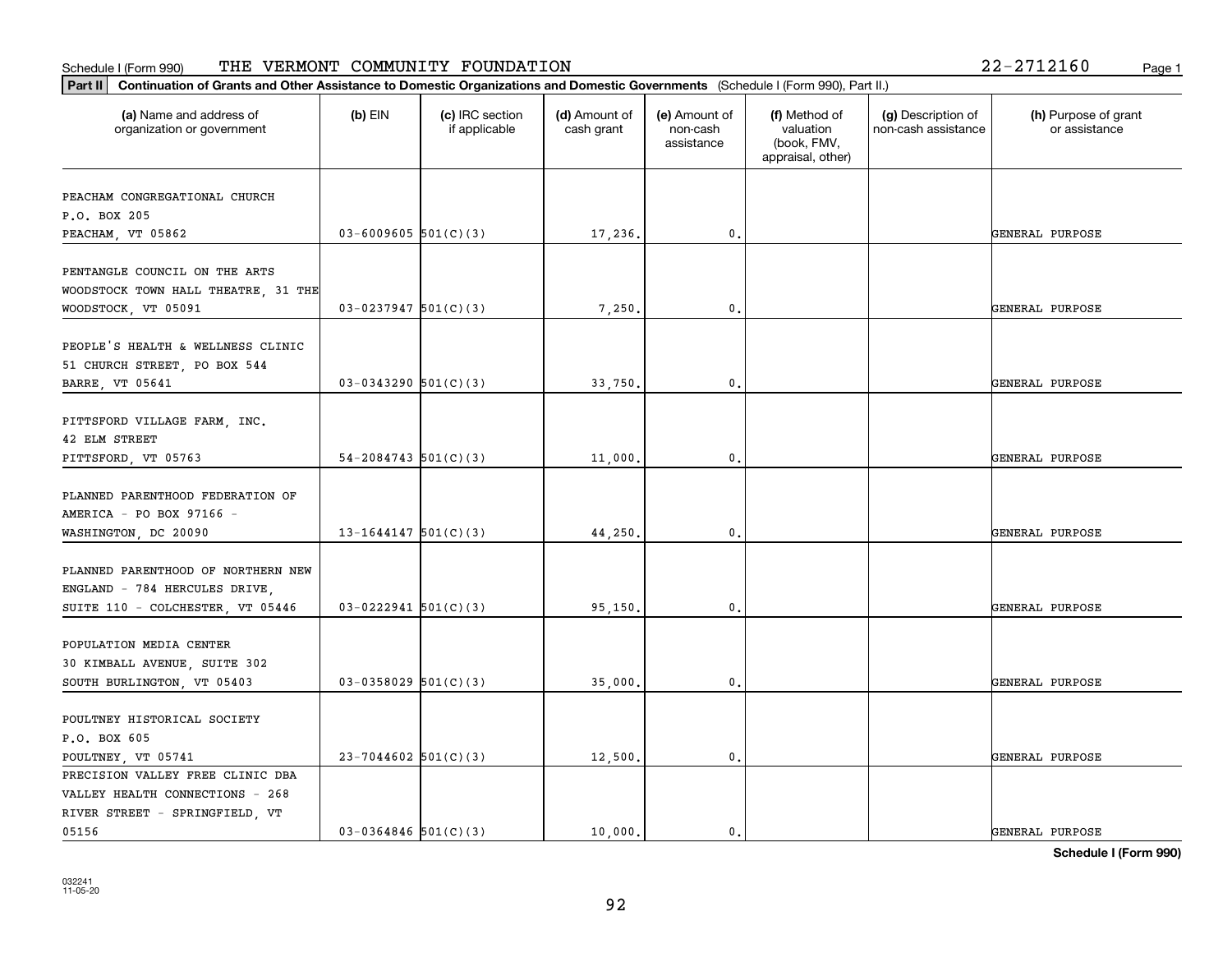| (a) Name and address of<br>$(b)$ EIN<br>(c) IRC section<br>organization or government<br>if applicable<br>$03-0281195$ 501(C)(3)<br>$03 - 0267183$ 501(C)(3)<br>$03-0360396$ 501(C)(3) | (d) Amount of<br>cash grant | (e) Amount of<br>non-cash | (f) Method of                                 | (g) Description of  |                                       |
|----------------------------------------------------------------------------------------------------------------------------------------------------------------------------------------|-----------------------------|---------------------------|-----------------------------------------------|---------------------|---------------------------------------|
| PRESERVATION TRUST OF VERMONT                                                                                                                                                          |                             | assistance                | valuation<br>(book, FMV,<br>appraisal, other) | non-cash assistance | (h) Purpose of grant<br>or assistance |
| 104 CHURCH STREET<br>BURLINGTON, VT 05401                                                                                                                                              |                             |                           |                                               |                     |                                       |
|                                                                                                                                                                                        |                             |                           |                                               |                     |                                       |
|                                                                                                                                                                                        | 139,281.                    | 0.                        |                                               |                     | GENERAL PURPOSE                       |
| PREVENT CHILD ABUSE VERMONT<br>P.O. BOX 829<br>MONTPELIER, VT 05601<br>PRIDE CENTER OF VERMONT<br>255 SOUTH CHAMPLAIN STREET, SUITE 1<br>BURLINGTON, VT 05401                          |                             |                           |                                               |                     |                                       |
|                                                                                                                                                                                        |                             |                           |                                               |                     |                                       |
|                                                                                                                                                                                        |                             |                           |                                               |                     |                                       |
|                                                                                                                                                                                        | 37,500                      | 0.                        |                                               |                     | GENERAL PURPOSE                       |
|                                                                                                                                                                                        |                             |                           |                                               |                     |                                       |
|                                                                                                                                                                                        |                             |                           |                                               |                     |                                       |
|                                                                                                                                                                                        |                             |                           |                                               |                     |                                       |
|                                                                                                                                                                                        | 19,500.                     | $\mathbf{0}$ .            |                                               |                     | GENERAL PURPOSE                       |
| PROJECT AGAINST VIOLENT ENCOUNTERS                                                                                                                                                     |                             |                           |                                               |                     |                                       |
|                                                                                                                                                                                        |                             |                           |                                               |                     |                                       |
| (PAVE) - P.O. BOX 227, 102 DEWEY                                                                                                                                                       |                             | 0.                        |                                               |                     | GENERAL PURPOSE                       |
| $03 - 0285583$ 501(C)(3)<br>STREET - BENNINGTON, VT 05201                                                                                                                              | 10,500.                     |                           |                                               |                     |                                       |
| PROPUBLICA                                                                                                                                                                             |                             |                           |                                               |                     |                                       |
| 155 AVENUE OF THE AMERICAS, 13TH FL                                                                                                                                                    |                             |                           |                                               |                     |                                       |
| $14-2007220$ 501(C)(3)<br>NEW YORK, NY 10013                                                                                                                                           | 50,500                      | 0.                        |                                               |                     | GENERAL PURPOSE                       |
|                                                                                                                                                                                        |                             |                           |                                               |                     |                                       |
| PUBLIC ASSETS INSTITUTE                                                                                                                                                                |                             |                           |                                               |                     |                                       |
| P.O. BOX 942                                                                                                                                                                           |                             |                           |                                               |                     |                                       |
| $16-1703662$ $501(C)(3)$<br>MONTPELIER, VT 05601                                                                                                                                       | 104,500                     | 0.                        |                                               |                     | GENERAL PURPOSE                       |
|                                                                                                                                                                                        |                             |                           |                                               |                     |                                       |
| RAD MAGPIE                                                                                                                                                                             |                             |                           |                                               |                     |                                       |
| 45 WEST STREET, A                                                                                                                                                                      |                             |                           |                                               |                     |                                       |
| 83-0827440 $501(C)(3)$<br>WINOOSKI, VT 05404                                                                                                                                           | 16,000                      | $\mathfrak{o}$ .          |                                               |                     | GENERAL PURPOSE                       |
|                                                                                                                                                                                        |                             |                           |                                               |                     |                                       |
| RAVEN'S DEN STEAKHOUSE                                                                                                                                                                 |                             |                           |                                               |                     |                                       |
| 1844 DEPOT STREET                                                                                                                                                                      |                             |                           |                                               |                     |                                       |
| $46 - 5278847$ 501(C)(3)<br>MANCHESTER CENTER, VT 05255                                                                                                                                | 25,000.                     | $\mathbf{0}$ .            |                                               |                     | GENERAL PURPOSE                       |
| RECLAIMED INC.                                                                                                                                                                         |                             |                           |                                               |                     |                                       |
| 169 MAIN STREET                                                                                                                                                                        |                             |                           |                                               |                     |                                       |
| 84-1897275 $501(C)(3)$<br>POULTNEY VT 05764                                                                                                                                            | 10.500.                     | $\mathbf{0}$ .            |                                               |                     | GENERAL PURPOSE                       |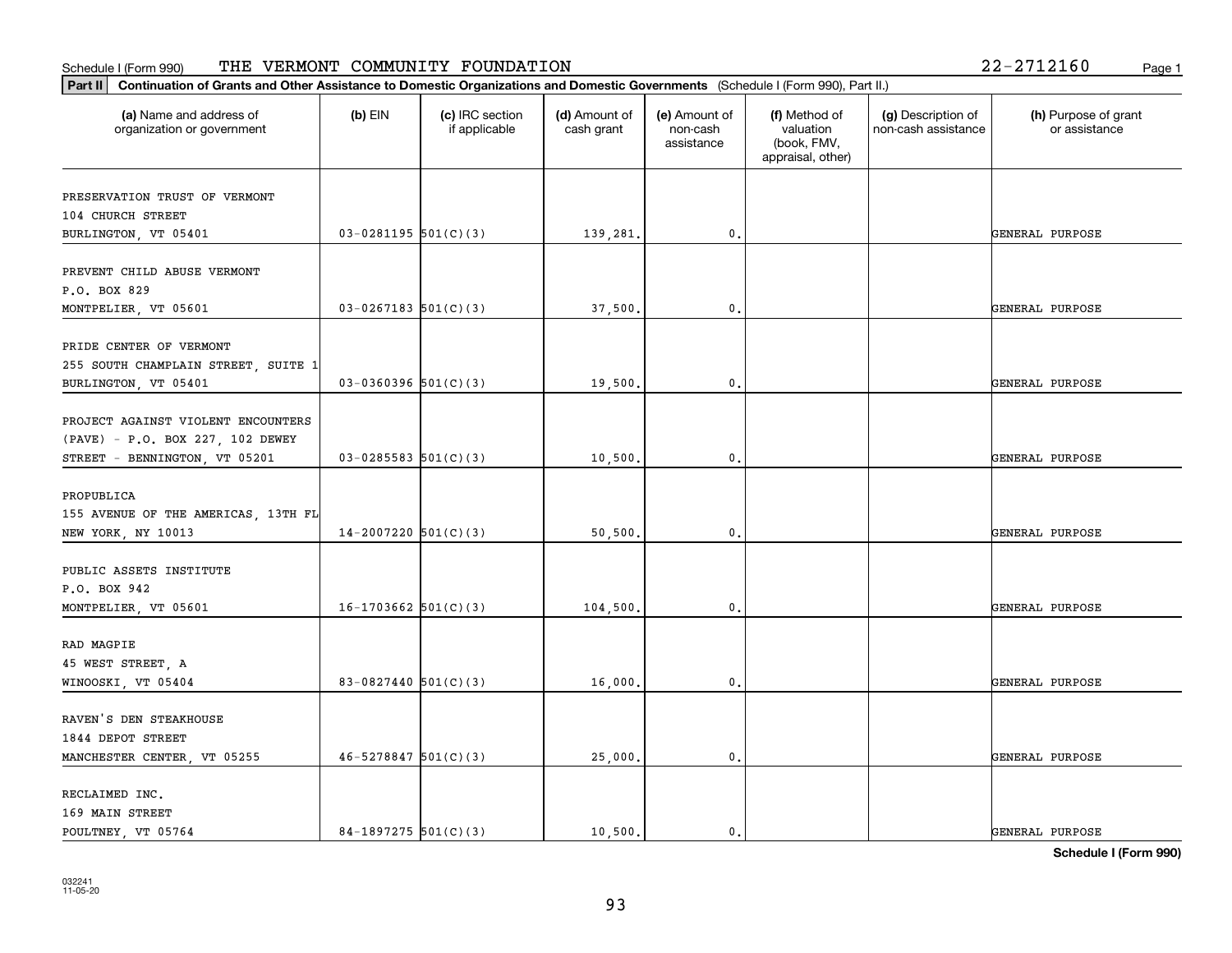| Part II <br>Continuation of Grants and Other Assistance to Domestic Organizations and Domestic Governments (Schedule I (Form 990), Part II.) |                            |                                  |                             |                                         |                                                                |                                           |                                       |
|----------------------------------------------------------------------------------------------------------------------------------------------|----------------------------|----------------------------------|-----------------------------|-----------------------------------------|----------------------------------------------------------------|-------------------------------------------|---------------------------------------|
| (a) Name and address of<br>organization or government                                                                                        | (b) $EIN$                  | (c) IRC section<br>if applicable | (d) Amount of<br>cash grant | (e) Amount of<br>non-cash<br>assistance | (f) Method of<br>valuation<br>(book, FMV,<br>appraisal, other) | (g) Description of<br>non-cash assistance | (h) Purpose of grant<br>or assistance |
| REGIONAL FOODBANK OF NORTHEASTERN<br>NEW YORK - 965 ALBANY-SHAKER ROAD<br>- LATHAM, NY 12110                                                 | $22 - 2470885$ 501(C)(3)   |                                  | 10,000.                     | $^{\rm 0}$ .                            |                                                                |                                           | GENERAL PURPOSE                       |
| RESOURCE: A NONPROFIT COMMUNITY<br>ENTERPRISE - 329 HARVEST LANE,<br>SUITE 200 - WILLISTON, VT 05495                                         | $03-0326293$ $501(C)(3)$   |                                  | 49,550.                     | 0.                                      |                                                                |                                           | GENERAL PURPOSE                       |
| RETREAT FARM<br>45 FARMHOUSE SQUARE<br>BRATTLEBORO, VT 05301                                                                                 | $47 - 5042006$ $501(C)(3)$ |                                  | 102,250.                    | 0.                                      |                                                                |                                           | GENERAL PURPOSE                       |
| RICE MEMORIAL HIGH SCHOOL<br>99 PROCTOR AVENUE<br>SOUTH BURLINGTON, VT 05403                                                                 | $03-0198567$ $501(C)(3)$   |                                  | 7,000.                      | 0.                                      |                                                                |                                           | GENERAL PURPOSE                       |
| RICHFORD HEALTH CENTER, INC.<br>44 MAIN STREET, SUITE 200<br>RICHFORD, VT 05476                                                              | $03 - 0215982$ 501(C)(3)   |                                  | 15,000.                     | 0.                                      |                                                                |                                           | GENERAL PURPOSE                       |
| RICHMOND CONGREGATIONAL CHURCH<br>P.O. BOX 302<br>RICHMOND, VT 05477                                                                         | $03-0272817$ 501(C)(3)     |                                  | 16,665.                     | 0.                                      |                                                                |                                           | GENERAL PURPOSE                       |
| RIGHTS AND DEMOCRACY EDUCATION<br>FUND - 70 SOUTH WINOOSKI AVENUE,<br>BOX 205 - BURLINGTON, VT 05401                                         | $47 - 5375511$ $501(C)(3)$ |                                  | 47,750.                     | $^{\rm 0}$ .                            |                                                                |                                           | GENERAL PURPOSE                       |
| RIVER GALLERY SCHOOL, INC.<br>32 MAIN STREET, SUITE 201<br>BRATTLEBORO, VT 05301                                                             | $03-0282269$ 501(C)(3)     |                                  | 5,300.                      | 0.                                      |                                                                |                                           | GENERAL PURPOSE                       |
| ROBIN LANE INC<br>46 HIGHLAND AVE<br>MANCHESTER CENTER, VT 05255                                                                             | $74-3137280$ 501(C)(3)     |                                  | 15,000.                     | 0.                                      |                                                                |                                           | GENERAL PURPOSE                       |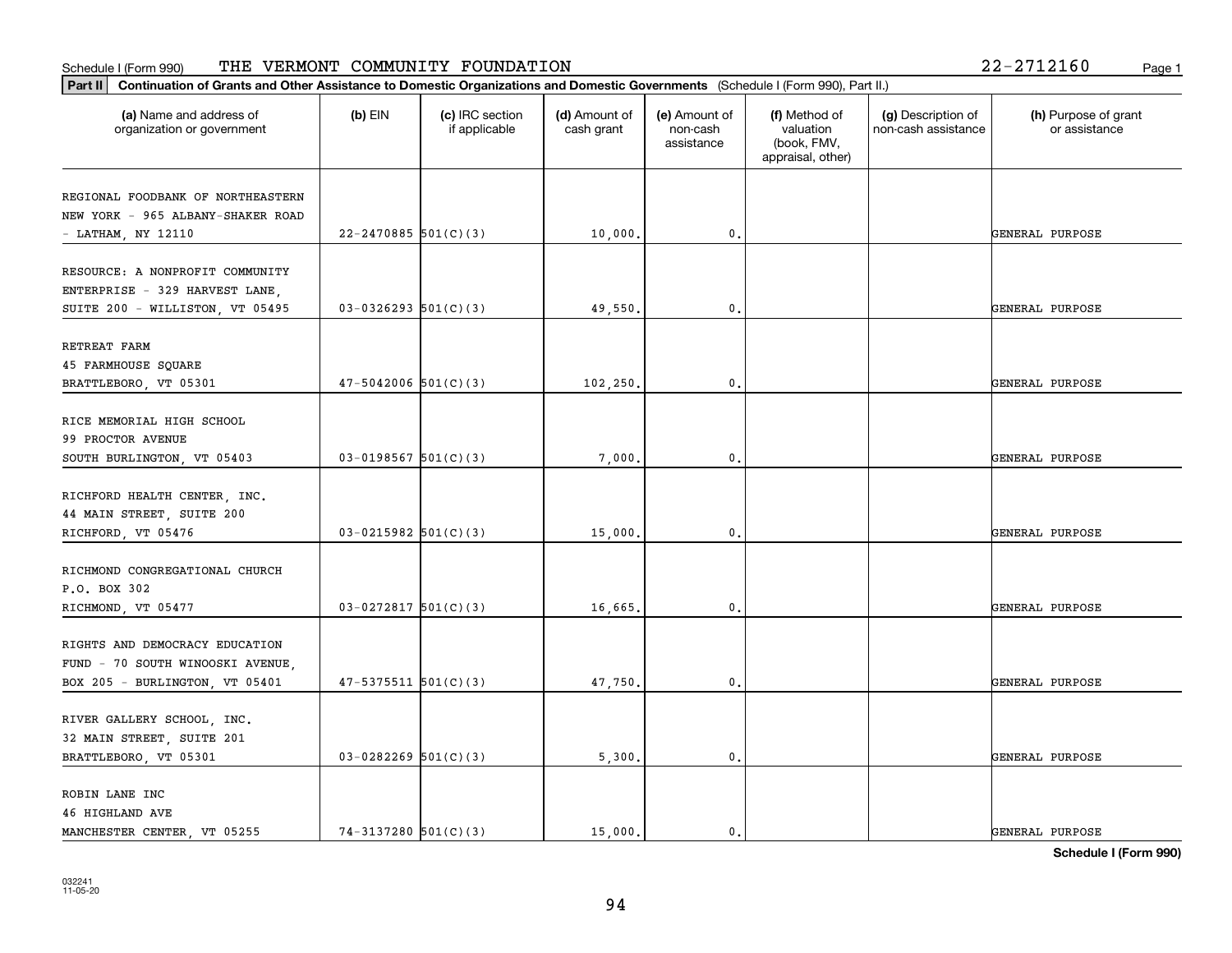| Continuation of Grants and Other Assistance to Domestic Organizations and Domestic Governments (Schedule I (Form 990), Part II.)<br>$ $ Part II |                            |                                  |                             |                                         |                                                                |                                           |                                       |
|-------------------------------------------------------------------------------------------------------------------------------------------------|----------------------------|----------------------------------|-----------------------------|-----------------------------------------|----------------------------------------------------------------|-------------------------------------------|---------------------------------------|
| (a) Name and address of<br>organization or government                                                                                           | $(b)$ EIN                  | (c) IRC section<br>if applicable | (d) Amount of<br>cash grant | (e) Amount of<br>non-cash<br>assistance | (f) Method of<br>valuation<br>(book, FMV,<br>appraisal, other) | (g) Description of<br>non-cash assistance | (h) Purpose of grant<br>or assistance |
| ROGUE WORLD MUSIC                                                                                                                               |                            |                                  |                             |                                         |                                                                |                                           |                                       |
| 2305-C ASHLAND STREET #421                                                                                                                      |                            |                                  |                             |                                         |                                                                |                                           |                                       |
| ASHLAND, OR 97520                                                                                                                               | $45-0970086$ $501(C)(3)$   |                                  | 25,000.                     | 0.                                      |                                                                |                                           | GENERAL PURPOSE                       |
|                                                                                                                                                 |                            |                                  |                             |                                         |                                                                |                                           |                                       |
| ROKEBY MUSEUM INC.                                                                                                                              |                            |                                  |                             |                                         |                                                                |                                           |                                       |
| 4334 ROUTE 7                                                                                                                                    |                            |                                  |                             |                                         |                                                                |                                           |                                       |
| FERRISBURGH, VT 05456                                                                                                                           | $03 - 6011083$ 501(C)(3)   |                                  | 6,250.                      | 0.                                      |                                                                |                                           | GENERAL PURPOSE                       |
| ROOM TO READ                                                                                                                                    |                            |                                  |                             |                                         |                                                                |                                           |                                       |
| 465 CALIFORNIA STREET, SUITE 1000                                                                                                               |                            |                                  |                             |                                         |                                                                |                                           |                                       |
| SAN FRANCISCO, CA 94104                                                                                                                         | $91 - 2003533$ $501(C)(3)$ |                                  | 5,400                       | $\mathbf{0}$                            |                                                                |                                           | GENERAL PURPOSE                       |
|                                                                                                                                                 |                            |                                  |                             |                                         |                                                                |                                           |                                       |
| RURAL VERMONT, INC.                                                                                                                             |                            |                                  |                             |                                         |                                                                |                                           |                                       |
| 46 EAST STATE STREET                                                                                                                            |                            |                                  |                             |                                         |                                                                |                                           |                                       |
| MONTPELIER, VT 05602                                                                                                                            | $22 - 3045871$ 501(C)(3)   |                                  | 32,500                      | 0.                                      |                                                                |                                           | GENERAL PURPOSE                       |
|                                                                                                                                                 |                            |                                  |                             |                                         |                                                                |                                           |                                       |
| RUTLAND CITY PUBLIC SCHOOLS                                                                                                                     |                            |                                  |                             |                                         |                                                                |                                           |                                       |
| 6 CHURCH STREET                                                                                                                                 |                            |                                  |                             |                                         |                                                                |                                           |                                       |
| RUTLAND, VT 05701                                                                                                                               | 30-0511861 MUNICIPAL       |                                  | 8,245                       | 0.                                      |                                                                |                                           | GENERAL PURPOSE                       |
| RUTLAND CITY RESCUE MISSION, INC.                                                                                                               |                            |                                  |                             |                                         |                                                                |                                           |                                       |
| (D.B.A. OPEN DOOR MISSION) - 31                                                                                                                 |                            |                                  |                             |                                         |                                                                |                                           |                                       |
| PARK STREET, PO BOX 80 - RUTLAND,                                                                                                               |                            |                                  |                             |                                         |                                                                |                                           |                                       |
| VT 05701                                                                                                                                        | $03 - 6012510$ $501(C)(3)$ |                                  | 15,000                      | 0.                                      |                                                                |                                           | GENERAL PURPOSE                       |
|                                                                                                                                                 |                            |                                  |                             |                                         |                                                                |                                           |                                       |
| RUTLAND COUNTY PARENT-CHILD CENTER                                                                                                              |                            |                                  |                             |                                         |                                                                |                                           |                                       |
| 61 PLEASANT STREET                                                                                                                              |                            |                                  |                             |                                         |                                                                |                                           |                                       |
| RUTLAND, VT 05701                                                                                                                               | $22 - 2589017$ 501(C)(3)   |                                  | 23,420                      | 0.                                      |                                                                |                                           | GENERAL PURPOSE                       |
| RUTLAND FREE CLINIC                                                                                                                             |                            |                                  |                             |                                         |                                                                |                                           |                                       |
| 145 STATE STREET                                                                                                                                |                            |                                  |                             |                                         |                                                                |                                           |                                       |
| RUTLAND, VT 05701                                                                                                                               | $83 - 0427544$ 501(C)(3)   |                                  | 25,000.                     | 0.                                      |                                                                |                                           | GENERAL PURPOSE                       |
|                                                                                                                                                 |                            |                                  |                             |                                         |                                                                |                                           |                                       |
| RUTLAND HEALTH FOUNDATION                                                                                                                       |                            |                                  |                             |                                         |                                                                |                                           |                                       |
| 160 ALLEN STREET                                                                                                                                |                            |                                  |                             |                                         |                                                                |                                           |                                       |
| RUTLAND, VT 05701                                                                                                                               | $03 - 0183483$ $501(C)(3)$ |                                  | 20,000.                     | $\mathfrak{o}$ .                        |                                                                |                                           | GENERAL PURPOSE                       |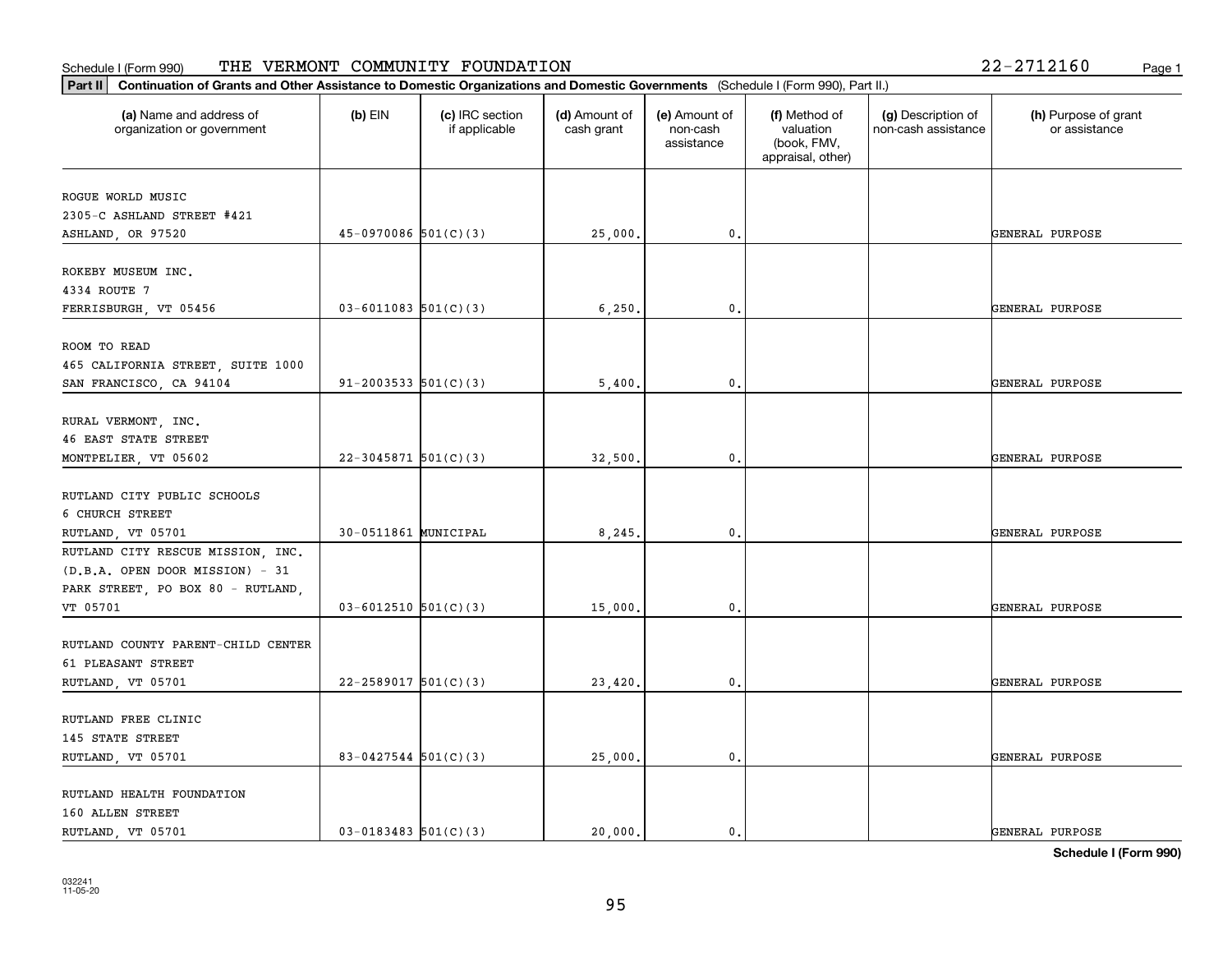| Part II   Continuation of Grants and Other Assistance to Domestic Organizations and Domestic Governments (Schedule I (Form 990), Part II.) |                            |                                  |                             |                                         |                                                                |                                           |                                       |
|--------------------------------------------------------------------------------------------------------------------------------------------|----------------------------|----------------------------------|-----------------------------|-----------------------------------------|----------------------------------------------------------------|-------------------------------------------|---------------------------------------|
| (a) Name and address of<br>organization or government                                                                                      | $(b)$ EIN                  | (c) IRC section<br>if applicable | (d) Amount of<br>cash grant | (e) Amount of<br>non-cash<br>assistance | (f) Method of<br>valuation<br>(book, FMV,<br>appraisal, other) | (g) Description of<br>non-cash assistance | (h) Purpose of grant<br>or assistance |
| RUTLAND MENTAL HEALTH SERVICES,                                                                                                            |                            |                                  |                             |                                         |                                                                |                                           |                                       |
| INC. - 78 SOUTH MAIN STREET, P.O.                                                                                                          |                            |                                  |                             |                                         |                                                                |                                           |                                       |
| BOX 222 - RUTLAND, VT 05701                                                                                                                | $03-0210725$ 501(C)(3)     |                                  | 9,084.                      | 0.                                      |                                                                |                                           | GENERAL PURPOSE                       |
| RUTLAND REGIONAL MEDICAL CENTER,<br>INC. - 160 ALLEN STREET - RUTLAND,                                                                     |                            |                                  |                             |                                         |                                                                |                                           |                                       |
| VT 05701                                                                                                                                   | $03 - 0183483$ $501(C)(3)$ |                                  | 32,546.                     | 0.                                      |                                                                |                                           | GENERAL PURPOSE                       |
| RUTLAND-ISHIDORIYA STUDENT<br>EXCHANGE (RISE) - P.O. BOX 1049,                                                                             |                            |                                  |                             |                                         |                                                                |                                           |                                       |
| STATION A - RUTLAND, VT 05701                                                                                                              | $03 - 6000658$ 501(C)(3)   |                                  | 6,000                       | $\mathbf{0}$ .                          |                                                                |                                           | GENERAL PURPOSE                       |
| RYERSS FARM FOR AGED EQUINES<br>1710 RIDGE ROAD                                                                                            |                            |                                  |                             |                                         |                                                                |                                           |                                       |
| POTTSTOWN, PA 19465                                                                                                                        | $23 - 6215037$ 501(C)(3)   |                                  | 7,000.                      | $\mathbf{0}$ .                          |                                                                |                                           | GENERAL PURPOSE                       |
| S.T. JUDE, INC.<br>P.O. BOX 1005                                                                                                           |                            |                                  |                             |                                         |                                                                |                                           |                                       |
| MANCHESTER, VT 05255                                                                                                                       | $03-0317308$ 501(C)(3)     |                                  | 25,000.                     | 0.                                      |                                                                |                                           | GENERAL PURPOSE                       |
| SAHAR EDUCATION INTERNATIONAL<br>P.O. BOX 17672                                                                                            |                            |                                  |                             |                                         |                                                                |                                           |                                       |
| SEATTLE, WA 98127                                                                                                                          | $26 - 4215477$ 501(C)(3)   |                                  | 15,000.                     | $\mathbf{0}$ .                          |                                                                |                                           | GENERAL PURPOSE                       |
| SALVATION FARMS<br>P.O. BOX 1174                                                                                                           |                            |                                  |                             |                                         |                                                                |                                           |                                       |
| MORRISVILLE, VT 05661                                                                                                                      | $45 - 2954564$ $501(C)(3)$ |                                  | 26,500.                     | $\mathfrak o$ .                         |                                                                |                                           | GENERAL PURPOSE                       |
| SAMARITAN HOUSE, INC.<br>20 KINGMAN STREET                                                                                                 |                            |                                  |                             |                                         |                                                                |                                           |                                       |
| ST. ALBANS, VT 05478                                                                                                                       | $03-0330331$ 501(C)(3)     |                                  | 15,000.                     | $\mathfrak o$ .                         |                                                                |                                           | GENERAL PURPOSE                       |
| SAN MARCO, INC<br>P.O. BOX 286                                                                                                             |                            |                                  |                             |                                         |                                                                |                                           |                                       |
| KILLINGTON, VT 05751                                                                                                                       | $03 - 0223332$ $501(C)(3)$ |                                  | 10,000.                     | $\mathbf{0}$ .                          |                                                                |                                           | GENERAL PURPOSE                       |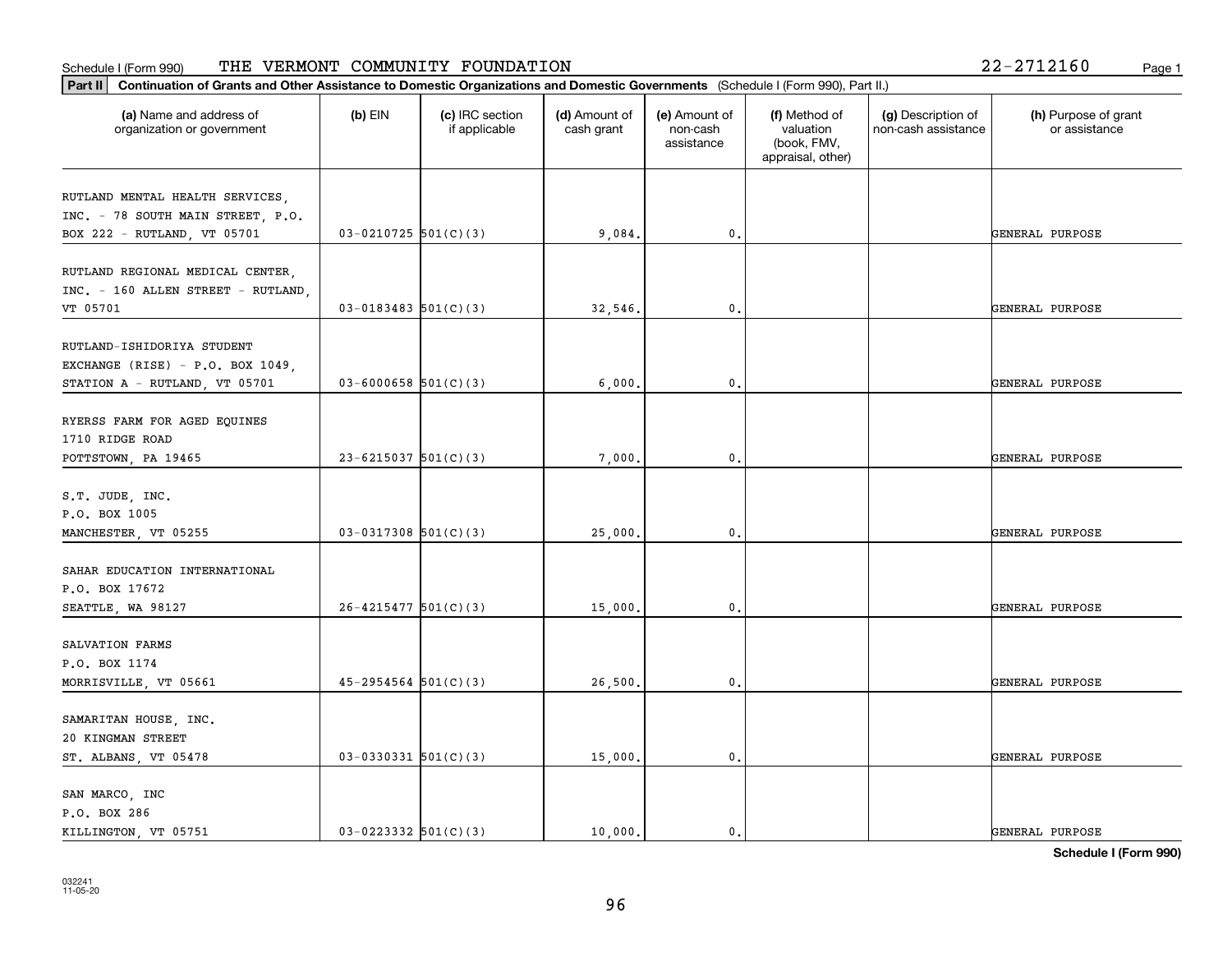# **Part III Continuation of Grants and Other Assistance to Domestic Organization of Grants and Other Assistance to Domestic Organizations** Schedule I (Form 990) Page 1 THE VERMONT COMMUNITY FOUNDATION 22-2712160

| Part II                                                                                  | Continuation of Grants and Other Assistance to Domestic Organizations and Domestic Governments (Schedule I (Form 990), Part II.) |                                  |                             |                                         |                                                                |                                           |                                       |  |  |
|------------------------------------------------------------------------------------------|----------------------------------------------------------------------------------------------------------------------------------|----------------------------------|-----------------------------|-----------------------------------------|----------------------------------------------------------------|-------------------------------------------|---------------------------------------|--|--|
| (a) Name and address of<br>organization or government                                    | $(b)$ EIN                                                                                                                        | (c) IRC section<br>if applicable | (d) Amount of<br>cash grant | (e) Amount of<br>non-cash<br>assistance | (f) Method of<br>valuation<br>(book, FMV,<br>appraisal, other) | (g) Description of<br>non-cash assistance | (h) Purpose of grant<br>or assistance |  |  |
| SANDY HOOK PROMISE FOUNDATION<br>PO BOX 3489<br>NEWTOWN, CT 06470                        | $46 - 1657101$ $501(C)(3)$                                                                                                       |                                  | 10,000.                     | 0.                                      |                                                                |                                           | GENERAL PURPOSE                       |  |  |
| SARA HOLBROOK COMMUNITY CENTER<br>P.O. BOX 3039<br>BURLINGTON, VT 05408                  | $03-0179595$ 501(C)(3)                                                                                                           |                                  | 20,750.                     | 0.                                      |                                                                |                                           | GENERAL PURPOSE                       |  |  |
| SARATOGA WARHORSE FOUNDATION<br>PO BOX 461<br>SARATOGA SPRINGS, NY 12866                 | $46 - 2934258$ $501(C)(3)$                                                                                                       |                                  | 10,000.                     | $\mathbf 0$ .                           |                                                                |                                           | GENERAL PURPOSE                       |  |  |
| SAVE THE CHILDREN FEDERATION, INC.<br>501 KINGS HWY E., SUITE 400<br>FAIRFIELD, CT 06825 | $06 - 0726487$ 501(C)(3)                                                                                                         |                                  | 5,750.                      | 0.                                      |                                                                |                                           | GENERAL PURPOSE                       |  |  |
| SCHOOL REFORM INITIATIVE<br>11152 WESTHEIMER RD., #799<br>HOUSTON, TX 77042              | $27-0219518$ 501(C)(3)                                                                                                           |                                  | 25,000.                     | 0.                                      |                                                                |                                           | GENERAL PURPOSE                       |  |  |
| SDH ENTERPRIZE<br>P.O. BOX 464<br>ARLINGTON, VT 05250                                    | $03-0355720$ 501(C)(3)                                                                                                           |                                  | 20,000.                     | 0.                                      |                                                                |                                           | GENERAL PURPOSE                       |  |  |
| SECOND WIND FOUNDATION<br>200 OLCOTT DRIVE<br>WHITE RIVER JCT., VT 05001                 | $02 - 0451558$ $501(C)(3)$                                                                                                       |                                  | 15,000.                     | 0.                                      |                                                                |                                           | GENERAL PURPOSE                       |  |  |
| SENIOR SOLUTIONS<br>38 PLEASANT STREET<br>SPRINGFIELD, VT 05156                          | $22 - 2738766$ 501(C)(3)                                                                                                         |                                  | 10,000.                     | 0.                                      |                                                                |                                           | GENERAL PURPOSE                       |  |  |
| SHARON ACADEMY<br>P.O. BOX 207<br>SHARON, VT 05065                                       | $03-0350587$ $501(C)(3)$                                                                                                         |                                  | 11,000.                     | 0.                                      |                                                                |                                           | GENERAL PURPOSE                       |  |  |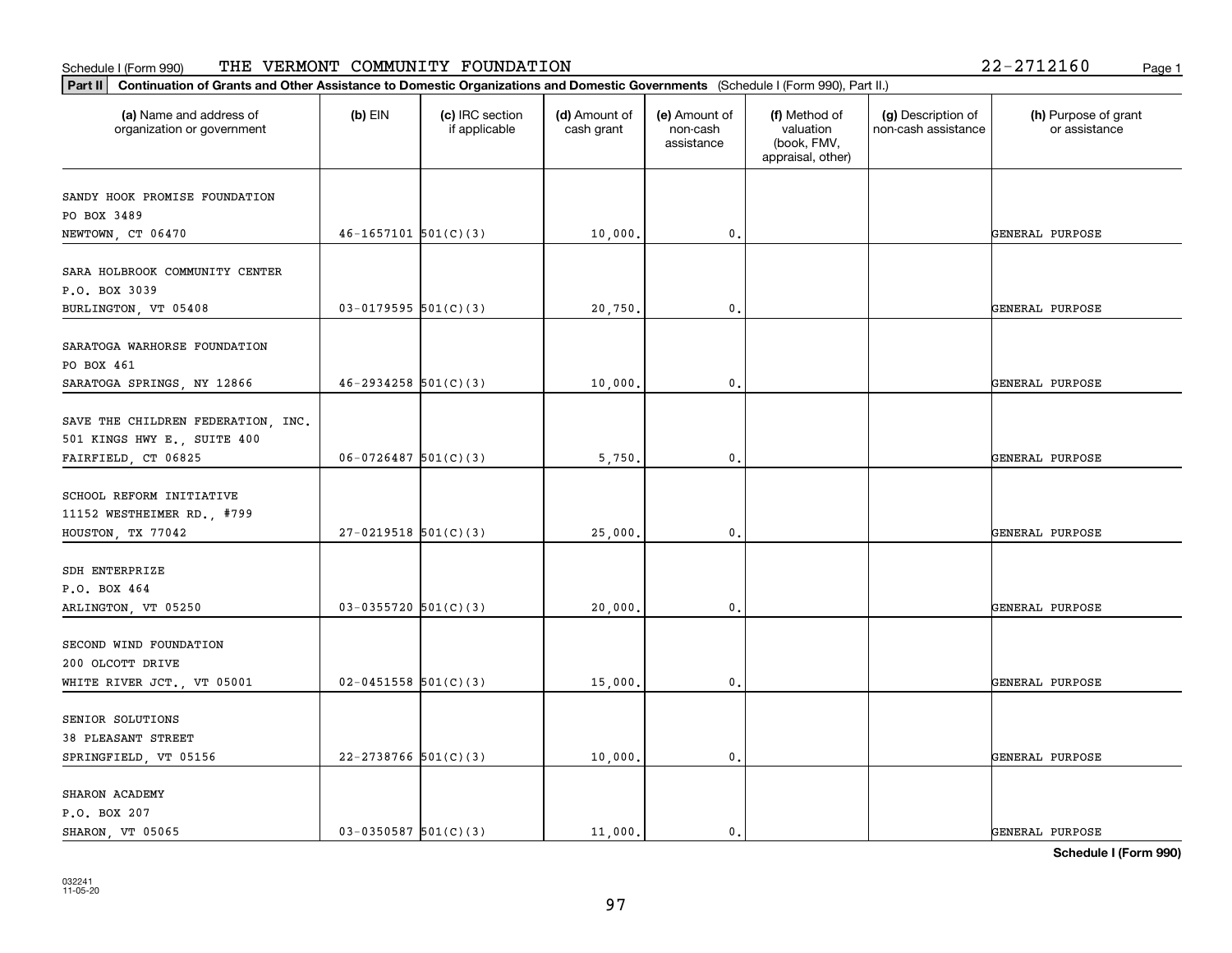| Part II   Continuation of Grants and Other Assistance to Domestic Organizations and Domestic Governments (Schedule I (Form 990), Part II.) |                            |                                  |                             |                                         |                                                                |                                           |                                       |
|--------------------------------------------------------------------------------------------------------------------------------------------|----------------------------|----------------------------------|-----------------------------|-----------------------------------------|----------------------------------------------------------------|-------------------------------------------|---------------------------------------|
| (a) Name and address of<br>organization or government                                                                                      | $(b)$ EIN                  | (c) IRC section<br>if applicable | (d) Amount of<br>cash grant | (e) Amount of<br>non-cash<br>assistance | (f) Method of<br>valuation<br>(book, FMV,<br>appraisal, other) | (g) Description of<br>non-cash assistance | (h) Purpose of grant<br>or assistance |
| SHELBURNE FARMS                                                                                                                            |                            |                                  |                             |                                         |                                                                |                                           |                                       |
| 1611 HARBOR ROAD                                                                                                                           |                            |                                  |                             |                                         |                                                                |                                           |                                       |
| SHELBURNE, VT 05482                                                                                                                        | $03 - 0229347$ 501(C)(3)   |                                  | 274,754.                    | 0.                                      |                                                                |                                           | GENERAL PURPOSE                       |
| SHELBURNE MUSEUM                                                                                                                           |                            |                                  |                             |                                         |                                                                |                                           |                                       |
| 6000 SHELBURNE ROAD, P.O. BOX 10                                                                                                           |                            |                                  |                             |                                         |                                                                |                                           |                                       |
| SHELBURNE, VT 05482                                                                                                                        | $03 - 0179436$ 501(C)(3)   |                                  | 9,500,                      | 0.                                      |                                                                |                                           | GENERAL PURPOSE                       |
|                                                                                                                                            |                            |                                  |                             |                                         |                                                                |                                           |                                       |
| SHOOT FOR THE MOON LLC                                                                                                                     |                            |                                  |                             |                                         |                                                                |                                           |                                       |
| 5927 MAIN STREET                                                                                                                           |                            |                                  |                             |                                         |                                                                |                                           |                                       |
| MANCHESTER CENTER, VT 05255                                                                                                                | $26 - 0458224$ 501(C)(3)   |                                  | 6,000,                      | 0.                                      |                                                                |                                           | GENERAL PURPOSE                       |
| SIERRA CLUB FOUNDATION                                                                                                                     |                            |                                  |                             |                                         |                                                                |                                           |                                       |
| 2101 WEBSTER STREET, SUITE 1250                                                                                                            |                            |                                  |                             |                                         |                                                                |                                           |                                       |
| OAKLAND, CA 94612                                                                                                                          | 94-6069890 $501(C)(3)$     |                                  | 5,250.                      | 0.                                      |                                                                |                                           | GENERAL PURPOSE                       |
|                                                                                                                                            |                            |                                  |                             |                                         |                                                                |                                           |                                       |
| SOCIAL EQUITY CAUCUS                                                                                                                       |                            |                                  |                             |                                         |                                                                |                                           |                                       |
| 682 CHRISTIAN ST.                                                                                                                          |                            |                                  |                             |                                         |                                                                |                                           |                                       |
| WHITE RIVER JUNCTION, VT 05001                                                                                                             | $03-0281472$ 501(C)(3)     |                                  | 18,000.                     | 0.                                      |                                                                |                                           | GENERAL PURPOSE                       |
|                                                                                                                                            |                            |                                  |                             |                                         |                                                                |                                           |                                       |
| SOLOMON WRIGHT PUBLIC LIBRARY                                                                                                              |                            |                                  |                             |                                         |                                                                |                                           |                                       |
| 97 MAIN STREET, P.O. BOX 400                                                                                                               |                            |                                  |                             |                                         |                                                                |                                           |                                       |
| POWNAL, VT 05261                                                                                                                           | $03 - 0216177$ $501(C)(3)$ |                                  | 6,954.                      | 0.                                      |                                                                |                                           | GENERAL PURPOSE                       |
| SOUTH ROYALTON SENIOR CENTER                                                                                                               |                            |                                  |                             |                                         |                                                                |                                           |                                       |
| P.O. BOX 344, 4266 VT RTE 14                                                                                                               |                            |                                  |                             |                                         |                                                                |                                           |                                       |
| SOUTH ROYALTON, VT 05068                                                                                                                   | $03 - 0235169$ 501(C)(3)   |                                  | 7,500.                      | 0.                                      |                                                                |                                           | GENERAL PURPOSE                       |
|                                                                                                                                            |                            |                                  |                             |                                         |                                                                |                                           |                                       |
| SOUTHEASTERN VERMONT COMMUNITY                                                                                                             |                            |                                  |                             |                                         |                                                                |                                           |                                       |
| ACTION (SEVCA) - 91 BUCK DRIVE -                                                                                                           |                            |                                  |                             |                                         |                                                                |                                           |                                       |
| WESTMINSTER, VT 05158                                                                                                                      | $03 - 0216740$ 501(C)(3)   |                                  | 300, 500.                   | 0.                                      |                                                                |                                           | GENERAL PURPOSE                       |
|                                                                                                                                            |                            |                                  |                             |                                         |                                                                |                                           |                                       |
| SOUTHERN POVERTY LAW CENTER                                                                                                                |                            |                                  |                             |                                         |                                                                |                                           |                                       |
| 400 WASHINGTON AVENUE                                                                                                                      |                            |                                  |                             |                                         |                                                                |                                           |                                       |
| MONTGOMERY, AL 36104                                                                                                                       | 63-0598743 $501(C)(3)$     |                                  | 25.500.                     | $\mathbf{0}$ .                          |                                                                |                                           | GENERAL PURPOSE                       |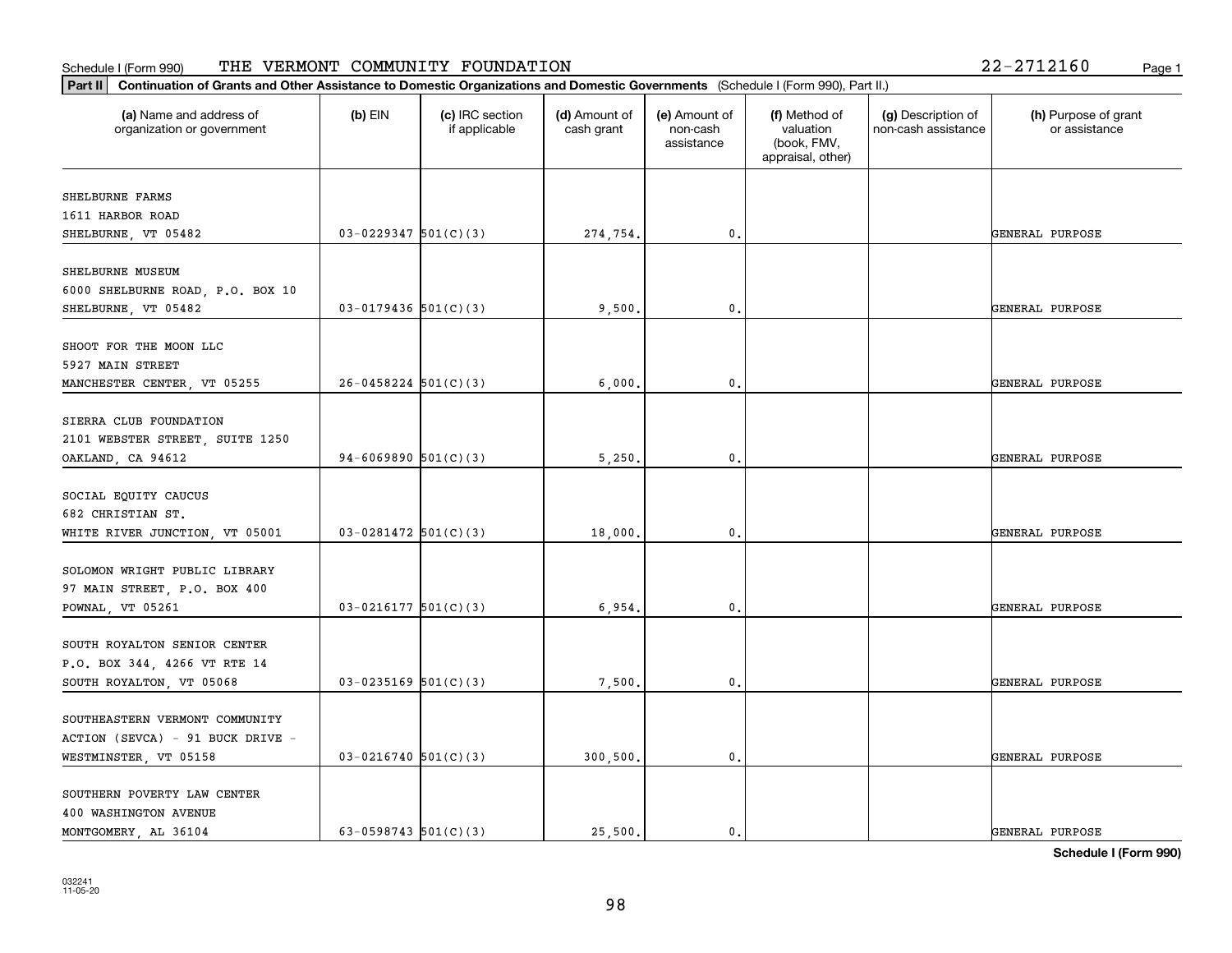# **Part II Continuation of Grants and Other Assistance to Domestic Organization of Grants and Other Assistance to Domestic Organizations** Schedule I (Form 990) Page 1 THE VERMONT COMMUNITY FOUNDATION 22-2712160

| $ $ Part II                                                                                                                   | Continuation of Grants and Other Assistance to Domestic Organizations and Domestic Governments (Schedule I (Form 990), Part II.) |                                  |                             |                                         |                                                                |                                           |                                       |  |  |
|-------------------------------------------------------------------------------------------------------------------------------|----------------------------------------------------------------------------------------------------------------------------------|----------------------------------|-----------------------------|-----------------------------------------|----------------------------------------------------------------|-------------------------------------------|---------------------------------------|--|--|
| (a) Name and address of<br>organization or government                                                                         | $(b)$ EIN                                                                                                                        | (c) IRC section<br>if applicable | (d) Amount of<br>cash grant | (e) Amount of<br>non-cash<br>assistance | (f) Method of<br>valuation<br>(book, FMV,<br>appraisal, other) | (g) Description of<br>non-cash assistance | (h) Purpose of grant<br>or assistance |  |  |
| SOUTHERN VERMONT ARTS CENTER<br>P.O. BOX 617                                                                                  |                                                                                                                                  |                                  |                             |                                         |                                                                |                                           |                                       |  |  |
| MANCHESTER, VT 05254                                                                                                          | $03 - 0186501$ $501(C)(3)$                                                                                                       |                                  | 61,000                      | 0.                                      |                                                                |                                           | GENERAL PURPOSE                       |  |  |
| SOUTHERN VERMONT CUD<br>P.O. BOX 409, 61 BUCK HILL RD<br>SHAFTSBURY, VT 05262                                                 | 85-1018255 $501(C)(3)$                                                                                                           |                                  | 30,000.                     | 0.                                      |                                                                |                                           | GENERAL PURPOSE                       |  |  |
| SOUTHERN WINDSOR COUNTY INCUBATOR<br>BRIC, 14 CLINTON STREET, SUITE 7<br>SPRINGFIELD, VT 05156                                | $20-2386108$ 501(C)(3)                                                                                                           |                                  | 50,000                      | 0.                                      |                                                                |                                           | GENERAL PURPOSE                       |  |  |
| SOUTHWESTERN VERMONT COUNCIL ON<br>AGING - 143 MAPLE STREET -<br>RUTLAND, VT 05701                                            | $03 - 0273983$ $501(C)(3)$                                                                                                       |                                  | 10,000                      | 0.                                      |                                                                |                                           | GENERAL PURPOSE                       |  |  |
| SOUTHWESTERN VERMONT MEDICAL<br>CENTER - DEVELOPMENT DEPARTMENT,<br>100 HOSPITAL DRIVE, SUITE 41 -<br>BENNINGTON, VT 05201    | $22 - 2563241$ 501(C)(3)                                                                                                         |                                  | 15,000.                     | 0.                                      |                                                                |                                           | GENERAL PURPOSE                       |  |  |
| SPAULDING HIGH SCHOOL<br>155 AYERS ST. #1<br>BARRE, VT 05641                                                                  | $03-0309985$ 501(C)(3)                                                                                                           |                                  | 12,500                      | 0.                                      |                                                                |                                           | GENERAL PURPOSE                       |  |  |
| SPECIAL NEEDS SUPPORT CENTER OF<br>THE UPPER VALLEY - 129 SOUTH MAIN<br>STREET, SUITE 103 - WHITE RIVER<br>JUNCTION, VT 05001 | $02 - 0363667$ $501(C)(3)$                                                                                                       |                                  | 9,250.                      | 0.                                      |                                                                |                                           | GENERAL PURPOSE                       |  |  |
| SPECTRUM YOUTH AND FAMILY SERVICES<br>31 ELMWOOD AVENUE<br>BURLINGTON, VT 05401                                               | $03 - 0253232$ 501(C)(3)                                                                                                         |                                  | 192,400.                    | 0.                                      |                                                                |                                           | GENERAL PURPOSE                       |  |  |
| SPRING LAKE RANCH<br>1169 SPRING LAKE ROAD<br>CUTTINGSVILLE, VT 05738                                                         | $03-0200366$ $501(C)(3)$                                                                                                         |                                  | 258.949.                    | $\mathfrak{o}$ .                        |                                                                |                                           | GENERAL PURPOSE                       |  |  |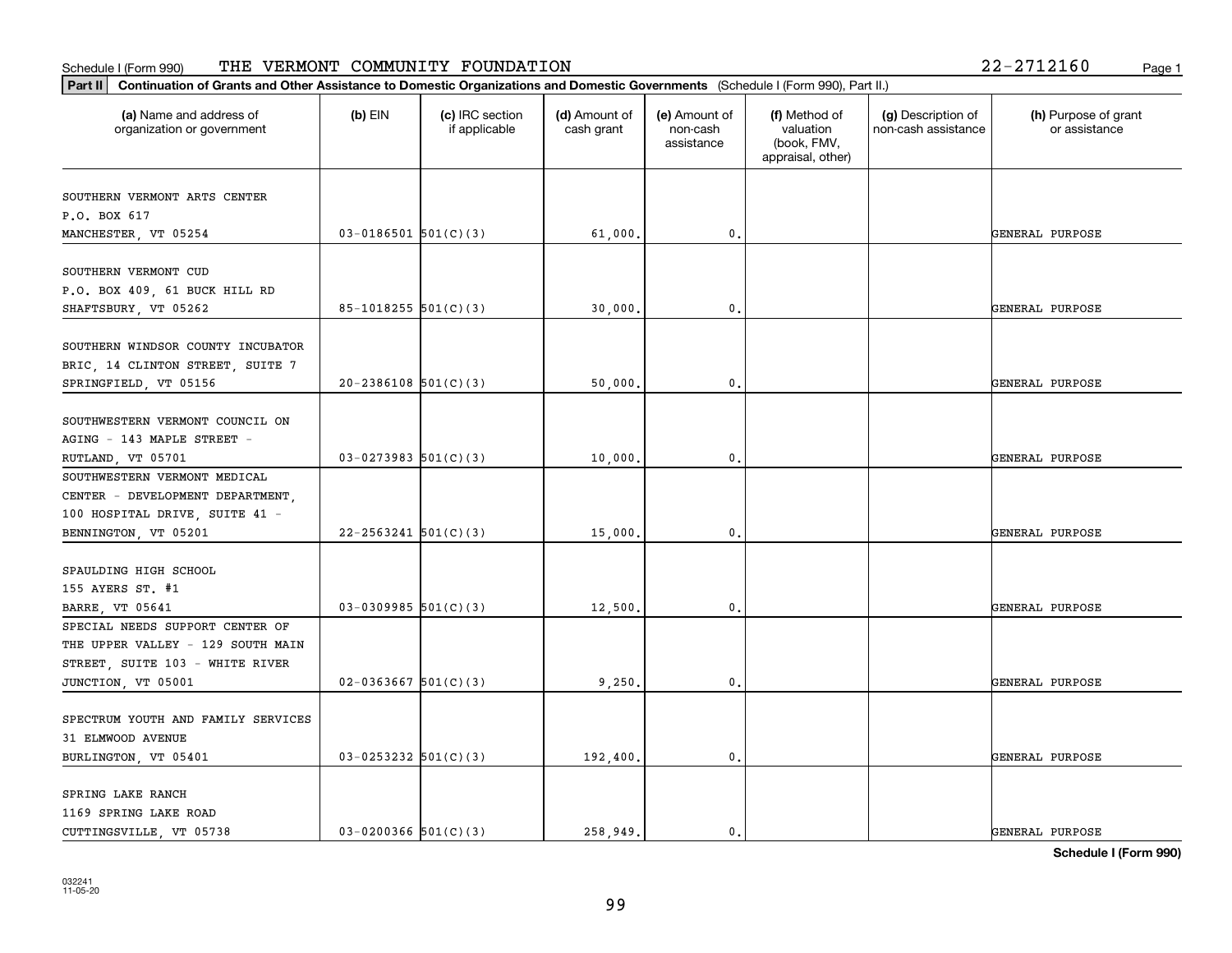|  |  | 22-2712160 |  | Page |
|--|--|------------|--|------|
|--|--|------------|--|------|

| (a) Name and address of<br>organization or government | $(b)$ EIN                  | (c) IRC section<br>if applicable | (d) Amount of<br>cash grant | (e) Amount of<br>non-cash<br>assistance | (f) Method of<br>valuation<br>(book, FMV,<br>appraisal, other) | (g) Description of<br>non-cash assistance | (h) Purpose of grant<br>or assistance |
|-------------------------------------------------------|----------------------------|----------------------------------|-----------------------------|-----------------------------------------|----------------------------------------------------------------|-------------------------------------------|---------------------------------------|
| SPRINGFIELD AREA PARENT CHILD                         |                            |                                  |                             |                                         |                                                                |                                           |                                       |
| CENTER - 6 MAIN STREET - NORTH                        |                            |                                  |                             |                                         |                                                                |                                           |                                       |
| SPRINGFIELD, VT 05150                                 | $22 - 3174684$ 501(C)(3)   |                                  | 23,000.                     | 0.                                      |                                                                |                                           | GENERAL PURPOSE                       |
| SPRINGFIELD FAMILY CENTER                             |                            |                                  |                             |                                         |                                                                |                                           |                                       |
| 365 SUMMER STREET                                     |                            |                                  |                             |                                         |                                                                |                                           |                                       |
| SPRINGFIELD, VT 05156                                 | $03 - 0265213$ $501(C)(3)$ |                                  | 14,162.                     | $\mathbf{0}$ .                          |                                                                |                                           | GENERAL PURPOSE                       |
|                                                       |                            |                                  |                             |                                         |                                                                |                                           |                                       |
| SPRINGFIELD FOOD COOP                                 |                            |                                  |                             |                                         |                                                                |                                           |                                       |
| 335 RIVER STREET, SUITE 1                             |                            |                                  |                             |                                         |                                                                |                                           |                                       |
| SPRINGFIELD, VT 05156                                 | $03 - 0335585$ 501(C)(3)   |                                  | 100,000.                    | $\mathbf{0}$ .                          |                                                                |                                           | GENERAL PURPOSE                       |
| SPRINGFIELD MEDICAL CARE SYSTEMS,                     |                            |                                  |                             |                                         |                                                                |                                           |                                       |
| INC. - 25 RIDGEWOOD ROAD, PO BOX                      |                            |                                  |                             |                                         |                                                                |                                           |                                       |
| 2003 - SPRINGFIELD, VT 05156                          | $03 - 0284813$ 501(C)(3)   |                                  | 79,850.                     | $\mathbf{0}$ .                          |                                                                |                                           | GENERAL PURPOSE                       |
| SPRINGFIELD SUPPORTED HOUSING                         |                            |                                  |                             |                                         |                                                                |                                           |                                       |
| PROGRAM - 56 MAIN STREET SUITE                        |                            |                                  |                             |                                         |                                                                |                                           |                                       |
| 208, P.O. BOX 178 - SPRINGFIELD,                      |                            |                                  |                             |                                         |                                                                |                                           |                                       |
| VT 05156                                              | $26 - 1666635$ 501(C)(3)   |                                  | 17,500.                     | $\mathbf{0}$                            |                                                                |                                           | GENERAL PURPOSE                       |
|                                                       |                            |                                  |                             |                                         |                                                                |                                           |                                       |
| ST. JOHNSBURY ATHENAEUM                               |                            |                                  |                             |                                         |                                                                |                                           |                                       |
| 1171 MAIN STREET                                      |                            |                                  |                             |                                         |                                                                |                                           |                                       |
| ST. JOHNSBURY, VT 05819                               | $03-0183005$ 501(C)(3)     |                                  | 6,829.                      | 0.                                      |                                                                |                                           | GENERAL PURPOSE                       |
|                                                       |                            |                                  |                             |                                         |                                                                |                                           |                                       |
| ST. JOHNSBURY NUTRITIONAL CENTER                      |                            |                                  |                             |                                         |                                                                |                                           |                                       |
| 1207 MAIN ST., PO. BOX 21                             |                            |                                  |                             |                                         |                                                                |                                           |                                       |
| ST. JOHNSBURY, VT 05819                               | $03 - 0353487$ 501(C)(3)   |                                  | 7,750.                      | $\mathbf{0}$ .                          |                                                                |                                           | GENERAL PURPOSE                       |
| ST. PAUL'S EPISCOPAL CHURCH                           |                            |                                  |                             |                                         |                                                                |                                           |                                       |
| P.O. BOX 726                                          |                            |                                  |                             |                                         |                                                                |                                           |                                       |
| WELLS, VT 05774                                       | $03 - 6006922$ 501(C)(3)   |                                  | 35,000.                     | $\mathbf{0}$ .                          |                                                                |                                           | GENERAL PURPOSE                       |
|                                                       |                            |                                  |                             |                                         |                                                                |                                           |                                       |
| STELLA'S SALON PLUS INC                               |                            |                                  |                             |                                         |                                                                |                                           |                                       |
| P.O. BOX 1495                                         |                            |                                  |                             |                                         |                                                                |                                           |                                       |
| MANCHESTER CENTER, VT 05255                           | $20-3998953$ $501(C)(3)$   |                                  | 25,000.                     | 0.                                      |                                                                |                                           | GENERAL PURPOSE                       |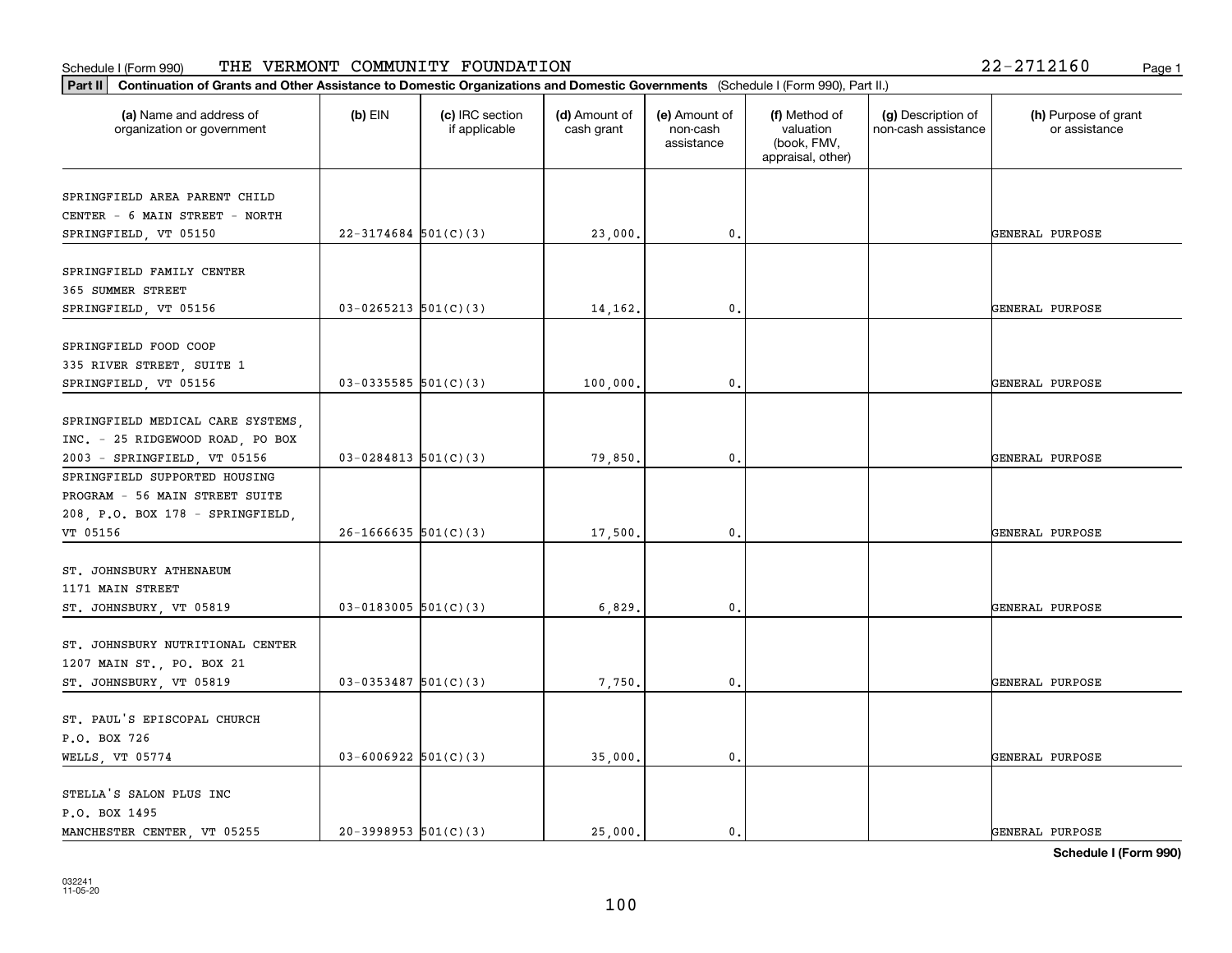| 2-2712160 |  | Page 1 |
|-----------|--|--------|
|           |  |        |

| Part II   Continuation of Grants and Other Assistance to Domestic Organizations and Domestic Governments (Schedule I (Form 990), Part II.) |                            |                                  |                             |                                         |                                                                |                                           |                                       |
|--------------------------------------------------------------------------------------------------------------------------------------------|----------------------------|----------------------------------|-----------------------------|-----------------------------------------|----------------------------------------------------------------|-------------------------------------------|---------------------------------------|
| (a) Name and address of<br>organization or government                                                                                      | $(b)$ EIN                  | (c) IRC section<br>if applicable | (d) Amount of<br>cash grant | (e) Amount of<br>non-cash<br>assistance | (f) Method of<br>valuation<br>(book, FMV,<br>appraisal, other) | (g) Description of<br>non-cash assistance | (h) Purpose of grant<br>or assistance |
|                                                                                                                                            |                            |                                  |                             |                                         |                                                                |                                           |                                       |
| STEPS TO END DOMESTIC VIOLENCE<br>P.O. BOX 1535                                                                                            |                            |                                  |                             |                                         |                                                                |                                           |                                       |
| BURLINGTON, VT 05402                                                                                                                       | $03-0283657$ $501(C)(3)$   |                                  | 14,000.                     | 0.                                      |                                                                |                                           | GENERAL PURPOSE                       |
|                                                                                                                                            |                            |                                  |                             |                                         |                                                                |                                           |                                       |
| STERN CENTER FOR LANGUAGE AND                                                                                                              |                            |                                  |                             |                                         |                                                                |                                           |                                       |
| LEARNING - 183 TALCOTT RD, STE 101                                                                                                         |                            |                                  |                             |                                         |                                                                |                                           |                                       |
| - WILLISTON, VT 05495                                                                                                                      | $22 - 2485793$ 501(C)(3)   |                                  | 11,750.                     | 0.                                      |                                                                |                                           | GENERAL PURPOSE                       |
|                                                                                                                                            |                            |                                  |                             |                                         |                                                                |                                           |                                       |
| STONE VALLEY ARTS<br>P.O. BOX 47                                                                                                           |                            |                                  |                             |                                         |                                                                |                                           |                                       |
| POULTNEY, VT 05764                                                                                                                         | $46 - 3586462$ 501(C)(3)   |                                  | 7,500.                      | $\mathbf{0}$ .                          |                                                                |                                           | GENERAL PURPOSE                       |
|                                                                                                                                            |                            |                                  |                             |                                         |                                                                |                                           |                                       |
| STOWE STORY LABS                                                                                                                           |                            |                                  |                             |                                         |                                                                |                                           |                                       |
| P.O. BOX 513                                                                                                                               |                            |                                  |                             |                                         |                                                                |                                           |                                       |
| STOWE, VT 05672                                                                                                                            | $47 - 3208321$ $501(C)(3)$ |                                  | 20,000.                     | 0.                                      |                                                                |                                           | GENERAL PURPOSE                       |
|                                                                                                                                            |                            |                                  |                             |                                         |                                                                |                                           |                                       |
| STRAFFORD ATHLETIC ASSOCIATION,                                                                                                            |                            |                                  |                             |                                         |                                                                |                                           |                                       |
| $INC. - P.O. BOX 291 - SOUTH$                                                                                                              |                            |                                  |                             |                                         |                                                                |                                           |                                       |
| STRAFFORD, VT 05070                                                                                                                        | $03-0259826$ 501(C)(3)     |                                  | 7,000.                      | 0.                                      |                                                                |                                           | GENERAL PURPOSE                       |
| SUNDOG POETRY CENTER, INC.                                                                                                                 |                            |                                  |                             |                                         |                                                                |                                           |                                       |
| PO BOX 484                                                                                                                                 |                            |                                  |                             |                                         |                                                                |                                           |                                       |
| JOHNSON, VT 05656                                                                                                                          | $46 - 5081957$ $501(C)(3)$ |                                  | 6,000,                      | $\mathbf{0}$ .                          |                                                                |                                           | GENERAL PURPOSE                       |
|                                                                                                                                            |                            |                                  |                             |                                         |                                                                |                                           |                                       |
| SUNRISE FAMILY RESOURCE CENTER                                                                                                             |                            |                                  |                             |                                         |                                                                |                                           |                                       |
| 244 UNION STREET                                                                                                                           |                            |                                  |                             |                                         |                                                                |                                           |                                       |
| BENNINGTON, VT 05201                                                                                                                       | $03-0222789$ 501(C)(3)     |                                  | 20,000.                     | $\mathfrak{o}$ .                        |                                                                |                                           | GENERAL PURPOSE                       |
|                                                                                                                                            |                            |                                  |                             |                                         |                                                                |                                           |                                       |
| SUSHI BOAT LLC<br>123 SKYVIEW DRIVE                                                                                                        |                            |                                  |                             |                                         |                                                                |                                           |                                       |
| STAMFORD, CT 06902                                                                                                                         | $76 - 0819284$ 501(C)(3)   |                                  | 7,000.                      | $\mathfrak o$ .                         |                                                                |                                           | GENERAL PURPOSE                       |
|                                                                                                                                            |                            |                                  |                             |                                         |                                                                |                                           |                                       |
| SUSTAINABLE WOODSTOCK                                                                                                                      |                            |                                  |                             |                                         |                                                                |                                           |                                       |
| P.O. BOX 611                                                                                                                               |                            |                                  |                             |                                         |                                                                |                                           |                                       |
| WOODSTOCK, VT 05091                                                                                                                        | $27-1178081$ 501(C)(3)     |                                  | 11,450.                     | $\mathbf{0}$ .                          |                                                                |                                           | GENERAL PURPOSE                       |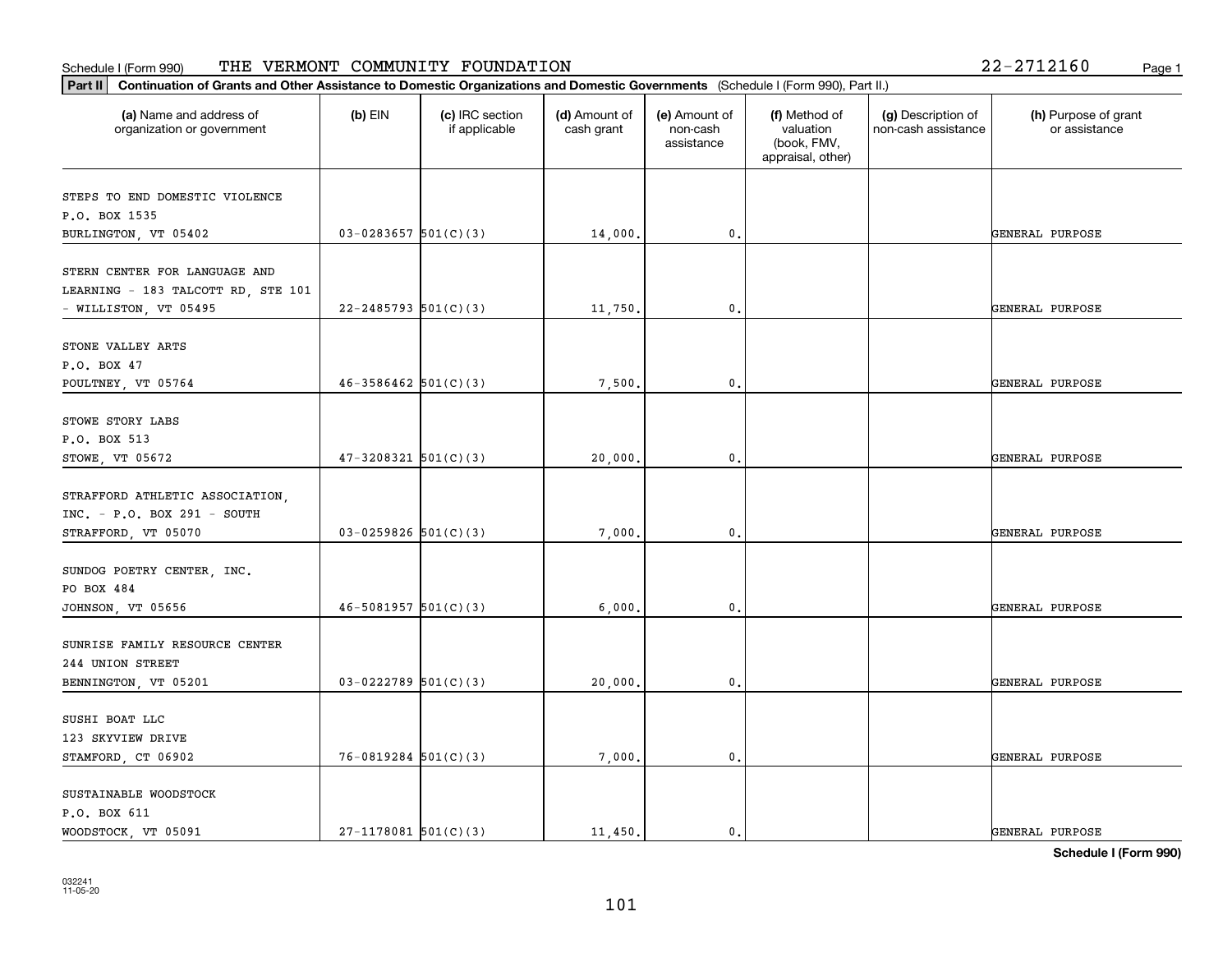#### **Part III Continuation of Grants and Other Assistance to Domestic Organization of Grants and Other Assistance to Domestic** Schedule I (Form 990) Page 1 THE VERMONT COMMUNITY FOUNDATION 22-2712160

|  | 22-2712160 |  |  | Page |
|--|------------|--|--|------|
|--|------------|--|--|------|

| Continuation of Grants and Other Assistance to Domestic Organizations and Domestic Governments (Schedule I (Form 990), Part II.)<br>Part II |                          |                                  |                             |                                         |                                                                |                                           |                                       |
|---------------------------------------------------------------------------------------------------------------------------------------------|--------------------------|----------------------------------|-----------------------------|-----------------------------------------|----------------------------------------------------------------|-------------------------------------------|---------------------------------------|
| (a) Name and address of<br>organization or government                                                                                       | $(b)$ EIN                | (c) IRC section<br>if applicable | (d) Amount of<br>cash grant | (e) Amount of<br>non-cash<br>assistance | (f) Method of<br>valuation<br>(book, FMV,<br>appraisal, other) | (g) Description of<br>non-cash assistance | (h) Purpose of grant<br>or assistance |
| SUSU COMMUNITY FARM                                                                                                                         |                          |                                  |                             |                                         |                                                                |                                           |                                       |
| 45 FARMHOUSE SQUARE                                                                                                                         |                          |                                  |                             |                                         |                                                                |                                           |                                       |
| BRATTLEBORO, VT 05301                                                                                                                       |                          | 501(C)(3)                        | 20,000.                     | 0.                                      |                                                                |                                           | GENERAL PURPOSE                       |
| SYNERGY LEARNING INTERNATIONAL                                                                                                              |                          |                                  |                             |                                         |                                                                |                                           |                                       |
| 13 KIMBALL HILL, P.O. BOX 206                                                                                                               |                          |                                  |                             |                                         |                                                                |                                           |                                       |
| PUTNEY, VT 05346                                                                                                                            | $03-0340583$ 501(C)(3)   |                                  | 34,000.                     | $\mathbf{0}$ .                          |                                                                |                                           | GENERAL PURPOSE                       |
|                                                                                                                                             |                          |                                  |                             |                                         |                                                                |                                           |                                       |
| TABLE TO TABLE                                                                                                                              |                          |                                  |                             |                                         |                                                                |                                           |                                       |
| 611 ROUTE 46 WEST, SUITE 240                                                                                                                |                          |                                  |                             |                                         |                                                                |                                           |                                       |
| HASBROUCK HEIGHTS, NJ 07604                                                                                                                 | $22-3646125$ 501(C)(3)   |                                  | 10,000.                     | $\mathbf 0$ .                           |                                                                |                                           | GENERAL PURPOSE                       |
| THE COMMUNITY CAMPUS                                                                                                                        |                          |                                  |                             |                                         |                                                                |                                           |                                       |
| 281 NORTH BARNARD ROAD                                                                                                                      |                          |                                  |                             |                                         |                                                                |                                           |                                       |
| WOODSTOCK, VT 05091                                                                                                                         | $03-0341034$ 501(C)(3)   |                                  | 5,500.                      | 0.                                      |                                                                |                                           | GENERAL PURPOSE                       |
|                                                                                                                                             |                          |                                  |                             |                                         |                                                                |                                           |                                       |
| THE CROOKED RAM                                                                                                                             |                          |                                  |                             |                                         |                                                                |                                           |                                       |
| P.O. BOX 16                                                                                                                                 |                          |                                  |                             |                                         |                                                                |                                           |                                       |
| MANCHESTER, VT 05254                                                                                                                        | $81 - 3298432$ 501(C)(3) |                                  | 10,000.                     | $\mathbf{0}$ .                          |                                                                |                                           | GENERAL PURPOSE                       |
|                                                                                                                                             |                          |                                  |                             |                                         |                                                                |                                           |                                       |
| THE DREAM PROGRAM, INC.                                                                                                                     |                          |                                  |                             |                                         |                                                                |                                           |                                       |
| 87 ELM STREET, P.O. BOX 361                                                                                                                 |                          |                                  |                             |                                         |                                                                |                                           |                                       |
| WINOOSKI, VT 05404                                                                                                                          | $26-0030908$ 501(C)(3)   |                                  | 254,886.                    | 0.                                      |                                                                |                                           | GENERAL PURPOSE                       |
|                                                                                                                                             |                          |                                  |                             |                                         |                                                                |                                           |                                       |
| THE ELEPHANT SANCTUARY                                                                                                                      |                          |                                  |                             |                                         |                                                                |                                           |                                       |
| P.O. BOX 393                                                                                                                                |                          |                                  |                             |                                         |                                                                |                                           |                                       |
| HOHENWALD, TN 38462                                                                                                                         | 62-1587327 $501(C)(3)$   |                                  | 15,000.                     | 0.                                      |                                                                |                                           | GENERAL PURPOSE                       |
| THE HAIR RETREAT INC                                                                                                                        |                          |                                  |                             |                                         |                                                                |                                           |                                       |
| P.O. BOX 2375                                                                                                                               |                          |                                  |                             |                                         |                                                                |                                           |                                       |
| MANCHESTER CENTER, VT 05255                                                                                                                 |                          | 501(C)(3)                        | 25,000.                     | $\mathfrak o$ .                         |                                                                |                                           | GENERAL PURPOSE                       |
|                                                                                                                                             |                          |                                  |                             |                                         |                                                                |                                           |                                       |
| THE IMAGE LOFT, INC.                                                                                                                        |                          |                                  |                             |                                         |                                                                |                                           |                                       |
| 5032 MAIN STREET                                                                                                                            |                          |                                  |                             |                                         |                                                                |                                           |                                       |
| MANCHESTER CENTER, VT 05255                                                                                                                 | $03-0332834$ 501(C)(3)   |                                  | 18,000.                     | $\mathfrak{o}$ .                        |                                                                |                                           | GENERAL PURPOSE                       |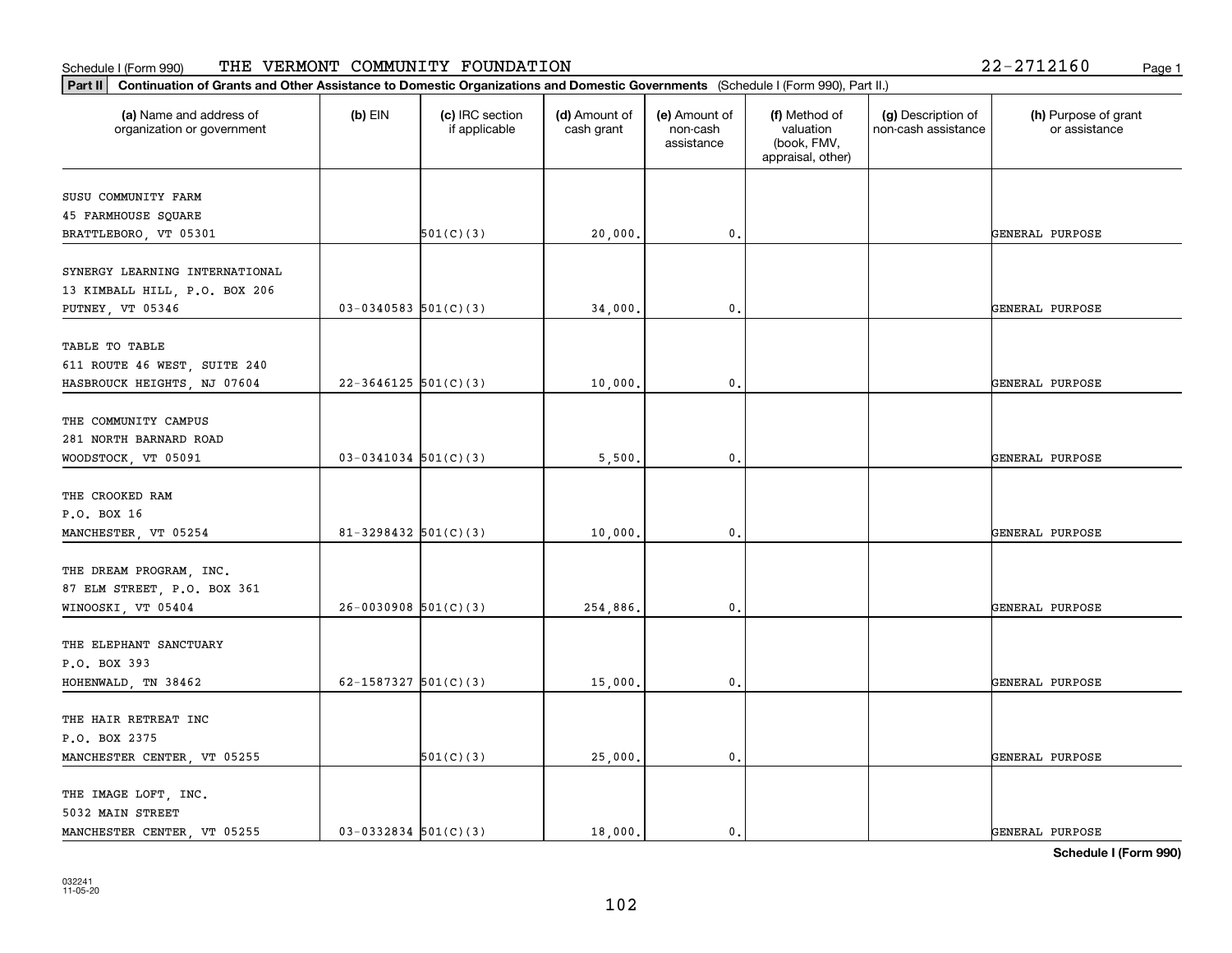| (a) Name and address of<br>organization or government | $(b)$ EIN                  | (c) IRC section<br>if applicable | (d) Amount of<br>cash grant | (e) Amount of<br>non-cash<br>assistance | (f) Method of<br>valuation<br>(book, FMV,<br>appraisal, other) | (g) Description of<br>non-cash assistance | (h) Purpose of grant<br>or assistance |
|-------------------------------------------------------|----------------------------|----------------------------------|-----------------------------|-----------------------------------------|----------------------------------------------------------------|-------------------------------------------|---------------------------------------|
| THE LAND TRUST ALLIANCE, INC.                         |                            |                                  |                             |                                         |                                                                |                                           |                                       |
| 1250 H STREET NW, SUITE 600                           |                            |                                  |                             |                                         |                                                                |                                           |                                       |
| WASHINGTON, DC 20005                                  | $04 - 2751357$ $501(C)(3)$ |                                  | 12,500.                     | 0.                                      |                                                                |                                           | GENERAL PURPOSE                       |
|                                                       |                            |                                  |                             |                                         |                                                                |                                           |                                       |
| THE MENTOR CONNECTOR                                  |                            |                                  |                             |                                         |                                                                |                                           |                                       |
| 110 MERCHANTS ROW, SUITE 210, P.O.                    |                            |                                  |                             |                                         |                                                                |                                           |                                       |
| RUTLAND, VT 05701                                     | 65-1290104 $501(C)(3)$     |                                  | 32,500.                     | 0.                                      |                                                                |                                           | GENERAL PURPOSE                       |
|                                                       |                            |                                  |                             |                                         |                                                                |                                           |                                       |
| THE MINT<br>112 QUALITY LANE                          |                            |                                  |                             |                                         |                                                                |                                           |                                       |
| RUTLAND, VT 05701                                     | 81-3955105 $501(C)(3)$     |                                  | 50,000.                     | 0.                                      |                                                                |                                           | GENERAL PURPOSE                       |
|                                                       |                            |                                  |                             |                                         |                                                                |                                           |                                       |
| THE MOONWINK LLC                                      |                            |                                  |                             |                                         |                                                                |                                           |                                       |
| 493 CANTERBURY RD                                     |                            |                                  |                             |                                         |                                                                |                                           |                                       |
| MANCHESTER, VT 05255                                  | 82-4017025 $501(C)(3)$     |                                  | 24,000.                     | 0.                                      |                                                                |                                           | GENERAL PURPOSE                       |
|                                                       |                            |                                  |                             |                                         |                                                                |                                           |                                       |
| THE NATURE CONSERVANCY                                |                            |                                  |                             |                                         |                                                                |                                           |                                       |
| 4245 NORTH FAIRFAX DRIVE, SUITE 100                   |                            |                                  |                             |                                         |                                                                |                                           |                                       |
| ARLINGTON, VA 22203                                   | 53-0242652 $501(C)(3)$     |                                  | 12,727.                     | $\mathbf{0}$                            |                                                                |                                           | GENERAL PURPOSE                       |
|                                                       |                            |                                  |                             |                                         |                                                                |                                           |                                       |
| THE ROOT SOCIAL JUSTICE CENTER                        |                            |                                  |                             |                                         |                                                                |                                           |                                       |
| 28 WILLIAMS STREET                                    |                            |                                  |                             |                                         |                                                                |                                           |                                       |
| BRATTLEBORO, VT 05301                                 | 82-1917956 $501(C)(3)$     |                                  | 58,000.                     | 0.                                      |                                                                |                                           | GENERAL PURPOSE                       |
| THE SCHOOLHOUSE LEARNING CENTER                       |                            |                                  |                             |                                         |                                                                |                                           |                                       |
| 8 CATKIN DRIVE                                        |                            |                                  |                             |                                         |                                                                |                                           |                                       |
|                                                       | $03 - 0225740$ 501(C)(3)   |                                  |                             | 0.                                      |                                                                |                                           | GENERAL PURPOSE                       |
| SOUTH BURLINGTON, VT 05403                            |                            |                                  | 11,250.                     |                                         |                                                                |                                           |                                       |
| THE SPACE ON MAIN, INC.                               |                            |                                  |                             |                                         |                                                                |                                           |                                       |
| 174 MAIN STREET, P.O. BOX 512                         |                            |                                  |                             |                                         |                                                                |                                           |                                       |
| BRADFORD, VT 05033                                    | $81 - 5147221$ $501(C)(3)$ |                                  | 56,000.                     | $\mathbf{0}$ .                          |                                                                |                                           | GENERAL PURPOSE                       |
|                                                       |                            |                                  |                             |                                         |                                                                |                                           |                                       |
| THE TRUST FOR PUBLIC LAND                             |                            |                                  |                             |                                         |                                                                |                                           |                                       |
| GIFT PROCESSING, PO BOX 399366                        |                            |                                  |                             |                                         |                                                                |                                           |                                       |
| SAN FRANCISCO, CA 94139                               | $23 - 7222333$ $501(C)(3)$ |                                  | 10,000.                     | 0.                                      |                                                                |                                           | GENERAL PURPOSE                       |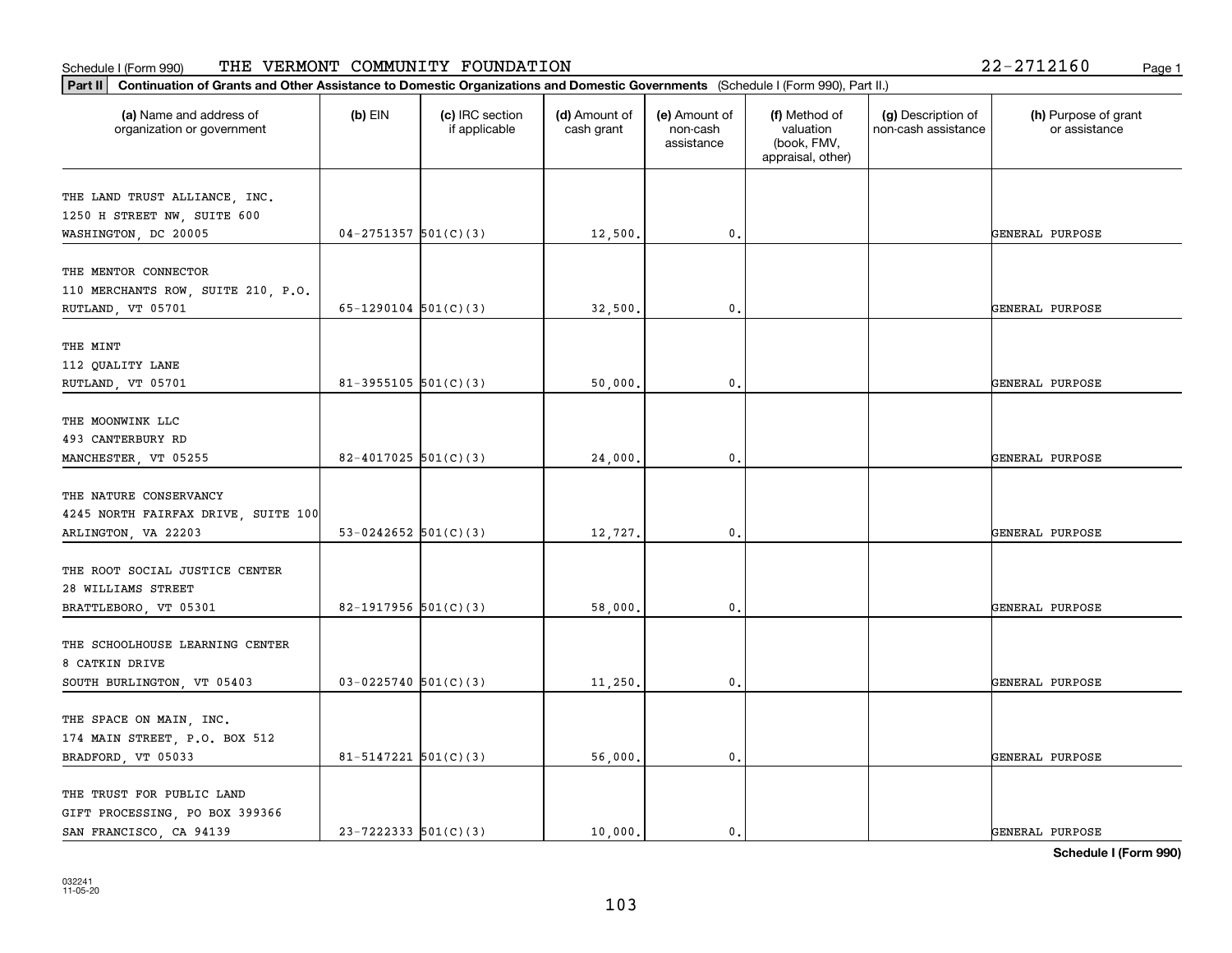| $2 - 2712160$ |  | Page |
|---------------|--|------|
|               |  |      |

| Part II   Continuation of Grants and Other Assistance to Domestic Organizations and Domestic Governments (Schedule I (Form 990), Part II.) |                            |                                  |                             |                                         |                                                                |                                           |                                       |
|--------------------------------------------------------------------------------------------------------------------------------------------|----------------------------|----------------------------------|-----------------------------|-----------------------------------------|----------------------------------------------------------------|-------------------------------------------|---------------------------------------|
| (a) Name and address of<br>organization or government                                                                                      | $(b)$ EIN                  | (c) IRC section<br>if applicable | (d) Amount of<br>cash grant | (e) Amount of<br>non-cash<br>assistance | (f) Method of<br>valuation<br>(book, FMV,<br>appraisal, other) | (g) Description of<br>non-cash assistance | (h) Purpose of grant<br>or assistance |
| THE TRUST FOR PUBLIC LAND - NNE                                                                                                            |                            |                                  |                             |                                         |                                                                |                                           |                                       |
| FIELD OFFICE - NORTHERN NEW                                                                                                                |                            |                                  |                             |                                         |                                                                |                                           |                                       |
| ENGLAND FIELD OFFICE, 3 SHIPMAN                                                                                                            |                            |                                  |                             |                                         |                                                                |                                           |                                       |
| PLACE - MONTPELIER, VT 05602                                                                                                               | $23 - 7222333$ 501(C)(3)   |                                  | 112,250.                    | 0.                                      |                                                                |                                           | GENERAL PURPOSE                       |
| THE UNIVERSITY OF CHICAGO                                                                                                                  |                            |                                  |                             |                                         |                                                                |                                           |                                       |
| 5235 S. HARPER COURT, 4TH FL.                                                                                                              |                            |                                  |                             |                                         |                                                                |                                           |                                       |
| CHICAGO, IL 60615                                                                                                                          | $36 - 2177139$ $501(C)(3)$ |                                  | 50,000                      | 0.                                      |                                                                |                                           | GENERAL PURPOSE                       |
| THE UNIVERSITY OF VERMONT                                                                                                                  |                            |                                  |                             |                                         |                                                                |                                           |                                       |
| FOUNDATION - GRASSE MOUNT                                                                                                                  |                            |                                  |                             |                                         |                                                                |                                           |                                       |
| BUILDING, 411 MAIN STREET -                                                                                                                |                            |                                  |                             |                                         |                                                                |                                           |                                       |
| BURLINGTON, VT 05401                                                                                                                       | $45 - 1556038$ $501(C)(3)$ |                                  | 286,850.                    | $\mathbf{0}$ .                          |                                                                |                                           | GENERAL PURPOSE                       |
| THE UNIVERSITY OF VERMONT HEALTH                                                                                                           |                            |                                  |                             |                                         |                                                                |                                           |                                       |
| NETWORK HOME HEALTH & HOSPICE,                                                                                                             |                            |                                  |                             |                                         |                                                                |                                           |                                       |
| $INC. - 1110 PRIM ROAD -$                                                                                                                  |                            |                                  |                             |                                         |                                                                |                                           |                                       |
| COLCHESTER, VT 05446                                                                                                                       | $03 - 0179603$ 501(C)(3)   |                                  | 13,500.                     | 0.                                      |                                                                |                                           | GENERAL PURPOSE                       |
| THE WILD CENTER - NATURAL HISTORY                                                                                                          |                            |                                  |                             |                                         |                                                                |                                           |                                       |
| MUSEUM OF THE ADIRONDACKS - 45                                                                                                             |                            |                                  |                             |                                         |                                                                |                                           |                                       |
| MUSEUM DRIVE - TUPPER LAKE, NY                                                                                                             |                            |                                  |                             |                                         |                                                                |                                           |                                       |
| 12986                                                                                                                                      | 14-1811534 $501(C)(3)$     |                                  | 11,000.                     | 0.                                      |                                                                |                                           | GENERAL PURPOSE                       |
|                                                                                                                                            |                            |                                  |                             |                                         |                                                                |                                           |                                       |
| THE WILLIAMSTOWN ENDOWMENT FUND.<br>INC. - P.O. BOX 315 -                                                                                  |                            |                                  |                             |                                         |                                                                |                                           |                                       |
| WILLIAMSTOWN, VT 05679                                                                                                                     | 22-3032870 $501(C)(3)$     |                                  | 10,618.                     | 0.                                      |                                                                |                                           | GENERAL PURPOSE                       |
|                                                                                                                                            |                            |                                  |                             |                                         |                                                                |                                           |                                       |
| THETFORD LIBRARY FEDERATION, INC.                                                                                                          |                            |                                  |                             |                                         |                                                                |                                           |                                       |
| P.O. BOX 240                                                                                                                               |                            |                                  |                             |                                         |                                                                |                                           |                                       |
| THETFORD, VT 05074                                                                                                                         | $23 - 7187922$ 501(C)(3)   |                                  | 5,023,                      | $\mathbf{0}$ .                          |                                                                |                                           | GENERAL PURPOSE                       |
|                                                                                                                                            |                            |                                  |                             |                                         |                                                                |                                           |                                       |
| THRESHOLD COLLABORATIVE                                                                                                                    |                            |                                  |                             |                                         |                                                                |                                           |                                       |
| P.O. BOX 512                                                                                                                               |                            |                                  |                             |                                         |                                                                |                                           |                                       |
| NORTH BENNINGTON, VT 05257                                                                                                                 | $26 - 4476787$ 501(C)(3)   |                                  | 8,000.                      | $\mathbf{0}$ .                          |                                                                |                                           | GENERAL PURPOSE                       |
|                                                                                                                                            |                            |                                  |                             |                                         |                                                                |                                           |                                       |
| TIBET HOUSE                                                                                                                                |                            |                                  |                             |                                         |                                                                |                                           |                                       |
| 22 WEST 15TH STREET                                                                                                                        |                            |                                  |                             |                                         |                                                                |                                           |                                       |
| NEW YORK, NY 10011                                                                                                                         | $13 - 3438221$ 501(C)(3)   |                                  | 20,000.                     | $\mathbf{0}$ .                          |                                                                |                                           | GENERAL PURPOSE                       |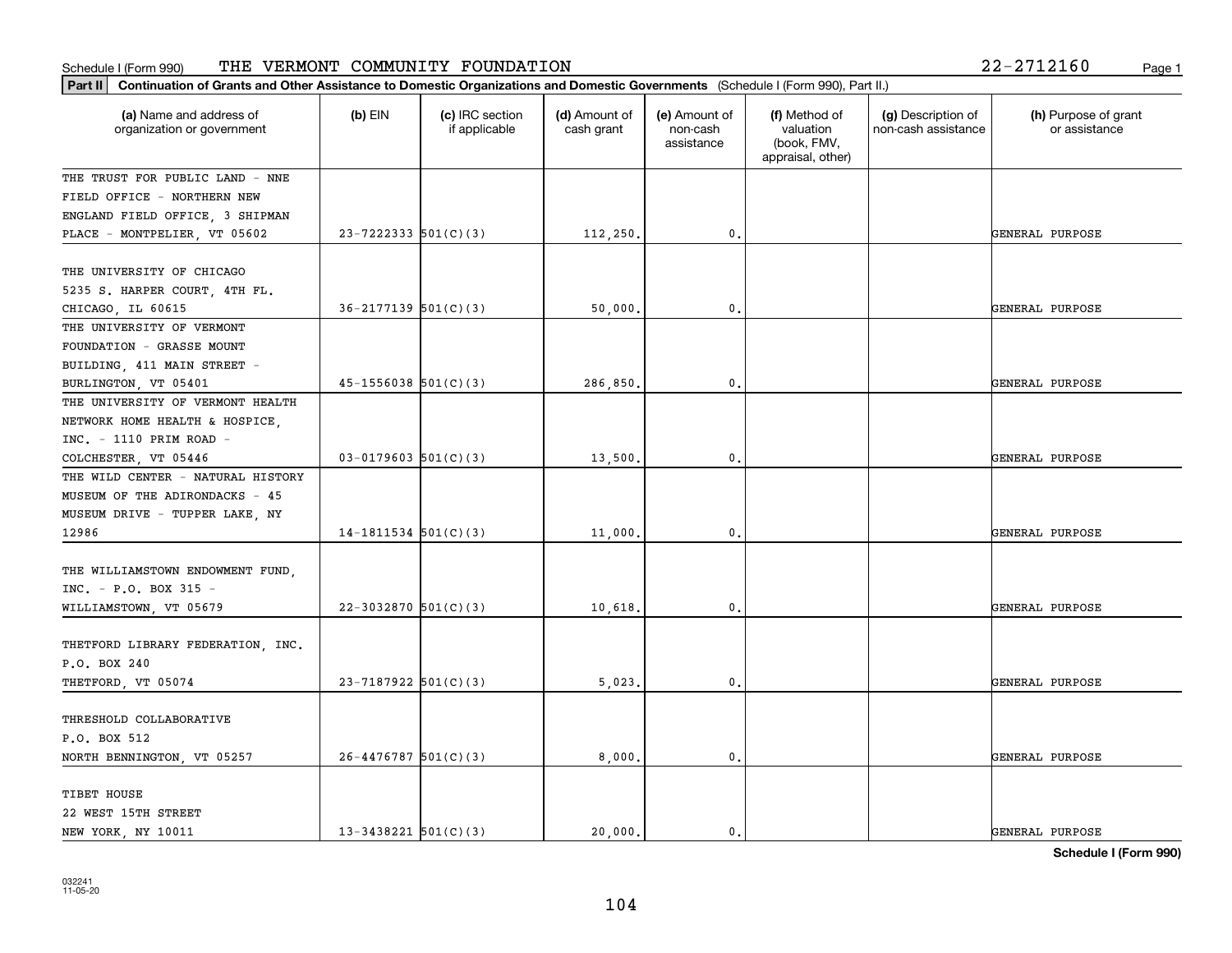| (a) Name and address of<br>organization or government | $(b)$ EIN                  | (c) IRC section<br>if applicable | (d) Amount of<br>cash grant | (e) Amount of<br>non-cash<br>assistance | (f) Method of<br>valuation<br>(book, FMV,<br>appraisal, other) | (g) Description of<br>non-cash assistance | (h) Purpose of grant<br>or assistance |
|-------------------------------------------------------|----------------------------|----------------------------------|-----------------------------|-----------------------------------------|----------------------------------------------------------------|-------------------------------------------|---------------------------------------|
| TIMOTHY POWDEN                                        |                            |                                  |                             |                                         |                                                                |                                           |                                       |
| P.O. BOX 1185                                         |                            |                                  |                             |                                         |                                                                |                                           |                                       |
| MANCHESTER CENTER, VT 05255                           | $03-0340641$ 501(C)(3)     |                                  | 25,000.                     | 0.                                      |                                                                |                                           | GENERAL PURPOSE                       |
| TOWARD FREEDOM                                        |                            |                                  |                             |                                         |                                                                |                                           |                                       |
| 300 MAPLE STREET                                      |                            |                                  |                             |                                         |                                                                |                                           |                                       |
| BURLINGTON, VT 05401                                  | $36 - 2319388$ $501(C)(3)$ |                                  | 10,000.                     | 0.                                      |                                                                |                                           | GENERAL PURPOSE                       |
|                                                       |                            |                                  |                             |                                         |                                                                |                                           |                                       |
| TOWN HALL THEATER, INC.                               |                            |                                  |                             |                                         |                                                                |                                           |                                       |
| 68 SOUTH PLEASANT STREET, P.O. BOX                    |                            |                                  |                             |                                         |                                                                |                                           |                                       |
| MIDDLEBURY, VT 05753                                  | $03-0358794$ 501(C)(3)     |                                  | 77,546.                     | 0.                                      |                                                                |                                           | GENERAL PURPOSE                       |
|                                                       |                            |                                  |                             |                                         |                                                                |                                           |                                       |
| TOWN OF BENNINGTON                                    |                            |                                  |                             |                                         |                                                                |                                           |                                       |
| 205 SOUTH STREET, P.O. BOX 469                        |                            |                                  |                             |                                         |                                                                |                                           |                                       |
| BENNINGTON, VT 05201                                  | $03 - 6000370$ 501(C)(3)   |                                  | 32,500.                     | 0.                                      |                                                                |                                           | GENERAL PURPOSE                       |
|                                                       |                            |                                  |                             |                                         |                                                                |                                           |                                       |
| TOWN OF BRATTLEBORO RECREATION &                      |                            |                                  |                             |                                         |                                                                |                                           |                                       |
| PARKS - 207 MAIN STREET -                             |                            |                                  |                             |                                         |                                                                |                                           |                                       |
| BRATTLEBORO, VT 05301                                 | $03 - 6000393$ $501(C)(3)$ |                                  | 163,200.                    | $\mathbf{0}$                            |                                                                |                                           | GENERAL PURPOSE                       |
|                                                       |                            |                                  |                             |                                         |                                                                |                                           |                                       |
| TOWN OF CHELSEA<br>P.O. BOX 266                       |                            |                                  |                             |                                         |                                                                |                                           |                                       |
| CHELSEA, VT 05038                                     | 03-6000427 MUNICIPAL       |                                  | 11,700.                     | 0.                                      |                                                                |                                           | GENERAL PURPOSE                       |
|                                                       |                            |                                  |                             |                                         |                                                                |                                           |                                       |
| TOWN OF HARDWICK                                      |                            |                                  |                             |                                         |                                                                |                                           |                                       |
| 20 CHURCH STREET, P.O. BOX 523                        |                            |                                  |                             |                                         |                                                                |                                           |                                       |
| HARDWICK, VT 05843                                    | 03-6000499 MUNICIPAL       |                                  | 10,000.                     | 0.                                      |                                                                |                                           | GENERAL PURPOSE                       |
|                                                       |                            |                                  |                             |                                         |                                                                |                                           |                                       |
| TOWN OF KILLINGTON                                    |                            |                                  |                             |                                         |                                                                |                                           |                                       |
| 2706 RIVER ROAD, PO BOX 429                           |                            |                                  |                             |                                         |                                                                |                                           |                                       |
| KILLINGTON, VT 05751                                  | 03-6000687 MUNICIPAL       |                                  | 45,000.                     | $\mathbf{0}$ .                          |                                                                |                                           | GENERAL PURPOSE                       |
|                                                       |                            |                                  |                             |                                         |                                                                |                                           |                                       |
| TOWN OF PEACHAM                                       |                            |                                  |                             |                                         |                                                                |                                           |                                       |
| P.O. BOX 244                                          |                            |                                  |                             |                                         |                                                                |                                           |                                       |
| PEACHAM, VT 05862                                     | 03-6000621 MUNICIPAL       |                                  | 7.133.                      | $\mathbf{0}$ .                          |                                                                |                                           | GENERAL PURPOSE                       |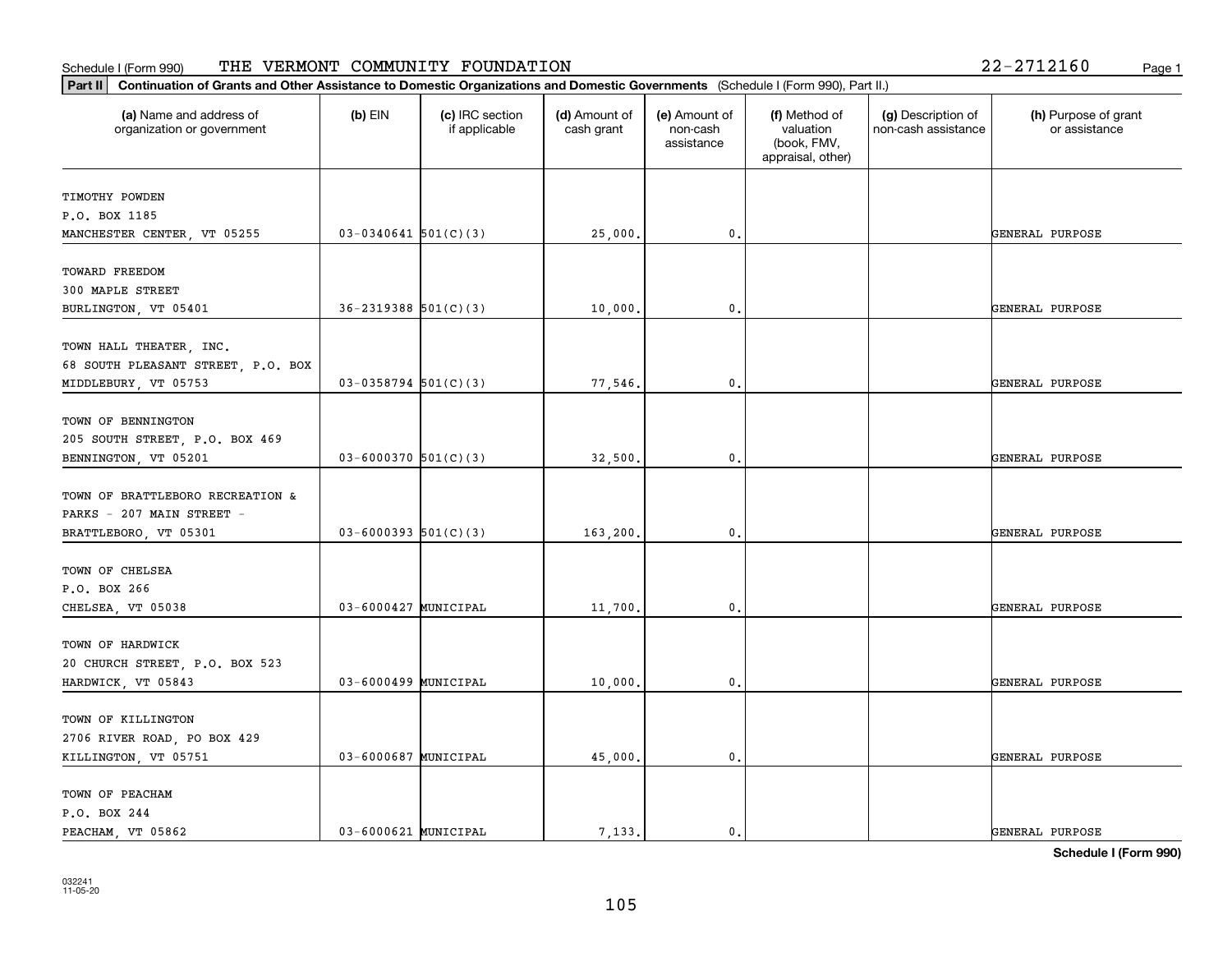| (a) Name and address of<br>organization or government | $(b)$ EIN                | (c) IRC section<br>if applicable | (d) Amount of<br>cash grant | (e) Amount of<br>non-cash<br>assistance | (f) Method of<br>valuation<br>(book, FMV,<br>appraisal, other) | (g) Description of<br>non-cash assistance | (h) Purpose of grant<br>or assistance |
|-------------------------------------------------------|--------------------------|----------------------------------|-----------------------------|-----------------------------------------|----------------------------------------------------------------|-------------------------------------------|---------------------------------------|
| TOWN OF POULTNEY                                      |                          |                                  |                             |                                         |                                                                |                                           |                                       |
| 9 MAIN STREET                                         |                          |                                  |                             |                                         |                                                                |                                           |                                       |
| POULTNEY, VT 05764                                    | 03-6000630 MUNICIPAL     |                                  | 9,000.                      | $\mathbf{0}$ .                          |                                                                |                                           | GENERAL PURPOSE                       |
| TOWN OF RANDOLPH                                      |                          |                                  |                             |                                         |                                                                |                                           |                                       |
| 7 SUMMER STREET, DRAWER B                             |                          |                                  |                             |                                         |                                                                |                                           |                                       |
| RANDOLPH, VT 05060                                    | 03-6000638 MUNICIPAL     |                                  | 25,000.                     | 0.                                      |                                                                |                                           | GENERAL PURPOSE                       |
|                                                       |                          |                                  |                             |                                         |                                                                |                                           |                                       |
| TOWN OF SHELBURNE/PIERSON LIBRARY                     |                          |                                  |                             |                                         |                                                                |                                           |                                       |
| P.O. BOX 88                                           |                          |                                  |                             |                                         |                                                                |                                           |                                       |
| SHELBURNE, VT 05482                                   | 03-6000683 MUNICIPAL     |                                  | 6,053.                      | 0.                                      |                                                                |                                           | GENERAL PURPOSE                       |
| TOWN OF TINMOUTH                                      |                          |                                  |                             |                                         |                                                                |                                           |                                       |
| 515 NORTH END ROAD                                    |                          |                                  |                             |                                         |                                                                |                                           |                                       |
| TINMOUTH, VT 05773                                    | 03-0221987 MUNICIPAL     |                                  | 5,867.                      | $\mathbf 0$ .                           |                                                                |                                           | GENERAL PURPOSE                       |
|                                                       |                          |                                  |                             |                                         |                                                                |                                           |                                       |
| TOWN OF WOODBURY                                      |                          |                                  |                             |                                         |                                                                |                                           |                                       |
| 1672 ROUTE 14, P.O. BOX 10                            |                          |                                  |                             |                                         |                                                                |                                           |                                       |
| WOODBURY, VT 05681                                    | 03-6000785 MUNICIPAL     |                                  | 7,500.                      | 0.                                      |                                                                |                                           | GENERAL PURPOSE                       |
|                                                       |                          |                                  |                             |                                         |                                                                |                                           |                                       |
| TRIPLE G LLC                                          |                          |                                  |                             |                                         |                                                                |                                           |                                       |
| P.O. BOX 231                                          |                          |                                  |                             |                                         |                                                                |                                           |                                       |
| DORSET, VT 05251                                      |                          | 501(C)(3)                        | 15,000.                     | $\mathbf 0$ .                           |                                                                |                                           | GENERAL PURPOSE                       |
| TURNING POINT CENTER OF ADDISON                       |                          |                                  |                             |                                         |                                                                |                                           |                                       |
| COUNTY, INC. - 54 A CREEK ROAD,                       |                          |                                  |                             |                                         |                                                                |                                           |                                       |
| P.O. BOX 405 - MIDDLEBURY, VT                         |                          |                                  |                             |                                         |                                                                |                                           |                                       |
| 05753                                                 | $20-4934608$ 501(C)(3)   |                                  | 16,500.                     | 0.                                      |                                                                |                                           | GENERAL PURPOSE                       |
| TURNING POINT CENTER OF BENNINGTON                    |                          |                                  |                             |                                         |                                                                |                                           |                                       |
| PO BOX 454                                            |                          |                                  |                             |                                         |                                                                |                                           |                                       |
| BENNINGTON, VT 05201                                  | $51-0479687$ $501(C)(3)$ |                                  | 15,000.                     | $\mathbf 0$ .                           |                                                                |                                           | GENERAL PURPOSE                       |
|                                                       |                          |                                  |                             |                                         |                                                                |                                           |                                       |
| TURNING POINT CENTER OF CENTRAL                       |                          |                                  |                             |                                         |                                                                |                                           |                                       |
| VERMONT - 489 NORTH MAIN STREET -                     |                          |                                  |                             |                                         |                                                                |                                           |                                       |
| <b>BARRE, VT 05641</b>                                | $26-0075738$ 501(C)(3)   |                                  | 15,000.                     | 0.                                      |                                                                |                                           | GENERAL PURPOSE                       |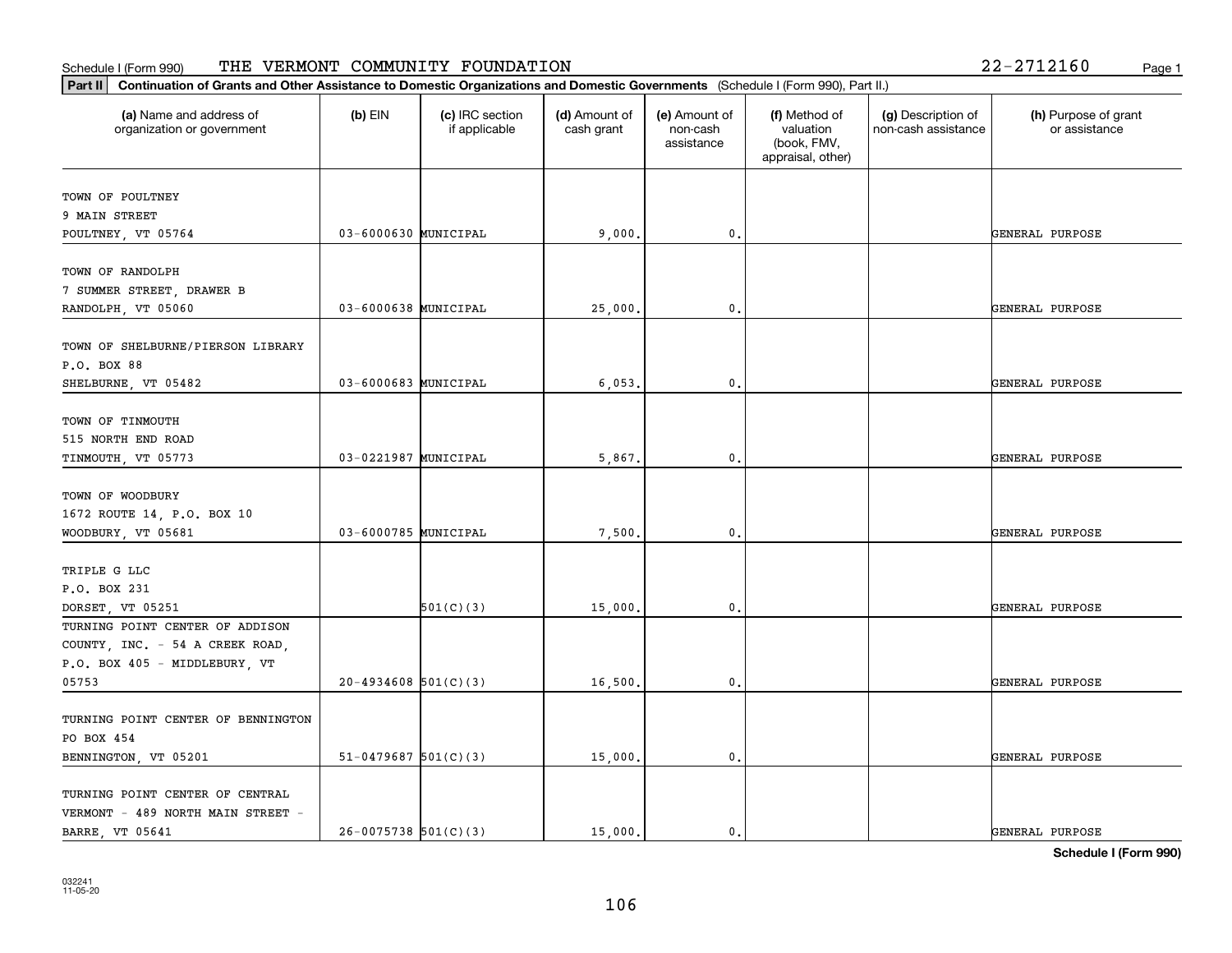| $2 - 2712160$ |  | Page |
|---------------|--|------|
|               |  |      |

| Part II<br>Continuation of Grants and Other Assistance to Domestic Organizations and Domestic Governments (Schedule I (Form 990), Part II.) |                          |                                  |                             |                                         |                                                                |                                           |                                       |
|---------------------------------------------------------------------------------------------------------------------------------------------|--------------------------|----------------------------------|-----------------------------|-----------------------------------------|----------------------------------------------------------------|-------------------------------------------|---------------------------------------|
| (a) Name and address of<br>organization or government                                                                                       | $(b)$ EIN                | (c) IRC section<br>if applicable | (d) Amount of<br>cash grant | (e) Amount of<br>non-cash<br>assistance | (f) Method of<br>valuation<br>(book, FMV,<br>appraisal, other) | (g) Description of<br>non-cash assistance | (h) Purpose of grant<br>or assistance |
| TURNING POINT CENTER OF CHITTENDEN<br>COUNTY - 179 SOUTH WINOOSKI AVE.,<br>SUITE 301 - BURLINGTON, VT 05401                                 | $04-3682092$ 501(C)(3)   |                                  | 18,000.                     | $\mathbf 0$ .                           |                                                                |                                           | GENERAL PURPOSE                       |
| TURNING POINT OF FRANKLIN COUNTY<br>182 LAKE ST, PO BOX 1187<br>ST. ALBANS, VT 05478                                                        | $27-0967386$ 501(C)(3)   |                                  | 15,000.                     | $\mathbf{0}$ .                          |                                                                |                                           | GENERAL PURPOSE                       |
| TURNING POINT OF WINDHAM COUNTY,<br>INC. - P.O. BOX 1303 -<br>BRATTLEBORO, VT 05301                                                         | 65-1278995 $501(C)(3)$   |                                  | 15,000                      | 0                                       |                                                                |                                           | GENERAL PURPOSE                       |
| TURNING POINT RECOVERY CENTER OF<br>SPRINGFIELD VERMONT - 7 MORGAN<br>STREET - SPRINGFIELD, VT 05156                                        | $04-3803952$ 501(C)(3)   |                                  | 15,000.                     | $\mathfrak o$ .                         |                                                                |                                           | GENERAL PURPOSE                       |
| TURTLE ISLAND CHILDREN'S CENTER,<br>INC. - 659 ELM STREET -<br>MONTPELIER, VT 05602                                                         | $03 - 0358066$ 501(C)(3) |                                  | 17,364.                     | $\mathbf{0}$ .                          |                                                                |                                           | GENERAL PURPOSE                       |
| TWIN VALLEY SENIORS, INC.<br>P.O. BOX 152, 4583 US ROUTE 2<br>EAST MONTPELIER, VT 05651                                                     | $22 - 3309872$ 501(C)(3) |                                  | 8,500                       | 0                                       |                                                                |                                           | GENERAL PURPOSE                       |
| UMBRELLA OF ST. JOHNSBURY, INC.<br>1216 RAILROAD ST., SUITE C<br>ST. JOHNSBURY, VT 05819                                                    | $03 - 0268884$ 501(C)(3) |                                  | 60,050                      | $\mathfrak o$ .                         |                                                                |                                           | GENERAL PURPOSE                       |
| UNION CHURCH OF PROCTOR<br>5 CHURCH STREET<br>PROCTOR, VT 05765                                                                             | $03 - 6009103$ 501(C)(3) |                                  | 10,212.                     | $\mathbf{0}$ .                          |                                                                |                                           | GENERAL PURPOSE                       |
| UNITED CHRISTIAN ACADEMY<br>65 SCHOOL STREET<br>NEWPORT, VT 05855                                                                           | $03-0345986$ 501(C)(3)   |                                  | 23.339.                     | $\mathfrak{o}$ .                        |                                                                |                                           | GENERAL PURPOSE                       |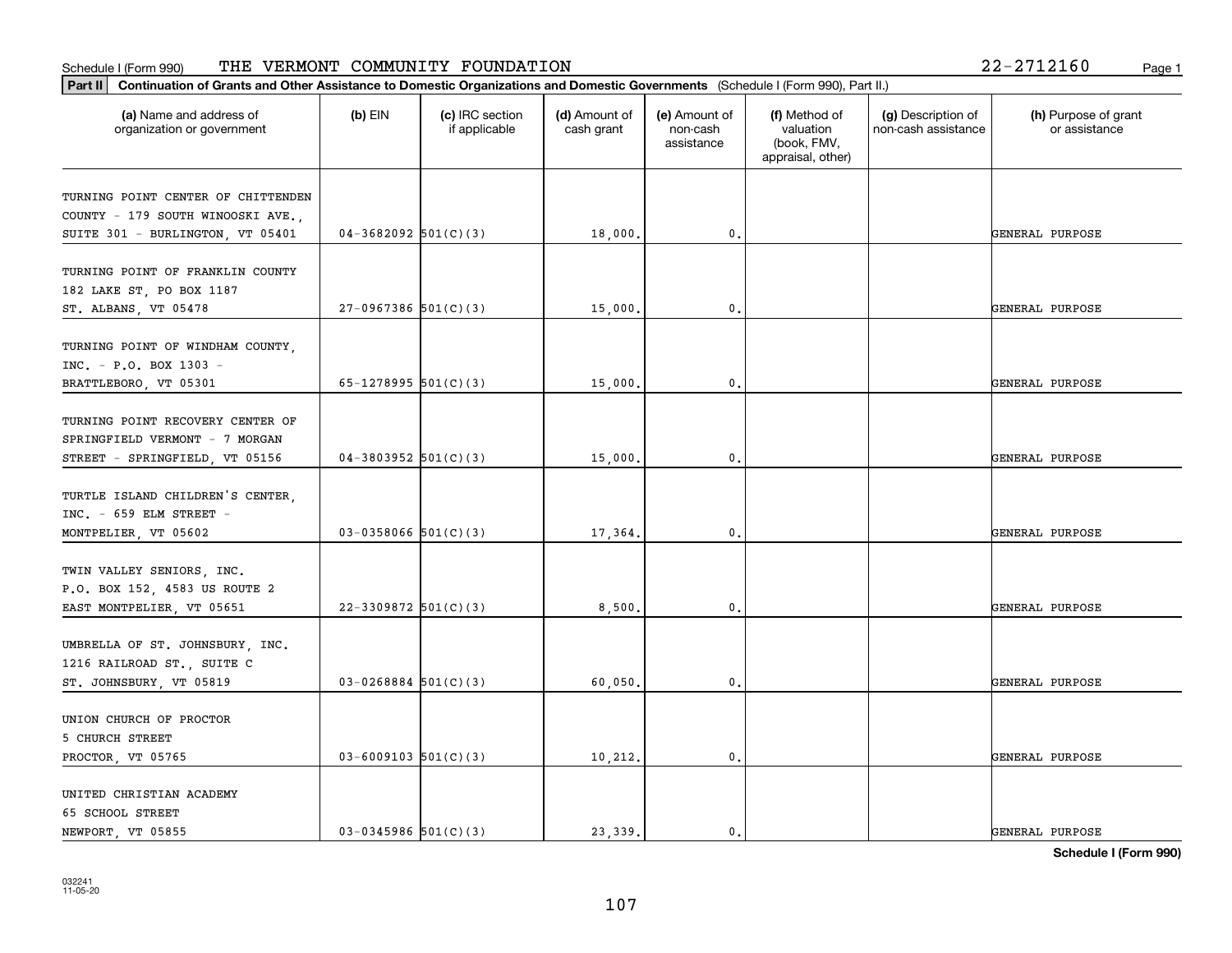| Part II   Continuation of Grants and Other Assistance to Domestic Organizations and Domestic Governments (Schedule I (Form 990), Part II.) |                            |                                  |                             |                                         |                                                                |                                           |                                       |
|--------------------------------------------------------------------------------------------------------------------------------------------|----------------------------|----------------------------------|-----------------------------|-----------------------------------------|----------------------------------------------------------------|-------------------------------------------|---------------------------------------|
| (a) Name and address of<br>organization or government                                                                                      | $(b)$ EIN                  | (c) IRC section<br>if applicable | (d) Amount of<br>cash grant | (e) Amount of<br>non-cash<br>assistance | (f) Method of<br>valuation<br>(book, FMV,<br>appraisal, other) | (g) Description of<br>non-cash assistance | (h) Purpose of grant<br>or assistance |
| UNITED COUNSELING SERVICE OF                                                                                                               |                            |                                  |                             |                                         |                                                                |                                           |                                       |
| BENNINGTON COUNTY - 100 LEDGE HILL                                                                                                         |                            |                                  |                             |                                         |                                                                |                                           |                                       |
| DR, P.O. BOX 588 - BENNINGTON, VT                                                                                                          |                            |                                  |                             |                                         |                                                                |                                           |                                       |
| 05201                                                                                                                                      | $03-0199213$ $501(C)(3)$   |                                  | 61,500.                     | 0.                                      |                                                                |                                           | GENERAL PURPOSE                       |
| UNITED STATES AND CANADIAN ACADEMY                                                                                                         |                            |                                  |                             |                                         |                                                                |                                           |                                       |
| OF PATHOLOGY - 201 N. PALM CANYON                                                                                                          |                            |                                  |                             |                                         |                                                                |                                           |                                       |
| DRIVE, SUITE 301 - PALM SPRINGS,                                                                                                           |                            |                                  |                             |                                         |                                                                |                                           |                                       |
| CA 92262                                                                                                                                   | $58-1699712$ $501(C)(3)$   |                                  | 11,000,                     | 0.                                      |                                                                |                                           | GENERAL PURPOSE                       |
| UNITED STATES ARTISTS, INC.<br>200 WEST MADISON STREET, FL. 3                                                                              |                            |                                  |                             |                                         |                                                                |                                           |                                       |
| CHICAGO, IL 60606                                                                                                                          | $22 - 3903993$ $501(C)(3)$ |                                  | 7,000.                      | $\mathbf{0}$ .                          |                                                                |                                           | GENERAL PURPOSE                       |
| UNITED WAY OF ADDISON COUNTY<br>175 WILSON ROAD, SUITE 101, P.O. BO<br>MIDDLEBURY, VT 05753                                                | $03-0221018$ 501(C)(3)     |                                  | 42,131.                     | 0.                                      |                                                                |                                           | GENERAL PURPOSE                       |
|                                                                                                                                            |                            |                                  |                             |                                         |                                                                |                                           |                                       |
| UNITED WAY OF JACKSON COUNTY                                                                                                               |                            |                                  |                             |                                         |                                                                |                                           |                                       |
| 60 HAWTHORNE STREET                                                                                                                        |                            |                                  |                             |                                         |                                                                |                                           |                                       |
| MEDFORD, OR 97504                                                                                                                          | 93-0576632 $501(C)(3)$     |                                  | 25,000.                     | 0.                                      |                                                                |                                           | GENERAL PURPOSE                       |
| UNITED WAY OF LAMOILLE COUNTY                                                                                                              |                            |                                  |                             |                                         |                                                                |                                           |                                       |
| 20 MORRISVILLE PLAZA, SUITE B, TD                                                                                                          |                            |                                  |                             |                                         |                                                                |                                           |                                       |
| BANK BUILDING - MORRISVILLE, VT                                                                                                            |                            |                                  |                             |                                         |                                                                |                                           |                                       |
| 05661                                                                                                                                      | $22 - 2774485$ 501(C)(3)   |                                  | 10,750.                     | 0.                                      |                                                                |                                           | GENERAL PURPOSE                       |
| UNITED WAY OF NORTHWEST VERMONT,<br>INC. - 412 FARRELL STREET, SUITE                                                                       |                            |                                  |                             |                                         |                                                                |                                           |                                       |
| 200 - SOUTH BURLINGTON, VT 05403                                                                                                           | $03-0217229$ 501(C)(3)     |                                  | 263,996.                    | $\mathbf{0}$ .                          |                                                                |                                           | GENERAL PURPOSE                       |
|                                                                                                                                            |                            |                                  |                             |                                         |                                                                |                                           |                                       |
| UNITED WAY OF WINDHAM COUNTY                                                                                                               |                            |                                  |                             |                                         |                                                                |                                           |                                       |
| P.O. BOX 617                                                                                                                               |                            |                                  |                             |                                         |                                                                |                                           |                                       |
| BRATTLEBORO, VT 05302                                                                                                                      | $03 - 6003074$ 501(C)(3)   |                                  | 13,000.                     | $\mathbf{0}$ .                          |                                                                |                                           | GENERAL PURPOSE                       |
| UNIVERSITY OF DELAWARE<br>83 E. MAIN STREET, 3RD FLOOR                                                                                     |                            |                                  |                             |                                         |                                                                |                                           |                                       |
| NEWARK, DE 19716                                                                                                                           | $51 - 6000297$ $501(C)(3)$ |                                  | 7.500.                      | $\mathbf{0}$ .                          |                                                                |                                           | GENERAL PURPOSE                       |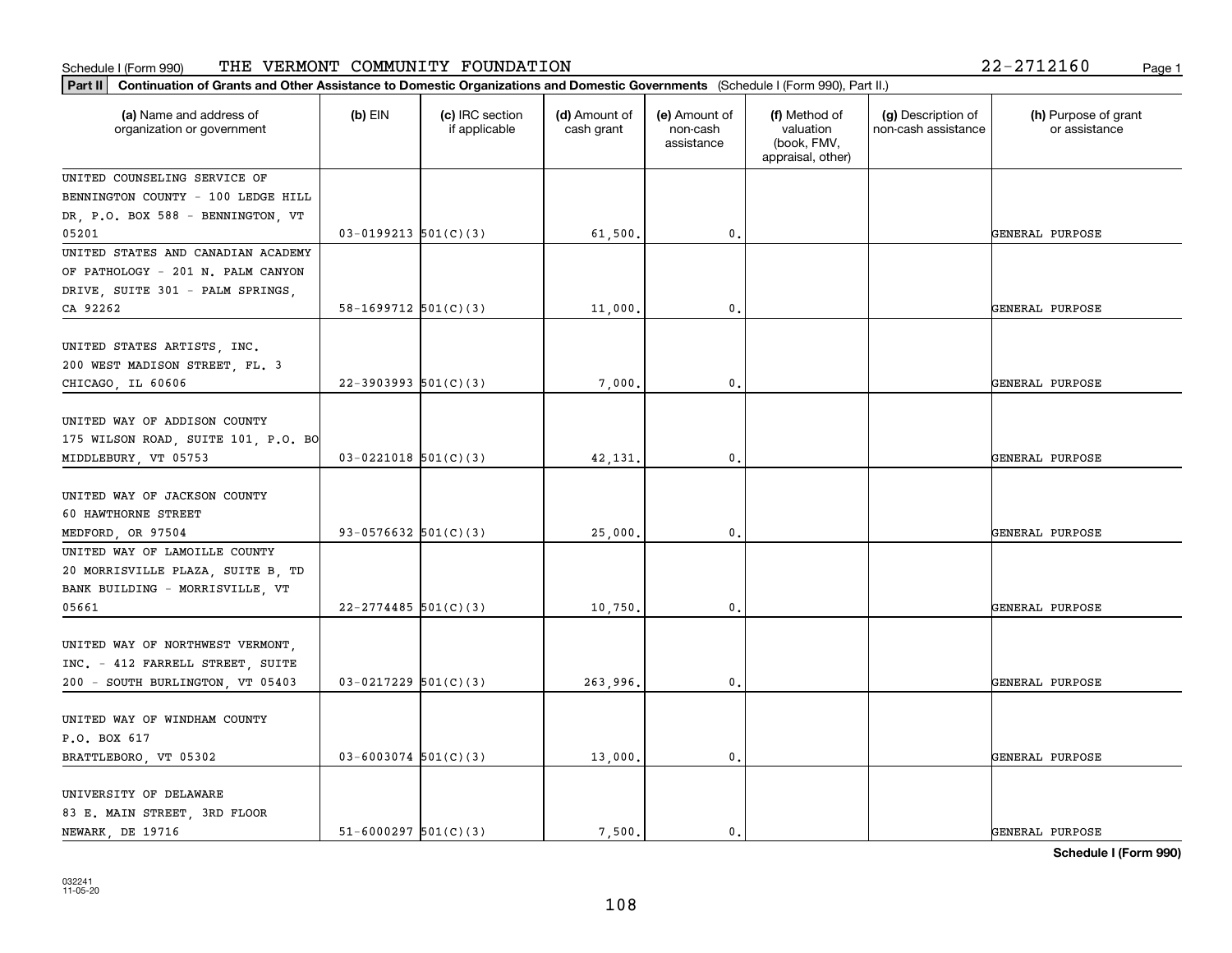| Part II   Continuation of Grants and Other Assistance to Domestic Organizations and Domestic Governments (Schedule I (Form 990), Part II.) |                            |                                  |                             |                                         |                                                                |                                           |                                       |
|--------------------------------------------------------------------------------------------------------------------------------------------|----------------------------|----------------------------------|-----------------------------|-----------------------------------------|----------------------------------------------------------------|-------------------------------------------|---------------------------------------|
| (a) Name and address of<br>organization or government                                                                                      | $(b)$ EIN                  | (c) IRC section<br>if applicable | (d) Amount of<br>cash grant | (e) Amount of<br>non-cash<br>assistance | (f) Method of<br>valuation<br>(book, FMV,<br>appraisal, other) | (g) Description of<br>non-cash assistance | (h) Purpose of grant<br>or assistance |
| UNIVERSITY OF MARYLAND BALTIMORE                                                                                                           |                            |                                  |                             |                                         |                                                                |                                           |                                       |
| FOUNDATION, INC. - 220 ARCH                                                                                                                |                            |                                  |                             |                                         |                                                                |                                           |                                       |
| STREET, 13TH FL. - BALTIMORE, MD                                                                                                           |                            |                                  |                             |                                         |                                                                |                                           |                                       |
| 21201                                                                                                                                      | $31 - 1678679$ $501(C)(3)$ |                                  | 16,788.                     | 0.                                      |                                                                |                                           | GENERAL PURPOSE                       |
| UP FOR BREAKFAST                                                                                                                           |                            |                                  |                             |                                         |                                                                |                                           |                                       |
| 519 KELLEHER ROAD                                                                                                                          |                            |                                  |                             |                                         |                                                                |                                           |                                       |
| DORSET, VT 05251                                                                                                                           | $10-0006120$ $501(C)(3)$   |                                  | 30,000                      | 0.                                      |                                                                |                                           | GENERAL PURPOSE                       |
|                                                                                                                                            |                            |                                  |                             |                                         |                                                                |                                           |                                       |
| UP FOR LEARNING                                                                                                                            |                            |                                  |                             |                                         |                                                                |                                           |                                       |
| 155 ELM STREET, SUITE 1                                                                                                                    |                            |                                  |                             |                                         |                                                                |                                           |                                       |
| MONTPELIER, VT 05602                                                                                                                       | $47 - 2894356$ 501(C)(3)   |                                  | 60,000,                     | $\mathbf{0}$ .                          |                                                                |                                           | GENERAL PURPOSE                       |
| UPPER AMAZON CONSERVANCY                                                                                                                   |                            |                                  |                             |                                         |                                                                |                                           |                                       |
| P.O. BOX 4961                                                                                                                              |                            |                                  |                             |                                         |                                                                |                                           |                                       |
| JACKSON, WY 83001                                                                                                                          | $91 - 2166435$ 501(C)(3)   |                                  | 10,000.                     | 0.                                      |                                                                |                                           | GENERAL PURPOSE                       |
|                                                                                                                                            |                            |                                  |                             |                                         |                                                                |                                           |                                       |
| UPPER VALLEY HAVEN                                                                                                                         |                            |                                  |                             |                                         |                                                                |                                           |                                       |
| 713 HARTFORD AVENUE                                                                                                                        |                            |                                  |                             |                                         |                                                                |                                           |                                       |
| WHITE RIVER JUNCTION, VT 05001                                                                                                             | $03-0277908$ 501(C)(3)     |                                  | 39,950.                     | 0.                                      |                                                                |                                           | GENERAL PURPOSE                       |
|                                                                                                                                            |                            |                                  |                             |                                         |                                                                |                                           |                                       |
| UPPER VALLEY LAND TRUST                                                                                                                    |                            |                                  |                             |                                         |                                                                |                                           |                                       |
| 19 BUCK ROAD                                                                                                                               | $02-0387997$ 501(C)(3)     |                                  | 17,250.                     | $\mathbf{0}$ .                          |                                                                |                                           | GENERAL PURPOSE                       |
| HANOVER, NH 03755                                                                                                                          |                            |                                  |                             |                                         |                                                                |                                           |                                       |
| UPPER VALLEY SERVICES INC                                                                                                                  |                            |                                  |                             |                                         |                                                                |                                           |                                       |
| P.O. BOX 719                                                                                                                               |                            |                                  |                             |                                         |                                                                |                                           |                                       |
| MORETOWN, VT 05660                                                                                                                         | $03-0305008$ 501(C)(3)     |                                  | 7,500.                      | $\mathfrak o$ .                         |                                                                |                                           | GENERAL PURPOSE                       |
|                                                                                                                                            |                            |                                  |                             |                                         |                                                                |                                           |                                       |
| US COMMITTEE FOR REFUGEES AND                                                                                                              |                            |                                  |                             |                                         |                                                                |                                           |                                       |
| IMMIGRANTS - 2231 CRYSTAL DRIVE,                                                                                                           |                            |                                  |                             |                                         |                                                                |                                           |                                       |
| SUITE 350 - ARLINGTON, VA 22202                                                                                                            | $13-1878704$ 501(C)(3)     |                                  | 8,000.                      | $\mathfrak o$ .                         |                                                                |                                           | GENERAL PURPOSE                       |
| USCRI VERMONT                                                                                                                              |                            |                                  |                             |                                         |                                                                |                                           |                                       |
|                                                                                                                                            |                            |                                  |                             |                                         |                                                                |                                           |                                       |
| 462 HEGEMAN AVE, SUITE 101<br>COLCHESTER, VT 05446                                                                                         | $13 - 1878704$ 501(C)(3)   |                                  | 6,750.                      | $\mathbf{0}$ .                          |                                                                |                                           | GENERAL PURPOSE                       |
|                                                                                                                                            |                            |                                  |                             |                                         |                                                                |                                           |                                       |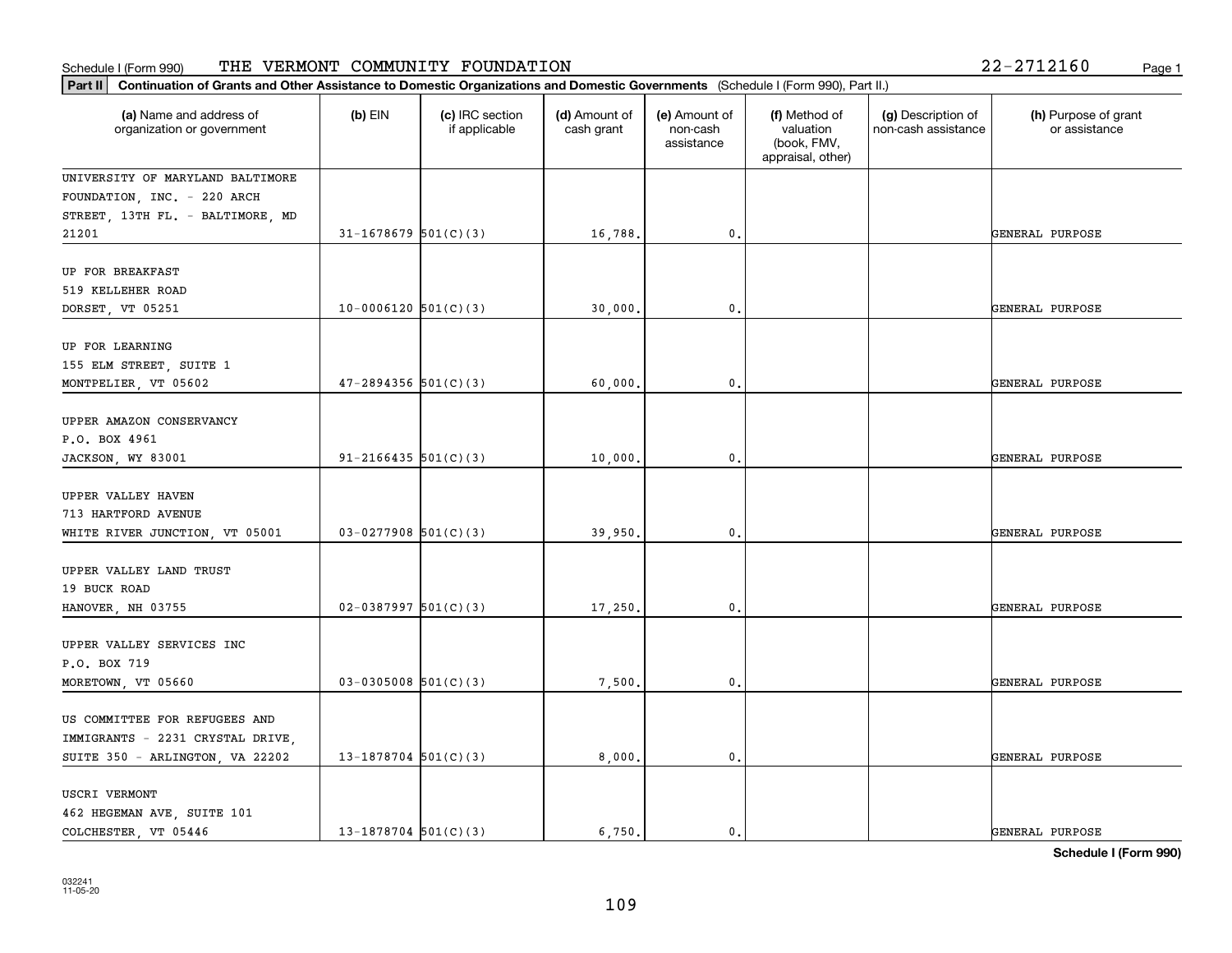| (a) Name and address of<br>organization or government | $(b)$ EIN                | (c) IRC section<br>if applicable | (d) Amount of<br>cash grant | (e) Amount of<br>non-cash<br>assistance | (f) Method of<br>valuation<br>(book, FMV,<br>appraisal, other) | (g) Description of<br>non-cash assistance | (h) Purpose of grant<br>or assistance |
|-------------------------------------------------------|--------------------------|----------------------------------|-----------------------------|-----------------------------------------|----------------------------------------------------------------|-------------------------------------------|---------------------------------------|
| UVM LANE SERIES                                       |                          |                                  |                             |                                         |                                                                |                                           |                                       |
| 392 SOUTH PROSPECT ST.                                |                          |                                  |                             |                                         |                                                                |                                           |                                       |
| BURLINGTON, VT 05405                                  | $03 - 0179440$ 501(C)(3) |                                  | 7,500.                      | 0.                                      |                                                                |                                           | GENERAL PURPOSE                       |
| UVM MEDICAL CENTER                                    |                          |                                  |                             |                                         |                                                                |                                           |                                       |
| 363 UVM, COURTYARD AT GIVEN NORTH,                    |                          |                                  |                             |                                         |                                                                |                                           |                                       |
| 3RD FLOOR, 111 COLCHESTER AVENUE -                    |                          |                                  |                             |                                         |                                                                |                                           |                                       |
| <b>BURLIN</b>                                         | $03-0219309$ 501(C)(3)   |                                  | 95,337.                     | 0.                                      |                                                                |                                           | GENERAL PURPOSE                       |
|                                                       |                          |                                  |                             |                                         |                                                                |                                           |                                       |
| VERMONT ACHIEVEMENT CENTER, INC.                      |                          |                                  |                             |                                         |                                                                |                                           |                                       |
| 88 PARK STREET                                        |                          |                                  |                             |                                         |                                                                |                                           |                                       |
| RUTLAND, VT 05701                                     | $03 - 0179407$ 501(C)(3) |                                  | 7,500.                      | 0.                                      |                                                                |                                           | GENERAL PURPOSE                       |
|                                                       |                          |                                  |                             |                                         |                                                                |                                           |                                       |
| VERMONT ADULT LEARNING, INC.                          |                          |                                  |                             |                                         |                                                                |                                           |                                       |
| 46 SOUTH MAIN STREET, SUITE 4                         |                          |                                  |                             |                                         |                                                                |                                           |                                       |
| WATERBURY, VT 05676                                   | $03-0276755$ 501(C)(3)   |                                  | 23,660.                     | 0.                                      |                                                                |                                           | GENERAL PURPOSE                       |
| VERMONT AFTERSCHOOL, INC.                             |                          |                                  |                             |                                         |                                                                |                                           |                                       |
| 150 KENNEDY DRIVE                                     |                          |                                  |                             |                                         |                                                                |                                           |                                       |
| SOUTH BURLINGTON, VT 05403                            | $32-0399970$ 501(C)(3)   |                                  | 50,000.                     | 0.                                      |                                                                |                                           | GENERAL PURPOSE                       |
|                                                       |                          |                                  |                             |                                         |                                                                |                                           |                                       |
| VERMONT ARTS COUNCIL                                  |                          |                                  |                             |                                         |                                                                |                                           |                                       |
| 136 STATE STREET                                      |                          |                                  |                             |                                         |                                                                |                                           |                                       |
| MONTPELIER, VT 05633                                  | $03-0218115$ $501(C)(3)$ |                                  | 109,774.                    | 0.                                      |                                                                |                                           | GENERAL PURPOSE                       |
|                                                       |                          |                                  |                             |                                         |                                                                |                                           |                                       |
| VERMONT ARTS EXCHANGE                                 |                          |                                  |                             |                                         |                                                                |                                           |                                       |
| P.O. BOX 725, 48 MAIN                                 |                          |                                  |                             |                                         |                                                                |                                           |                                       |
| N. BENNINGTON, VT 05257                               | $03-0343015$ 501(C)(3)   |                                  | 14,000.                     | 0.                                      |                                                                |                                           | GENERAL PURPOSE                       |
| VERMONT ASSOC. FOR THE BLIND &                        |                          |                                  |                             |                                         |                                                                |                                           |                                       |
| VISUALLY IMPAIRED (VABVI) - 60                        |                          |                                  |                             |                                         |                                                                |                                           |                                       |
| KIMBALL AVENUE - SOUTH BURLINGTON,                    |                          |                                  |                             |                                         |                                                                |                                           |                                       |
| VT 05403                                              | $03 - 6000834$ 501(C)(3) |                                  | 12,250.                     | $\mathbf{0}$ .                          |                                                                |                                           | GENERAL PURPOSE                       |
| VERMONT ASSOCIATION FOR MENTAL                        |                          |                                  |                             |                                         |                                                                |                                           |                                       |
| HEALTH & ADDICTION RECOVERY - 100                     |                          |                                  |                             |                                         |                                                                |                                           |                                       |
| STATE STREET, SUITE 352 -                             |                          |                                  |                             |                                         |                                                                |                                           |                                       |
| MONTPELIER, VT 05602                                  | $03 - 0226306$ 501(C)(3) |                                  | 45.000.                     | 0.                                      |                                                                |                                           | GENERAL PURPOSE                       |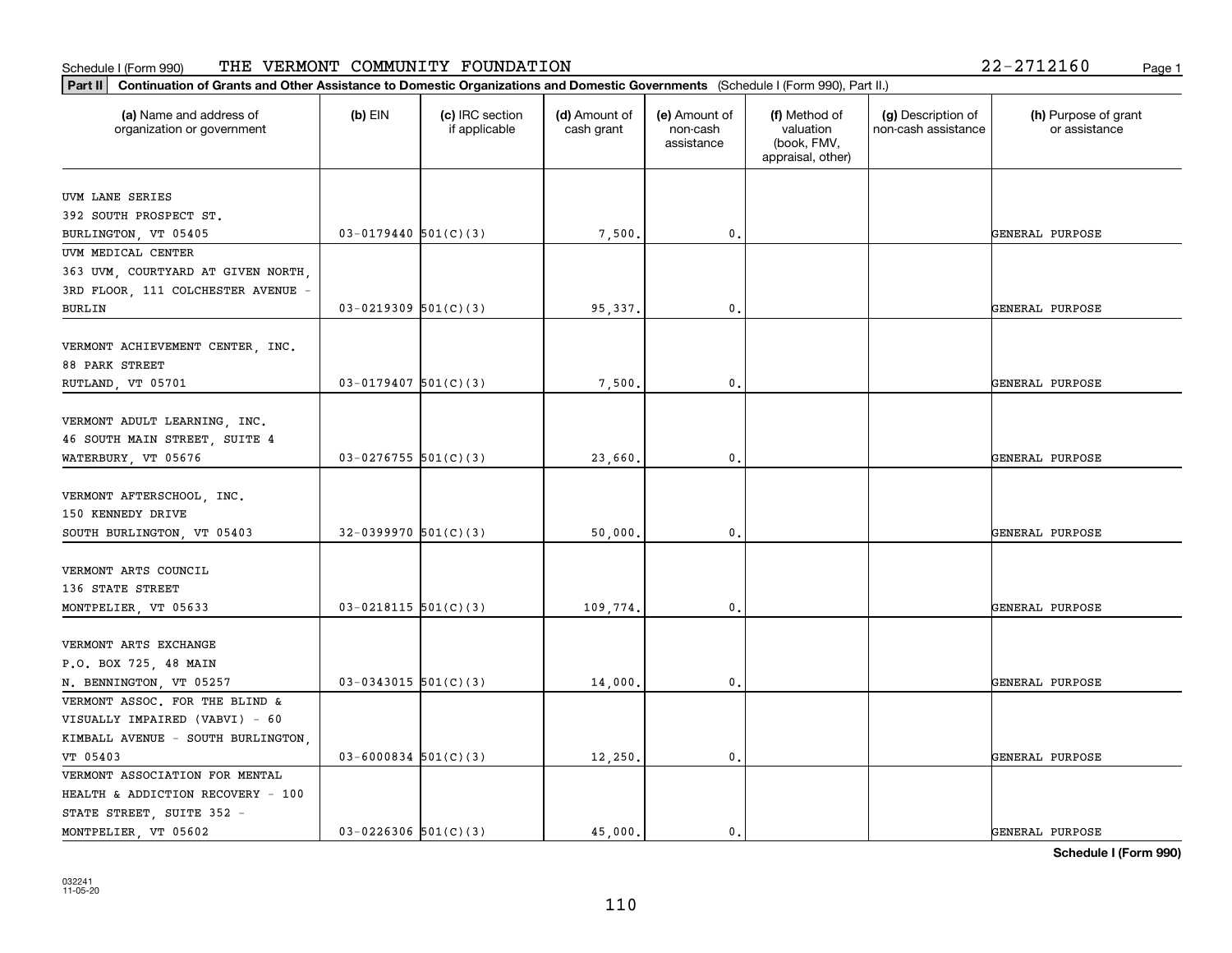#### **Part II Continuation of Grants and Other Assistance to Domestic Organization of Grants and Other Assistance to Domestic Organizations** Schedule I (Form 990) Page 1 THE VERMONT COMMUNITY FOUNDATION 22-2712160

| $2 - 2712160$ |  |    |
|---------------|--|----|
|               |  | Pа |

| Continuation of Grants and Other Assistance to Domestic Organizations and Domestic Governments (Schedule I (Form 990), Part II.)<br>Part II |                            |                                  |                             |                                         |                                                                |                                           |                                       |
|---------------------------------------------------------------------------------------------------------------------------------------------|----------------------------|----------------------------------|-----------------------------|-----------------------------------------|----------------------------------------------------------------|-------------------------------------------|---------------------------------------|
| (a) Name and address of<br>organization or government                                                                                       | $(b)$ EIN                  | (c) IRC section<br>if applicable | (d) Amount of<br>cash grant | (e) Amount of<br>non-cash<br>assistance | (f) Method of<br>valuation<br>(book, FMV,<br>appraisal, other) | (g) Description of<br>non-cash assistance | (h) Purpose of grant<br>or assistance |
| VERMONT ASSOCIATION FOR THE                                                                                                                 |                            |                                  |                             |                                         |                                                                |                                           |                                       |
| EDUCATION OF YOUNG CHILDREN - 145                                                                                                           |                            |                                  |                             |                                         |                                                                |                                           |                                       |
| PINE HAVEN SHORES ROAD, SUITE 2032                                                                                                          |                            |                                  |                             |                                         |                                                                |                                           |                                       |
| - SHELBURNE, VT 05482                                                                                                                       | $03-0313379$ $501(C)(3)$   |                                  | 125,000                     | 0.                                      |                                                                |                                           | GENERAL PURPOSE                       |
| VERMONT ASSOCIATION OF AREA                                                                                                                 |                            |                                  |                             |                                         |                                                                |                                           |                                       |
| AGENCIES ON AGING (V4A) - 476 MAIN                                                                                                          |                            |                                  |                             |                                         |                                                                |                                           |                                       |
| STREET SUITE #3 - WINOOSKI, VT                                                                                                              |                            |                                  |                             |                                         |                                                                |                                           |                                       |
| 05404                                                                                                                                       | $20 - 8854842$ 501(C)(3)   |                                  | 10,000.                     | 0.                                      |                                                                |                                           | GENERAL PURPOSE                       |
| VERMONT BAR FOUNDATION<br>P.O. BOX 1170                                                                                                     |                            |                                  |                             |                                         |                                                                |                                           |                                       |
| MONTPELIER, VT 05601                                                                                                                        | $03 - 0285318$ $501(C)(3)$ |                                  | 8,000                       | $\mathbf{0}$                            |                                                                |                                           | GENERAL PURPOSE                       |
| VERMONT CARES<br>187 SAINT PAUL STREET, P.O. BOX 524<br>BURLINGTON, VT 05402                                                                | $03-0307864$ 501(C)(3)     |                                  | $11,050$ ,                  | 0.                                      |                                                                |                                           | GENERAL PURPOSE                       |
| VERMONT CENTER FOR ECOSTUDIES<br>20 PALMER COURT, 2ND FLOOR, P.O. BO<br>NORWICH, VT 05055                                                   | $51-0639429$ $501(C)(3)$   |                                  | 18,316.                     | 0.                                      |                                                                |                                           | GENERAL PURPOSE                       |
| VERMONT CENTER FOR EMERGING<br>TECHNOLOGIES - 23 MANSFIELD AVENUE<br>- BURLINGTON, VT 05405                                                 | $30-0275435$ $501(C)(3)$   |                                  | 70,000                      | 0.                                      |                                                                |                                           | GENERAL PURPOSE                       |
| VERMONT CENTER FOR INTERNATIONAL<br>LEARNING PARTNERSHIPS - C/O SPIRAL<br>INTERNATIONAL, 7 KILBURN STREET,                                  |                            |                                  |                             |                                         |                                                                |                                           |                                       |
| SUITE 209 - SOUTH BURLINGTON, VT<br>VERMONT CHILD CARE INDUSTRY &                                                                           | $76-0741922$ $501(C)(3)$   |                                  | 100,000                     | 0.                                      |                                                                |                                           | GENERAL PURPOSE                       |
| CAREERS COUNCIL, INC. - 145 PINE                                                                                                            |                            |                                  |                             |                                         |                                                                |                                           |                                       |
| HAVEN SHORES ROAD, SUITE 2032 -<br>SHELBURNE, VT 05482                                                                                      |                            | 501(C)(3)                        | 21,068.                     | 0.                                      |                                                                |                                           | GENERAL PURPOSE                       |
|                                                                                                                                             |                            |                                  |                             |                                         |                                                                |                                           |                                       |
| VERMONT COMMONS SCHOOL<br>75 GREEN MOUNTAIN DRIVE<br>SOUTH BURLINGTON, VT 05403                                                             | $04-3371660$ $501(C)(3)$   |                                  | 18,500.                     | $\mathfrak{o}$ .                        |                                                                |                                           | GENERAL PURPOSE                       |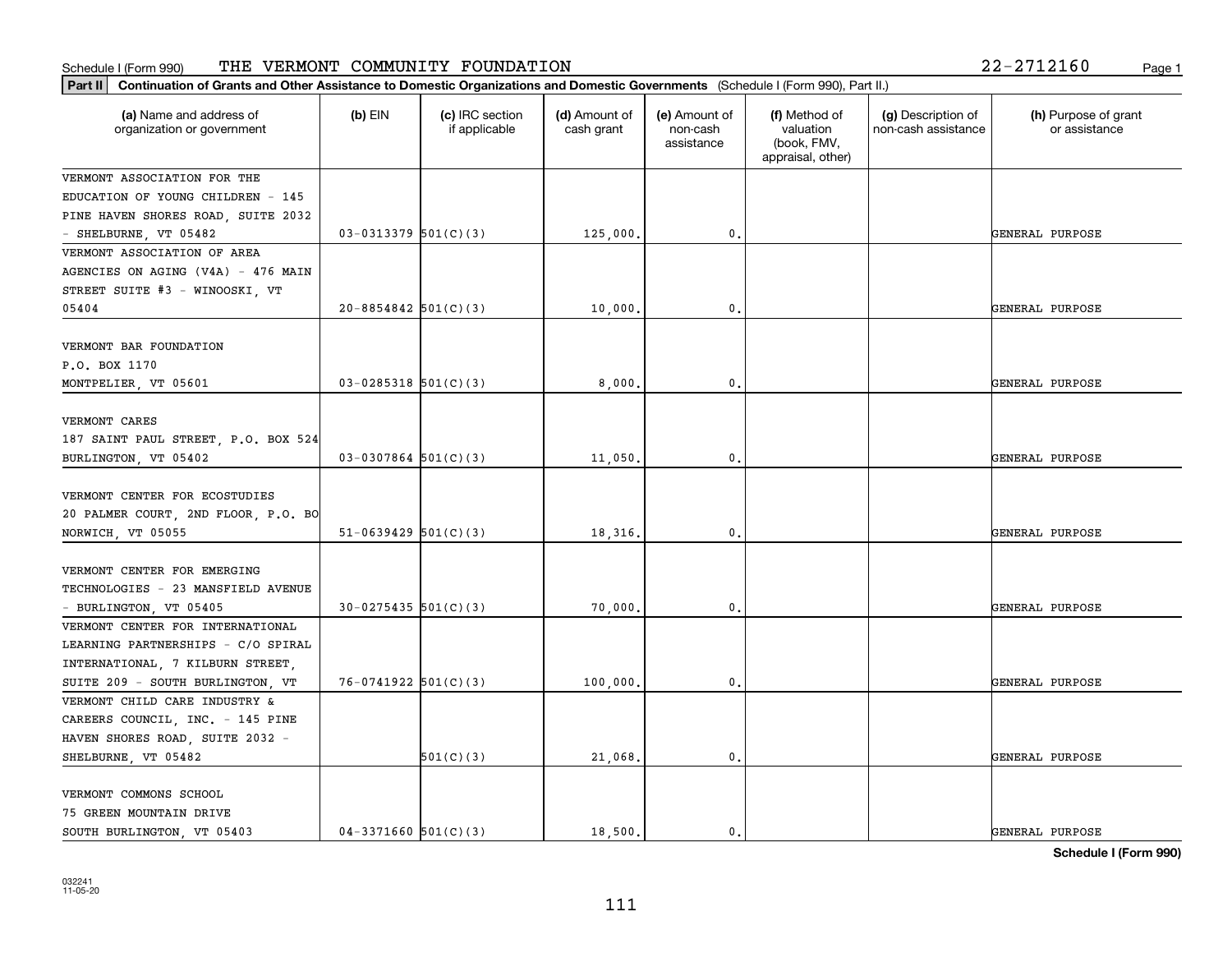|  | 22-2712160 |  |  | Page |
|--|------------|--|--|------|
|--|------------|--|--|------|

| (a) Name and address of<br>organization or government | $(b)$ EIN                  | (c) IRC section<br>if applicable | (d) Amount of<br>cash grant | (e) Amount of<br>non-cash<br>assistance | (f) Method of<br>valuation<br>(book, FMV,<br>appraisal, other) | (g) Description of<br>non-cash assistance | (h) Purpose of grant<br>or assistance |
|-------------------------------------------------------|----------------------------|----------------------------------|-----------------------------|-----------------------------------------|----------------------------------------------------------------|-------------------------------------------|---------------------------------------|
| VERMONT COMMUNITY GARDEN NETWORK,                     |                            |                                  |                             |                                         |                                                                |                                           |                                       |
| $INC. - P.O. BOX 713 - ESSEX$                         |                            |                                  |                             |                                         |                                                                |                                           |                                       |
| JUNCTION, VT 05453                                    | $31 - 1783597$ $501(C)(3)$ |                                  | 27,500.                     | 0.                                      |                                                                |                                           | GENERAL PURPOSE                       |
|                                                       |                            |                                  |                             |                                         |                                                                |                                           |                                       |
| VERMONT COMMUNITY LOAN FUND                           |                            |                                  |                             |                                         |                                                                |                                           |                                       |
| 7 SCHOOL STREET, P.O. BOX 827                         |                            |                                  |                             |                                         |                                                                |                                           |                                       |
| MONTPELIER, VT 05601                                  | $22 - 2864900$ 501(C)(3)   |                                  | 119,125.                    | $\mathbf{0}$ .                          |                                                                |                                           | GENERAL PURPOSE                       |
| VERMONT COUNCIL ON RURAL                              |                            |                                  |                             |                                         |                                                                |                                           |                                       |
| DEVELOPMENT - 43 STATE STREET,                        |                            |                                  |                             |                                         |                                                                |                                           |                                       |
| SUITES 2 & 3, P.O. BOX 1384 -                         |                            |                                  |                             |                                         |                                                                |                                           |                                       |
| MONTPELIER, VT 05601                                  | $03 - 0354510$ 501(C)(3)   |                                  | 103,050.                    | $\mathbf{0}$ .                          |                                                                |                                           | GENERAL PURPOSE                       |
|                                                       |                            |                                  |                             |                                         |                                                                |                                           |                                       |
| VERMONT COUNCIL ON WORLD AFFAIRS                      |                            |                                  |                             |                                         |                                                                |                                           |                                       |
| 370 SHELBURNE ROAD, PO BOX 4611                       |                            |                                  |                             |                                         |                                                                |                                           |                                       |
| BURLINGTON, VT 05401                                  | $03 - 6010787$ 501(C)(3)   |                                  | 20,000.                     | $\mathbf{0}$ .                          |                                                                |                                           | GENERAL PURPOSE                       |
| VERMONT COVERTS: WOODLANDS FOR                        |                            |                                  |                             |                                         |                                                                |                                           |                                       |
| WILDLIFE - P.O. BOX 328 -                             |                            |                                  |                             |                                         |                                                                |                                           |                                       |
| VERGENNES, VT 05491                                   | $03-0332447$ 501(C)(3)     |                                  | 15,228.                     | $\mathbf{0}$                            |                                                                |                                           | GENERAL PURPOSE                       |
|                                                       |                            |                                  |                             |                                         |                                                                |                                           |                                       |
| VERMONT DANCE ALLIANCE                                |                            |                                  |                             |                                         |                                                                |                                           |                                       |
| PO BOX 5423                                           |                            |                                  |                             |                                         |                                                                |                                           |                                       |
| BURLINGTON, VT 05402                                  | 82-1382654 $501(C)(3)$     |                                  | 10,600.                     | 0.                                      |                                                                |                                           | GENERAL PURPOSE                       |
|                                                       |                            |                                  |                             |                                         |                                                                |                                           |                                       |
| VERMONT DONOR MILK CENTER                             |                            |                                  |                             |                                         |                                                                |                                           |                                       |
| 37 LINCOLN STREET                                     |                            |                                  |                             |                                         |                                                                |                                           |                                       |
| ESSEX JUNCTION, VT 05452                              | $84-3052733$ 501(C)(3)     |                                  | 25,500.                     | $\mathbf{0}$ .                          |                                                                |                                           | GENERAL PURPOSE                       |
|                                                       |                            |                                  |                             |                                         |                                                                |                                           |                                       |
| VERMONT EMPLOYEE OWNERSHIP CENTER                     |                            |                                  |                             |                                         |                                                                |                                           |                                       |
| P.O. BOX 546                                          |                            |                                  |                             |                                         |                                                                |                                           |                                       |
| BURLINGTON, VT 05402                                  | $01-0694256$ 501(C)(3)     |                                  | 37,000.                     | $\mathbf{0}$ .                          |                                                                |                                           | GENERAL PURPOSE                       |
| VERMONT FAMILY FORESTS FOUNDATION,                    |                            |                                  |                             |                                         |                                                                |                                           |                                       |
| INC. - 14 SCHOOL STREET, SUITE                        |                            |                                  |                             |                                         |                                                                |                                           |                                       |
| 202A, P.O. BOX 254 - BRISTOL, VT                      |                            |                                  |                             |                                         |                                                                |                                           |                                       |
| 05443                                                 | $20-3294728$ $501(C)(3)$   |                                  | 429,840.                    | $\mathbf{0}$                            |                                                                |                                           | GENERAL PURPOSE                       |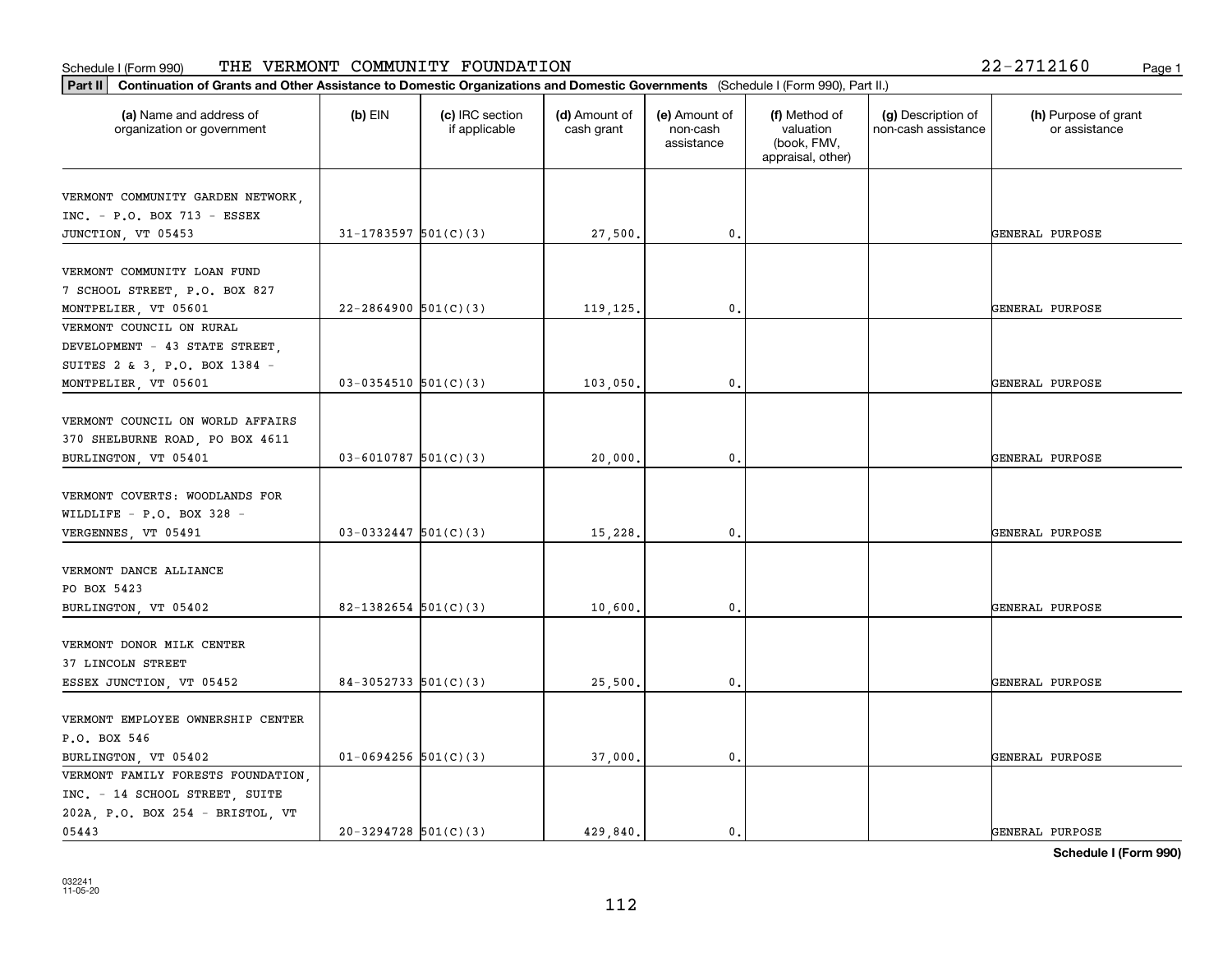| (a) Name and address of<br>organization or government | $(b)$ EIN                  | (c) IRC section<br>if applicable | (d) Amount of<br>cash grant | (e) Amount of<br>non-cash<br>assistance | (f) Method of<br>valuation<br>(book, FMV,<br>appraisal, other) | (g) Description of<br>non-cash assistance | (h) Purpose of grant<br>or assistance |
|-------------------------------------------------------|----------------------------|----------------------------------|-----------------------------|-----------------------------------------|----------------------------------------------------------------|-------------------------------------------|---------------------------------------|
| VERMONT FAMILY NETWORK                                |                            |                                  |                             |                                         |                                                                |                                           |                                       |
| 600 BLAIR PARK ROAD, SUITE 240                        |                            |                                  |                             |                                         |                                                                |                                           |                                       |
| WILLISTON, VT 05495                                   | 33-1194900 $501(C)(3)$     |                                  | 16,000.                     | $^{\circ}$ .                            |                                                                |                                           | GENERAL PURPOSE                       |
|                                                       |                            |                                  |                             |                                         |                                                                |                                           |                                       |
| VERMONT FARMERS FOOD CENTER                           |                            |                                  |                             |                                         |                                                                |                                           |                                       |
| 251 WEST ST., P.O. BOX 1008                           |                            |                                  |                             |                                         |                                                                |                                           |                                       |
| RUTLAND, VT 05701                                     | $45 - 5293058$ $501(C)(3)$ |                                  | 45,500                      | 0.                                      |                                                                |                                           | GENERAL PURPOSE                       |
| VERMONT FEED (FOOD EDUCATION EVERY                    |                            |                                  |                             |                                         |                                                                |                                           |                                       |
| DAY) - C/O SHELBURNE FARMS, 1611                      |                            |                                  |                             |                                         |                                                                |                                           |                                       |
| HARBOR ROAD - SHELBURNE, VT 05482                     | $03 - 0229347$ 501(C)(3)   |                                  | 32,250.                     | $\mathfrak{o}$ .                        |                                                                |                                           | GENERAL PURPOSE                       |
|                                                       |                            |                                  |                             |                                         |                                                                |                                           |                                       |
| VERMONT FOLKLIFE CENTER                               |                            |                                  |                             |                                         |                                                                |                                           |                                       |
| 88 MAIN STREET                                        |                            |                                  |                             |                                         |                                                                |                                           |                                       |
| MIDDLEBURY, VT 05753                                  | $22 - 2550951$ 501(C)(3)   |                                  | 17,645.                     | 0.                                      |                                                                |                                           | GENERAL PURPOSE                       |
|                                                       |                            |                                  |                             |                                         |                                                                |                                           |                                       |
| VERMONT FOODBANK, INC.                                |                            |                                  |                             |                                         |                                                                |                                           |                                       |
| 33 PARKER ROAD, WILSON INDUSTRIAL P                   |                            |                                  |                             |                                         |                                                                |                                           |                                       |
| <b>BARRE, VT 05641</b>                                | $22-3021942$ 501(C)(3)     |                                  | 644,001                     | $\mathbf{0}$                            |                                                                |                                           | GENERAL PURPOSE                       |
|                                                       |                            |                                  |                             |                                         |                                                                |                                           |                                       |
| VERMONT HISTORICAL SOCIETY                            |                            |                                  |                             |                                         |                                                                |                                           |                                       |
| 60 WASHINGTON STREET, SUITE 1                         | $03-0179602$ 501(C)(3)     |                                  | 13,000.                     | 0.                                      |                                                                |                                           | GENERAL PURPOSE                       |
| BARRE, VT 05641                                       |                            |                                  |                             |                                         |                                                                |                                           |                                       |
| VERMONT HOUSING & CONSERVATION                        |                            |                                  |                             |                                         |                                                                |                                           |                                       |
| BOARD - 58 EAST STATE STREET -                        |                            |                                  |                             |                                         |                                                                |                                           |                                       |
| MONTPELIER, VT 05602                                  | $03-0311984$ 501(C)(3)     |                                  | 196,890.                    | $^{\rm 0}$ .                            |                                                                |                                           | GENERAL PURPOSE                       |
|                                                       |                            |                                  |                             |                                         |                                                                |                                           |                                       |
| VERMONT HUMANITIES COUNCIL                            |                            |                                  |                             |                                         |                                                                |                                           |                                       |
| 11 LOOMIS STREET                                      |                            |                                  |                             |                                         |                                                                |                                           |                                       |
| MONTPELIER, VT 05602                                  | $51-0187809$ 501(C)(3)     |                                  | 52,441.                     | $\mathfrak{o}$ .                        |                                                                |                                           | GENERAL PURPOSE                       |
|                                                       |                            |                                  |                             |                                         |                                                                |                                           |                                       |
| VERMONT INDEPENDENT MEDIA                             |                            |                                  |                             |                                         |                                                                |                                           |                                       |
| 139 MAIN STREET, #604, P.O. BOX 1212                  |                            |                                  |                             |                                         |                                                                |                                           |                                       |
| BRATTLEBORO, VT 05302                                 | $20-2140604$ $501(C)(3)$   |                                  | 11,600.                     | $\mathbf{0}$ .                          |                                                                |                                           | GENERAL PURPOSE                       |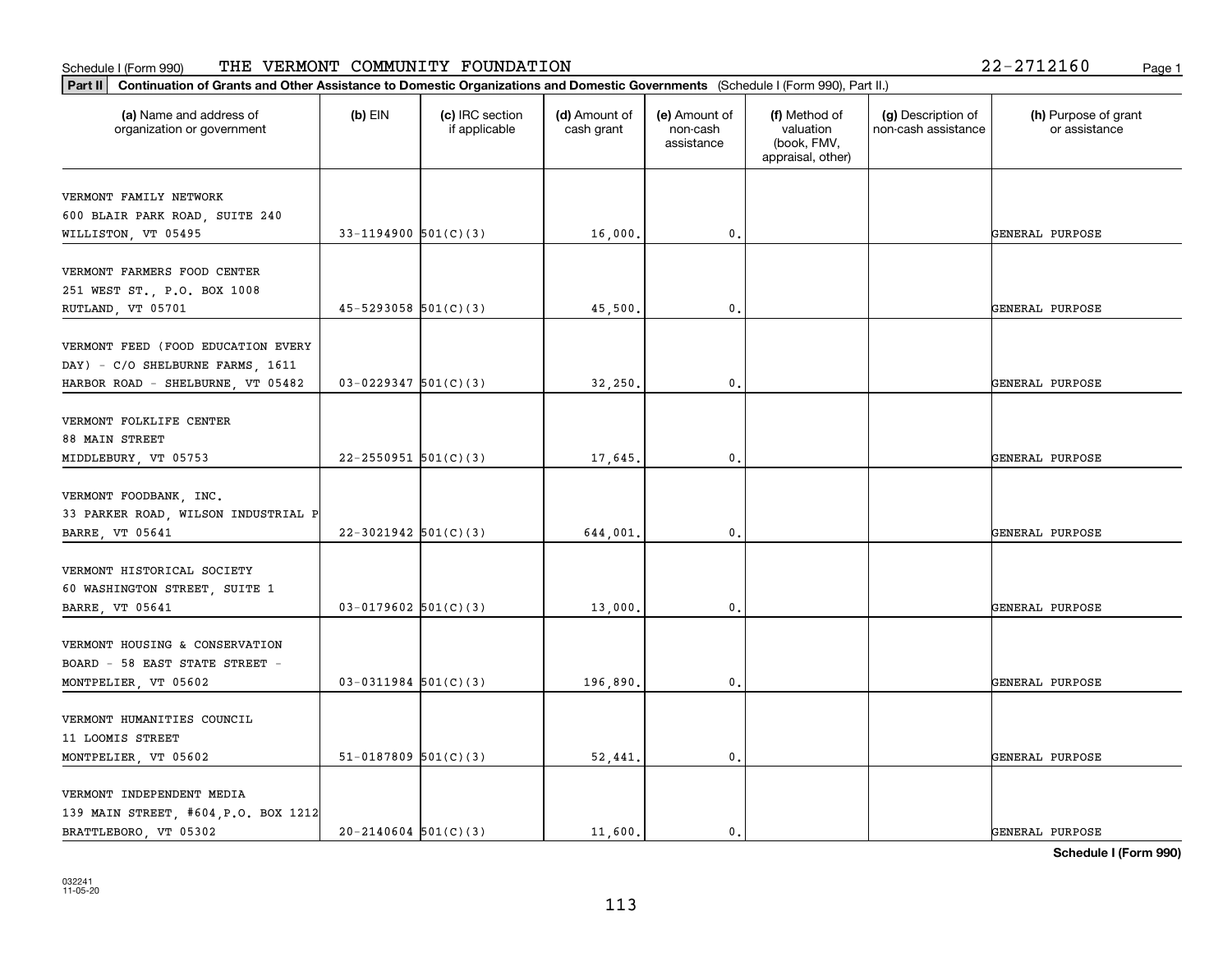| Part II   Continuation of Grants and Other Assistance to Domestic Organizations and Domestic Governments (Schedule I (Form 990), Part II.) |                            |                                  |                             |                                         |                                                                |                                           |                                       |
|--------------------------------------------------------------------------------------------------------------------------------------------|----------------------------|----------------------------------|-----------------------------|-----------------------------------------|----------------------------------------------------------------|-------------------------------------------|---------------------------------------|
| (a) Name and address of<br>organization or government                                                                                      | $(b)$ EIN                  | (c) IRC section<br>if applicable | (d) Amount of<br>cash grant | (e) Amount of<br>non-cash<br>assistance | (f) Method of<br>valuation<br>(book, FMV,<br>appraisal, other) | (g) Description of<br>non-cash assistance | (h) Purpose of grant<br>or assistance |
| VERMONT INSTITUTE OF NATURAL                                                                                                               |                            |                                  |                             |                                         |                                                                |                                           |                                       |
| SCIENCE (VINS) - 149 NATURES WAY,                                                                                                          |                            |                                  |                             |                                         |                                                                |                                           |                                       |
| P.O. BOX 1281 - QUECHEE, VT 05059                                                                                                          | $03 - 0231665$ 501(C)(3)   |                                  | 10,384.                     | 0.                                      |                                                                |                                           | GENERAL PURPOSE                       |
|                                                                                                                                            |                            |                                  |                             |                                         |                                                                |                                           |                                       |
| VERMONT JOURNALISM TRUST                                                                                                                   |                            |                                  |                             |                                         |                                                                |                                           |                                       |
| 26 STATE STREET, SUITE 8                                                                                                                   |                            |                                  |                             |                                         |                                                                |                                           |                                       |
| MONTPELIER, VT 05602                                                                                                                       | $27-1553931$ $501(C)(3)$   |                                  | 48,000.                     | 0.                                      |                                                                |                                           | GENERAL PURPOSE                       |
| VERMONT LAND TRUST                                                                                                                         |                            |                                  |                             |                                         |                                                                |                                           |                                       |
| 8 BAILEY AVENUE                                                                                                                            |                            |                                  |                             |                                         |                                                                |                                           |                                       |
| MONTPELIER, VT 05602                                                                                                                       | $03 - 0264836$ 501(C)(3)   |                                  | 1,237,749.                  | 0.                                      |                                                                |                                           | GENERAL PURPOSE                       |
|                                                                                                                                            |                            |                                  |                             |                                         |                                                                |                                           |                                       |
| VERMONT LEARNING FOR THE FUTURE                                                                                                            |                            |                                  |                             |                                         |                                                                |                                           |                                       |
| 323 LITTLE MICHIGAN ROAD                                                                                                                   |                            |                                  |                             |                                         |                                                                |                                           |                                       |
| LONDONDERRY, VT 05148                                                                                                                      | $03-0340583$ 501(C)(3)     |                                  | 35,000.                     | 0.                                      |                                                                |                                           | GENERAL PURPOSE                       |
|                                                                                                                                            |                            |                                  |                             |                                         |                                                                |                                           |                                       |
| VERMONT LEARNING-SUPPORT                                                                                                                   |                            |                                  |                             |                                         |                                                                |                                           |                                       |
| INITIATIVE - PO BOX 8 - HARDWICK,<br>VT 05843                                                                                              | $81 - 2645995$ 501(C)(3)   |                                  | 6,000                       | 0.                                      |                                                                |                                           | GENERAL PURPOSE                       |
|                                                                                                                                            |                            |                                  |                             |                                         |                                                                |                                           |                                       |
| VERMONT LEGAL AID                                                                                                                          |                            |                                  |                             |                                         |                                                                |                                           |                                       |
| 264 NORTH WINOOSKI AVENUE                                                                                                                  |                            |                                  |                             |                                         |                                                                |                                           |                                       |
| BURLINGTON, VT 05401                                                                                                                       | $03 - 0219366$ $501(C)(3)$ |                                  | 15,000.                     | 0.                                      |                                                                |                                           | GENERAL PURPOSE                       |
|                                                                                                                                            |                            |                                  |                             |                                         |                                                                |                                           |                                       |
| VERMONT LONG-TERM DISASTER                                                                                                                 |                            |                                  |                             |                                         |                                                                |                                           |                                       |
| RECOVERY GROUP, INC. - P.O. BOX                                                                                                            |                            |                                  |                             |                                         |                                                                |                                           |                                       |
| 843 - MONTPELIER, VT 05601                                                                                                                 | $45-3660551$ $501(C)(3)$   |                                  | 101,082.                    | 0.                                      |                                                                |                                           | GENERAL PURPOSE                       |
| VERMONT MOUNTAIN BIKE ASSOCIATION                                                                                                          |                            |                                  |                             |                                         |                                                                |                                           |                                       |
| P.O. BOX 2055                                                                                                                              |                            |                                  |                             |                                         |                                                                |                                           |                                       |
|                                                                                                                                            | $03-0356194$ 501(C)(3)     |                                  | 11,000.                     | $\mathbf{0}$ .                          |                                                                |                                           | GENERAL PURPOSE                       |
| SOUTH BURLINGTON, VT 05407                                                                                                                 |                            |                                  |                             |                                         |                                                                |                                           |                                       |
| VERMONT NATURAL RESOURCES COUNCIL                                                                                                          |                            |                                  |                             |                                         |                                                                |                                           |                                       |
| 9 BAILEY AVENUE                                                                                                                            |                            |                                  |                             |                                         |                                                                |                                           |                                       |
| MONTPELIER, VT 05602                                                                                                                       | $03 - 0223731$ 501(C)(3)   |                                  | 156,000.                    | $\mathbf{0}$ .                          |                                                                |                                           | GENERAL PURPOSE                       |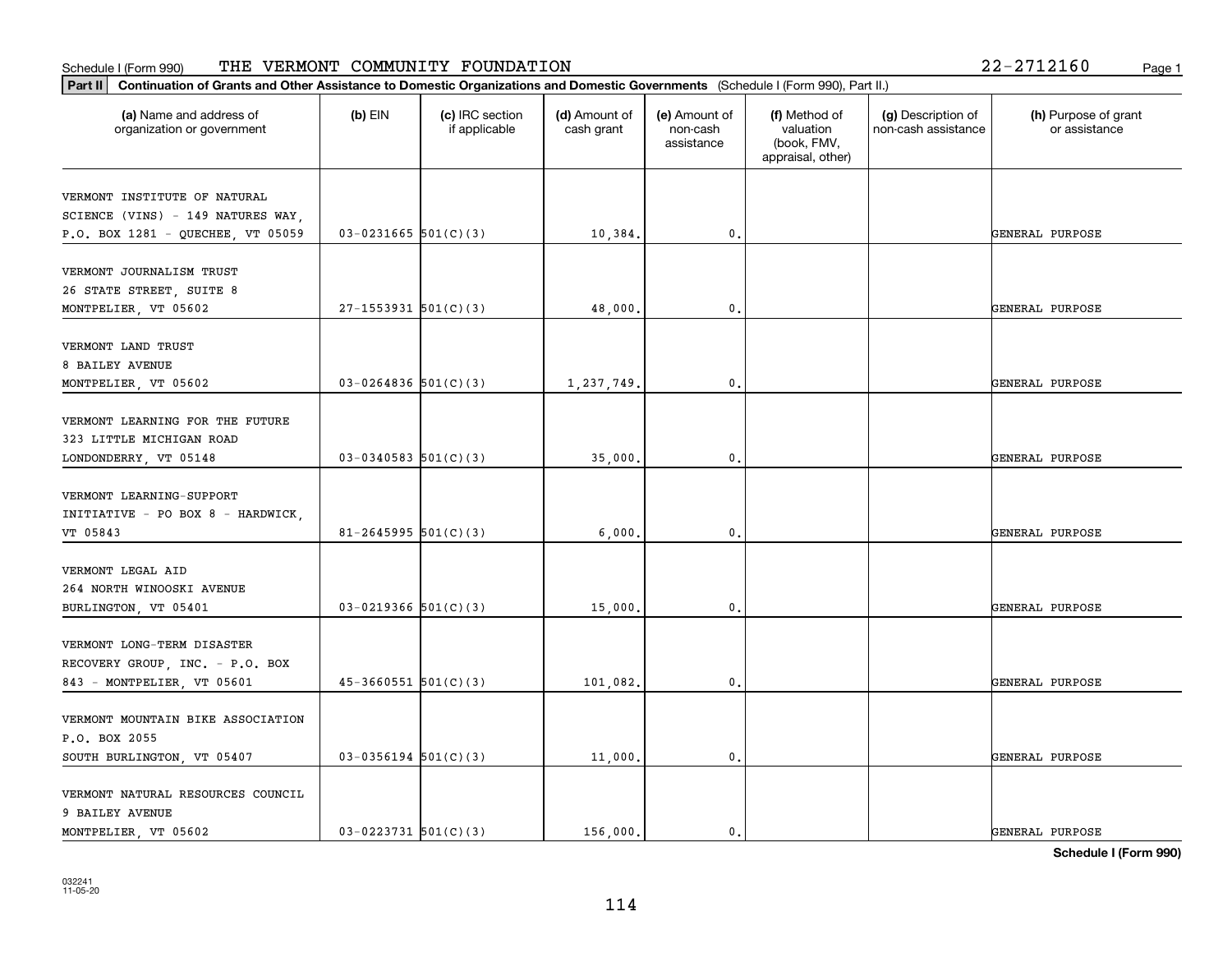| Part II   Continuation of Grants and Other Assistance to Domestic Organizations and Domestic Governments (Schedule I (Form 990), Part II.) |                          |                                  |                             |                                         |                                                                |                                           |                                       |
|--------------------------------------------------------------------------------------------------------------------------------------------|--------------------------|----------------------------------|-----------------------------|-----------------------------------------|----------------------------------------------------------------|-------------------------------------------|---------------------------------------|
| (a) Name and address of<br>organization or government                                                                                      | $(b)$ EIN                | (c) IRC section<br>if applicable | (d) Amount of<br>cash grant | (e) Amount of<br>non-cash<br>assistance | (f) Method of<br>valuation<br>(book, FMV,<br>appraisal, other) | (g) Description of<br>non-cash assistance | (h) Purpose of grant<br>or assistance |
| VERMONT NETWORK AGAINST DOMESTIC &                                                                                                         |                          |                                  |                             |                                         |                                                                |                                           |                                       |
| SEXUAL VIOLENCE - P.O. BOX 405 -                                                                                                           |                          |                                  |                             |                                         |                                                                |                                           |                                       |
| MONTPELIER, VT 05601                                                                                                                       | $03-0315710$ 501(C)(3)   |                                  | 172,500.                    | 0.                                      |                                                                |                                           | GENERAL PURPOSE                       |
|                                                                                                                                            |                          |                                  |                             |                                         |                                                                |                                           |                                       |
| VERMONT NEW AMERICAN ADVISORY                                                                                                              |                          |                                  |                             |                                         |                                                                |                                           |                                       |
| COUNCIL - P.O. BOX 1224 -                                                                                                                  |                          |                                  |                             |                                         |                                                                |                                           |                                       |
| BURLINGTON, VT 05402                                                                                                                       | $03-0371003$ 501(C)(3)   |                                  | 20, 250.                    | 0.                                      |                                                                |                                           | GENERAL PURPOSE                       |
|                                                                                                                                            |                          |                                  |                             |                                         |                                                                |                                           |                                       |
| VERMONT OUTDOOR BUSINESS ALLIANCE                                                                                                          |                          |                                  |                             |                                         |                                                                |                                           |                                       |
| P.O. BOX 633                                                                                                                               |                          |                                  |                             |                                         |                                                                |                                           |                                       |
| MONTPELIER, VT 05601                                                                                                                       | 83-2714496 501(C)(3)     |                                  | 6,500                       | $\mathbf{0}$ .                          |                                                                |                                           | GENERAL PURPOSE                       |
|                                                                                                                                            |                          |                                  |                             |                                         |                                                                |                                           |                                       |
| VERMONT PBS                                                                                                                                |                          |                                  |                             |                                         |                                                                |                                           |                                       |
| 10 EAST ALLEN STREET, SUITE 202                                                                                                            |                          |                                  |                             |                                         |                                                                |                                           |                                       |
| WINOOSKI, VT 05404                                                                                                                         | $22 - 2990644$ 501(C)(3) |                                  | 17,125.                     | $\mathbf{0}$ .                          |                                                                |                                           | GENERAL PURPOSE                       |
|                                                                                                                                            |                          |                                  |                             |                                         |                                                                |                                           |                                       |
| VERMONT PRINCIPALS' ASSOCIATION.                                                                                                           |                          |                                  |                             |                                         |                                                                |                                           |                                       |
| INC. - 2 PROSPECT STREET, SUITE 3                                                                                                          |                          |                                  |                             |                                         |                                                                |                                           |                                       |
| - MONTPELIER, VT 05602                                                                                                                     | $03 - 6006002$ 501(C)(3) |                                  | 291,000.                    | 0.                                      |                                                                |                                           | GENERAL PURPOSE                       |
| VERMONT PROGRAM FOR QUALITY IN                                                                                                             |                          |                                  |                             |                                         |                                                                |                                           |                                       |
| HEALTH CARE, INC. - 132 MAIN                                                                                                               |                          |                                  |                             |                                         |                                                                |                                           |                                       |
| STREET STE 1 - MONTPELIER, VT                                                                                                              |                          |                                  |                             |                                         |                                                                |                                           |                                       |
| 05602                                                                                                                                      | 22-2982253 $501(C)(3)$   |                                  | 53,368.                     | $\mathbf{0}$ .                          |                                                                |                                           | GENERAL PURPOSE                       |
| VERMONT PUBLIC INTEREST RESEARCH &                                                                                                         |                          |                                  |                             |                                         |                                                                |                                           |                                       |
| EDUCATION (VPIREF) - 141 MAIN                                                                                                              |                          |                                  |                             |                                         |                                                                |                                           |                                       |
| STREET, SUITE 6 - MONTPELIER, VT                                                                                                           |                          |                                  |                             |                                         |                                                                |                                           |                                       |
| 05602                                                                                                                                      | $51-0163801$ $501(C)(3)$ |                                  | 27,250.                     | $\mathfrak{o}$ .                        |                                                                |                                           | GENERAL PURPOSE                       |
|                                                                                                                                            |                          |                                  |                             |                                         |                                                                |                                           |                                       |
| VERMONT PUBLIC LIBRARY FOUNDATION                                                                                                          |                          |                                  |                             |                                         |                                                                |                                           |                                       |
| 109 STATE STREET                                                                                                                           |                          |                                  |                             |                                         |                                                                |                                           |                                       |
| MONTPELIER, VT 05609                                                                                                                       | $03-0366848$ 501(C)(3)   |                                  | 19,087.                     | $\mathfrak o$ .                         |                                                                |                                           | GENERAL PURPOSE                       |
|                                                                                                                                            |                          |                                  |                             |                                         |                                                                |                                           |                                       |
| VERMONT PUBLIC RADIO                                                                                                                       |                          |                                  |                             |                                         |                                                                |                                           |                                       |
| 365 TROY AVENUE                                                                                                                            |                          |                                  |                             |                                         |                                                                |                                           |                                       |
| COLCHESTER, VT 05446                                                                                                                       | $03 - 0259051$ 501(C)(3) |                                  | 75.407.                     | $\mathbf{0}$ .                          |                                                                |                                           | GENERAL PURPOSE                       |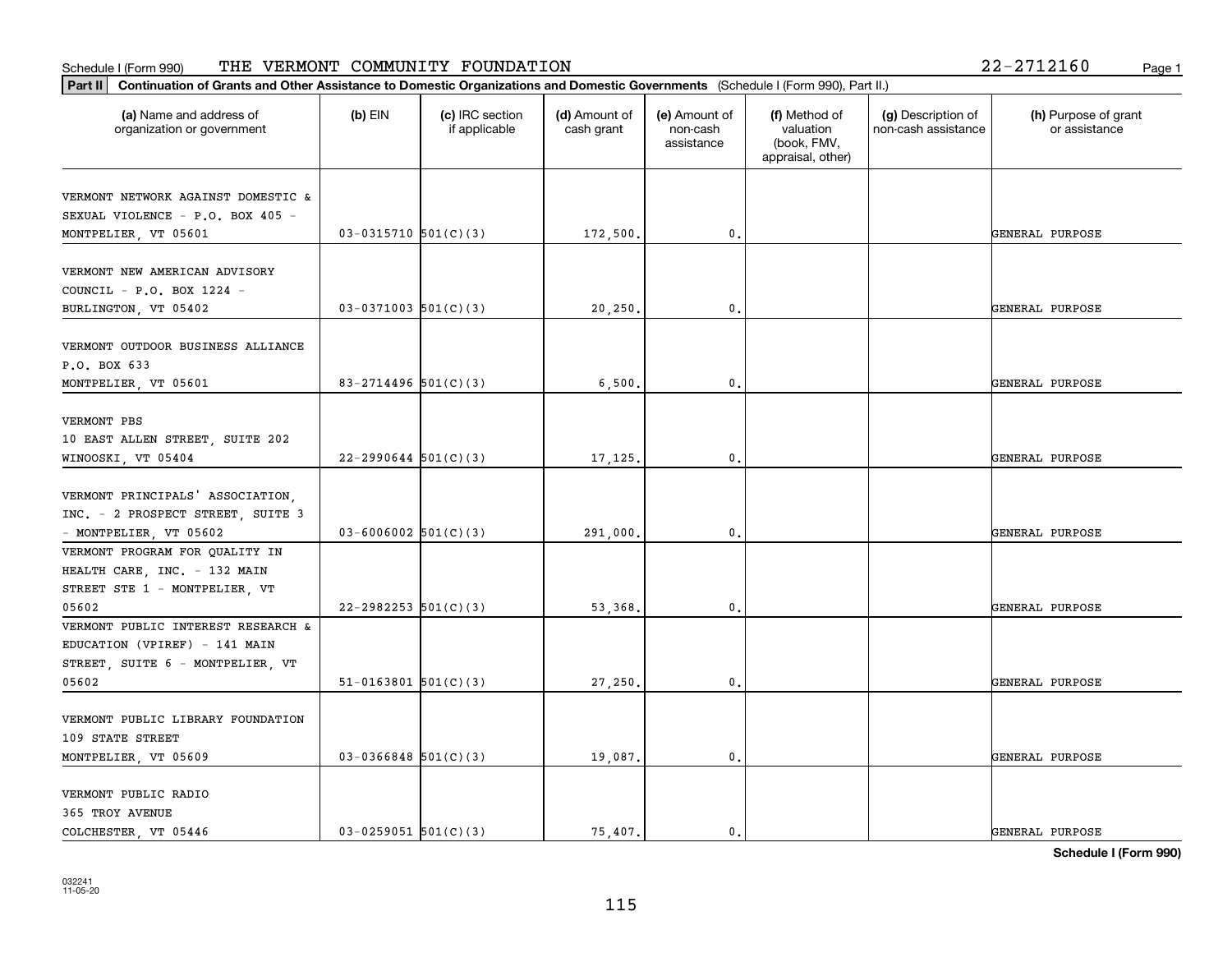| Part II   Continuation of Grants and Other Assistance to Domestic Organizations and Domestic Governments (Schedule I (Form 990), Part II.) |                            |                                  |                             |                                         |                                                                |                                           |                                       |
|--------------------------------------------------------------------------------------------------------------------------------------------|----------------------------|----------------------------------|-----------------------------|-----------------------------------------|----------------------------------------------------------------|-------------------------------------------|---------------------------------------|
| (a) Name and address of<br>organization or government                                                                                      | $(b)$ EIN                  | (c) IRC section<br>if applicable | (d) Amount of<br>cash grant | (e) Amount of<br>non-cash<br>assistance | (f) Method of<br>valuation<br>(book, FMV,<br>appraisal, other) | (g) Description of<br>non-cash assistance | (h) Purpose of grant<br>or assistance |
| VERMONT RECOVERY NETWORK                                                                                                                   |                            |                                  |                             |                                         |                                                                |                                           |                                       |
| P.O. BOX 244                                                                                                                               |                            |                                  |                             |                                         |                                                                |                                           |                                       |
| MONTPELIER, VT 05601                                                                                                                       | $32-0251343$ $501(C)(3)$   |                                  | 10,000.                     | $\mathbf{0}$ .                          |                                                                |                                           | GENERAL PURPOSE                       |
| VERMONT SCHOLARSHIP FUND                                                                                                                   |                            |                                  |                             |                                         |                                                                |                                           |                                       |
| VSAC SCHOLARSHIPS PROGRAM, P.O. BOX                                                                                                        |                            |                                  |                             |                                         |                                                                |                                           |                                       |
| WINOOSKI, VT 05404                                                                                                                         | $03-0367034$ 501(C)(3)     |                                  | 39,975.                     | 0.                                      |                                                                |                                           | GENERAL PURPOSE                       |
|                                                                                                                                            |                            |                                  |                             |                                         |                                                                |                                           |                                       |
| VERMONT STAGE COMPANY                                                                                                                      |                            |                                  |                             |                                         |                                                                |                                           |                                       |
| 241 N. WINOOSKI AVE                                                                                                                        |                            |                                  |                             |                                         |                                                                |                                           |                                       |
| BURLINGTON, VT 05401                                                                                                                       | $03 - 0342411$ 501(C)(3)   |                                  | 12,250.                     | 0.                                      |                                                                |                                           | GENERAL PURPOSE                       |
|                                                                                                                                            |                            |                                  |                             |                                         |                                                                |                                           |                                       |
| VERMONT STUDENT ASSISTANCE                                                                                                                 |                            |                                  |                             |                                         |                                                                |                                           |                                       |
| CORPORATION - P.O. BOX 2000 -                                                                                                              |                            |                                  |                             |                                         |                                                                |                                           |                                       |
| WINOOSKI, VT 05404                                                                                                                         | $03-0216589$ 501(C)(3)     |                                  | 50,000.                     | $\mathbf 0$ .                           |                                                                |                                           | GENERAL PURPOSE                       |
| VERMONT SUSTAINABLE JOBS FUND                                                                                                              |                            |                                  |                             |                                         |                                                                |                                           |                                       |
| 3 PITKIN CT #301E                                                                                                                          |                            |                                  |                             |                                         |                                                                |                                           |                                       |
| MONTPELIER, VT 05602                                                                                                                       | $03-0349736$ 501(C)(3)     |                                  | 89,000,                     | 0.                                      |                                                                |                                           | GENERAL PURPOSE                       |
|                                                                                                                                            |                            |                                  |                             |                                         |                                                                |                                           |                                       |
| VERMONT SYMPHONY ORCHESTRA INC.                                                                                                            |                            |                                  |                             |                                         |                                                                |                                           |                                       |
| 2 CHURCH STREET, SUITE 3B                                                                                                                  |                            |                                  |                             |                                         |                                                                |                                           |                                       |
| BURLINGTON, VT 05401                                                                                                                       | $03 - 0222134$ 501(C)(3)   |                                  | 17,804.                     | 0.                                      |                                                                |                                           | GENERAL PURPOSE                       |
|                                                                                                                                            |                            |                                  |                             |                                         |                                                                |                                           |                                       |
| VERMONT TECHNICAL COLLEGE                                                                                                                  |                            |                                  |                             |                                         |                                                                |                                           |                                       |
| 124 ADMIN. DRIVE, P.O. BOX 500                                                                                                             |                            |                                  |                             |                                         |                                                                |                                           |                                       |
| RANDOLPH CENTER, VT 05061                                                                                                                  | $03-0213787$ 501(C)(3)     |                                  | 150, 400.                   | 0.                                      |                                                                |                                           | GENERAL PURPOSE                       |
| VERMONT VIRTUAL LEARNING                                                                                                                   |                            |                                  |                             |                                         |                                                                |                                           |                                       |
| COOPERATIVE - 307 SOUTH STREET -                                                                                                           |                            |                                  |                             |                                         |                                                                |                                           |                                       |
| SPRINGFIELD, VT 05156                                                                                                                      | $56 - 2649139$ $501(C)(3)$ |                                  | 10,000.                     | $\mathbf 0$ .                           |                                                                |                                           | GENERAL PURPOSE                       |
|                                                                                                                                            |                            |                                  |                             |                                         |                                                                |                                           |                                       |
| VERMONT WORKERS CENTER                                                                                                                     |                            |                                  |                             |                                         |                                                                |                                           |                                       |
| 179 S. WINOOSKI AVENUE, SUITE 202                                                                                                          |                            |                                  |                             |                                         |                                                                |                                           |                                       |
| BURLINGTON, VT 05401                                                                                                                       | $20-0163176$ 501(C)(3)     |                                  | 22,000.                     | $\mathbf{0}$ .                          |                                                                |                                           | GENERAL PURPOSE                       |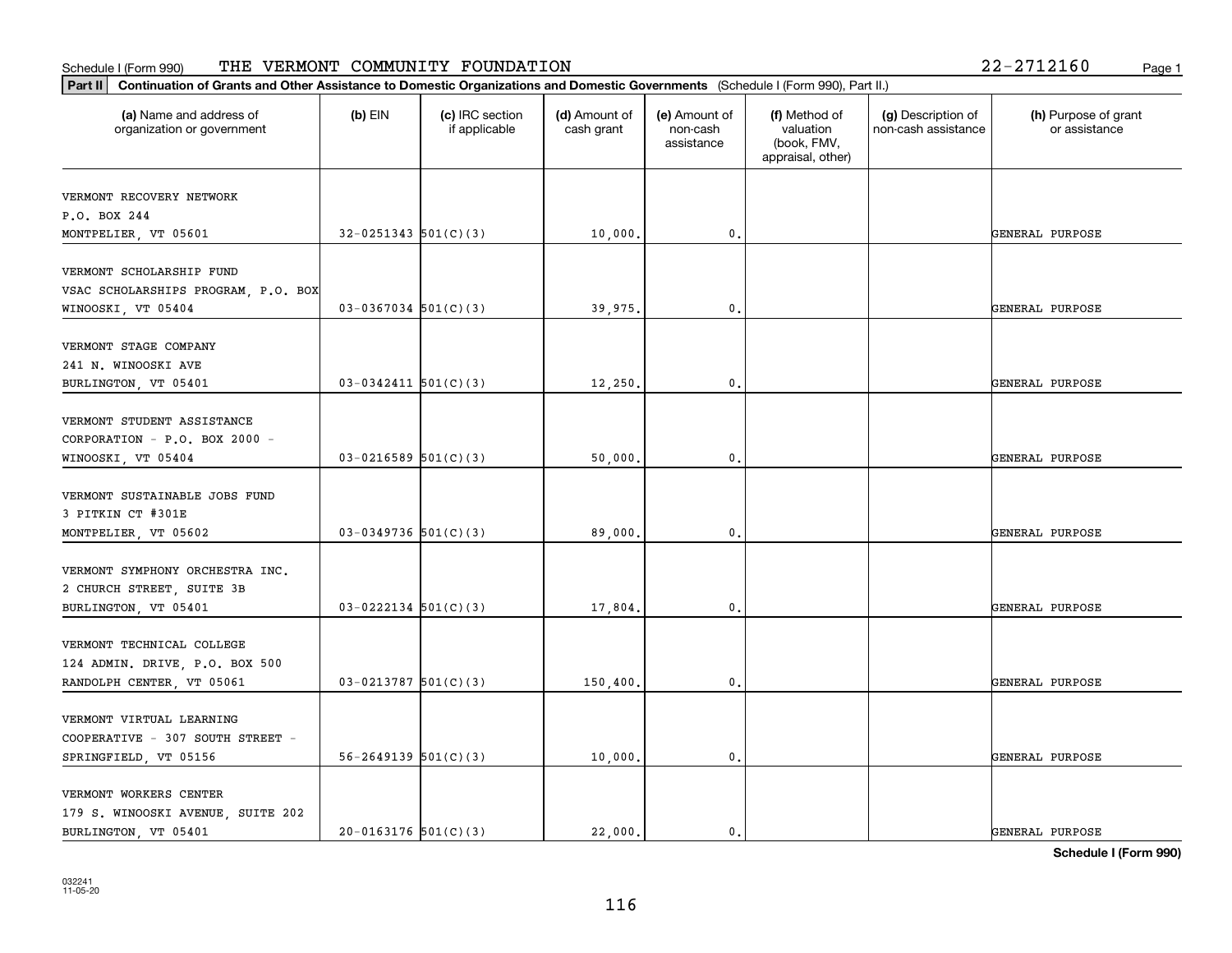| (a) Name and address of<br>organization or government             | $(b)$ EIN                  | (c) IRC section<br>if applicable | (d) Amount of<br>cash grant | (e) Amount of<br>non-cash<br>assistance | (f) Method of<br>valuation<br>(book, FMV,<br>appraisal, other) | (g) Description of<br>non-cash assistance | (h) Purpose of grant<br>or assistance |
|-------------------------------------------------------------------|----------------------------|----------------------------------|-----------------------------|-----------------------------------------|----------------------------------------------------------------|-------------------------------------------|---------------------------------------|
| VERMONT WORKS FOR WOMEN, INC.                                     |                            |                                  |                             |                                         |                                                                |                                           |                                       |
| 32A MALLETTS BAY AVE                                              |                            |                                  |                             |                                         |                                                                |                                           |                                       |
| WINOOSKI, VT 05404                                                | $22 - 2894557$ 501(C)(3)   |                                  | 321,600.                    | 0.                                      |                                                                |                                           | GENERAL PURPOSE                       |
| VERMONT YOUTH CONSERVATION CORPS                                  |                            |                                  |                             |                                         |                                                                |                                           |                                       |
| $(VYCC)$ - 1949 EAST MAIN STREET -                                |                            |                                  |                             |                                         |                                                                |                                           |                                       |
| RICHMOND, VT 05477                                                | $03-0328834$ 501(C)(3)     |                                  | 79,434.                     | $\mathbf{0}$ .                          |                                                                |                                           | GENERAL PURPOSE                       |
| VERMONT YOUTH ORCHESTRA                                           |                            |                                  |                             |                                         |                                                                |                                           |                                       |
| ASSOCIATION, INC. - ELLEY-LONG                                    |                            |                                  |                             |                                         |                                                                |                                           |                                       |
| MUSIC CENTER, 223 ETHAN ALLEN                                     |                            |                                  |                             |                                         |                                                                |                                           |                                       |
| AVENUE - COLCHESTER, VT 05446                                     | $03 - 6011271$ $501(C)(3)$ |                                  | 10, 369.                    | $\mathbf{0}$ .                          |                                                                |                                           | GENERAL PURPOSE                       |
|                                                                   |                            |                                  |                             |                                         |                                                                |                                           |                                       |
| VERMONTERS FOR A CLEAN                                            |                            |                                  |                             |                                         |                                                                |                                           |                                       |
| ENVIRONMENT, INC. - 789 BAKER                                     |                            |                                  |                             |                                         |                                                                |                                           |                                       |
| BROOK RD - DANBY, VT 05739                                        | $03-0362871$ 501(C)(3)     |                                  | 28,750.                     | $\mathbf{0}$ .                          |                                                                |                                           | GENERAL PURPOSE                       |
|                                                                   |                            |                                  |                             |                                         |                                                                |                                           |                                       |
| VISITING NURSE ASSOCIATION AND<br>HOSPICE OF VT AND NH - P.O. BOX |                            |                                  |                             |                                         |                                                                |                                           |                                       |
| 881 - BRATTLEBORO, VT 05302                                       | $03 - 6006494$ 501(C)(3)   |                                  | 20,500.                     | $\mathbf{0}$                            |                                                                |                                           | GENERAL PURPOSE                       |
|                                                                   |                            |                                  |                             |                                         |                                                                |                                           |                                       |
| VITAL COMMUNITIES                                                 |                            |                                  |                             |                                         |                                                                |                                           |                                       |
| 195 NORTH MAIN STREET                                             |                            |                                  |                             |                                         |                                                                |                                           |                                       |
| WHITE RIVER JUNCTION, VT 05001                                    | $03 - 0355283$ 501(C)(3)   |                                  | 26,250.                     | 0.                                      |                                                                |                                           | GENERAL PURPOSE                       |
|                                                                   |                            |                                  |                             |                                         |                                                                |                                           |                                       |
| VNA & HOSPICE OF THE SOUTHWEST                                    |                            |                                  |                             |                                         |                                                                |                                           |                                       |
| REGION INC - 7 ALBERT CREE DRIVE -                                |                            |                                  |                             |                                         |                                                                |                                           |                                       |
| RUTLAND, VT 05701                                                 | $03 - 0185024$ 501(C)(3)   |                                  | 12,500.                     | $\mathfrak{o}$ .                        |                                                                |                                           | GENERAL PURPOSE                       |
|                                                                   |                            |                                  |                             |                                         |                                                                |                                           |                                       |
| VTDIGGER.ORG<br>26 STATE STREET, SUITE 8                          |                            |                                  |                             |                                         |                                                                |                                           |                                       |
| MONTPELIER, VT 05602                                              | $27-1553931$ 501(C)(3)     |                                  | 23,250.                     | $\mathbf{0}$ .                          |                                                                |                                           | GENERAL PURPOSE                       |
|                                                                   |                            |                                  |                             |                                         |                                                                |                                           |                                       |
| W. VANDERLIP AND CO.                                              |                            |                                  |                             |                                         |                                                                |                                           |                                       |
| P.O BOX 318                                                       |                            |                                  |                             |                                         |                                                                |                                           |                                       |
| DORSET, VT 05251                                                  | $46 - 0843373$ $501(C)(3)$ |                                  | 15,000.                     | 0.                                      |                                                                |                                           | GENERAL PURPOSE                       |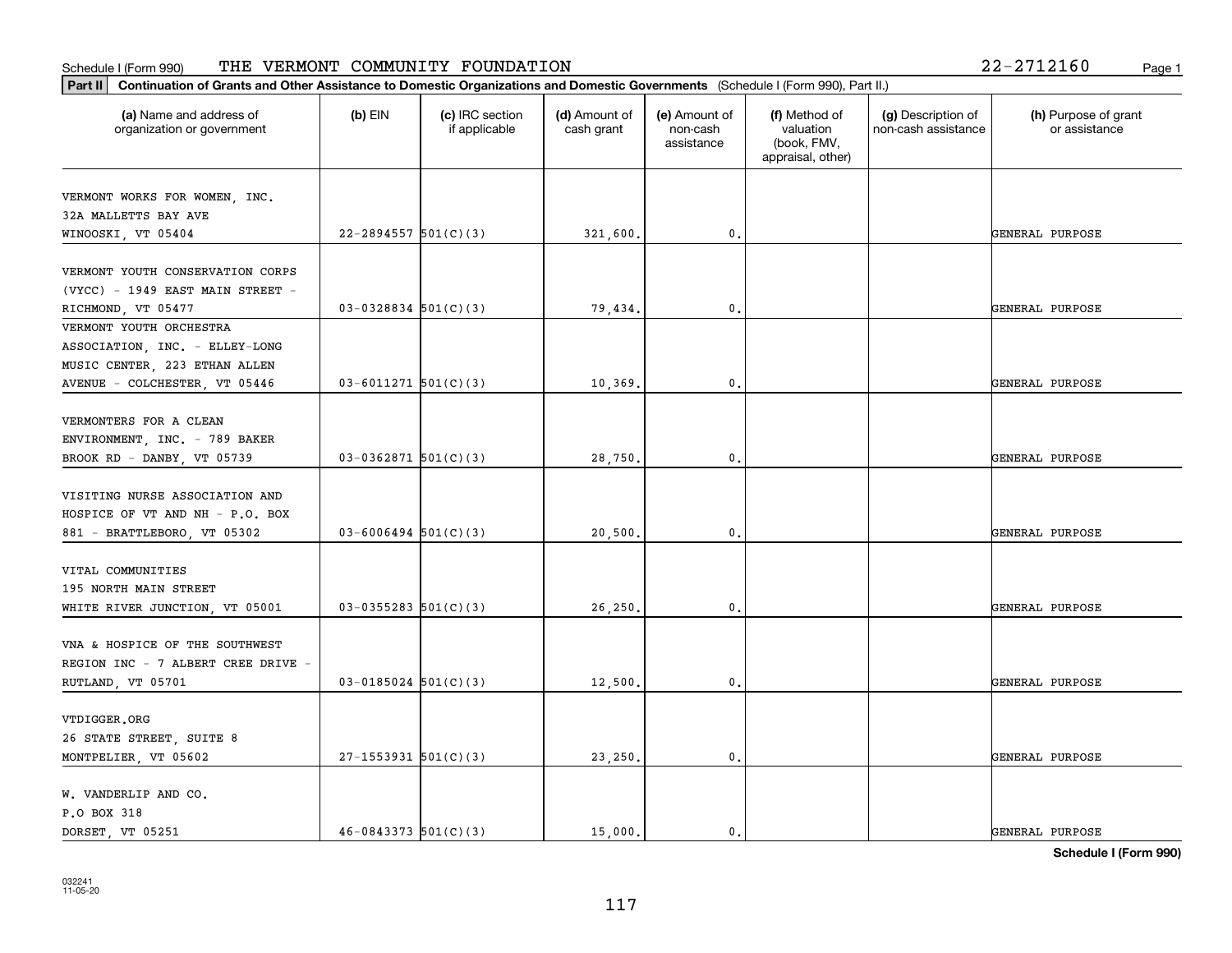#### Schedule I (Form 990) 'I'HE' VERMON'I' COMMUNITY F'OUNDA'I'ION 2Z-Z7IZI6U Page 1 THE VERMONT COMMUNITY FOUNDATION 22-2712160

| 22-2712160 | Page 1 |
|------------|--------|
|------------|--------|

| (a) Name and address of<br>organization or government                                    | $(b)$ EIN                | (c) IRC section<br>if applicable | (d) Amount of<br>cash grant | (e) Amount of<br>non-cash<br>assistance | (f) Method of<br>valuation<br>(book, FMV,<br>appraisal, other) | (g) Description of<br>non-cash assistance | (h) Purpose of grant<br>or assistance |
|------------------------------------------------------------------------------------------|--------------------------|----------------------------------|-----------------------------|-----------------------------------------|----------------------------------------------------------------|-------------------------------------------|---------------------------------------|
| WASHINGTON COUNTY MENTAL HEALTH<br>SERVICES, INC - P.O. BOX 647 -                        |                          |                                  |                             |                                         |                                                                |                                           |                                       |
| MONTPELIER, VT 05601                                                                     | $03 - 0215872$ 501(C)(3) |                                  | 8,150.                      | $\mathfrak{o}$ .                        |                                                                |                                           | GENERAL PURPOSE                       |
| WATERBURY AREA SENIOR CITIZENS<br>ASSOCIATION - 14 STOWE STREET -<br>WATERBURY, VT 05676 | $03-0342923$ $501(C)(3)$ |                                  | 7,500.                      | $\mathfrak{o}$ .                        |                                                                |                                           | GENERAL PURPOSE                       |
|                                                                                          |                          |                                  |                             |                                         |                                                                |                                           |                                       |
| WATERSHEDS UNITED VERMONT<br>379 ELM STREET                                              |                          |                                  |                             |                                         |                                                                |                                           |                                       |
| MONTPELIER, VT 05602<br>WEST CENTRAL SERVICES, INC.                                      | 83-1625362 $501(C)(3)$   |                                  | 12,500.                     | $\mathbf{0}$ .                          |                                                                |                                           | GENERAL PURPOSE                       |
| C/O WEST CENTRAL BEHAVIORAL<br>HEALTH, 9 HANOVER STREET, SUITE 2                         |                          |                                  |                             |                                         |                                                                |                                           |                                       |
| - LEBANON, NH                                                                            | $22 - 2645978$ 501(C)(3) |                                  | 11,000.                     | 0.                                      |                                                                |                                           | GENERAL PURPOSE                       |
| WESTON PLAYHOUSE THEATRE COMPANY<br>703 MAIN STREET                                      |                          |                                  |                             |                                         |                                                                |                                           |                                       |
| WESTON, VT 05161                                                                         | $22 - 2970343$ 501(C)(3) |                                  | 16,000.                     | $\mathbf{0}$                            |                                                                |                                           | GENERAL PURPOSE                       |
| WHITE RIVER COUNCIL ON AGING<br>262 NORTH MAIN STREET                                    |                          |                                  |                             |                                         |                                                                |                                           |                                       |
| WHITE RIVER JCT, VT 05001                                                                | $03-0261891$ 501(C)(3)   |                                  | 7,500.                      | $\mathfrak{o}$ .                        |                                                                |                                           | GENERAL PURPOSE                       |
| WHOLEHEART, INC.<br>88 HIGH MEADOW LANE                                                  |                          |                                  |                             |                                         |                                                                |                                           |                                       |
| RICHMOND, VT 05477                                                                       | $46 - 4300314$ 501(C)(3) |                                  | 7,000,                      | $\mathfrak{o}$ .                        |                                                                |                                           | GENERAL PURPOSE                       |
| WILDLANDS NETWORK                                                                        |                          |                                  |                             |                                         |                                                                |                                           |                                       |
| 1402 3RD AVENUE, SUITE 1019<br>SEATTLE, WA 98101                                         | $16-1402497$ 501(C)(3)   |                                  | 9,716.                      | $\mathfrak o$ .                         |                                                                |                                           | GENERAL PURPOSE                       |
| WILLING HANDS ENTERPRISES, INC.<br>198 CHURCH STREET                                     |                          |                                  |                             |                                         |                                                                |                                           |                                       |
| NORWICH VT 05055                                                                         | $20 - 2204811$ 501(C)(3) |                                  | 10,000.                     | $\mathfrak{o}$ .                        |                                                                |                                           | GENERAL PURPOSE                       |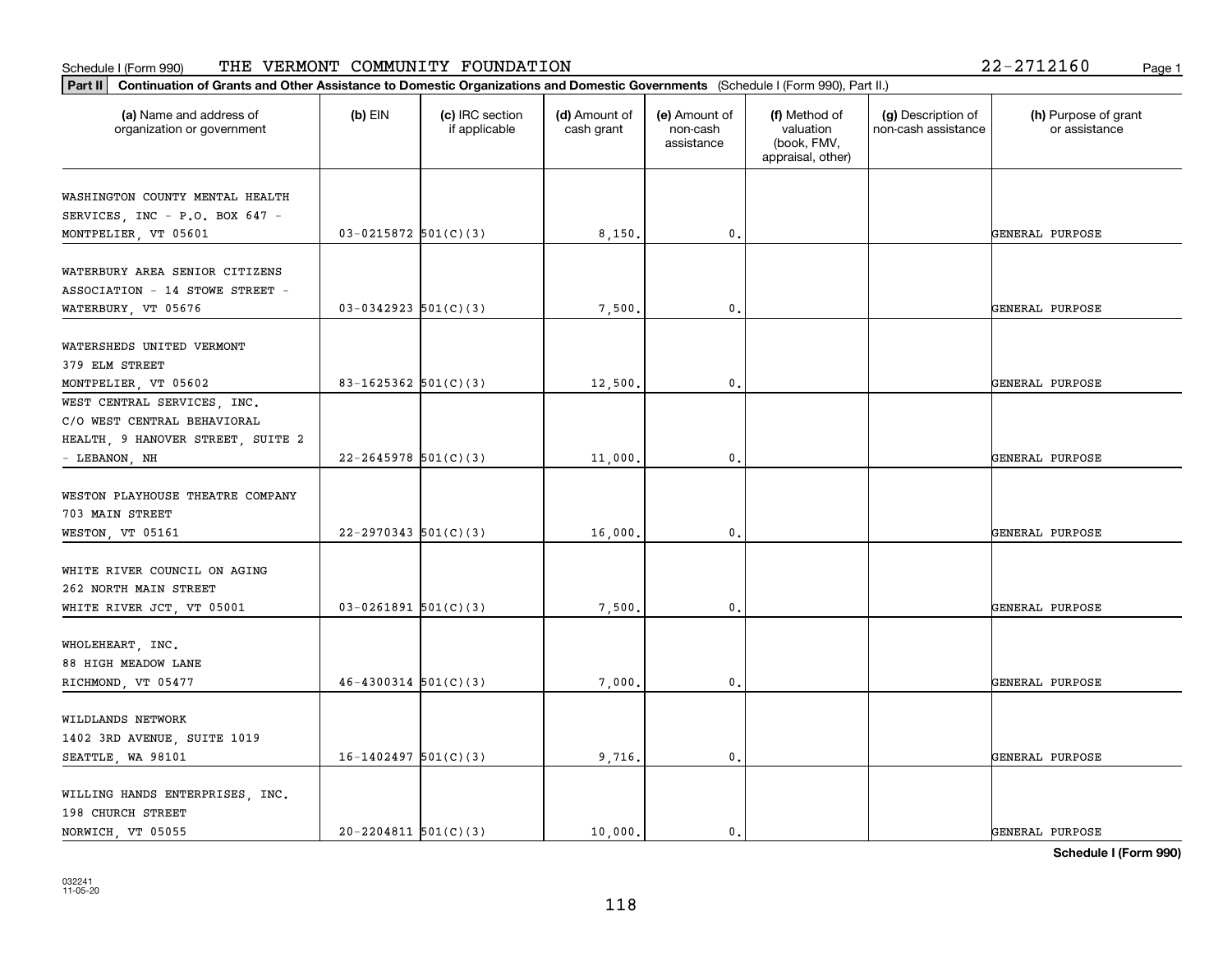| Part II   Continuation of Grants and Other Assistance to Domestic Organizations and Domestic Governments (Schedule I (Form 990), Part II.) |                          |                                  |                             |                                         |                                                                |                                           |                                       |
|--------------------------------------------------------------------------------------------------------------------------------------------|--------------------------|----------------------------------|-----------------------------|-----------------------------------------|----------------------------------------------------------------|-------------------------------------------|---------------------------------------|
| (a) Name and address of<br>organization or government                                                                                      | $(b)$ EIN                | (c) IRC section<br>if applicable | (d) Amount of<br>cash grant | (e) Amount of<br>non-cash<br>assistance | (f) Method of<br>valuation<br>(book, FMV,<br>appraisal, other) | (g) Description of<br>non-cash assistance | (h) Purpose of grant<br>or assistance |
| WINDHAM COUNTY VERMONT NAACP                                                                                                               |                          |                                  |                             |                                         |                                                                |                                           |                                       |
| P.O. BOX 6164                                                                                                                              |                          |                                  |                             |                                         |                                                                |                                           |                                       |
| BURLINGTON, VT 05302                                                                                                                       | 13-1084135 $501(C)(3)$   |                                  | 10,250.                     | 0.                                      |                                                                |                                           | GENERAL PURPOSE                       |
|                                                                                                                                            |                          |                                  |                             |                                         |                                                                |                                           |                                       |
| WINDHAM FOUNDATION, INC.                                                                                                                   |                          |                                  |                             |                                         |                                                                |                                           |                                       |
| P.O. BOX 70                                                                                                                                |                          |                                  |                             |                                         |                                                                |                                           |                                       |
| GRAFTON, VT 05146                                                                                                                          | $13 - 6142024$ 501(C)(3) |                                  | 360,000                     | 0.                                      |                                                                |                                           | GENERAL PURPOSE                       |
| WINDSOR CENTRAL SUPERVISORY UNION                                                                                                          |                          |                                  |                             |                                         |                                                                |                                           |                                       |
| 70 AMSDEN WAY                                                                                                                              |                          |                                  |                             |                                         |                                                                |                                           |                                       |
|                                                                                                                                            | 03-0216590 MUNICIPAL     |                                  |                             | $\mathbf{0}$ .                          |                                                                |                                           | GENERAL PURPOSE                       |
| WOODSTOCK, VT 05091                                                                                                                        |                          |                                  | 11,000.                     |                                         |                                                                |                                           |                                       |
| WINDSOR COUNTY YOUTH SERVICES                                                                                                              |                          |                                  |                             |                                         |                                                                |                                           |                                       |
| 6 MILL STREET                                                                                                                              |                          |                                  |                             |                                         |                                                                |                                           |                                       |
| LUDLOW, VT 05149                                                                                                                           | $22 - 3249987$ 501(C)(3) |                                  | 27,500.                     | 0.                                      |                                                                |                                           | GENERAL PURPOSE                       |
|                                                                                                                                            |                          |                                  |                             |                                         |                                                                |                                           |                                       |
| WINOOSKI SCHOOL DISTRICT                                                                                                                   |                          |                                  |                             |                                         |                                                                |                                           |                                       |
| 60 NORMAND STREET                                                                                                                          |                          |                                  |                             |                                         |                                                                |                                           |                                       |
| WINOOSKI, VT 05404                                                                                                                         | 03-6000783 MUNICIPAL     |                                  | 10,000                      | 0.                                      |                                                                |                                           | GENERAL PURPOSE                       |
| WINSTON L. PROUTY CENTER FOR CHILD                                                                                                         |                          |                                  |                             |                                         |                                                                |                                           |                                       |
| DEVELOPMENT - 209 AUSTINE DRIVE,                                                                                                           |                          |                                  |                             |                                         |                                                                |                                           |                                       |
| VERMONT HALL - BRATTLEBORO, VT                                                                                                             |                          |                                  |                             |                                         |                                                                |                                           |                                       |
| 05301                                                                                                                                      | $03 - 0229781$ 501(C)(3) |                                  | 56,497.                     | 0.                                      |                                                                |                                           | GENERAL PURPOSE                       |
|                                                                                                                                            |                          |                                  |                             |                                         |                                                                |                                           |                                       |
| WOMEN'S FREEDOM CENTER                                                                                                                     |                          |                                  |                             |                                         |                                                                |                                           |                                       |
| P.O. BOX 933                                                                                                                               |                          |                                  |                             |                                         |                                                                |                                           |                                       |
| BRATTLEBORO, VT 05302                                                                                                                      | $23 - 7393095$ 501(C)(3) |                                  | 9,250                       | $\mathfrak{o}$ .                        |                                                                |                                           | GENERAL PURPOSE                       |
|                                                                                                                                            |                          |                                  |                             |                                         |                                                                |                                           |                                       |
| WOMEN'S INFORMATION SERVICE (WISE)                                                                                                         |                          |                                  |                             |                                         |                                                                |                                           |                                       |
| 38 BANK STREET                                                                                                                             |                          |                                  |                             |                                         |                                                                |                                           |                                       |
| LEBANON, NH 03766                                                                                                                          | $02 - 0346512$ 501(C)(3) |                                  | 15,250.                     | $\mathbf{0}$ .                          |                                                                |                                           | GENERAL PURPOSE                       |
|                                                                                                                                            |                          |                                  |                             |                                         |                                                                |                                           |                                       |
| WOMENSAFE, INC.                                                                                                                            |                          |                                  |                             |                                         |                                                                |                                           |                                       |
| P.O. BOX 67                                                                                                                                |                          |                                  |                             |                                         |                                                                |                                           |                                       |
| MIDDLEBURY, VT 05753                                                                                                                       | $22 - 2921518$ 501(C)(3) |                                  | 28,638.                     | $\mathbf{0}$ .                          |                                                                |                                           | GENERAL PURPOSE                       |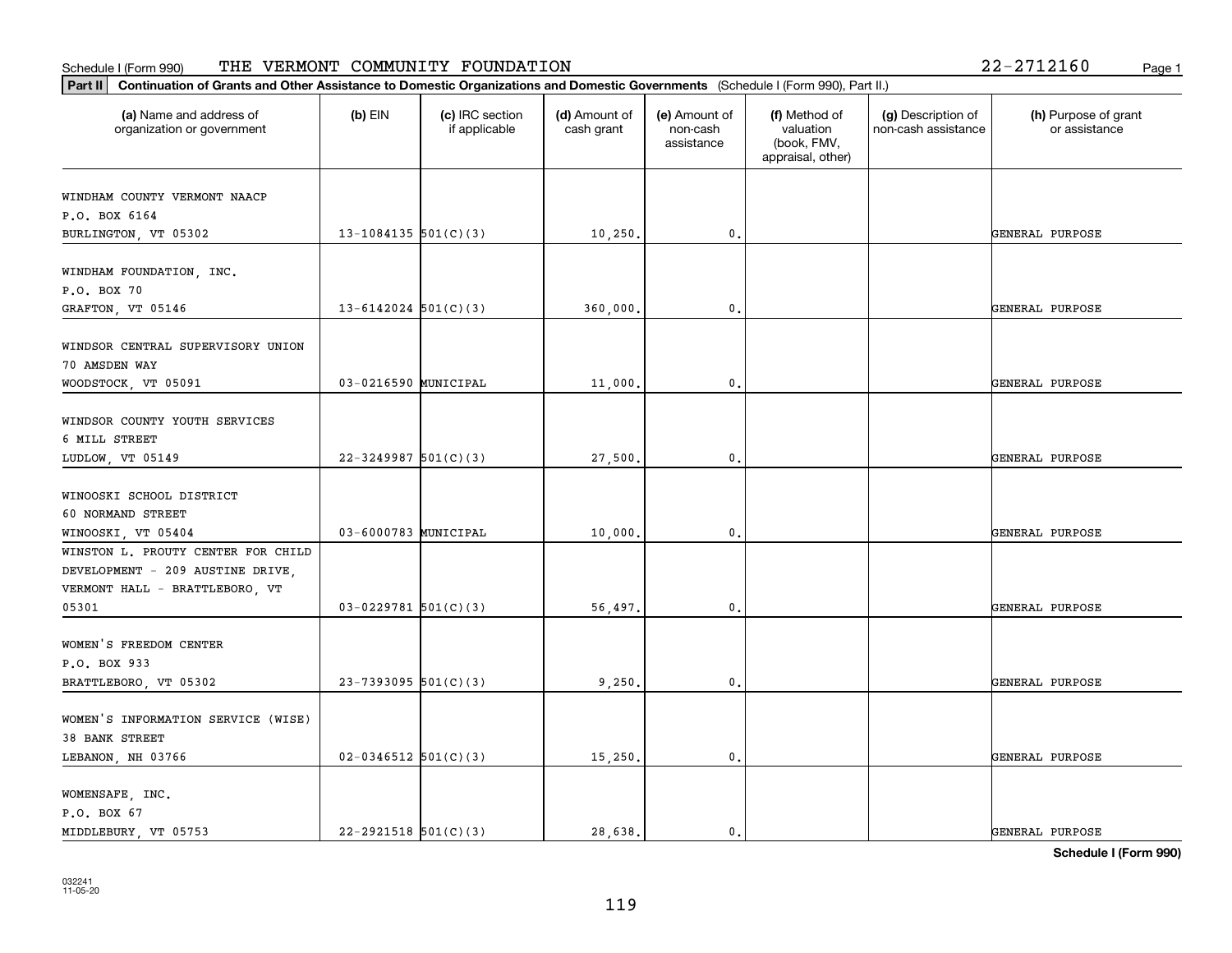|  | 22-2712160 |  |  | Page |
|--|------------|--|--|------|
|--|------------|--|--|------|

| (a) Name and address of<br>organization or government | $(b)$ EIN                  | (c) IRC section<br>if applicable | (d) Amount of<br>cash grant | (e) Amount of<br>non-cash<br>assistance | (f) Method of<br>valuation<br>(book, FMV,<br>appraisal, other) | (g) Description of<br>non-cash assistance | (h) Purpose of grant<br>or assistance |
|-------------------------------------------------------|----------------------------|----------------------------------|-----------------------------|-----------------------------------------|----------------------------------------------------------------|-------------------------------------------|---------------------------------------|
| WONDERARTS VERMONT DBA RURAL ARTS                     |                            |                                  |                             |                                         |                                                                |                                           |                                       |
| COLLABORATIVE - P.O. BOX 300 -                        |                            |                                  |                             |                                         |                                                                |                                           |                                       |
| GREENSBORO, VT 05841                                  | $05-0501353$ $501(C)(3)$   |                                  | 6,500.                      | 0.                                      |                                                                |                                           | GENERAL PURPOSE                       |
| WOODSTOCK AREA COUNCIL ON AGING                       |                            |                                  |                             |                                         |                                                                |                                           |                                       |
| (D.B.A THE THOMPSON SENIOR CENTER)                    |                            |                                  |                             |                                         |                                                                |                                           |                                       |
| - 99 SENIOR LANE - WOODSTOCK, VT                      |                            |                                  |                             |                                         |                                                                |                                           |                                       |
| 05091                                                 | $03-0295419$ $501(C)(3)$   |                                  | 18,000                      | 0.                                      |                                                                |                                           | GENERAL PURPOSE                       |
| WOODSTOCK AREA RELIEF FUND (WARF)                     |                            |                                  |                             |                                         |                                                                |                                           |                                       |
| C/O WOODSTOCK COMMUNITY TRUST, P.O.                   |                            |                                  |                             |                                         |                                                                |                                           |                                       |
| WOODSTOCK, VT 05091                                   | $03-0357761$ 501(C)(3)     |                                  | 6,453                       | $\mathfrak{o}$ .                        |                                                                |                                           | GENERAL PURPOSE                       |
|                                                       |                            |                                  |                             |                                         |                                                                |                                           |                                       |
| WOODSTOCK COMMUNITY FOOD SHELF                        |                            |                                  |                             |                                         |                                                                |                                           |                                       |
| 217 MAXHAM MEADOW WAY, P.O. BOX 570                   |                            |                                  |                             |                                         |                                                                |                                           |                                       |
| WOODSTOCK, VT 05091                                   | $30-0478586$ $501(C)(3)$   |                                  | 12,400.                     | 0.                                      |                                                                |                                           | GENERAL PURPOSE                       |
|                                                       |                            |                                  |                             |                                         |                                                                |                                           |                                       |
| WOODSTOCK COMMUNITY TRUST INC.                        |                            |                                  |                             |                                         |                                                                |                                           |                                       |
| P.O. BOX 802                                          |                            |                                  |                             |                                         |                                                                |                                           |                                       |
| WOODSTOCK, VT 05091                                   | $03-0357761$ 501(C)(3)     |                                  | 24,500                      | $\mathbf{0}$                            |                                                                |                                           | GENERAL PURPOSE                       |
| WORLD CENTRAL KITCHEN                                 |                            |                                  |                             |                                         |                                                                |                                           |                                       |
| 1342 FLORIDA AVE. NW                                  |                            |                                  |                             |                                         |                                                                |                                           |                                       |
| WASHINGTON, DC 20009                                  | $27-3521132$ $501(C)(3)$   |                                  | 6,000,                      | 0.                                      |                                                                |                                           | GENERAL PURPOSE                       |
|                                                       |                            |                                  |                             |                                         |                                                                |                                           |                                       |
| YOUNG AT HEART SENIOR CENTER, INC.                    |                            |                                  |                             |                                         |                                                                |                                           |                                       |
| 206 FURNACE STREET                                    |                            |                                  |                             |                                         |                                                                |                                           |                                       |
| POULTNEY, VT 05764                                    | $03-0262328$ 501(C)(3)     |                                  | 15,000.                     | $^{\rm 0}$ .                            |                                                                |                                           | GENERAL PURPOSE                       |
|                                                       |                            |                                  |                             |                                         |                                                                |                                           |                                       |
| YOUNG WRITERS PROJECT, INC.                           |                            |                                  |                             |                                         |                                                                |                                           |                                       |
| 47 MAPLE STREET, #216<br>BURLINGTON, VT 05401         | $20 - 5231693$ $501(C)(3)$ |                                  | 56,000.                     | $\mathfrak{o}$ .                        |                                                                |                                           | GENERAL PURPOSE                       |
|                                                       |                            |                                  |                             |                                         |                                                                |                                           |                                       |
| YOUTH SERVICES, INC.                                  |                            |                                  |                             |                                         |                                                                |                                           |                                       |
| 32 WALNUT STREET, P.O. BOX 6008                       |                            |                                  |                             |                                         |                                                                |                                           |                                       |
| BRATTLEBORO, VT 05302                                 | $03 - 0287694$ 501(C)(3)   |                                  | 12, 443.                    | $\mathbf{0}$ .                          |                                                                |                                           | GENERAL PURPOSE                       |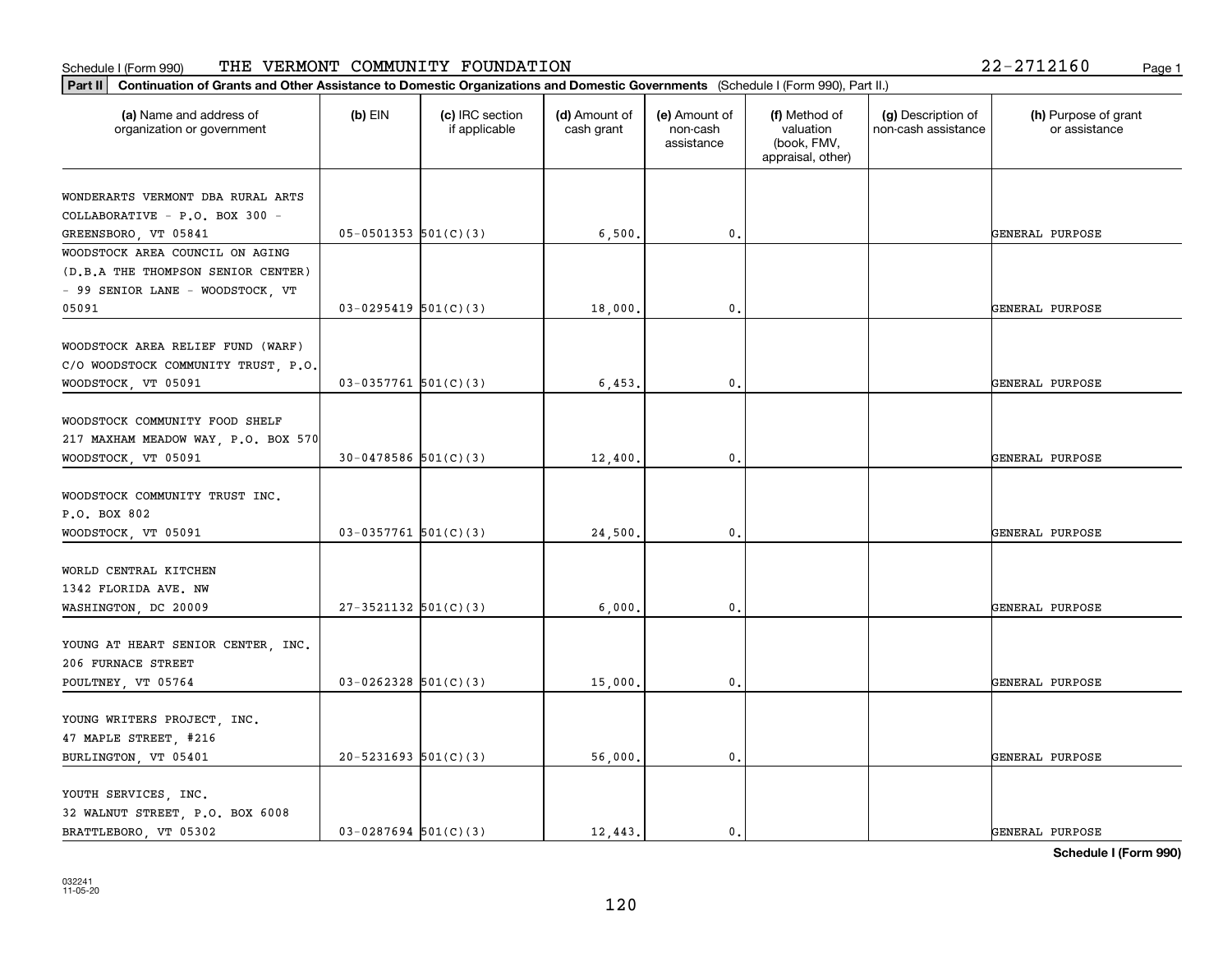#### **Part III Continuation of Grants and Other Assistance to Domestic Organization of Grants and Other Assistance to Domestic Organizations** Schedule I (Form 990) Page 1 THE VERMONT COMMUNITY FOUNDATION 22-2712160

| Continuation of Grants and Other Assistance to Domestic Organizations and Domestic Governments (Schedule I (Form 990), Part II.)<br>Part II |                            |                                  |                             |                                         |                                                                |                                           |                                       |  |
|---------------------------------------------------------------------------------------------------------------------------------------------|----------------------------|----------------------------------|-----------------------------|-----------------------------------------|----------------------------------------------------------------|-------------------------------------------|---------------------------------------|--|
| (a) Name and address of<br>organization or government                                                                                       | $(b)$ EIN                  | (c) IRC section<br>if applicable | (d) Amount of<br>cash grant | (e) Amount of<br>non-cash<br>assistance | (f) Method of<br>valuation<br>(book, FMV,<br>appraisal, other) | (g) Description of<br>non-cash assistance | (h) Purpose of grant<br>or assistance |  |
| ZEN REVOLUTION LLC<br>P.O. BOX 2072<br>MANCHESTER CENTER, VT 05255                                                                          | 81-5099966 $501(C)(3)$     |                                  | 10,000.                     | 0.                                      |                                                                |                                           | GENERAL PURPOSE                       |  |
| ZOEY'S DELI, INC<br>P.O. BOX 1444<br>MANCHESTER CENTER, VT 05255                                                                            | $03-0364156$ 501(C)(3)     |                                  | 15,000.                     | $\mathfrak{o}$ .                        |                                                                |                                           | <b>GENERAL PURPOSE</b>                |  |
| EPOCH INC<br>C/O THE TREASURER, P.O. BOX 99<br>LYME, NH 03768                                                                               | 61-1595609 $501(C)(3)$     |                                  | 10,000                      | $\mathbf{0}$                            |                                                                |                                           | <b>GENERAL PURPOSE</b>                |  |
| QUINTOWN SENIOR CENTER<br>P.O. BOX 113<br>HANCOCK, VT 05748                                                                                 | $03 - 0230076$ 501(C)(3)   |                                  | 7,500.                      | 0.                                      |                                                                |                                           | GENERAL PURPOSE                       |  |
| THE WILLIAMSTOWN ENDOWMENT FUND.<br>INC. - P.O. BOX 315 -<br>WILLIAMSTOWN, VT 05679                                                         | $22-3032870$ 501(C)(3)     |                                  | 10,618.                     | $\mathfrak{o}$ .                        |                                                                |                                           | <b>GENERAL PURPOSE</b>                |  |
| VERMONT COMMUNICATIONS UNION<br>DISTRICTS ASSOCIATION - P.O. BOX<br>1305 - QUECHEE, VT 05059                                                | 85-3804940 501(C)(3)       |                                  | 10,000                      | $\mathbf{0}$                            |                                                                |                                           | <b>GENERAL PURPOSE</b>                |  |
| WONDERFEET KIDS' MUSEUM<br>11 CENTER STREET, P.O. BOX 6243<br>RUTLAND, VT 05702                                                             | $45 - 4692194$ $501(C)(3)$ |                                  | 7,500.                      | 0.                                      |                                                                |                                           | GENERAL PURPOSE                       |  |
| LET'S GROW KIDS, INC<br>3 COURT ST<br>MIDDLEBURY, VT 05753                                                                                  | $31-1802348$ 501(C)(3)     |                                  | 235,750.                    | $\mathbf{0}$ .                          |                                                                |                                           | GENERAL PURPOSE                       |  |
| HIGH MEADOWS FUND, INC<br>3 COURT ST<br>MIDDLEBURY, VT 05753                                                                                | $20-0288123$ $501(C)(3)$   |                                  | 100.000.                    | $\mathbf{0}$                            |                                                                |                                           | GENERAL PURPOSE                       |  |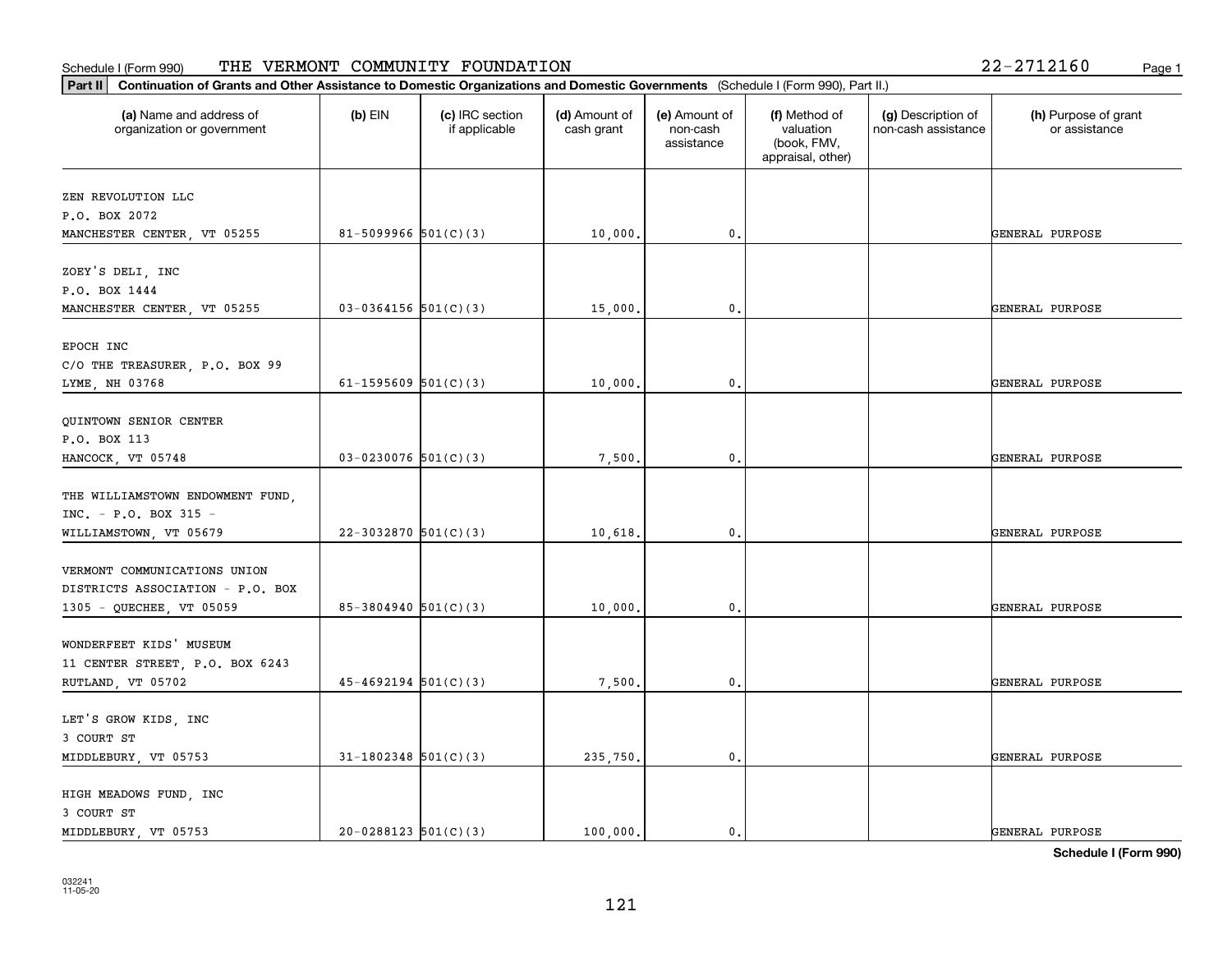#### Schedule I (Form 990) THE VERMONT COMMUNITY FOUNDATION 2 2-2 7 1 2 1 6 0 Page 1

| 22-2712160 | Page 1 |  |  |  |  |  |
|------------|--------|--|--|--|--|--|
|------------|--------|--|--|--|--|--|

| Continuation of Grants and Other Assistance to Domestic Organizations and Domestic Governments (Schedule I (Form 990), Part II.)<br>Part II |                          |                                  |                             |                                         |                                                                |                                           |                                       |  |  |
|---------------------------------------------------------------------------------------------------------------------------------------------|--------------------------|----------------------------------|-----------------------------|-----------------------------------------|----------------------------------------------------------------|-------------------------------------------|---------------------------------------|--|--|
| (a) Name and address of<br>organization or government                                                                                       | $(b)$ EIN                | (c) IRC section<br>if applicable | (d) Amount of<br>cash grant | (e) Amount of<br>non-cash<br>assistance | (f) Method of<br>valuation<br>(book, FMV,<br>appraisal, other) | (g) Description of<br>non-cash assistance | (h) Purpose of grant<br>or assistance |  |  |
| ADDISON COUNTY ATHLETICS<br>FOUNDATION - 3 COURT ST -<br>MIDDLEBURY, VT 05753                                                               | $46 - 1164975$ 501(C)(3) |                                  | 255,229.                    | $\mathfrak o$ .                         |                                                                |                                           | GENERAL PURPOSE                       |  |  |
| J. WARREN AND LOIS MCCLURE<br>FOUNDATION - 3 COURT ST -<br>MIDDLEBURY, VT 05753                                                             |                          | 501(C)(3)                        | 40,000.                     | $\mathfrak o$ .                         |                                                                |                                           | GENERAL PURPOSE                       |  |  |
|                                                                                                                                             |                          |                                  |                             |                                         |                                                                |                                           |                                       |  |  |
|                                                                                                                                             |                          |                                  |                             |                                         |                                                                |                                           |                                       |  |  |
|                                                                                                                                             |                          |                                  |                             |                                         |                                                                |                                           |                                       |  |  |
|                                                                                                                                             |                          |                                  |                             |                                         |                                                                |                                           |                                       |  |  |
|                                                                                                                                             |                          |                                  |                             |                                         |                                                                |                                           |                                       |  |  |
|                                                                                                                                             |                          |                                  |                             |                                         |                                                                |                                           |                                       |  |  |
|                                                                                                                                             |                          |                                  |                             |                                         |                                                                |                                           |                                       |  |  |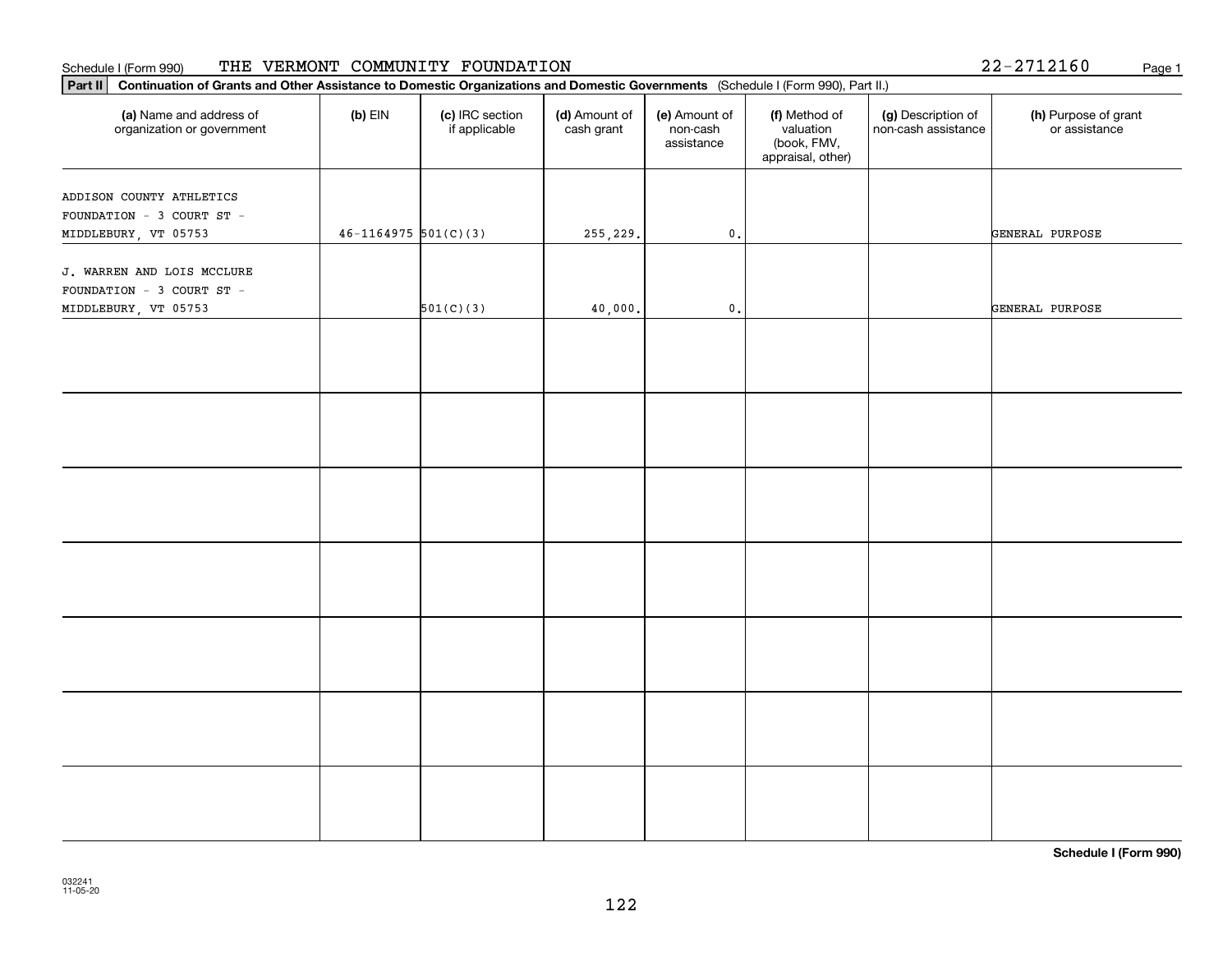#### Schedule I (Form 990) 2020 **THE VERMONT COMMUNITY FOUNDATION** Page

**2**

**Part III** | Grants and Other Assistance to Domestic Individuals. Complete if the organization answered "Yes" on Form 990, Part IV, line 22. Part III can be duplicated if additional space is needed.

| (a) Type of grant or assistance                                                                                                                      | (b) Number of<br>(c) Amount of<br>(d) Amount of non-<br>(e) Method of valuation<br>(f) Description of noncash assistance<br>(book, FMV, appraisal, other)<br>recipients<br>cash grant<br>cash assistance |         |                                           |          |  |  |  |  |  |  |  |
|------------------------------------------------------------------------------------------------------------------------------------------------------|----------------------------------------------------------------------------------------------------------------------------------------------------------------------------------------------------------|---------|-------------------------------------------|----------|--|--|--|--|--|--|--|
|                                                                                                                                                      |                                                                                                                                                                                                          |         |                                           |          |  |  |  |  |  |  |  |
| EDUCATIONAL SCHOLARSHIPS                                                                                                                             | 37                                                                                                                                                                                                       | 61,137. |                                           | $0.$ FMV |  |  |  |  |  |  |  |
|                                                                                                                                                      |                                                                                                                                                                                                          |         |                                           |          |  |  |  |  |  |  |  |
|                                                                                                                                                      |                                                                                                                                                                                                          |         |                                           |          |  |  |  |  |  |  |  |
|                                                                                                                                                      |                                                                                                                                                                                                          |         |                                           |          |  |  |  |  |  |  |  |
|                                                                                                                                                      |                                                                                                                                                                                                          |         |                                           |          |  |  |  |  |  |  |  |
|                                                                                                                                                      |                                                                                                                                                                                                          |         |                                           |          |  |  |  |  |  |  |  |
|                                                                                                                                                      |                                                                                                                                                                                                          |         |                                           |          |  |  |  |  |  |  |  |
|                                                                                                                                                      |                                                                                                                                                                                                          |         |                                           |          |  |  |  |  |  |  |  |
|                                                                                                                                                      |                                                                                                                                                                                                          |         |                                           |          |  |  |  |  |  |  |  |
| Part IV<br>Supplemental Information. Provide the information required in Part I, line 2; Part III, column (b); and any other additional information. |                                                                                                                                                                                                          |         |                                           |          |  |  |  |  |  |  |  |
| PART I, LINE 2:                                                                                                                                      |                                                                                                                                                                                                          |         |                                           |          |  |  |  |  |  |  |  |
| GRANTS AWARDED FROM DONOR ADVISED FUNDS ARE ACCOMPANIED BY A LETTER THAT                                                                             |                                                                                                                                                                                                          |         |                                           |          |  |  |  |  |  |  |  |
| STATES "DEPOSIT OF THIS CHECK SIGNIFIES YOUR ACCEPTANCE OF THIS AWARD, YOUR                                                                          |                                                                                                                                                                                                          |         |                                           |          |  |  |  |  |  |  |  |
| INTENT TO COMPLY WITH THE STATED GRANT PURPOSE, AND AS OUR RECEIPT FOR THIS                                                                          |                                                                                                                                                                                                          |         |                                           |          |  |  |  |  |  |  |  |
| IF YOU ARE UNABLE TO FULFILL THIS PURPOSE, PLEASE CONTACT THE<br>PAYMENT.                                                                            |                                                                                                                                                                                                          |         |                                           |          |  |  |  |  |  |  |  |
| VERMONT COMMUNITY FOUNDATION."                                                                                                                       |                                                                                                                                                                                                          |         | IN ADDITION, FOR SOME GRANTS AWARDED FROM |          |  |  |  |  |  |  |  |
| DONOR ADVISED FUNDS, REPORTS ARE REQUESTED AT THE END OF THE PROGRAM                                                                                 |                                                                                                                                                                                                          |         |                                           |          |  |  |  |  |  |  |  |
| IDENTIFYING THE RESULTS AND ACCOMPLISHMENTS OF THE PROGRAM.<br>FOR ALL                                                                               |                                                                                                                                                                                                          |         |                                           |          |  |  |  |  |  |  |  |
| סתודורים מאג המסדוורים משפחים משתמשים מתווח משפחים המסדר המשפחים המאג המסדרים משפחים                                                                 |                                                                                                                                                                                                          |         |                                           |          |  |  |  |  |  |  |  |

## DISCRETIONARY AND FIELD OF INTEREST FUNDS, GRANTEES ARE REQUIRED TO PROVIDE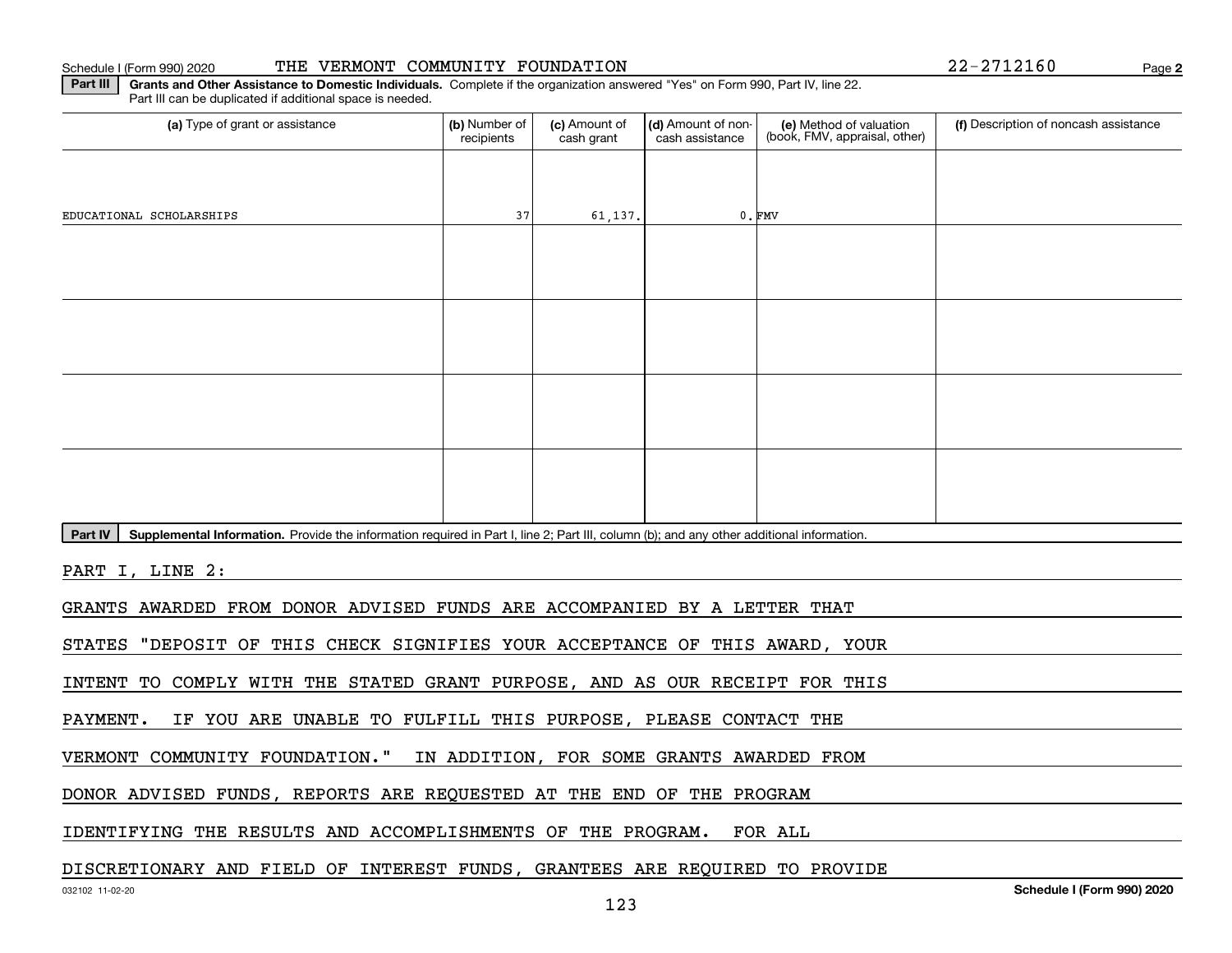# A REPORT TO THE FOUNDATION UPON PROGRAM COMPLETION OR WITHIN ONE YEAR OF

GRANT AWARD.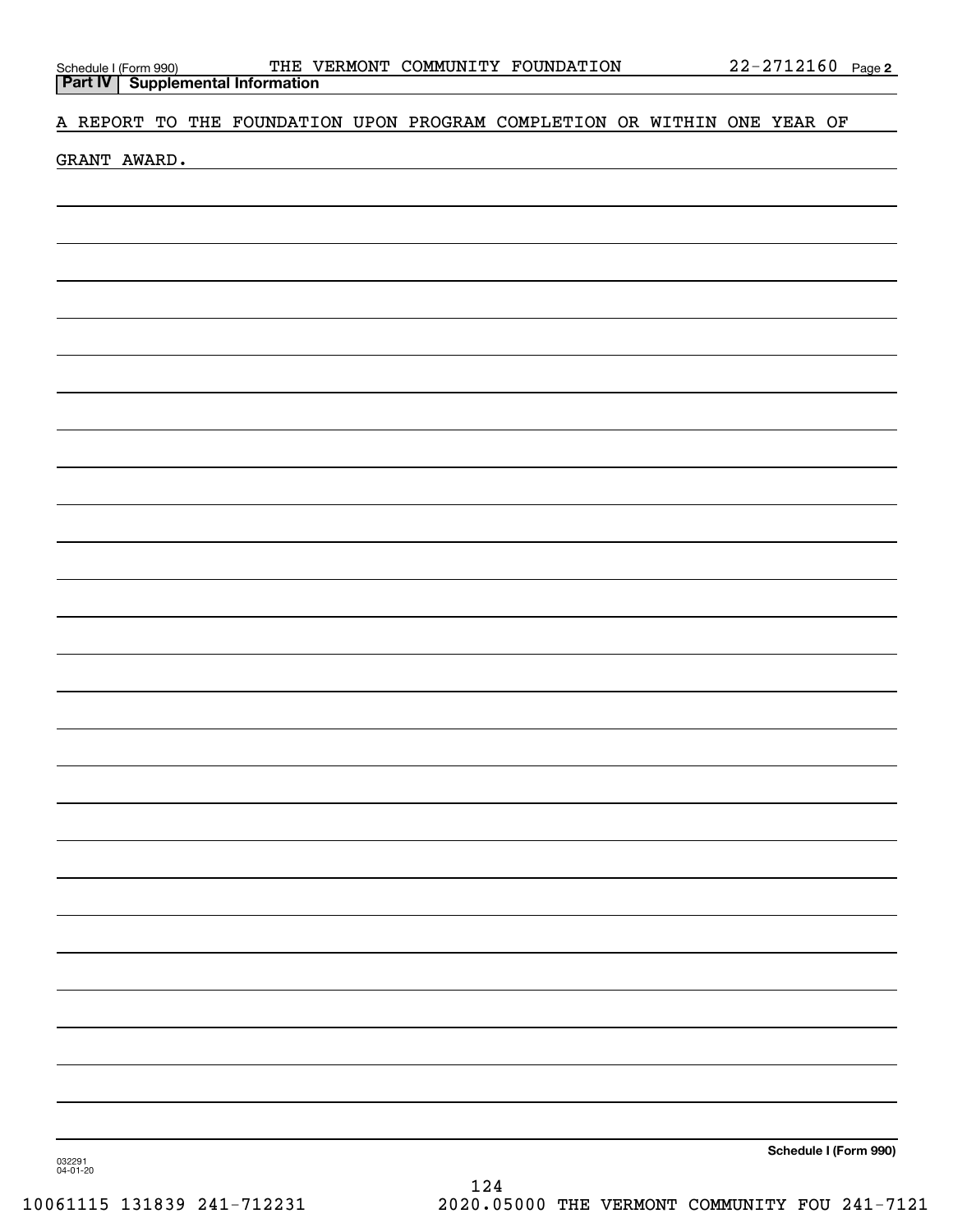|        | <b>Compensation Information</b><br><b>SCHEDULE J</b><br>OMB No. 1545-0047                                                        |                       |            |                         |  |  |
|--------|----------------------------------------------------------------------------------------------------------------------------------|-----------------------|------------|-------------------------|--|--|
|        | (Form 990)<br>For certain Officers, Directors, Trustees, Key Employees, and Highest                                              |                       | 2020       |                         |  |  |
|        | <b>Compensated Employees</b>                                                                                                     |                       |            |                         |  |  |
|        | Complete if the organization answered "Yes" on Form 990, Part IV, line 23.<br>Attach to Form 990.                                | <b>Open to Public</b> |            |                         |  |  |
|        | Department of the Treasury<br>Go to www.irs.gov/Form990 for instructions and the latest information.<br>Internal Revenue Service |                       | Inspection |                         |  |  |
|        | <b>Employer identification number</b><br>Name of the organization                                                                |                       |            |                         |  |  |
|        | THE VERMONT COMMUNITY FOUNDATION                                                                                                 | 22-2712160            |            |                         |  |  |
| Part I | <b>Questions Regarding Compensation</b>                                                                                          |                       |            |                         |  |  |
|        |                                                                                                                                  |                       | <b>Yes</b> | No                      |  |  |
|        | <b>1a</b> Check the appropriate box(es) if the organization provided any of the following to or for a person listed on Form 990, |                       |            |                         |  |  |
|        | Part VII, Section A, line 1a. Complete Part III to provide any relevant information regarding these items.                       |                       |            |                         |  |  |
|        | First-class or charter travel<br>Housing allowance or residence for personal use                                                 |                       |            |                         |  |  |
|        | Travel for companions<br>Payments for business use of personal residence                                                         |                       |            |                         |  |  |
|        | Tax indemnification and gross-up payments<br>Health or social club dues or initiation fees                                       |                       |            |                         |  |  |
|        | Discretionary spending account<br>Personal services (such as maid, chauffeur, chef)                                              |                       |            |                         |  |  |
|        |                                                                                                                                  |                       |            |                         |  |  |
|        | <b>b</b> If any of the boxes on line 1a are checked, did the organization follow a written policy regarding payment or           |                       |            |                         |  |  |
|        | reimbursement or provision of all of the expenses described above? If "No," complete Part III to explain                         | 1b                    |            |                         |  |  |
| 2      | Did the organization require substantiation prior to reimbursing or allowing expenses incurred by all directors,                 |                       |            |                         |  |  |
|        |                                                                                                                                  | $\mathbf{2}$          |            |                         |  |  |
|        |                                                                                                                                  |                       |            |                         |  |  |
| з      | Indicate which, if any, of the following the organization used to establish the compensation of the organization's               |                       |            |                         |  |  |
|        | CEO/Executive Director. Check all that apply. Do not check any boxes for methods used by a related organization to               |                       |            |                         |  |  |
|        | establish compensation of the CEO/Executive Director, but explain in Part III.                                                   |                       |            |                         |  |  |
|        | Compensation committee<br>Written employment contract                                                                            |                       |            |                         |  |  |
|        | $X$ Compensation survey or study<br>Independent compensation consultant                                                          |                       |            |                         |  |  |
|        | $\lfloor x \rfloor$ Approval by the board or compensation committee<br>Form 990 of other organizations                           |                       |            |                         |  |  |
|        |                                                                                                                                  |                       |            |                         |  |  |
|        | During the year, did any person listed on Form 990, Part VII, Section A, line 1a, with respect to the filing                     |                       |            |                         |  |  |
|        | organization or a related organization:                                                                                          |                       |            |                         |  |  |
| а      | Receive a severance payment or change-of-control payment?                                                                        | 4a                    |            | х                       |  |  |
| b      | Participate in or receive payment from a supplemental nonqualified retirement plan?                                              | 4b                    |            | $\overline{\mathbf{x}}$ |  |  |
| с      | Participate in or receive payment from an equity-based compensation arrangement?                                                 | 4c                    |            | $\overline{\mathbf{x}}$ |  |  |
|        | If "Yes" to any of lines 4a-c, list the persons and provide the applicable amounts for each item in Part III.                    |                       |            |                         |  |  |
|        |                                                                                                                                  |                       |            |                         |  |  |
|        | Only section 501(c)(3), 501(c)(4), and 501(c)(29) organizations must complete lines 5-9.                                         |                       |            |                         |  |  |
|        | For persons listed on Form 990, Part VII, Section A, line 1a, did the organization pay or accrue any compensation                |                       |            |                         |  |  |
|        | contingent on the revenues of:                                                                                                   |                       |            |                         |  |  |
| a      |                                                                                                                                  | 5а                    |            | x                       |  |  |
|        |                                                                                                                                  | 5b                    |            | $\overline{\mathbf{x}}$ |  |  |
|        | If "Yes" on line 5a or 5b, describe in Part III.                                                                                 |                       |            |                         |  |  |
| 6.     | For persons listed on Form 990, Part VII, Section A, line 1a, did the organization pay or accrue any compensation                |                       |            |                         |  |  |
|        | contingent on the net earnings of:                                                                                               |                       |            |                         |  |  |
| a      |                                                                                                                                  | 6a                    |            | х                       |  |  |
|        |                                                                                                                                  | 6b                    |            | $\overline{\mathbf{x}}$ |  |  |
|        | If "Yes" on line 6a or 6b, describe in Part III.                                                                                 |                       |            |                         |  |  |
|        | 7 For persons listed on Form 990, Part VII, Section A, line 1a, did the organization provide any nonfixed payments               |                       |            |                         |  |  |
|        |                                                                                                                                  | 7                     |            | х                       |  |  |
| 8      | Were any amounts reported on Form 990, Part VII, paid or accrued pursuant to a contract that was subject to the                  |                       |            |                         |  |  |
|        | initial contract exception described in Regulations section 53.4958-4(a)(3)? If "Yes," describe in Part III                      | 8                     |            | х                       |  |  |
| 9      | If "Yes" on line 8, did the organization also follow the rebuttable presumption procedure described in                           |                       |            |                         |  |  |
|        |                                                                                                                                  | 9                     |            |                         |  |  |
|        | wwayk Deduction Act Notice, ass the Instructions for Form 000<br>Cabadule I (Faunt 000) 0000                                     |                       |            |                         |  |  |

LHA For Paperwork Reduction Act Notice, see the Instructions for Form 990. Schedule J (Form 990) 2020

032111 12-07-20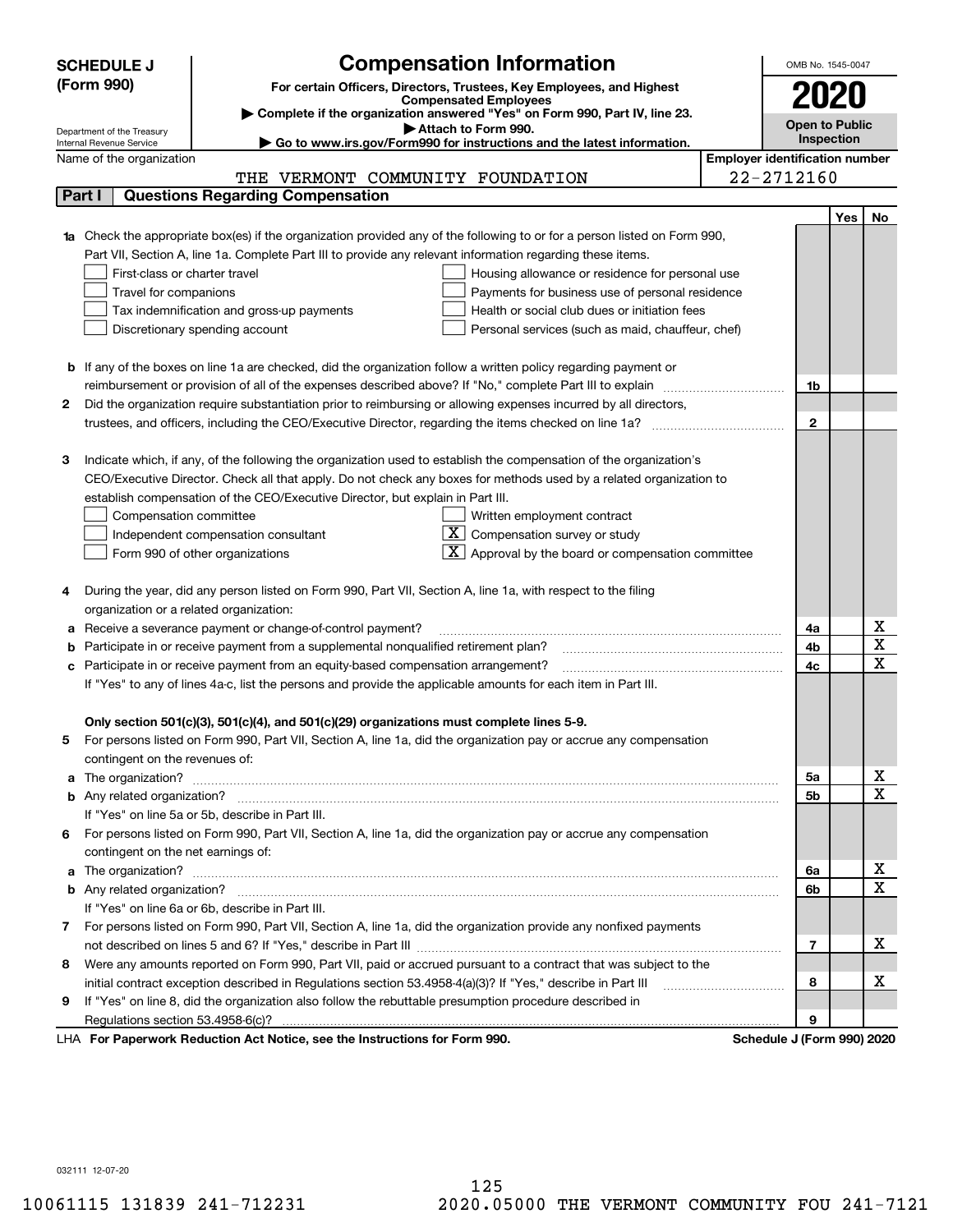032112 12-07-20

**Schedule J (Form 990) 2020**

# THE VERMONT COMMUNITY FOUNDATION

# **Part II Officers, Directors, Trustees, Key Employees, and Highest Compensated Employees.**  Schedule J (Form 990) 2020 Page Use duplicate copies if additional space is needed.

For each individual whose compensation must be reported on Schedule J, report compensation from the organization on row (i) and from related organizations, described in the instructions, on row (ii). Do not list any individuals that aren't listed on Form 990, Part VII.

**Note:**  The sum of columns (B)(i)-(iii) for each listed individual must equal the total amount of Form 990, Part VII, Section A, line 1a, applicable column (D) and (E) amounts for that individual.

|                                      |             |                          | (B) Breakdown of W-2 and/or 1099-MISC compensation |                                           | (C) Retirement and<br>other deferred | (D) Nontaxable<br>benefits | (E) Total of columns | (F) Compensation                                           |
|--------------------------------------|-------------|--------------------------|----------------------------------------------------|-------------------------------------------|--------------------------------------|----------------------------|----------------------|------------------------------------------------------------|
| (A) Name and Title                   |             | (i) Base<br>compensation | (ii) Bonus &<br>incentive<br>compensation          | (iii) Other<br>reportable<br>compensation | compensation                         |                            | $(B)(i)$ - $(D)$     | in column (B)<br>reported as deferred<br>on prior Form 990 |
| DAN SMITH<br>(1)                     | (i)         | 195,440.                 | $\overline{0}$ .                                   | 10,846.                                   | 14,952.                              | 34, 259.                   | 255,497.             | 0.                                                         |
| CEO                                  | (ii)        | 0.                       | $\overline{0}$ .                                   | $\overline{0}$ .                          | $\overline{0}$ .                     | 0.                         | $\overline{0}$ .     | $\overline{0}$ .                                           |
| DEBRA DABROWSKI<br>(2)               | (i)         | 144,484.                 | $\overline{0}$                                     | $\overline{0}$ .                          | 5,950.                               | 21,469.                    | 171,903.             | $\overline{0}$ .                                           |
| VP FOR FINANCE                       | (ii)        | 0.                       | $\overline{0}$                                     | $\overline{0}$ .                          | 0.                                   | $\mathbf 0$ .              | 0.                   | $\overline{0}$ .                                           |
| (3) FELIPE RIVERA                    | (i)         | 136,447.                 | $\overline{0}$                                     | $\overline{0}$ .                          | 5,184.                               | 26,824.                    | 168,455.             | $\overline{0}$ .                                           |
| VP FOR STRATEGY AND COMMUNICATIONS   | (ii)        | $\overline{0}$ .         | $\overline{0}$                                     | $\overline{0}$ .                          | 0.                                   | 0.                         | 0.                   | $\overline{0}$ .                                           |
| SARAH WARING<br>(4)                  | (i)         | 127, 176.                | $\overline{0}$ .                                   | $\overline{0}$ .                          | 5,279.                               | 30,508.                    | 162,963.             | $\overline{0}$ .                                           |
| VP FOR GRANTS AND COMMUNITY INVESTME | (ii)        | 0.                       | $\overline{0}$ .                                   | $\overline{0}$ .                          | 0.                                   | 0.                         | 0.                   | $\overline{0}$ .                                           |
| STACIE FAGAN<br>(5)                  | (i)         | 124, 314.                | $\overline{0}$ .                                   | $\overline{0}$ .                          | $\overline{5,344}$ .                 | 33, 163.                   | 162,821.             | $\overline{0}$ .                                           |
| VP FOR PHILANTHROPY                  | (ii)        | 0.                       | $\overline{0}$ .                                   | $\overline{0}$ .                          | 0.                                   | 0.                         | 0.                   | $\overline{0}$ .                                           |
|                                      | (i)         |                          |                                                    |                                           |                                      |                            |                      |                                                            |
|                                      | (ii)        |                          |                                                    |                                           |                                      |                            |                      |                                                            |
|                                      | (i)         |                          |                                                    |                                           |                                      |                            |                      |                                                            |
|                                      | (ii)        |                          |                                                    |                                           |                                      |                            |                      |                                                            |
|                                      | (i)         |                          |                                                    |                                           |                                      |                            |                      |                                                            |
|                                      | (ii)        |                          |                                                    |                                           |                                      |                            |                      |                                                            |
|                                      | (i)         |                          |                                                    |                                           |                                      |                            |                      |                                                            |
|                                      | (ii)        |                          |                                                    |                                           |                                      |                            |                      |                                                            |
|                                      | (i)         |                          |                                                    |                                           |                                      |                            |                      |                                                            |
|                                      | (ii)        |                          |                                                    |                                           |                                      |                            |                      |                                                            |
|                                      | (i)         |                          |                                                    |                                           |                                      |                            |                      |                                                            |
|                                      | (ii)        |                          |                                                    |                                           |                                      |                            |                      |                                                            |
|                                      | (i)         |                          |                                                    |                                           |                                      |                            |                      |                                                            |
|                                      | (ii)        |                          |                                                    |                                           |                                      |                            |                      |                                                            |
|                                      | (i)         |                          |                                                    |                                           |                                      |                            |                      |                                                            |
|                                      | (ii)        |                          |                                                    |                                           |                                      |                            |                      |                                                            |
|                                      | (i)         |                          |                                                    |                                           |                                      |                            |                      |                                                            |
|                                      | (ii)        |                          |                                                    |                                           |                                      |                            |                      |                                                            |
|                                      | (i)<br>(ii) |                          |                                                    |                                           |                                      |                            |                      |                                                            |
|                                      | (i)         |                          |                                                    |                                           |                                      |                            |                      |                                                            |
|                                      | (ii)        |                          |                                                    |                                           |                                      |                            |                      |                                                            |
|                                      |             |                          |                                                    |                                           |                                      |                            |                      |                                                            |

126

**2**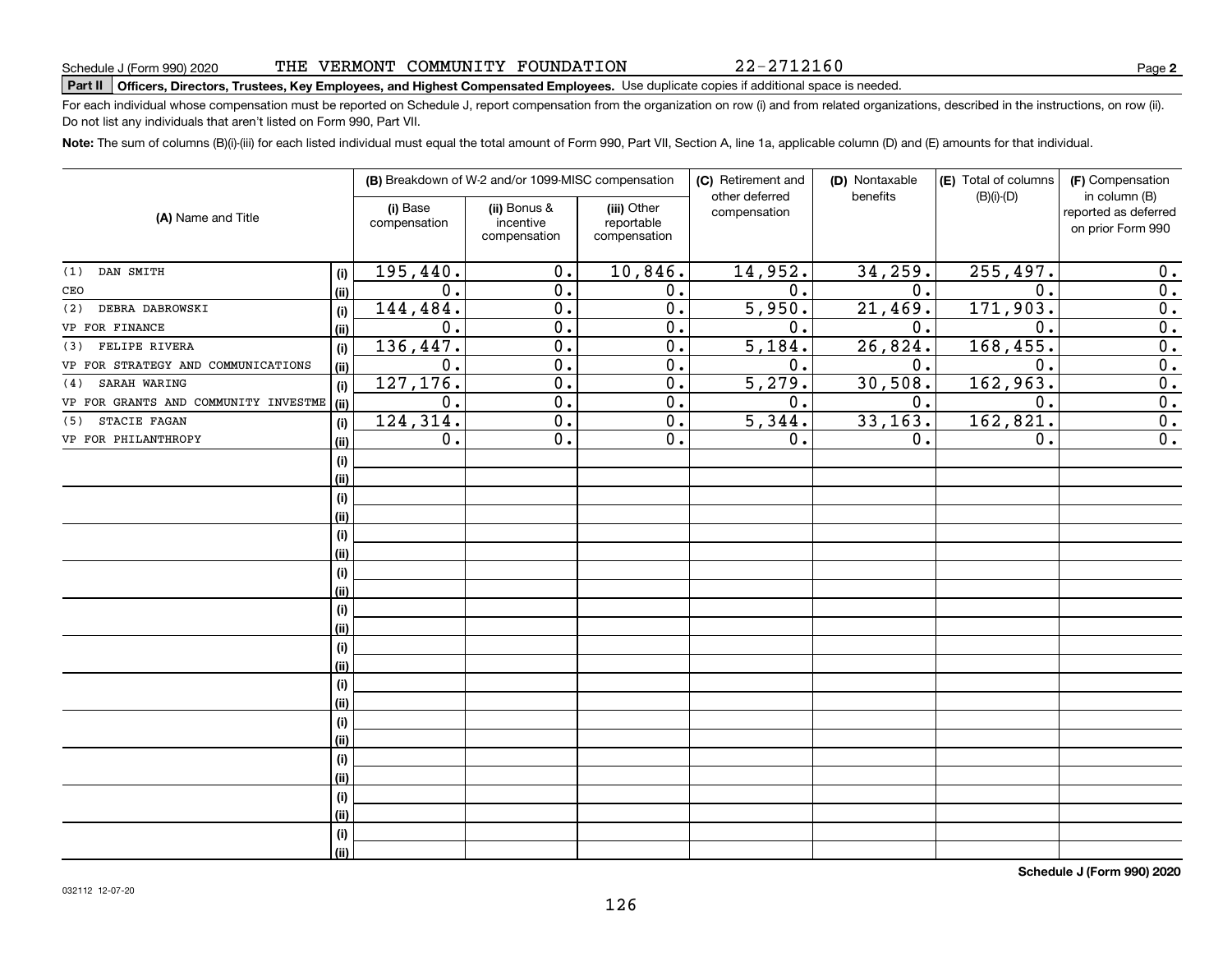## **Part III Supplemental Information**

Schedule J (Form 990) 2020 THE VERMONT COMMUNITY FOUNDATION 22-2712160<br>Part III Supplemental Information<br>Provide the information, explanation, or descriptions required for Part I, lines 1a, 1b, 3, 4a, 4b, 4c, 5a, 5b, 6a, 6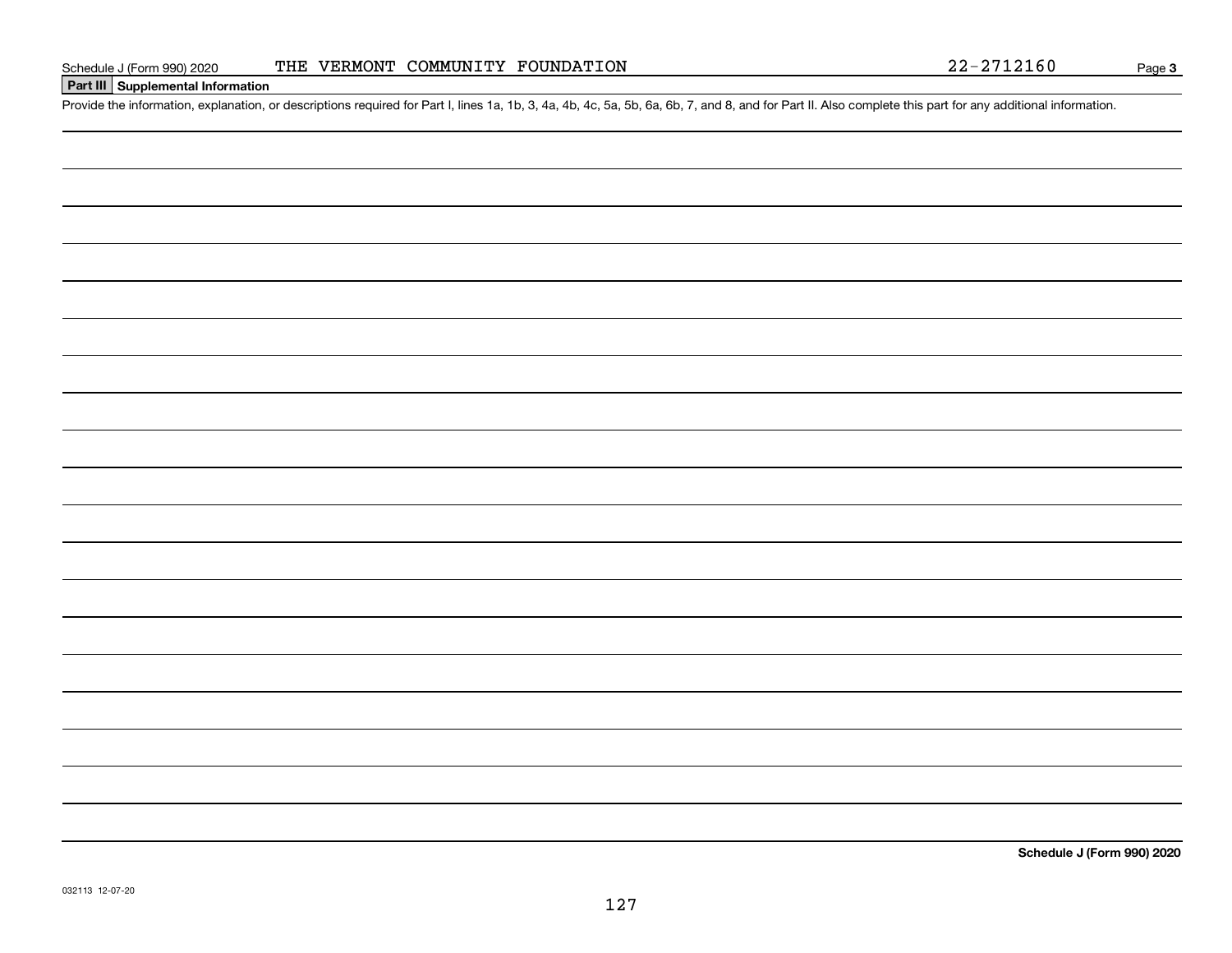### **SCHEDULE M (Form 990)**

# **Noncash Contributions**

OMB No. 1545-0047

**Open to Public Inspection**

| Department of the Treasury |
|----------------------------|
| Internal Revenue Service   |

**Complete if the organizations answered "Yes" on Form 990, Part IV, lines 29 or 30.** <sup>J</sup>**2020 Attach to Form 990.** J

 **Go to www.irs.gov/Form990 for instructions and the latest information.** J

# Name of the organization

THE VERMONT COMMUNITY FOUNDATION

**Employer identification number** 22-2712160

| Part I |       |                             | <b>Types of Property</b>                                                                                                       |                               |                                                                                        |                                                    |    |                                                       |                            |     |    |
|--------|-------|-----------------------------|--------------------------------------------------------------------------------------------------------------------------------|-------------------------------|----------------------------------------------------------------------------------------|----------------------------------------------------|----|-------------------------------------------------------|----------------------------|-----|----|
|        |       |                             |                                                                                                                                | (a)<br>Check if<br>applicable | (b)<br>Number of<br>contributions or<br>items contributed Form 990, Part VIII, line 1g | (c)<br>Noncash contribution<br>amounts reported on |    | Method of determining<br>noncash contribution amounts | (d)                        |     |    |
| 1.     |       |                             |                                                                                                                                |                               |                                                                                        |                                                    |    |                                                       |                            |     |    |
| 2      |       |                             |                                                                                                                                |                               |                                                                                        |                                                    |    |                                                       |                            |     |    |
| З      |       |                             | Art - Fractional interests                                                                                                     |                               |                                                                                        |                                                    |    |                                                       |                            |     |    |
| 4      |       |                             | Books and publications                                                                                                         |                               |                                                                                        |                                                    |    |                                                       |                            |     |    |
| 5      |       |                             | Clothing and household goods                                                                                                   |                               |                                                                                        |                                                    |    |                                                       |                            |     |    |
| 6      |       |                             |                                                                                                                                |                               |                                                                                        |                                                    |    |                                                       |                            |     |    |
| 7      |       |                             |                                                                                                                                |                               |                                                                                        |                                                    |    |                                                       |                            |     |    |
|        |       |                             |                                                                                                                                |                               |                                                                                        |                                                    |    |                                                       |                            |     |    |
| 8      |       | Intellectual property       |                                                                                                                                | $\mathbf x$                   | 96                                                                                     |                                                    |    | 13, 244, 163. FAIR MARKET VALUE                       |                            |     |    |
| 9      |       |                             | Securities - Publicly traded                                                                                                   |                               |                                                                                        |                                                    |    |                                                       |                            |     |    |
| 10     |       |                             | Securities - Closely held stock                                                                                                |                               |                                                                                        |                                                    |    |                                                       |                            |     |    |
| 11     |       |                             | Securities - Partnership, LLC, or                                                                                              |                               |                                                                                        |                                                    |    |                                                       |                            |     |    |
|        |       | trust interests             |                                                                                                                                |                               |                                                                                        |                                                    |    |                                                       |                            |     |    |
| 12     |       |                             | Securities - Miscellaneous                                                                                                     |                               |                                                                                        |                                                    |    |                                                       |                            |     |    |
| 13     |       |                             | Qualified conservation contribution -                                                                                          |                               |                                                                                        |                                                    |    |                                                       |                            |     |    |
|        |       | Historic structures         |                                                                                                                                |                               |                                                                                        |                                                    |    |                                                       |                            |     |    |
| 14     |       |                             | Qualified conservation contribution - Other                                                                                    |                               |                                                                                        |                                                    |    |                                                       |                            |     |    |
| 15     |       |                             | Real estate - Residential                                                                                                      |                               |                                                                                        |                                                    |    |                                                       |                            |     |    |
| 16     |       |                             | Real estate - Commercial                                                                                                       |                               |                                                                                        |                                                    |    |                                                       |                            |     |    |
| 17     |       |                             |                                                                                                                                |                               |                                                                                        |                                                    |    |                                                       |                            |     |    |
| 18     |       |                             |                                                                                                                                |                               |                                                                                        |                                                    |    |                                                       |                            |     |    |
| 19     |       |                             |                                                                                                                                |                               |                                                                                        |                                                    |    |                                                       |                            |     |    |
| 20     |       |                             | Drugs and medical supplies                                                                                                     |                               |                                                                                        |                                                    |    |                                                       |                            |     |    |
| 21     |       |                             |                                                                                                                                |                               |                                                                                        |                                                    |    |                                                       |                            |     |    |
| 22     |       |                             |                                                                                                                                |                               |                                                                                        |                                                    |    |                                                       |                            |     |    |
| 23     |       |                             |                                                                                                                                |                               |                                                                                        |                                                    |    |                                                       |                            |     |    |
| 24     |       |                             |                                                                                                                                |                               |                                                                                        |                                                    |    |                                                       |                            |     |    |
| 25     |       | Other $\blacktriangleright$ |                                                                                                                                |                               |                                                                                        |                                                    |    |                                                       |                            |     |    |
| 26     | Other |                             |                                                                                                                                |                               |                                                                                        |                                                    |    |                                                       |                            |     |    |
| 27     | Other |                             |                                                                                                                                |                               |                                                                                        |                                                    |    |                                                       |                            |     |    |
| 28     | Other |                             |                                                                                                                                |                               |                                                                                        |                                                    |    |                                                       |                            |     |    |
| 29     |       |                             | Number of Forms 8283 received by the organization during the tax year for contributions                                        |                               |                                                                                        |                                                    |    |                                                       |                            |     |    |
|        |       |                             | for which the organization completed Form 8283, Part V, Donee Acknowledgement                                                  |                               |                                                                                        |                                                    | 29 |                                                       |                            |     |    |
|        |       |                             |                                                                                                                                |                               |                                                                                        |                                                    |    |                                                       |                            | Yes | No |
|        |       |                             | 30a During the year, did the organization receive by contribution any property reported in Part I, lines 1 through 28, that it |                               |                                                                                        |                                                    |    |                                                       |                            |     |    |
|        |       |                             | must hold for at least three years from the date of the initial contribution, and which isn't required to be used for          |                               |                                                                                        |                                                    |    |                                                       |                            |     |    |
|        |       |                             | exempt purposes for the entire holding period?                                                                                 |                               |                                                                                        |                                                    |    |                                                       | <b>30a</b>                 |     | х  |
|        |       |                             | <b>b</b> If "Yes," describe the arrangement in Part II.                                                                        |                               |                                                                                        |                                                    |    |                                                       |                            |     |    |
| 31     |       |                             | Does the organization have a gift acceptance policy that requires the review of any nonstandard contributions?                 |                               |                                                                                        |                                                    |    |                                                       | 31                         | x   |    |
|        |       |                             | 32a Does the organization hire or use third parties or related organizations to solicit, process, or sell noncash              |                               |                                                                                        |                                                    |    |                                                       |                            |     |    |
|        |       | contributions?              |                                                                                                                                |                               |                                                                                        |                                                    |    |                                                       | <b>32a</b>                 | х   |    |
|        |       |                             | <b>b</b> If "Yes," describe in Part II.                                                                                        |                               |                                                                                        |                                                    |    |                                                       |                            |     |    |
| 33     |       |                             | If the organization didn't report an amount in column (c) for a type of property for which column (a) is checked,              |                               |                                                                                        |                                                    |    |                                                       |                            |     |    |
|        |       | describe in Part II.        |                                                                                                                                |                               |                                                                                        |                                                    |    |                                                       |                            |     |    |
| LHA    |       |                             | For Paperwork Reduction Act Notice, see the Instructions for Form 990.                                                         |                               |                                                                                        |                                                    |    |                                                       | Schedule M (Form 990) 2020 |     |    |
|        |       |                             |                                                                                                                                |                               |                                                                                        |                                                    |    |                                                       |                            |     |    |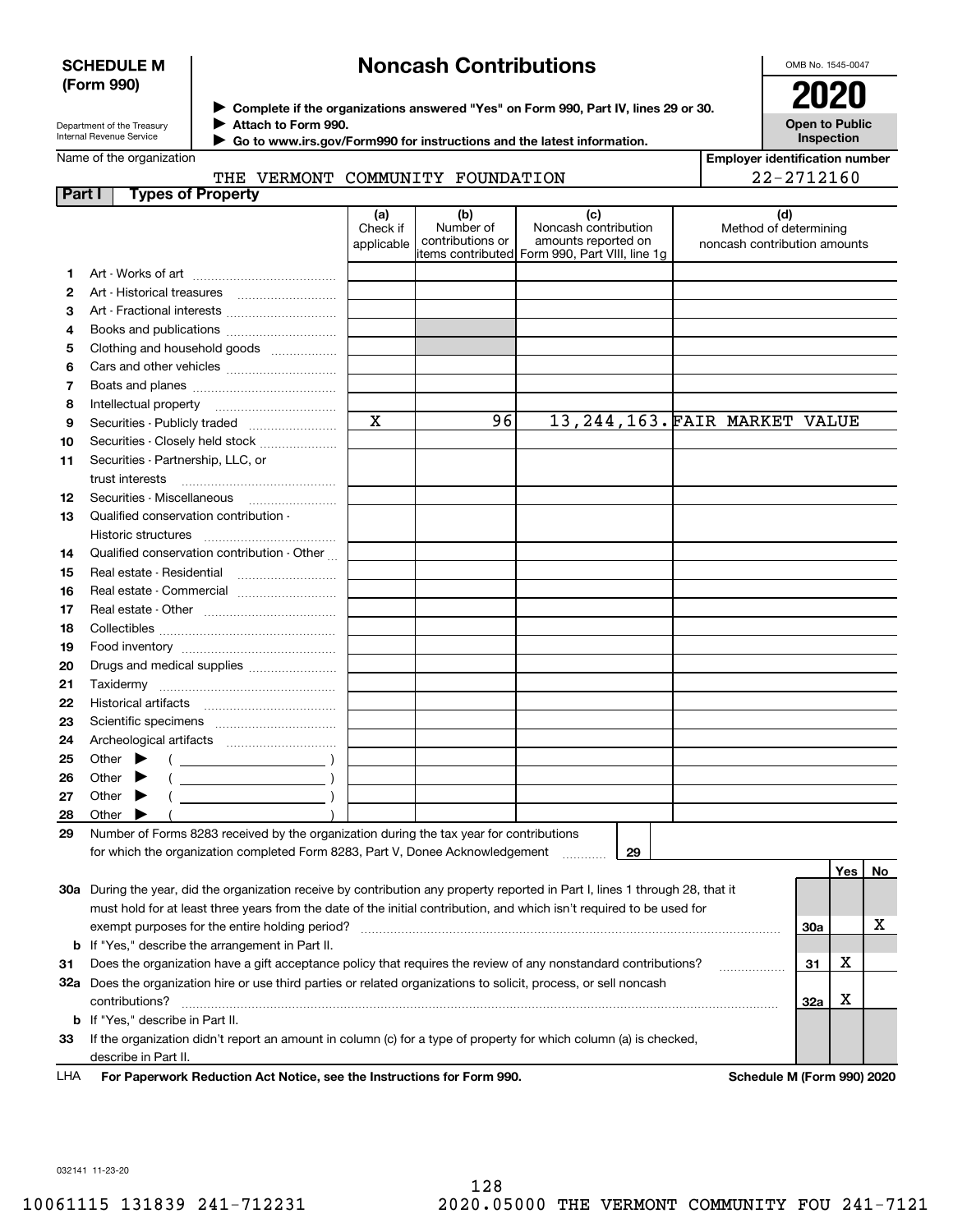Part II | Supplemental Information. Provide the information required by Part I, lines 30b, 32b, and 33, and whether the organization is reporting in Part I, column (b), the number of contributions, the number of items received, or a combination of both. Also complete this part for any additional information.

#### SCHEDULE M, LINE 32B:

### THE VERMONT COMMUNITY FOUNDATION USES MORGAN STANLEY AND CHARLES SCHWAB

BROKERAGE SERVICES TO RECEIVE AND PROCESS NON-CASH CONTRIBUTIONS.

**Schedule M (Form 990) 2020**

032142 11-23-20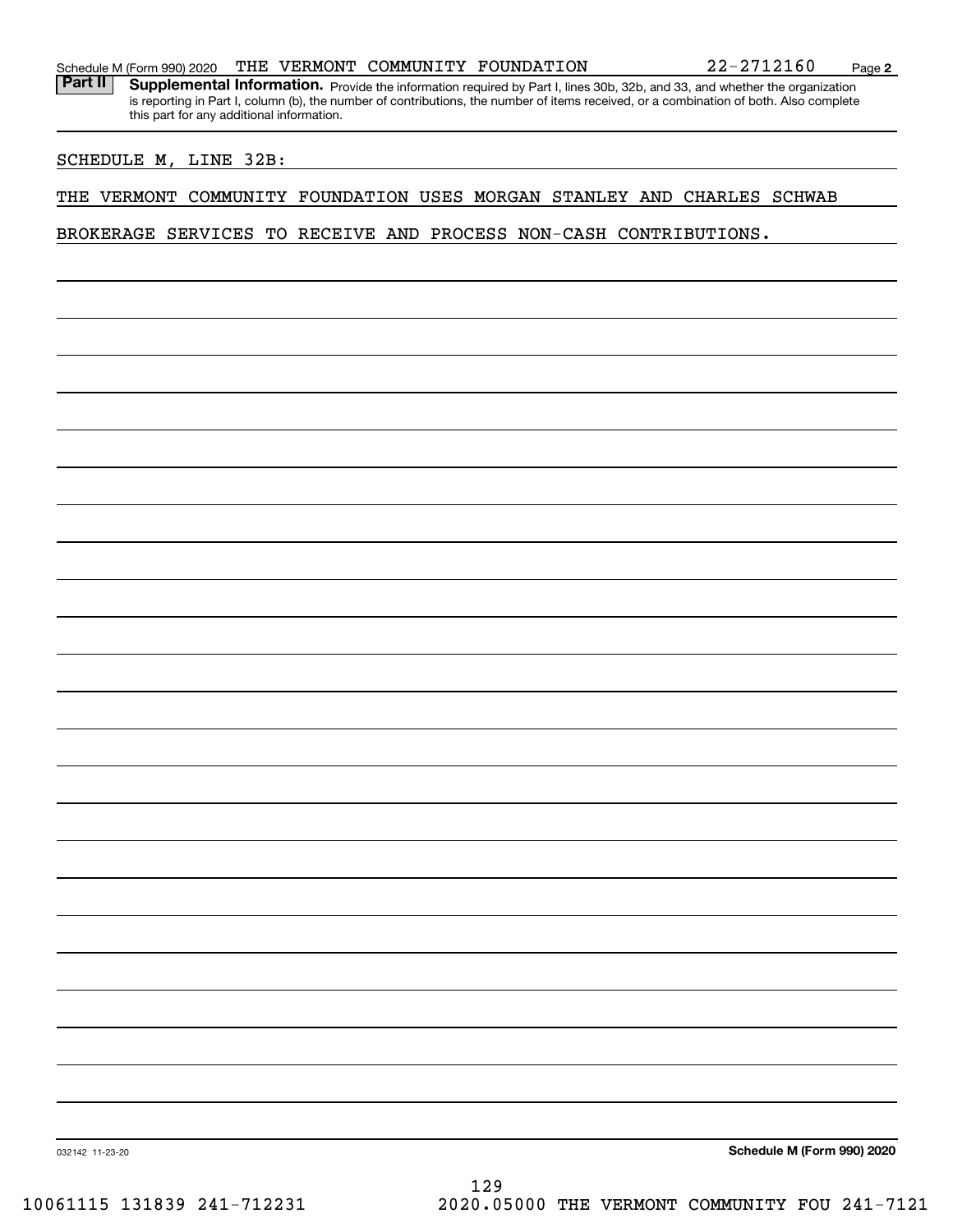**SCHEDULE O Supplemental Information to Form 990 or 990-EZ**

**(Form 990 or 990-EZ)**

**Complete to provide information for responses to specific questions on Form 990 or 990-EZ or to provide any additional information.**

**| Attach to Form 990 or 990-EZ. | Go to www.irs.gov/Form990 for the latest information.**

**Open to Public InspectionEmployer identification number 2020**

OMB No. 1545-0047

Department of the Treasury Internal Revenue Service Name of the organization

THE VERMONT COMMUNITY FOUNDATION | 22-2712160

# FORM 990, PART I, LINE 1, DESCRIPTION OF ORGANIZATION MISSION:

DIFFERENCE IN VERMONT

FORM 990, PART III, LINE 4A, PROGRAM SERVICE ACCOMPLISHMENTS:

TIME, ENERGY, AND DISCRETIONARY RESOURCES ON EFFORTS THAT PROVIDE

ACCESS TO EARLY CARE AND LEARNING, PATHWAYS TO COLLEGE AND CAREER

TRAINING, SUPPORT FOR YOUTH AND FAMILIES, AND COMMUNITY AND ECONOMIC

VITALITY.

THE FOUNDATION ENVISIONS VERMONT AT ITS BEST - WHERE EVERYONE HAS THE

OPPORTUNITY TO BUILD A BIRGHT, SECURE FUTURE.

FORM 990, PART VI, SECTION A, LINE 6:

THE FOUNDATION HAS AT LEAST 25, BUT NOT MORE THAN 200 MEMBERS. THE

MEMBERSHIP SHALL INCLUDE REPRESENTATION FROM EACH COUNTY IN VERMONT, IT

BEING THE PURPOSE OF THIS PROVISION TO MAKE THE MEMBERSHIP AS

REPRESENTATIVE AS POSSIBLE OF THE ENTIRE STATE. AT LEAST 75% OF THE

MEMBERS SHALL BE RESIDENTS OF THE STATE OF VERMONT. THE MEMBERSHIP'S

DUTIES ARE TO ELECT THE DIRECTORS OF THE BOARD, ELECT MEMBERS, UPON REQUEST

CONSULT AND ADVISE THE BOARD ABOUT MATTERS AFFECTING THE FOUNDATION AND

PROMOTE THE PURPOSES AND METHODS OF OPERATIONS OF THE FOUNDATION.

FORM 990, PART VI, SECTION A, LINE 7A:

THE MEMBERS ELECT THE BOARD OF DIRECTORS.

FORM 990, PART VI, SECTION B, LINE 11B:

THE FINANCE, AUDIT AND RISK (FAR) COMMITTEE, COMPRISED OF MEMBERS OF THE

032211 11-20-20 LHA For Paperwork Reduction Act Notice, see the Instructions for Form 990 or 990-EZ. Schedule O (Form 990 or 990-EZ) 2020

130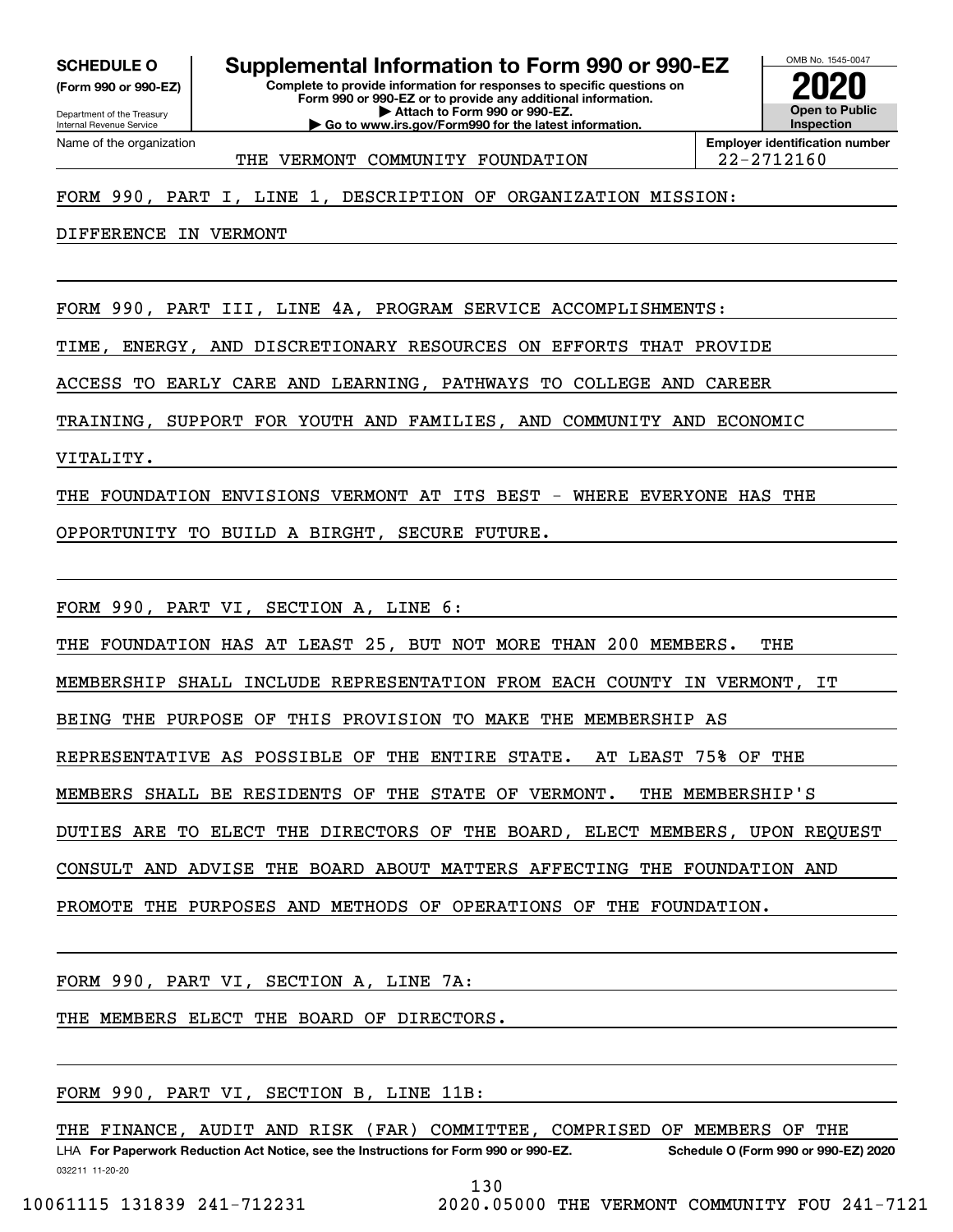| Schedule O (Form 990 or 990-EZ) 2020                                                 | Page 2                                                  |
|--------------------------------------------------------------------------------------|---------------------------------------------------------|
| Name of the organization<br>COMMUNITY<br>THE<br>FOUNDATION<br>VERMONT                | <b>Employer identification number</b><br>$22 - 2712160$ |
| BOARD OF DIRECTORS OF THE FOUNDATION, RECEIVE AND REVIEW A COPY OF THE FORM          |                                                         |
| 990.<br>THE FAR COMMITTEE DISCUSSES THE FORM 990 WITH FINANCE STAFF PRIOR TO         |                                                         |
| THE BOARD OF DIRECTORS RECEIVE A COPY OF THE FORM<br>ADDITION,<br>ITS FILING.<br>IN. |                                                         |
| 990<br>PRTOR<br>FILING<br>ጥറ<br>THE<br>ΟF<br>THE RETURN.                             |                                                         |

FORM 990, PART VI, SECTION B, LINE 12C:

THE FOUNDATION HAS ESTABLISHED A CONFLICT OF INTEREST POLICY AND A CONFIDENTIALITY POLICY. THIS POLICY IS IMPLEMENTED AS FOLLOWS: A) ANNUALLY, THE VP OF FINANCE/CFO DISTRIBUTES AND REVIEWS THE CONFLICT OF INTEREST POLICY AND CONFIDENTIALITY POLICY WITH THE FOUNDATION STAFF. THE POLICIES ARE DISCUSSED AND THE STAFF COMPLETE THE ACKNOWLEDGEMENT FORM INDICATING UNDERSTANDING OF THE POLICY. AS PART OF THIS PROCESS, STAFF IDENTIFY ANY POTENTIAL CONFLICTS TO THE VP FOR FINANCE WHICH IS SUMMARIZED BY HUMAN RESOURCE AREA FOR VISIBILITY. THIS DATA IS USED TO ENSURE THAT THE FOUNDATION IS INDEPENDENT IN ITS DECISION MAKING. EVERY STAFF IS REQUIRED TO COMPLETE THESE FORMS. B) ANNUALLY, THE BOARD REVIEWS THE POLICIES WITH EACH DIRECTOR RETURNING THE SIGNATURE OF UNDERSTANDING PAGE ALONG WITH A LIST IDENTIFYING ANY CONFLICTS. VP FOR FINANCE PROVIDES A SUMMARY TO AUDIT COMMITTEE TO ENSURE CONFLICTS ARE DISCLOSED AND PROPER ABSTAINING OCCURS. C) NEW STAFF AND BOARD MEMBERS ARE INFORMED OF THESE POLICIES AS PART OF THEIR ORIENTATION MATERIALS AND RETURN THE ADKNOWLEDGEMENT OF UNDERSTANDING AND POTENTIAL CONFLICTS TO HUMAN RESOURCES. D) AT EACH BOARD MEETING, BOARD MEMBERS DISCLOSE ANY CONFLICTS AND ABSTAIN FROM VOTING AND/OR LEAVE THE MEETING AS APPROPRIATE.

FORM 990, PART VI, SECTION B, LINE 15:

THE FOUNDATION'S BOARD OF DIRECTORS REVIEWS THE PRESIDENT/CEO'S SALARY

032212 11-20-20 **Schedule O (Form 990 or 990-EZ) 2020** ANNUALLY AND USES THE COUNCIL ON FOUNDATION'S ANNUAL SALARY SURVEY AS A 131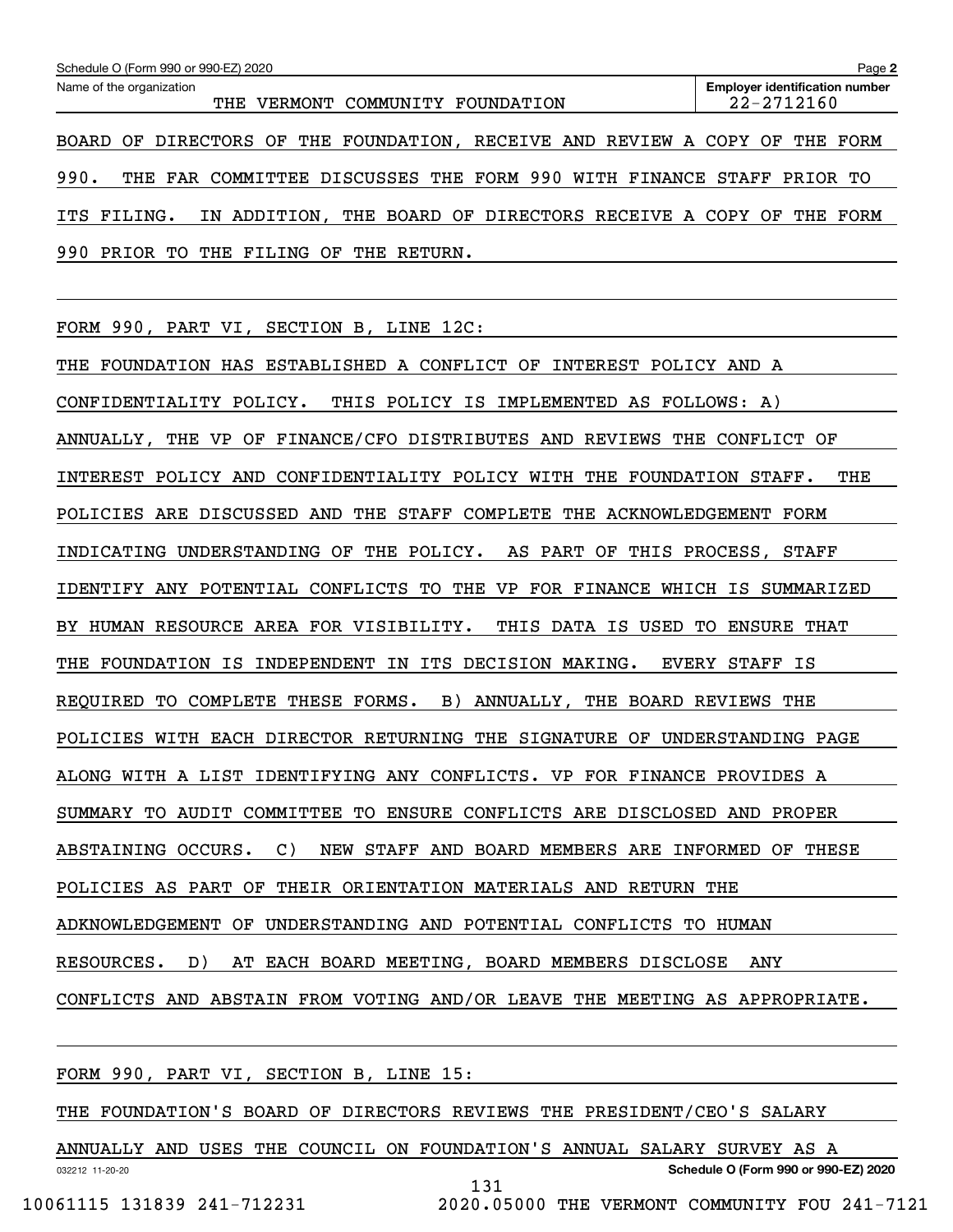| Schedule O (Form 990 or 990-EZ) 2020                                            | Page 2                                              |
|---------------------------------------------------------------------------------|-----------------------------------------------------|
| Name of the organization<br>THE VERMONT COMMUNITY FOUNDATION                    | <b>Employer identification number</b><br>22-2712160 |
| GUIDELINE TO<br>DETERMINE THE APPROPRIATENESS OF THE SALARY AND/OR ANY          |                                                     |
| THE FOUNDATION SEEKS TO HAVE THE PRESIDENT/CEO'S SALARY BE AT<br>ADJUSTMENTS.   |                                                     |
| A REASONABLE RANGE AROUND THE MEDIAN SALARY PROVIDED BY THE COUNCIL ON          |                                                     |
| FOUNDATION'S SURVEY FOR FOUNDATIONS OF COMPARABLE SIZE, AS ADJUSTED FOR THE     |                                                     |
| ALL OTHER STAFF<br>REPORTING PERIOD LAG.<br>SALARIES ARE ESTABLISHED            | BY<br>THE                                           |
| PRESIDENT AND VP FOR FINANCE/CFO USING THE SAME METHOD DESCRIBED ABOVE.         |                                                     |
| THE COUNCIL ON FOUNDATION'S SURVEY POSITIONS BASED ON<br>JOBS ARE MATCHED<br>TO |                                                     |
| CONTENT AND RESPONSIBILITIES.<br>PERFORMANCE REVIEWS ARE PERFORMED BY THE CEO   |                                                     |
| AN ANNUAL BASIS FOR SENIOR MANAGEMENT.<br>ON.                                   |                                                     |
|                                                                                 |                                                     |
| FORM 990, PART VI, SECTION C, LINE 19:                                          |                                                     |
| FOUNDATION POSTS<br>ITS AUDITED FINANCIAL STATEMENTS, IRS $501(C)(3)$<br>THE    |                                                     |
| CONFLICT OF INTEREST POLICY AND FORM 990<br>DETERMINATION LETTER,               | ON ITS                                              |
| WEBSITE AT WWW.VERMONTCF.ORG.<br>THE FOUNDATION PROVIDES ITS ARTICLES OF        |                                                     |
| INCORPORATION, BYLAWS, AND FORM 1023 UPON REQUEST.                              |                                                     |

FORM 990, PART XI, LINE 9, CHANGES IN NET ASSETS:

# REFUNDED PRIOR YEAR GRANTS -4,281.

032212 11-20-20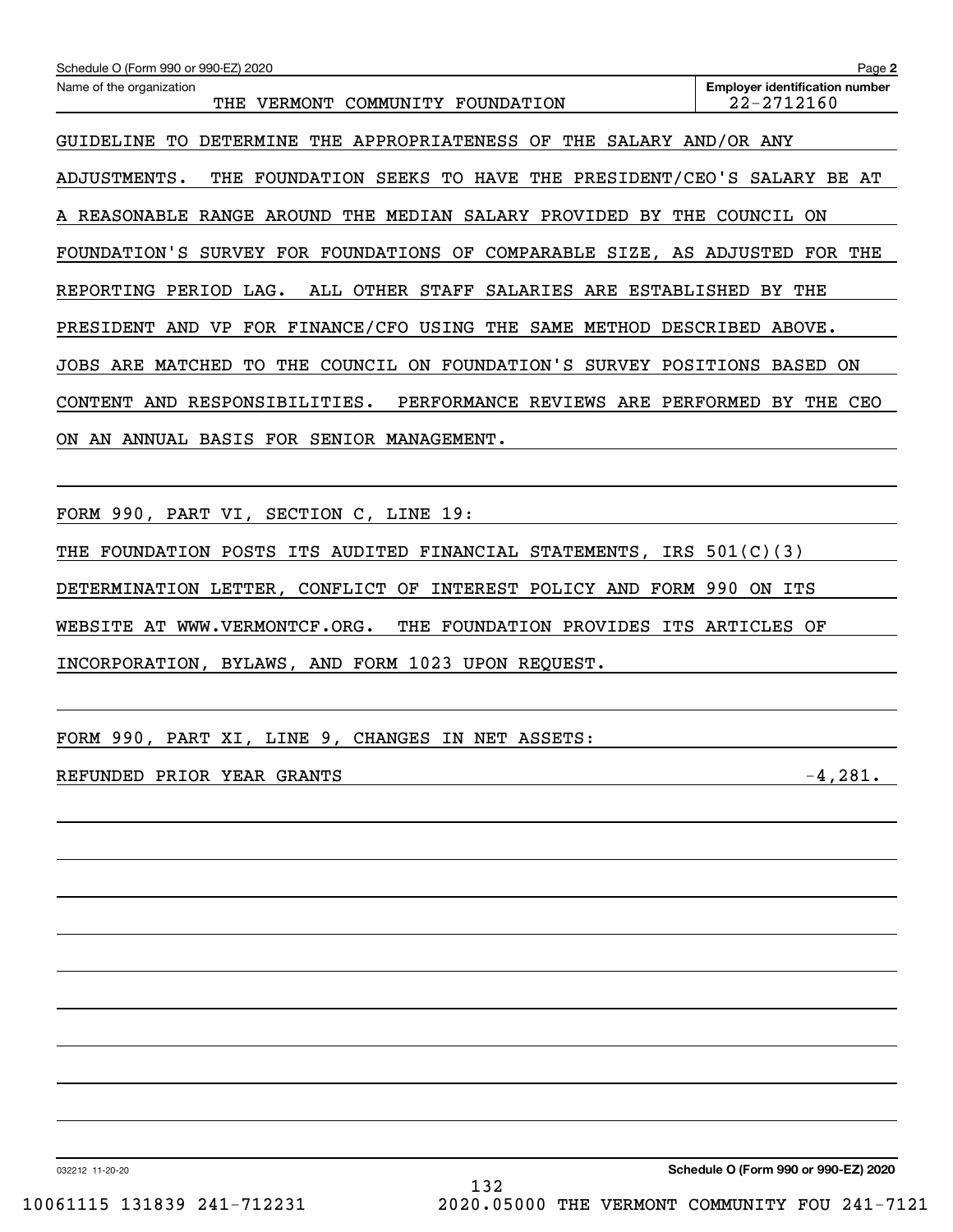| <b>SCHEDULE R</b>                          |  |
|--------------------------------------------|--|
| $\mathbf{r}$ , $\mathbf{r}$ , $\mathbf{r}$ |  |

#### **(Form 990)**

# **Related Organizations and Unrelated Partnerships**

**Complete if the organization answered "Yes" on Form 990, Part IV, line 33, 34, 35b, 36, or 37.** |

**Attach to Form 990.**  |

OMB No. 1545-0047

**Open to Public 2020**

**Employer identification number**

22-2712160

Department of the Treasury Internal Revenue Service

# **| Go to www.irs.gov/Form990 for instructions and the latest information. Inspection**

Name of the organization

### THE VERMONT COMMUNITY FOUNDATION

**Part I Identification of Disregarded Entities.**  Complete if the organization answered "Yes" on Form 990, Part IV, line 33.

| (a)<br>Name, address, and EIN (if applicable)<br>of disregarded entity | (b)<br>Primary activity | (c)<br>Legal domicile (state or<br>foreign country) | (d)<br>Total income | (e)<br>End-of-year assets | (f)<br>Direct controlling<br>entity |
|------------------------------------------------------------------------|-------------------------|-----------------------------------------------------|---------------------|---------------------------|-------------------------------------|
|                                                                        |                         |                                                     |                     |                           |                                     |
|                                                                        |                         |                                                     |                     |                           |                                     |
|                                                                        |                         |                                                     |                     |                           |                                     |
|                                                                        |                         |                                                     |                     |                           |                                     |

#### **Identification of Related Tax-Exempt Organizations.** Complete if the organization answered "Yes" on Form 990, Part IV, line 34, because it had one or more related tax-exempt **Part II** organizations during the tax year.

| (a)<br>Name, address, and EIN<br>of related organization | (b)<br>Primary activity | (c)<br>Legal domicile (state or<br>foreign country) | (d)<br>Exempt Code<br>section | (e)<br>Public charity<br>status (if section | (f)<br>Direct controlling<br>entity | $(g)$<br>Section 512(b)(13) | controlled<br>entity? |
|----------------------------------------------------------|-------------------------|-----------------------------------------------------|-------------------------------|---------------------------------------------|-------------------------------------|-----------------------------|-----------------------|
|                                                          |                         |                                                     |                               | 501(c)(3))                                  |                                     | Yes                         | No.                   |
| THE HIGH MEADOWS FUND, INC. - 20-0288123                 |                         |                                                     |                               |                                             |                                     |                             |                       |
| 3 COURT STREET                                           | SUPPORT THE VERMONT     |                                                     |                               | 509(A)(3)                                   | <b>VERMONT COMMUNITY</b>            |                             |                       |
| MIDDLEBURY, VT 05753                                     | COMMUNITY FOUNDATION    | VERMONT                                             | 501(C)(3)                     | TYPE 1                                      | FOUNDATION                          | х                           |                       |
| J. WARREN AND LOIS MCCLURE FOUNDATION, INC.              |                         |                                                     |                               |                                             |                                     |                             |                       |
| - 03-0345186 3 COURT STREET MIDDLEBURY VT                | SUPPORT THE VERMONT     |                                                     |                               | 509(A)(3)                                   | <b>VERMONT COMMUNITY</b>            |                             |                       |
| 05753                                                    | COMMUNITY FOUNDATION    | VERMONT                                             | 501(C)(3)                     | TYPE 1                                      | FOUNDATION                          | х                           |                       |
| LET'S GROW KIDS, INC. - 31-1802348                       |                         |                                                     |                               |                                             |                                     |                             |                       |
| 3 COURT STREET                                           | SUPPORT THE VERMONT     |                                                     |                               | 509(A)(3)                                   | <b>VERMONT COMMUNITY</b>            |                             |                       |
| MIDDLEBURY, VT 05753                                     | COMMUNITY FOUNDATION    | VERMONT                                             | 501(C)(3)                     | TYPE 1                                      | FOUNDATION                          | Χ                           |                       |
| ADDISON COMMUNITY ATHLETICS FOUNDATION, INC.             |                         |                                                     |                               |                                             |                                     |                             |                       |
| - 46-1164975, 3 COURT STREET, MIDDLEBURY, VT             | SUPPORT THE VERMONT     |                                                     |                               | 509(A)(3)                                   | <b>VERMONT COMMUNITY</b>            |                             |                       |
| 05753                                                    | COMMUNITY FOUNDATION    | VERMONT                                             | 501(C)(3)                     | TYPE 1                                      | FOUNDATION                          | х                           |                       |

**For Paperwork Reduction Act Notice, see the Instructions for Form 990. Schedule R (Form 990) 2020**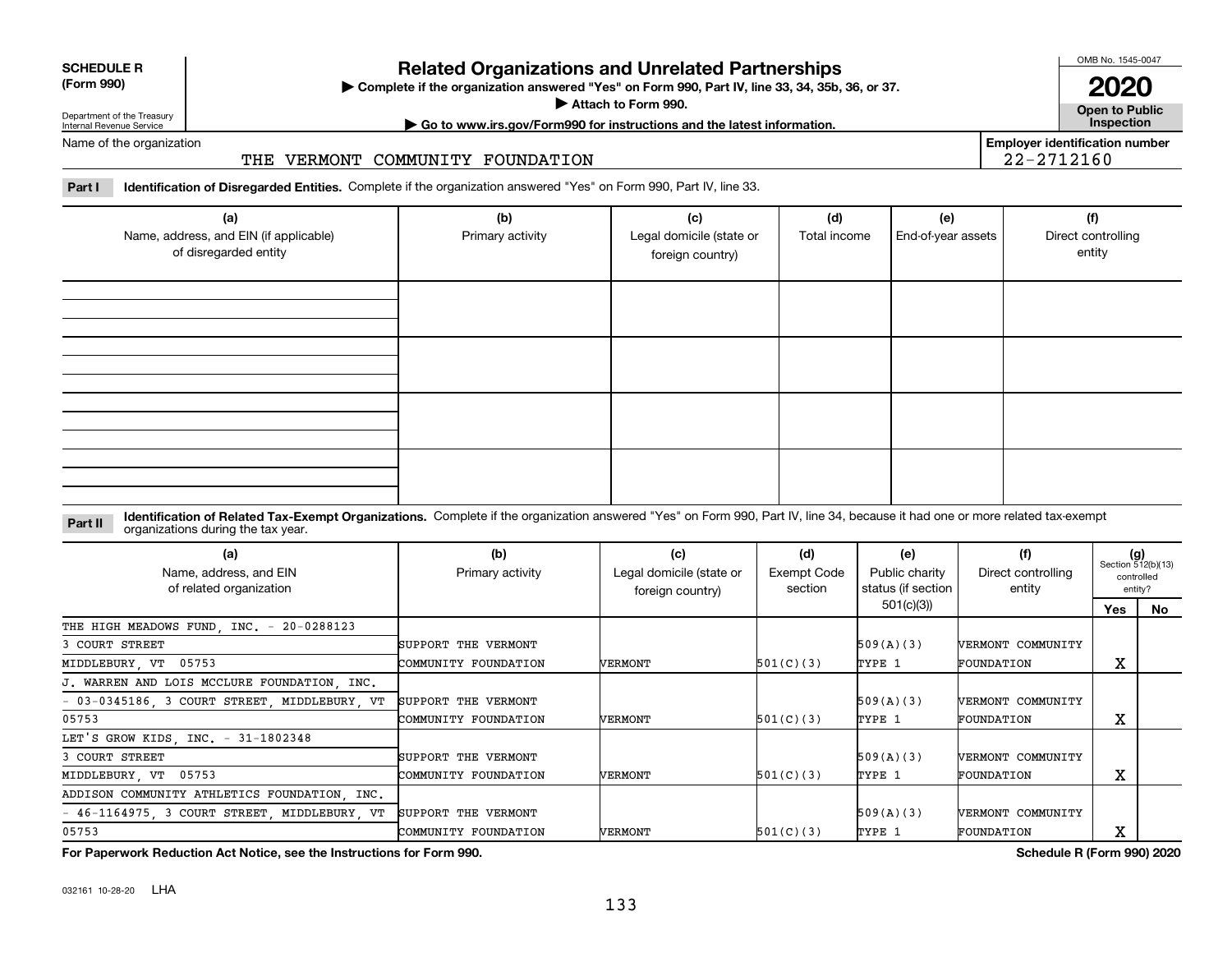**Part II Continuation of Identification of Related Tax-Exempt Organizations**

| (a)<br>Name, address, and EIN<br>of related organization | (b)<br>Primary activity | (c)<br>Legal domicile (state or<br>foreign country) | (d)<br>Exempt Code<br>section | (e)<br>Public charity<br>status (if section<br>501(c)(3) | (f)<br>Direct controlling<br>entity | $(g)$<br>Section 512(b)(13)<br>controlled<br>organization? |    |
|----------------------------------------------------------|-------------------------|-----------------------------------------------------|-------------------------------|----------------------------------------------------------|-------------------------------------|------------------------------------------------------------|----|
| THE CURTIS FUND, INC. - 03-6009912                       |                         |                                                     |                               |                                                          |                                     | Yes                                                        | No |
| 3 COURT STREET                                           | SUPPORT THE VERMONT     |                                                     |                               | 509(A)(3)                                                | VERMONT COMMUNITY                   |                                                            |    |
| MIDDLEBURY, VT 05753                                     | COMMUNITY FOUNDATION    | VERMONT                                             | 501(C)(3)                     | TYPE 1                                                   | FOUNDATION                          | $\mathbf X$                                                |    |
|                                                          |                         |                                                     |                               |                                                          |                                     |                                                            |    |
|                                                          |                         |                                                     |                               |                                                          |                                     |                                                            |    |
|                                                          |                         |                                                     |                               |                                                          |                                     |                                                            |    |
|                                                          |                         |                                                     |                               |                                                          |                                     |                                                            |    |
|                                                          |                         |                                                     |                               |                                                          |                                     |                                                            |    |
|                                                          |                         |                                                     |                               |                                                          |                                     |                                                            |    |
|                                                          |                         |                                                     |                               |                                                          |                                     |                                                            |    |
|                                                          |                         |                                                     |                               |                                                          |                                     |                                                            |    |
|                                                          |                         |                                                     |                               |                                                          |                                     |                                                            |    |
|                                                          |                         |                                                     |                               |                                                          |                                     |                                                            |    |
|                                                          |                         |                                                     |                               |                                                          |                                     |                                                            |    |
|                                                          |                         |                                                     |                               |                                                          |                                     |                                                            |    |
|                                                          |                         |                                                     |                               |                                                          |                                     |                                                            |    |
|                                                          |                         |                                                     |                               |                                                          |                                     |                                                            |    |
|                                                          |                         |                                                     |                               |                                                          |                                     |                                                            |    |
|                                                          |                         |                                                     |                               |                                                          |                                     |                                                            |    |
|                                                          |                         |                                                     |                               |                                                          |                                     |                                                            |    |
|                                                          |                         |                                                     |                               |                                                          |                                     |                                                            |    |
|                                                          |                         |                                                     |                               |                                                          |                                     |                                                            |    |
|                                                          |                         |                                                     |                               |                                                          |                                     |                                                            |    |
|                                                          |                         |                                                     |                               |                                                          |                                     |                                                            |    |
|                                                          |                         |                                                     |                               |                                                          |                                     |                                                            |    |
|                                                          |                         |                                                     |                               |                                                          |                                     |                                                            |    |
|                                                          |                         |                                                     |                               |                                                          |                                     |                                                            |    |
|                                                          |                         |                                                     |                               |                                                          |                                     |                                                            |    |
|                                                          |                         |                                                     |                               |                                                          |                                     |                                                            |    |
|                                                          |                         |                                                     |                               |                                                          |                                     |                                                            |    |
|                                                          |                         |                                                     |                               |                                                          |                                     |                                                            |    |
|                                                          |                         |                                                     |                               |                                                          |                                     |                                                            |    |
|                                                          |                         |                                                     |                               |                                                          |                                     |                                                            |    |
|                                                          |                         |                                                     |                               |                                                          |                                     |                                                            |    |
|                                                          |                         |                                                     |                               |                                                          |                                     |                                                            |    |
|                                                          |                         |                                                     |                               |                                                          |                                     |                                                            |    |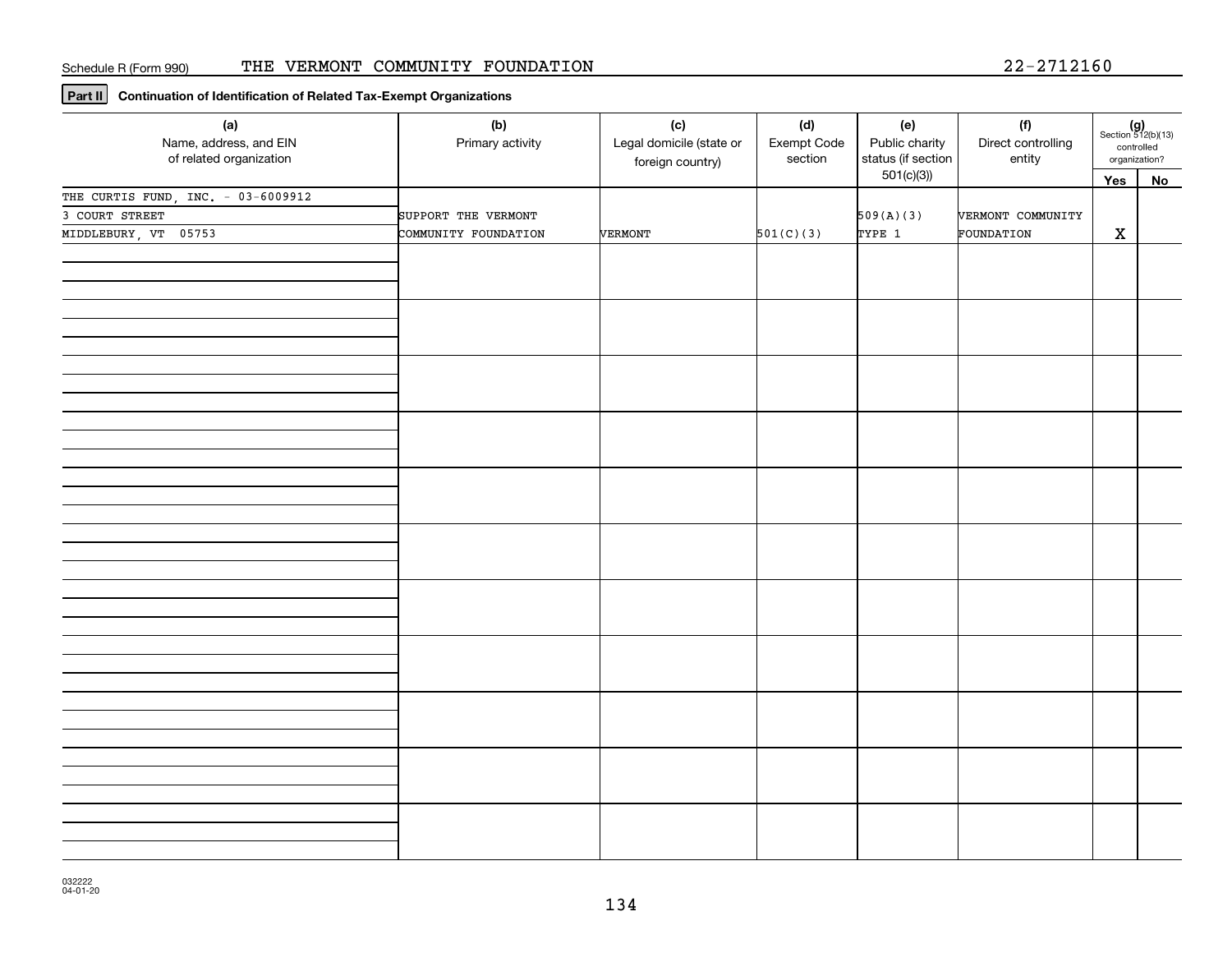#### Schedule R (Form 990) 2020 THE VERMONT COMMUNITY FOUNDATION 2 2-2 7 1 2 1 6 0 <sub>Page</sub>

**2**

**Identification of Related Organizations Taxable as a Partnership.** Complete if the organization answered "Yes" on Form 990, Part IV, line 34, because it had one or more related **Part III** organizations treated as a partnership during the tax year.

| (a)                                               | (b)              | (c)                  | (d)                          | (e)                                                                 | (f)                      | (g)                     |              | (h)              | (i)                                      | (j) | (k)                                                     |  |
|---------------------------------------------------|------------------|----------------------|------------------------------|---------------------------------------------------------------------|--------------------------|-------------------------|--------------|------------------|------------------------------------------|-----|---------------------------------------------------------|--|
| Name, address, and EIN<br>of related organization | Primary activity | Legal<br>domicile    | Direct controlling<br>entity | Predominant income                                                  | Share of total<br>income | Share of<br>end-of-year |              | Disproportionate | Code V-UBI<br>amount in box              |     | General or Percentage<br>managing ownership<br>partner? |  |
|                                                   |                  | (state or<br>foreign |                              | related, unrelated,<br>excluded from tax under<br>sections 512-514) |                          | assets                  | allocations? |                  |                                          |     |                                                         |  |
|                                                   |                  | country)             |                              |                                                                     |                          |                         | Yes $ $      | No               | 20 of Schedule<br>K-1 (Form 1065) Yes No |     |                                                         |  |
|                                                   |                  |                      |                              |                                                                     |                          |                         |              |                  |                                          |     |                                                         |  |
|                                                   |                  |                      |                              |                                                                     |                          |                         |              |                  |                                          |     |                                                         |  |
|                                                   |                  |                      |                              |                                                                     |                          |                         |              |                  |                                          |     |                                                         |  |
|                                                   |                  |                      |                              |                                                                     |                          |                         |              |                  |                                          |     |                                                         |  |
|                                                   |                  |                      |                              |                                                                     |                          |                         |              |                  |                                          |     |                                                         |  |
|                                                   |                  |                      |                              |                                                                     |                          |                         |              |                  |                                          |     |                                                         |  |
|                                                   |                  |                      |                              |                                                                     |                          |                         |              |                  |                                          |     |                                                         |  |
|                                                   |                  |                      |                              |                                                                     |                          |                         |              |                  |                                          |     |                                                         |  |
|                                                   |                  |                      |                              |                                                                     |                          |                         |              |                  |                                          |     |                                                         |  |
|                                                   |                  |                      |                              |                                                                     |                          |                         |              |                  |                                          |     |                                                         |  |
|                                                   |                  |                      |                              |                                                                     |                          |                         |              |                  |                                          |     |                                                         |  |
|                                                   |                  |                      |                              |                                                                     |                          |                         |              |                  |                                          |     |                                                         |  |
|                                                   |                  |                      |                              |                                                                     |                          |                         |              |                  |                                          |     |                                                         |  |
|                                                   |                  |                      |                              |                                                                     |                          |                         |              |                  |                                          |     |                                                         |  |
|                                                   |                  |                      |                              |                                                                     |                          |                         |              |                  |                                          |     |                                                         |  |
|                                                   |                  |                      |                              |                                                                     |                          |                         |              |                  |                                          |     |                                                         |  |
|                                                   |                  |                      |                              |                                                                     |                          |                         |              |                  |                                          |     |                                                         |  |

**Identification of Related Organizations Taxable as a Corporation or Trust.** Complete if the organization answered "Yes" on Form 990, Part IV, line 34, because it had one or more related **Part IV** organizations treated as a corporation or trust during the tax year.

| (a)<br>Name, address, and EIN<br>of related organization | (b)<br>Primary activity             | (c)<br>Legal domicile<br>(state or<br>foreign | (d)<br>Direct controlling<br>entity | (e)<br>Type of entity<br>(C corp, S corp,<br>or trust) | (f)<br>Share of total<br>income | (g)<br>Share of<br>end-of-year<br>assets | (h)<br>Percentage<br>ownership |        | $\begin{array}{c} \textbf{(i)}\\ \text{Section}\\ 512 \text{(b)} \text{(13)}\\ \text{controlled}\end{array}$<br>entity? |
|----------------------------------------------------------|-------------------------------------|-----------------------------------------------|-------------------------------------|--------------------------------------------------------|---------------------------------|------------------------------------------|--------------------------------|--------|-------------------------------------------------------------------------------------------------------------------------|
|                                                          |                                     | country)                                      |                                     |                                                        |                                 |                                          |                                | Yes No |                                                                                                                         |
| CHARITABLE REMAINDER UNITRUSTS (5)                       | SPLIT INTEREST<br><b>AGREEMENTS</b> | VT                                            | N/A                                 | TRUST                                                  |                                 |                                          |                                |        | X                                                                                                                       |
|                                                          |                                     |                                               |                                     |                                                        |                                 |                                          |                                |        |                                                                                                                         |
|                                                          |                                     |                                               |                                     |                                                        |                                 |                                          |                                |        |                                                                                                                         |
|                                                          |                                     |                                               |                                     |                                                        |                                 |                                          |                                |        |                                                                                                                         |
|                                                          |                                     |                                               |                                     |                                                        |                                 |                                          |                                |        |                                                                                                                         |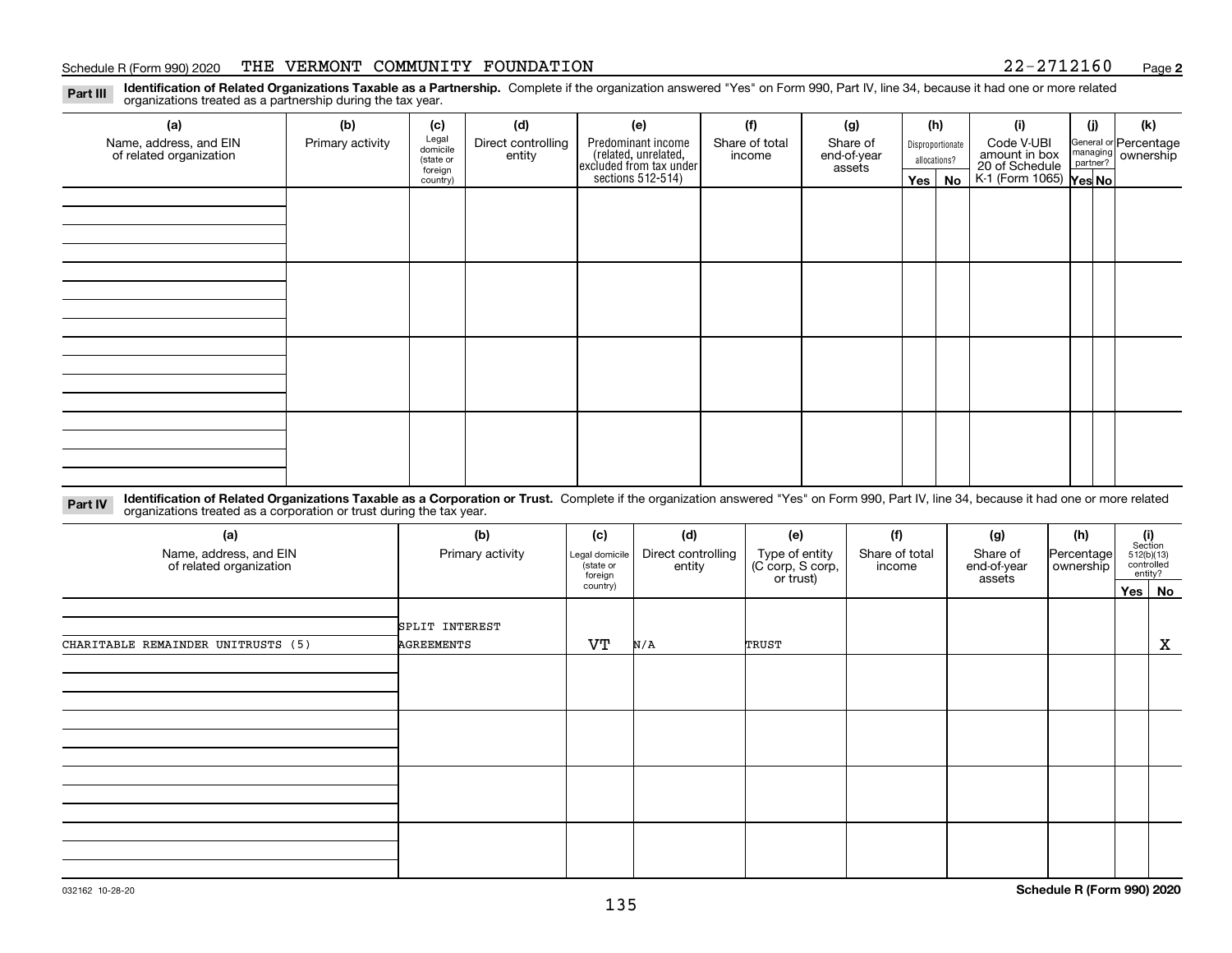#### Schedule R (Form 990) 2020 THE VERMONT COMMUNITY FOUNDATION 2 2-2 7 1 2 1 6 0 <sub>Page</sub>

**Part V** T**ransactions With Related Organizations.** Complete if the organization answered "Yes" on Form 990, Part IV, line 34, 35b, or 36.

| Note: Complete line 1 if any entity is listed in Parts II, III, or IV of this schedule. |                                                                                                                                                                                                                                |                |   |             |  |  |
|-----------------------------------------------------------------------------------------|--------------------------------------------------------------------------------------------------------------------------------------------------------------------------------------------------------------------------------|----------------|---|-------------|--|--|
|                                                                                         | 1 During the tax year, did the organization engage in any of the following transactions with one or more related organizations listed in Parts II-IV?                                                                          |                |   |             |  |  |
|                                                                                         |                                                                                                                                                                                                                                | 1a             |   | $\mathbf X$ |  |  |
|                                                                                         | b Gift, grant, or capital contribution to related organization(s) material contracts and contribution to related organization(s)                                                                                               | 1 <sub>b</sub> | X |             |  |  |
|                                                                                         | c Gift, grant, or capital contribution from related organization(s) material content and contribution from related organization(s) material content and content and contribution from related organization(s) material content | 1c             | x |             |  |  |
|                                                                                         | d Loans or loan guarantees to or for related organization(s) committion contracts are constructed as a contract or contract or contract or contract or contract or contract or contract or contract or contract or contract or | 1 <sub>d</sub> |   | х           |  |  |
|                                                                                         |                                                                                                                                                                                                                                | 1e             |   | $\mathbf X$ |  |  |
|                                                                                         |                                                                                                                                                                                                                                |                |   |             |  |  |
|                                                                                         | f Dividends from related organization(s) manufactured and contract and contract of the contract of the contract of the contract of the contract of the contract of the contract of the contract of the contract of the contrac | 1f             |   | х           |  |  |
|                                                                                         | g Sale of assets to related organization(s) www.assettion.com/www.assettion.com/www.assettion.com/www.assettion.com/www.assettion.com/www.assettion.com/www.assettion.com/www.assettion.com/www.assettion.com/www.assettion.co | 1g             |   | х           |  |  |
|                                                                                         | h Purchase of assets from related organization(s) www.assettion.com/www.assettion.com/www.assettion.com/www.assettion.com/www.assettion.com/www.assettion.com/www.assettion.com/www.assettion.com/www.assettion.com/www.assett | 1h             |   | X           |  |  |
|                                                                                         | Exchange of assets with related organization(s) www.array.com/www.array.com/www.array.com/www.array.com/www.array.com/www.array.com/www.array.com/www.array.com/www.array.com/www.array.com/www.array.com/www.array.com/www.ar | 1i.            |   | X           |  |  |
|                                                                                         |                                                                                                                                                                                                                                | 11             |   | х           |  |  |
|                                                                                         |                                                                                                                                                                                                                                |                |   |             |  |  |
|                                                                                         |                                                                                                                                                                                                                                | 1k             |   | х           |  |  |
|                                                                                         |                                                                                                                                                                                                                                | 11             | X |             |  |  |
|                                                                                         | m Performance of services or membership or fundraising solicitations by related organization(s)                                                                                                                                | 1 <sub>m</sub> |   | X           |  |  |
|                                                                                         |                                                                                                                                                                                                                                | 1n             | X |             |  |  |
|                                                                                         | <b>o</b> Sharing of paid employees with related organization(s)                                                                                                                                                                | 10             |   | х           |  |  |
|                                                                                         |                                                                                                                                                                                                                                |                |   |             |  |  |
|                                                                                         | p Reimbursement paid to related organization(s) for expenses [11111] [12] manufacture manufacture manufacture manufacture manufacture manufacture manufacture manufacture manufacture manufacture manufacture manufacture manu | 1p.            |   | х           |  |  |
|                                                                                         |                                                                                                                                                                                                                                | 1q             |   | $\mathbf x$ |  |  |
|                                                                                         |                                                                                                                                                                                                                                |                |   |             |  |  |
|                                                                                         | r Other transfer of cash or property to related organization(s)                                                                                                                                                                | 1r             |   | х           |  |  |
|                                                                                         |                                                                                                                                                                                                                                | 1s             |   | X           |  |  |
|                                                                                         | 2 If the answer to any of the above is "Yes," see the instructions for information on who must complete this line, including covered relationships and transaction thresholds.                                                 |                |   |             |  |  |

| (a)<br>Name of related organization                  | (b)<br>Transaction<br>type (a-s) | (c)<br>Amount involved | (d)<br>Method of determining amount involved |
|------------------------------------------------------|----------------------------------|------------------------|----------------------------------------------|
| (1) LET'S GROW KIDS, INC.                            | L                                | 345,400.FMV            |                                              |
| (2) HIGH MEADOWS FUND, INC.                          | L                                | 115,000.FMV            |                                              |
| J. WARREN AND LOIS MCCLURE FOUNDATION,<br>$(3)$ INC. |                                  | 101,931.FMV            |                                              |
| (4) LET'S GROW KIDS, INC.                            | в                                | 259,050.FMV            |                                              |
| ADDISON COMMUNITY ATHLETICS FOUNDATION,              |                                  |                        |                                              |
| $(5)$ INC<br>ADDISON COMMUNITY ATHLETICS FOUNDATION, |                                  | 37,000.FMV             |                                              |
| $(6)$ INC                                            | в                                | 255, 229. FMV          |                                              |

 $\overline{\phantom{a}}$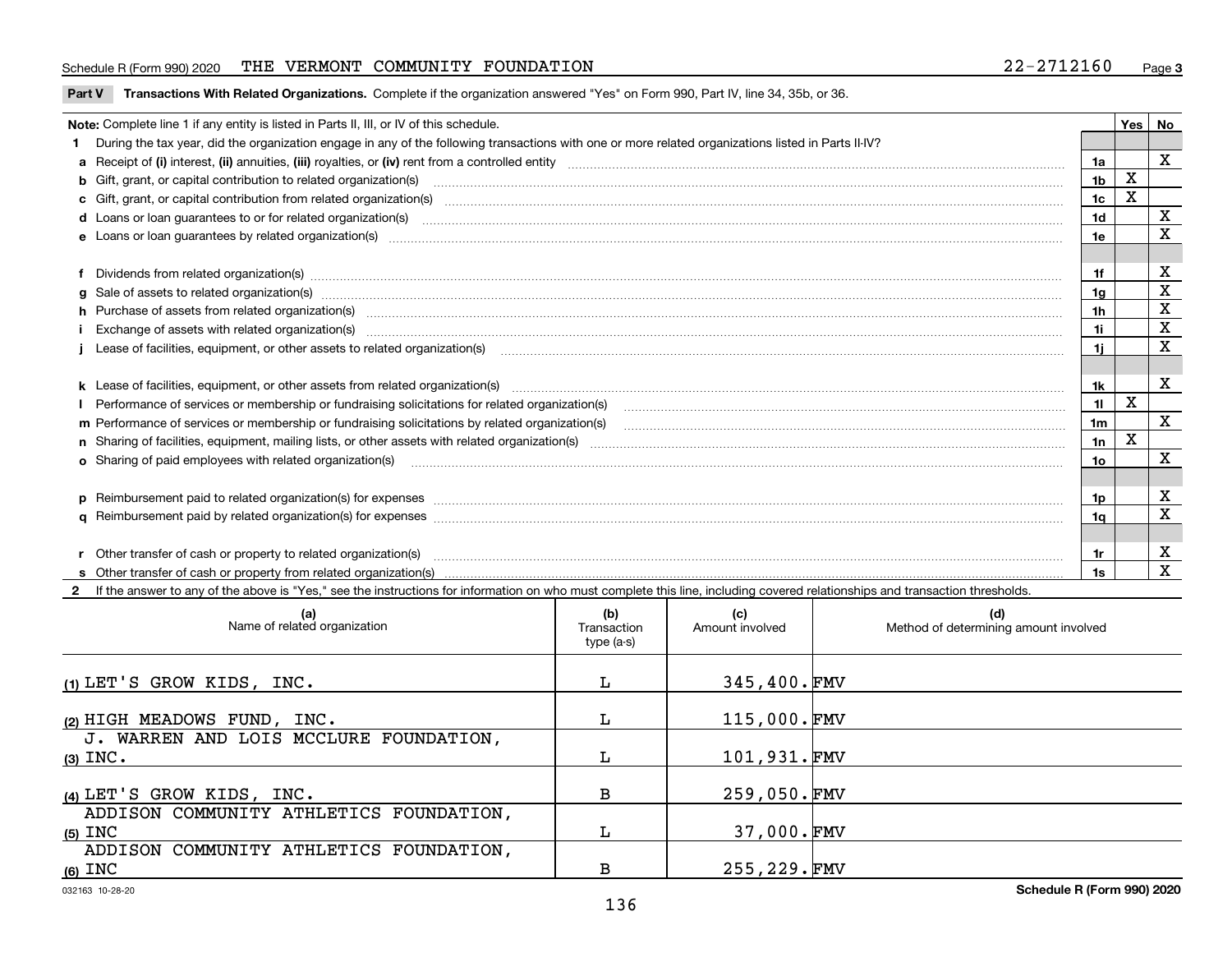**Part V Continuation of Transactions With Related Organizations**  (Schedule R (Form 990), Part V, line 2)

| (a)<br>Name of other organization                                                                                             | (b)<br>Transaction<br>type (a-s) | (c)<br>Amount involved | (d)<br>Method of determining<br>amount involved |
|-------------------------------------------------------------------------------------------------------------------------------|----------------------------------|------------------------|-------------------------------------------------|
| (7) CURTIS FUND, INC.                                                                                                         | $\mathbf L$                      | 83,585.FMV             |                                                 |
| (8) CURTIS FUND, INC.                                                                                                         | $\, {\bf B}$                     | <u>10,000.FMV</u>      |                                                 |
| (9) HIGH MEADOWS FUND, INC.                                                                                                   | $\, {\bf B}$                     | $100,000.\,$ FMV       |                                                 |
| (10)                                                                                                                          |                                  |                        |                                                 |
| (11)<br><u> 1989 - Johann Stein, mars an deutscher Stein und der Stein und der Stein und der Stein und der Stein und der</u>  |                                  |                        |                                                 |
| (12)<br><u> 1980 - Jan Samuel Barbara, martin de la propincia de la propincia de la propincia de la propincia de la propi</u> |                                  |                        |                                                 |
| (13)<br><u> 1980 - Andrea Andrew Maria (h. 1980).</u>                                                                         |                                  |                        |                                                 |
| (14)<br><u> 1989 - Johann Barbara, markazi bashkar a shekara ta 1989 - André a shekara ta 1989 - André a shekara ta 198</u>   |                                  |                        |                                                 |
| (15)                                                                                                                          |                                  |                        |                                                 |
| (16)<br><u> 1980 - Andrea Andrew Maria (h. 1980).</u>                                                                         |                                  |                        |                                                 |
| (17)                                                                                                                          |                                  |                        |                                                 |
| (18)<br><u> 1989 - Andrea Andrew Maria (h. 1989).</u>                                                                         |                                  |                        |                                                 |
| (19)                                                                                                                          |                                  |                        |                                                 |
| (20)                                                                                                                          |                                  |                        |                                                 |
| (21)                                                                                                                          |                                  |                        |                                                 |
| (22)                                                                                                                          |                                  |                        |                                                 |
| (23)                                                                                                                          |                                  |                        |                                                 |
| (24)                                                                                                                          |                                  |                        |                                                 |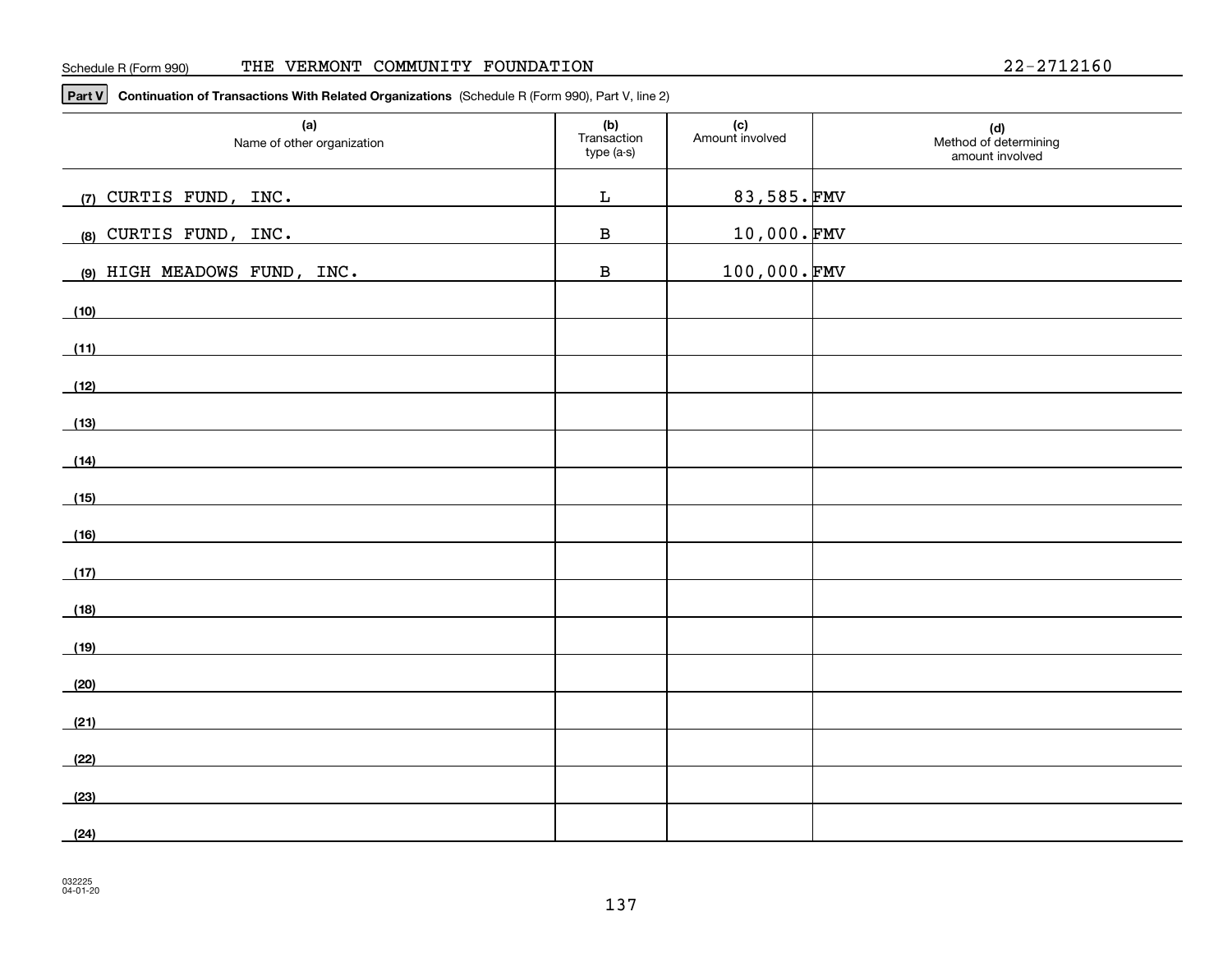#### Schedule R (Form 990) 2020 THE VERMONT COMMUNITY FOUNDATION 2 2-2 7 1 2 1 6 0 <sub>Page</sub>

#### **Part VI Unrelated Organizations Taxable as a Partnership. Complete if the organization answered "Yes" on Form 990, Part IV, line 37.**

Provide the following information for each entity taxed as a partnership through which the organization conducted more than five percent of its activities (measured by total assets or gross revenue) that was not a related organization. See instructions regarding exclusion for certain investment partnerships.

| (a)<br>Name, address, and EIN<br>of entity | $\tilde{}$<br>(b)<br>Primary activity | (c)<br>Legal domicile<br>(state or foreign<br>country) | (d)<br>Predominant income<br>(related, unrelated,<br>excluded from tax under<br>sections 512-514) | $(e)$<br>Are all<br>$\begin{array}{c}\n\text{partners} \sec.\n\\ \n501(c)(3)\n\\ \n0rgs.?\n\end{array}$<br>Yes No | (f)<br>Share of<br>total<br>income | (g)<br>Share of<br>end-of-year<br>assets | (h)<br>Dispropor-<br>tionate<br>allocations?<br>Yes No | (i)<br>Code V-UBI<br>amount in box 20 managing<br>of Schedule K-1<br>(Form 1065)<br>$\overline{Yes}$ No | (i)<br>Yes No | (k) |
|--------------------------------------------|---------------------------------------|--------------------------------------------------------|---------------------------------------------------------------------------------------------------|-------------------------------------------------------------------------------------------------------------------|------------------------------------|------------------------------------------|--------------------------------------------------------|---------------------------------------------------------------------------------------------------------|---------------|-----|
|                                            |                                       |                                                        |                                                                                                   |                                                                                                                   |                                    |                                          |                                                        |                                                                                                         |               |     |
|                                            |                                       |                                                        |                                                                                                   |                                                                                                                   |                                    |                                          |                                                        |                                                                                                         |               |     |
|                                            |                                       |                                                        |                                                                                                   |                                                                                                                   |                                    |                                          |                                                        |                                                                                                         |               |     |
|                                            |                                       |                                                        |                                                                                                   |                                                                                                                   |                                    |                                          |                                                        |                                                                                                         |               |     |
|                                            |                                       |                                                        |                                                                                                   |                                                                                                                   |                                    |                                          |                                                        |                                                                                                         |               |     |
|                                            |                                       |                                                        |                                                                                                   |                                                                                                                   |                                    |                                          |                                                        |                                                                                                         |               |     |
|                                            |                                       |                                                        |                                                                                                   |                                                                                                                   |                                    |                                          |                                                        |                                                                                                         |               |     |
|                                            |                                       |                                                        |                                                                                                   |                                                                                                                   |                                    |                                          |                                                        |                                                                                                         |               |     |